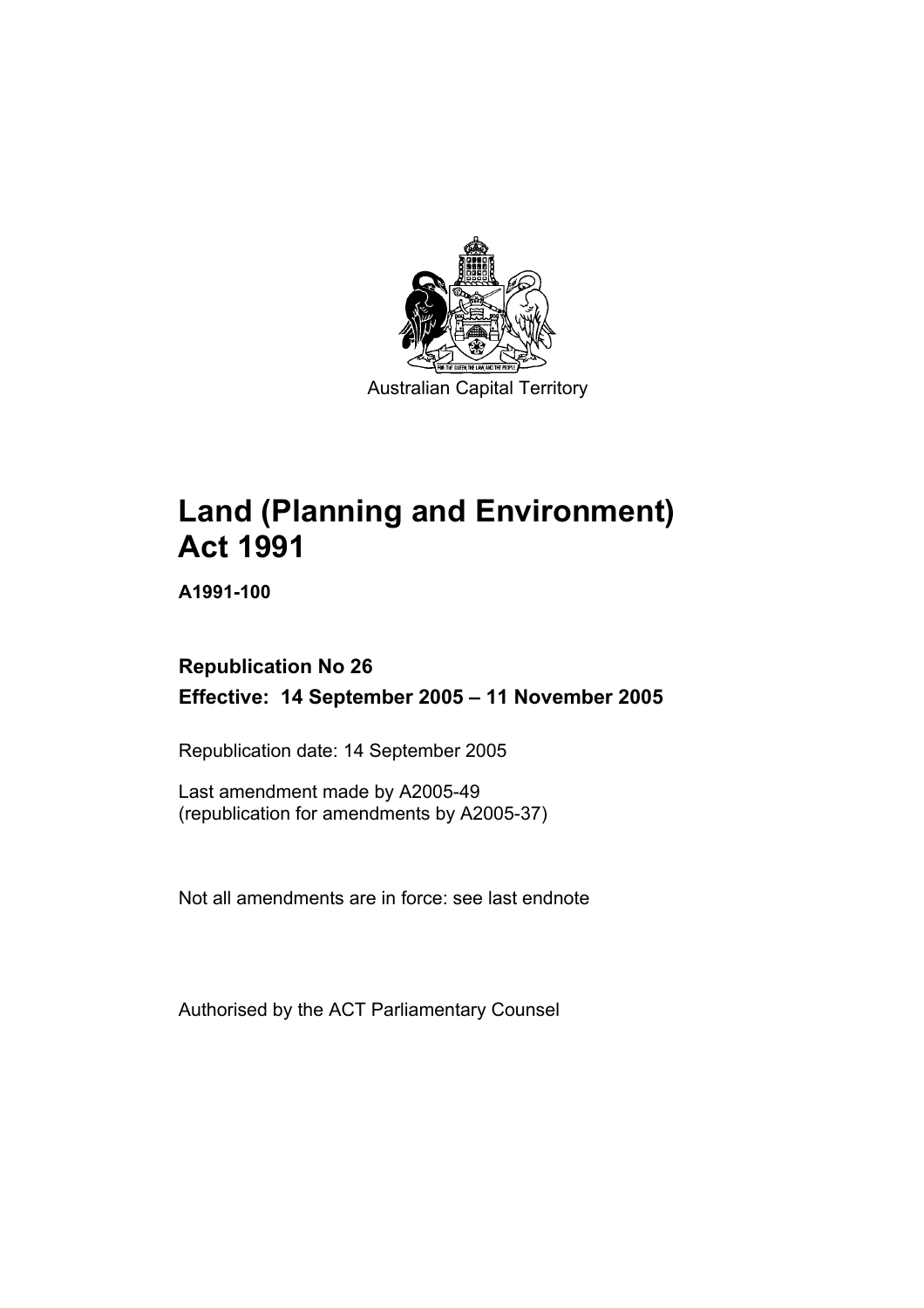#### **About this republication**

#### **The republished law**

This is a republication of the *Land (Planning and Environment) Act 1991* (including any amendment made under the *Legislation Act 2001*, part 11.3 (Editorial changes)) as in force on 14 September 2005*.* It also includes any amendment, repeal or expiry affecting the republished law to 14 September 2005.

The legislation history and amendment history of the republished law are set out in endnotes 3 and 4.

#### **Kinds of republications**

The Parliamentary Counsel's Office prepares 2 kinds of republications of ACT laws (see the ACT legislation register at www.legislation.act.gov.au):

- authorised republications to which the *Legislation Act 2001* applies
- unauthorised republications.

The status of this republication appears on the bottom of each page.

#### **Editorial changes**

The *Legislation Act 2001*, part 11.3 authorises the Parliamentary Counsel to make editorial amendments and other changes of a formal nature when preparing a law for republication. Editorial changes do not change the effect of the law, but have effect as if they had been made by an Act commencing on the republication date (see *Legislation Act 2001*, s 115 and s 117). The changes are made if the Parliamentary Counsel considers they are desirable to bring the law into line, or more closely into line, with current legislative drafting practice.

This republication does not include amendments made under part 11.3 (see endnote 1).

#### **Uncommenced provisions and amendments**

If a provision of the republished law has not commenced or is affected by an uncommenced amendment, the symbol  $\mathbf{U}$  appears immediately before the provision heading. The text of the uncommenced provision or amendment appears only in the last endnote.

#### **Modifications**

If a provision of the republished law is affected by a current modification, the symbol  $\mathbf{M}$ appears immediately before the provision heading. The text of the modifying provision appears in the endnotes. For the legal status of modifications, see *Legislation Act 2001*, section 95.

#### **Penalties**

The value of a penalty unit for an offence against this republished law at the republication date is—

- (a) if the person charged is an individual—\$100; or
- (b) if the person charged is a corporation—\$500.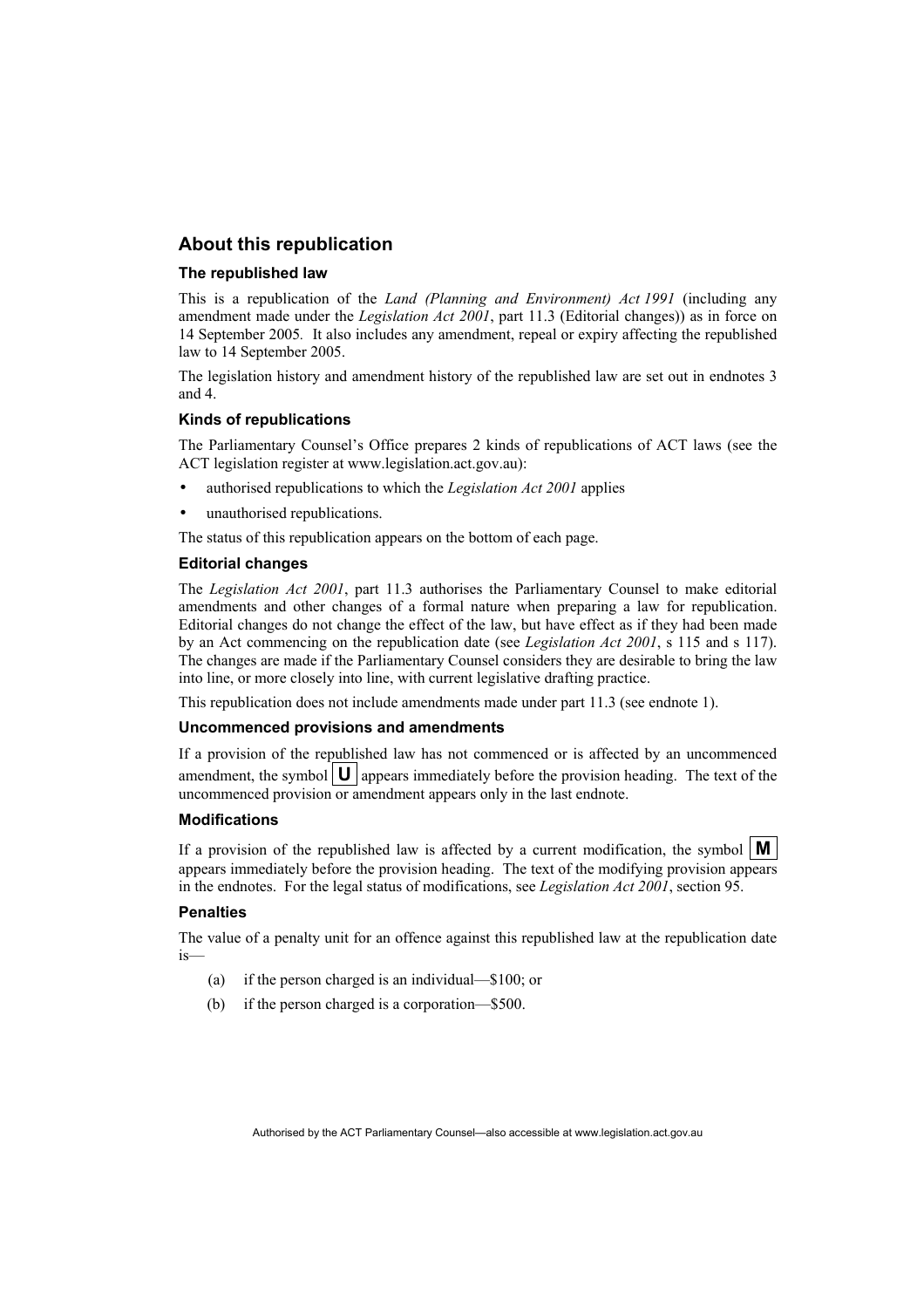

# **Land (Planning and Environment) Act 1991**

# **Contents**

| Part 1              | <b>Preliminary</b>                                    |            |
|---------------------|-------------------------------------------------------|------------|
| 1                   | Name of Act                                           | 2          |
| 2                   | Dictionary                                            | 2          |
| 3                   | <b>Notes</b>                                          | 2          |
| 4                   | Offences against Act—application of Criminal Code etc | 2          |
| Part 2              | <b>Planning</b>                                       |            |
| <b>Division 2.1</b> | <b>Preliminary</b>                                    |            |
| 5                   | Definitions for pt 2                                  | 4          |
| <b>Division 2.2</b> | Territory plan—object and effect                      |            |
| 7                   | Object of territory plan                              | 6          |
| 8                   | Effect of plan                                        |            |
| R <sub>26</sub>     | Land (Planning and Environment) Act 1991              | contents 1 |
| 14/09/05            | Effective: 14/09/05-11/11/05                          |            |

Page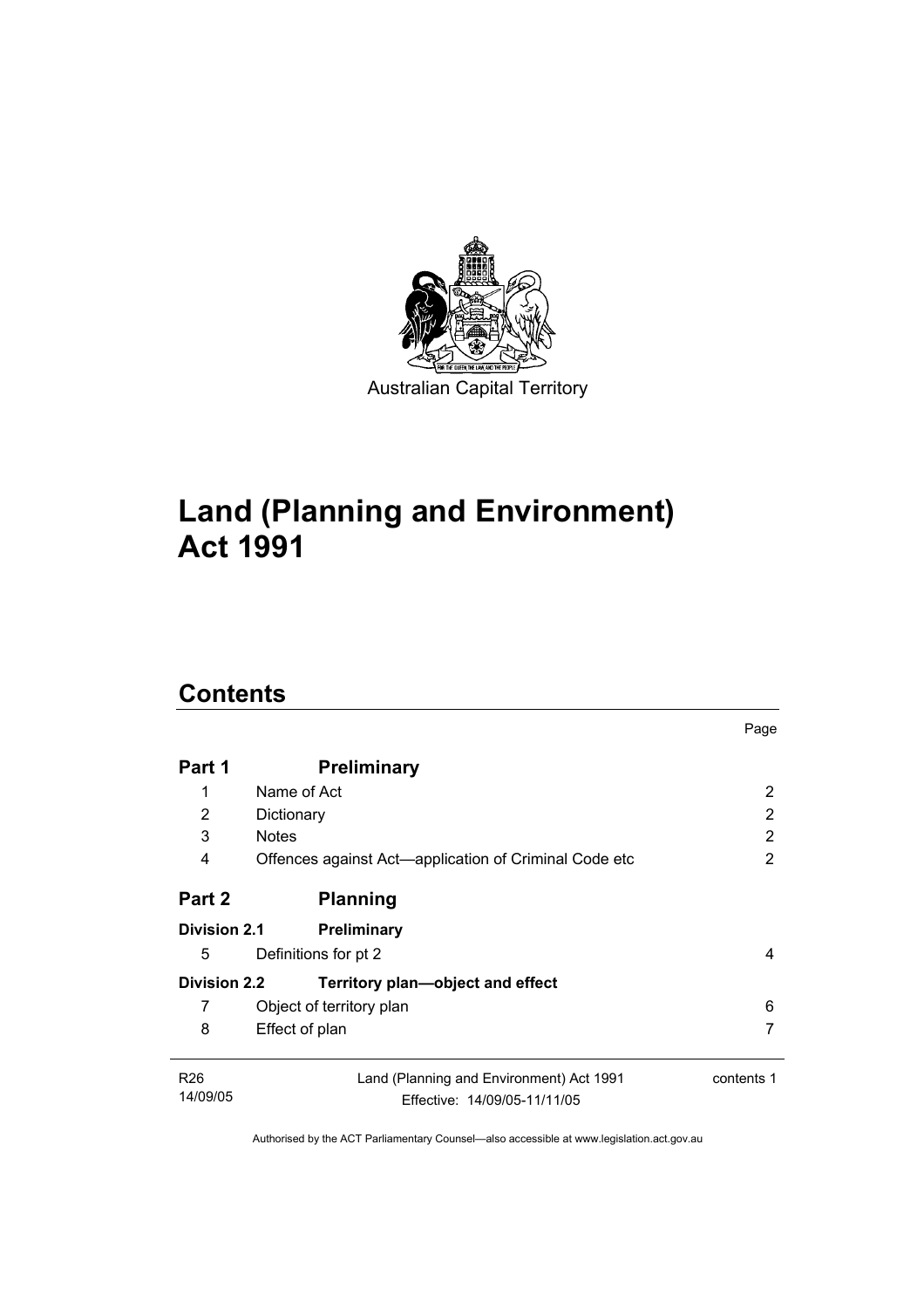| Contents |
|----------|
|----------|

|                     |                                                                                         | Page       |
|---------------------|-----------------------------------------------------------------------------------------|------------|
| 9                   | Effect of draft plan variation                                                          | 7          |
| 12                  | Plan not to have retrospective effect                                                   | 8          |
| <b>Division 2.3</b> | Territory plan-continuation and variation                                               |            |
|                     | Subdivision 2.3.1 Territory plan                                                        |            |
| 13                  | Continuation of plan                                                                    | 8          |
|                     | Subdivision 2.3.2 Preparation of variations of territory plan                           |            |
| 14                  | Application of sdiv 2.3.2                                                               | 9          |
| 15                  | Preparation of plan variations                                                          | 9          |
| 16                  | Consultation with conservator                                                           | 9          |
| 17                  | Consultation with heritage council                                                      | 9          |
| 18                  | Environmental reports and inquiries                                                     | 9          |
| 19                  | Public consultation-notification                                                        | 10         |
| 19A                 | Public consultation-notice of interim effect etc                                        | 11         |
| 19B                 | Public consultation-availability of draft plan variation etc                            | 11         |
| 19 <sub>C</sub>     | Draft plan variations that do not affect rights                                         | 12         |
| 20                  | Consultation with national capital authority                                            | 12         |
| 21                  | Public inspection of comments                                                           | 13         |
| 22                  | Revision, deferral or withdrawal of draft plan variations                               | 13         |
|                     | Subdivision 2.3.3 Minister approval and consideration by Legislative<br><b>Assembly</b> |            |
| 23                  | Application of sdiv 2.3.3                                                               | 14         |
| 24                  | Submission of draft plan variation to Minister                                          | 14         |
| 25                  | Consideration by Legislative Assembly committee                                         | 16         |
| 26                  | Minister's powers                                                                       | 16         |
| 27                  | Return of draft plan variation to authority                                             | 17         |
| 28                  | Notice of revival of deferred draft plan variation                                      | 18         |
| 29                  | Consideration of plan variation by Legislative Assembly                                 | 18         |
| 30                  | Rejection of plan variation by Legislative Assembly                                     | 21         |
| 30A                 | Partial rejection of plan variation by Legislative Assembly                             | 21         |
| 30B                 | Partial rejection of plan variation-newspaper publication etc                           | 22         |
|                     | Subdivision 2.3.4 Plan variations-defined land                                          |            |
| 31                  | Definition for sdiv 2.3.4                                                               | 22         |
| 32                  | Plan variations in relation to defined land                                             | 22         |
| contents 2          | Land (Planning and Environment) Act 1991                                                | <b>R26</b> |
|                     | Effective: 14/09/05-11/11/05                                                            | 14/09/05   |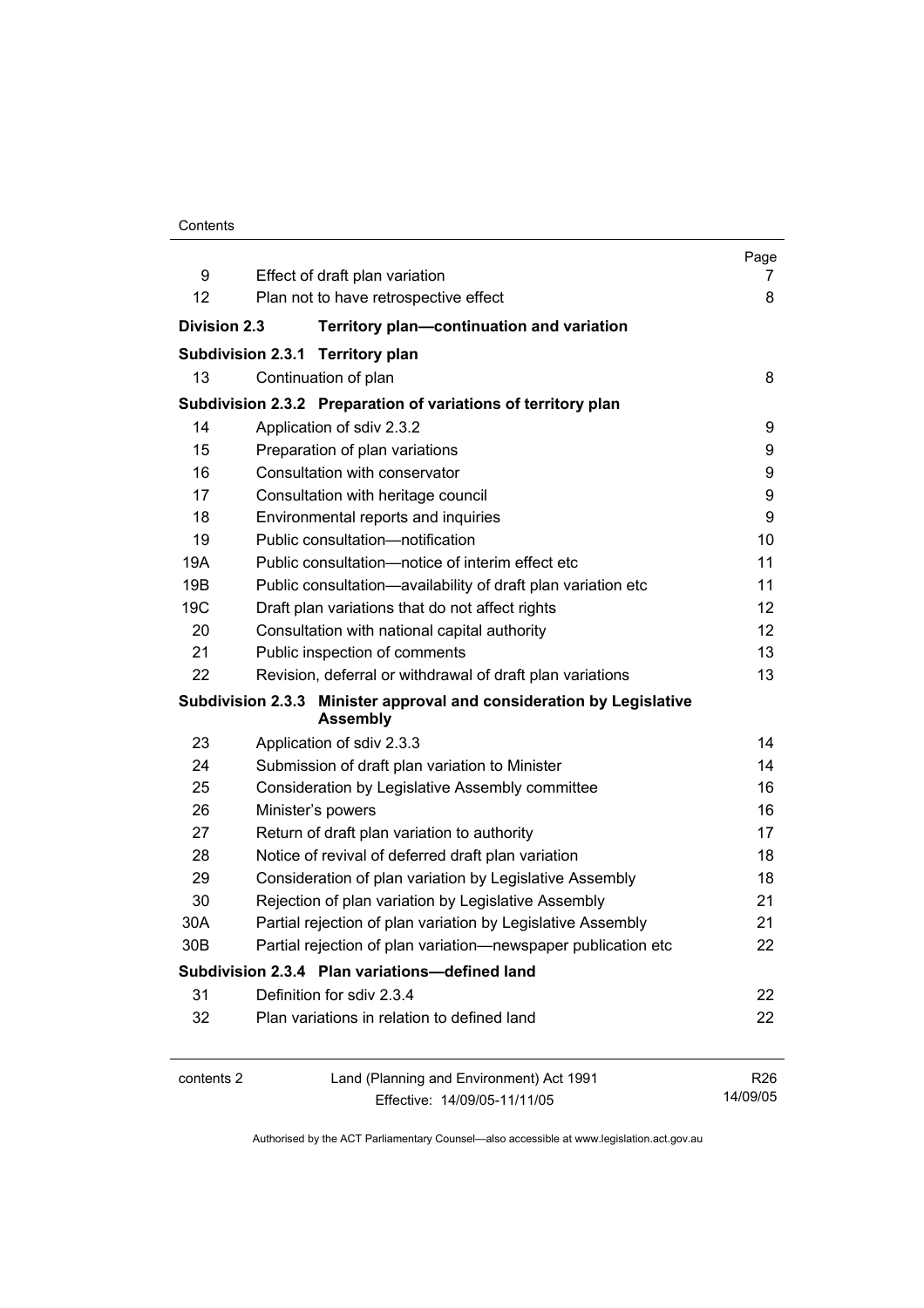|                     | Contents                                                                                      |      |
|---------------------|-----------------------------------------------------------------------------------------------|------|
|                     |                                                                                               | Page |
| <b>Division 2.5</b> | <b>Miscellaneous</b>                                                                          |      |
| 51                  | Challenge to validity of provisions of plan                                                   | 24   |
| Part 4              | <b>Environmental assessments and inquiries</b>                                                |      |
| <b>Division 4.1</b> | Preliminary                                                                                   |      |
| 111                 | Definitions for pt 4                                                                          | 25   |
| 112                 | Proponents                                                                                    | 27   |
| <b>Division 4.2</b> | <b>Preliminary assessments</b>                                                                |      |
| 113                 | <b>Directions</b>                                                                             | 27   |
| 114                 | Mandatory preliminary assessments                                                             | 27   |
| 115                 | Content                                                                                       | 28   |
| 116                 | Submission to Minister                                                                        | 28   |
| 117                 | Public inspection                                                                             | 28   |
| 118                 | Exclusion of material                                                                         | 29   |
| Division 4.3        | <b>Assessments</b>                                                                            |      |
|                     | Subdivision 4.3.1 Form and content                                                            |      |
| 119                 | Form                                                                                          | 30   |
| 120                 | Content of public environment reports and environmental impact<br>statements                  | 30   |
|                     | Subdivision 4.3.2 Direction of assessments                                                    |      |
| 121                 | Decisions to direct assessments                                                               | 30   |
| 122                 | Environment Minister's power to direct assessments                                            | 31   |
| 123                 | <b>Directions</b>                                                                             | 31   |
|                     | Subdivision 4.3.3 Preparation, evaluation and consideration by Legislative<br><b>Assembly</b> |      |
| 124                 | Public environment reports-preparation                                                        | 33   |
| 125                 | Environmental impact statements-consultation and public inspection                            | 33   |
| 126                 | Environmental impact statements-consideration of relevant comments<br>and reports             | 35   |
| 127                 | Submission of reports and statements to Environment Minister                                  | 35   |
| 128                 | Consultation                                                                                  | 35   |
| 129                 | Further information                                                                           | 36   |
| 130                 | Further revision                                                                              | 37   |
|                     |                                                                                               |      |
|                     |                                                                                               |      |

| R26      | Land (Planning and Environment) Act 1991 | contents 3 |
|----------|------------------------------------------|------------|
| 14/09/05 | Effective: 14/09/05-11/11/05             |            |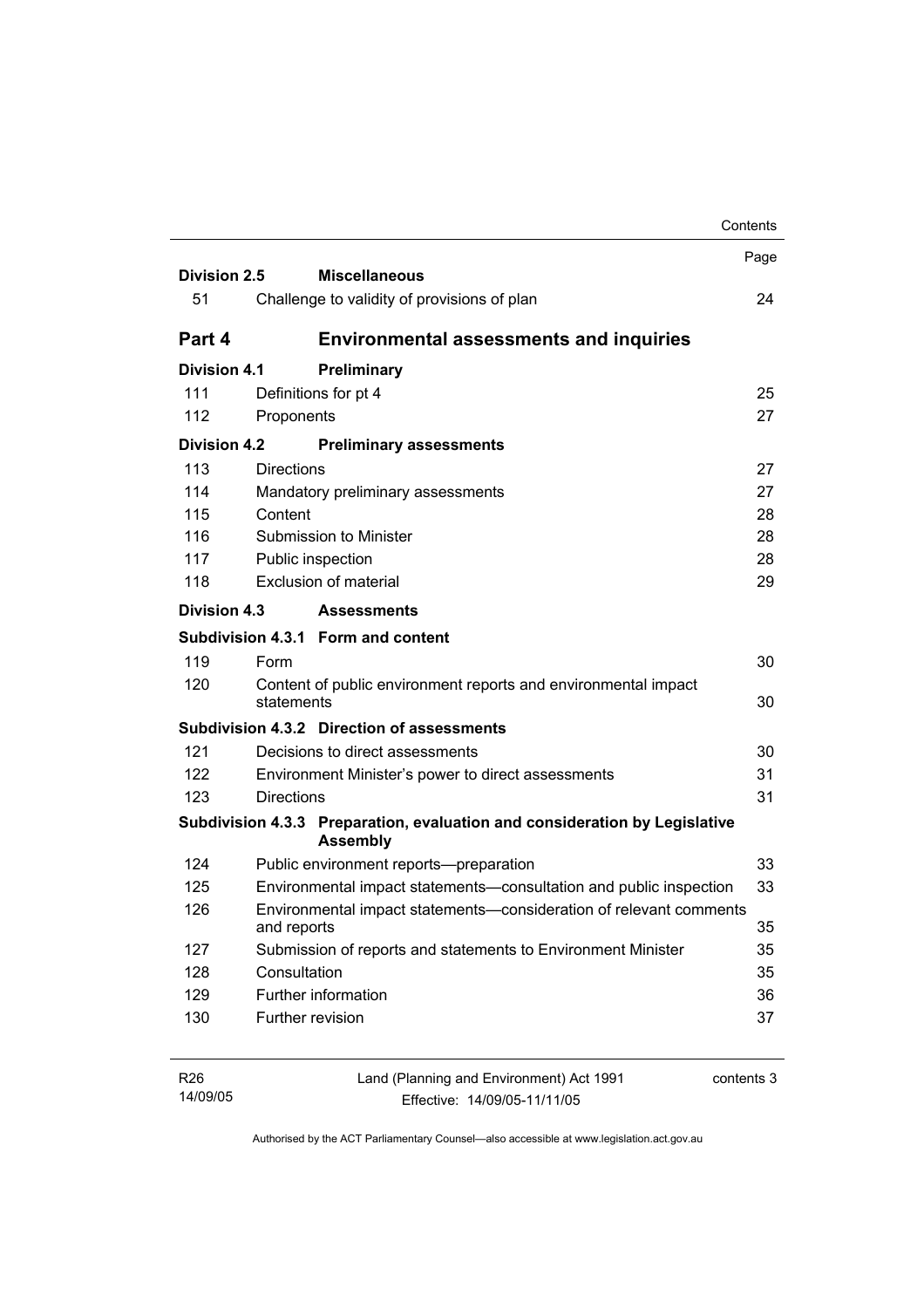#### **Contents**

|                     |                                                                  | Page |
|---------------------|------------------------------------------------------------------|------|
| 131                 | <b>Evaluation by Environment Minister</b>                        | 37   |
| 132                 | Presentation to Legislative Assembly and public inspection       | 38   |
| 133                 | Exclusion of material                                            | 39   |
| 134                 | Exemptions                                                       | 39   |
| <b>Division 4.4</b> | <b>Inquiries</b>                                                 |      |
|                     | Subdivision 4.4.1 Establishment of panels and terms of reference |      |
| 135                 | Constitution                                                     | 40   |
| 136                 | Combined inquiries                                               | 41   |
| 138                 | Terms of reference                                               | 41   |
| 139                 | Notification                                                     | 42   |
|                     | Subdivision 4.4.2 Inquiry reports                                |      |
| 140                 | Inquiry reports                                                  | 42   |
| 141                 | Presentation to Legislative Assembly and public inspection       | 42   |
| 142                 | Exclusion of material                                            | 43   |
|                     | Subdivision 4.4.3 Procedures and powers                          |      |
| 143                 | Definitions for sdiv 4.4.3                                       | 43   |
| 144                 | Notice of inquiry hearings                                       | 44   |
| 145                 | Public hearings                                                  | 44   |
| 146                 | General procedure                                                | 45   |
| 147                 | Special hearings-consultation with interested persons            | 46   |
| 148                 | Assessments for purpose of inquiries                             | 46   |
| 149                 | Witnesses-summons to appear                                      | 47   |
| 150                 | Victimisation of witnesses                                       | 48   |
| 151                 | Inspection of books and documents                                | 49   |
| 152                 | Power of entry                                                   | 49   |
| 153                 | Search warrants                                                  | 50   |
| 154                 | Powers of search and inspection                                  | 52   |
| 156                 | Contempt                                                         | 52   |
| 157                 | Protection of panel members and witnesses                        | 53   |
| Part 5              | <b>Land administration</b>                                       |      |
| Division 5.1        | Preliminary                                                      |      |
| 159                 | Definitions for pt 5                                             | 54   |
|                     |                                                                  |      |

 $\overline{a}$ 

contents 4 Land (Planning and Environment) Act 1991 Effective: 14/09/05-11/11/05

R26 14/09/05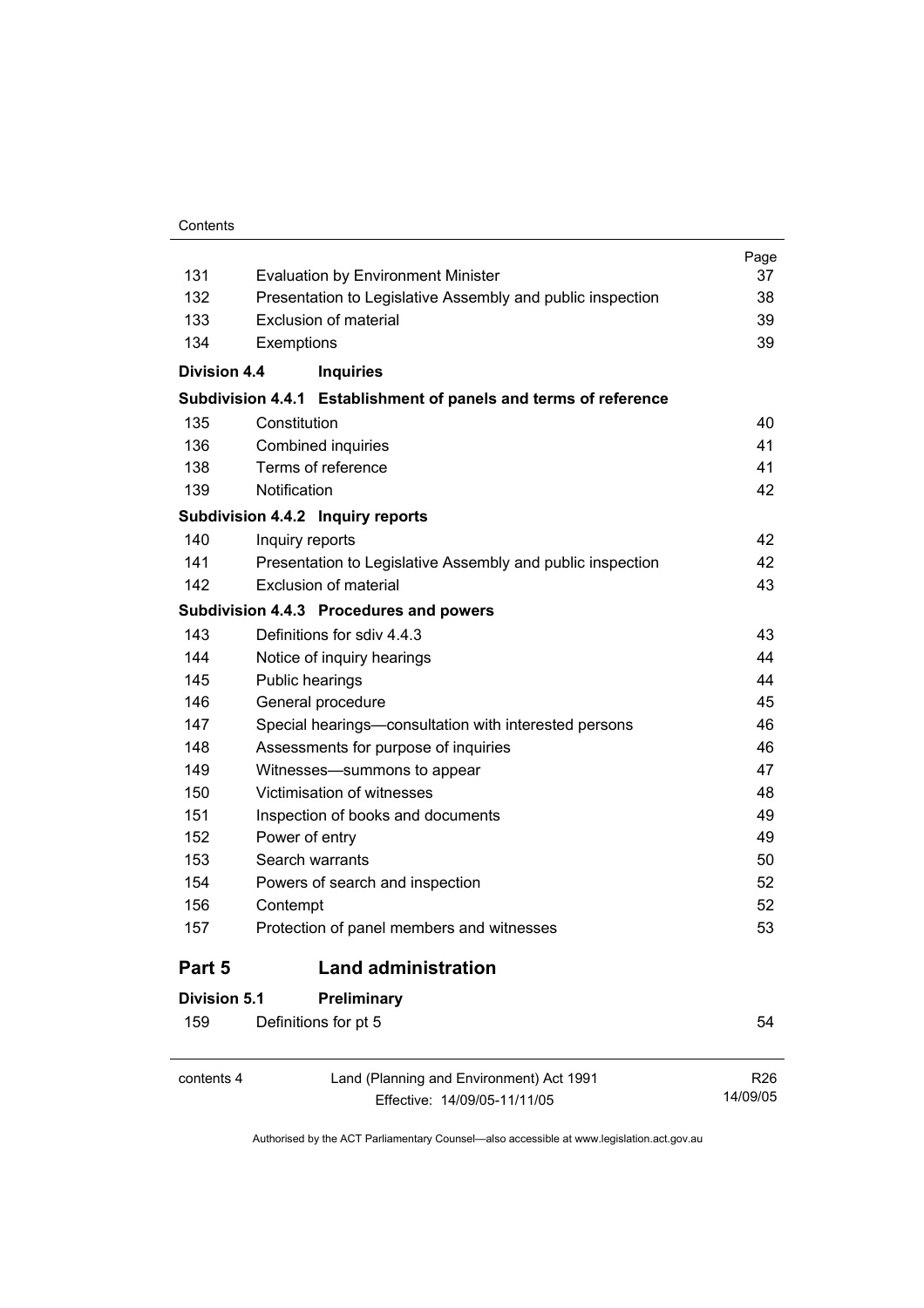| 159A                        | Meaning of concessional lease for Act                                    | Page<br>56 |
|-----------------------------|--------------------------------------------------------------------------|------------|
| 160                         | Application of pt 5                                                      | 57         |
|                             |                                                                          |            |
| <b>Division 5.2</b>         | Leases                                                                   |            |
| 160A                        | <b>Effect qualified</b>                                                  | 57         |
| 160B                        | Planning and land authority may grant leases                             | 57         |
| 161                         | Granting of leases                                                       | 58         |
| 163                         | Leases to community organisations                                        | 59         |
| 164                         | Special leases                                                           | 60         |
| 166                         | Inquiries and assessments in relation to granting of leases              | 61         |
| 166A                        | Grants of leases after inquiries or assessments                          | 62         |
| 167                         | Eligibility for certain classes of leases                                | 62         |
| 168                         | Authority need not grant lease                                           | 64         |
| 169                         | Payment for leases                                                       | 64         |
| 170                         | Failure to accept and execute lease                                      | 64         |
| 171                         | Grant of further residential leases                                      | 65         |
| 171A                        | Grant of further rural leases                                            | 66         |
| 172                         | Grant of further leases for purposes other than residential or rural     | 68         |
| 172A                        | Grant of further lease—unit titles                                       | 69         |
| 172B                        | Grant of further lease-community title                                   | 69         |
| 172C                        | No right to use, flow and control of water                               | 70         |
| 173                         | Lessee's rights in relation to improvements                              | 70         |
| 174                         | Deciding value of improvements                                           | 73         |
| 175                         | Use of land for leased purpose                                           | 74         |
| 176                         | Variation of rent                                                        | 75         |
| 177                         | Review of variations of rent                                             | 75         |
| 178                         | Refund on lease surrender or termination                                 | 76         |
| 179                         | Certificates of compliance                                               | 76         |
| 180                         | Transfer of land subject to building and development provision           | 77         |
| 181                         | Mortgage of leasehold subject to building and development provision      | 80         |
| 182                         | Land leased to be held as undivided parcel                               | 80         |
| 183                         | Power of lessee to sublet part of building or land in certain cases      | 80         |
| <b>Division 5.3</b>         | <b>Variation of leases</b>                                               |            |
| 183A                        | <b>Effect qualified</b>                                                  | 81         |
| 184                         | Application to surrender and regrant of leases                           | 81         |
| R <sub>26</sub><br>14/09/05 | Land (Planning and Environment) Act 1991<br>Effective: 14/09/05-11/11/05 | contents 5 |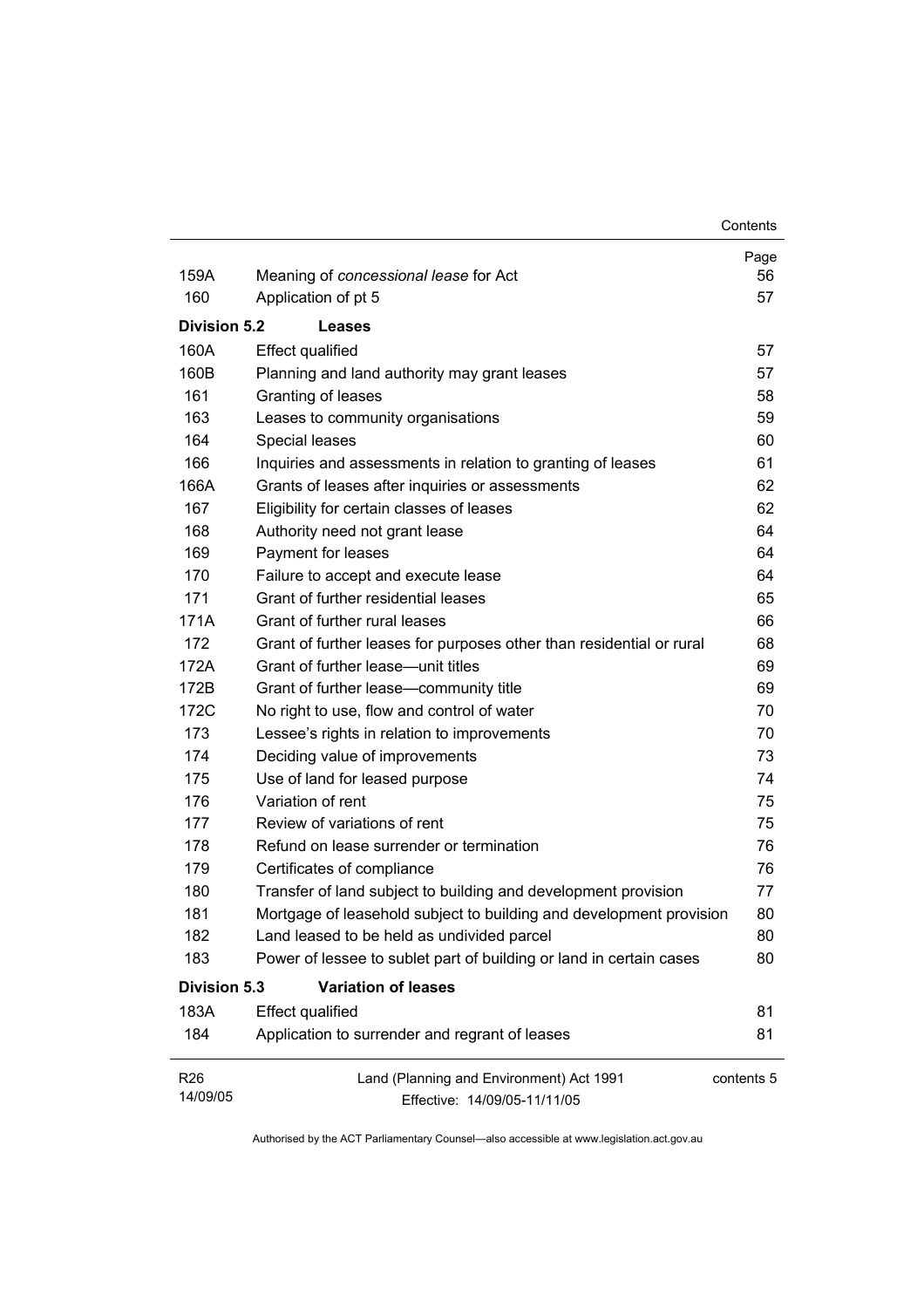|                     |                                                            | Page            |
|---------------------|------------------------------------------------------------|-----------------|
| 184A                | Variation of nominal rent lease-change of use charge       | 82              |
| 184C                | Change of use charge for variations of nominal rent leases | 83              |
| 184D                | Variation of rental leases                                 | 84              |
| 185                 | Advice of rent payable on variation of lease               | 84              |
| 186                 | Variation of lease to pay out rent                         | 85              |
| 186A                | No variations to extend term                               | 86              |
| Division 5.4        | <b>Restrictions on rural leases</b>                        |                 |
| 186B                | Definitions for div 5.4                                    | 86              |
| 186C                | Land management agreements                                 | 87              |
| 186D                | Dealings with rural leases                                 | 88              |
| 186E                | Discharge amount                                           | 89              |
| 186F                | Discharge amount-special Pialligo leases                   | 90              |
| 186G                | Index numbers                                              | 91              |
| 186H                | No subdivision or consolidation                            | 92              |
| <b>Division 5.5</b> | <b>Consolidation and subdivision</b>                       |                 |
| 187AA               | <b>Effect qualified</b>                                    | 92              |
| 187                 | Application-nominal rent leases of territory land          | 92              |
| 187A                | Consolidation and subdivision--change of use charge        | 92              |
| 187C                | Change of use charge for consolidations and subdivisions   | 94              |
| Division 5.6        | <b>Recovery of land</b>                                    |                 |
| 188                 | Termination of leases                                      | 94              |
| 189                 | How land may be recovered                                  | 96              |
| 190                 | Evidence of ending of lease                                | 97              |
| Division 5.7        | <b>Public land</b>                                         |                 |
|                     | <b>Subdivision 5.7.1 Preliminary</b>                       |                 |
| 191                 | Definitions for div 5.7                                    | 97              |
|                     | Subdivision 5.7.2 Public land                              |                 |
| 192                 | Recommendations to planning and land authority             | 97              |
|                     | Subdivision 5.7.3 Management of public land                |                 |
| 193                 | Reserved areas                                             | 98              |
| 194                 | Management                                                 | 98              |
| 195                 | Management objectives                                      | 98              |
| contents 6          | Land (Planning and Environment) Act 1991                   | R <sub>26</sub> |
|                     | Effective: 14/09/05-11/11/05                               | 14/09/05        |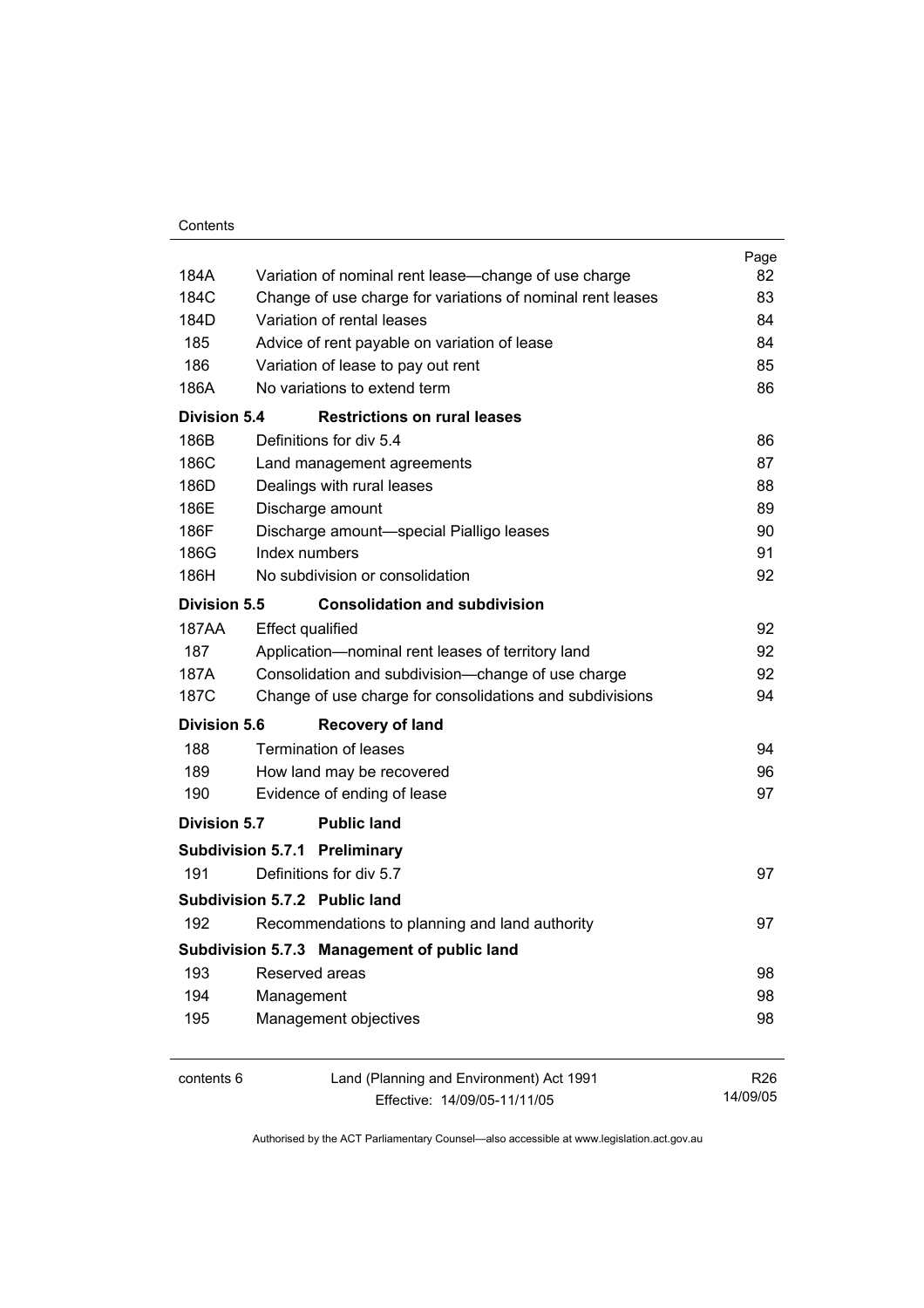|                     |                                                                          | Contents |
|---------------------|--------------------------------------------------------------------------|----------|
|                     |                                                                          | Page     |
|                     | Subdivision 5.7.4 Plans of management                                    |          |
| 196                 | Content                                                                  | 100      |
| 197                 | Preparation                                                              | 100      |
| 198                 | Variations                                                               | 100      |
| 199                 | Environmental assessments and inquiries                                  | 100      |
| 200                 | <b>Public consultation</b>                                               | 101      |
| 201                 | Revision                                                                 | 101      |
| 202                 | Submission to Minister                                                   | 102      |
| 203                 | Consideration of plan of management by Legislative Assembly<br>committee | 102      |
| 204                 | Minister's powers                                                        | 102      |
| 205                 | Referral back to conservator                                             | 103      |
| 206                 | Notice of revival of deferred draft plan of management                   | 104      |
| 207                 | Notification, presentation, disallowance and date of effect              | 104      |
|                     | Subdivision 5.7.5 Leases and licences                                    |          |
| 208                 | Leases-generally                                                         | 104      |
| 209                 | Grant of leases                                                          | 105      |
| 210                 | Licences                                                                 | 105      |
| 211                 | Miner's rights in relation to public land                                | 107      |
| <b>Division 5.8</b> | <b>Miscellaneous</b>                                                     |          |
| 214                 | Lessee may surrender lease or part of lease                              | 107      |
| 215                 | Reduction of rent and relief from provisions of lease                    | 107      |
| 216                 | Access to leased land from roads and road related areas                  | 108      |
| 216A                | Notification of certain leases                                           | 109      |
| 217                 | Licences in relation to land that is not public land                     | 110      |
| 218                 | Reservation of minerals                                                  | 111      |
| 219                 | Rights to extract minerals                                               | 111      |
| 220                 | Access to lease documents and development agreements                     | 112      |
| Part 6              | <b>Approvals and orders</b>                                              |          |
| <b>Division 6.1</b> | Preliminary                                                              |          |
| 222                 | Definitions for pt 6                                                     | 113      |
| 223                 | Meaning of variation for pt 6                                            | 116      |

| R26      | Land (Planning and Environment) Act 1991 | contents 7 |
|----------|------------------------------------------|------------|
| 14/09/05 | Effective: 14/09/05-11/11/05             |            |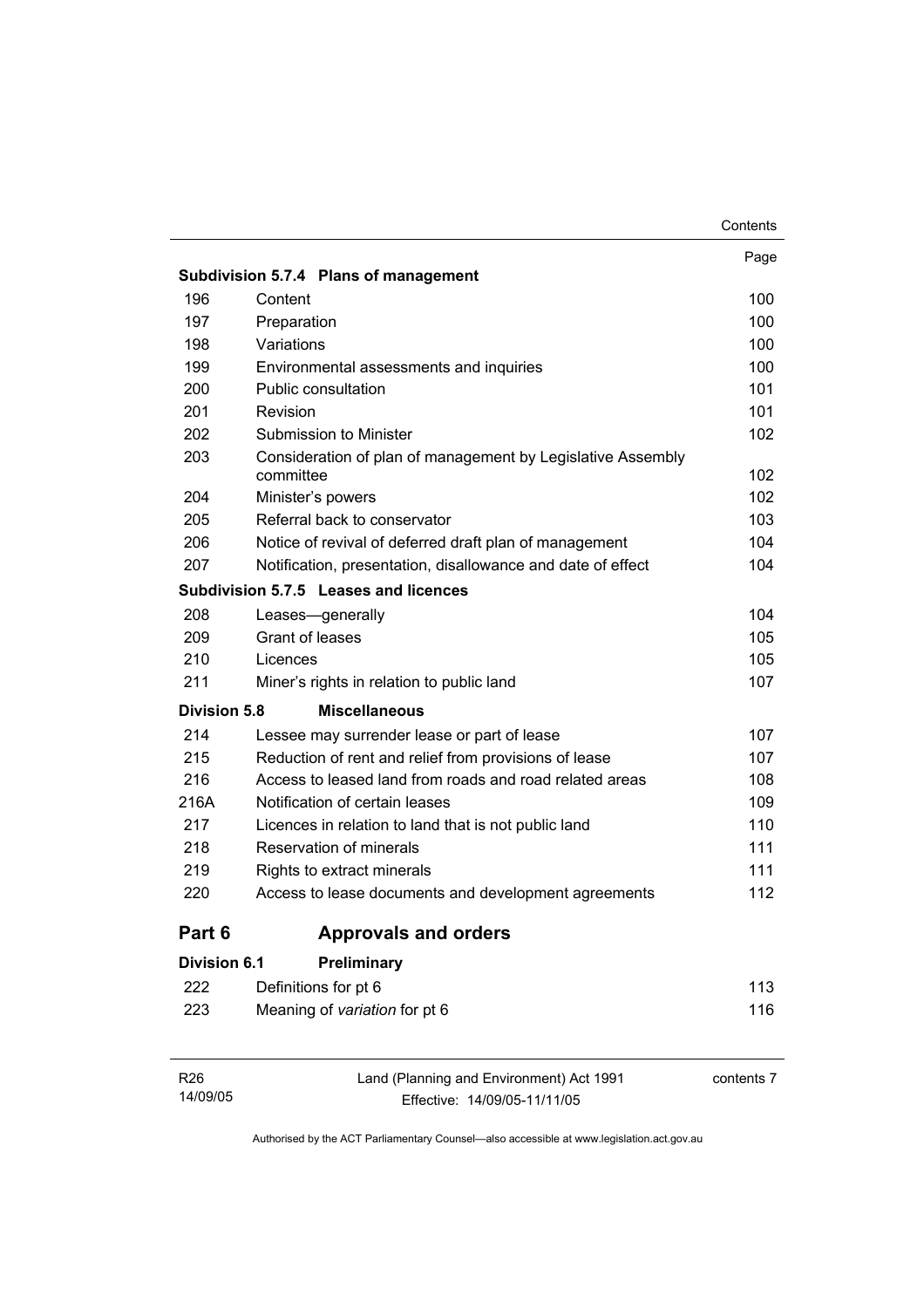#### **Contents**

|                     |                                                                                     | Page |
|---------------------|-------------------------------------------------------------------------------------|------|
| <b>Division 6.2</b> | <b>Approvals</b>                                                                    |      |
| Subdivision 6.2.1   | General                                                                             |      |
| 225                 | Offence-development                                                                 | 116  |
| 226                 | Application to undertake development                                                | 117  |
| 227                 | Register of applications, approvals, orders and lease and development<br>conditions | 119  |
| 228                 | Restrictions on inspection of applications                                          | 120  |
| 229                 | Notice of application                                                               | 121  |
| 229A                | Direction that applications be submitted to Minister                                | 124  |
| 229B                | Minister may decide some applications                                               | 124  |
| 230                 | Approvals                                                                           | 126  |
| 231                 | Matters to be considered by relevant authority                                      | 127  |
| 232                 | Duty of applicants                                                                  | 129  |
| 233                 | More information                                                                    | 129  |
| 234                 | Effect of failure to give further information                                       | 130  |
| 236                 | Environmental assessments and inquiries                                             | 130  |
|                     | <b>Subdivision 6.2.2 Objections</b>                                                 |      |
| 237                 | Objections-general                                                                  | 130  |
| 238                 | Inspection of objections                                                            | 131  |
| 239                 | Identity of objectors                                                               | 131  |
|                     | <b>Subdivision 6.2.3 Approvals</b>                                                  |      |
| 242                 | Approvals—notices to applicants and registrar-general                               | 131  |
| 243                 | Notification of approval or refusal of application                                  | 132  |
| 244                 | Notification if more than 1 objector                                                | 133  |
| 244A                | Notice of decision to heritage council                                              | 133  |
| 245                 | Conditional approvals                                                               | 133  |
|                     | Subdivision 6.2.4 Reconsideration of applications for approval                      |      |
| 245A                | Definitions for sdiv 6.2.4                                                          | 135  |
| 246                 | Applications for reconsideration                                                    | 136  |
| 246A                | Reconsideration of decisions                                                        | 136  |
| 246B                | No action by planning and land authority within time                                | 138  |
| 246C                | Notice of decision on reconsideration                                               | 138  |

contents 8 Land (Planning and Environment) Act 1991 Effective: 14/09/05-11/11/05

R26 14/09/05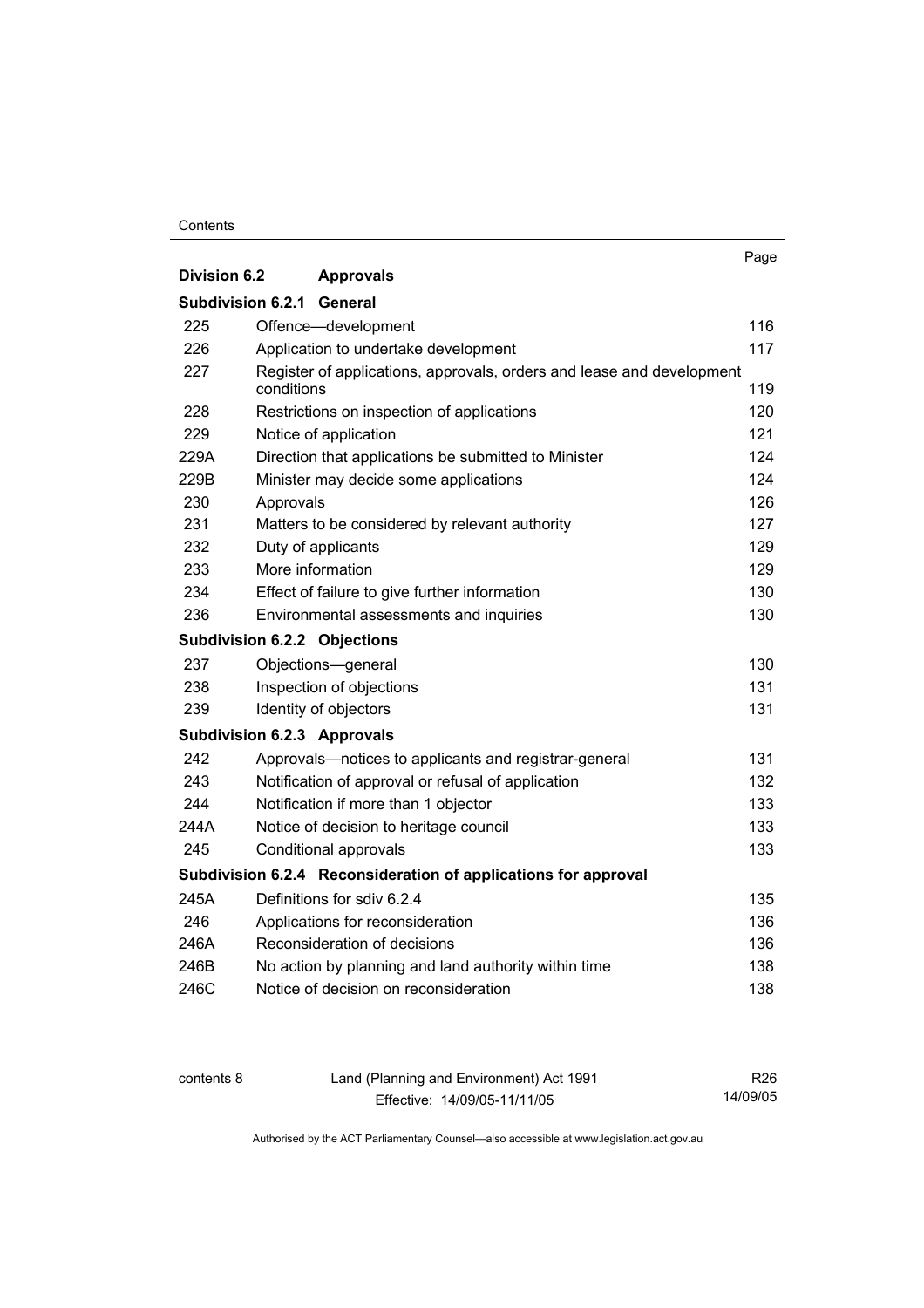|                             |                                                                               | Contents   |
|-----------------------------|-------------------------------------------------------------------------------|------------|
|                             |                                                                               | Page       |
|                             | Subdivision 6.2.5 Approvals-miscellaneous                                     |            |
| 247                         | Minor amendments                                                              | 138        |
| 248                         | Corrections                                                                   | 139        |
| 249                         | When approvals take effect                                                    | 139        |
| 250                         | Execution of approvals for variations of leases                               | 140        |
| 251                         | End of approvals                                                              | 140        |
| 252                         | Extension of time                                                             | 141        |
| 253                         | Revocation of approval                                                        | 141        |
|                             | Subdivision 6.2.6 Powers of Supreme Court                                     |            |
| 253A                        | Injunctions to require compliance with approvals                              | 142        |
| Division 6.3                | <b>Orders</b>                                                                 |            |
|                             | Subdivision 6.3.1 Making of orders                                            |            |
| 254                         | Applications to planning and land authority for orders                        | 142        |
| 254A                        | Decision on application to planning and land authority for order              | 144        |
| 255                         | Proposed orders on planning and land authority's own initiative               | 145        |
| 256                         | Decision on proposed order on planning and land authority's own<br>initiative | 147        |
| 257                         | Content of orders                                                             | 148        |
| 257A                        | Notice of making of orders                                                    | 150        |
| 257B                        | Who is bound by an order?                                                     | 151        |
| 258                         | Contravening orders                                                           | 151        |
| 258A                        | Ending of orders                                                              | 152        |
| 258B                        | Notice ending orders                                                          | 152        |
| 258C                        | Effect of orders about pest animals or plants                                 | 153        |
|                             | Subdivision 6.3.2 Rectification work                                          |            |
| 259                         | Definitions for sdiv 6.3.2                                                    | 153        |
| 259A                        | Direction to carry out rectification work                                     | 153        |
| 259B                        | Contravening direction to carry out rectification work                        | 155        |
| 259C                        | Authorisation to carry out rectification work                                 | 155        |
| 259D                        | Obstructing etc authorised people                                             | 156        |
| 259E                        | Liability for cost of rectification work                                      | 156        |
| 259F                        | Determination of criteria for deferral of rectification work cost             | 156        |
| 259G                        | Application for deferral of rectification work cost                           | 156        |
| R <sub>26</sub><br>14/09/05 | Land (Planning and Environment) Act 1991<br>Fffective: 14/09/05-11/11/05      | contents 9 |

Effective: 14/09/05-11/11/05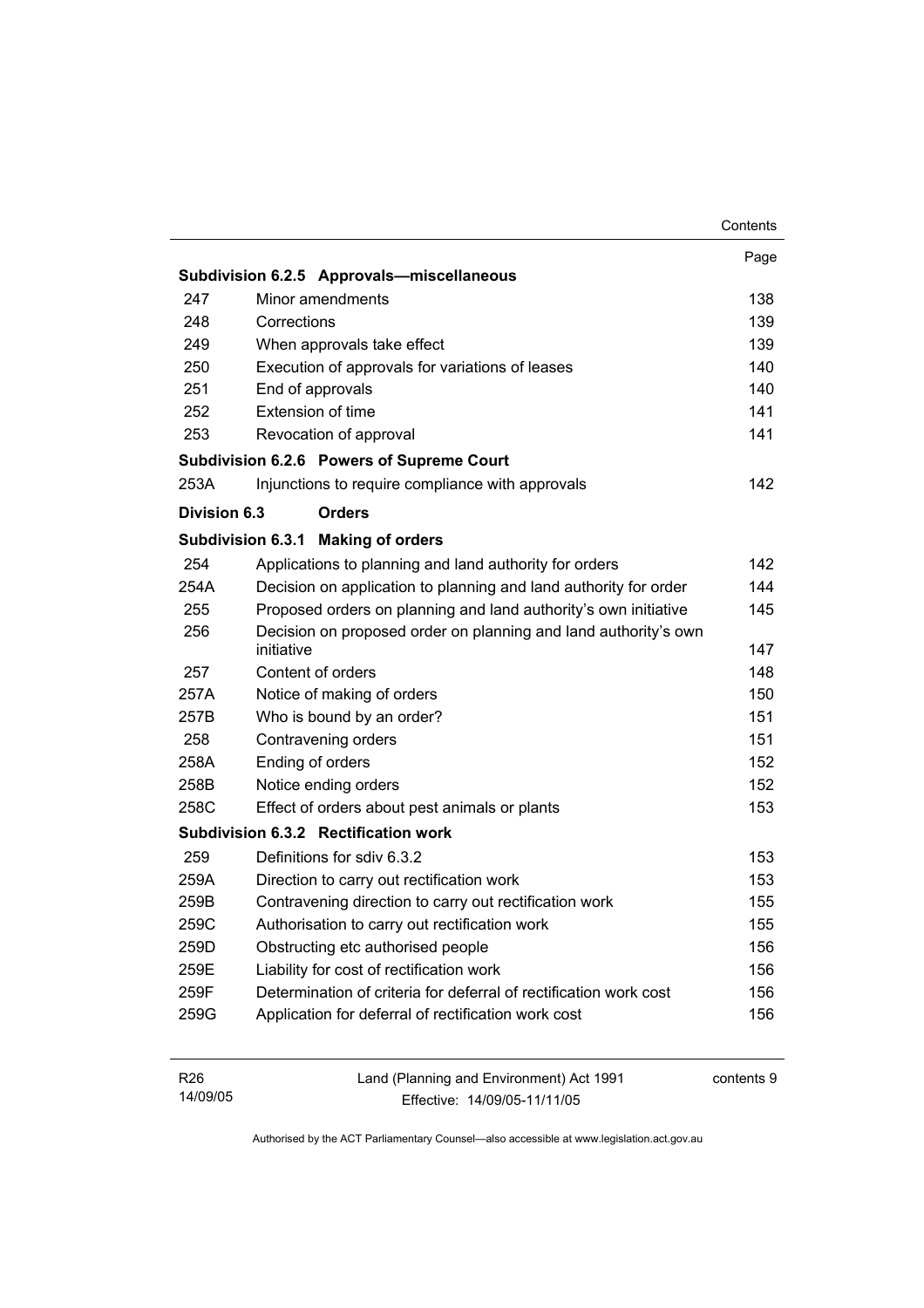#### **Contents**

| 259H                | Deferral of rectification work cost                                    | Page<br>157 |
|---------------------|------------------------------------------------------------------------|-------------|
| 2591                | Security for deferred rectification work cost                          | 157         |
| 259J                | Payment of deferred rectification work cost                            | 158         |
|                     | Subdivision 6.3.3 Prohibition notices and injunctions                  |             |
| 260                 | Prohibition notices-making                                             | 158         |
| 260A                | Contravening prohibition notices                                       | 160         |
| 260B                | Prohibition notices-ending                                             | 161         |
| 260C                | Injunctions to restrain contravention of orders or prohibition notices | 161         |
|                     | Subdivision 6.3.4 Other matters                                        |             |
| 261                 | Declaration of pest animal or pest plant                               | 162         |
| <b>Division 6.4</b> | Inspection and seizure powers                                          |             |
|                     | Subdivision 6.4.1 Preliminary                                          |             |
| 262                 | Definitions for div 6.4                                                | 163         |
| 263                 | Appointment of inspectors                                              | 164         |
| 264                 | Identity cards                                                         | 164         |
| 265                 | Power not to be exercised before identity card shown                   | 165         |
|                     | Subdivision 6.4.2 Inspection                                           |             |
| 266                 | Inspections etc                                                        | 165         |
| 267                 | Consent to entry                                                       | 166         |
| 269                 | Powers of inspection                                                   | 166         |
| 271                 | Taking samples                                                         | 167         |
| 272                 | Disposal of seized items                                               | 168         |
| 273                 | Search warrants                                                        | 169         |
| <b>Division 6.6</b> | <b>Miscellaneous</b>                                                   |             |
|                     | Subdivision 6.6.1 Review of decisions                                  |             |
| 275                 | AAT review-general                                                     | 170         |
| 275A                | Approvals subject to entity's satisfaction                             | 171         |
| 276                 | Review of decisions-objectors and third parties to approvals           | 171         |
| 277                 | Review of decisions-orders and prohibition notices                     | 172         |
| 278                 | Notification of objectors                                              | 173         |
| 279                 | Application for review by objectors-notification to applicants         | 174         |
| 279A                | Challenge to validity of certain decisions                             | 174         |
|                     |                                                                        |             |

contents 10 Land (Planning and Environment) Act 1991 Effective: 14/09/05-11/11/05

R26 14/09/05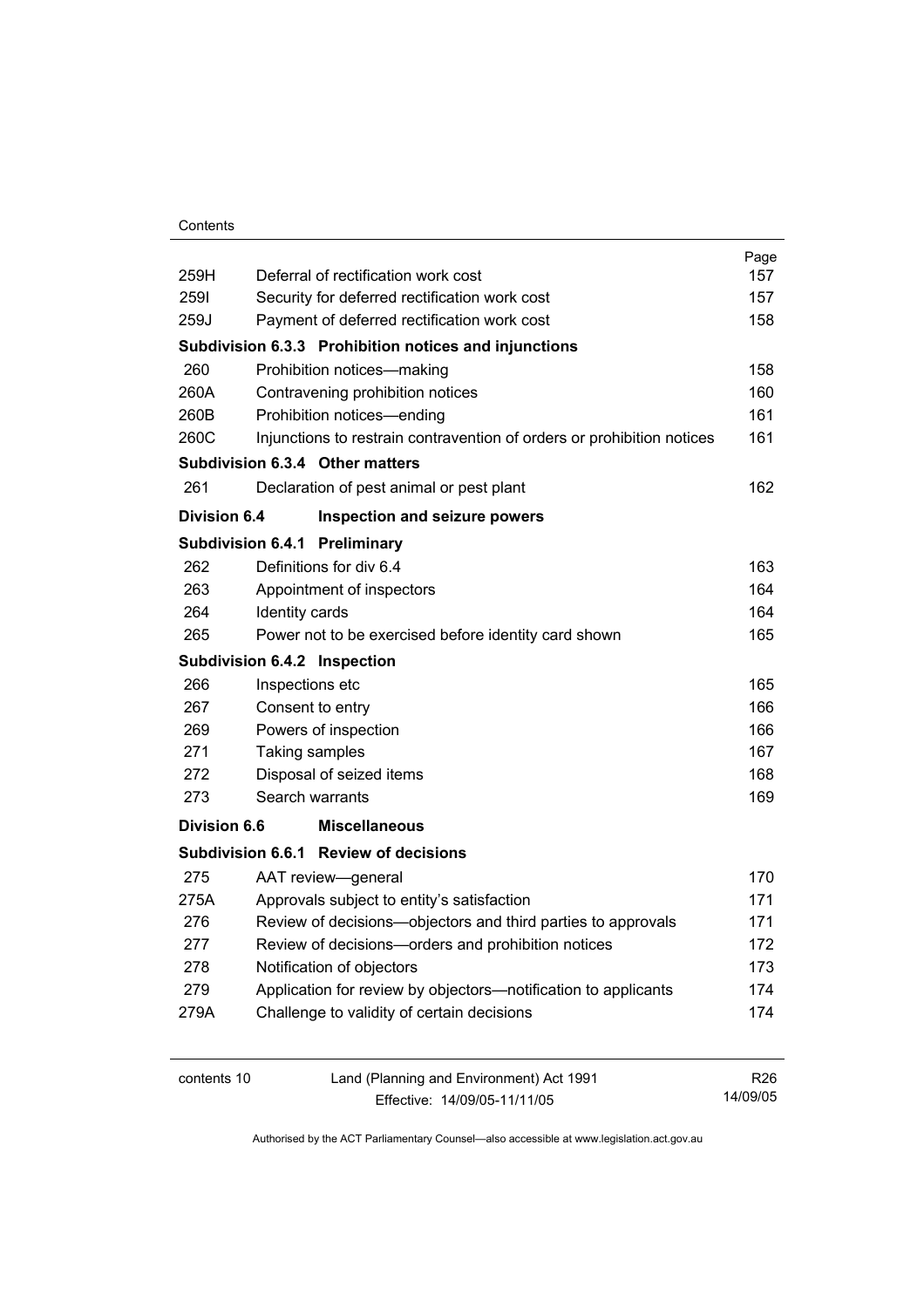|                   |                                                               | Contents |
|-------------------|---------------------------------------------------------------|----------|
|                   |                                                               | Page     |
|                   | <b>Subdivision 6.6.2 General</b>                              |          |
| 282               | Regulations for pt 6                                          | 174      |
| Part 7            | <b>Administrative appeals</b>                                 |          |
| 282A              | AAT review of decisions                                       | 176      |
| Part 8            | <b>Miscellaneous</b>                                          |          |
| 283               | Delegation by Executive                                       | 177      |
| 284               | Power of administrative appeals tribunal and Supreme Court    | 177      |
| 286               | Acts and omissions of representatives                         | 178      |
| 287               | Determination of fees                                         | 179      |
| 287A              | Approved forms                                                | 179      |
| 288               | Regulation-making power                                       | 180      |
| Part 9            | <b>Transitional</b>                                           |          |
| 289               | Status of leases and licences                                 | 181      |
| 290               | Continued application of certain repealed Acts and provisions | 181      |
| 291               | <b>Conversion of Commonwealth leases</b>                      | 183      |
| 294               | Territory plan variation-omission of heritage places register | 184      |
|                   |                                                               |          |
| <b>Schedule 1</b> | <b>Management objectives for public land</b>                  | 185      |
| <b>Schedule 3</b> | <b>Content of preliminary assessments</b>                     | 187      |
|                   |                                                               |          |
| <b>Schedule 4</b> | <b>Decisions reviewable by AAT</b>                            | 189      |
| <b>Part 4.1</b>   |                                                               | 189      |
|                   | Reviewable decisions under part 6                             |          |
| <b>Part 4.2</b>   | Other reviewable decisions                                    | 190      |
|                   |                                                               |          |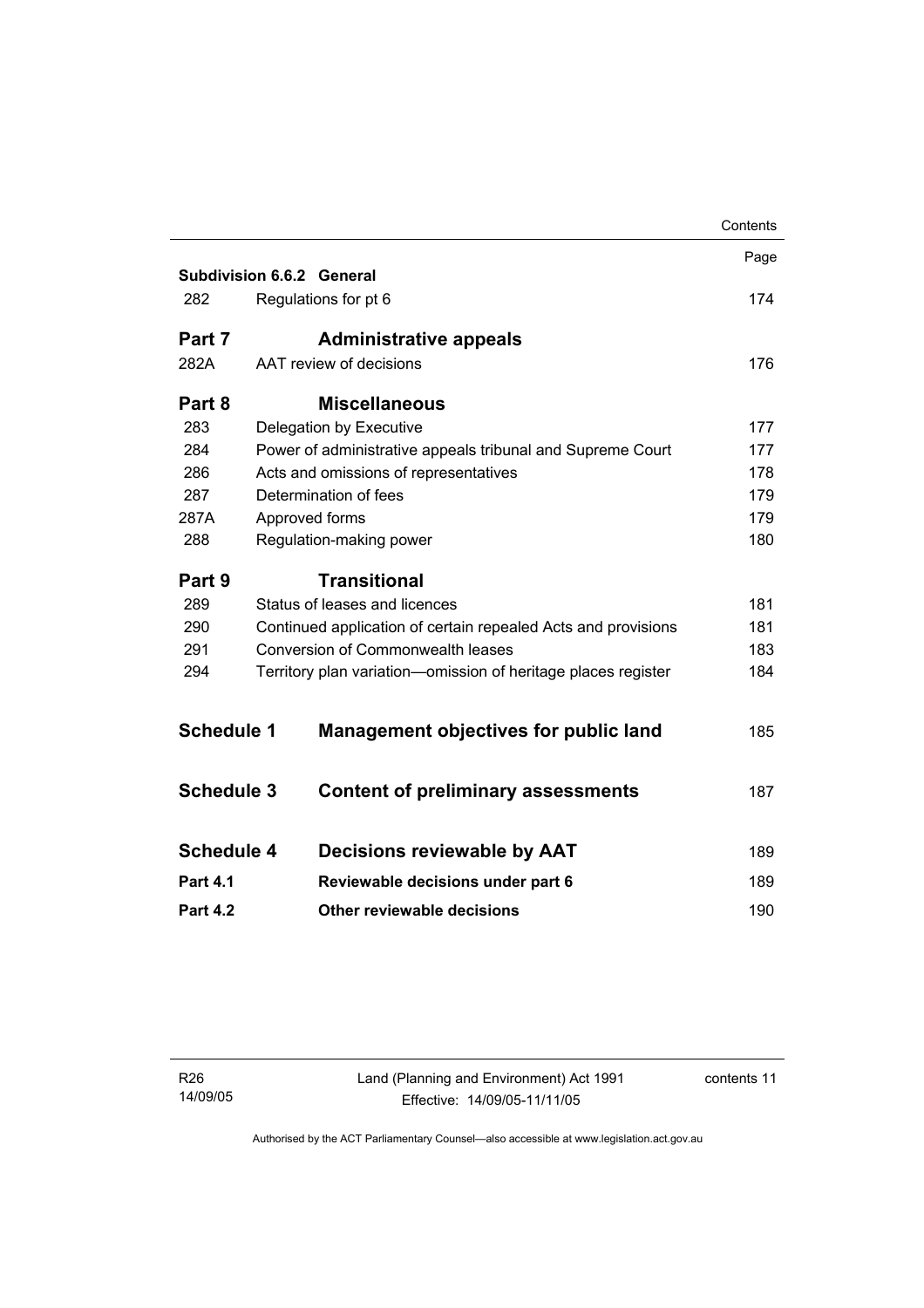#### **Contents**

| 194 |
|-----|
| 196 |
|     |
| 203 |
| 203 |
| 204 |
| 212 |
| 252 |
| 254 |
|     |

contents 12 Land (Planning and Environment) Act 1991 Effective: 14/09/05-11/11/05

R26 14/09/05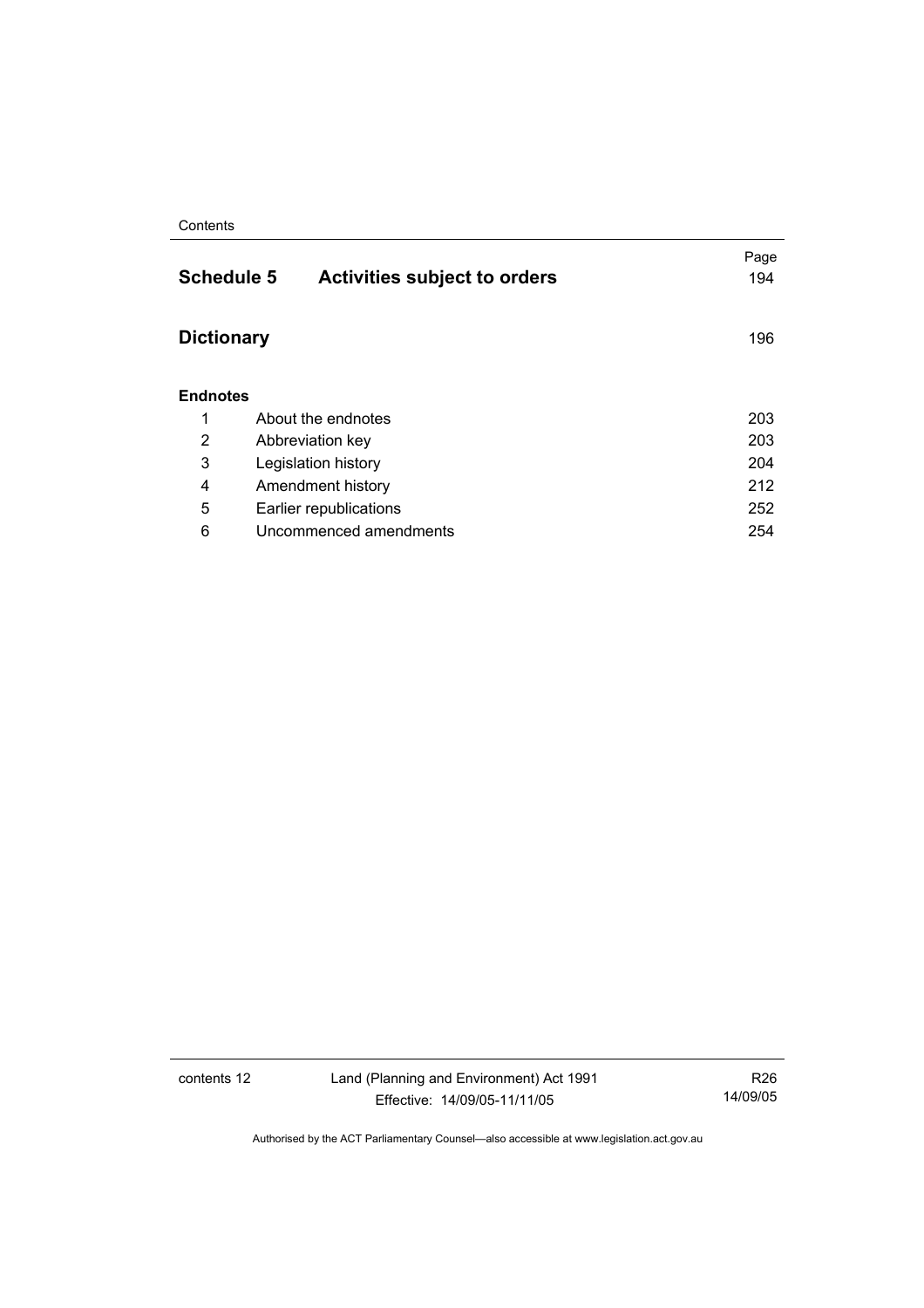

# **Land (Planning and Environment) Act 1991**

An Act relating to the use of land in the ACT, and for related purposes

R26 14/09/05

I

Land (Planning and Environment) Act 1991 Effective: 14/09/05-11/11/05

page 1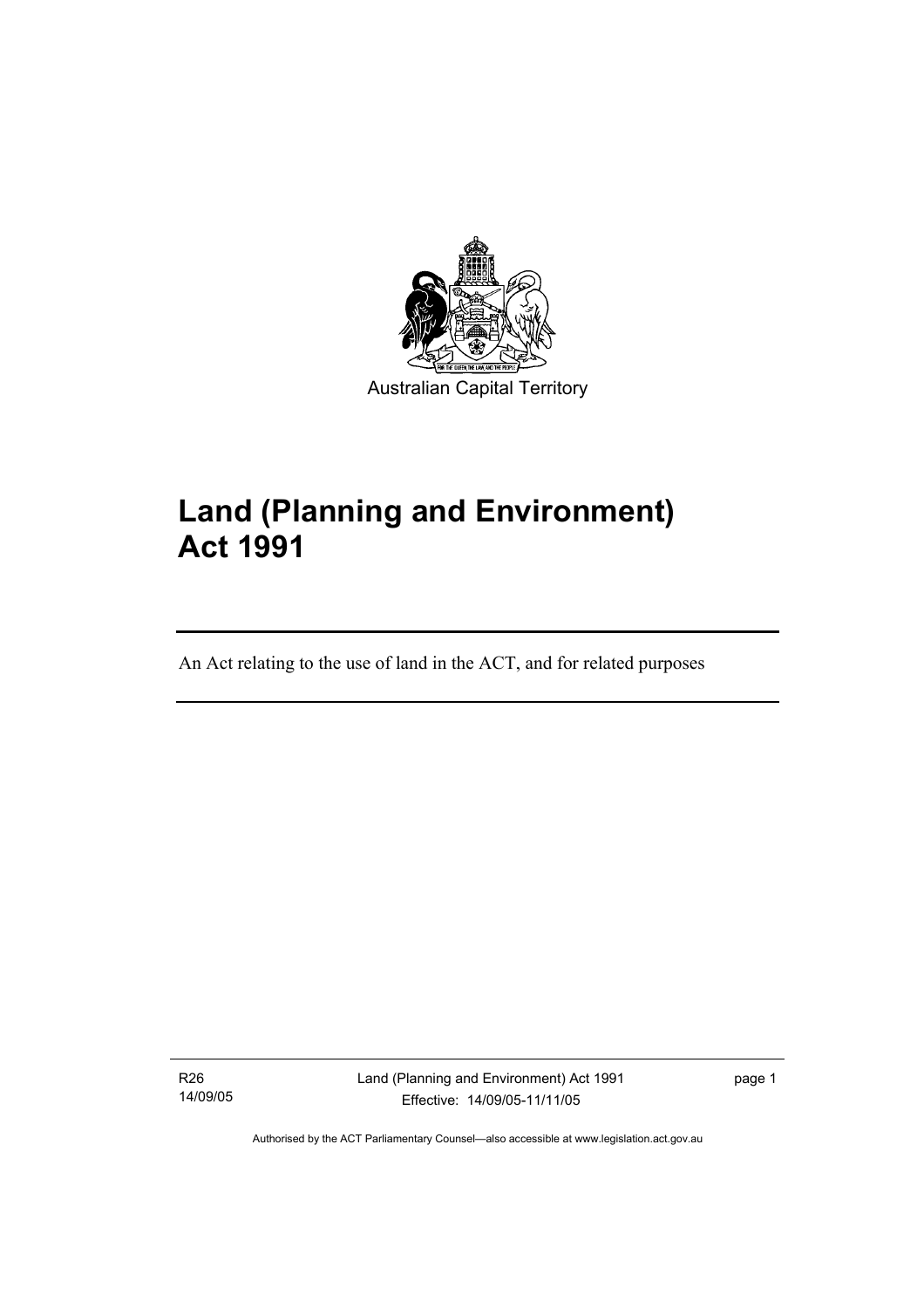#### Part 1 **Preliminary**

Section 1

## **Part 1** Preliminary

#### **1 Name of Act**

This Act is the *Land (Planning and Environment) Act 1991*.

#### **2 Dictionary**

The dictionary at the end of this Act is part of this Act.

*Note 1* The dictionary at the end of this Act defines certain terms used in this Act, and includes references (*signpost definitions*) to other terms defined elsewhere in this Act.

> For example, the signpost definition '*order*, for part 6 (Approvals and orders)—see section 222.' means that the term 'order' is defined in that section and the definition applies to pt 6.

*Note 2* A definition in the dictionary (including a signpost definition) applies to the entire Act unless the definition, or another provision of the Act, provides otherwise or the contrary intention otherwise appears (see Legislation Act,  $s$  155 and  $s$  156 (1)).

#### **3 Notes**

A note included in this Act is explanatory and is not part of this Act.

*Note* See the Legislation Act, s 127 (1), (4) and (5) for the legal status of notes.

#### **4 Offences against Act—application of Criminal Code etc**

Other legislation applies in relation to offences against this Act.

#### *Note 1 Criminal Code*

 The Criminal Code, ch 2 applies to the following offences against this Act (see Code, pt 2.1):

- s 258 (Contravening orders)
- s 259B (Contravening direction to carry out rectification work)
- s 259D (1) (Obstructing etc authorised people)

| page 2 | Land (Planning and Environment) Act 1991 | R26      |
|--------|------------------------------------------|----------|
|        | Effective: 14/09/05-11/11/05             | 14/09/05 |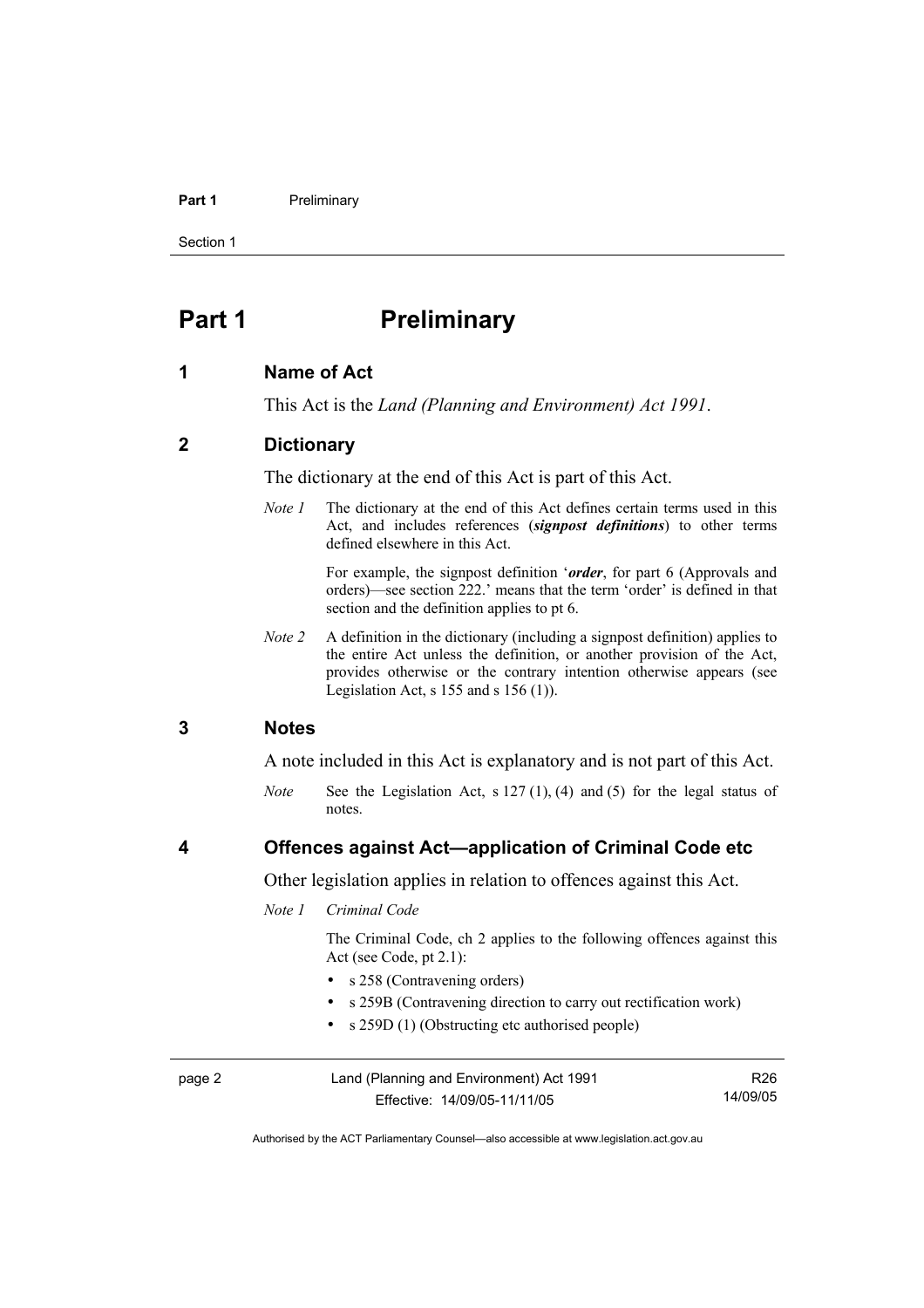- s 260A (Contravening prohibition notices)
- $s$  264 (3) (Identity cards).

 The chapter sets out the general principles of criminal responsibility (including burdens of proof and general defences), and defines terms used for offences to which the Code applies (eg *conduct*, *intention*, *recklessness* and *strict liability*).

*Note 2 Penalty units*

 The Legislation Act, s 133 deals with the meaning of offence penalties that are expressed in penalty units.

R26 14/09/05 page 3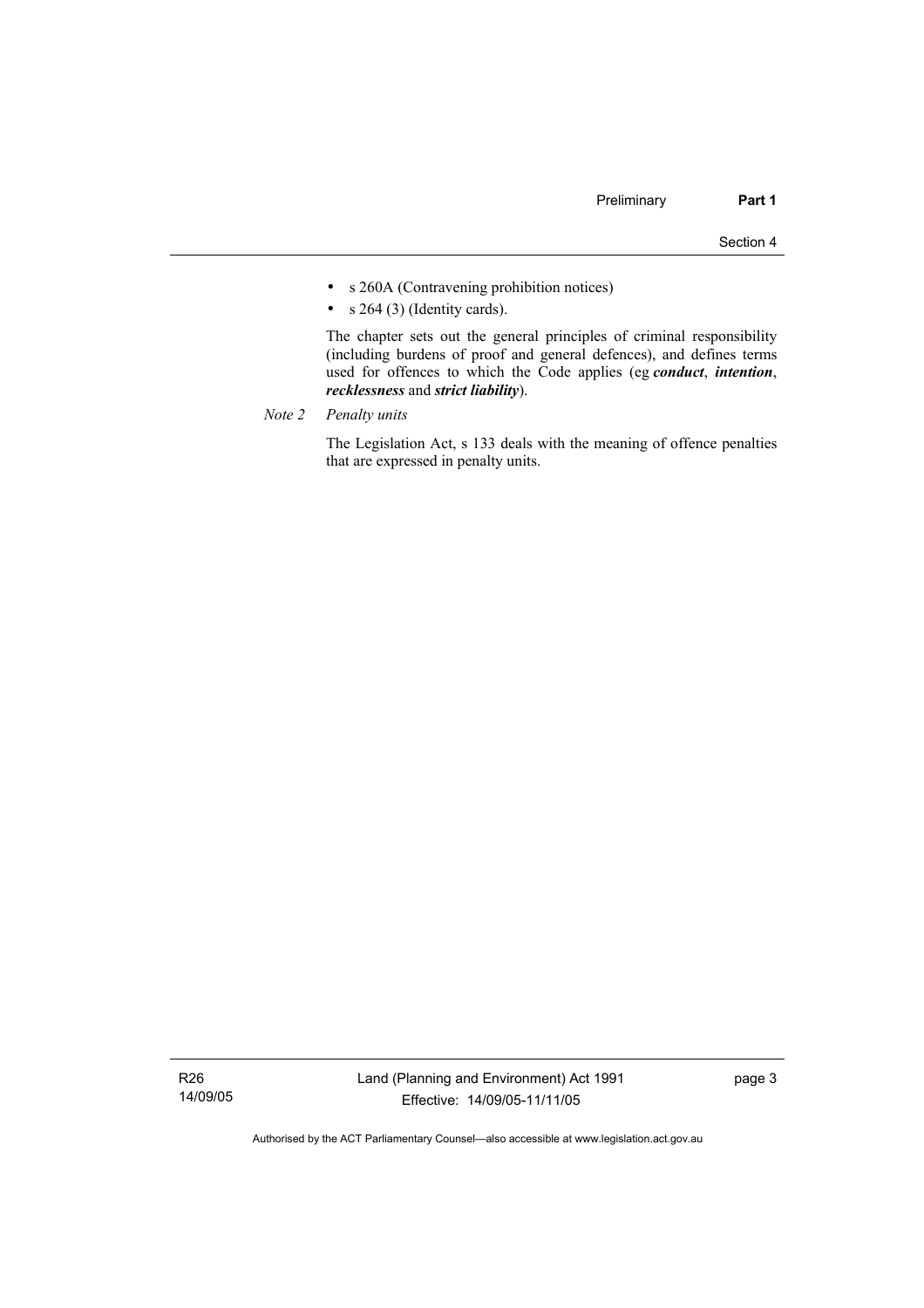**Part 2** Planning<br>**Division 2.1** Prelimina **Division 2.1** Preliminary Section 5

## **Part 2 Planning**

## **Division 2.1 Preliminary**

#### **5 Definitions for pt 2**

In this part:

*background papers*, in relation to a draft plan variation or a plan variation means—

- (a) an explanatory statement; and
- (b) a copy of—
	- (i) any relevant direction of the Minister; and

*Note* The Minister may give directions under this Act, s 26 and s 94 (1) (b) and the *Planning and Land Act 2002*, s 12 (1) (b).

- (ii) any submission of the conservator mentioned in section 16, including any preliminary draft plan of management (prepared under subdivision 5.7.4) accompanying such a submission; and
- (iii) any recommendation or submission made by the heritage council and mentioned in section 17 (Consultation with heritage council); and
- (iv) any relevant environmental report; and
- (v) the report of any relevant inquiry; and
- (vi) the report of any other inquiry relating to the variation; and
- (c) a statement, by the planning and land authority, of the reasons for any inconsistency between the draft plan and—
	- (i) a direction mentioned in paragraph (b) (i); or

| page 4 | Land (Planning and Environment) Act 1991 | R26.     |
|--------|------------------------------------------|----------|
|        | Effective: 14/09/05-11/11/05             | 14/09/05 |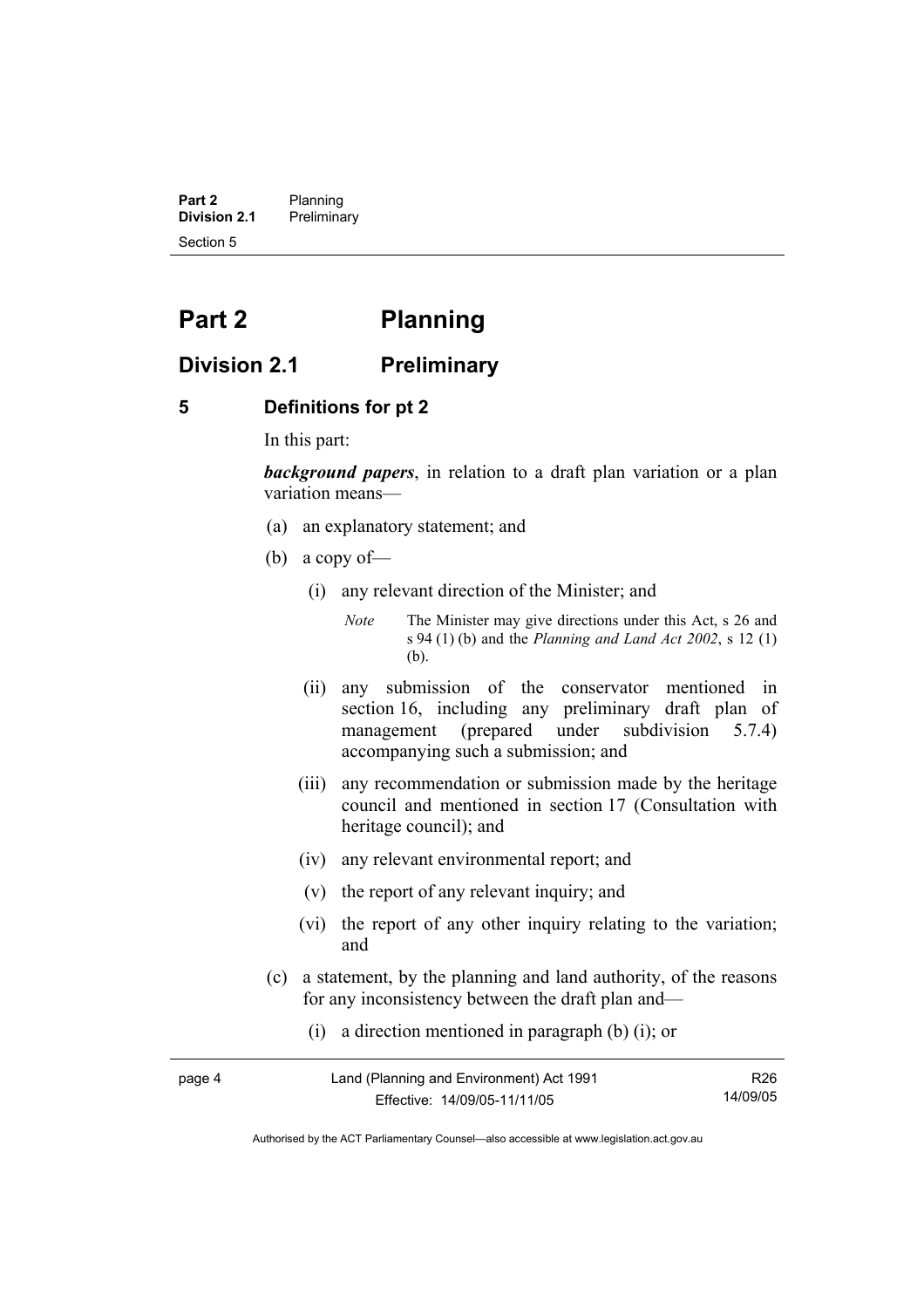| Part 2              | Planning    |
|---------------------|-------------|
| <b>Division 2.1</b> | Preliminary |
| Section 5           |             |

- (ii) a submission of the conservator mentioned in paragraph (b) (ii); or
- (iii) any recommendation or submission made by the heritage council and mentioned in section 17 (Consultation with heritage council); and
- (iv) a recommendation in a report mentioned in paragraph (b)  $(iv)$ ,  $(v)$  or  $(vi)$ ; and
- (d) any other documents—
	- (i) considered by the authority to be necessary or useful in explaining the draft plan variation; and
	- (ii) designated by the authority in writing as background papers.

*consultation notice*—see section 19 (Public consultation notification).

*development*, in relation to land, means—

- (a) the erection, alteration or demolition of a building on that land; or
- (b) the carrying on of work on that land; or
- (c) the use or change of use of that land; or
- (d) the use or change of use of a building or works on that land; or
- (e) the subdivision or consolidation of that land; or
- (f) the display of signs or advertising material on that land.

#### *draft plan variation*—

 (a) means a draft plan variation prepared by the planning and land authority under section 15 (Preparation of plan variations) and—

page 5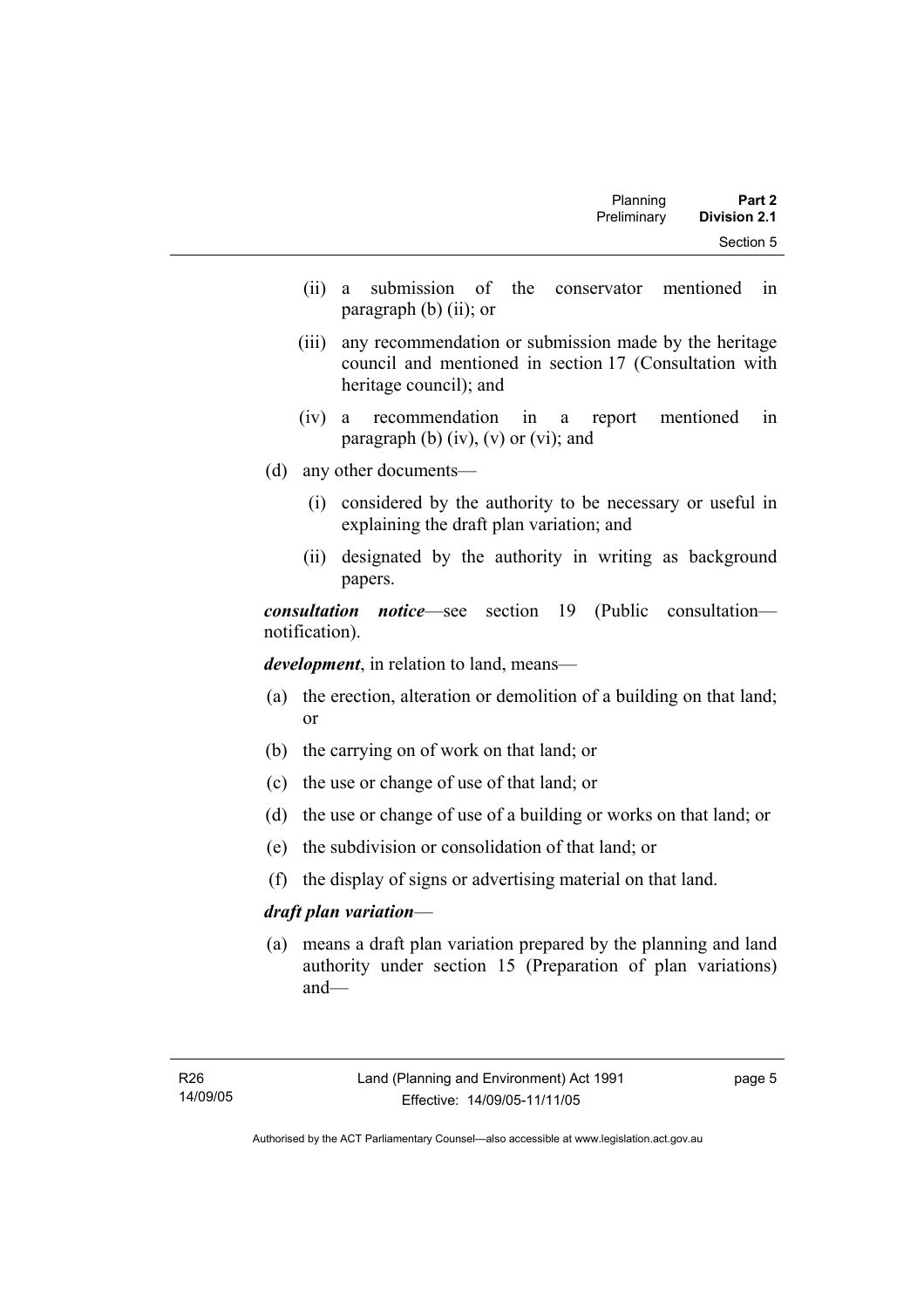- (i) if section 19C (Draft plan variations that do not affect rights) does not apply—notified under section 19 (Public consultation—notification); or
- (ii) if section 19C applies—notified in the legislation register under section 19C (2); and
- (b) for a draft plan variation that has been revised under section 22 (1) (a) or 27—includes the draft plan variation as revised.

#### *environmental report* means—

- (a) a preliminary assessment under division 4.2; or
- (b) a report under section 128; or
- (c) an assessment.

*land* includes water.

*national capital plan* means the plan approved under the *Australian Capital Territory (Planning and Land Management) Act 1988* (Cwlth), section 19.

*Note* A reference to an instrument under a law includes a reference to the instrument as amended from time to time (see Legislation Act, s 102)

*variation*, in relation to the plan, includes the revocation of the plan and its substitution with a new plan.

## **Division 2.2 Territory plan—object and effect**

#### **7 Object of territory plan**

- (1) The object of the plan is to ensure, in a way not inconsistent with the national capital plan, that the planning and development of the ACT provides the people of the ACT with an ecologically sustainable, healthy, attractive, safe and efficient environment in which to live, work and have their recreation.
- (2) The plan must set out the planning principles and policies for giving effect to its object.

| page 6 | Land (Planning and Environment) Act 1991 | R26      |
|--------|------------------------------------------|----------|
|        | Effective: 14/09/05-11/11/05             | 14/09/05 |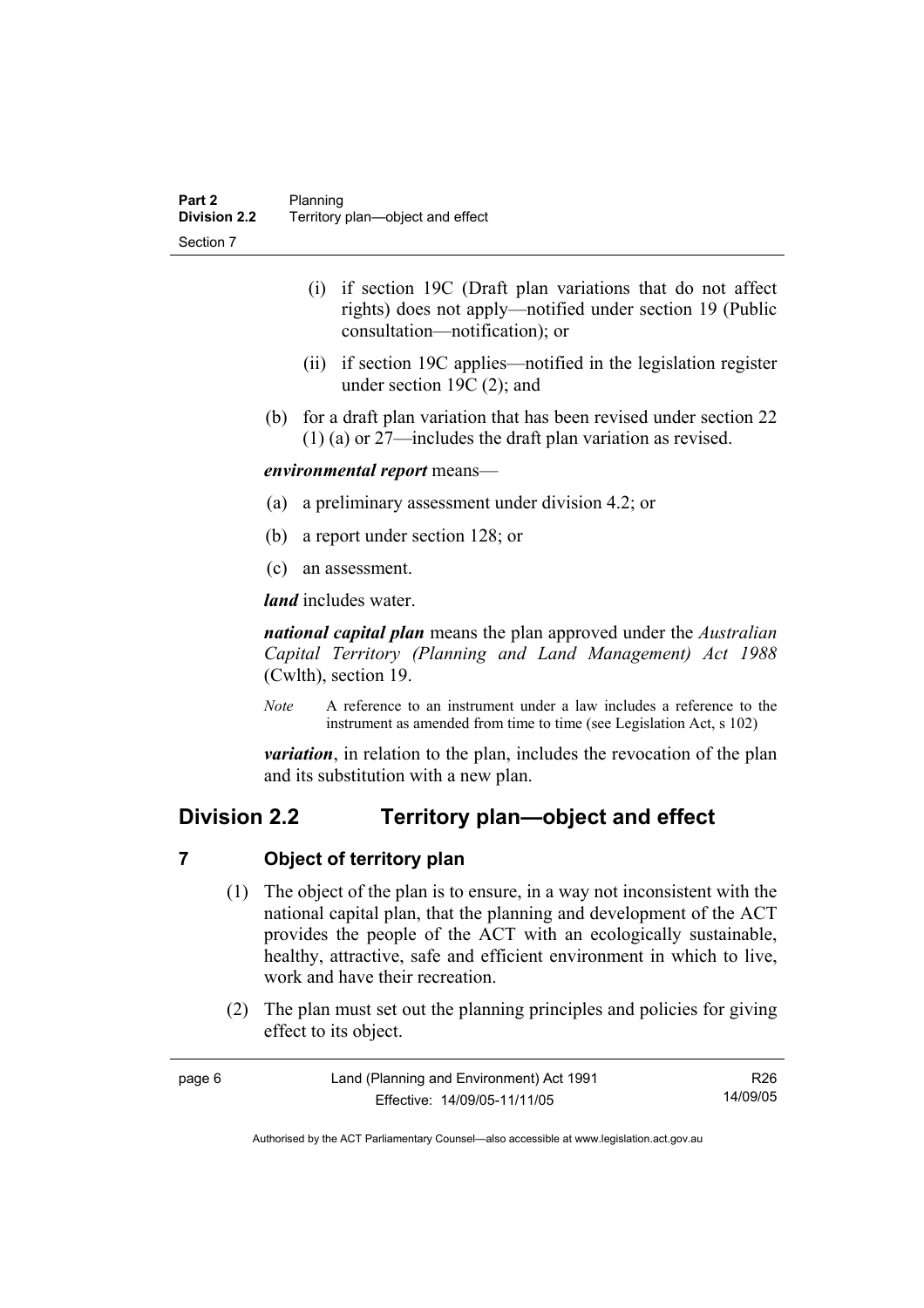- (3) For giving effect to the object of the plan and the principles and policies mentioned in subsection (2), the plan may—
	- (a) set out specific objectives and policies; and
	- (b) specify purposes for which land may be used; and
	- (c) identify land for subdivision 2.3.4, specifying in addition the principles and policies for its development; and
	- (d) for division 5.7—identify an area of land as public land and reserve it for a purpose specified in section 193; and
	- (e) provide for other matters relevant to the exercise of the powers of the Territory, the Executive or a territory authority under a territory law, or the administrative review of the exercise of those powers; and
	- (f) provide for other matters that are necessary or convenient.

## **8 Effect of plan**

The Territory, the Executive, a Minister or a territory authority must not do any act, or approve the doing of any act, that is inconsistent with the plan.

## **9 Effect of draft plan variation**

- (1) This section applies to a draft plan variation if a consultation notice states that it applies.
- (2) The Territory, the Executive, a Minister or a territory authority must not, during the defined period or a period stated in the consultation notice, whichever is shorter, do or approve the doing of anything that—
	- (a) would be inconsistent with the plan if it were varied in accordance with the draft variation; or
	- (b) is inconsistent with the plan.

page 7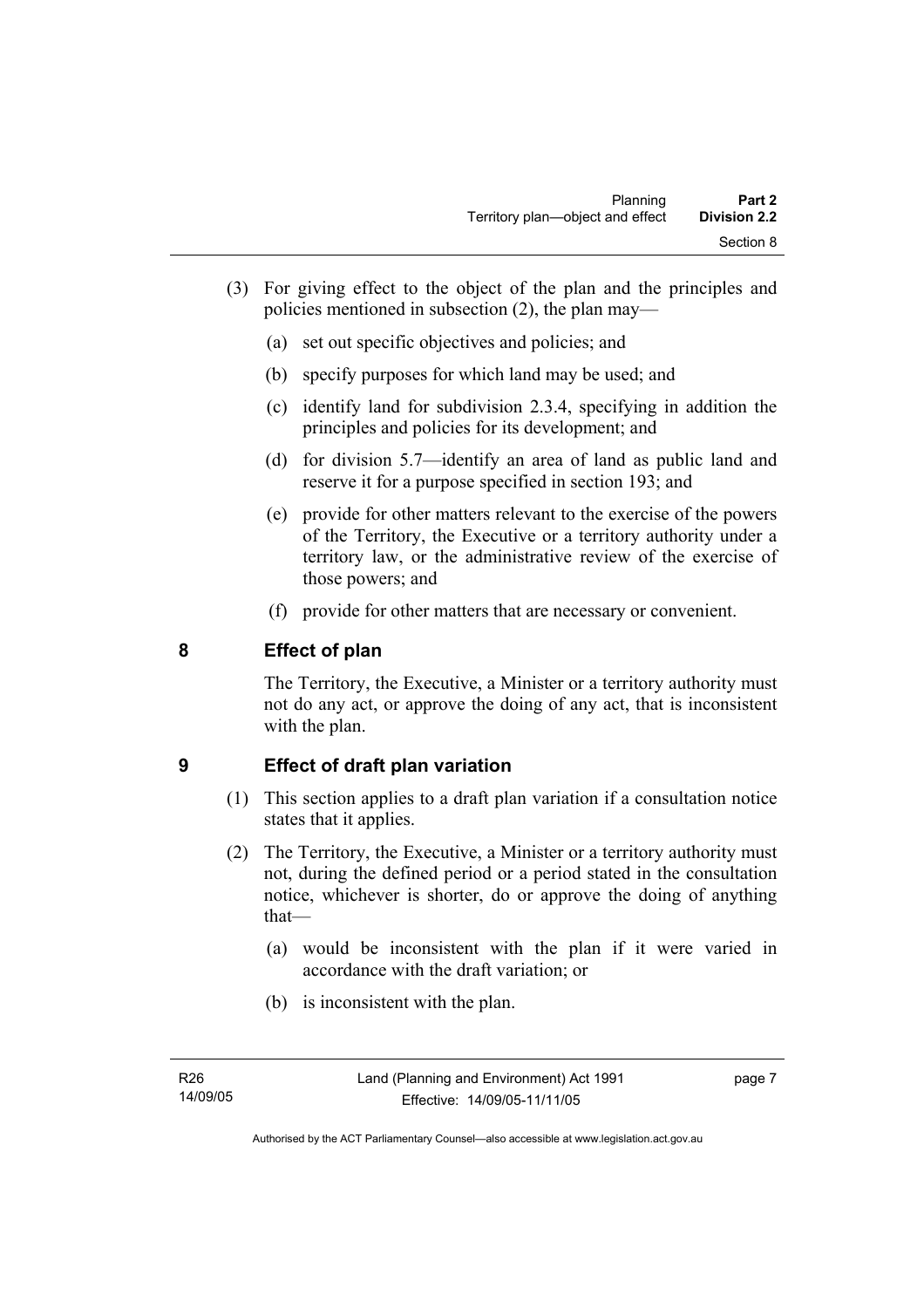- (3) If a draft plan variation to which this section applies is deferred under section 22 (1) (b) or section 27 (a), this section does not apply in relation to that draft variation during the period of its deferral.
- (4) In this section:

*defined period* means the period beginning on the day when the draft plan variation is notified under the Legislation Act (see section 19 (Public consultation—notification)) and ending at the end of the day before—

- (a) the date the draft variation comes into effect; or
- (b) the date the corresponding plan variation is rejected by the Legislative Assembly; or
- (c) the date the draft variation, or the corresponding plan variation, is withdrawn under section 22 (1) (c), section 27 (a) or section 30A (3) (b).

*draft plan variation* includes a provision of a draft plan variation.

#### **12 Plan not to have retrospective effect**

If, immediately before the plan comes into effect under this Act, it would be lawful to use any land in a particular way in the exercise of a right derived from an estate in that land, the plan does not prevent the use of that land in that way during the term of the estate.

## **Division 2.3 Territory plan—continuation and variation**

## **Subdivision 2.3.1 Territory plan**

## **13 Continuation of plan**

The plan established under the *Interim Planning Act 1990*, part 3, being that plan as in effect under that Act immediately before the

R26 14/09/05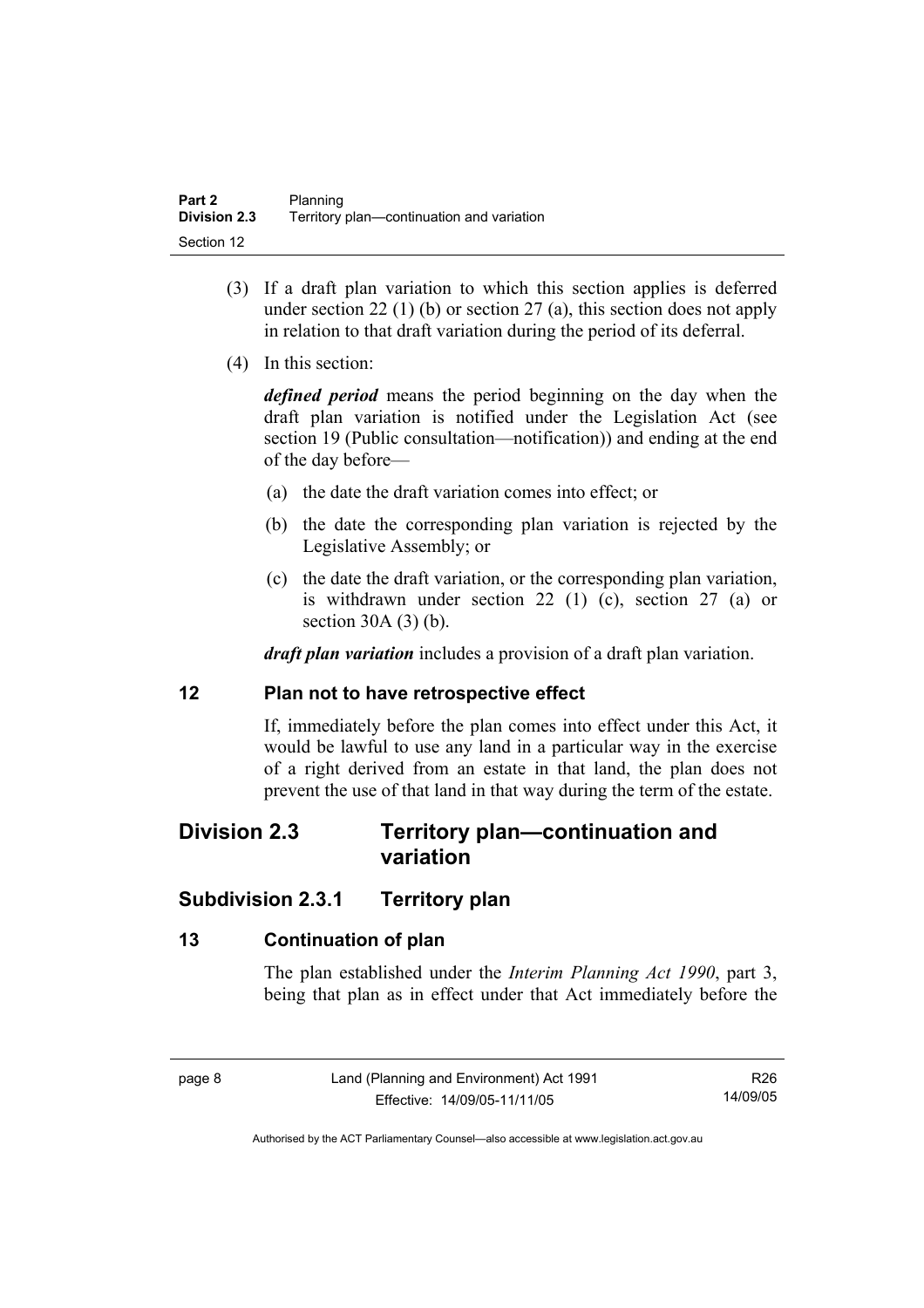commencement of this section, continues in effect under this Act as the territory plan and may be varied in accordance with this part.

## **Subdivision 2.3.2 Preparation of variations of territory plan**

## **14 Application of sdiv 2.3.2**

This subdivision does not apply in relation to a variation to the plan under subdivision 2.3.4.

## **15 Preparation of plan variations**

- (1) The planning and land authority may prepare variations to the plan.
- (2) A plan variation may be prepared in separate stages or parts.

## **16 Consultation with conservator**

In preparing a draft plan variation, the planning and land authority must—

- (a) consider any recommendation or submission made by the conservator in relation to the draft variation, including any preliminary draft plan of management under subdivision 5.7.4 accompanying the recommendation or submission; and
- (b) if the draft variation is to identify or affect public land consult with the conservator, unless the draft gives effect to a recommendation of the conservator under section 192.

## **17 Consultation with heritage council**

In preparing a draft plan variation, the planning and land authority must consult the heritage council and consider any recommendation or submission made by the council in relation to the variation.

## **18 Environmental reports and inquiries**

 (1) In preparing a draft plan variation, the planning and land authority must consider—

| R26      | Land (Planning and Environment) Act 1991 | page 9 |
|----------|------------------------------------------|--------|
| 14/09/05 | Effective: 14/09/05-11/11/05             |        |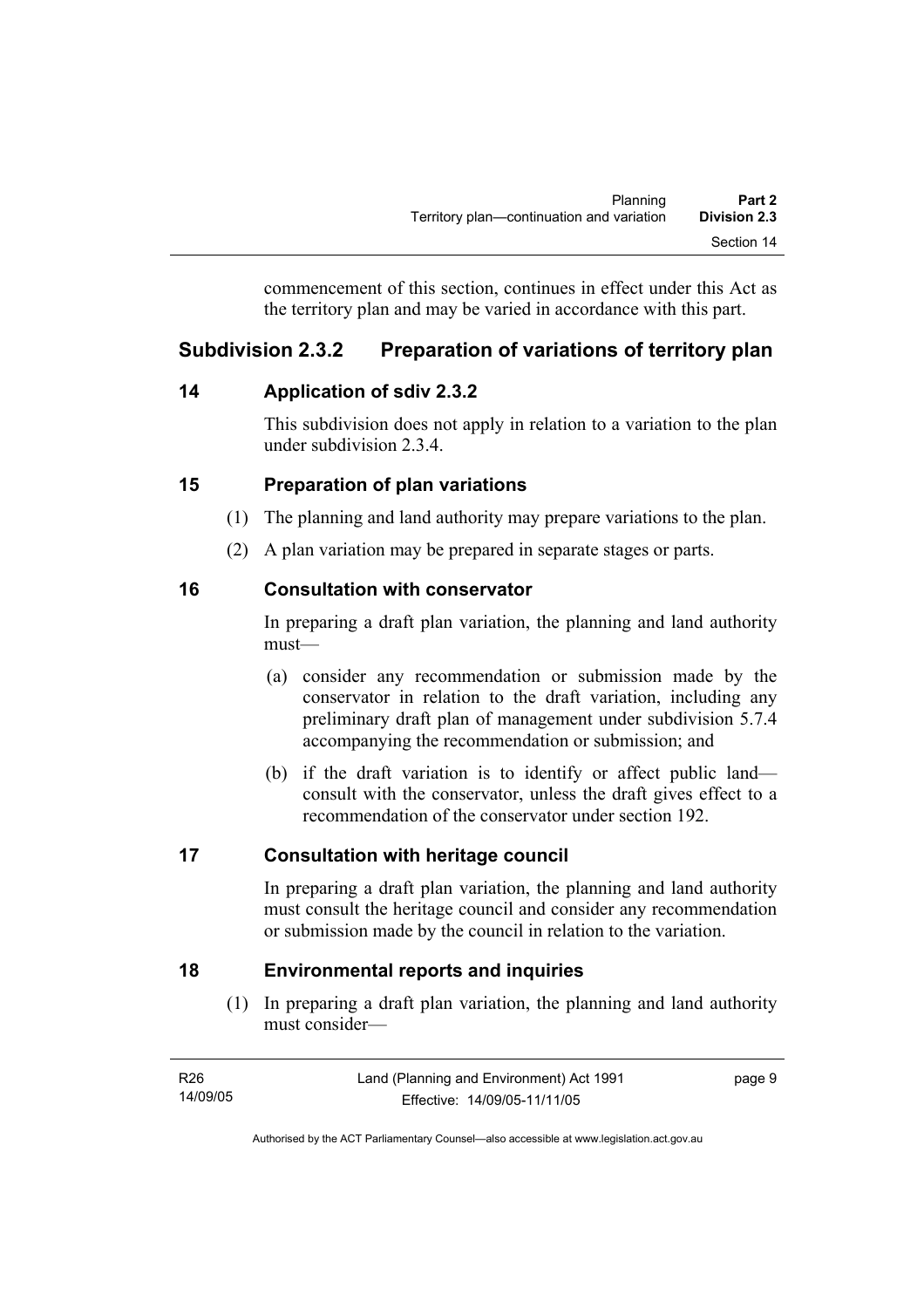- (a) any relevant environmental report; and
- (b) the report of any relevant inquiry; and
- (c) any relevant report required to be prepared by the plan.
- (2) The Minister may direct that an assessment be made, or establish a panel to conduct an inquiry, about any aspect of a draft plan variation or a proposed draft plan variation.
- (3) The Minister may initiate action under subsection (2) or act on written request by the planning and land authority.

## **19 Public consultation—notification**

- (1) Before submitting a draft plan variation to the Minister, the planning and land authority must prepare a notice (a *consultation notice*)—
	- (a) stating that copies of the draft plan variation and the background papers are available for public inspection and purchase during a stated period of not less than 15 business days at stated places; and
	- (b) inviting interested people to give written comments about the draft variation to the authority at a stated address during a stated period of not less than 15 business days; and
	- (c) stating that copies of written comments about the draft variation, given in response to the invitation in paragraph (b) or otherwise, or received from the national capital authority, will be made available for public inspection for a period of 15 business days after the end of the period mentioned in paragraph (b), at stated places; and
	- (d) complying with section 19A (as applicable).
- (2) The planning and land authority may, in writing (by an *extension notice*), extend or further extend the consultation period mentioned in subsection  $(1)$   $(a)$  or  $(b)$ .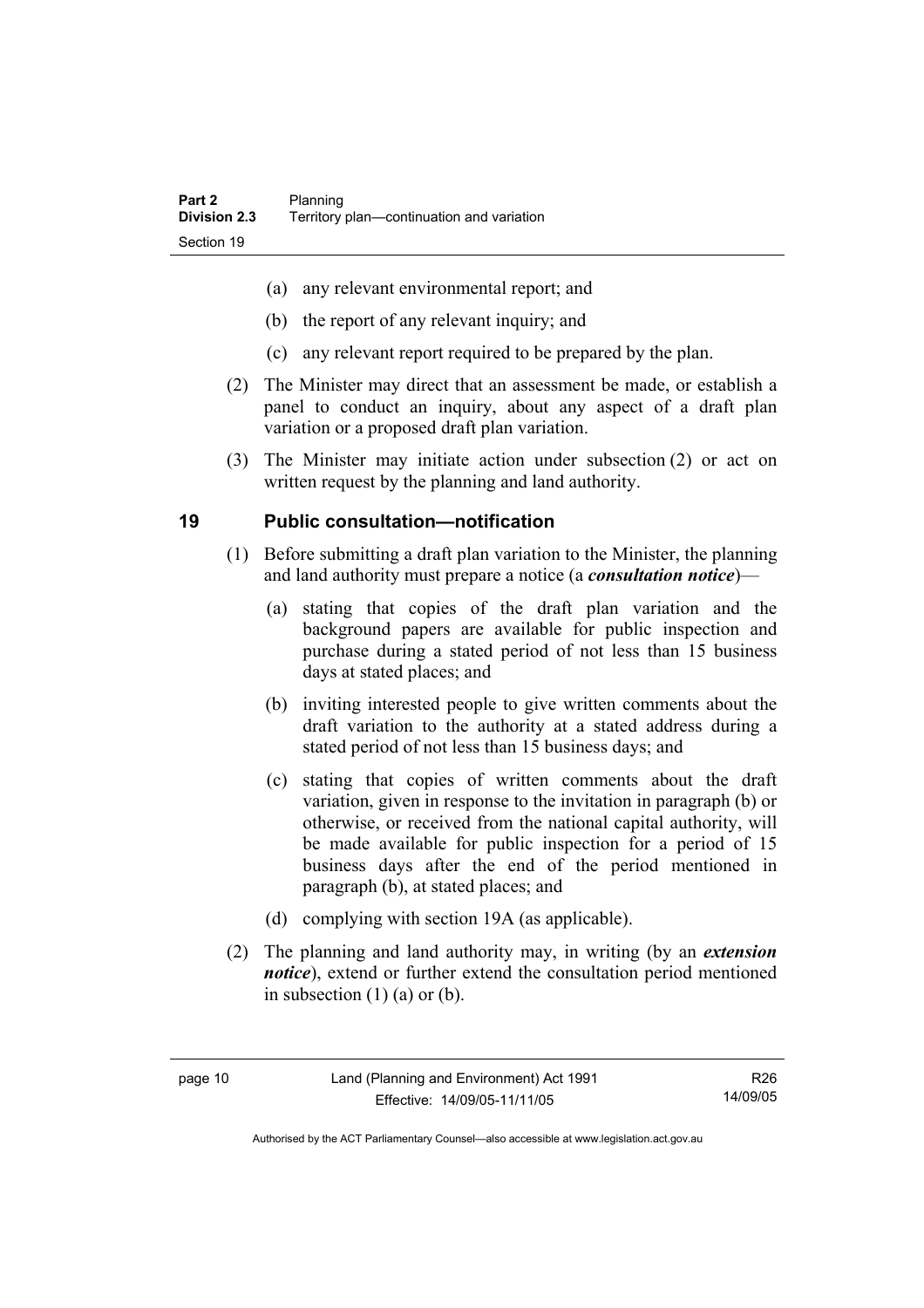- (3) An extension notice may be given after the end of the period to be extended.
- (4) The following are notifiable instruments:
	- (a) the consultation notice;
	- (b) any extension notice.
	- *Note* A notifiable instrument must be notified under the Legislation Act.
- (5) The planning and land authority must also publish the consultation notice and any extension notice in a daily newspaper.
- (6) This section does not apply in relation to a draft plan variation that has been revised by the planning and land authority in accordance with a direction under section 26 (1) (b) (Minister's powers).

## **19A Public consultation—notice of interim effect etc**

- (1) A consultation notice under section 19 must state whether or not section 9 (Effect of draft plan variation) applies in relation to the draft variation.
- (2) A consultation notice that states that section 9 applies must also state—
	- (a) for section 9 (2) (b), a period not longer than 1 year that is the maximum period during which the draft variation is to have interim effect; and
	- (b) the effect of section 9.
- (3) A consultation notice that states that section 11 applies must state the effect of that section.

## **19B Public consultation—availability of draft plan variation etc**

(1) The planning and land authority must make copies of the draft plan variation and the background papers mentioned in a consultation

page 11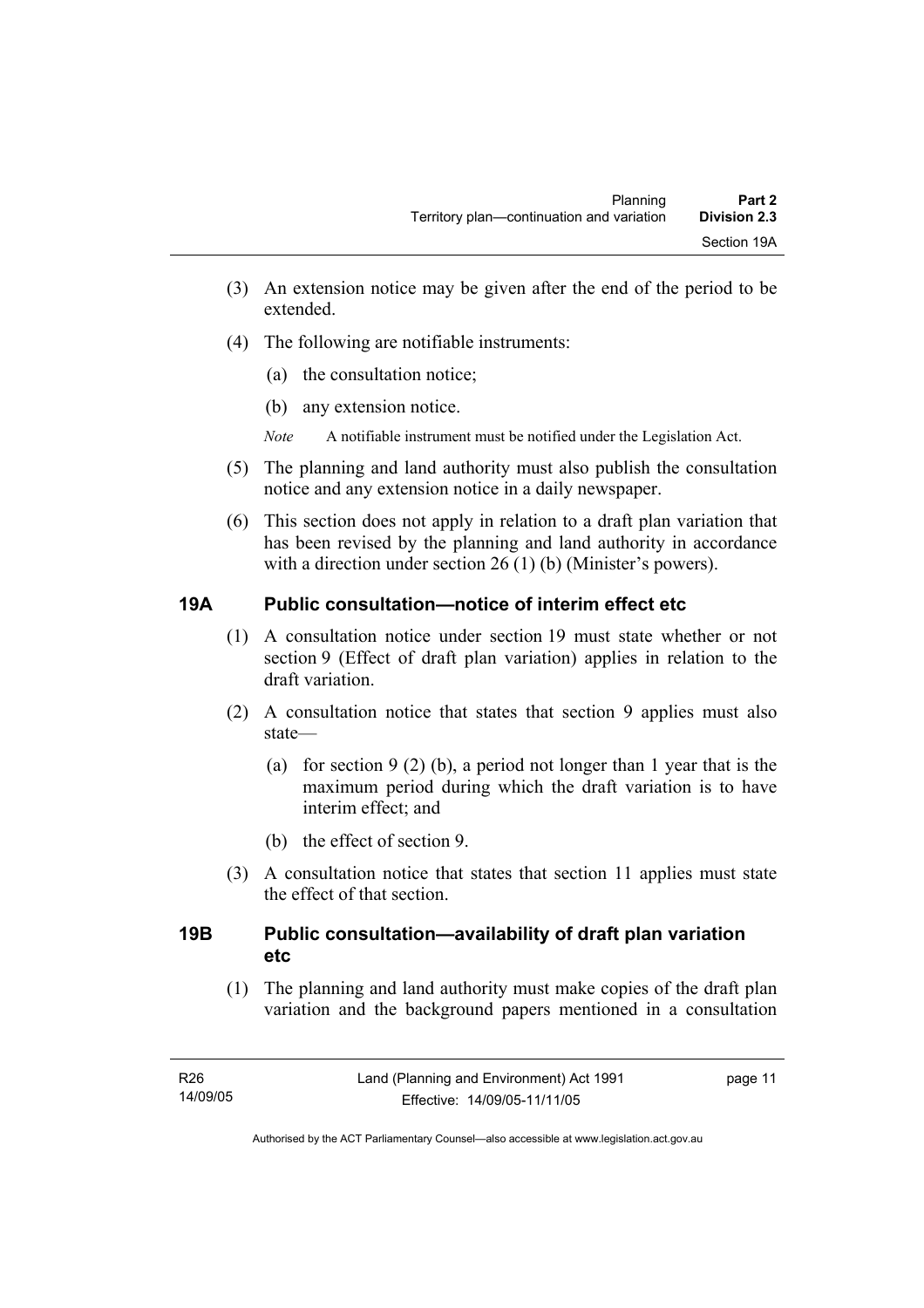notice available for public inspection and purchase during office hours during the period, and at the places, stated in the notice.

- (2) If, in the planning and land authority's opinion, it would not be in the public interest for part of the draft plan variation or of any background paper to be published, the authority must exclude that part from each copy of the document made available under subsection  $(1)$ .
- (3) If part of the draft plan variation or a background paper is excluded from the copies of the document made available for public inspection or purchase under subsection (1), each copy of the document must include a statement to the effect that an unspecified part of the document has been excluded in the public interest.

## **19C Draft plan variations that do not affect rights**

- (1) This section applies if the planning and land authority is satisfied that a draft plan variation—
	- (a) would, if approved, not affect adversely anybody's rights; or
	- (b) has as its only object the correction of a formal error in the plan.
- (2) The draft plan variation is a notifiable instrument.

*Note* A notifiable instrument must be notified under the Legislation Act.

 (3) Section 19 and section 19B do not apply to the draft plan variation, but the planning and land authority must take reasonable steps to inform itself about public attitudes to the draft plan variation.

## **20 Consultation with national capital authority**

Before giving a draft plan variation to the Minister, the planning and land authority must consult with the national capital authority.

R26 14/09/05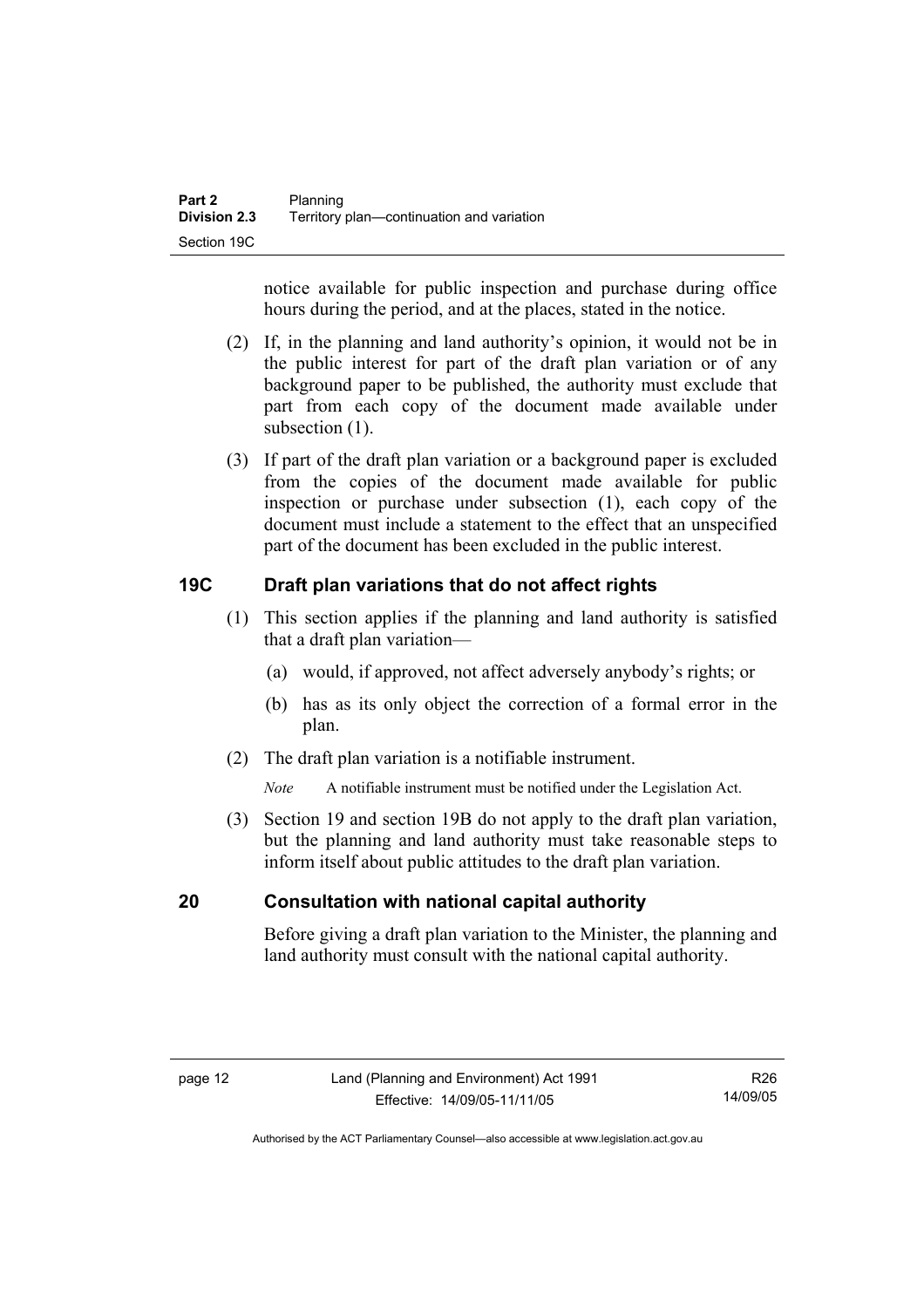#### **21 Public inspection of comments**

- (1) The planning and land authority must make copies of any comments mentioned in section 19 (1) (c) available for public inspection during office hours during the period, and at the places, mentioned in the consultation notice under section 19 that refers to the relevant draft plan variation.
- (2) The planning and land authority may omit from the copy of a comment made available under subsection (1) information that would identify the person who had made the comment if—
	- (a) the person has asked that the information be omitted; and
	- (b) the authority is reasonably satisfied that it would not be in the public interest for the information to be published.

#### **22 Revision, deferral or withdrawal of draft plan variations**

- (1) After the end of the period specified in the notice under section 19 (1) (b) the planning and land authority may, in writing—
	- (a) revise the draft plan variation; or
	- (b) defer until a specified date, or until the happening of a specified event, the submission of the draft plan variation to the Minister; or
	- (c) withdraw the draft plan variation.
- (2) A deferral or withdrawal of a draft plan variation must include a statement of the effect of section 9 (Effect of draft plan variation) in relation to the deferral or withdrawal.
- (3) A deferral or withdrawal of a draft plan variation is a notifiable instrument.

*Note* A notifiable instrument must be notified under the Legislation Act.

(4) The planning and land authority must also publish a deferral or withdrawal of a draft plan variation in a daily newspaper on the

page 13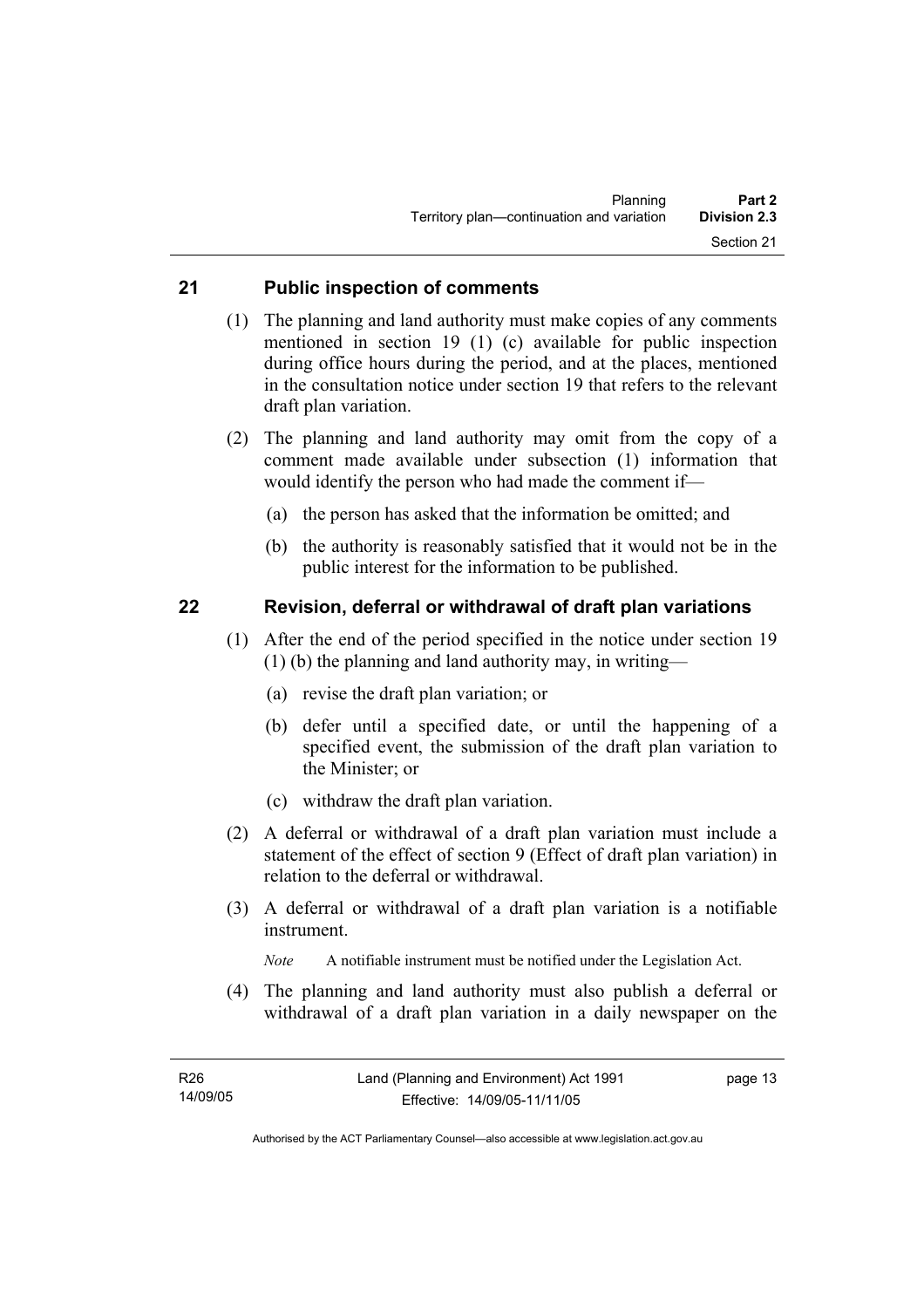same day, or as soon as practicable after the day, the deferral or withdrawal is notified under the Legislation Act.

- (5) In revising, deferring or withdrawing a draft plan variation under subsection (1), the planning and land authority must consider written comments about the draft variation received from any person or the national capital authority.
- (6) In addition to its power under subsection (1), the planning and land authority may, at any time before the submission or resubmission of a draft plan variation to the Minister, revise the draft variation to correct any formal error.
- (7) If the planning and land authority defers a draft plan variation, on the day stated in the deferral, or as soon as practicable after the event mentioned in the deferral, the authority must prepare a notice stating—
	- (a) that the draft plan variation is revived; and
	- (b) the effect of section 9 in relation to the revival.
- (8) The notice under subsection (7) is a notifiable instrument.

*Note* A notifiable instrument must be notified under the Legislation Act.

(9) The planning and land authority must also publish the notice in a daily newspaper as soon as practicable after preparing it.

## **Subdivision 2.3.3 Minister approval and consideration by Legislative Assembly**

#### **23 Application of sdiv 2.3.3**

This subdivision does not apply in relation to a plan variation under subdivision 2.3.4

## **24 Submission of draft plan variation to Minister**

 (1) After the end of the period specified in the notice under section 19 (1) (b), the planning and land authority must submit a

| page 14 | Land (Planning and Environment) Act 1991 | R26.     |
|---------|------------------------------------------|----------|
|         | Effective: 14/09/05-11/11/05             | 14/09/05 |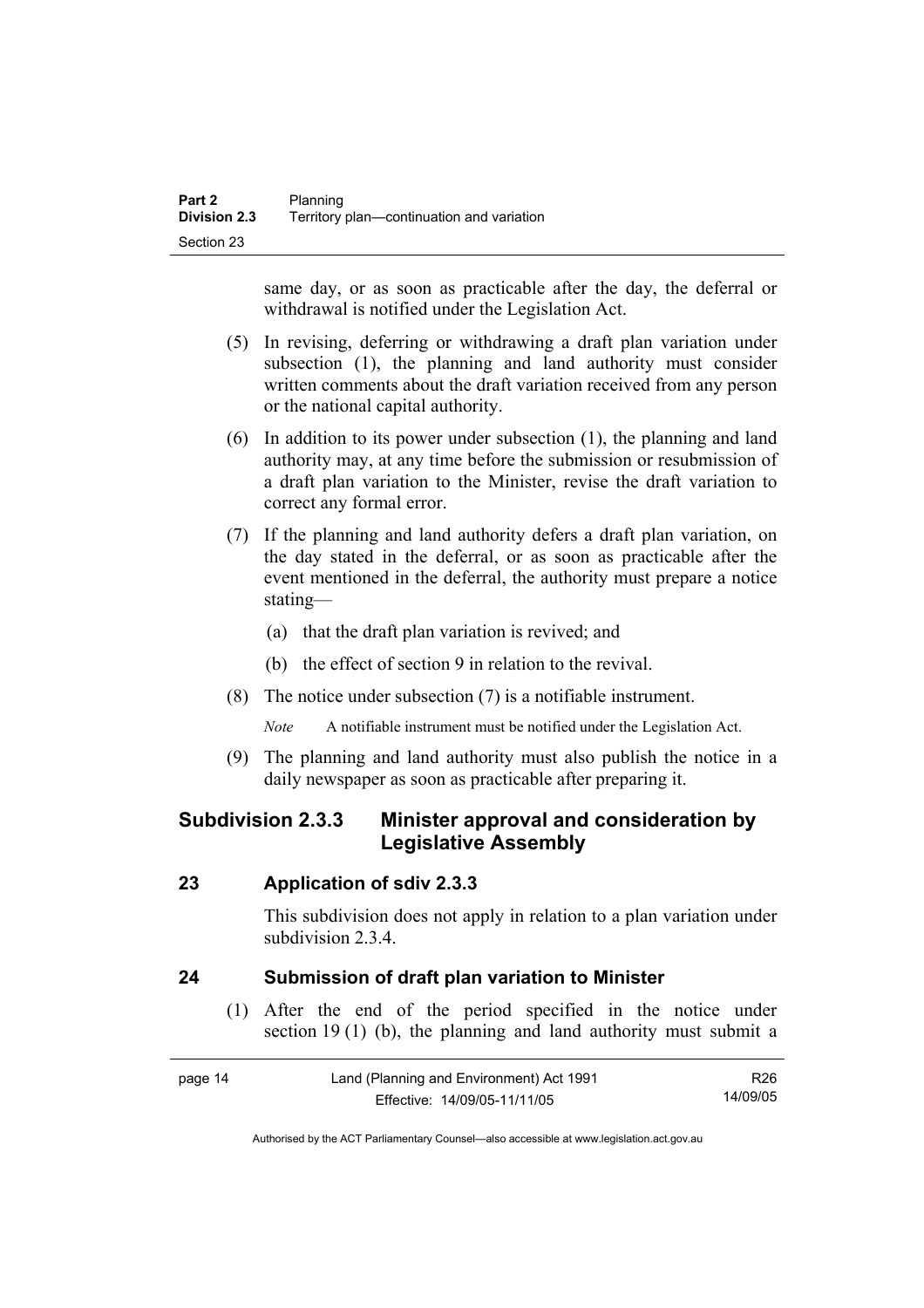draft plan variation (as revised, if at all, under section 22) to the Minister for approval, together with—

- (a) the background papers; and
- (b) a written report setting out the issues raised in any written comments about the draft variation submitted under the invitation in the notice under section 19 (1) or otherwise; and
- (c) a written report about its consultation with the public and the national capital authority; and
- (d) a written report about any consultation between the authority and the heritage council relating to the draft variation that specifies any difference between the views of the authority and the heritage council in relation to any site of heritage significance; and
- (e) a copy of any written comments submitted to the authority by the national capital authority in relation to the draft variation.
- (2) The planning and land authority must give the Executive a written report about the authority's consultation with the national capital authority.
- (3) The planning and land authority must prepare a written notice stating that the documents mentioned in subsection (1) are available for public inspection.
- (4) The notice is a notifiable instrument.

*Note* A notifiable instrument must be notified under the Legislation Act.

- (5) The planning and land authority must also publish the notice in a daily newspaper.
- (6) The planning and land authority must make copies of the documents mentioned in subsection (1) available for public inspection during office hours during the period, and at the places, stated in the notice.

page 15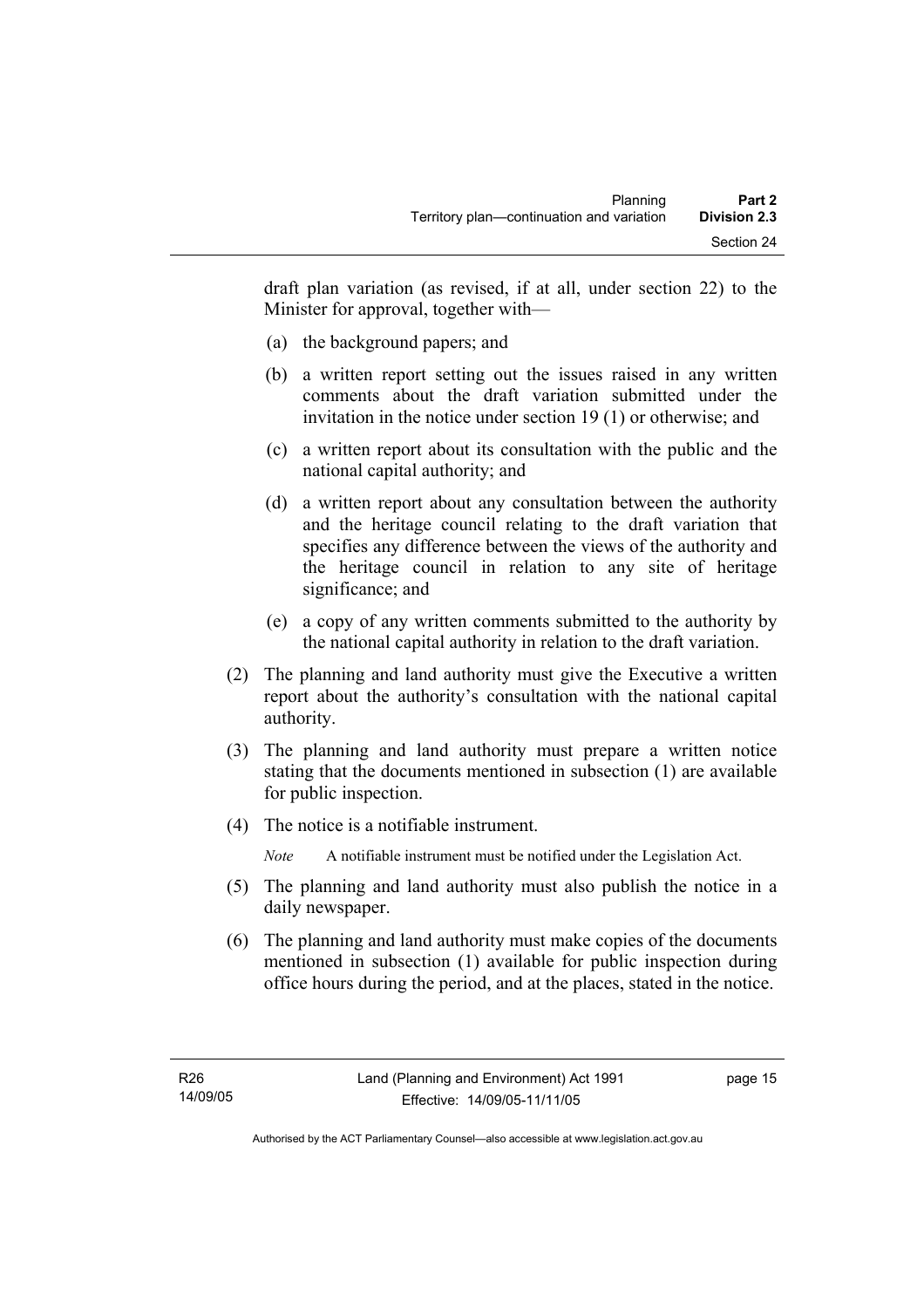## **25 Consideration by Legislative Assembly committee**

The Minister must, within 28 days of receiving a draft plan variation under section 24, refer—

- (a) the draft plan variation; and
- (b) the documents mentioned in section 24 (1) that relate to the draft plan variation;

to an appropriate committee of the Legislative Assembly together with a request that the committee report on the draft plan to the Legislative Assembly.

#### **26 Minister's powers**

- (1) On receipt of a draft plan variation submitted or resubmitted for approval, the Minister must—
	- (a) approve the draft variation in the form in which it is submitted or resubmitted; or
	- (b) return the draft variation to the planning and land authority together with any or all of the following written directions:
		- (i) to conduct further specified consultation;
		- (ii) to consider any relevant environmental report, the report of any relevant inquiry, or any other relevant report;
		- (iii) to consider any revision suggested by the Minister;
		- (iv) to revise the draft variation in a specified way;
		- (v) to defer, in writing, the resubmission of the draft variation to the Minister until a specified date or the happening of a specified event;
		- (vi) to withdraw the draft variation in writing.
- (2) Before taking action under subsection (1), the Minister must consider any recommendation made by a committee of the

| page 16 | Land (Planning and Environment) Act 1991 | R <sub>26</sub> |
|---------|------------------------------------------|-----------------|
|         | Effective: 14/09/05-11/11/05             | 14/09/05        |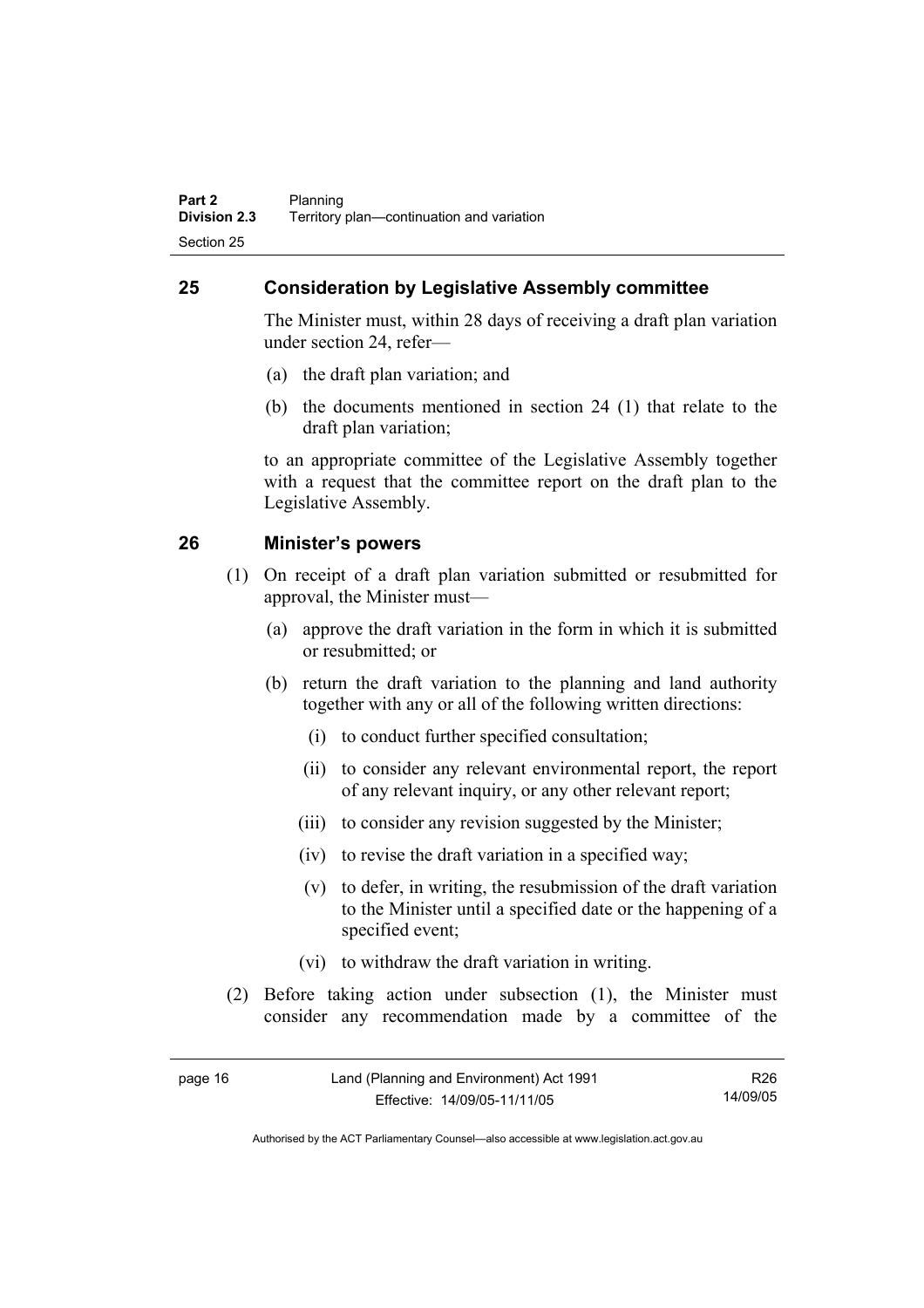Legislative Assembly in relation to the draft variation, or related documents, referred to the committee under section 25.

- (3) A deferral or withdrawal directed under subsection (1) (b) (v) or (vi) must state the effect of section 9 in relation to the deferral or withdrawal of the draft plan variation.
- (4) The following are notifiable instruments:
	- (a) a direction under subsection (1) (b);
	- (b) a deferral directed under subsection  $(1)$  (b)  $(v)$ ;
	- (c) a withdrawal directed under subsection (1) (b) (vi).
	- *Note* A notifiable instrument must be notified under the Legislation Act.
- (5) The authority must also publish a deferral or withdrawal directed under subsection (1) (b) (v) or (vi) in a daily newspaper on the same day, or as soon as practicable after, the deferral or withdrawal is notified under the Legislation Act.
- (6) After approving a draft plan variation under subsection (1) (a), the Minister may, before the draft variation is presented to the Legislative Assembly, revoke the approval and return the draft variation to the planning and land authority under subsection (1) (b).

## **27 Return of draft plan variation to authority**

- (1) This section applies if the Minister returns a draft plan variation to the authority with directions under section 26 (1) (b).
- (2) The authority must comply with each direction.
- (3) If a direction is given under section 26 (1) (b) (i), (ii) or (iii), the authority may revise the draft variation and resubmit it to the Minister for approval together with a written report about the authority's compliance with the Minister's direction and any further revision of the draft variation under section 22 (6).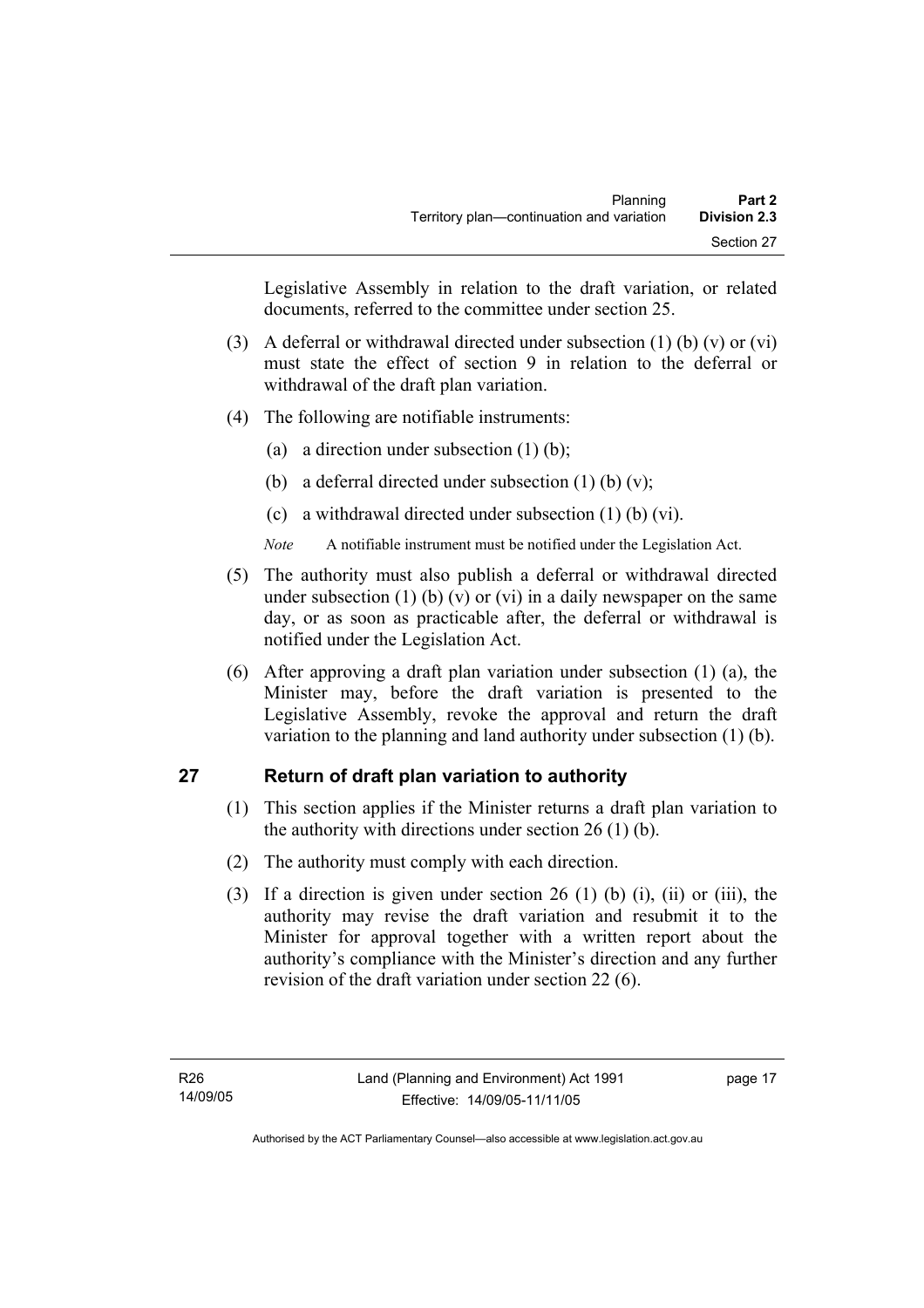(4) If a direction is given under section 26 (1) (b) (iv), the authority must resubmit the draft variation (as revised) together with a written report about any further revision of the draft variation under section 22 (6).

#### **28 Notice of revival of deferred draft plan variation**

- (1) If the planning and land authority defers a draft plan variation as directed under section 26 (1) (b) (v) (Minister's powers), on the day stated in the deferral, or as soon as practicable after the event mentioned in the deferral, the authority must—
	- (a) prepare a notice stating—
		- (i) that the draft plan variation is revived; and
		- (ii) the effect of section 9 (Effect of draft plan variation) in relation to the revival; and
		- (iii) the effect of any revision under section 22 (6) (Revision, deferral or withdrawal of draft plan variations); and
	- (b) resubmit the draft variation to the Minister; and
	- (c) advise the Legislative Assembly.
- (2) A notice under subsection (1) (a) is a notifiable instrument.

*Note* A notifiable instrument must be notified under the Legislation Act.

(3) The planning and land authority must also publish the notice in a daily newspaper.

#### **29 Consideration of plan variation by Legislative Assembly**

- (1) A plan variation must be presented to the Legislative Assembly within 5 sitting days after the day it is approved by the Minister, together with copies of the following documents in relation to the variation:
	- (a) the background papers;

R26 14/09/05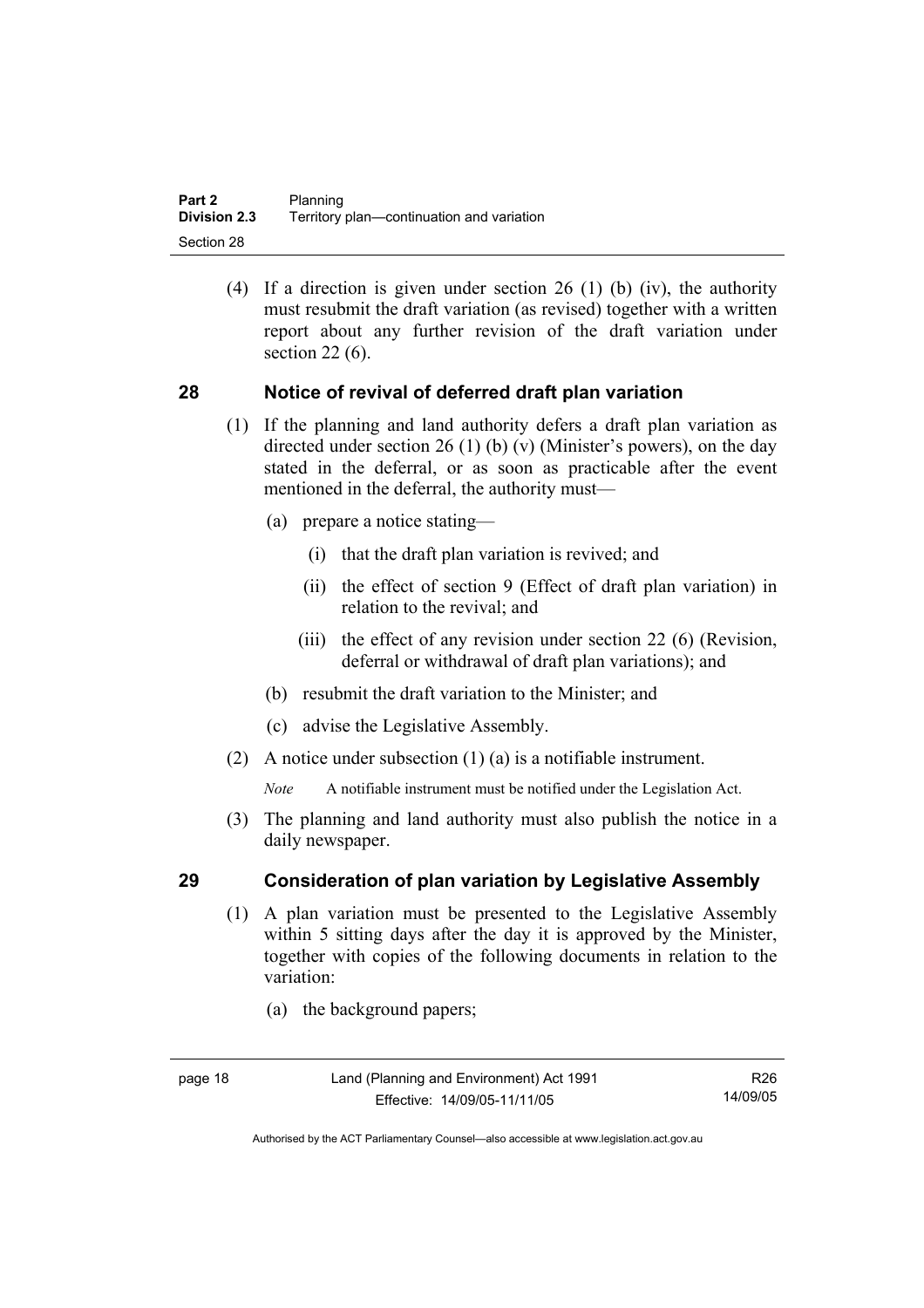- (b) the summaries and reports mentioned in section 24 (1) (b),  $(c)$ and  $(d)$ ;
- (c) any direction under section 26 (1) (b);
- (d) any report mentioned in section  $26(1)$  (b) (ii);
- (e) any report mentioned in section 27 (c).
- (2) Subsection (1) is subject to section 26 (6) (Minister's powers).
- (3) If a plan variation is not presented to the Legislative Assembly in accordance with subsection (1), it does not come into effect.
- (4) The Legislative Assembly may, on a motion of which notice has been given within 5 sitting days after a plan variation has been presented to it, by resolution reject the variation or any provision of it.
- (5) If, at the end of 5 sitting days after notice of a motion to reject a plan variation or a provision of a plan variation has been given in the Legislative Assembly (being notice given within 5 sitting days after the variation was presented to the Legislative Assembly)—
	- (a) the notice has not been called on; or
	- (b) the motion has been called on and moved and has not been withdrawn or otherwise disposed of;

the plan variation or provision specified in the motion is taken to have been rejected by the Legislative Assembly.

- (6) If, before the end of 5 sitting days after a notice of motion to disallow a plan variation or a provision of a plan variation has been given in the Legislative Assembly (being notice given within 5 sitting days after the variation was presented to the Legislative Assembly)—
	- (a) the Legislative Assembly is dissolved or expires; and
	- (b) at the time of dissolution or expiry—

page 19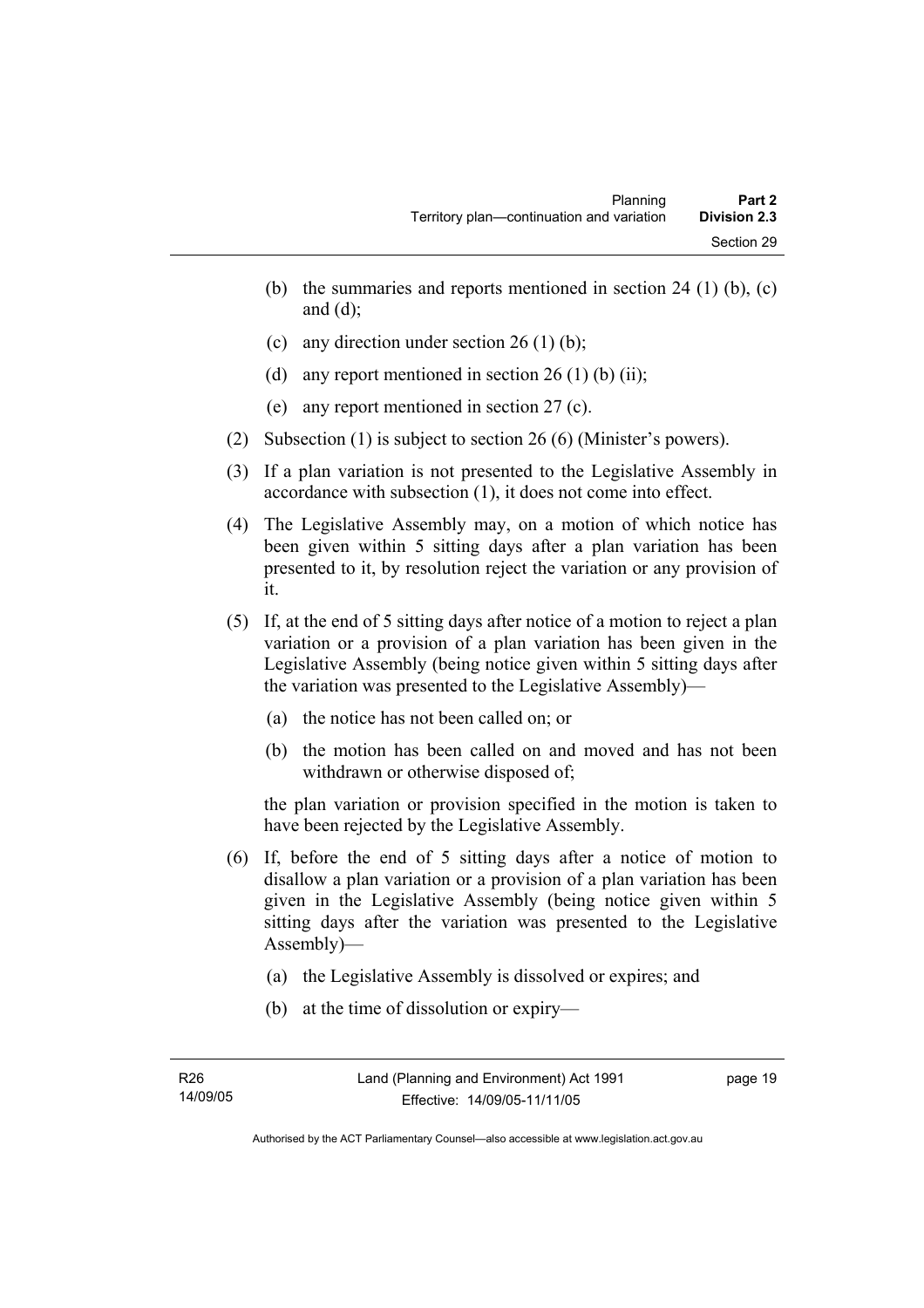- (i) the notice has not been withdrawn and the motion has not been called on; or
- (ii) the motion has been called on and moved and has not been withdrawn or otherwise disposed of;

the plan variation is taken, for subsections (4) and (5), to have been presented to the Legislative Assembly on the first sitting day of the Legislative Assembly after the next general election of members of the Assembly.

- (7) If, at the end of 5 sitting days after a plan variation is presented to the Legislative Assembly, the Assembly has not passed a resolution rejecting the variation or any provision of it and is not, under subsection (5), taken to have rejected the variation or any provision of it, the Minister must, in writing, fix a day when the plan variation is to commence.
	- *Note* An instrument under this subsection is a *commencement notice* (see Legislation Act, s 11). A commencement notice must be notified under the Legislation Act.
- (8) The planning and land authority must publish in a daily newspaper details of—
	- (a) the commencement notice under subsection (7); and
	- (b) where copies of the plan variation may be inspected or purchased.
- (9) The planning and land authority must make copies of the plan variation available for inspection or purchase during office hours at the places, and during the period, published in the newspaper under subsection  $(8)$  (b).
- (10) A plan variation notified under subsection (7) commences on the day fixed by the notice.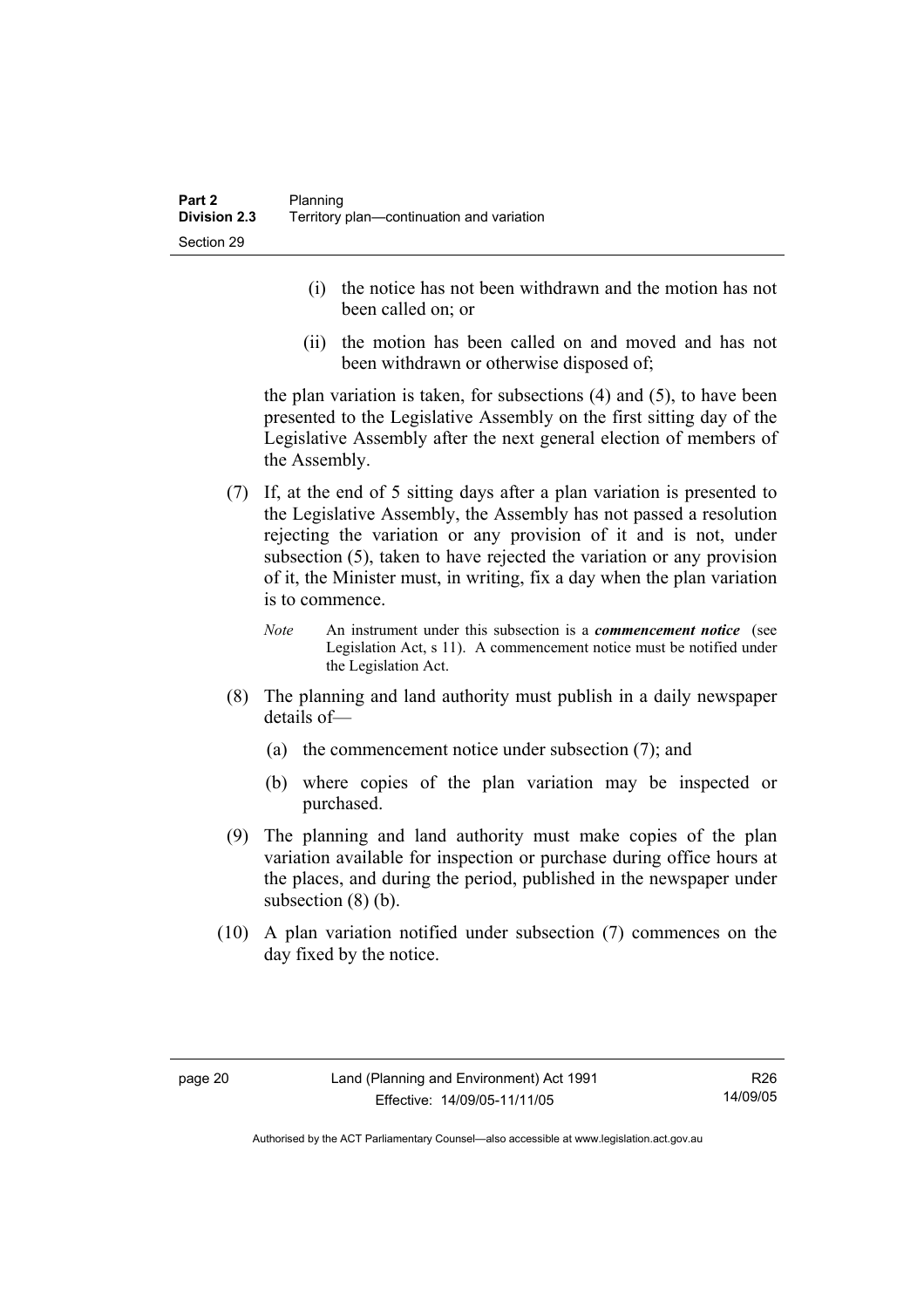#### **30 Rejection of plan variation by Legislative Assembly**

- (1) This section applies if a plan variation is completely rejected under section 29 (4) (Consideration of plan variation by Legislative Assembly), or taken to be completely rejected under section 29 (5).
- (2) The plan variation does not come into force if this section applies.
- (3) The planning and land authority must prepare a notice stating that the plan variation has been rejected.
- (4) The notice is a notifiable instrument.

*Note* A notifiable instrument must be notified under the Legislation Act.

(5) The planning and land authority must also publish the notice in a daily newspaper.

#### **30A Partial rejection of plan variation by Legislative Assembly**

- (1) This section applies if a plan variation is partly rejected under section 29 (4) (Consideration of plan variation by Legislative Assembly), or taken to be partly rejected under section 29 (5).
- (2) A provision of a plan variation does not come into force if—
	- (a) it is rejected by the Legislative Assembly under section 29 (4) or  $(5)$ ; or
	- (b) it is withdrawn under subsection (3) (b).
- (3) The Minister must, in relation to each provision of the plan that is not rejected under section 29 (4) or (5), in writing—
	- (a) fix a day when the provision (an *approved provision*) is to commence; or
	- (b) withdraw the provision.
	- *Note* An instrument under par (a) is a *commencement notice* (see Legislation Act, s 11). A commencement notice must be notified under the Legislation Act.

page 21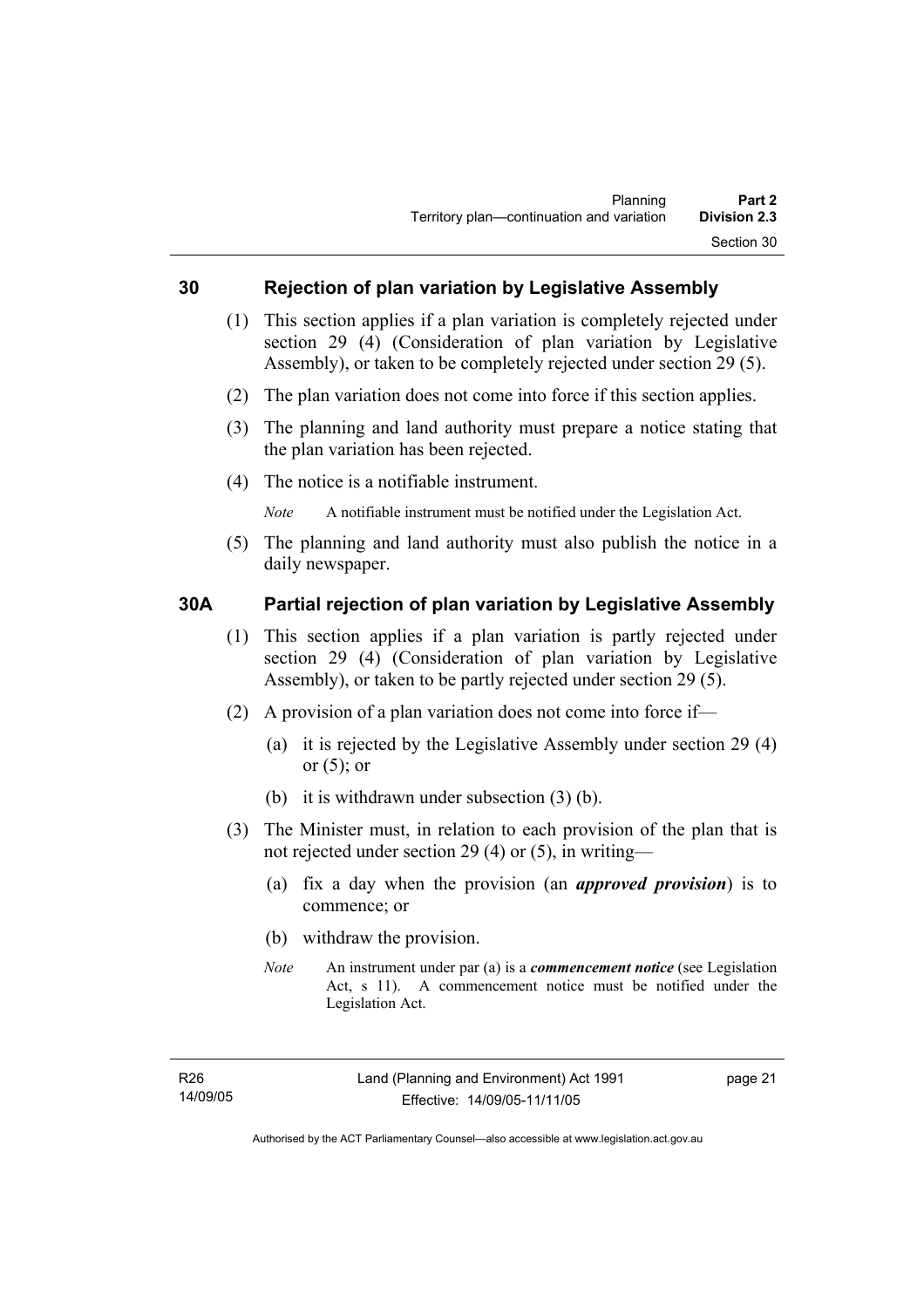(4) A withdrawal under subsection (3) (b) is a notifiable instrument.

*Note* A notifiable instrument must be notified under the Legislation Act.

#### **30B Partial rejection of plan variation—newspaper publication etc**

- (1) The planning and land authority must publish in a daily newspaper details of—
	- (a) a commencement notice under section 30A (3) (a) for a provision (an *approved provision*); or
	- (b) a withdrawal notice under section 30A (3) (b).
- (2) The details of a commencement notice published under subsection (1) (a) for an approved provision must include details of where, and for what period, copies of the provision may be inspected or purchased.
- (3) The planning and land authority must make copies of each approved provision available for inspection or purchase during office hours at the place or places, and during the period, mentioned in subsection (2).

## **Subdivision 2.3.4 Plan variations—defined land**

## **31 Definition for sdiv 2.3.4**

In this subdivision:

*defined land* means land identified in the plan pursuant to section  $7(3)(c)$ .

## **32 Plan variations in relation to defined land**

 (1) On approval of the subdivision of a parcel or part of a parcel of defined land, the planning and land authority must, in writing, vary the plan to specify the purposes for which that land may be used.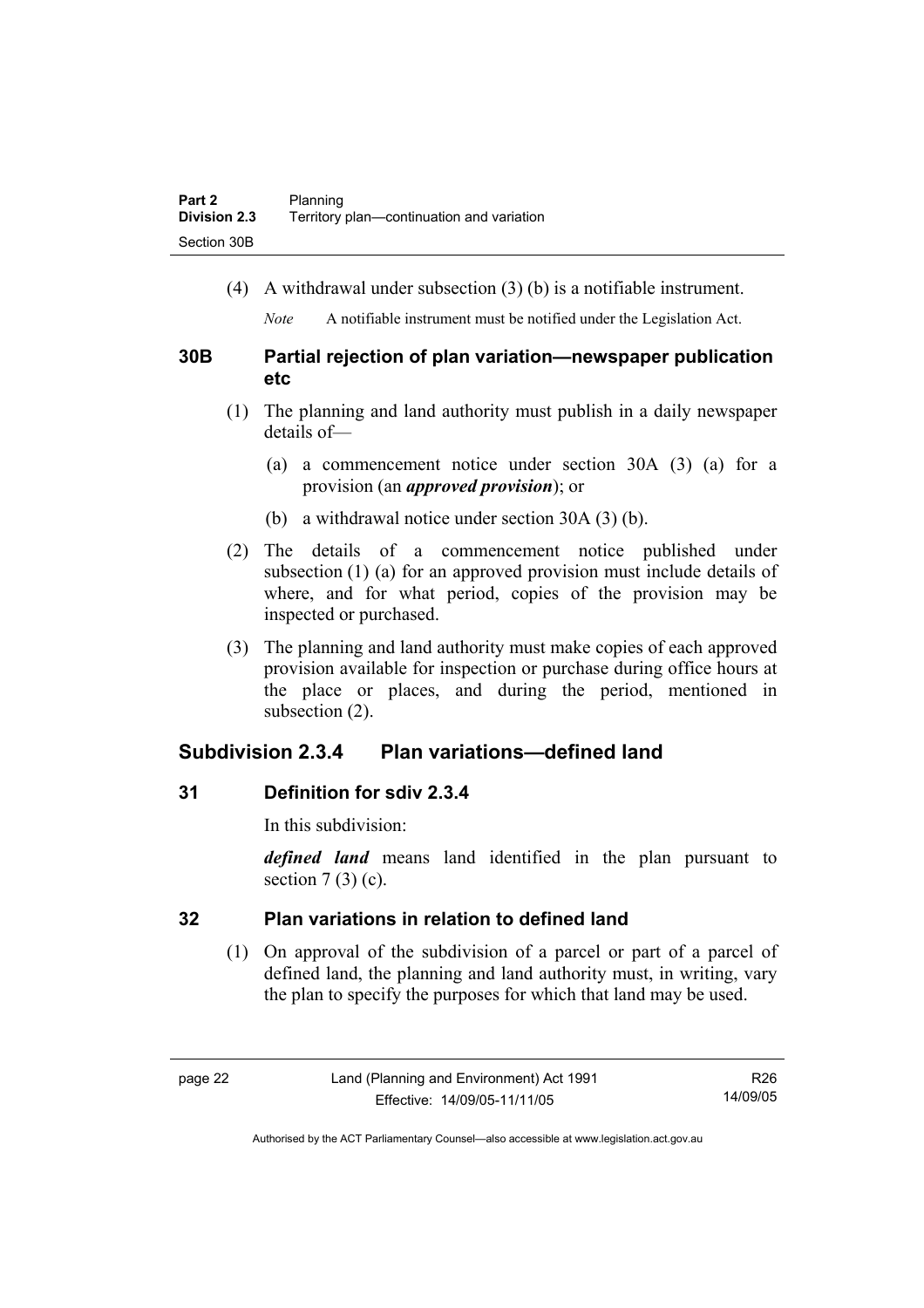- (2) A variation of the plan under subsection (1) in relation to a parcel, or part of a parcel, of land must include a map of that parcel or part showing the purposes for which identified parts of that land may be used.
- (3) A variation of the plan under subsection (1) is to be consistent with—
	- (a) the relevant subdivision and any conditions subject to which that subdivision is approved; and
	- (b) the principles and policies specified in the plan for the development of the relevant defined land.
- (4) A variation of the plan under subsection (1) is a notifiable instrument.

*Note* A notifiable instrument must be notified under the Legislation Act.

- (5) A variation of the plan under subsection (1) has the effect of the parcel, or part of a parcel, of land which is subdivided ceasing to be defined land.
- (6) Within 7 days after a variation of the plan under subsection (1) is notified under the Legislation Act, the planning and land authority must publish a notice in a daily newspaper that—
	- (a) specifies the variation made to the plan; and
	- (b) includes a copy of the map that was included in the variation; and
	- (c) specifies when the variation to the plan took effect or is to take effect.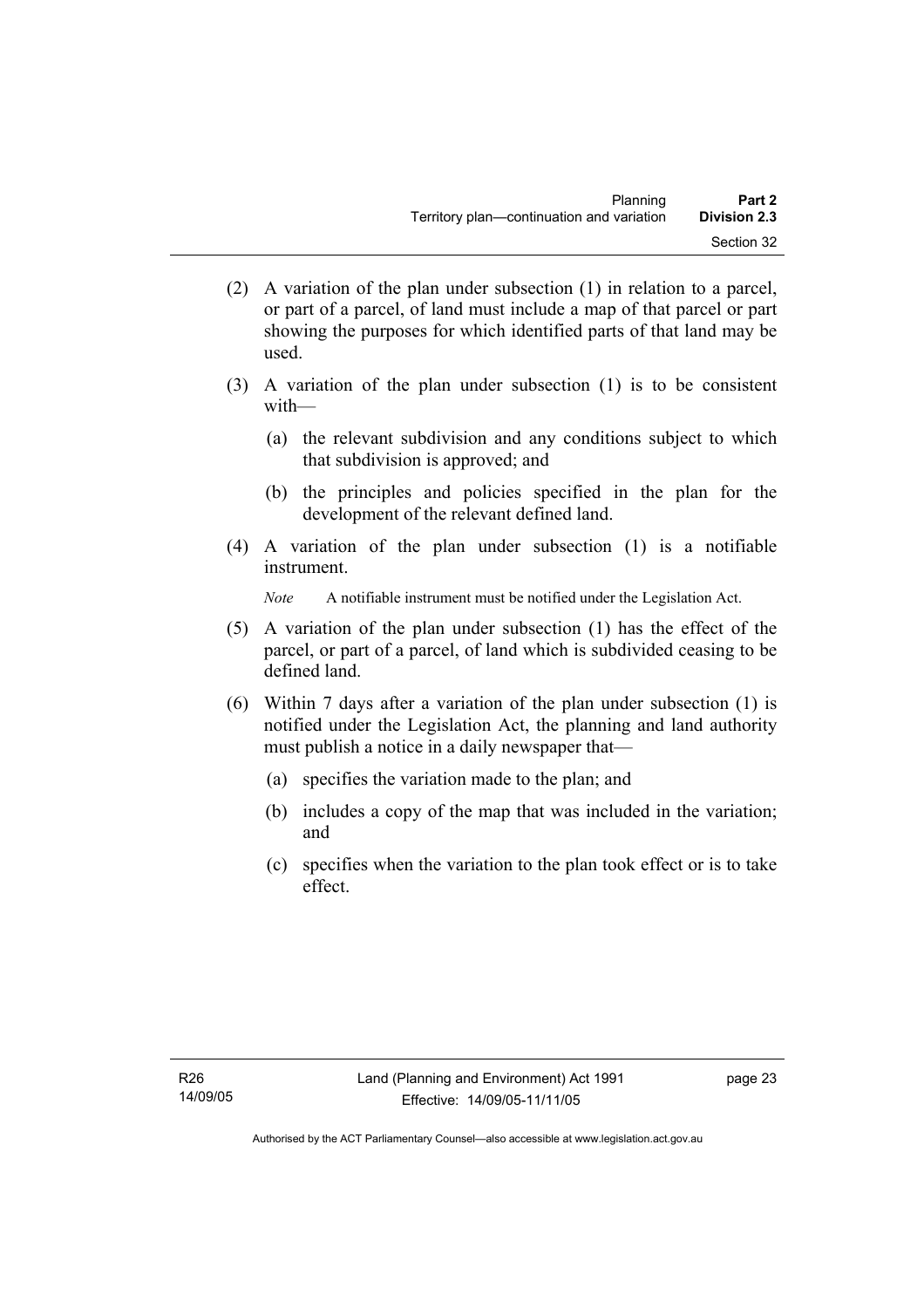**Part 2** Planning **Division 2.5** Miscellaneous Section 51

# **Division 2.5 Miscellaneous**

## **51 Challenge to validity of provisions of plan**

The validity of a provision of the plan must not be questioned in any legal proceedings except those commenced within 3 months after the date of the commencement of the provision or of a variation of the provision.

page 24 Land (Planning and Environment) Act 1991 Effective: 14/09/05-11/11/05

R26 14/09/05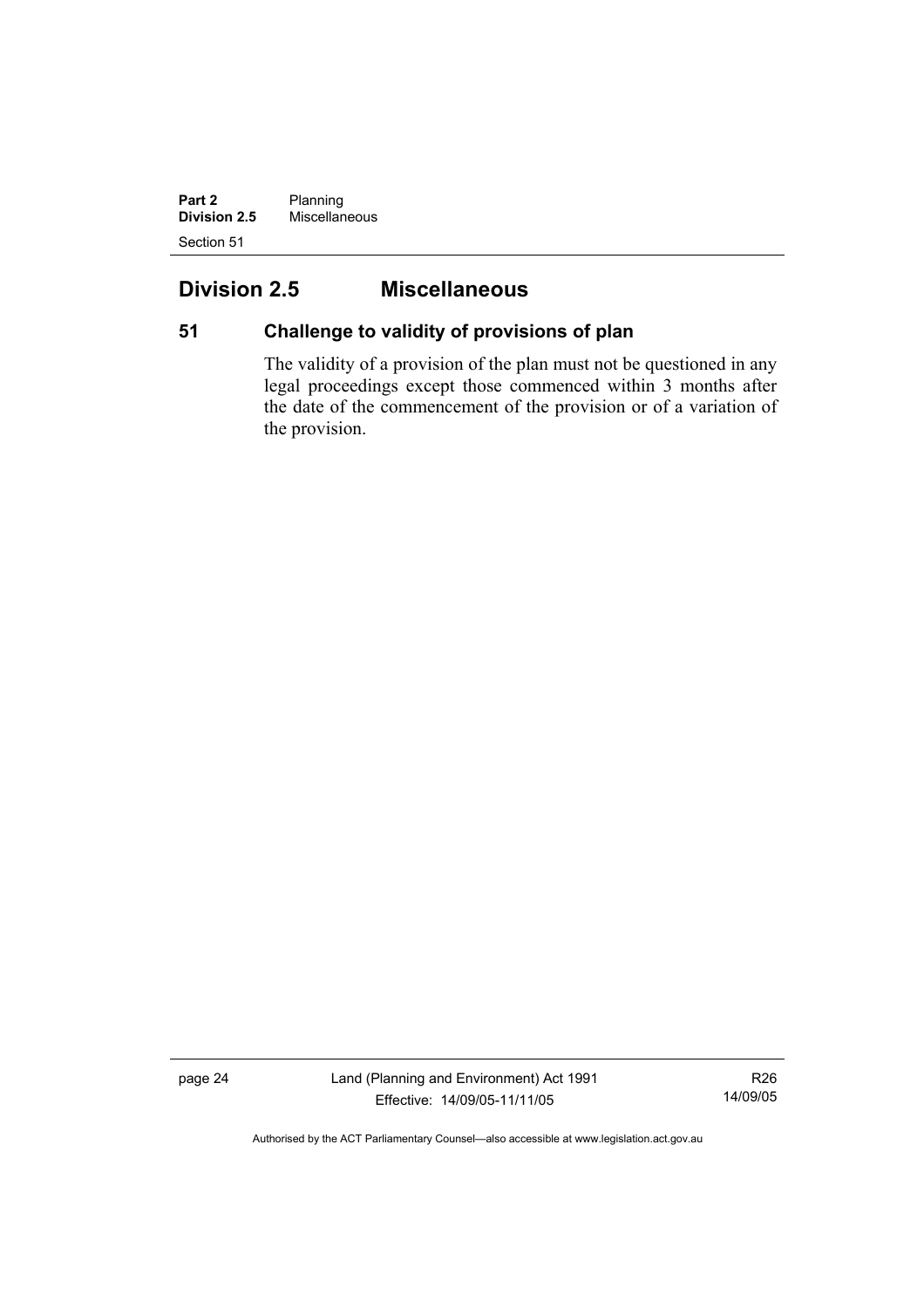# **Part 4 Environmental assessments and inquiries**

## **Division 4.1 Preliminary**

*Note* The Environment Minister may delegate a function of the Environment Minister under this part to the planning and land authority (see Legislation Act, s 254A).

## **111 Definitions for pt 4**

In this part:

*defined decision* means a decision of the Territory, the Executive, a Minister or a territory authority about a proposal in relation to which a Minister is empowered under part 2, part 5 or part 6, an Act other than this Act or a subordinate law—

- (a) to direct that an assessment be made; or
- (b) to establish a panel to conduct an inquiry.

*environmental impact*, in relation to a proposal that is the subject of a defined decision, includes the following potential effects of the proposal (if carried out), either by itself or in combination with the potential effects of another such proposal:

- (a) environmental effect on a community;
- (b) physical, biological or cultural transformation of an area;
- (c) environmental effect on the social system or the ecosystems of an area;
- (d) change to the aesthetic, recreational, scientific or other environmental qualities, or values, of an area;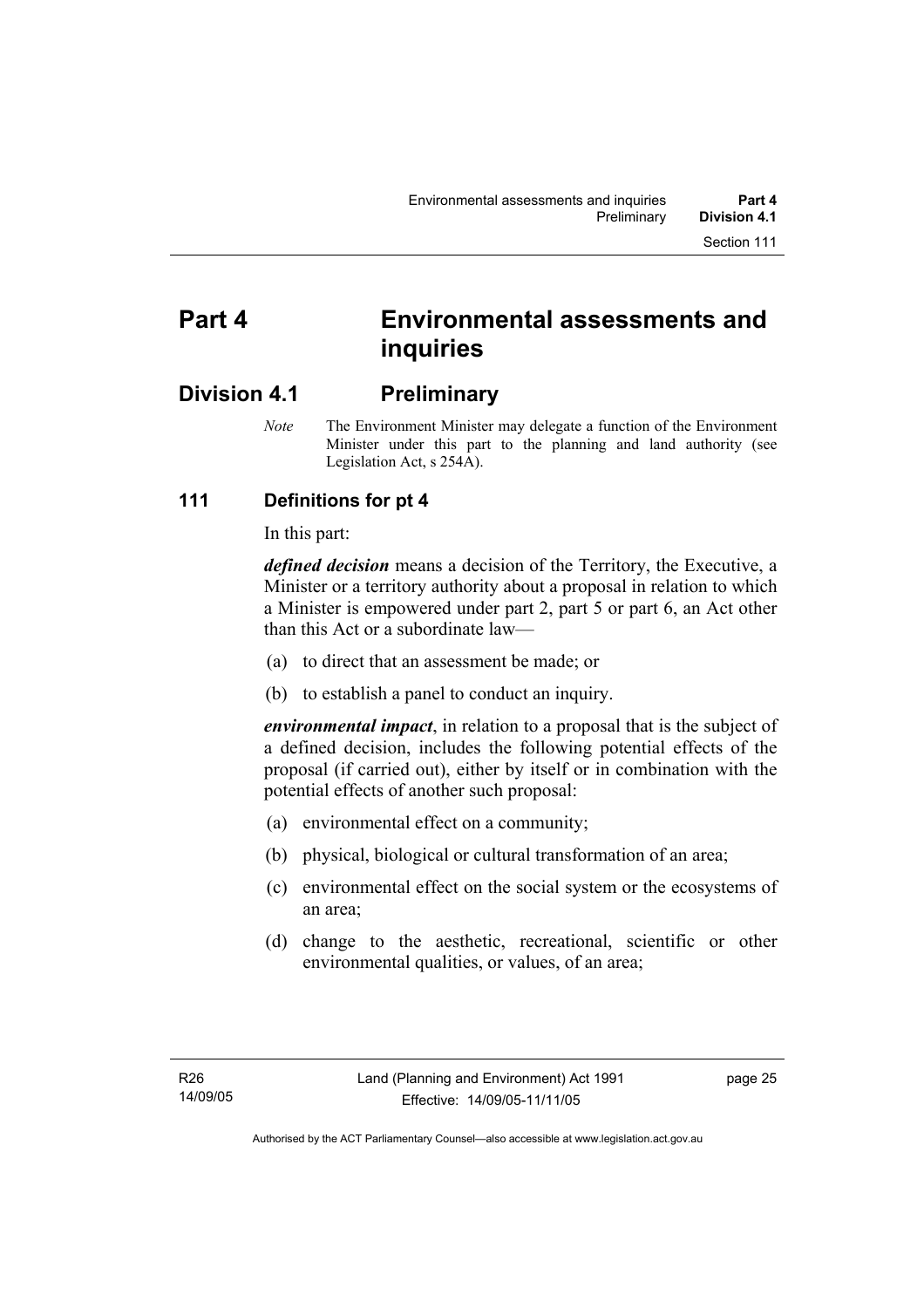- (e) environmental effect on any premises or land or the surroundings of any premises or land, that has heritage significance;
- (f) the endangering, or further endangering, of a community or an area;
- (g) the endangering, or further endangering, of any species of fauna or flora;
- (h) long-term environmental effects including those with potential to place demands on the social system;
- (i) curtailing of the range of beneficial uses of the environment;
- (j) pollution;
- (k) problems associated with the disposal of waste;
- (l) increased demands on natural resources that are, or are likely to be, in short supply;
- (m) change to the values or lifestyles of particular groups and communities or to existing social relationships;
- (n) socioeconomic effect.

*environmental impact statement* means an environmental impact statement prepared in accordance with division 4.3.

*land* includes water.

*panel* means a panel established to conduct an inquiry.

*preliminary assessment* means an assessment made under division 4.2.

*proponent*, in relation to a defined decision, means the person designated as the proponent under section 112.

*public environment report* means a public environment report prepared in accordance with division 4.3.

page 26 Land (Planning and Environment) Act 1991 Effective: 14/09/05-11/11/05

R26 14/09/05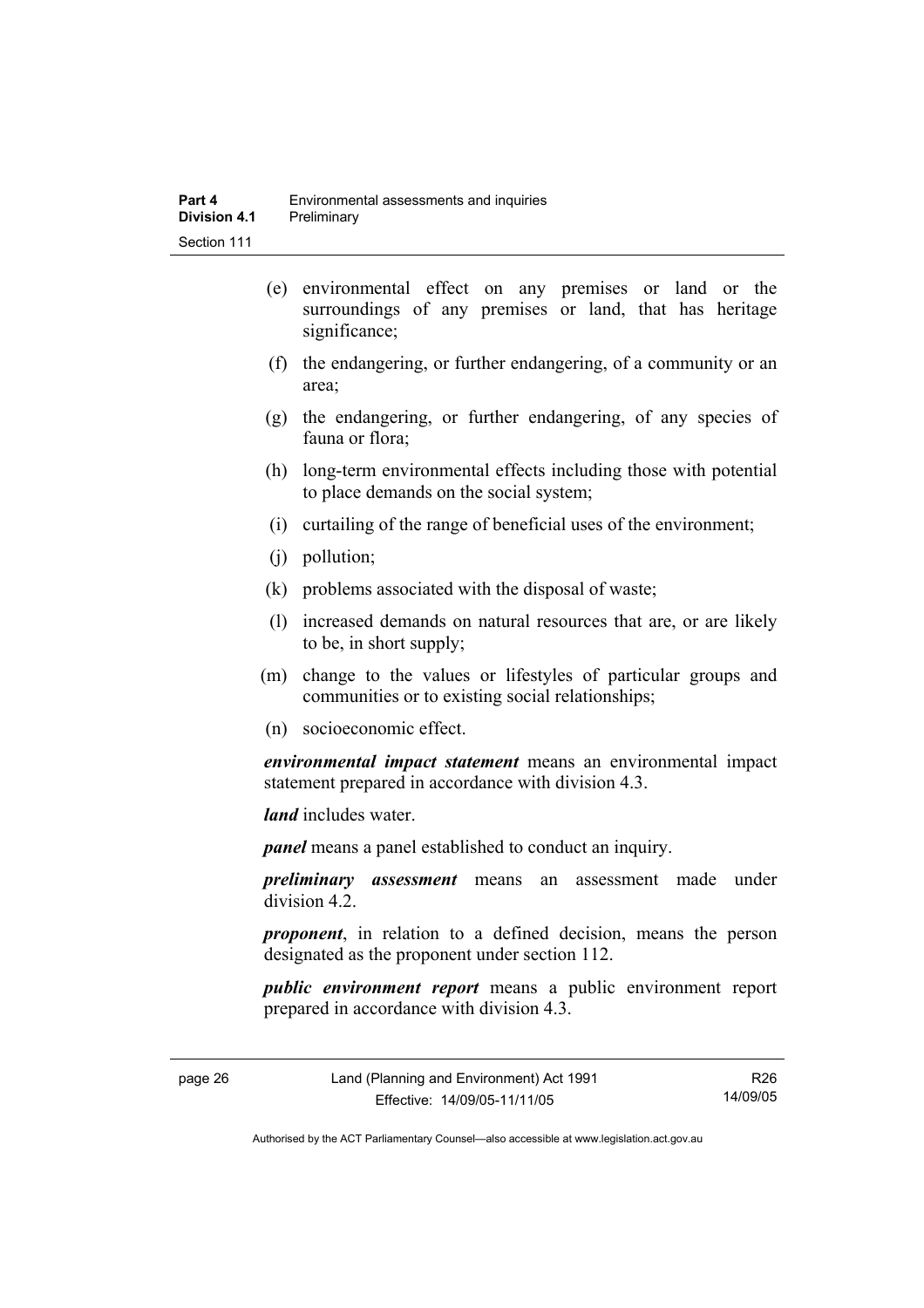*relevant Minister*, means the Minister responsible for the administration of the Act or subordinate law under which—

- (a) in relation to an assessment or inquiry—that assessment or inquiry is authorised to be made or conducted; or
- (b) in relation to a defined decision—the relevant decision is authorised to be made.

## **112 Proponents**

- (1) For this part, the relevant Minister in relation to a defined decision may, in writing, designate a person or territory authority as the proponent in relation to the decision.
- (2) The relevant Minister must designate, as the proponent in relation to a defined decision, the person or territory authority whose interests would be most directly affected by the decision, unless, in the opinion of that Minister, the public interest requires otherwise.

## **Division 4.2 Preliminary assessments**

## **113 Directions**

The relevant Minister in relation to a defined decision, or the Environment Minister, may, by written notice to the relevant proponent within 28 days after the day when the decision that a preliminary assessment be required is made, direct the proponent to prepare a preliminary assessment of the environmental impact of the relevant proposal.

#### **114 Mandatory preliminary assessments**

If a defined decision is of a class prescribed by the plan, the relevant Minister must, within the period mentioned in section 113, issue a notice under that section in relation to the relevant proposal.

page 27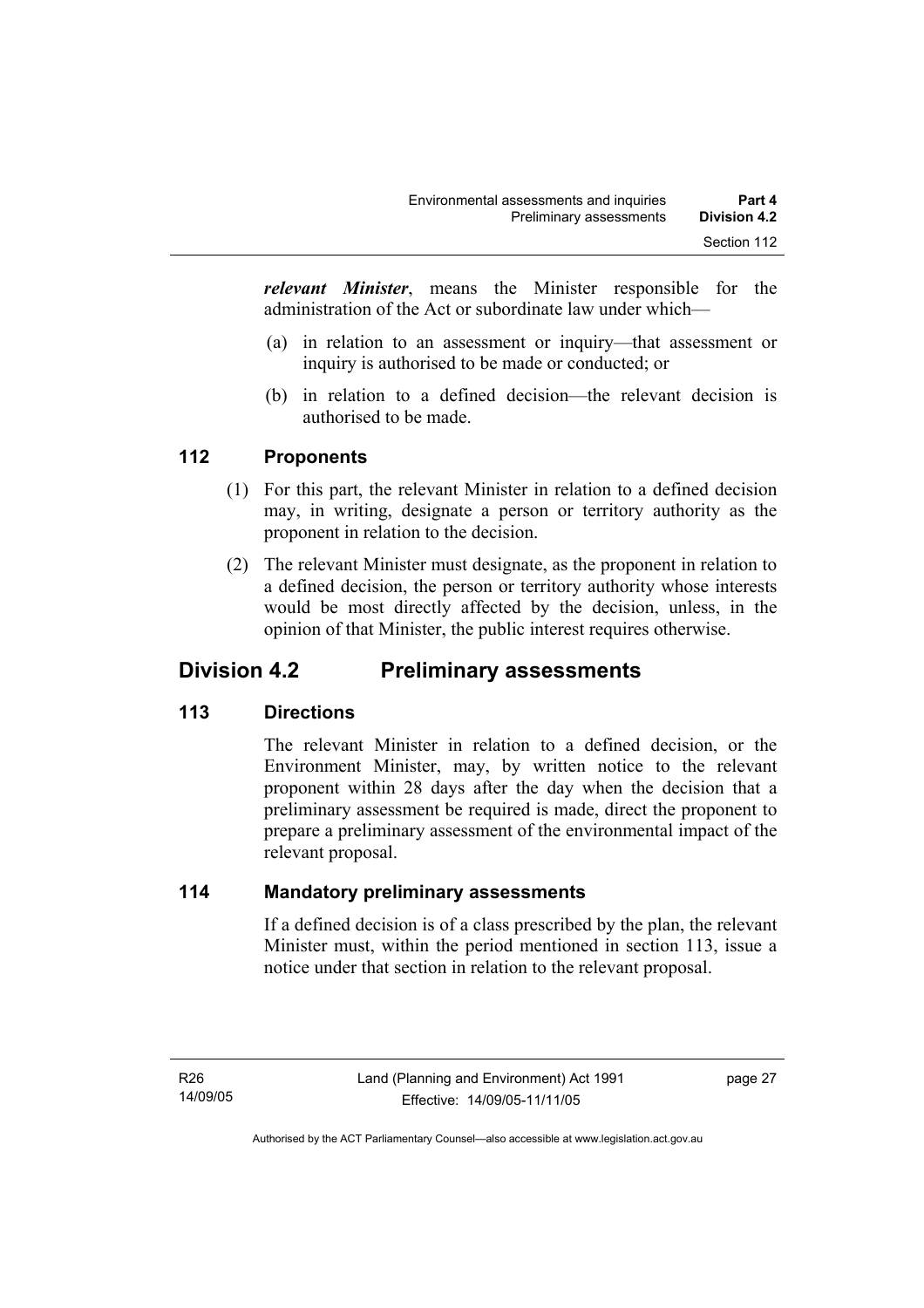## **115 Content**

A preliminary assessment must consist of the matters specified in schedule 3.

#### **116 Submission to Minister**

 (1) On notice under section 113, the proponent must submit a preliminary assessment to the Environment Minister in accordance with the notice.

*Note* A fee may be determined under s 287 for this subsection.

 (2) If the Environment Minister is not the relevant Minister in relation to a preliminary assessment, the Environment Minister must give the preliminary assessment to the relevant Minister.

#### **117 Public inspection**

- (1) After a preliminary assessment is submitted to the Environment Minister under section 116, the Environment Minister must prepare a written notice stating that copies of the preliminary assessment are available for public inspection during a specified period of not less than 15 business days at specified places.
- (2) The Environment Minister may, in writing, extend or further extend the period stated in the notice.
- (3) The power under subsection (2) may be exercised after the end of the period to be extended.
- (4) The following are notifiable instruments:
	- (a) a notice under subsection (1);
	- (b) an extension or further extension under subsection (2).
	- *Note* A notifiable instrument must be notified under the Legislation Act.
- (5) The planning and land authority must also publish a notice under subsection (1), or an extension or further extension under subsection (2), in a daily newspaper.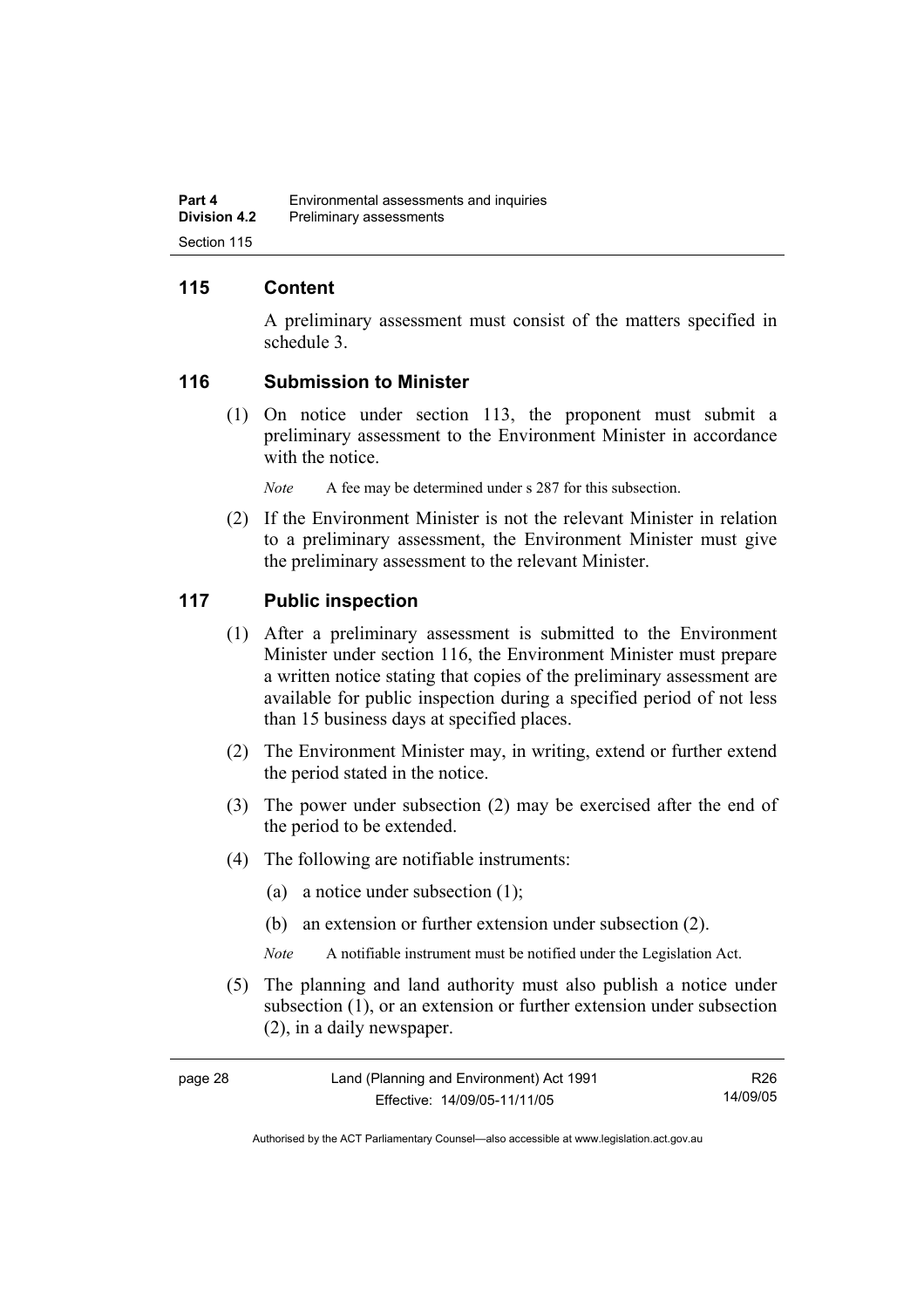- (6) The Environment Minister must, at the places, and within the period, specified in a notice under subsection (1)—
	- (a) make copies of the preliminary assessment mentioned in the notice available for public inspection; and
	- (b) give a copy of the preliminary assessment to any person on request.

*Note* A fee may be determined under s 287 for par (b).

 (7) The Environment Minister must send a copy of the preliminary assessment mentioned in the notice under subsection (1), without charge, to the Conservation Council of the South-East Region and Canberra (Inc.).

#### **118 Exclusion of material**

- (1) If, in the opinion of the Environment Minister based on reasonable grounds—
	- (a) a part of a preliminary assessment contains information related to the personal or business affairs of a person—
		- (i) supplied to the proponent or the Minister in confidence; or
		- (ii) the publication of which would reveal a trade secret; or
		- (iii) the disclosure of which would, or would reasonably be expected to, adversely affect a person in relation to the lawful business affairs of that person; and
	- (b) it would not be in the public interest for that part to be published;

the Environment Minister must exclude that part from each copy of the preliminary assessment made available to the public or for public inspection.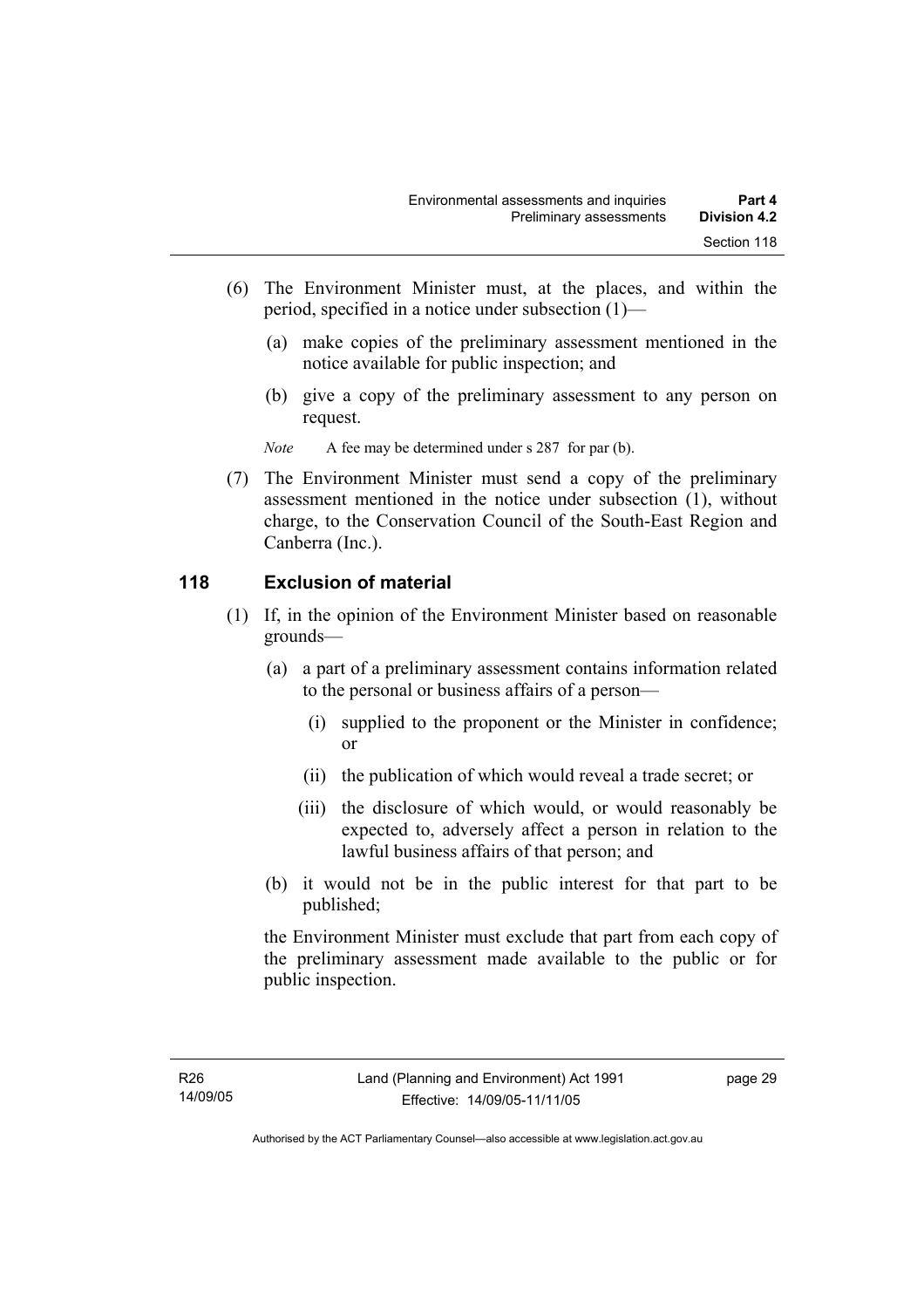| Part 4              | Environmental assessments and inquiries |
|---------------------|-----------------------------------------|
| <b>Division 4.3</b> | Assessments                             |
| Section 119         |                                         |

 (2) If a part of a preliminary assessment is excluded from the copies of that assessment made available to the public or for public inspection, each copy must include a statement to the effect that an unspecified part of the assessment has been excluded for the purpose of protecting the confidentiality of information included in that part.

## **Division 4.3 Assessments**

## **Subdivision 4.3.1 Form and content**

#### **119 Form**

Unless otherwise specified in the Act or subordinate law under which it is directed, an assessment consists of—

- (a) a public environment report; or
- (b) an environmental impact statement;

about the proposal that is the subject of a defined decision, together with the report under section 131 evaluating that public environment report or environmental impact statement.

## **120 Content of public environment reports and environmental impact statements**

Public environment reports and environmental impact statements are each to include the matters that are—

- (a) prescribed; and
- (b) directed under section 123.

## **Subdivision 4.3.2 Direction of assessments**

#### **121 Decisions to direct assessments**

 (1) The relevant Minister may direct that an assessment be made of the proposal if, in the opinion of the relevant Minister based on

| page 30 | Land (Planning and Environment) Act 1991 | R26      |
|---------|------------------------------------------|----------|
|         | Effective: 14/09/05-11/11/05             | 14/09/05 |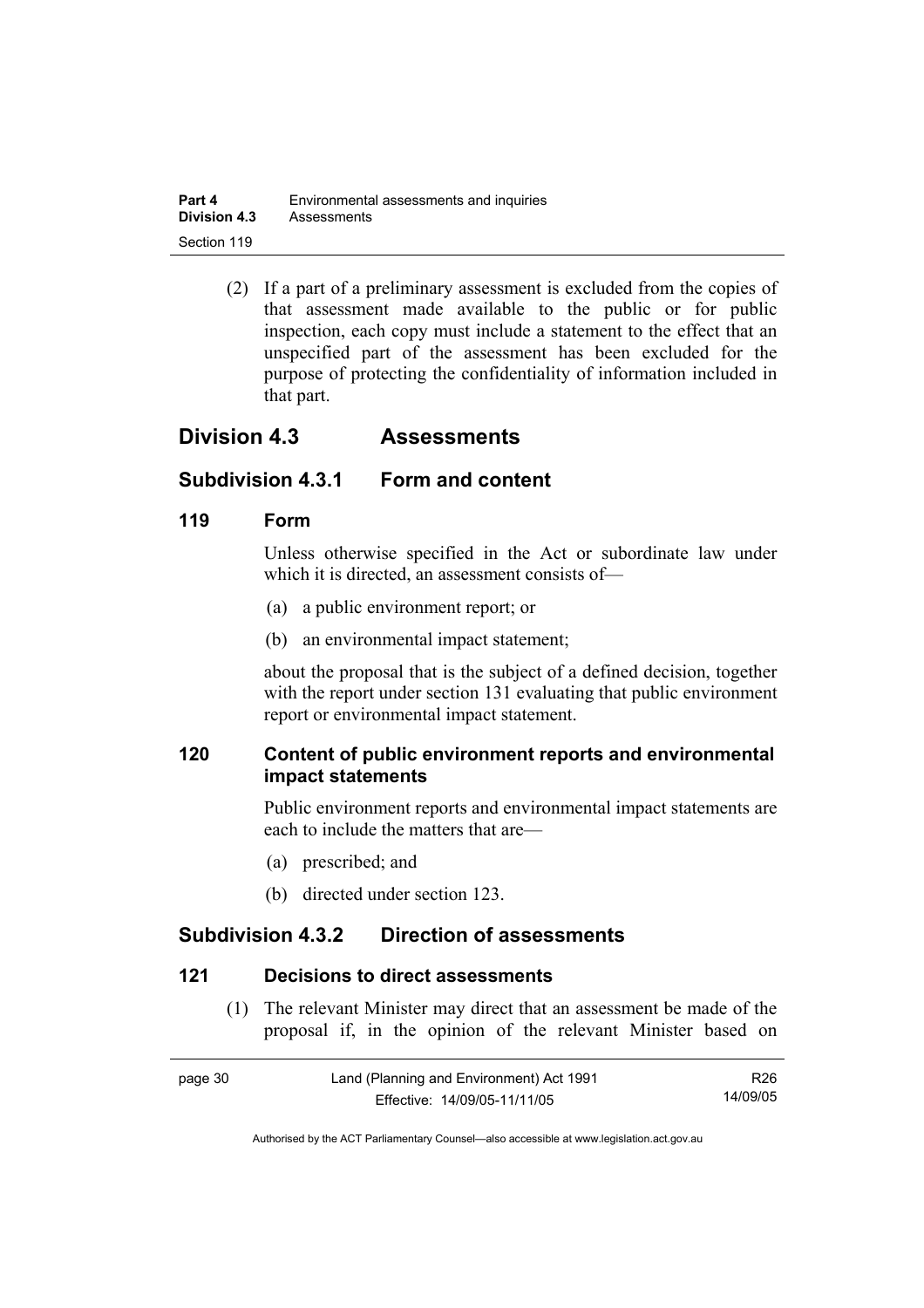reasonable grounds, the environmental impact of the proposal would be of sufficient significance.

- (2) A direction may only be given within the prescribed time after a proponent submits a preliminary assessment to the Environment Minister or any further time that the Minister administering this Act allows.
- (3) In making a decision under subsection (1), the relevant Minister must consider—
	- (a) the preliminary assessment; and
	- (b) the report of any meeting called under section 128; and
	- (c) whether any aspect of the environmental impact of that proposal is, or could be, the subject of—
		- (i) an inquiry or another assessment; or
		- (ii) any environmental assessment action taken by or on behalf of the Commonwealth, a State or the Northern Territory.
- (4) This section does not apply if a Minister is required under an Act or subordinate law to direct that an assessment be made.

## **122 Environment Minister's power to direct assessments**

If a Minister other than the Environment Minister has the power under an Act or subordinate law to direct that an assessment be made, the Environment Minister also has that power.

## **123 Directions**

- (1) A direction by a Minister that an assessment be made in relation to a defined decision must be in writing given to the proponent.
- (2) Within 14 days after a direction by a Minister under subsection (1) that an assessment is to be made in relation to a defined decision,

page 31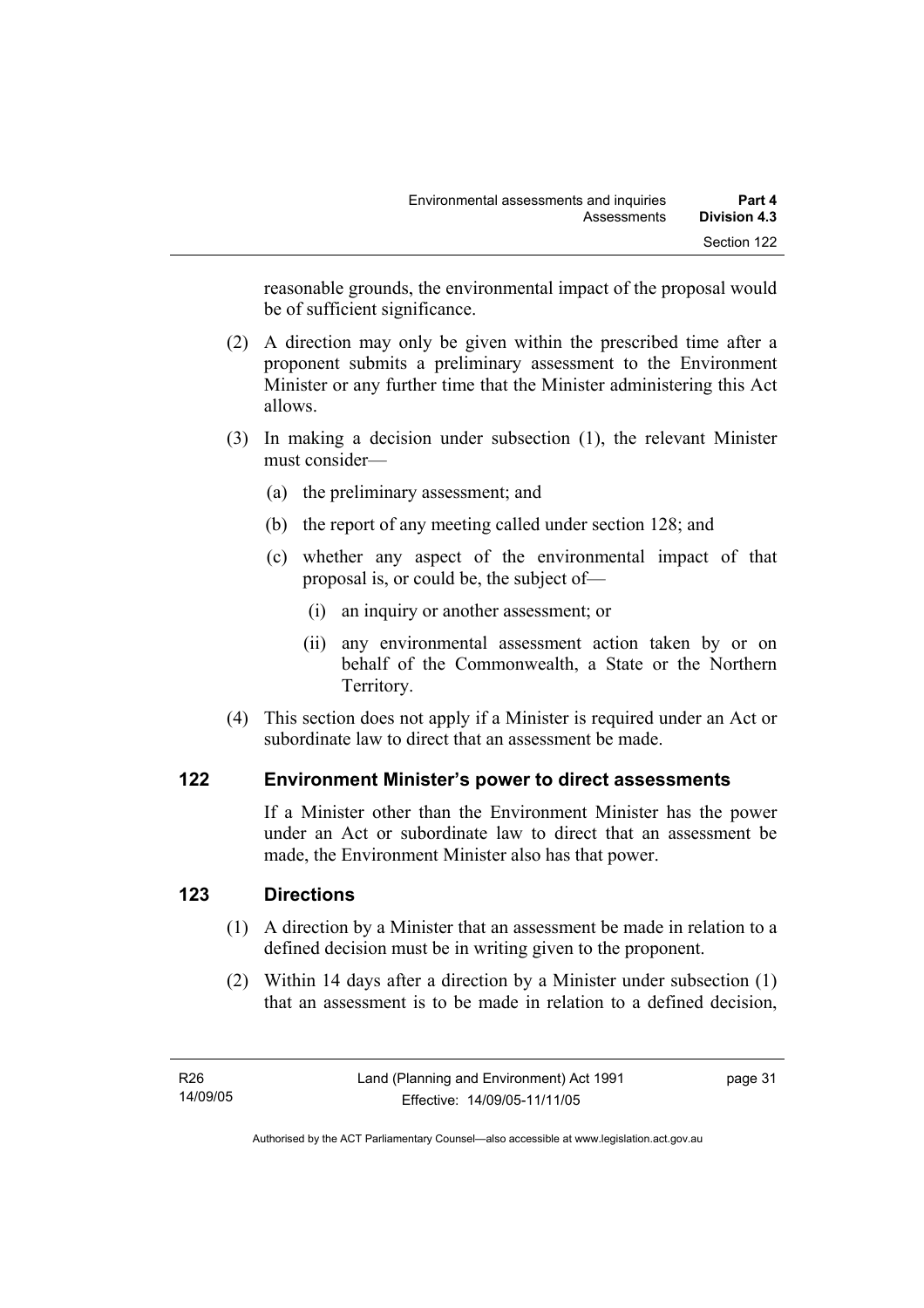the Minister must give the proponent detailed directions specifying the following:

- (a) the form of the assessment;
- (b) the matters to be included in the public environment report or the environmental impact statement and the relative emphasis to be given to each matter;
- (c) subject to section 124 or section 125 and section 126, how the report or statement is to be prepared;
- (d) if, in the opinion of the Environment Minister based on reasonable grounds, the environmental impact of a proposal that is the subject of another defined decision is relevant to the environmental impact of the relevant proposal—sufficient details of the firstmentioned proposal to enable the proponent to assess the potential combined effects of the proposals.
- (3) The Environment Minister must, in consultation with the relevant Minister, decide the matters to be specified under subsection (2).
- (4) If a Minister gives detailed directions for an assessment under subsection (2), that Minister must prepare a written notice that sets out—
	- (a) the name of the proponent; and
	- (b) the matters specified in the directions; and
	- (c) the name of any consultant nominated by the Minister under subsection (7) to assist in the preparation of the assessment.
- (5) The notice is a notifiable instrument.

*Note* A notifiable instrument must be notified under the Legislation Act.

- (6) The Minister who prepared the notice must also publish it in a daily newspaper.
- (7) A Minister who directs that an assessment be made may, under subsection (2) (c), direct the proponent in relation to an assessment

| page 32 | Land (Planning and Environment) Act 1991 | R26.     |
|---------|------------------------------------------|----------|
|         | Effective: 14/09/05-11/11/05             | 14/09/05 |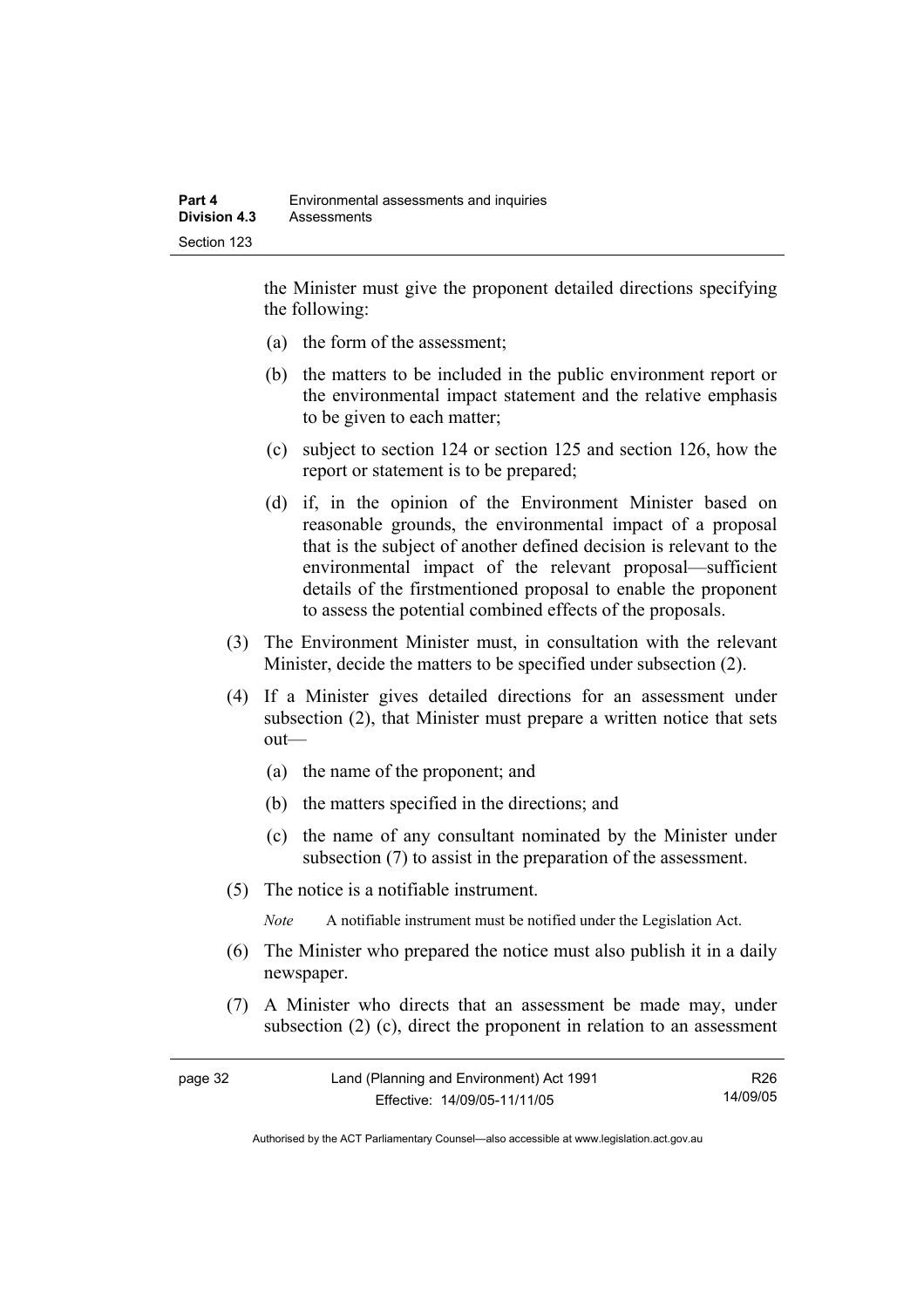to engage the services of a consultant specified by the Minister in accordance with the prescribed criteria to assist the proponent in the preparation of the assessment.

## **Subdivision 4.3.3 Preparation, evaluation and consideration by Legislative Assembly**

#### **124 Public environment reports—preparation**

- (1) The Environment Minister may, in writing, direct the proponent in relation to a public environment report—
	- (a) to undertake the consultation in relation to the preparation of the report that is specified; and
	- (b) after any such consultation, to make the report available, in a specified way and form, for public inspection, with the notice of that availability that is specified.
- (2) The proponent in relation to a public environment report must comply with a direction under subsection (1).
- (3) This section does not apply in relation to the preparation of a public environment report for the purposes of an assessment that will be—
	- (a) a background paper within the meaning of part 2; or
	- (b) notified together with a draft plan of management under division 5.7.

## **125 Environmental impact statements—consultation and public inspection**

- (1) The proponent in relation to an environmental impact statement must prepare a written notice approved in writing by the Environment Minister—
	- (a) stating that copies of the draft environmental impact statement are available for public inspection and purchase from the proponent at specified places and times; and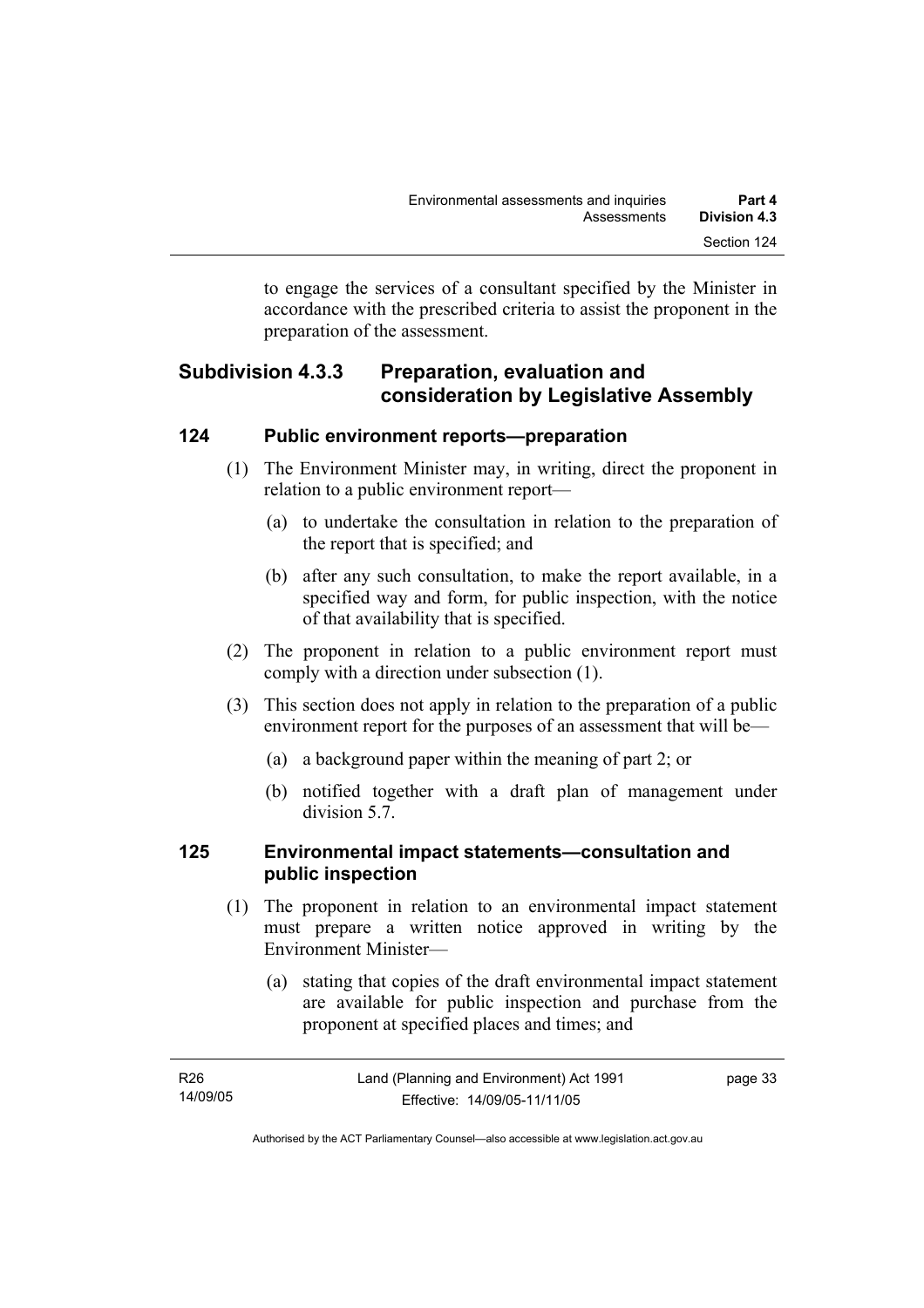- (b) inviting interested people to submit written comments about the draft to the proponent at a specified address and within a period of 20 business days or the longer period directed in writing by the relevant Minister.
- (2) The notice approved by the Environment Minister is a notifiable instrument.

*Note* A notifiable instrument must be notified under the Legislation Act.

- (3) The proponent must also publish the notice approved by the Environment Minister in a daily newspaper.
- (4) The proponent in relation to an environmental impact statement must make copies of the draft statement available for inspection and purchase at the places and times specified in the notice under subsection  $(1)$ .
- (5) A proponent must not sell a copy of a draft environmental impact statement that the proponent has made available for purchase under subsection (4) at a price that exceeds a price fixed by the Environment Minister as the maximum price for the sale of a copy of the statement.
- (6) In fixing a maximum price at which a proponent may sell a copy of a draft environmental impact statement, the Environment Minister must fix a price that will reimburse the proponent for the cost of producing the copy but not for the expense incurred by the proponent in preparing the draft statement.
- (7) A notice under section 282A (3) (AAT Review of decisions) must include particulars of the calculation of the amount fixed as the maximum price that the proponent may charge for a copy of the draft environmental impact statement.
- (8) This section does not apply in relation to the preparation of an environmental impact statement for the purposes of an assessment which will be—
	- (a) a background paper within the meaning of part 2; or

| page 34 | Land (Planning and Environment) Act 1991 | R26      |
|---------|------------------------------------------|----------|
|         | Effective: 14/09/05-11/11/05             | 14/09/05 |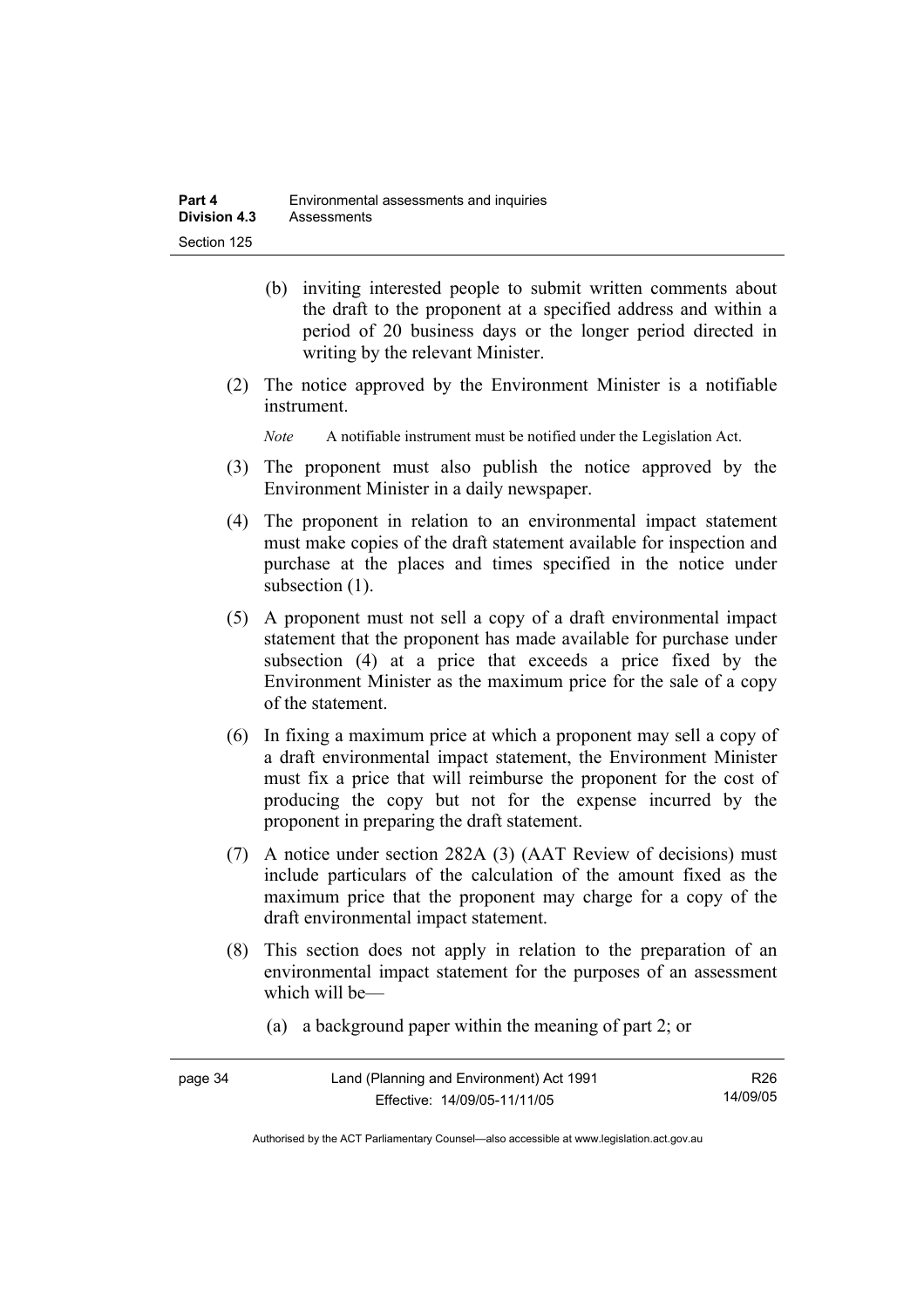(b) notified together with a draft plan of management under division 5.7.

#### **126 Environmental impact statements—consideration of relevant comments and reports**

The proponent in relation to an environmental impact statement must, in preparing the statement, consider any written comments from any person or territory authority, and any reports, related to the environmental impact of the relevant proposal.

## **127 Submission of reports and statements to Environment Minister**

The proponent must submit the relevant public environment report or environmental impact statement to the Environment Minister, together with—

- (a) a written report about the proponent's consultation in relation to the report or statement; and
- (b) a copy of each written comment about the report or statement received by the proponent; and
- (c) a copy of each report mentioned in section 126 that is not available to the public.

## **128 Consultation**

- (1) The Environment Minister may, by giving reasonable notice to—
	- (a) the proponent of a proposal that has an environmental impact; and
	- (b) any other person that the Environment Minister believes on reasonable grounds to have an interest directly affected by the proposal; and
	- (c) any other person that the Environment Minister considers appropriate;

| R26      | Land (Planning and Environment) Act 1991 | page 35 |
|----------|------------------------------------------|---------|
| 14/09/05 | Effective: 14/09/05-11/11/05             |         |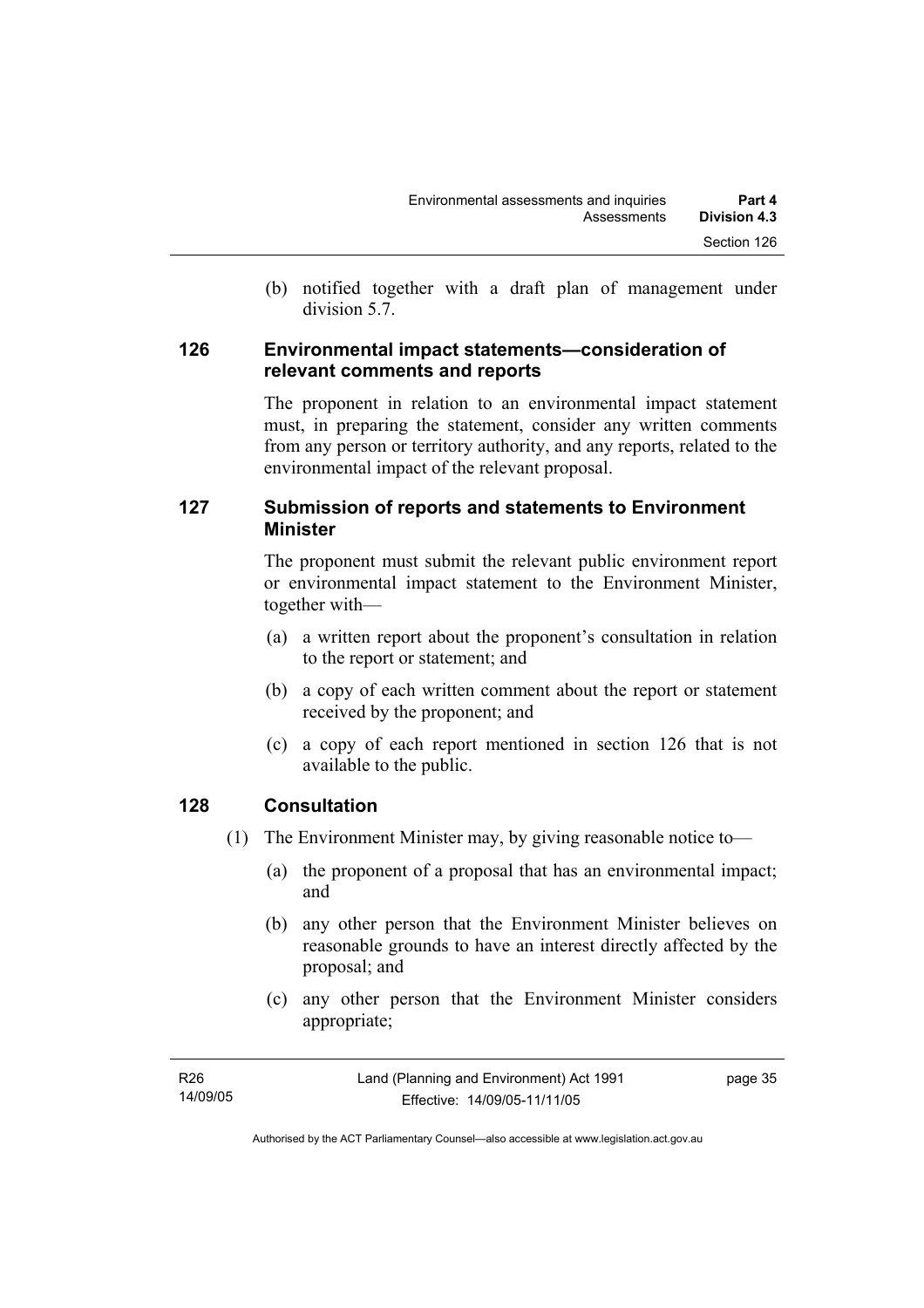call a meeting of them for the purposes of—

- (d) clarifying the proposal or concerns relating to the proposal; or
- (e) clarifying the report of a panel established to conduct an inquiry into the proposal; or
- (f) discussing any ways in which the proposal could be modified to reduce or eliminate any potential adverse environmental impact.
- (2) The Environment Minister must give a written report to each participant in the meeting stating—
	- (a) the outcome of the meeting; and
	- (b) any recommendations that the Environment Minister intends to include in his or her report under section 131 as a result of the meeting.
- (3) If a meeting recommends that a proposal be varied, the Environment Minister must make copies of the report prepared in relation to the meeting for subsection (2) available for public inspection at times and places decided, in writing, by the Environment Minister.
- (4) The decision is a notifiable instrument.

*Note* A notifiable instrument must be notified under the Legislation Act.

(5) The Environment Minister must also publish the decision in a daily newspaper.

## **129 Further information**

 (1) Within the prescribed period after the submission of a public environment report or an environmental impact statement to the Environment Minister, that Minister may, by written notice to the proponent, direct the proponent to provide further specified information in relation to the proposal, report or statement.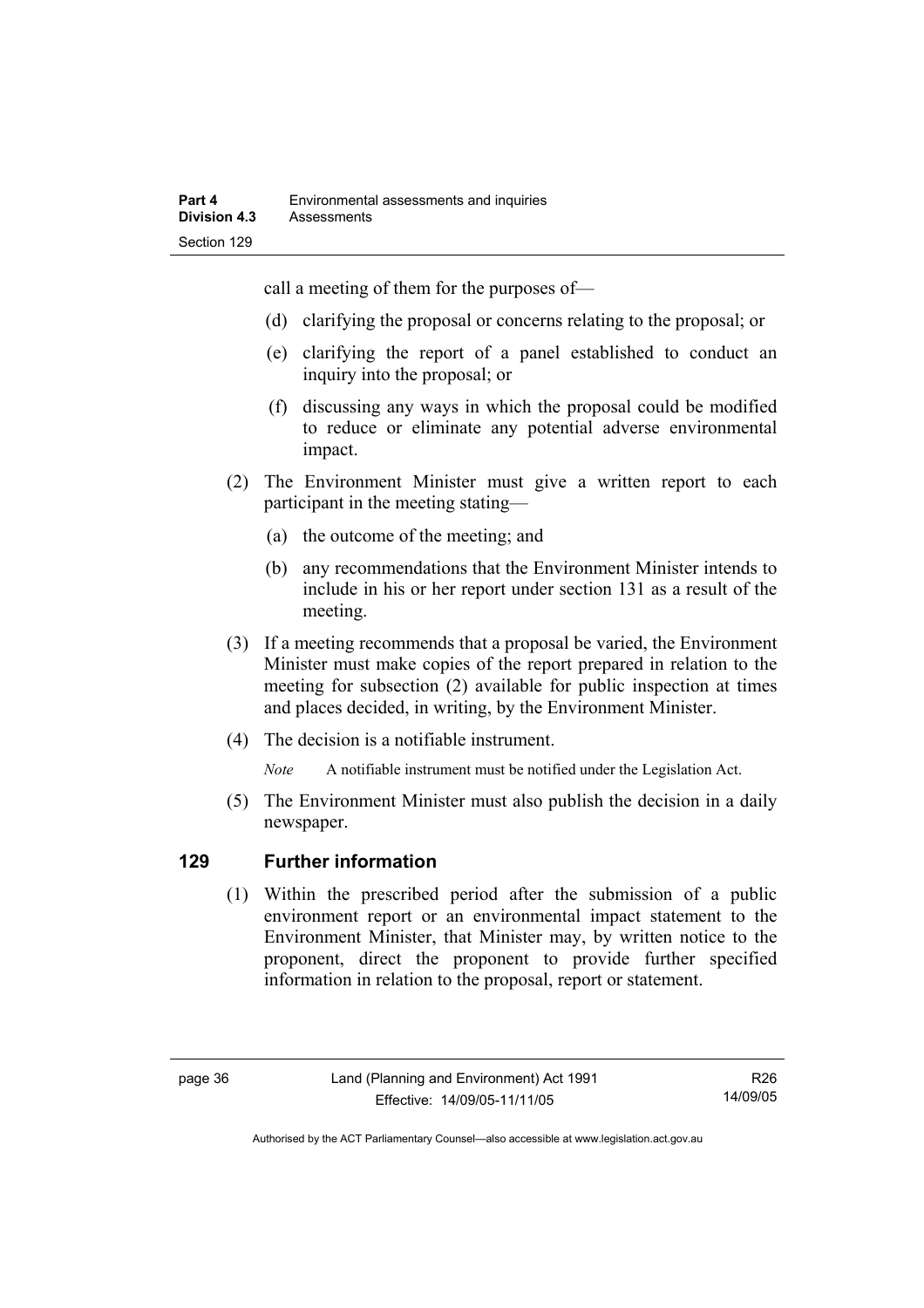(2) On notice under subsection (1), the proponent must, in writing, provide the specified information to the Environment Minister.

## **130 Further revision**

- (1) Within the prescribed period after the submission of a public environment report or an environmental impact statement to the Environment Minister, that Minister may, by written notice to the proponent, request the proponent to revise the report or statement in consideration of specified matters.
- (2) On notice under subsection (1), the proponent may revise the report or statement in consideration of the specified matters.
- (3) The proponent must—
	- (a) if the report or statement is revised—resubmit the revised report or statement to the Environment Minister; or
	- (b) if the report or statement is not revised—submit a written report to the Environment Minister stating the reasons why the proponent has not revised the report or statement.

## **131 Evaluation by Environment Minister**

- (1) Unless subsection (2) applies, within the prescribed period after the submission of a public environment report or environmental impact statement to the Environment Minister, that the Minister must prepare a written report evaluating it.
- (2) If the Environment Minister gives a notice to a proponent under section 130 (1), that Minister must prepare a written report evaluating a public environment report or statement within the prescribed period after the proponent—
	- (a) resubmits the report or statement under section 130 (3) (a); or
	- (b) submits a report under section 130 (3) (b).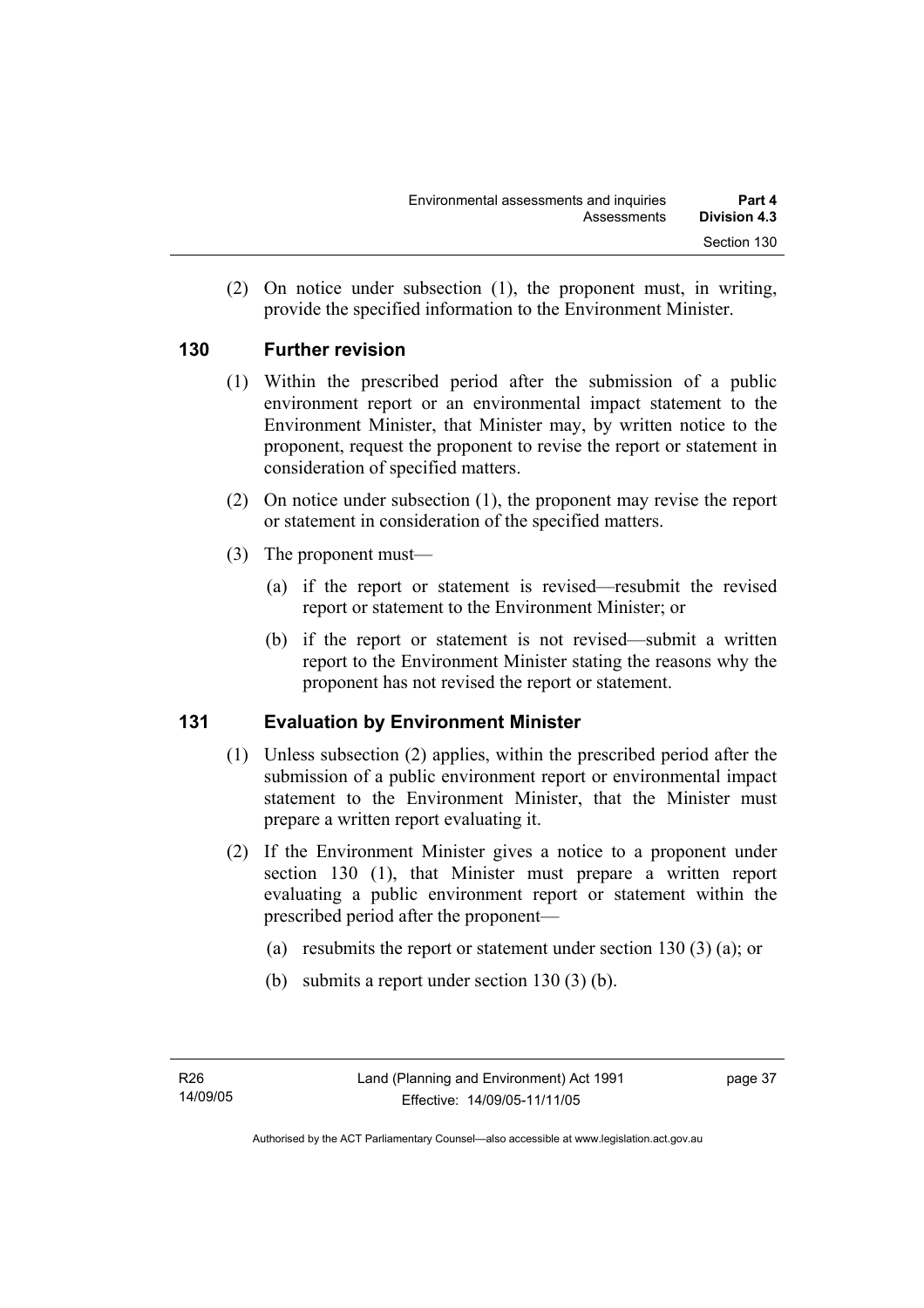- (3) A report under subsection (1) must include—
	- (a) a statement about whether, in the opinion of the Environment Minister, the public environment report or environmental impact statement has been prepared in accordance with this division, and with the relevant directions under this division; and
	- (b) any comment by that Minister about the environmental impact of the relevant proposal; and
	- (c) if that Minister has called a meeting under section 128—the report of that meeting referred to in section 128 (2); and
	- (d) any recommendation of that Minister about the conditions subject to which the proposal should be approved.

#### **132 Presentation to Legislative Assembly and public inspection**

- (1) Within 6 sitting days after the completion of a report mentioned in section 131, the relevant Minister must present to the Legislative Assembly a copy of—
	- (a) the relevant assessment; and
	- (b) any notice given by the Environment Minister under section 129 or section 130; and
	- (c) any report, comment or written information submitted to the Environment Minister under section 127, section 129 or section 130.
- (2) After an assessment is finished, the relevant Minister must make copies of the assessment, together with copies of any documents mentioned in subsection (1) (c), available to the public during office hours at places stated in a written notice prepared by the relevant Minister.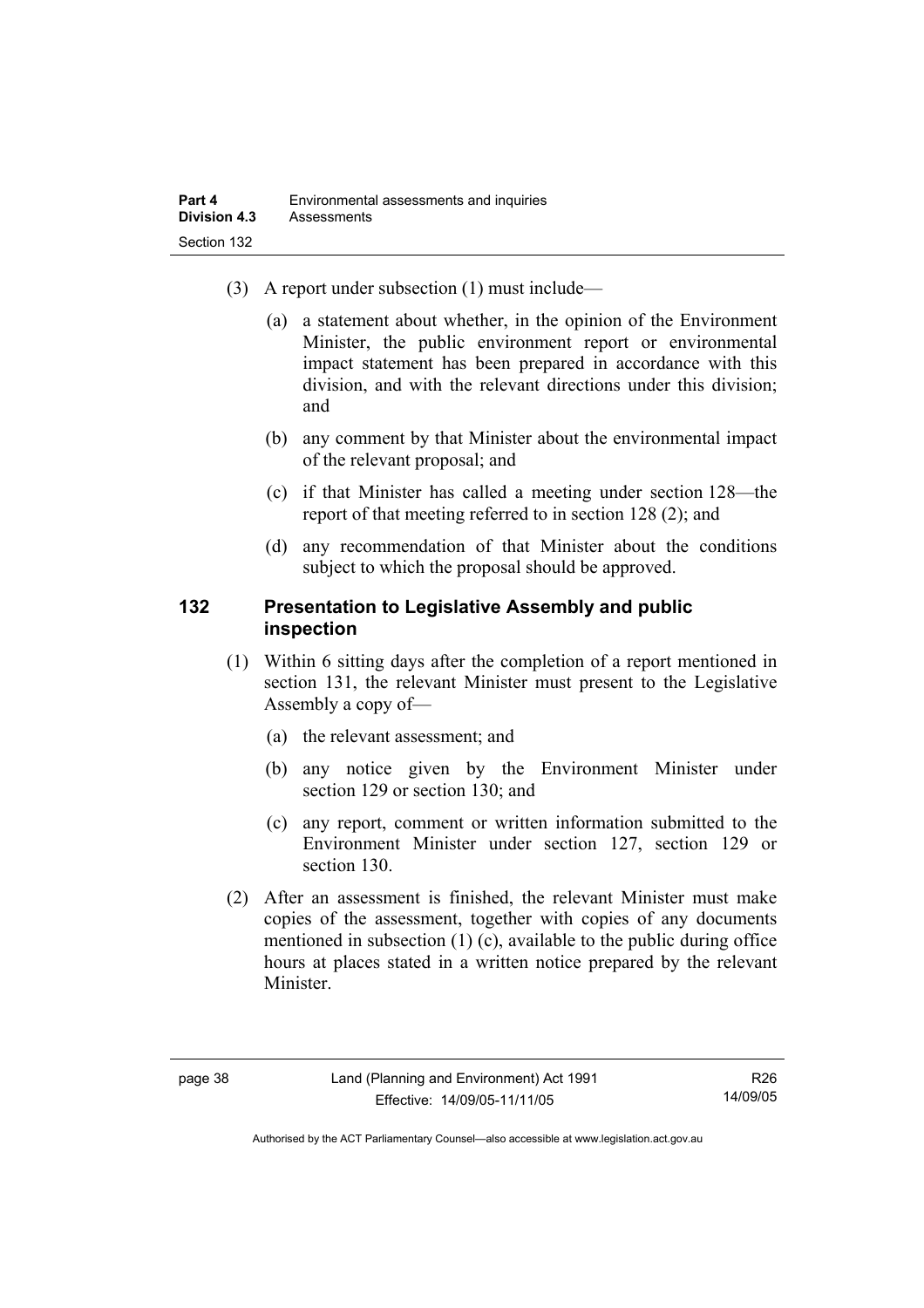(3) The notice under subsection (2) is a notifiable instrument.

*Note* A notifiable instrument must be notified under the Legislation Act.

(4) The relevant Minister must also publish the notice under subsection (2) in a daily newspaper.

#### **133 Exclusion of material**

- (1) If, in the relevant Minister's opinion, based on reasonable grounds—
	- (a) a part of an assessment contains information related to the personal or business affairs of a person—
		- (i) supplied to the proponent or that Minister in confidence; or
		- (ii) the publication of which would reveal a trade secret; and
	- (b) it would not be in the public interest for that part to be published;

the relevant Minister must exclude that part from the copy of the assessment presented to the Legislative Assembly, and from any copy of the assessment made available to the public or for public inspection.

 (2) If a part of an assessment is excluded from the copies of that assessment made available to the public or for public inspection, each copy must include a statement to the effect that an unspecified part of the assessment has been excluded for the purpose of protecting the confidentiality of information included in that part.

## **134 Exemptions**

- (1) The Environment Minister may, in writing (by an *exemption*)—
	- (a) exempt a specified defined decision, or defined decisions of a specified class, from being the subject of an assessment directed under any Act or subordinate law; or

page 39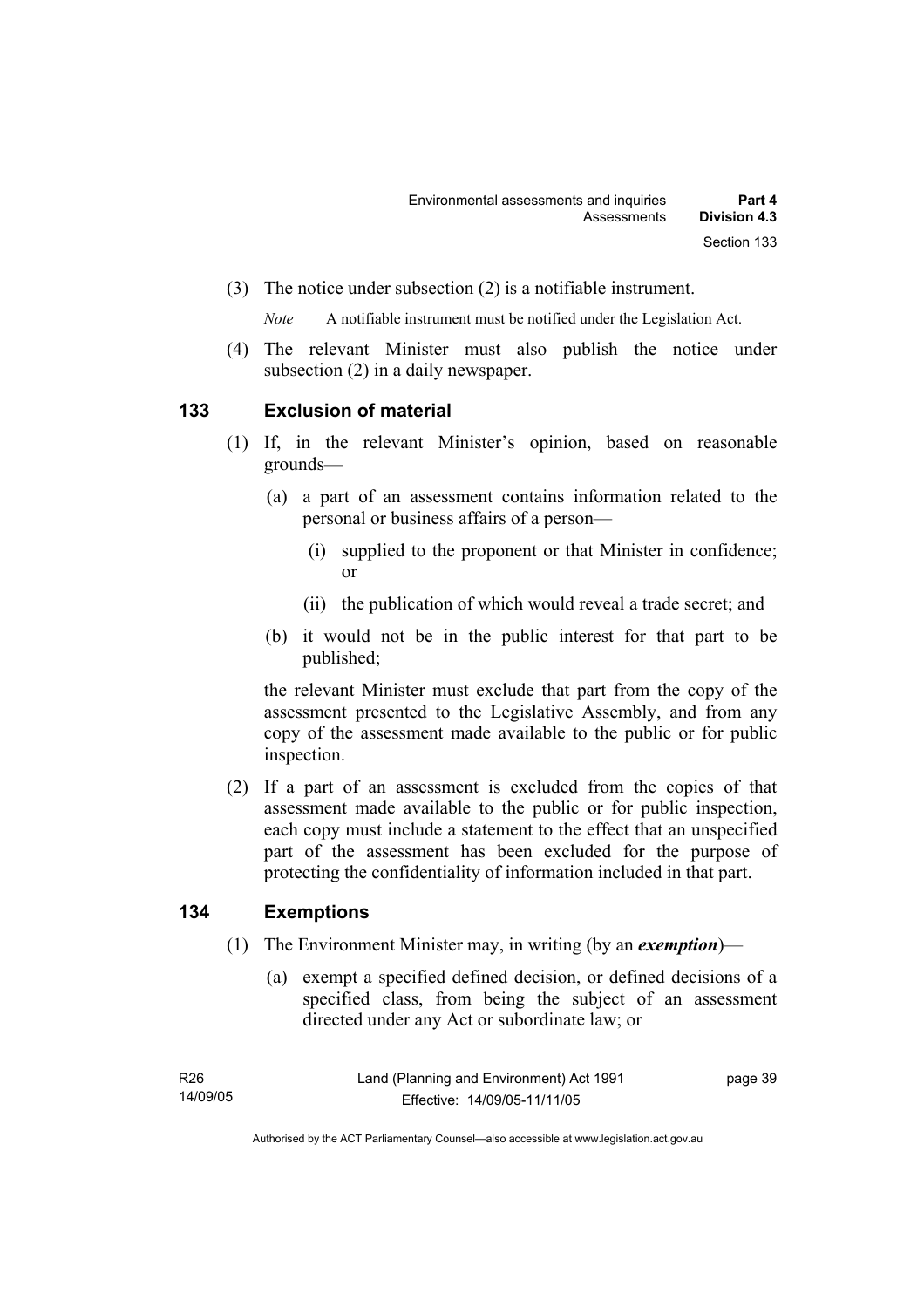- (b) declare that specified provisions of this division are not to apply in relation to a specified assessment, or to assessments of a specified class.
- (2) An exemption is a disallowable instrument.
	- *Note* A disallowable instrument must be notified, and presented to the Legislative Assembly, under the Legislation Act.
- (3) The Legislation Act, chapter 7 (Presentation, amendment and disallowance of subordinate laws and disallowable instruments) applies to an exemption as if each reference in that chapter to 6 sitting days were a reference to 5 sitting days.
- (4) Subject to any disallowance under the Legislation Act, chapter 7, the exemption commences—
	- (a) on the day after the 5th sitting day after the day it is presented to the Legislative Assembly under that chapter; or
	- (b) if the exemption provides for a later date or time of commencement—on that date or at that time.
- (5) The Environment Minister must notify an exemption in a daily newspaper.
- (6) The validity of an exemption is not affected by a failure to comply with subsection  $(5)$ .

## **Division 4.4 Inquiries**

## **Subdivision 4.4.1 Establishment of panels and terms of reference**

## **135 Constitution**

 (1) If the relevant Minister in relation to a defined decision decides to establish a panel to inquire into the proposal that is the subject of that decision that Minister must, in writing, appoint a person or people to constitute a panel to conduct the inquiry.

> R26 14/09/05

page 40 Land (Planning and Environment) Act 1991 Effective: 14/09/05-11/11/05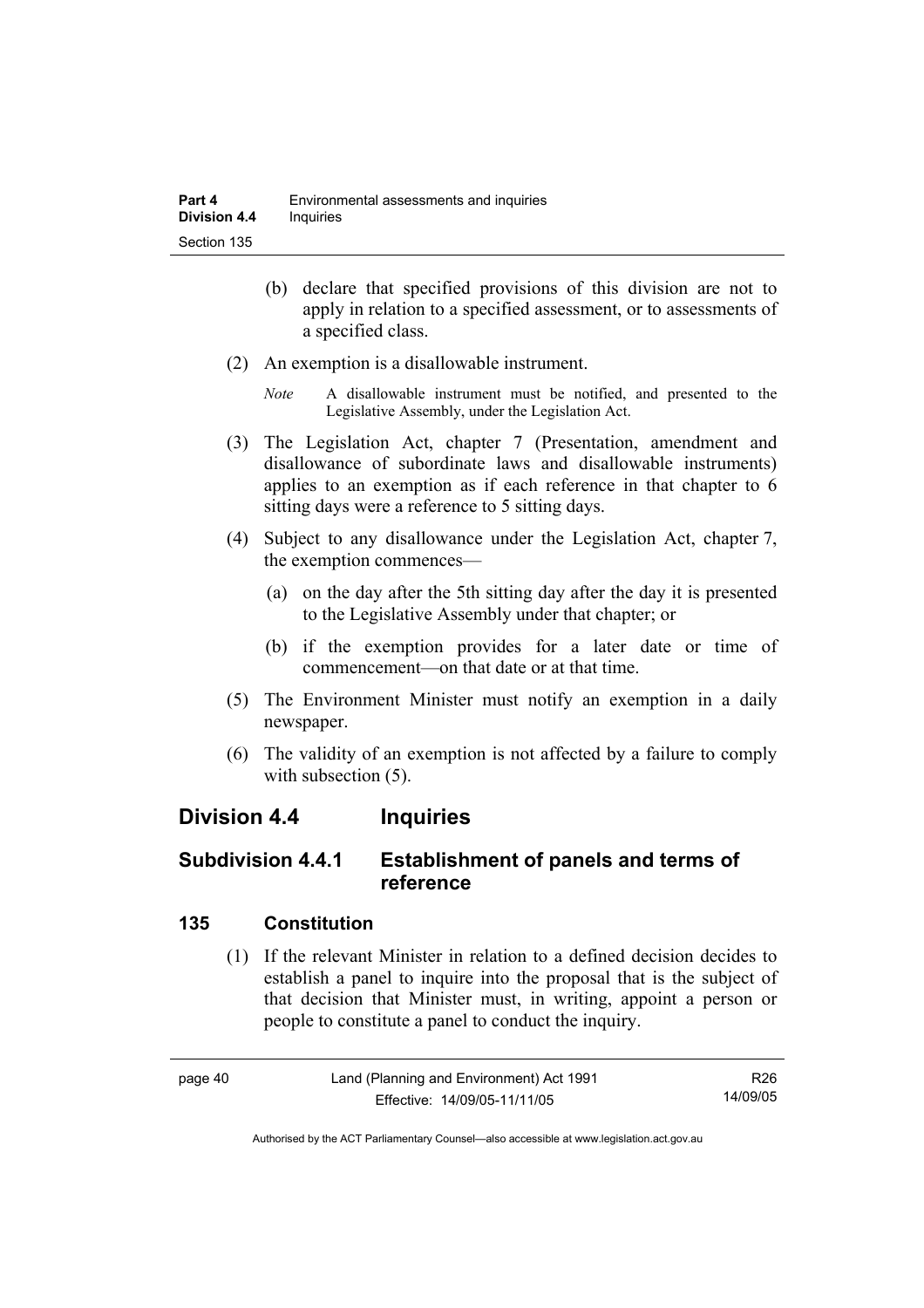(2) The relevant Minister must nominate 1 member (or, for a panel constituted by 1 member, that member) of the panel as the presiding member.

## **136 Combined inquiries**

If 2 or more proposals, the subject of 2 or more defined decisions, would in the opinion of the Environment Minister have substantially interconnected effects, that Minister may, under section 135, with the consent of the relevant Minister in relation to each decision, establish a panel to conduct an inquiry into the potential combined effect of those proposals.

## **138 Terms of reference**

- (1) The relevant Minister must, in writing, decide the terms of reference of an inquiry.
- (2) The terms of reference of an inquiry—
	- (a) must—
		- (i) specify the defined decision; and
		- (ii) require the panel to assess the potential costs and benefits to the community and to the Territory of the proposal that is the subject of that decision; and
		- (iii) specify a reasonable period within which the panel is to report; and
	- (b) may require the panel—
		- (i) to investigate specified aspects of that proposal; or
		- (ii) to consider any specified report.
- (3) The relevant Minister may, at the request of a panel, or on his or her own initiative, in writing, vary the terms of reference of the relevant inquiry.

page 41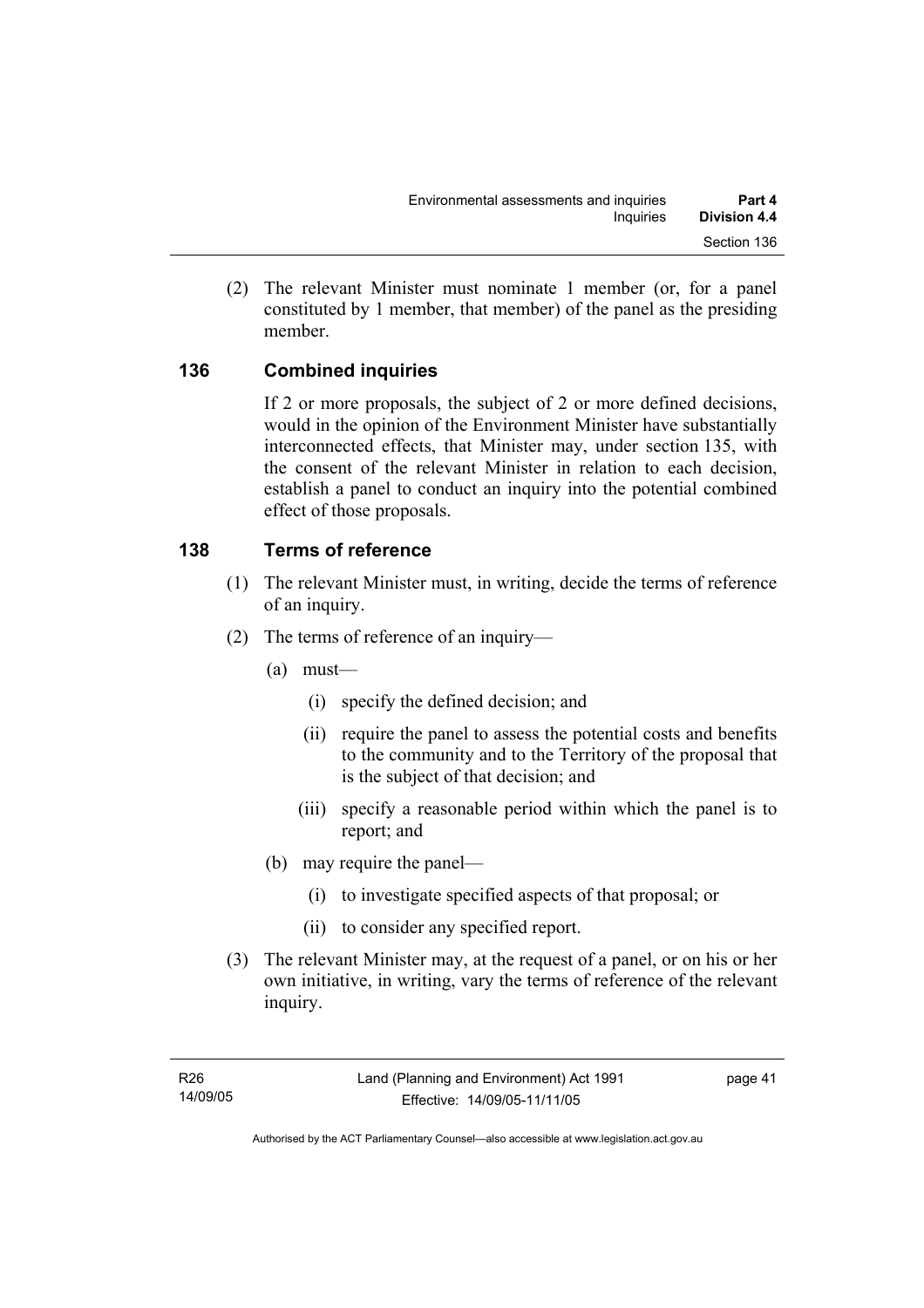(4) A variation of terms of reference is a notifiable instrument. *Note* A notifiable instrument must be notified under the Legislation Act.

#### **139 Notification**

- (1) The relevant Minister for an inquiry must, in writing, decide—
	- (a) the members of the panel, and the presiding member; and
	- (b) the terms of reference of the inquiry; and
	- (c) the period within which the panel is to report; and
	- (d) the other matters that Minister considers necessary.
- (2) A decision is a notifiable instrument.

*Note* A notifiable instrument must be notified under the Legislation Act.

## **Subdivision 4.4.2 Inquiry reports**

## **140 Inquiry reports**

A panel must report its findings and recommendations in writing to the relevant Minister in accordance with the terms of reference decided under section 138.

## **141 Presentation to Legislative Assembly and public inspection**

- (1) The relevant Minister must present a copy of the report of a panel's findings and recommendations to the Legislative Assembly within 6 sitting days after the day the Minister receives the report.
- (2) After a report is completed, the relevant Minister must make copies of the report available to the public during office hours at places stated in a written notice prepared by the relevant Minister.
- (3) The notice is a notifiable instrument.

*Note* A notifiable instrument must be notified under the Legislation Act.

R26 14/09/05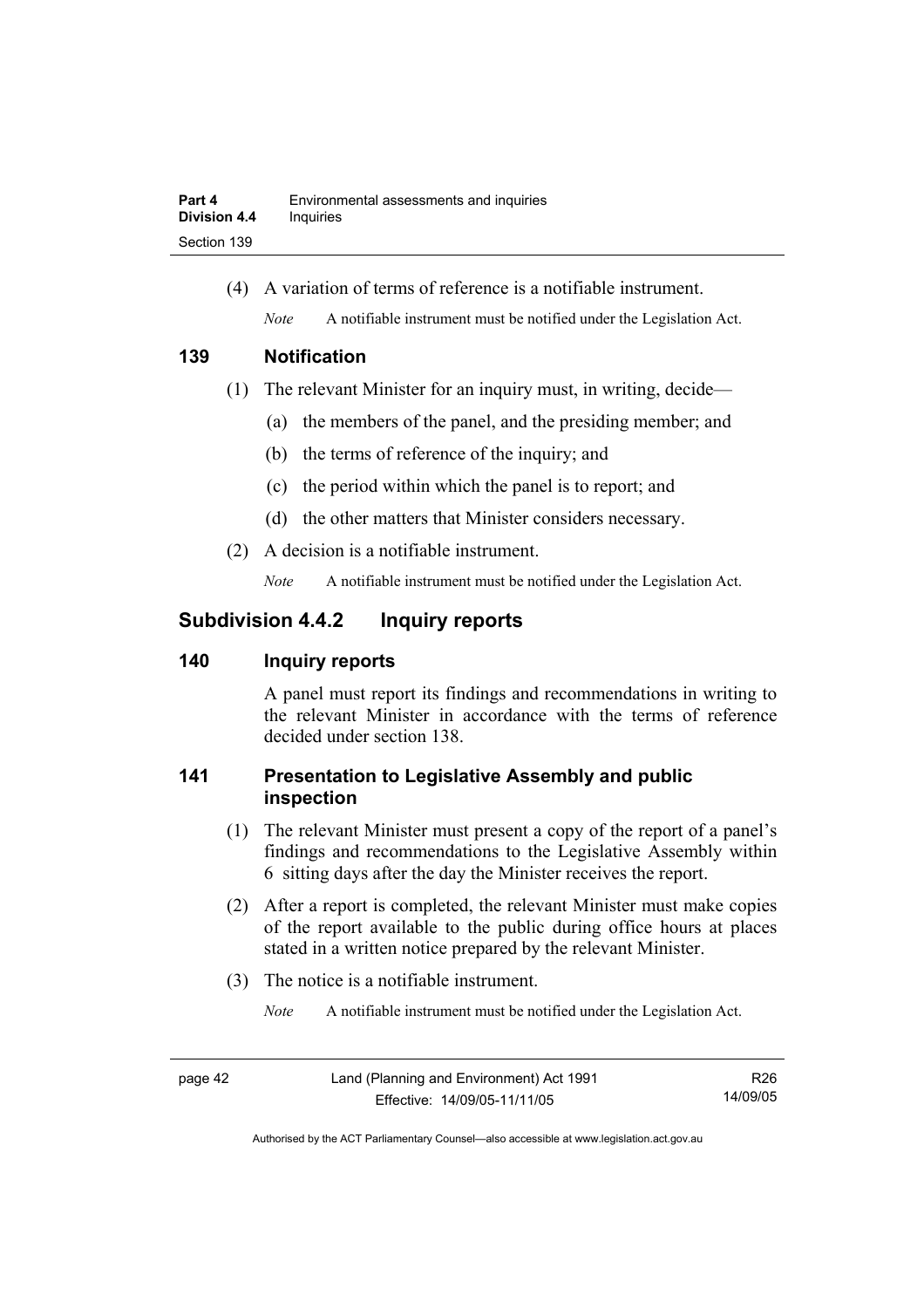(4) The relevant Minister must also publish the notice in a daily newspaper.

## **142 Exclusion of material**

- (1) If, in the panel's opinion based on reasonable grounds and expressed in its report—
	- (a) a part of a report contains information related to the personal or business affairs of a person—
		- (i) supplied to the panel in confidence; or
		- (ii) the publication of which would reveal a trade secret; and
	- (b) it would not be in the public interest for that part to be published;

the relevant Minister may exclude that part from the copy of the report presented to the Legislative Assembly, and from any copy made available to the public or for public inspection.

 (2) If a part of a report is excluded under subsection (1), each copy of the report presented to the Legislative Assembly or made available to the public or for public inspection must include a statement to the effect that an unspecified part of the report has been excluded for the purpose of protecting the confidentiality of information included in that part.

## **Subdivision 4.4.3 Procedures and powers**

## **143 Definitions for sdiv 4.4.3**

In this subdivision:

#### *authorised person* means—

- (a) a panel member; or
- (b) a person assisting a panel member in a way authorised in writing by the member.

page 43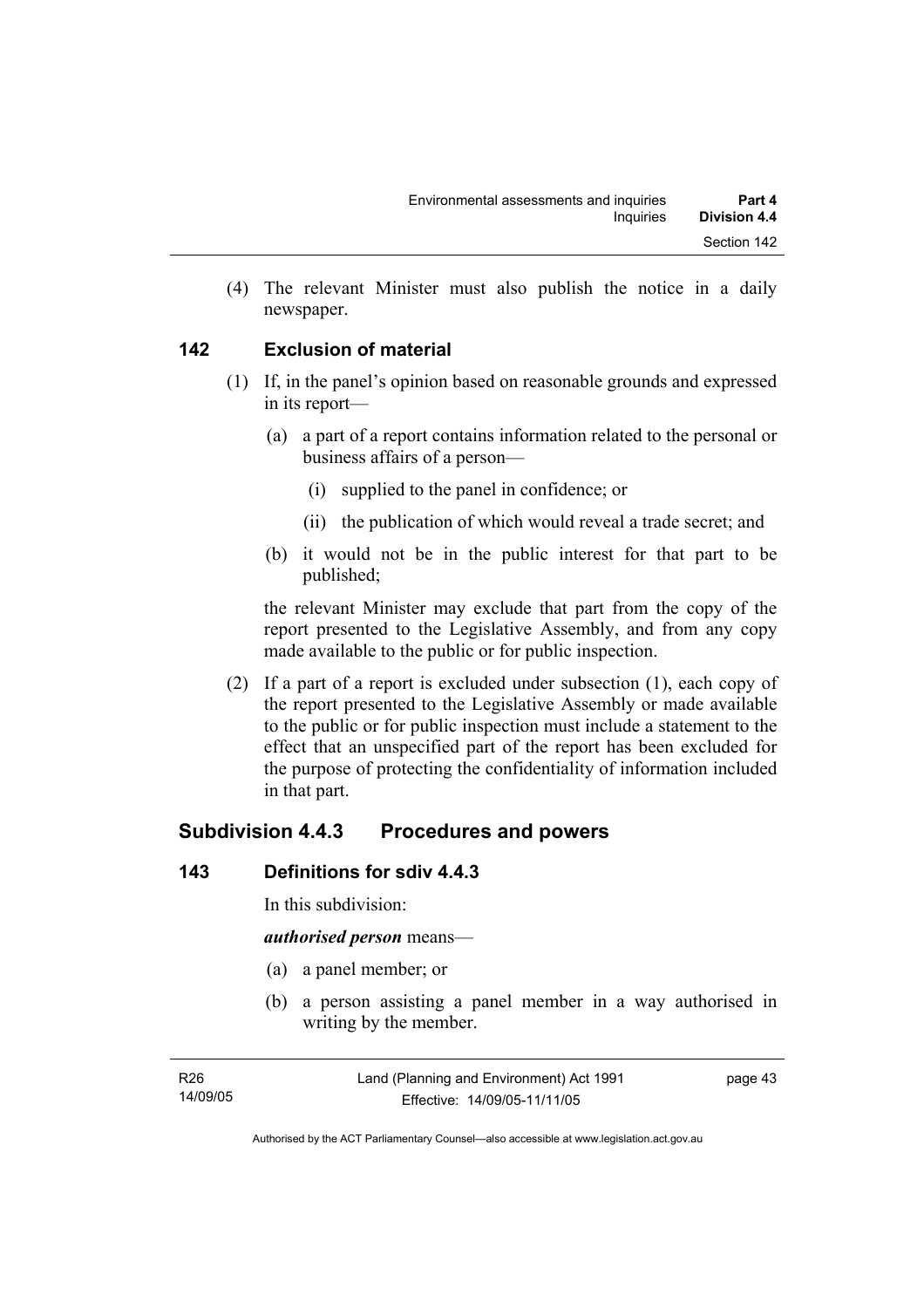*occupier*, of a place, includes—

- (a) a person believed, on reasonable grounds, to be an occupier of the place; and
- (b) a person apparently in charge of the place.

*place* includes premises, land, vehicle, aircraft or vessel.

#### **144 Notice of inquiry hearings**

- (1) At a reasonable time before the beginning of an inquiry, the presiding member of a panel must prepare a notice stating—
	- (a) the subject matter of the inquiry; and
	- (b) the time when, and place where, the inquiry is to begin.
- (2) The notice is a notifiable instrument.

*Note* A notifiable instrument must be notified under the Legislation Act.

(3) The presiding member must also publish the notice in a daily newspaper.

#### **145 Public hearings**

- (1) A panel must conduct its inquiry in public, except as provided by subsection (2).
- (2) A panel may—
	- (a) direct that the inquiry or any part of it be held in private, and give directions about who may be present during any private hearing; or
	- (b) give directions prohibiting or restricting the publication of evidence given before the inquiry, or of matters contained in documents lodged with the inquiry; or
	- (c) give directions prohibiting or restricting the disclosure to any specified person of such evidence or such matters.

R26 14/09/05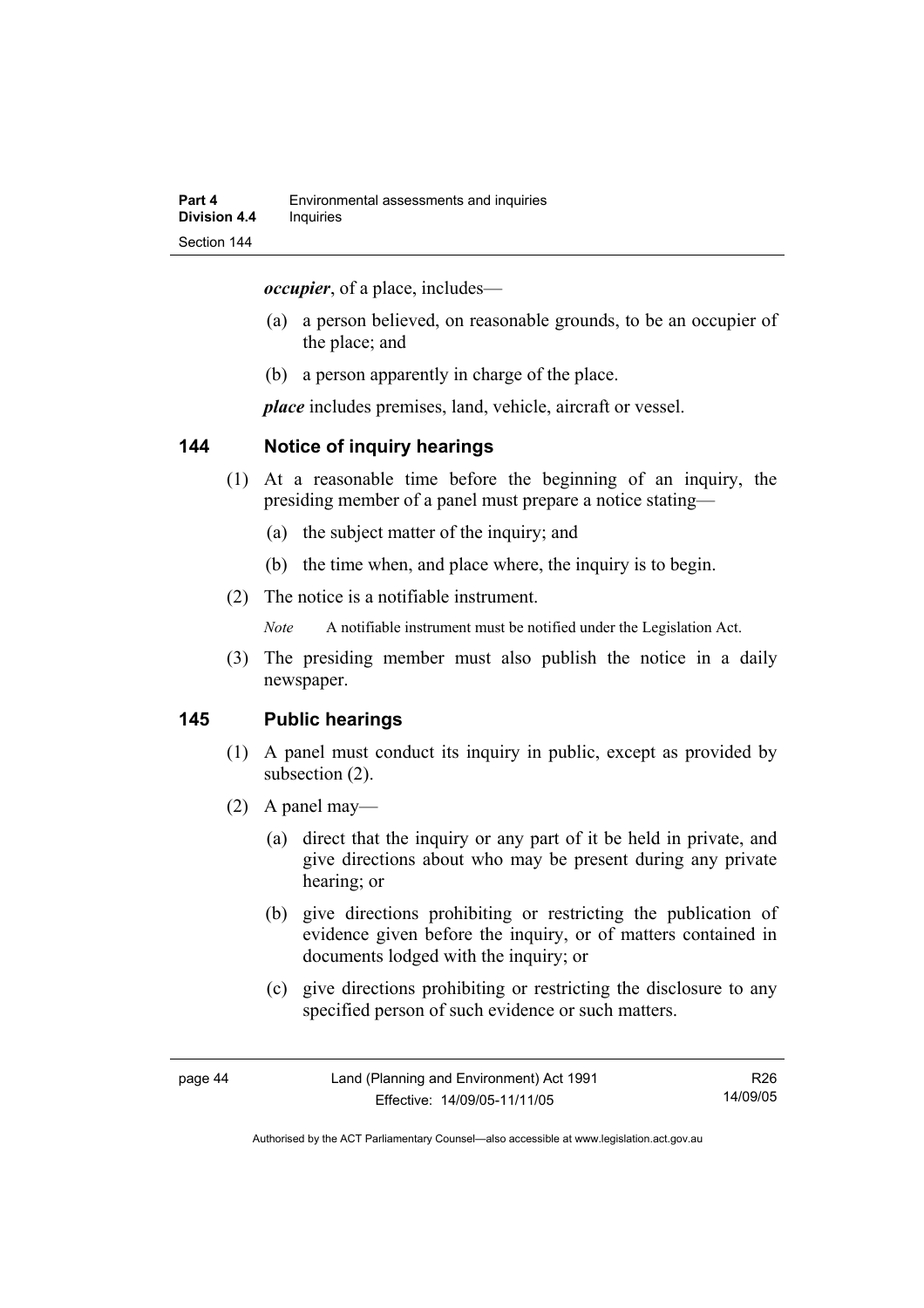- (3) In making a direction under subsection (2), a panel must consider—
	- (a) the principle that it is desirable that the inquiry should be held in public, and that evidence given before the inquiry, and documents lodged with the inquiry, should be available to interested people and to the public; and
	- (b) in the circumstances, whether confidentiality is required for the relevant proceedings, evidence or matter.
- (4) A panel may issue a direction under subsection (2) for a special hearing under section 147.

#### **146 General procedure**

- (1) At a hearing of an inquiry, the panel—
	- (a) must not conduct the hearing in an unduly formal way; and
	- (b) is not bound by the rules of evidence, and may inform itself—
		- (i) in any way it considers appropriate; and
		- (ii) without notice to any person who has made a submission to the inquiry; and
	- (c) may take evidence on oath, or affirmation, administered by a member of the panel; and
	- *Note* For the taking of an oath or the making of an affirmation, see the *Oaths and Affirmations Act 1984.*
	- (d) may prohibit or regulate cross-examination; and
	- (e) subject to this subdivision, may otherwise decide its own procedures.
- (2) Unless otherwise required by the panel, a person may make a submission to an inquiry orally or in writing or partly orally and partly in writing.
- (3) The panel may adjourn an inquiry from time to time and from place to place (whether within or outside the ACT).

| R <sub>26</sub> | Land (Planning and Environment) Act 1991 | page 45 |
|-----------------|------------------------------------------|---------|
| 14/09/05        | Effective: 14/09/05-11/11/05             |         |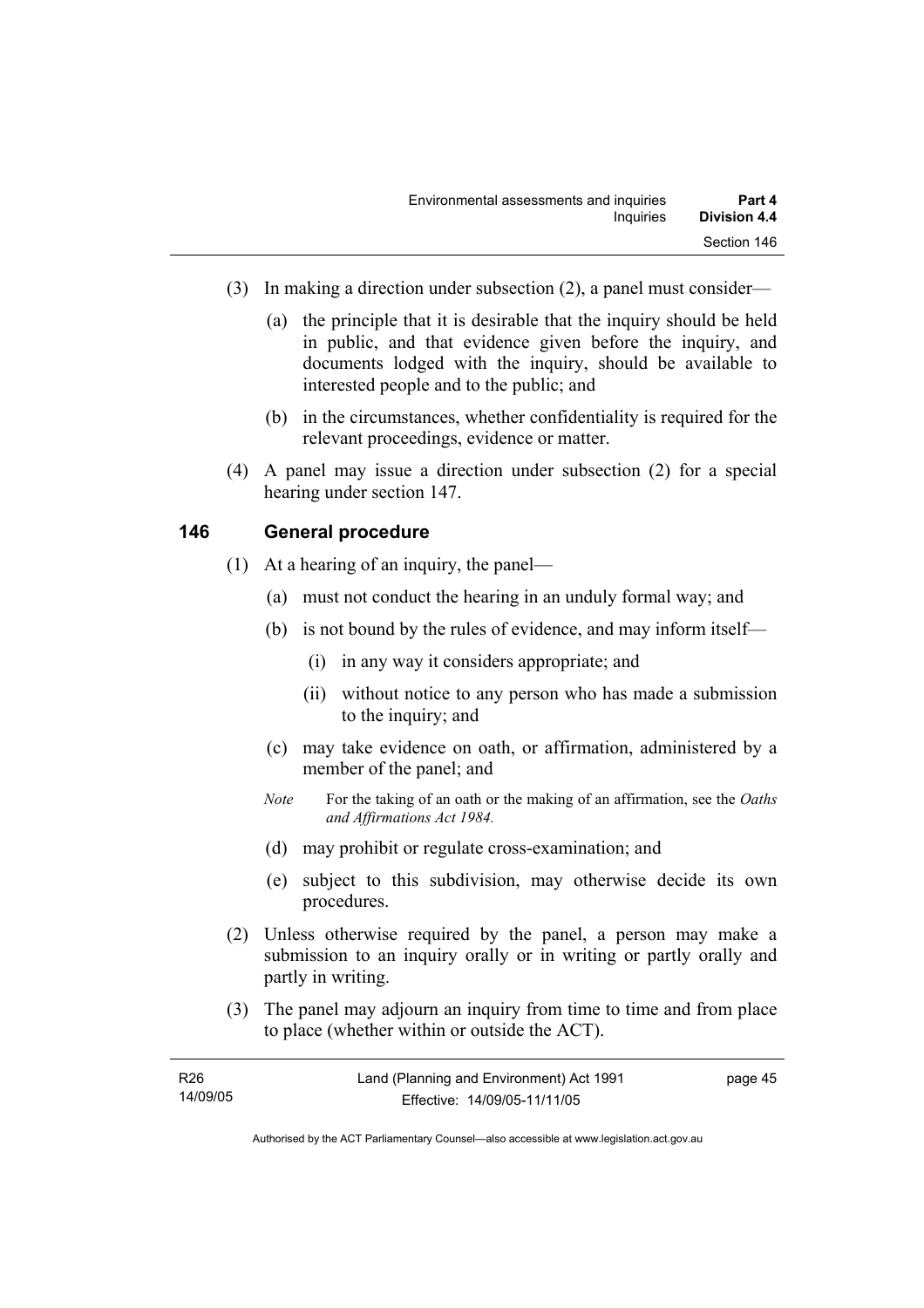#### **147 Special hearings—consultation with interested persons**

- (1) A panel may hold a special hearing of the inquiry to consult with—
	- (a) the proponent; and
	- (b) any other person that the panel believes on reasonable grounds to have an interest directly affected by the proposal; and
	- (c) any other person the panel considers appropriate;

for the purposes of—

- (d) clarifying the proposal; and
- (e) discussing ways in which the proposal could be modified to reduce or eliminate any potential environmental impact.
- (2) The panel must give each person mentioned in subsection (1) reasonable written notice of the special hearing.

*Note* For how documents may be given, see the Legislation Act, pt 19.5.

- (3) The panel must conduct a special hearing in an informal way.
- (4) The panel must include in the report of an inquiry a report stating—
	- (a) the outcome of the special hearing; and
	- (b) any influence the special hearing has had on the panel's recommendations in relation to the proposal.

#### **148 Assessments for purpose of inquiries**

- (1) For the purposes of an inquiry, the relevant Minister may, at the written request of the panel, or on his or her own initiative, direct that an assessment be made of the environmental impact of any aspect of the proposal that is the subject of the relevant defined decision.
- (2) An assessment under subsection (1) consists of a public environment report or an environmental impact statement, but does not include a report of the Environment Minister under section 131

| page 46 | Land (Planning and Environment) Act 1991 | R26.     |
|---------|------------------------------------------|----------|
|         | Effective: 14/09/05-11/11/05             | 14/09/05 |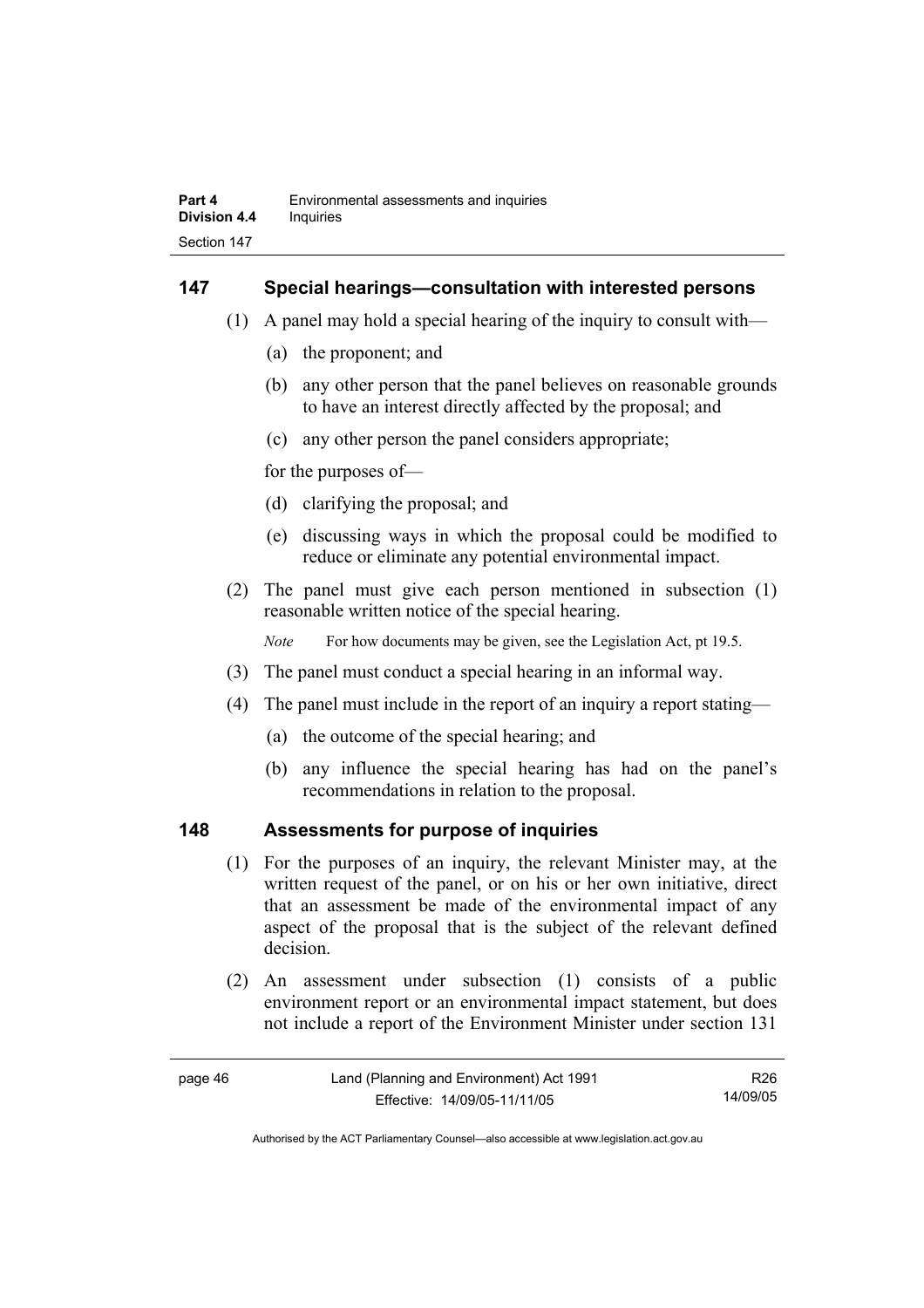evaluating the public environment report or environmental impact statement.

- (3) Section 127, section 128, section 129 and section 130 apply to an assessment under subsection (1) as if the references to the Environment Minister in those sections were references to the relevant Minister.
- (4) Section 131 does not apply in relation to an assessment under subsection  $(1)$ .
- (5) For section 132 (1), the relevant Minister must present a copy of an assessment under subsection (1), together with any notice, report, comment or information mentioned in section 132 (1) (b) or (c), to the Legislative Assembly within 6 sitting days after—
	- (a) receiving the assessment under section 127; or
	- (b) if the Minister issues a notice under section 129, but does not issue a notice under section 130—receiving the relevant information under section 129 (2); or
	- (c) if the Minister issues a notice under section 130—receiving the assessment or report under section 130 (3).

## **149 Witnesses—summons to appear**

- (1) The presiding member of a panel may, by writing, summon a person to attend a hearing of the inquiry at a specified time and place to give evidence and to produce the books and documents that are—
	- (a) relevant to any matter at issue in the inquiry; and
	- (b) specified in the summons.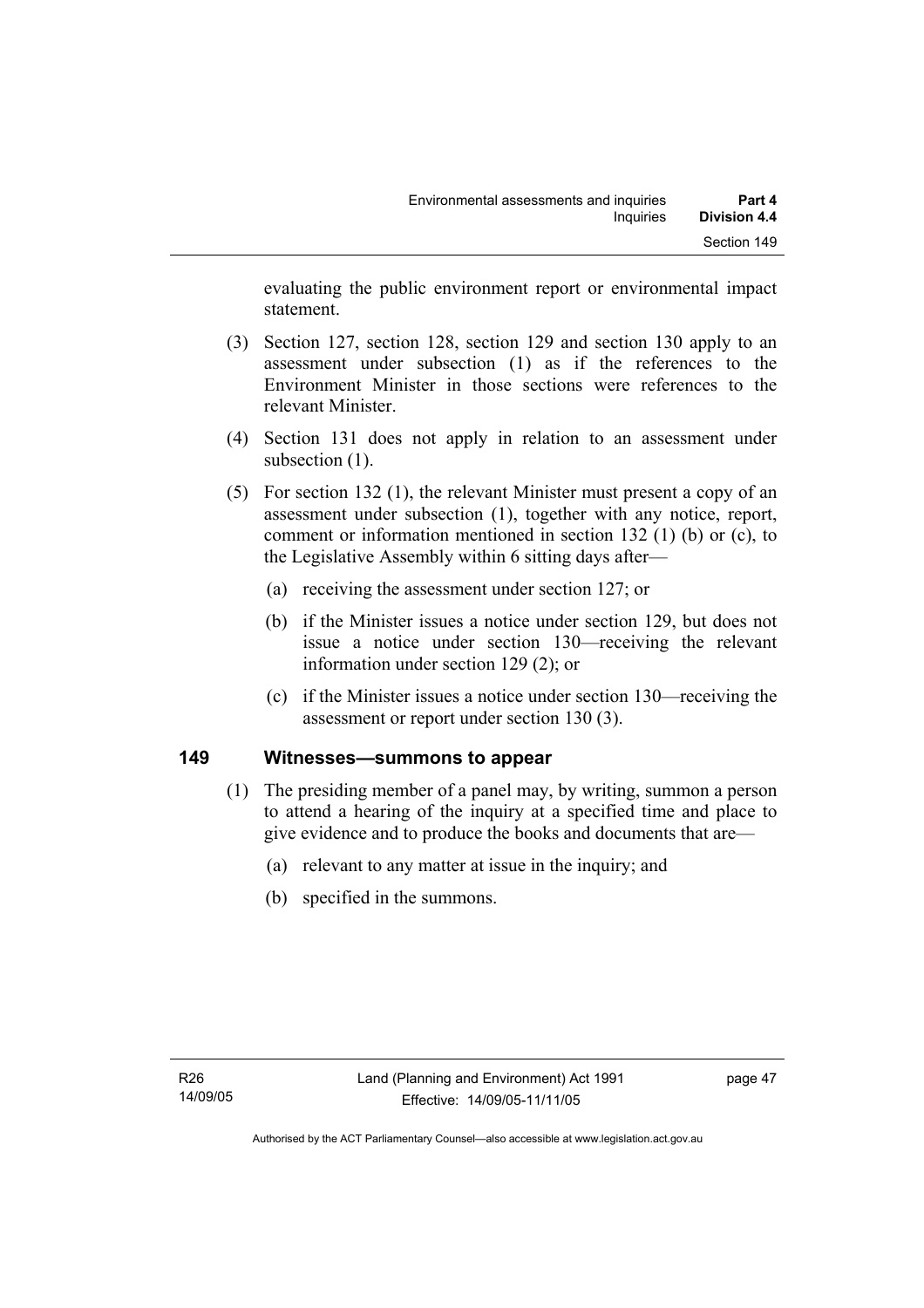| Part 4              | Environmental assessments and inquiries |
|---------------------|-----------------------------------------|
| <b>Division 4.4</b> | Inquiries                               |
| Section 150         |                                         |

 (2) A person served with a summons under subsection (1) must not, without reasonable excuse, fail to comply with the summons.

Maximum penalty: 50 penalty units, imprisonment for 6 months or both.

 (3) The Territory must pay a witness summoned to appear at an inquiry the allowances that are prescribed.

#### **150 Victimisation of witnesses**

- (1) A person must not—
	- (a) use violence to or inflict injury on; or
	- (b) cause or procure violence, damage, loss or disadvantage to; or
	- (c) cause or procure the punishment of;

a person on account of the person's giving, or proposing to give, evidence to an inquiry.

Maximum penalty: 100 penalty units, imprisonment for 1 year or both.

- (2) An employer must not—
	- (a) dismiss an employee from his or her employment, or prejudice an employee in his or her employment, on account of the employee's giving, or proposing to give, evidence to an inquiry; or
	- (b) threaten so to dismiss, or so to prejudice, an employee on account of the employee's proposing to give evidence to an inquiry.

Maximum penalty: 100 penalty units, imprisonment for 1 year or both.

 (3) For subsection (2) (a), in proceedings for an offence against subsection (2), if it is established that an employer dismissed an employee from his or her employment, or prejudiced an employee in

R26 14/09/05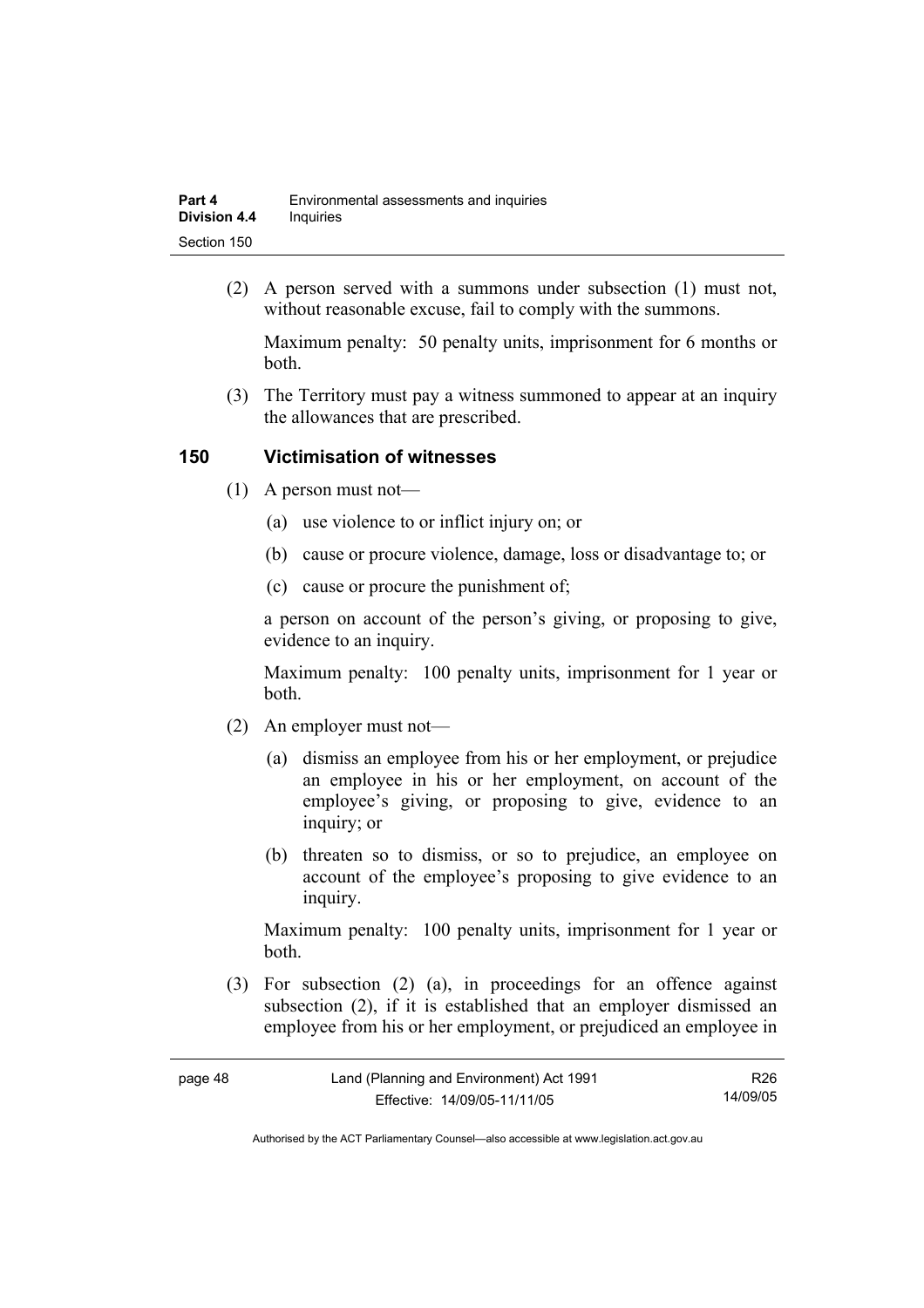his or her employment, after the employee gave, or proposed to give, evidence to an inquiry, it is to be presumed that that dismissal or prejudice was because of the employee's giving, or proposing to give, evidence at the inquiry, but that presumption is rebuttable.

 (4) For subsection (2) (b), in proceedings for an offence against subsection (2), if it is established that an employer threatened to dismiss an employee from his or her employment, or to prejudice an employee in his or her employment, after the employee proposed to give evidence to an inquiry, it is to be presumed that that threat was because of the employee's proposal, but that presumption is rebuttable.

## **151 Inspection of books and documents**

- (1) An authorised person may inspect any book or document given in evidence to the inquiry, and may make copies of, or copy extracts from, such a book or document.
- (2) A book or document given in evidence to an inquiry may be kept by the panel for the reasonable period the panel considers appropriate.
- (3) A panel must allow the owner of a book or document kept by the panel reasonable access to the book or document.

## **152 Power of entry**

- (1) For an inquiry, an authorised person may enter any place—
	- (a) with the consent of the occupier; or
	- (b) under a warrant issued under section 153.
- (2) Before seeking the consent of the occupier of a place for subsection (1), an authorised person must—
	- (a) if the authorised person is a panel member—produce written evidence of his or her appointment; and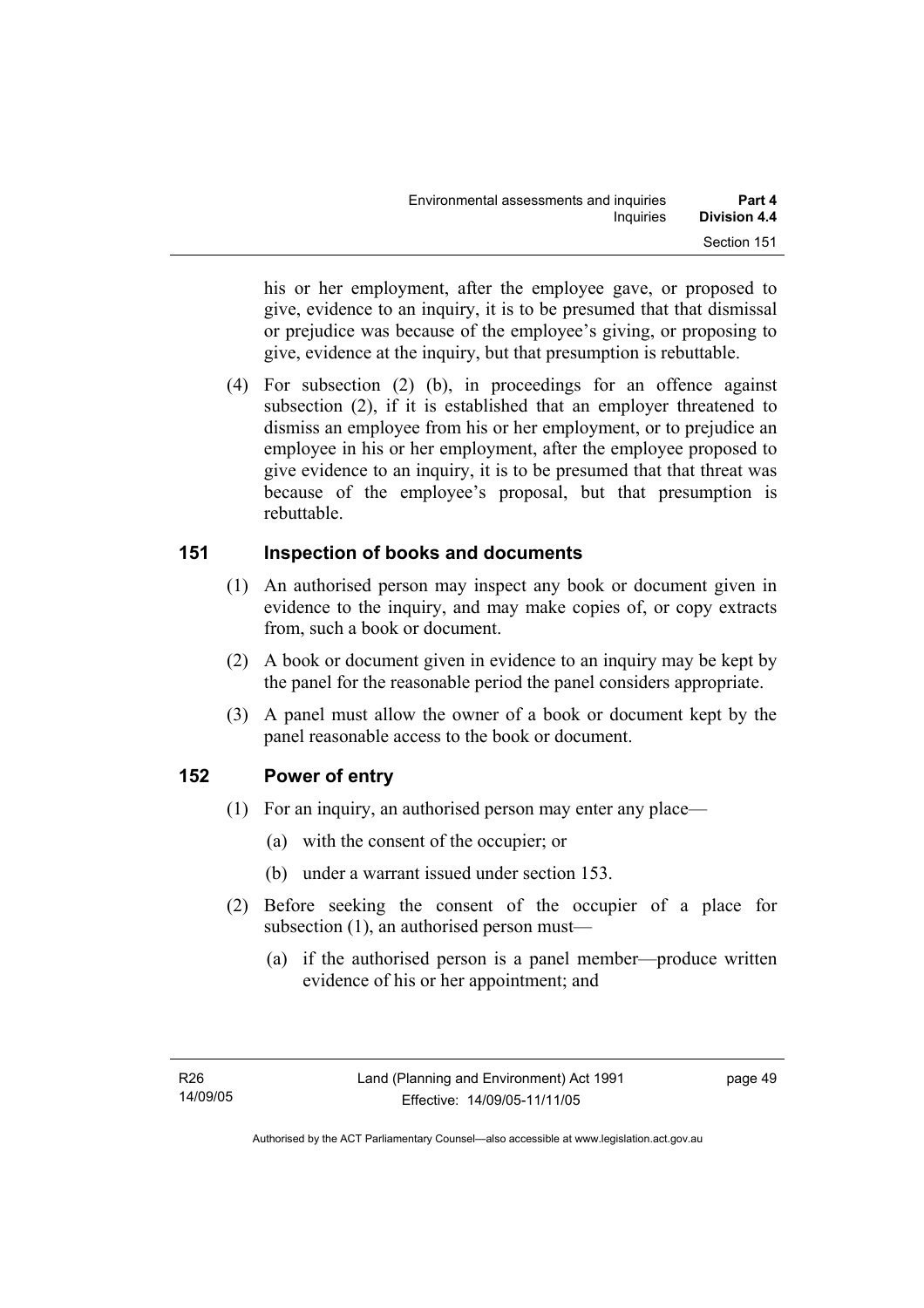- (b) if the authorised person is the assistant of a panel member produce written evidence of his or her authority; and
- (c) inform the occupier that the occupier may refuse to give consent.
- (3) If an authorised person obtains the consent of the occupier to enter a place under subsection (1), the authorised person must ask the occupier to sign a written acknowledgment—
	- (a) that the occupier has been informed that the occupier may refuse to so consent; and
	- (b) that the occupier has consented; and
	- (c) of the day and time when the occupier consented.
- (4) If it is material, in any proceedings, for a court to be satisfied that an occupier has consented to the entry of premises by an authorised person under subsection (1) and an acknowledgment in accordance with subsection (3) signed by the occupier is not produced in evidence, it must be presumed that the occupier did not consent, but that presumption is rebuttable.

## **153 Search warrants**

- (1) If a panel member believes on reasonable grounds that it is necessary, for the inquiry, for an authorised person to enter and inspect any place and to search for and inspect anything or any kind of thing, within the next 28 days the member may—
	- (a) lay before a magistrate an information on oath setting out those grounds; and
	- (b) apply for the issue of a warrant to search the place for such a thing or things, and to inspect it or them.
- (2) On application under subsection (1), the magistrate may issue a warrant authorising the authorised person named in the warrant,

R26 14/09/05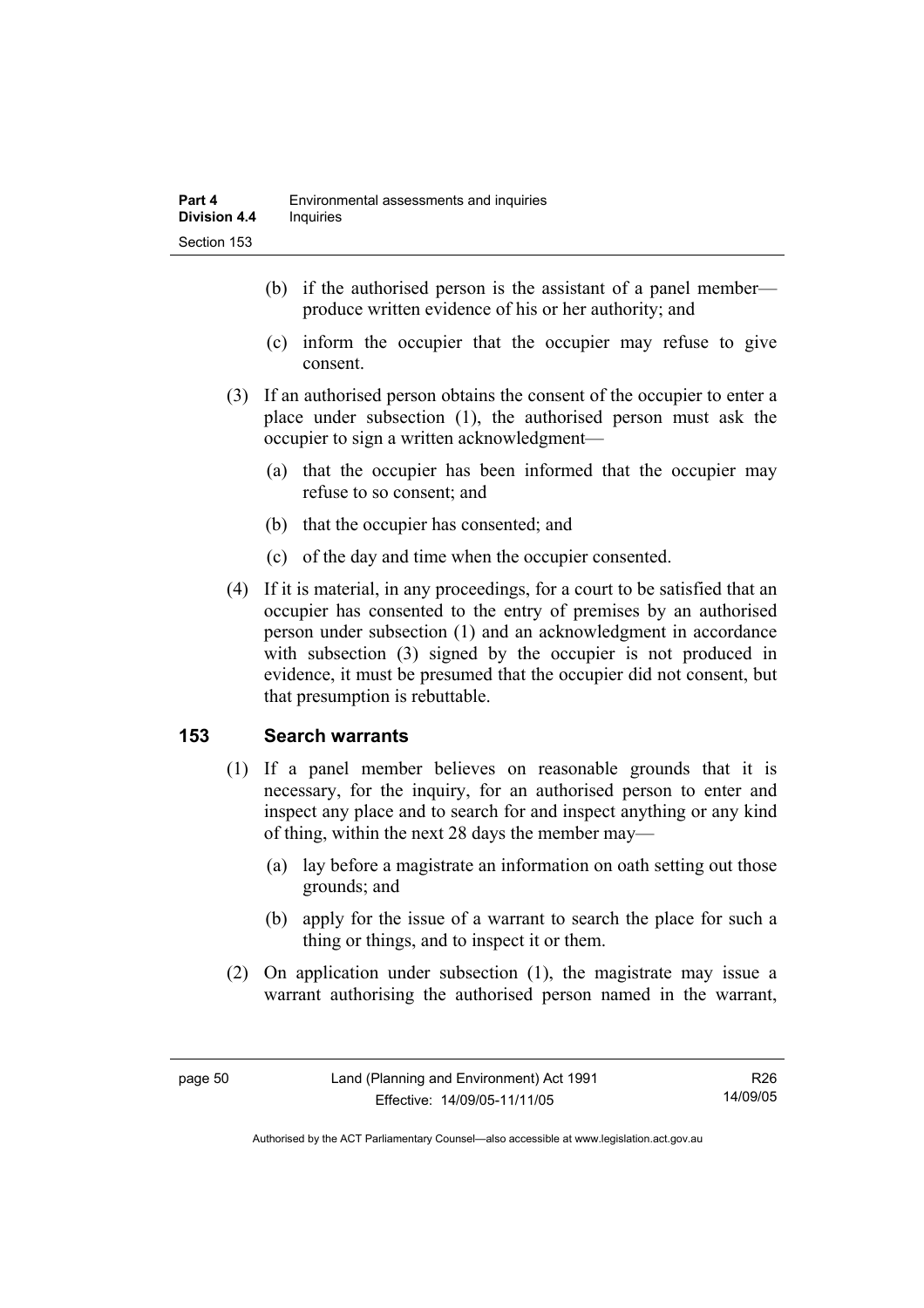with the assistance and by the force that is necessary and reasonable—

- (a) to enter the place; and
- (b) to search for any specified thing or anything of a specified kind; and
- (c) to inspect any such thing.
- (3) A magistrate must not issue a warrant unless—
	- (a) the applicant or another person has given the magistrate, either orally or by affidavit, any further information that the magistrate requires about the grounds on which the issue of the warrant is sought; and
	- (b) the magistrate is satisfied that there are reasonable grounds for issuing the warrant.
- (4) A warrant must—
	- (a) specify the inquiry in relation to which the entry, search and inspection are authorised; and
	- (b) state the purpose for which it is issued; and
	- (c) specify particular hours during which the entry is authorised, or state that the entry is authorised at any time of the day or night; and
	- (d) include a description of the things, or kinds of things, in relation to which any power under section 154 may be exercised; and
	- (e) specify a date not later than 28 days after the date of issue of the warrant when the warrant ceases to have effect.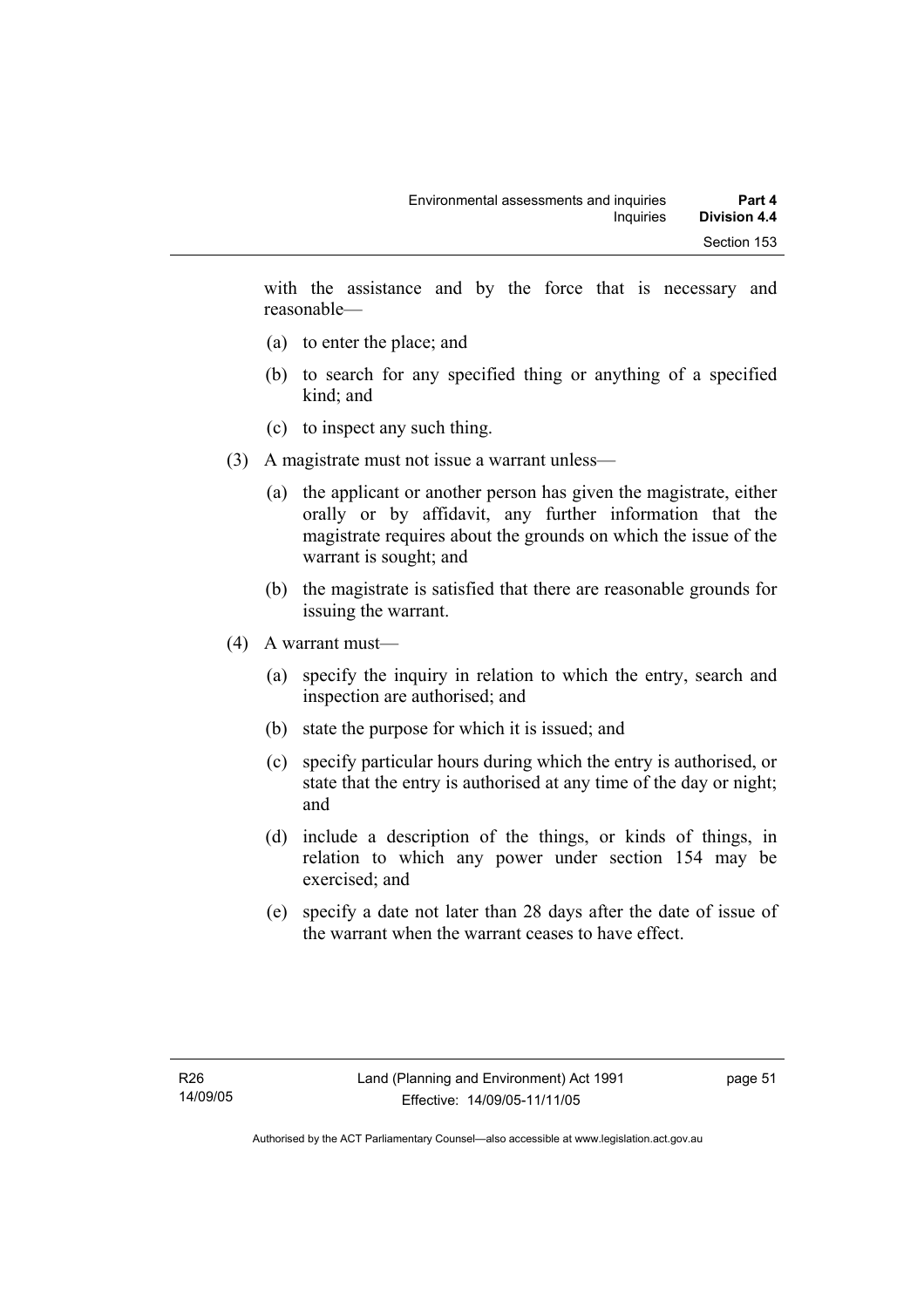## **154 Powers of search and inspection**

- (1) Subject to the terms of any warrant issued under section 153, if an authorised person enters a place in accordance with section 152, the authorised person may, for the purposes of the inquiry—
	- (a) inspect the place; or
	- (b) search for and inspect anything; or
	- (c) require the occupier to give the authorised person the assistance that is reasonable to enable the authorised person to exercise his or her powers under this section.
- (2) A person must not, without reasonable excuse, contravene a requirement made of the person under subsection (1) (c).

Maximum penalty: 50 penalty units.

#### **156 Contempt**

A person must not, without reasonable excuse—

- (a) contravene a direction lawfully given by a panel member; or
- (b) disturb a panel member in the exercise of the member's functions; or
- (c) interrupt a hearing of an inquiry; or
- (d) use insulting language, or act in an insulting way, towards a panel member; or
- (e) create a disturbance, or participate in the creation or continuation of a disturbance, in or near a place where a hearing of an inquiry is taking place; or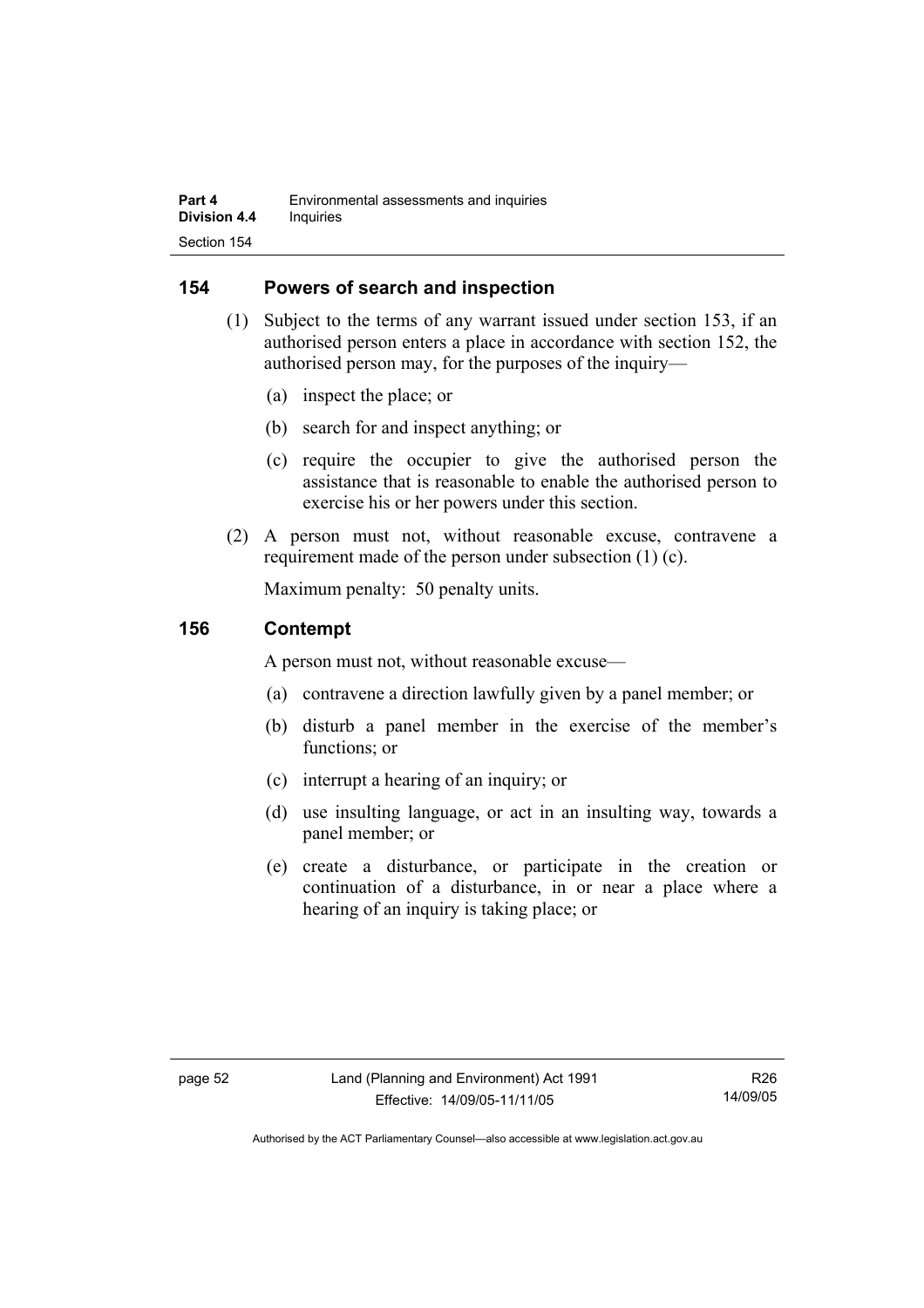(f) do any other act or thing that would, if the panel were a court of record, constitute a contempt of that court.

Maximum penalty: 50 penalty units, imprisonment for 6 months or both.

## **157 Protection of panel members and witnesses**

- (1) A panel member has, in the exercise of the member's functions, the same protection and immunity as a judge of the Supreme Court.
- (2) Subject to this division, a person giving evidence to an inquiry has the same protection, and is subject to the same liabilities, in any civil or criminal proceeding as a witness in a proceeding in the Supreme Court.

R26 14/09/05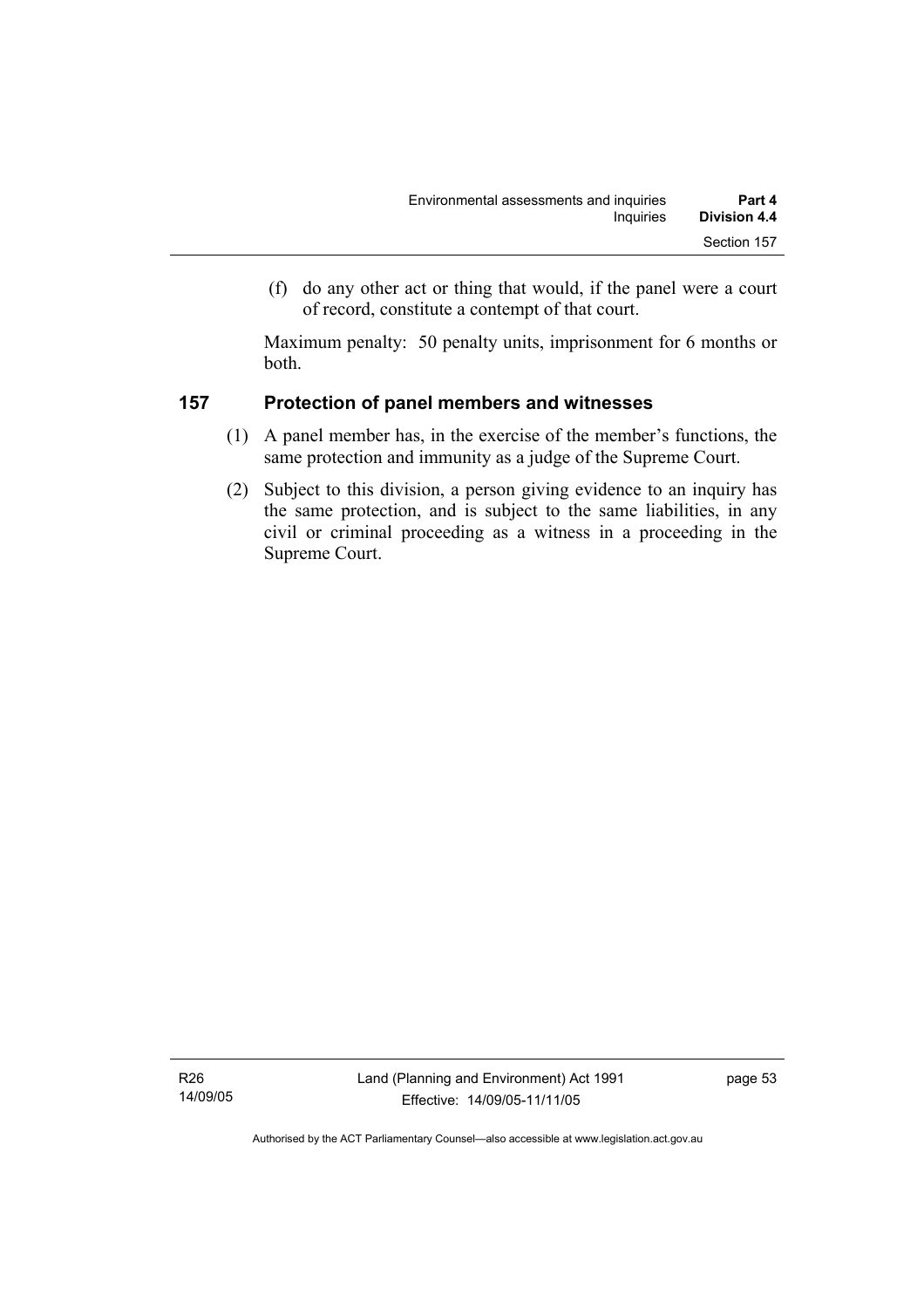**Part 5 Land administration Division 5.1** Preliminary Section 159

# **Part 5 Land administration**

## **Division 5.1 Preliminary**

#### **159 Definitions for pt 5**

In this part:

*building and development provision*, in relation to a lease, means a provision of the lease that requires the lessee to carry out specified works on the land comprised in the lease or on any unleased territory land.

*consolidation* means the surrender of 2 or more leases held by the same lessee and the grant of a new lease or leases to that lessee for the purpose of consolidating the parcels of land comprised in the surrendered leases.

*lease* means a lease (other than a sublease)—

- (a) granted under this Act; or
- (b) that is taken under section 289 (Status of leases and licences) to have been granted under this Act; or
- (c) granted or arising under the *Unit Titles Act 2001*.

*lessee* means the person who is the proprietor of a lease, whether or not the person is the registered proprietor of the lease, and whether or not the lease was granted to the person or the lease passed to the person by assignment, transfer, devolution or operation of law.

*market value*, of a lease, means the amount that could be expected to be paid for the lease on the open market if it were sold by a willing but not anxious seller to a willing but not anxious buyer.

*nominal rent lease* means a lease of territory land for nominal rent.

R26 14/09/05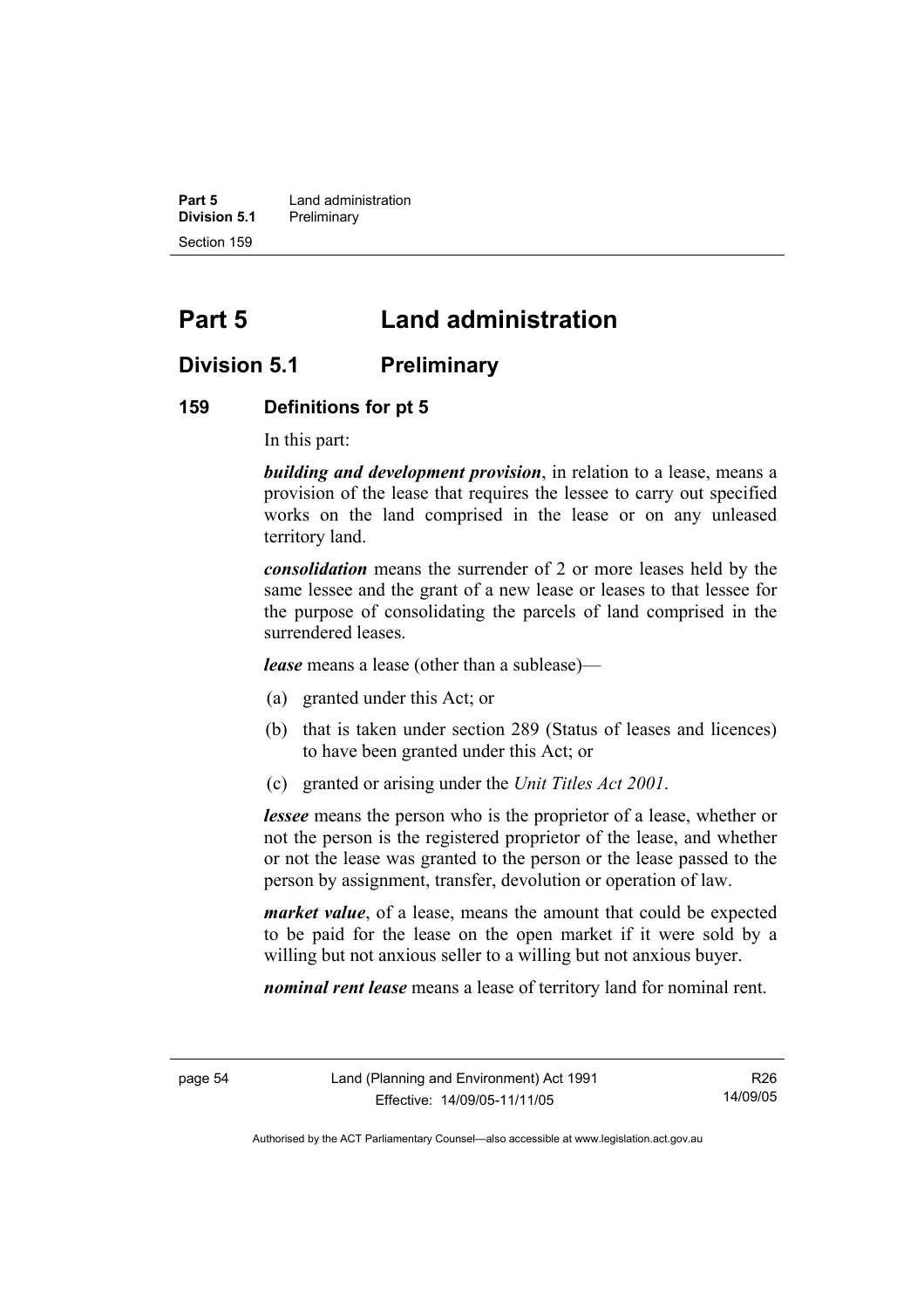*provision*, of a lease, includes a provision incorporated in the lease by reference and any other provision to which the lease is subject.

*public car park* means a road related area within the meaning of the *Road Transport (Safety and Traffic Management) Act 1999*, section 42 (Regulations about parking) that is available for use by the public for parking without the payment of money.

*registered lease* means a lease registered in the register kept under the *Land Titles Act 1925.*

*registered proprietor*, in relation to a lease, means the person who is registered under the *Land Titles Act 1925* as proprietor of the lease.

*rental lease* means a lease of territory land for rent in excess of nominal rent.

*residential lease* means a lease of territory land granted for residential purposes only.

*rural lease* means a lease of territory land granted for rural purposes or purposes including rural purposes.

*subdivision* means the surrender of 1 lease, or the surrender of more than 1 lease, held by the same lessee, and the grant of new leases to that lessee for the purpose of subdividing the parcel or parcels of land comprised in the surrendered lease or leases, but does not include the subdivision of land under the *Unit Titles Act 2001*.

*sublease* means a sublease of a parcel of land, or part of a parcel of land, subject to a lease, or of a building, or a part of a building, on a parcel of land subject to a lease.

*sublessee* means the person who is the proprietor of a sublease, whether the sublease was granted to the person or the sublease has passed to the person by assignment, transfer, devolution or operation of law.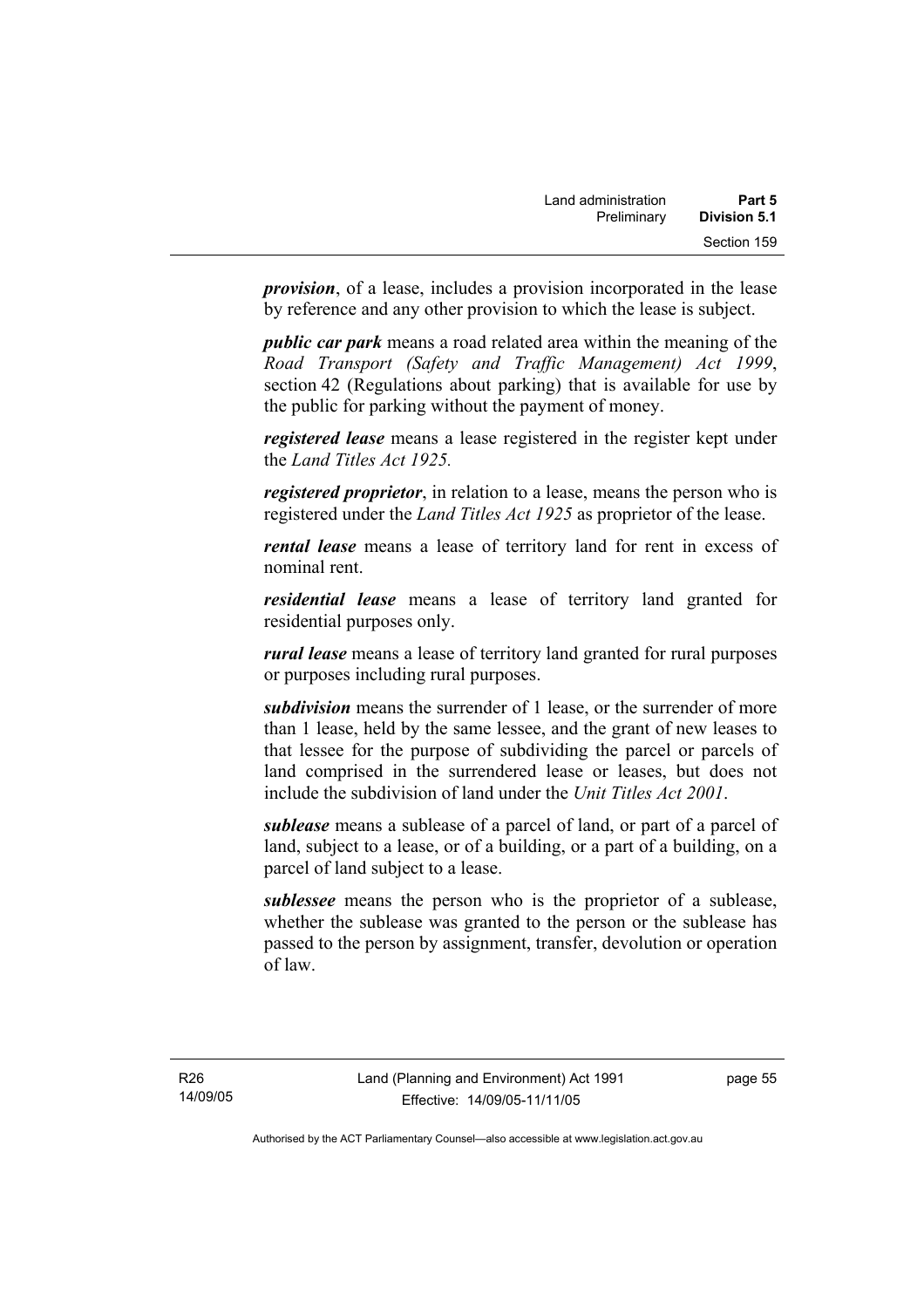**Part 5 Land administration Division 5.1** Preliminary Section 159A

#### **159A Meaning of** *concessional lease* **for Act**

(1) In this Act:

*concessional lease*—

- (a) means a lease granted for a consideration less than the full market value of the lease, or for no consideration, if neither of the following payments has been made to the Territory:
	- (i) an amount in relation to the grant of the lease that is equal to the lease's market value at the time of payment or, if the amount is paid in parts, at the time of the last payment;
	- (ii) an amount to reduce the rent payable under the lease to a nominal rent under section 186 (Variation of lease to pay out rent); and
- (b) includes the following leases:
	- (i) a consolidated or subdivided concessional lease;
	- (ii) a further concessional lease;
	- (iii) a regranted concessional lease; but
- (c) does not include—
	- (i) a consolidated or subdivided lease or a further or regranted lease, other than a lease mentioned in paragraph (b); or
	- (ii) a lease over land that, immediately before the grant of the lease, was owned, controlled or held by the commissioner for housing under the *Housing Assistance Act 1987*; or
	- (iii) a lease prescribed by regulation.
- (2) For subsection (1), definition of *concessional lease*, paragraph (a), it does not matter whether the consideration for the grant of the lease was paid as a lump sum or is payable under the lease as rent.

R26 14/09/05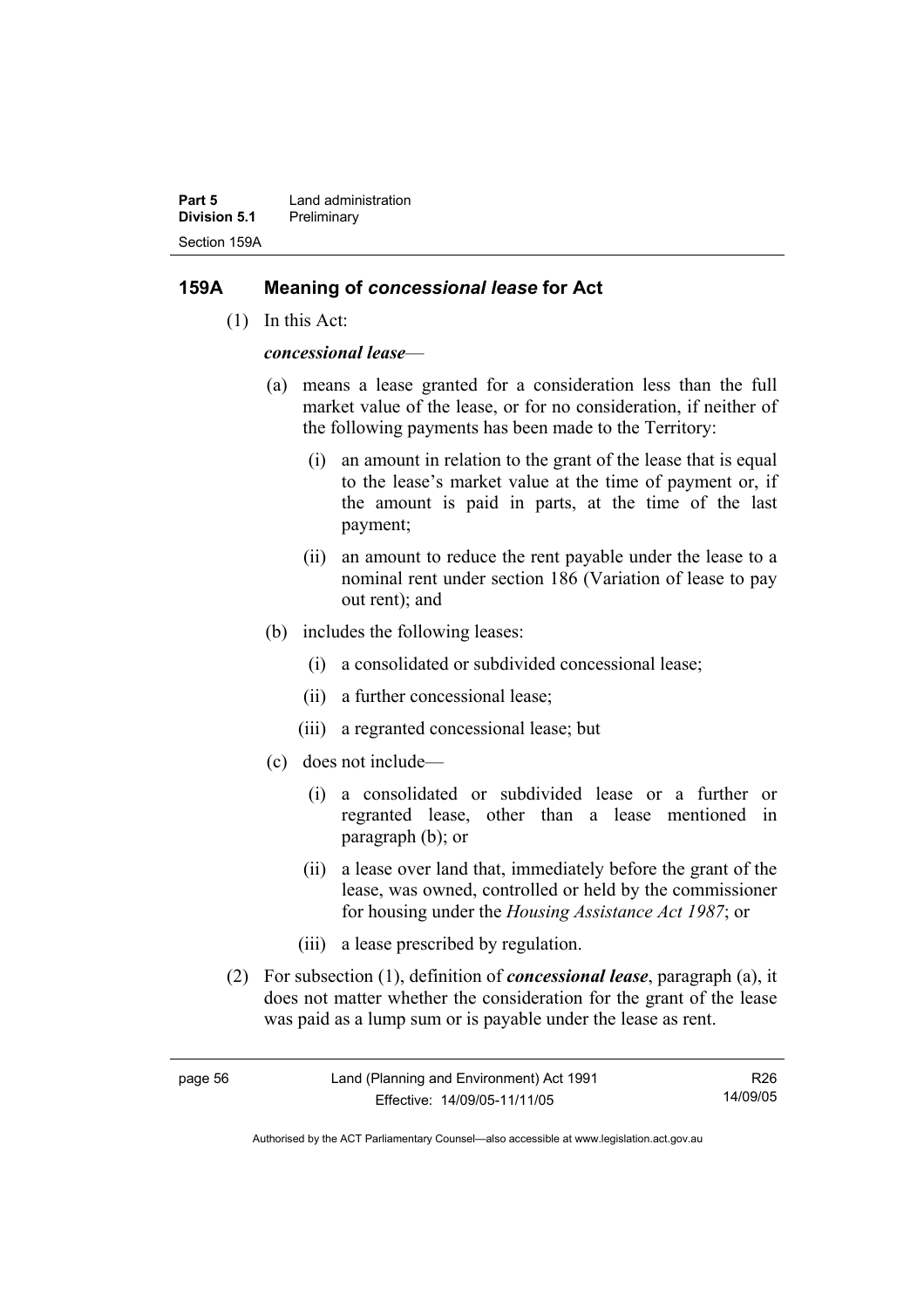(3) In this section:

*consolidated or subdivided concessional lease* means a lease granted during a consolidation or subdivision involving the surrender of 1 or more previous leases if 1 or more of the previous leases was a concessional lease.

*further concessional lease* means a further lease if the surrendered lease was a concessional lease.

*regranted concessional lease* means a regranted lease (whether the regrant is on the same or different conditions) if the surrendered lease was a concessional lease.

## **160 Application of pt 5**

- (1) This part applies to the grant of an interest in territory land by the planning and land authority on behalf of the Executive.
- (2) This part does not apply to a transfer by the Territory of a registered lease of which the Territory is the registered proprietor.

## **Division 5.2 Leases**

#### **160A Effect qualified**

This division has effect subject to division 5.4 (Restrictions on rural leases).

## **160B Planning and land authority may grant leases**

- (1) The planning and land authority is authorised to grant, on behalf of the Executive, leases that the Executive may grant on behalf of the Commonwealth.
- (2) In this section:

*lease* means a lease of territory land.

page 57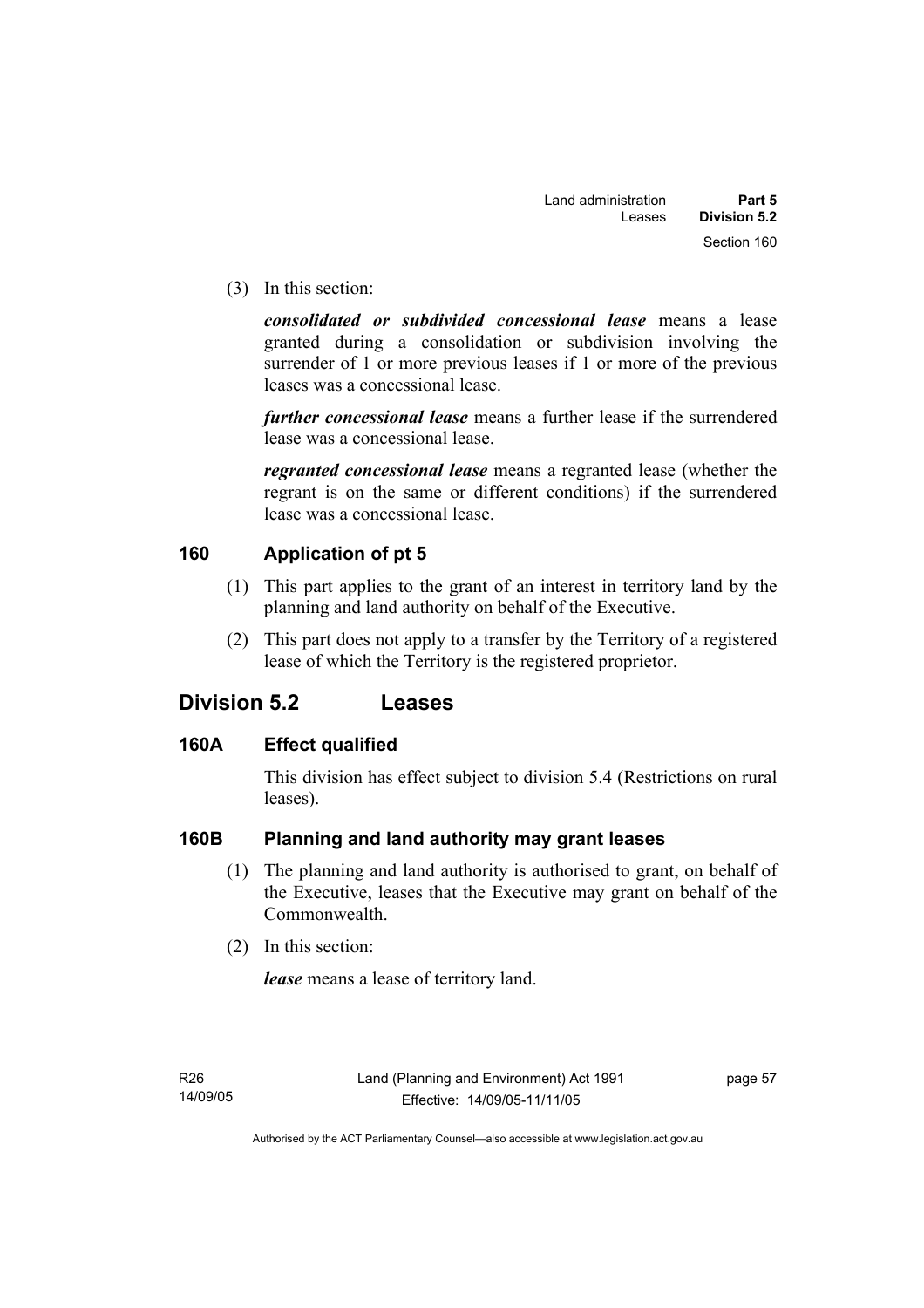| Part 5       | Land administration |
|--------------|---------------------|
| Division 5.2 | Leases              |
| Section 161  |                     |

#### **161 Granting of leases**

- (1) The planning and land authority may grant a lease by—
	- (a) auction; or
	- (b) tender; or
	- (c) ballot; or
	- (d) direct grant.

*Note* A fee may be determined under s 287 for this section.

- (2) A lease granted under this section may include provisions—
	- (a) requiring the lessee to develop the land comprised in the lease, or any unleased territory land, in a specified way; or
	- (b) requiring the lessee to give security for the performance of any of his or her obligations under the lease.
- (3) The planning and land authority may restrict the people eligible for the grant of a lease under subsection  $(1)$   $(a)$ ,  $(b)$  or  $(c)$  by specifying, in the relevant notice of auction, tender or ballot, a class of people eligible or ineligible for the grant of a lease under the auction, tender or ballot.
- (4) If, under a restriction imposed under subsection (3), only 1 person is eligible for the grant of a lease under subsection  $(1)$   $(a)$ ,  $(b)$  or  $(c)$ , the planning and land authority may grant a lease to that person under subsection (1) (d) without auctioning the lease, calling tenders or conducting a ballot.
- (5) A lease granted under subsection (1) (d) must be granted subject to the provisions that are agreed between the planning and land authority and the applicant for the lease.
- (6) The planning and land authority must not grant a lease of territory land under subsection (1) (d) otherwise than in accordance with criteria specified under subsection (7).

R26 14/09/05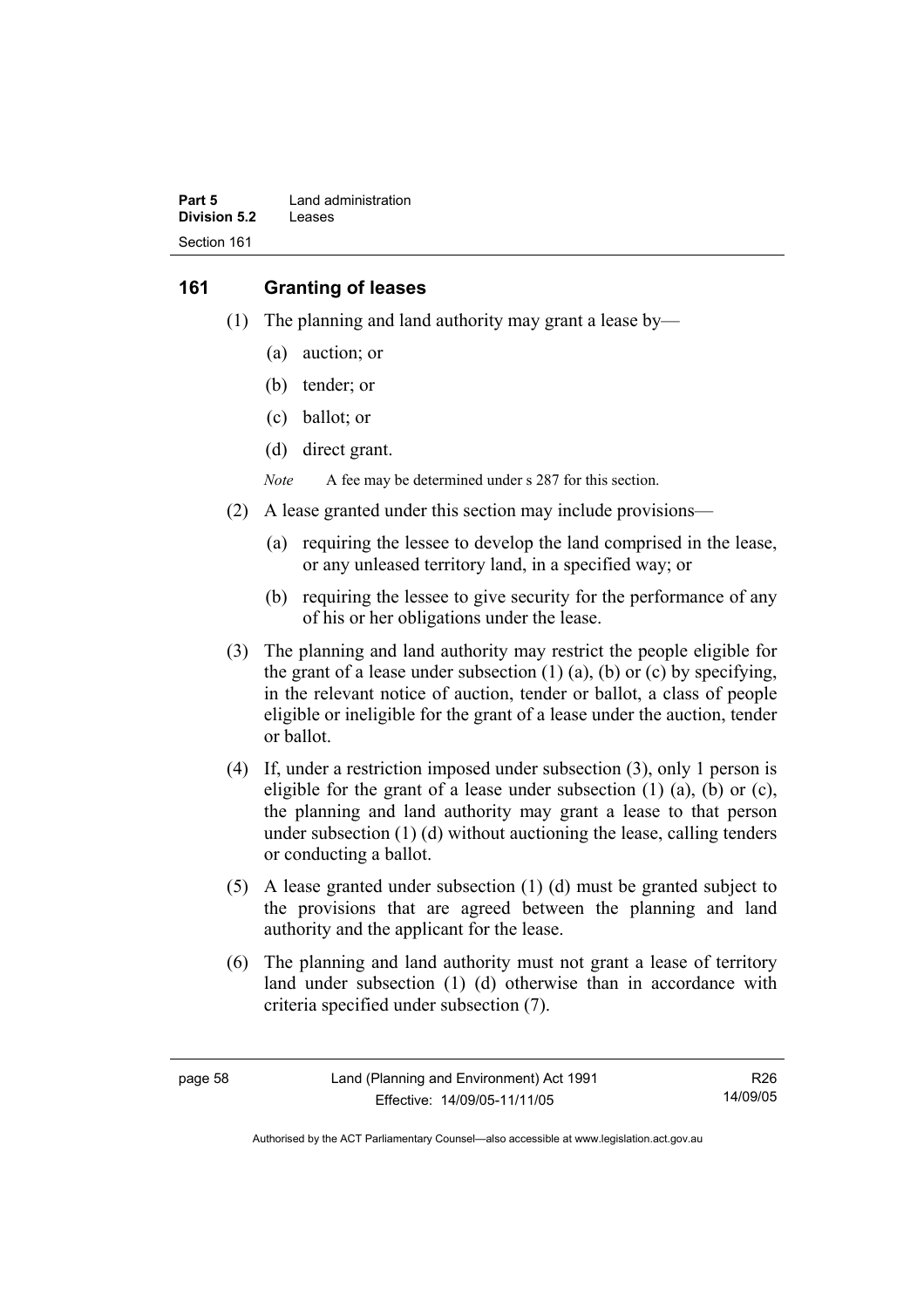- (7) The Executive may, for this section, in writing—
	- (a) specify criteria for the granting of leases under subsection (1) (d); or
	- (b) amend or revoke criteria so specified.
- (8) An instrument under subsection (7) is a disallowable instrument.

#### **163 Leases to community organisations**

(1) In this section:

*community organisation* means a corporation that—

- (a) has as its principal purpose the provision of a service, or a form of assistance, to people living or working in the ACT; and
- (b) is not carried on for the pecuniary profit or gain of its members; and
- (c) does not hold a club licence under the *Liquor Act 1975*.
- (2) The planning and land authority may grant a lease of territory land to a community organisation without charge or for a charge that is less than the market value of the lease.
- (3) The planning and land authority must not grant a lease under this section otherwise than in accordance with criteria for the granting of leases to community organisations specified under subsection (4).
- (4) The Executive may, for this section, in writing—
	- (a) specify criteria for the granting of leases to community organisations; or
	- (b) amend or revoke criteria so specified.

*Note* A disallowable instrument must be notified, and presented to the Legislative Assembly, under the Legislation Act.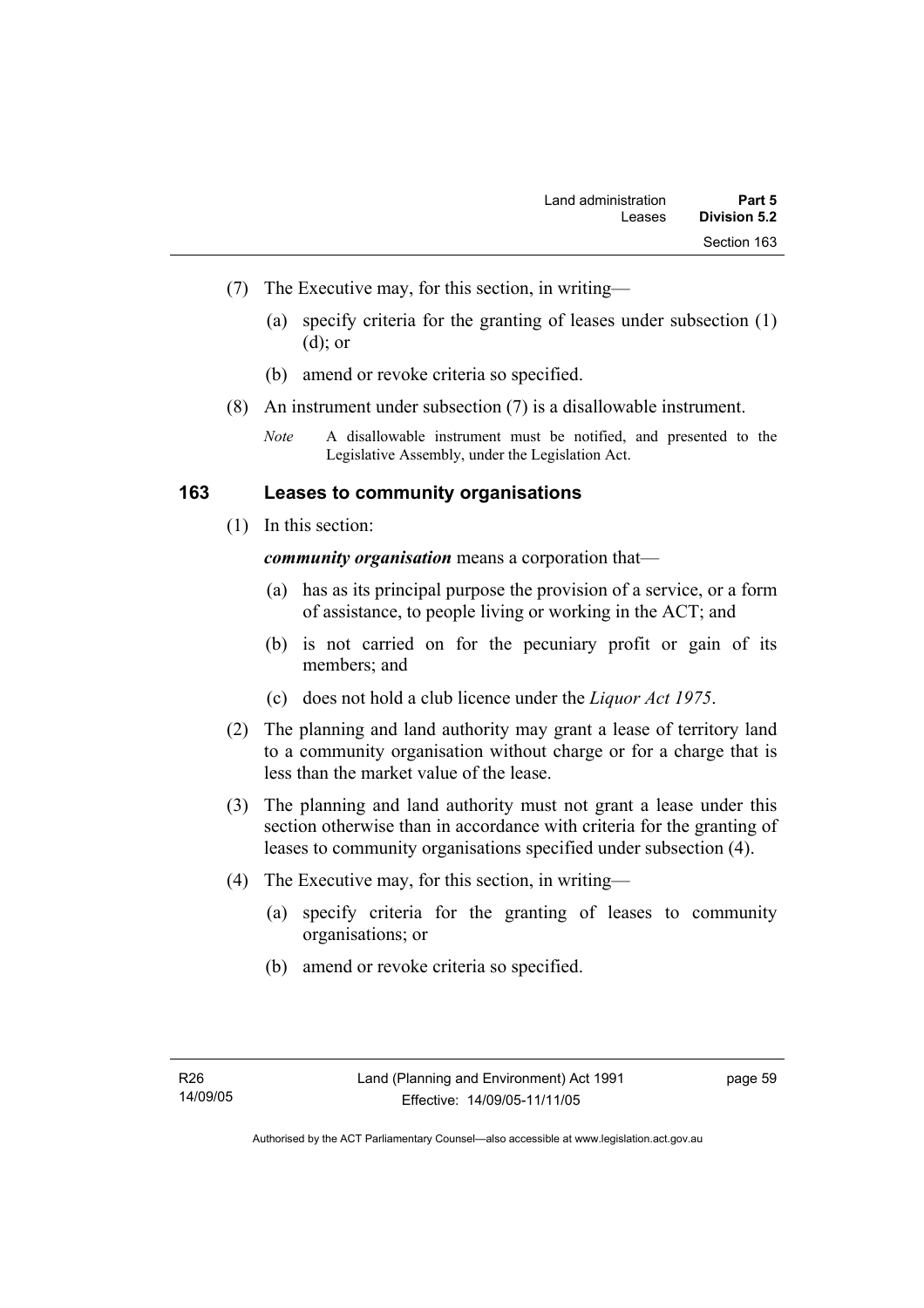- (5) An instrument under subsection (4) is a disallowable instrument.
	- *Note* A disallowable instrument must be notified, and presented to the Legislative Assembly, under the Legislation Act.
- (6) A community organisation must not transfer a lease granted under this section and a purported transfer of such a lease is of no effect.
- (7) This section does not limit the power of the planning and land authority to grant a lease of territory land to a community organisation otherwise than under this section.

### **164 Special leases**

- (1) The planning and land authority may grant a lease of territory land for a charge that is less than the market value of the lease if the authority is satisfied it is desirable and in the public interest to do so to facilitate—
	- (a) the economic development of the ACT; or
	- (b) the development of business in the ACT.
- (2) The planning and land authority must not grant a lease of territory land under this section otherwise than in accordance with criteria for the granting of special leases specified under subsection (3).
- (3) The Executive may, for this section, in writing—
	- (a) specify criteria for the granting of special leases; or
	- (b) amend or revoke criteria so specified.
- (4) An instrument under subsection (3) is a disallowable instrument.
	- *Note* A disallowable instrument must be notified, and presented to the Legislative Assembly, under the Legislation Act.
- (5) The lessee under a lease to which this section applies must not, for a period of 5 years after the day when the lease is granted—
	- (a) assign or transfer the lease; or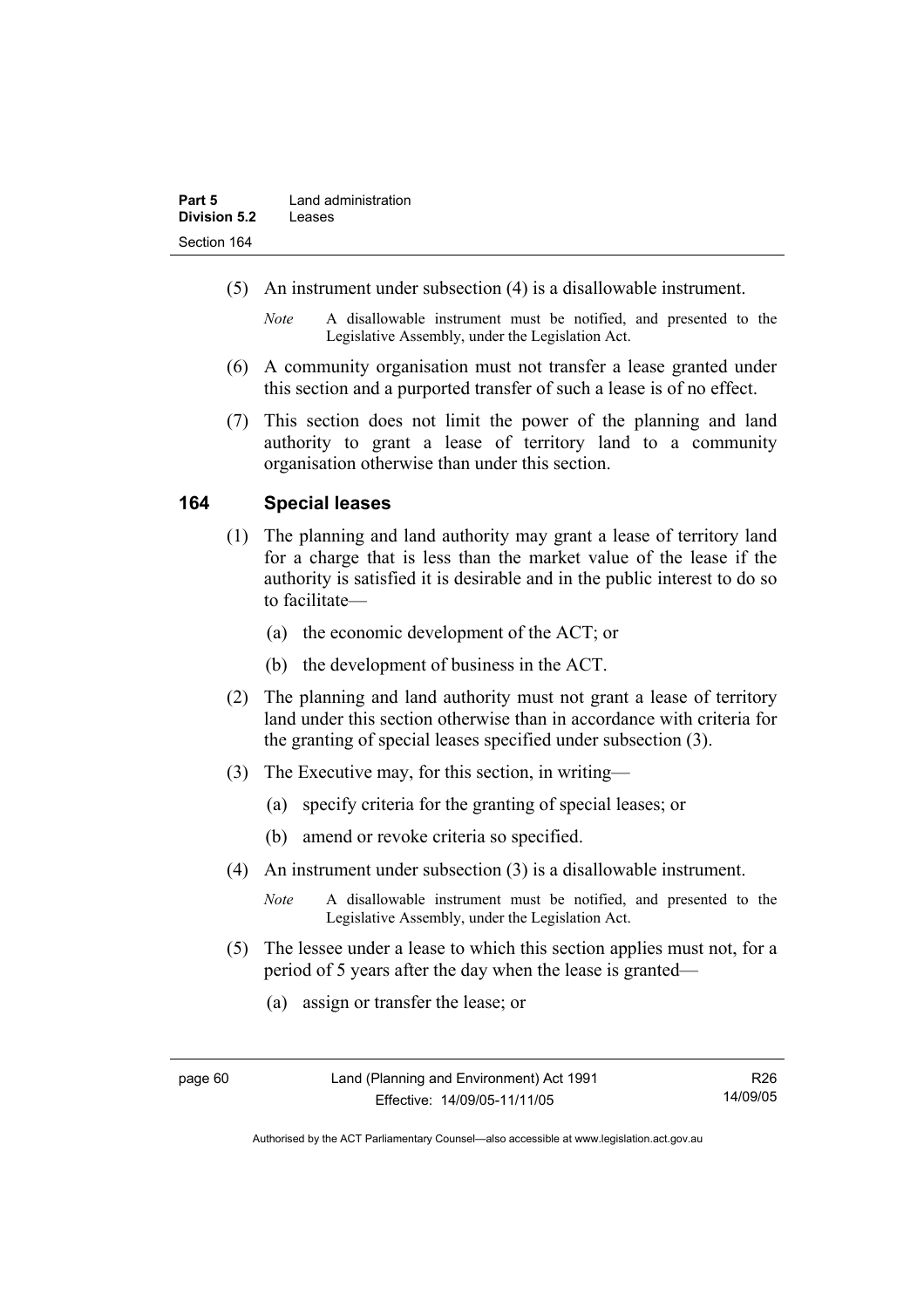- (b) sublet the land comprised in the lease or any part of it; or
- (c) part with possession of the land comprised in the lease or any part of it;

without having obtained the written consent of the planning and land authority and any assignment, transfer, sublease, agreement or arrangement made or entered into in contravention of this subsection is of no effect.

- (6) The planning and land authority must not consent to the lessee under a lease to which this section applies—
	- (a) assigning or transferring the lease; or
	- (b) subletting the land comprised in the lease or any part of it; or
	- (c) parting with possession of the land comprised in the lease or any part of it;

unless it is satisfied that the person to whom it is proposed that the lease should be assigned or transferred, the person to whom it is proposed that a sublease should be granted or the person to whom it is proposed that possession of the land should be given is a person who satisfies the criteria of eligibility specified under subsection (2) in relation to the class of leases in which the lease is included.

### **166 Inquiries and assessments in relation to granting of leases**

If it is proposed that a lease of territory land be granted, the Minister may—

- (a) establish a panel to conduct an inquiry into whether the proposed lease should be granted; or
- (b) direct that an assessment be made into the possible environmental impact of a decision to grant the lease.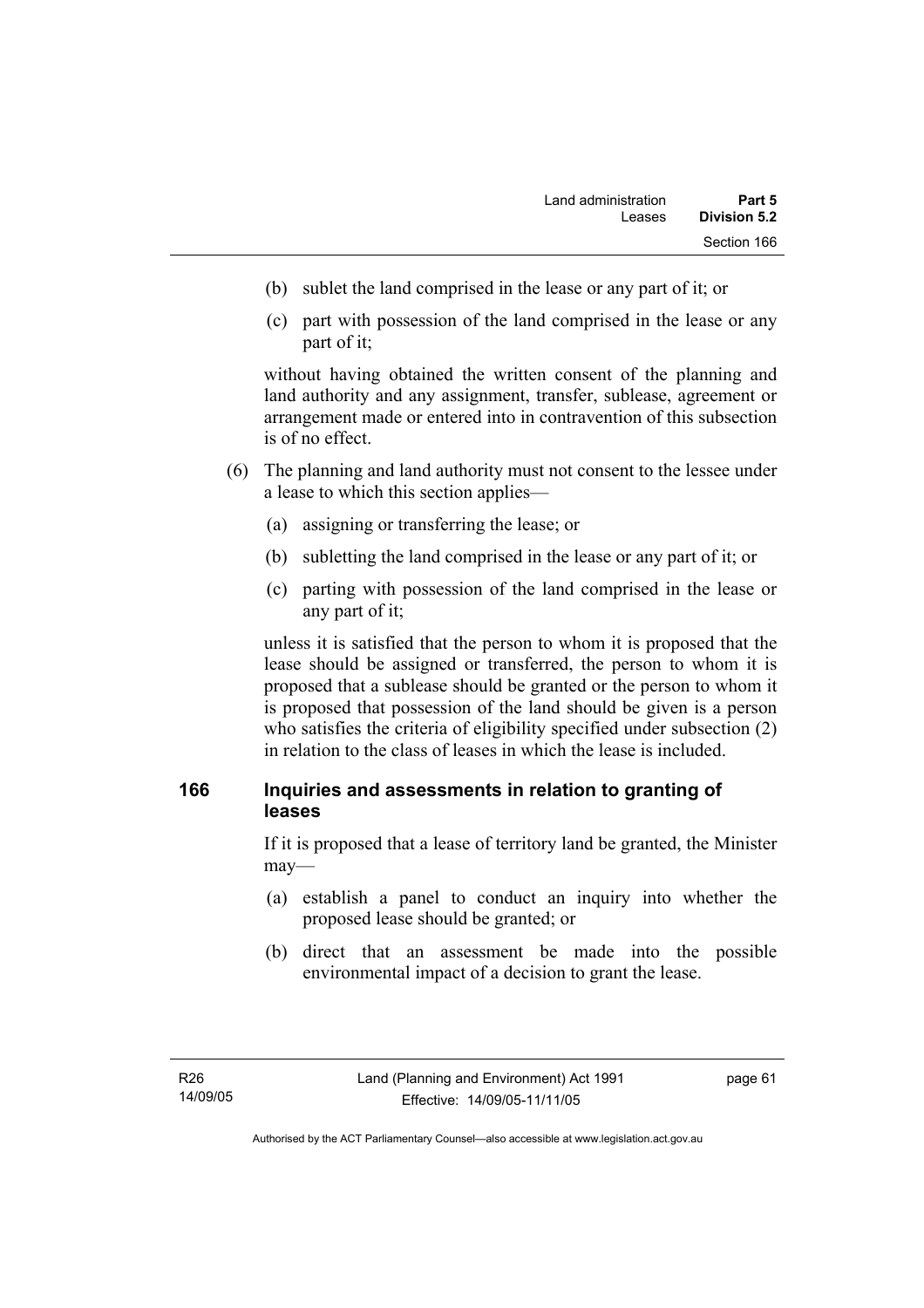| Part 5       | Land administration |
|--------------|---------------------|
| Division 5.2 | Leases              |
| Section 166A |                     |

#### **166A Grants of leases after inquiries or assessments**

- (1) This section applies if the Minister, under section 166, establishes a panel to conduct an inquiry, or directs that an assessment be made, in relation to the proposed grant of a lease.
- (2) The Minister must—
	- (a) consider the report of the panel or the assessment; and
	- (b) review the provisions of the proposed lease taking the report or assessment into account; and
	- (c) direct the planning and land authority—
		- (i) to grant the proposed lease; or
		- (ii) to grant the proposed lease as varied in accordance with the direction; or
		- (iii) to refuse to grant the proposed lease.
- (3) The planning and land authority may grant the proposed lease only in accordance with a direction of the Minister under subsection  $(2)$   $(c)$ .

#### **167 Eligibility for certain classes of leases**

- (1) The Executive may, in writing—
	- (a) declare a specified class of leases to be leases to which this section applies; or
	- (b) specify, in relation to a class of leases declared under paragraph (a) to be leases to which this section applies, criteria for deciding whether a person is eligible to hold the land comprised in a lease included in that class; or
	- (c) amend or revoke a declaration under paragraph (a) or criteria specified under paragraph (b).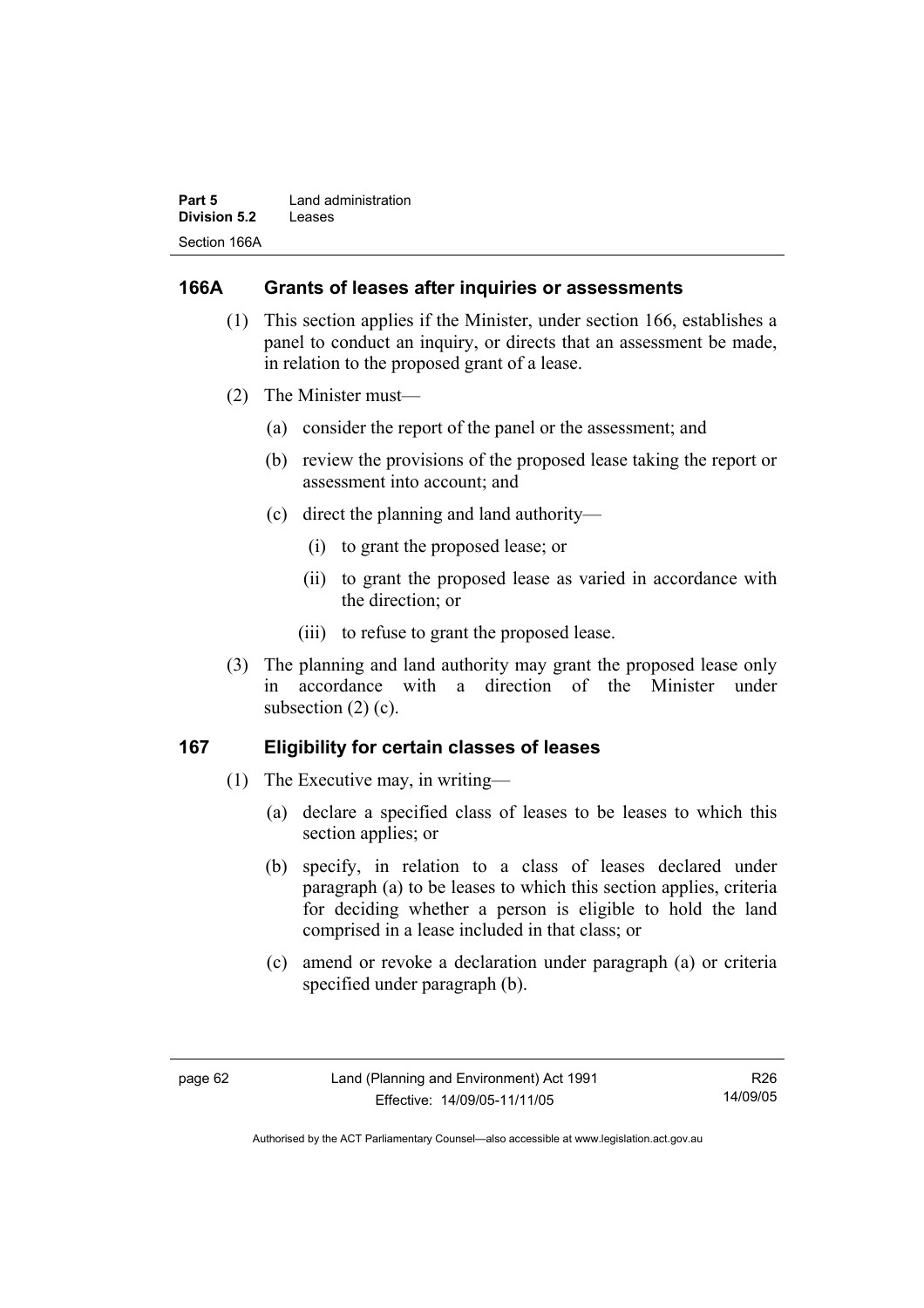(2) An instrument under subsection (1) is a disallowable instrument.

*Note* A disallowable instrument must be notified, and presented to the Legislative Assembly, under the Legislation Act.

- (3) The planning and land authority must not grant a lease to which this section applies to a person who does not satisfy the criteria specified under subsection (1) (b) in relation to the class of leases in which the lease is included.
- (4) The validity of a lease to which this section applies is not taken to be affected by a failure to comply with subsection (3).
- (5) The lessee under a lease to which this section applies, or any other person having an interest in such a lease, must not—
	- (a) assign or transfer the lease; or
	- (b) sublet the land comprised in the lease or any part of it; or
	- (c) part with possession of the land comprised in the lease or any part of it;

without having obtained the written consent of the planning and land authority and any assignment, transfer, sublease, agreement or arrangement made or entered into in contravention of this subsection is of no effect.

- (6) The planning and land authority must not consent to the lessee under a lease to which this section applies, or to any other person having an interest in such a lease—
	- (a) assigning or transferring the lease; or
	- (b) subletting the land comprised in the lease or any part of it; or
	- (c) parting with possession of the land comprised in the lease or any part of it;

unless it is satisfied that the person to whom it is proposed that the lease should be assigned or transferred, the person to whom it is proposed that a sublease should be granted or the person to whom it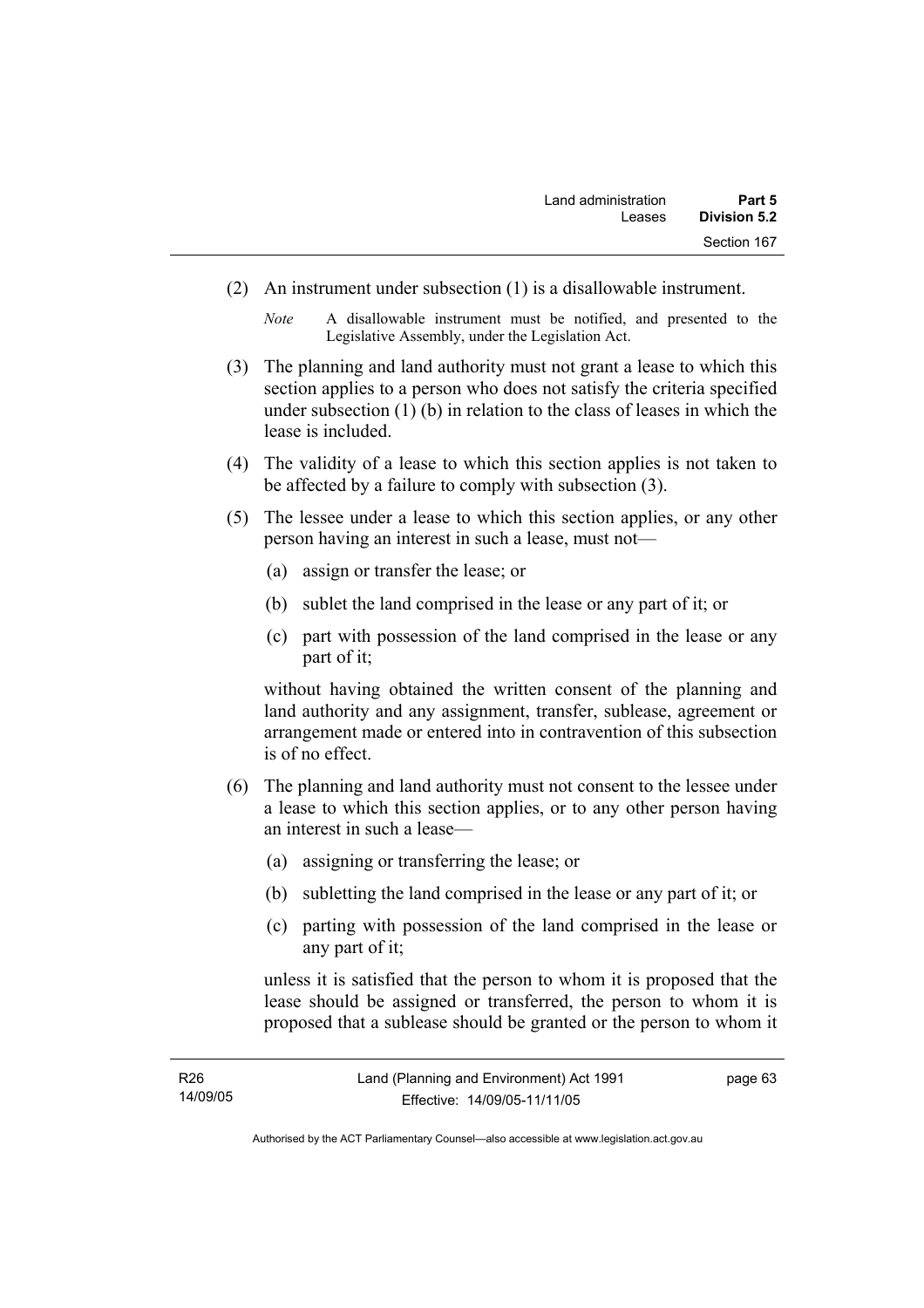| Part 5              | Land administration |
|---------------------|---------------------|
| <b>Division 5.2</b> | Leases              |
| Section 168         |                     |

is proposed that possession of the land should be given is a person who satisfies the criteria of eligibility specified under subsection (1) (b) in relation to the class of leases in which the lease is included.

### **168 Authority need not grant lease**

- (1) The planning and land authority need not grant a lease of territory land to an applicant, even if applications for the lease have been invited.
- (2) If applications for a lease have been invited subject to conditions, the planning and land authority may, without granting a lease, invite fresh applications for the lease subject to the same or other conditions.

### **169 Payment for leases**

- (1) Subject to subsection (2), the planning and land authority must not grant a lease of territory land otherwise than for payment of an amount that is not less than the market value of the lease.
- (2) Subsection (1) does not apply in relation to—
	- (a) a lease granted for a rent that is the full market rental value of the lease; or
	- (b) a lease granted under section 161 (1) (d), section 163, section 164, section 171, section 171A or section 172.

### **170 Failure to accept and execute lease**

- (1) Subject to subsection (2), if a person who is entitled to the grant of a lease of territory land under this part fails to—
	- (a) accept and execute the lease; or
	- (b) pay any amount that he or she is required to pay before being granted the lease;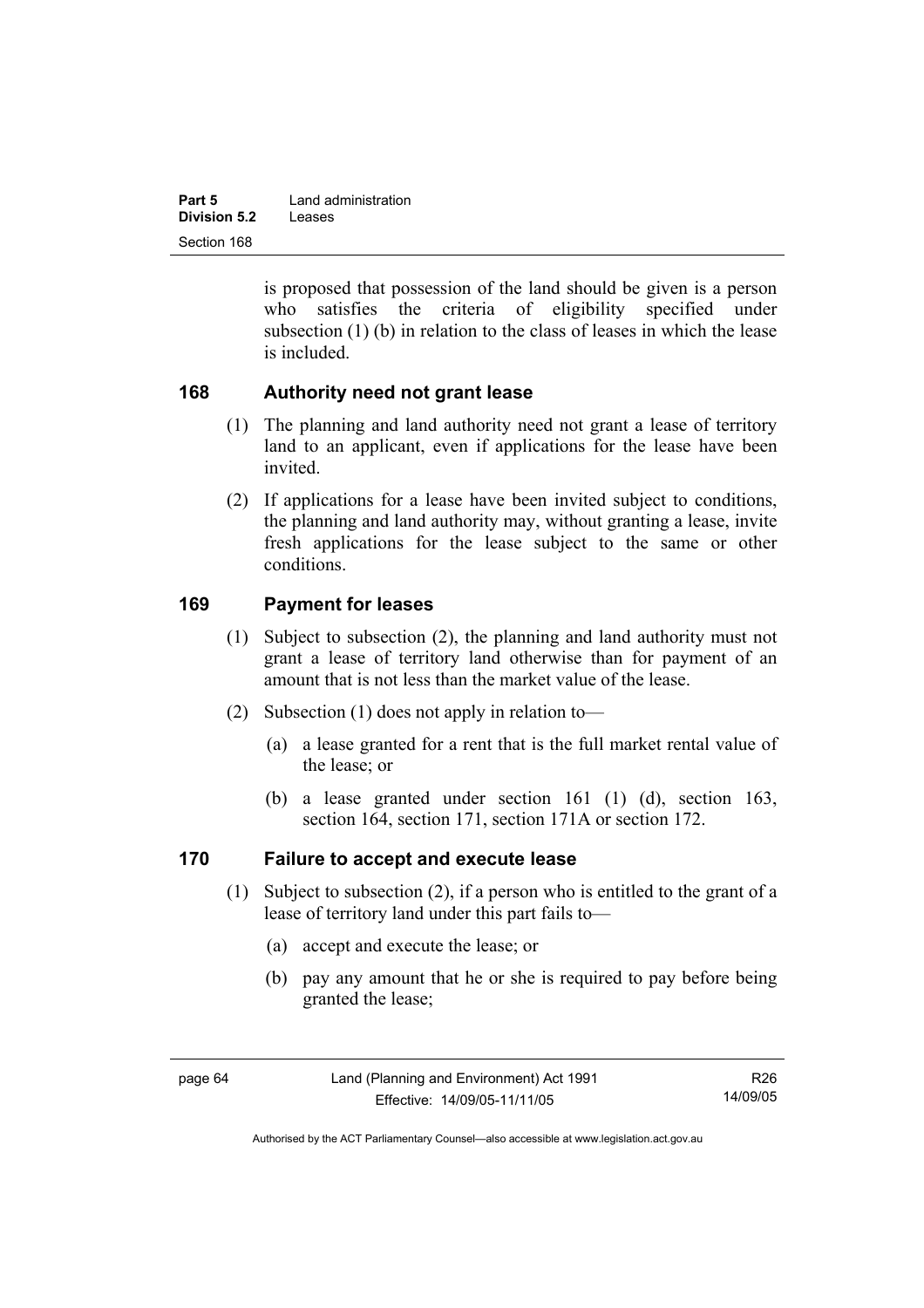within the prescribed period, the planning and land authority may, by instrument served on the person, terminate his or her right to the grant of the lease.

- (2) An instrument under subsection (1) must—
	- (a) specify the ground on which it is given; and
	- (b) state that it takes effect on the day 28 days after the day it is served.
- (3) An instrument under subsection (1) may be served on a person by—
	- (a) giving it to the person personally; or
	- (b) sending it to the person by post; or
	- (c) if the residential address of the person is not known to the planning and land authority—publishing a copy of the instrument in a daily newspaper.
- (4) An instrument under subsection (1) takes effect on the day 28 days after the day it is served.
- (5) A person whose right to the grant of a lease has been terminated under this section does not have any claim for compensation in relation to the termination of the right or for the recovery of any money paid to the planning and land authority in relation to the grant of the lease.

### **171 Grant of further residential leases**

- (1) This section applies if—
	- (a) the holder of a residential lease of land applies to the planning and land authority for the grant of a further residential lease of the land; and
	- (b) neither the Territory nor the Commonwealth needs the land for a public purpose; and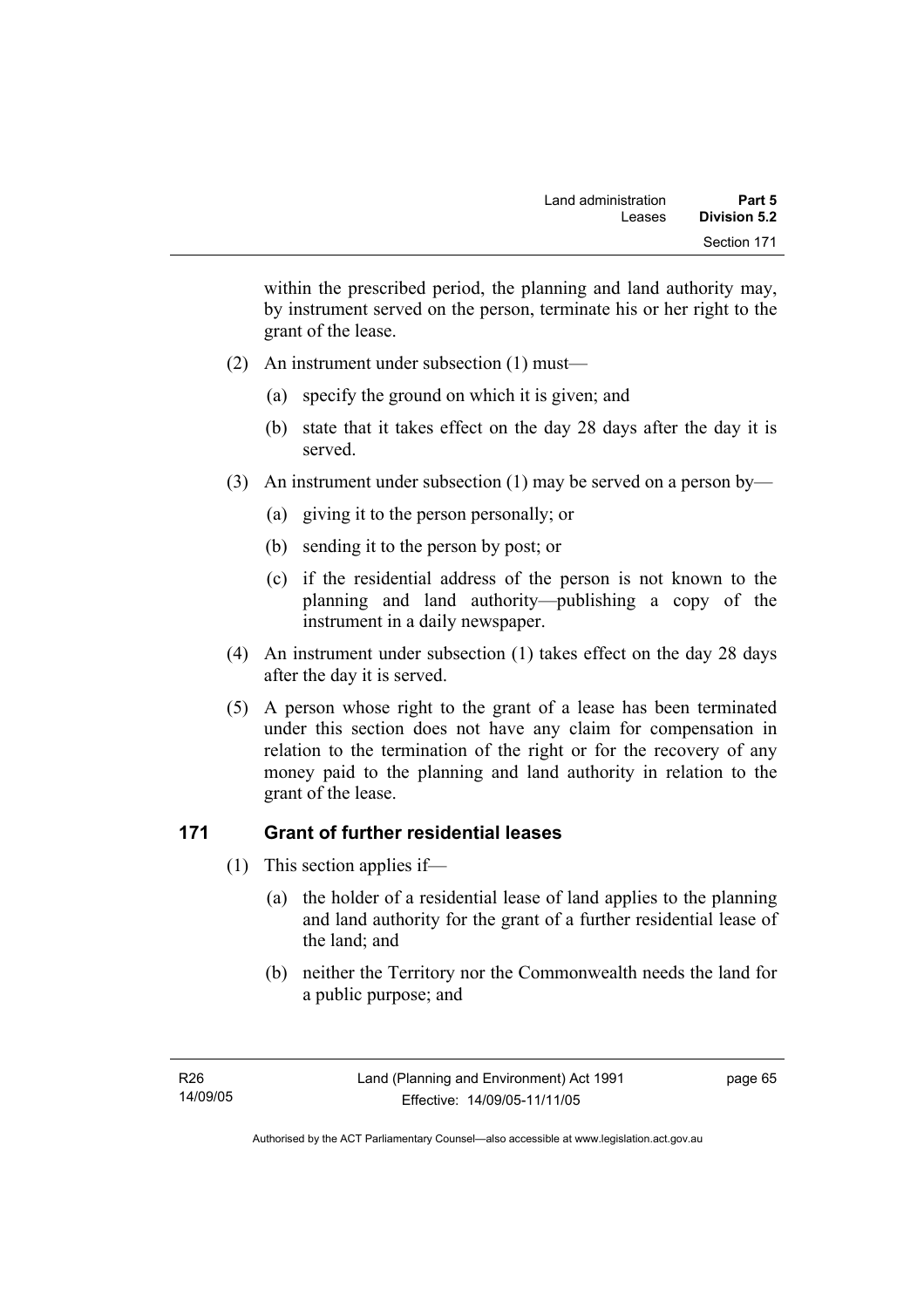- (c) the lessee pays the fee worked out under the determination under subsection (3); and
- (d) the lessee surrenders the existing lease.
- (2) The planning and land authority must grant the lessee a further residential lease of the land for a term not longer than 99 years to begin on the day after the day the existing lease is surrendered.
- (3) The Minister may make a determination, in writing, for subsection  $(1)(c)$ .
- (4) If the term of a further lease granted under subsection (2) is not longer than the term of the existing lease, the fee payable under subsection (1) (c) must not be more than the cost of granting the lease.
- (5) A determination under subsection (3) is a disallowable instrument.
	- *Note* A disallowable instrument must be notified, and presented to the Legislative Assembly, under the Legislation Act.

### **171A Grant of further rural leases**

- $(1)$  If—
	- (a) the holder of a rural lease applies to the planning and land authority for the grant of a further rural lease of the same land; and
	- (b) neither the Territory nor the Commonwealth requires the land for a public purpose; and
	- (c) all rent due under the existing lease is paid; and
	- (d) the lessee pays the determined fee; and
	- (e) the lessee surrenders the existing lease;

the authority must grant the lessee a further rural lease of that land for a term not longer than the maximum set out in the determination under subsection (2), and subject to any conditions set out in that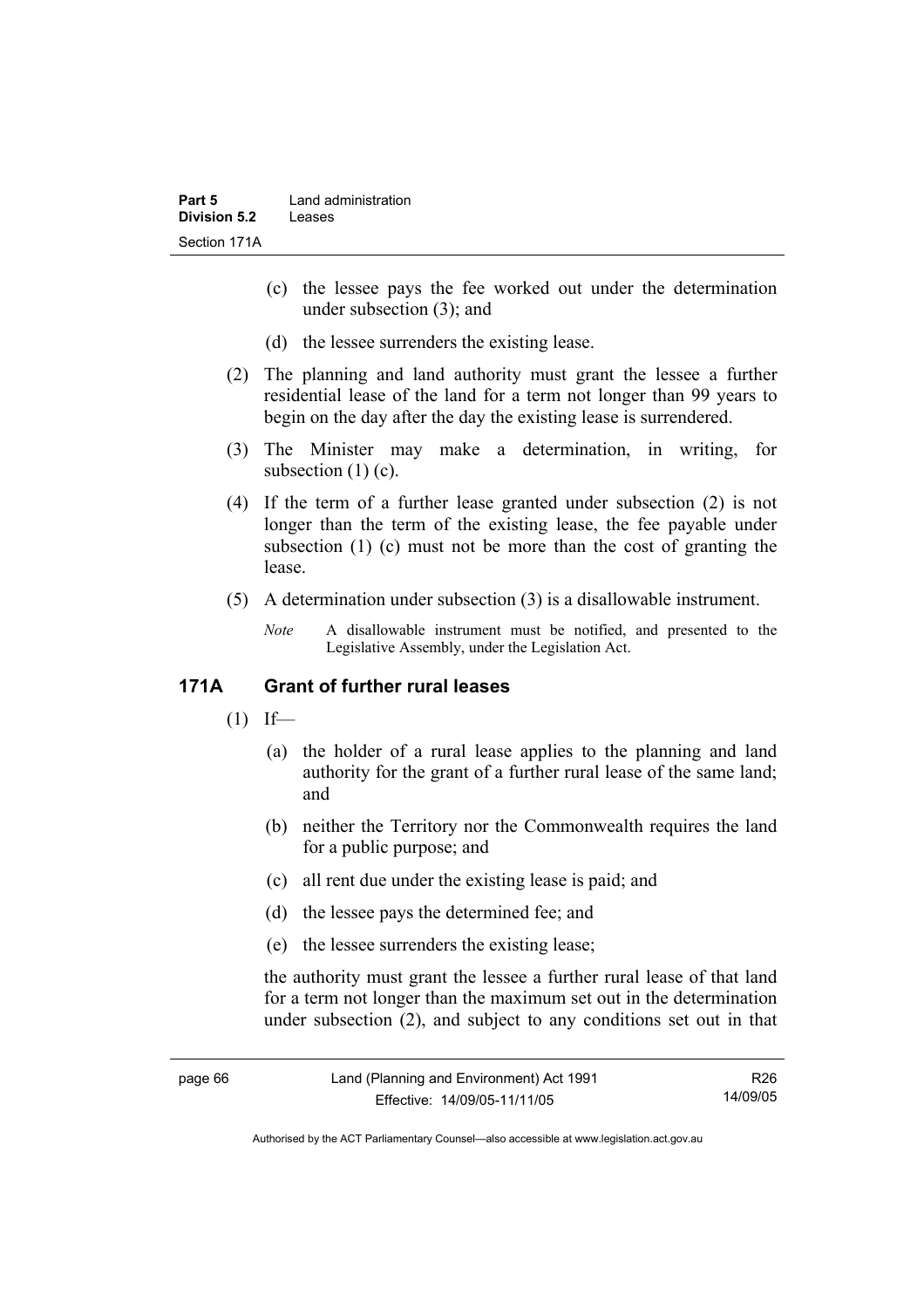determination, to begin on the day immediately following the date of surrender of the existing lease.

- (2) The Minister may make a determination, in writing, for subsection  $(1)$ .
- (3) A determination under subsection (2) may—
	- (a) include a condition that a lessee pays, for the grant of a further lease—
		- (i) an amount stated in, or worked out in accordance with, the determination (an *amount condition*); or
		- (ii) the market value of the lease; and
	- (b) provide that an amount condition ceases to apply to a lessee if the lessee—
		- (i) has not applied for the grant of a further rural lease under subsection (1) within the period stated in the determination for applying for such a grant; and
		- (ii) has not accepted in writing an offer for the grant of such a lease within the period stated in the determination for accepting such an offer.
- (4) A provision mentioned in subsection (3) (b) may apply to an amount condition of a determination made before or after the commencement of that subsection.
- (5) If the national capital authority has set a maximum term for a rural lease of land in a designated area, a determination under subsection (2) relating to the land must not set a term for a further rural lease of the land that is longer than the maximum term.
- (6) In subsection (5):

*designated area*—see the *Australian Capital Territory (Planning and Land Management) Act 1988* (Cwlth), section 4.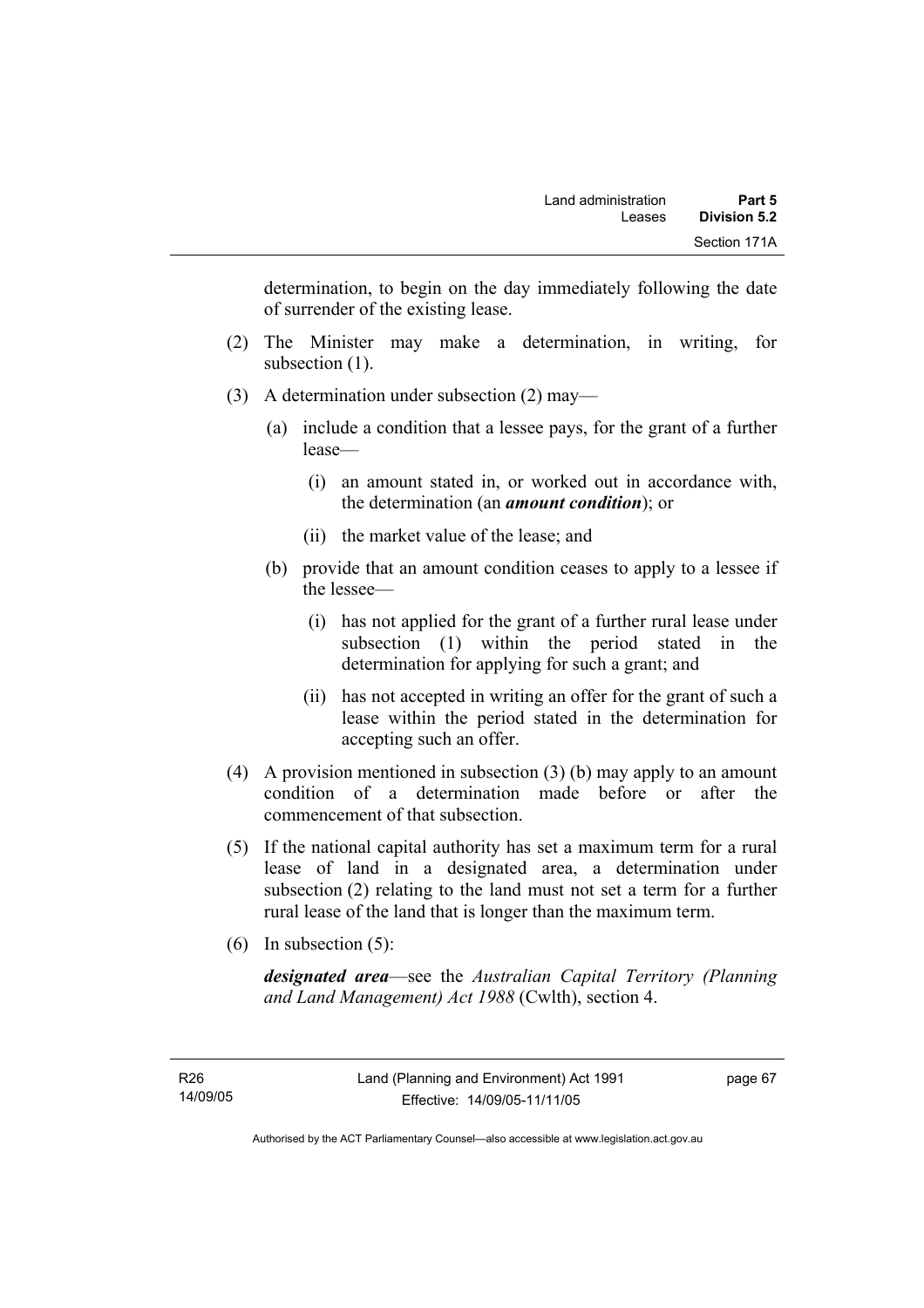| Part 5              | Land administration |
|---------------------|---------------------|
| <b>Division 5.2</b> | Leases              |
| Section 172         |                     |

- (7) If the term of a further lease granted under subsection (1) does not exceed the term of the existing lease, the fee payable under subsection (1) (d) must not exceed the cost of granting the lease.
- (8) A determination under subsection (2) is a disallowable instrument.
	- *Note* A disallowable instrument must be notified, and presented to the Legislative Assembly, under the Legislation Act.

#### **172 Grant of further leases for purposes other than residential or rural**

- (1) This section applies if—
	- (a) the holder of a lease of territory land other than a residential lease or a rural lease applies to the planning and land authority for the grant of a further lease of the land for the same purposes; and
	- (b) neither the Territory nor the Commonwealth needs the land for a public purpose; and
	- (c) all rent due under the existing lease is paid; and
	- (d) the lessee pays the fee worked out under the determination under subsection (3); and
	- (e) the lessee surrenders the existing lease.
- (2) The planning and land authority must grant the lessee a further lease of the land for the same purposes for a term not longer than 99 years to begin on the day after the day the existing lease is surrendered.
- (3) The Minister may make a determination, in writing, for subsection  $(1)$   $(d)$ .
- (4) If the term of a further lease granted under subsection (2) is not longer than the term of the existing lease, the fee payable under subsection (1) (d) must not be more than the cost of granting the lease.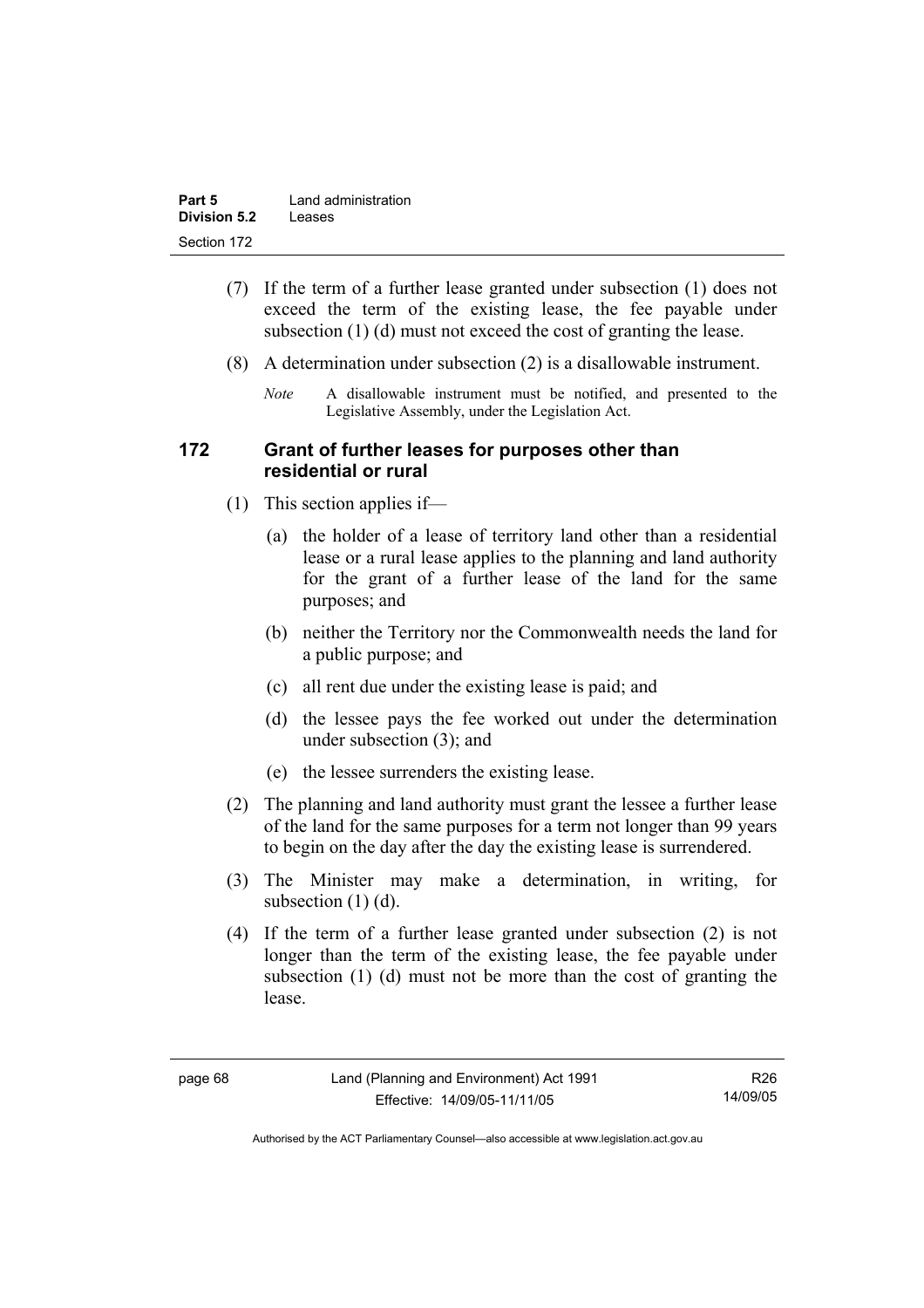- (5) A determination under subsection (3) is a disallowable instrument.
	- *Note* A disallowable instrument must be notified, and presented to the Legislative Assembly, under the Legislation Act.

#### **172A Grant of further lease—unit titles**

- (1) The planning and land authority may grant a further lease of a unit, or the common property, under a units plan only on an application by the owners corporation.
- (2) The planning and land authority may grant a further lease of a unit, or the common property, under a units plan only if—
	- (a) the authority grants further leases for all the units and the common property; and
	- (b) the further leases are all granted for the same term.
- (3) An application must be supported by an ordinary resolution of the owners corporation.
- (4) A certificate under the *Unit Titles Act 2001*, section 109 about the resolution must be attached to the application.
- (5) In this section:

*further lease* means a lease under section 171, section 171A or section 172.

*units plan* means a units plan under the *Unit Titles Act 2001*, section 7.

#### **172B Grant of further lease—community title**

- (1) The planning and land authority may grant a further lease of a lot in a community title scheme only on an application by the body corporate of the scheme.
- (2) The planning and land authority may grant a further lease of a lot in a community title scheme only if—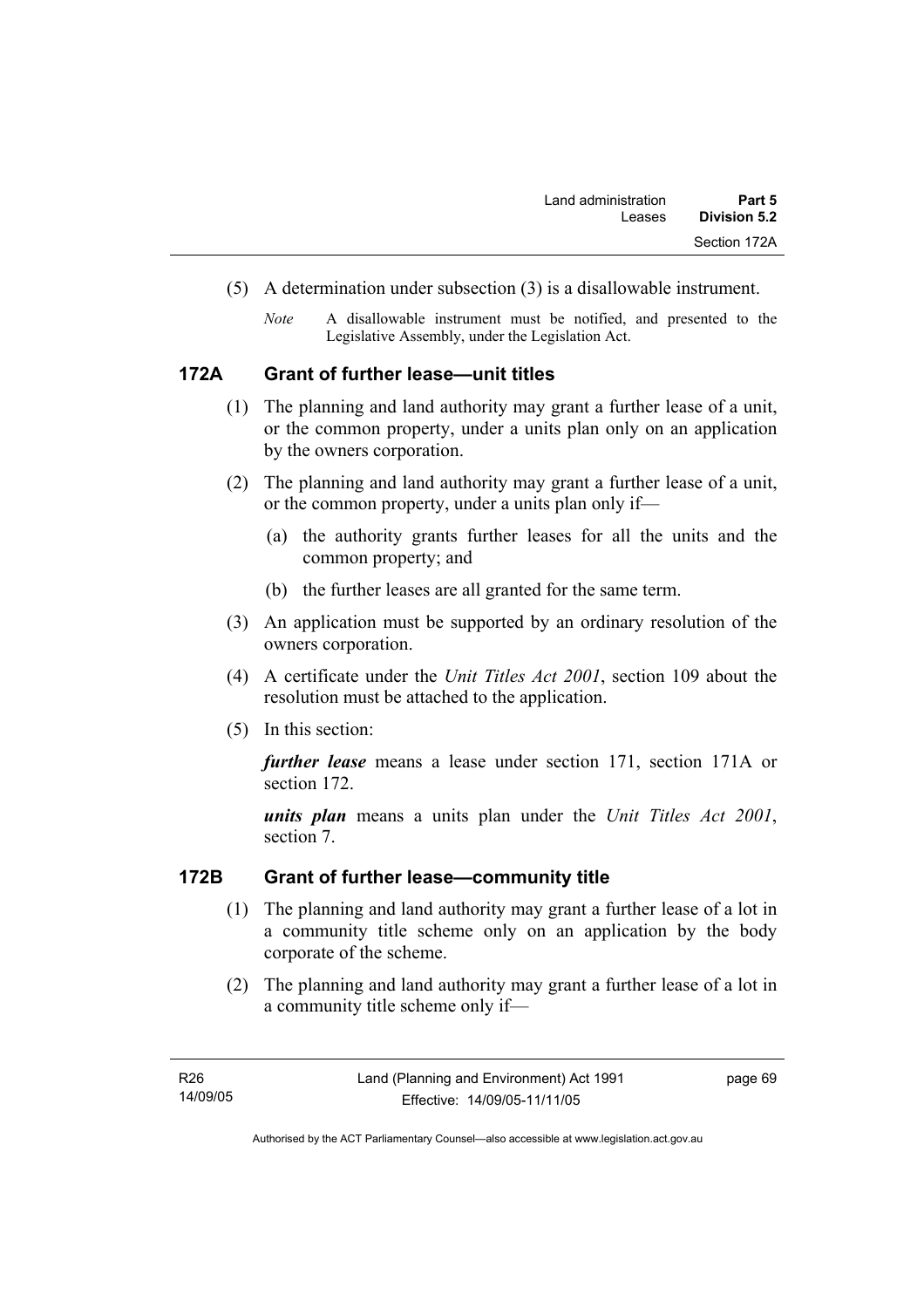- (a) the authority grants further leases for all the lots in the scheme; and
- (b) the further leases are all granted for the same term.
- (3) An application must be supported by an ordinary resolution of the body corporate.
- (4) An application must have attached to it a certificate under the seal of the body corporate that states that at a general meeting of the body corporate held on a stated day a resolution was passed for subsection (3) in the terms set out in the certificate.

## **172C No right to use, flow and control of water**

A lease or further lease of territory land granted under this division after the commencement of this section must not be taken to give a right to the use, flow and control of water (including water containing impurities) under the land the subject of the lease.

# **173 Lessee's rights in relation to improvements**

(1) In this section:

*improvement*, in relation to land, means—

- (a) a building or a structure on the land; or
- (b) in relation to land held under a rural lease—
	- (i) a building or structure on or under the land; or
	- (ii) any improvement to the land reasonably undertaken for rural purposes.

*lessee,* for a lease that has been surrendered or ended, or the term of that has ended, means the person who was the lessee under the lease at the time of the surrender or ending.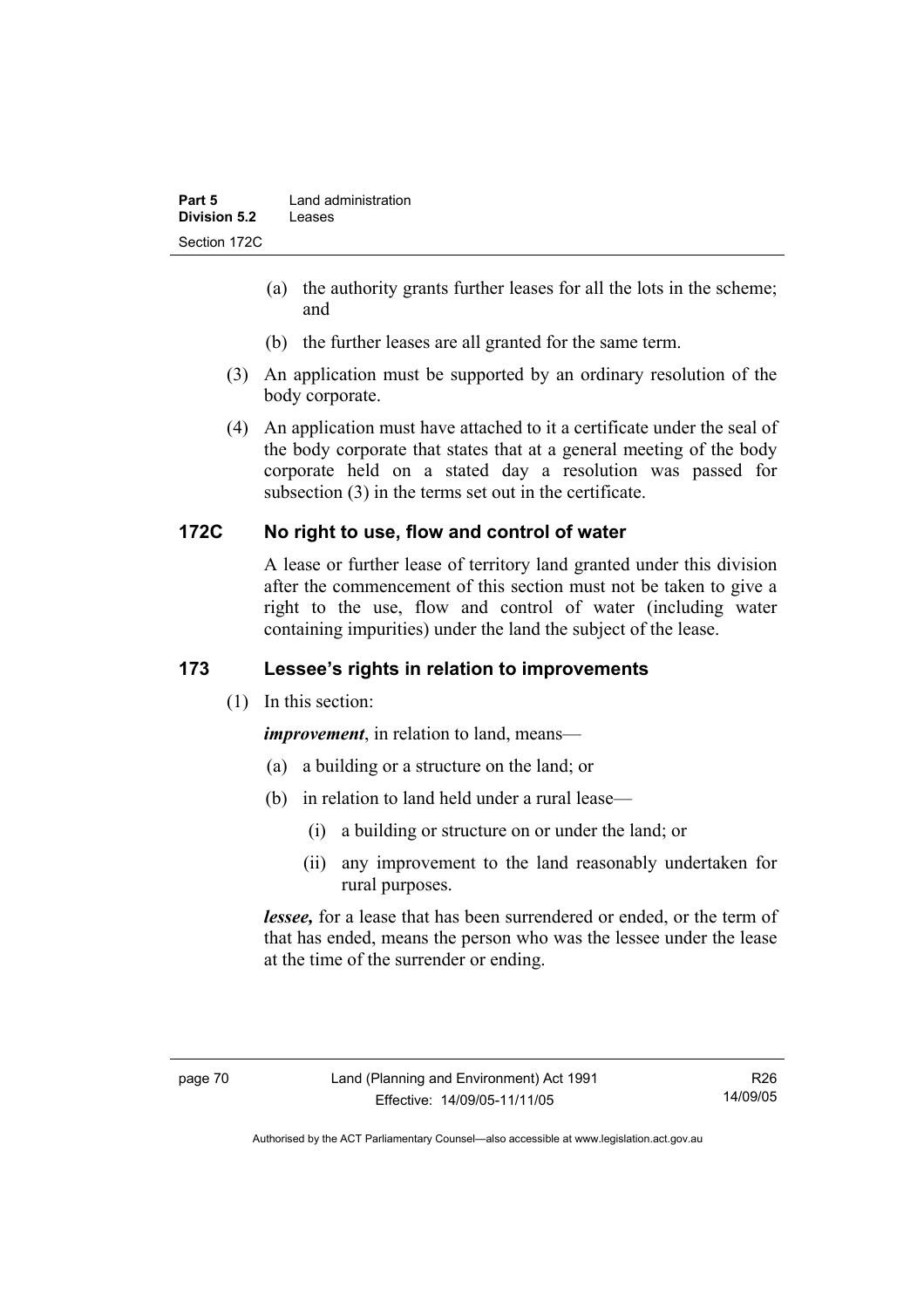*undertaken*, in relation to an improvement that is a building or structure, means the construction, erection or installation of the building or structure.

- (2) This section applies only to the following improvements to land:
	- (a) an improvement undertaken in a way consistent with the law of the Territory, and with any lease over the land, except—
		- (i) an improvement undertaken by the Territory or the Commonwealth (subject to paragraph (b)); or
		- (ii) an improvement acquired by the Territory or the Commonwealth (subject to paragraph (c));
	- (b) an improvement undertaken by the Territory or the Commonwealth, if the Territory or the Commonwealth has received, or is entitled to receive, payment for that improvement;
	- (c) an improvement acquired by the Territory or the Commonwealth, if the Territory or the Commonwealth has received, or is entitled to receive, payment for the improvement.
- (3) If, on the expiry of the term of a lease of territory land on which there are improvements to which this section applies, the lessee is granted a further lease of that land or any part of it, the lessee is not liable to make any payment to the planning and land authority for the improvements on the land or part of the land.
- (4) Subject to subsections (5) and (12), if, on the expiry of the term of a lease of territory land on which there are improvements to which this section applies, the lessee is not granted a further lease of the land, or is granted a lease of part only of the land, the planning and land authority is liable to pay the lessee—
	- (a) if no further lease of the land is granted to the lessee—the amount decided by the planning and land authority to be the value of the improvements on the land; or

| R26      | Land (Planning and Environment) Act 1991 | page 71 |
|----------|------------------------------------------|---------|
| 14/09/05 | Effective: 14/09/05-11/11/05             |         |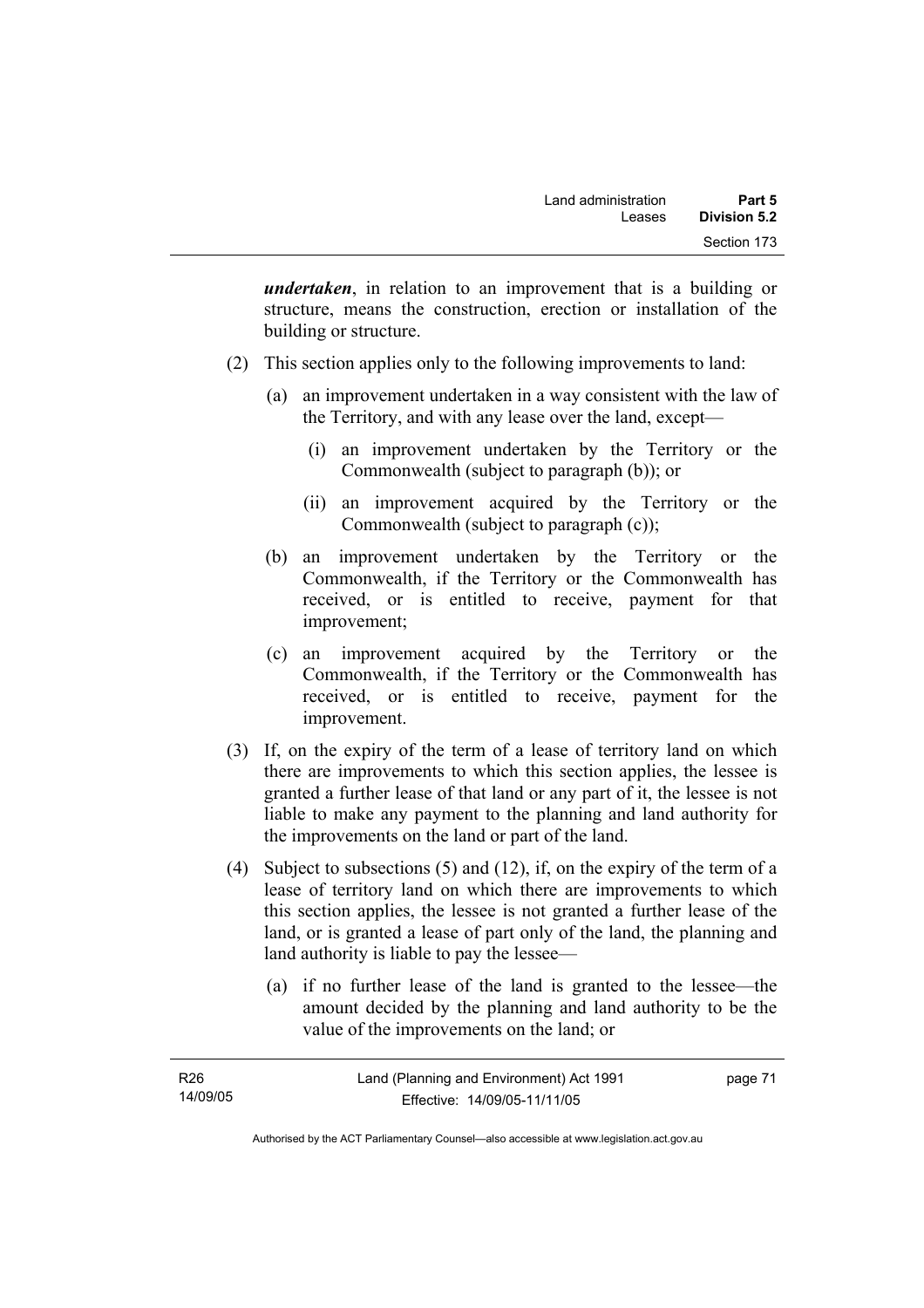| Part 5              | Land administration |
|---------------------|---------------------|
| <b>Division 5.2</b> | Leases              |
| Section 173         |                     |

- (b) if a further lease of part only of the land is granted to the lessee—the amount decided by the planning and land authority to be the value of the improvements to which this section applies on the part of the land not so leased.
- (5) Before the end of the term of a lease of territory land, the planning and land authority may declare that the land comprised in the lease, or part of the land, is available for a further lease.
- (6) If the lessee does not elect to take a further lease of the land, or part of the land, declared to be available within 6 months after the end of the term of the lease, the amount of any expenditure reasonably incurred by the Territory, the planning and land authority or both, in relation to the grant of a lease of the land, or part of the land, to anyone else must be deducted from the amount payable to the lessee under this section.
- (7) Subject to subsections (9), (10) and (12), if a lease is surrendered or ended, the provisions of this section relating to the payment to the lessee of the value of the improvements on the land comprised in the lease on the expiration of the term apply (so far as applicable) as if the term of the lease had expired on the day of the surrender or ending.
- (8) Subject to subsections (9) and (12), if, before the expiry of the term of a lease of territory land, the planning and land authority withdraws all or part of the leased land from the lease under a provision of the lease, the provisions of this section relating to the payment to the lessee of the value of the improvements on the land on the expiry of the term apply (so far as applicable) as if the term of the lease had expired on the day of the withdrawal.
- (9) Subsection (7) or (8) applies in relation to a lease only if the lessee has fully complied with the provisions (if any) of the lease relating to the erection of a building on the land comprised in the lease.
- (10) If a lease is surrendered or ended, the planning and land authority may work out the amount of the expenditure reasonably incurred by

R26 14/09/05

Authorised by the ACT Parliamentary Counsel—also accessible at www.legislation.act.gov.au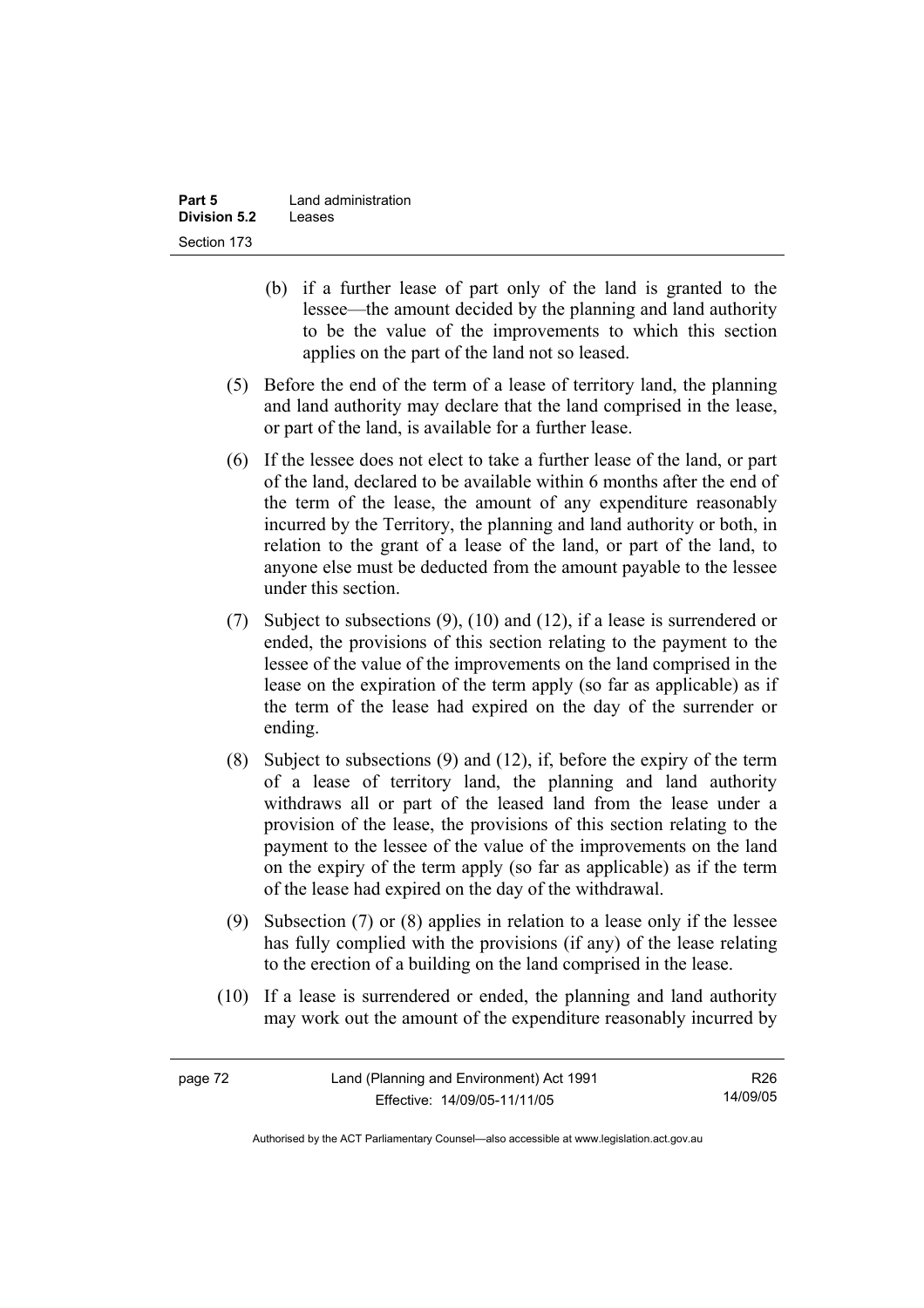the Territory, the planning and land authority or both, in relation to—

- (a) the surrender or ending of the lease; and
- (b) any grant of a further lease of the land or part of the land.
- (11) The amount worked out under subsection (10) must be deducted from any amount payable under subsection (7) to the lessee of the surrendered or ended lease.
- (12) Subsections (4), (7) and (8) apply in relation to a lease subject to any provisions of the lease that preclude or limit the right of the lessee to payment in relation to improvements on the land comprised in the lease.

### **174 Deciding value of improvements**

(1) In this section:

*assessment day* means—

- (a) in relation to land a lease of which has expired—the day of expiry; or
- (b) in relation to land a lease of which has been terminated or surrendered—the day of termination or surrender; or
- (c) in relation to land that has been withdrawn from a lease—the day of withdrawal.

*lessee*—see section 173.

*market value*, in relation to improvements on land, means the amount by which the improvements increase the value of the lease of the land, assuming that the lease, together with the improvements, were offered for sale on the open market on the day immediately before the prescribed day on the reasonable terms and conditions that a genuine seller might require.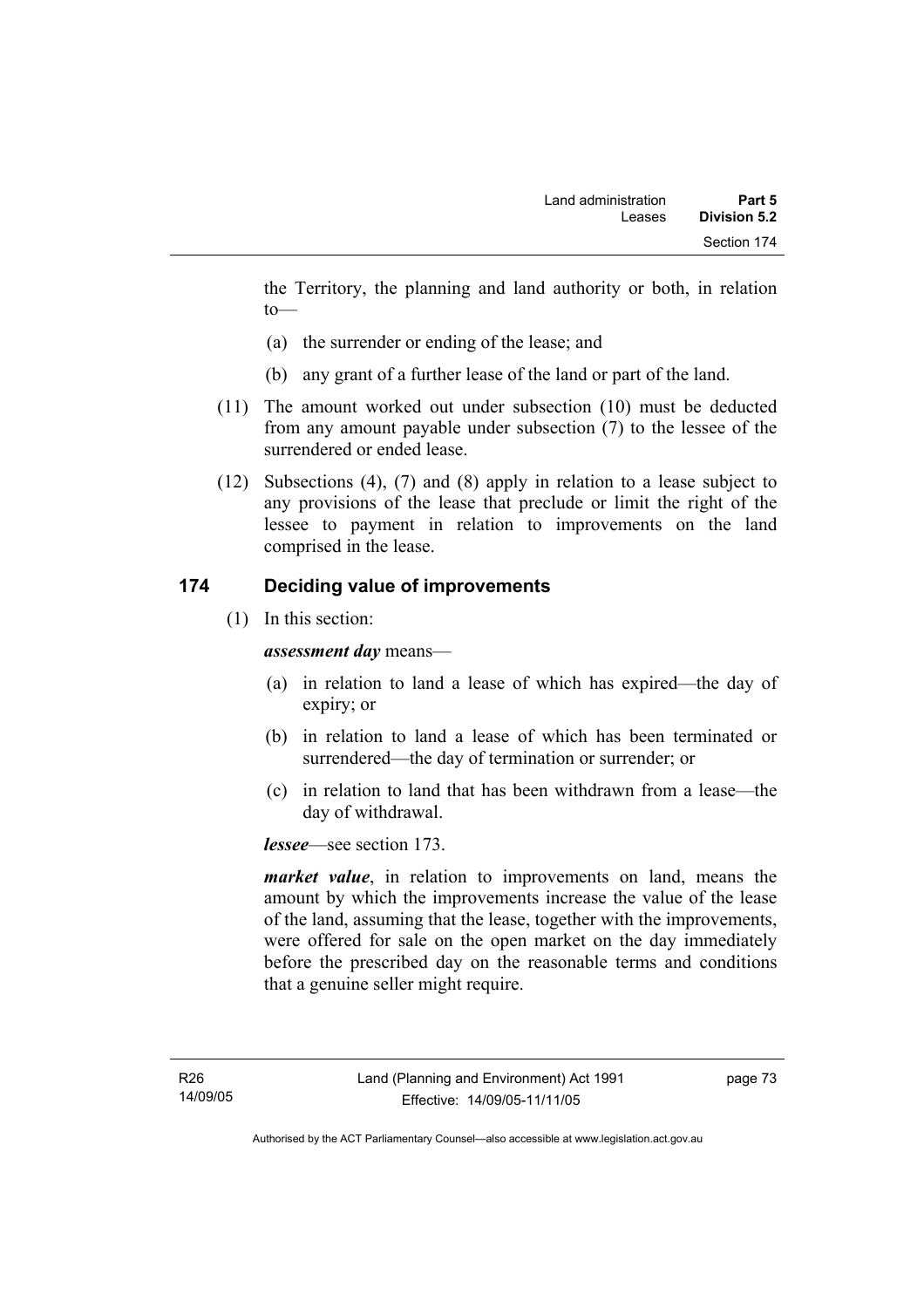| Part 5              | Land administration |
|---------------------|---------------------|
| <b>Division 5.2</b> | Leases              |
| Section 175         |                     |

- (2) If compensation is payable under section 173 in relation to improvements, the planning and land authority must, as soon as practicable after the assessment day in relation to the land where the improvements are situated, in writing, decide, in accordance with this section, the market value of the improvements on the land as at the assessment day.
- (3) If compensation is payable under section 173 (4), the planning and land authority must, in valuing the improvements, assume that a further lease of the land had been granted subject to the same provisions, and for the same term, as the lease that has expired.
- (4) If compensation is payable under section 173 (7), the planning and land authority must, in valuing the improvements, assume that the lease of the land had not been terminated or surrendered.
- (5) If compensation is payable under section 173 (8), the planning and land authority must, in valuing the improvements, assume that the leased land or part of the leased land had not been withdrawn from the lease.

### **175 Use of land for leased purpose**

- (1) Territory land in relation to which a lease has been granted, whether before or after the commencement of this part, must not be used for any purpose other than a purpose authorised by the lease, subject to this section.
- (2) Despite the lease of territory land for residential purposes, the land may also be used—
	- (a) for a home occupation within the meaning of the plan; or
	- (b) for a home business within the meaning of the plan, in accordance with an approval under part 6.
- (3) Despite the purpose permitted by a lease of territory land, the land may be used—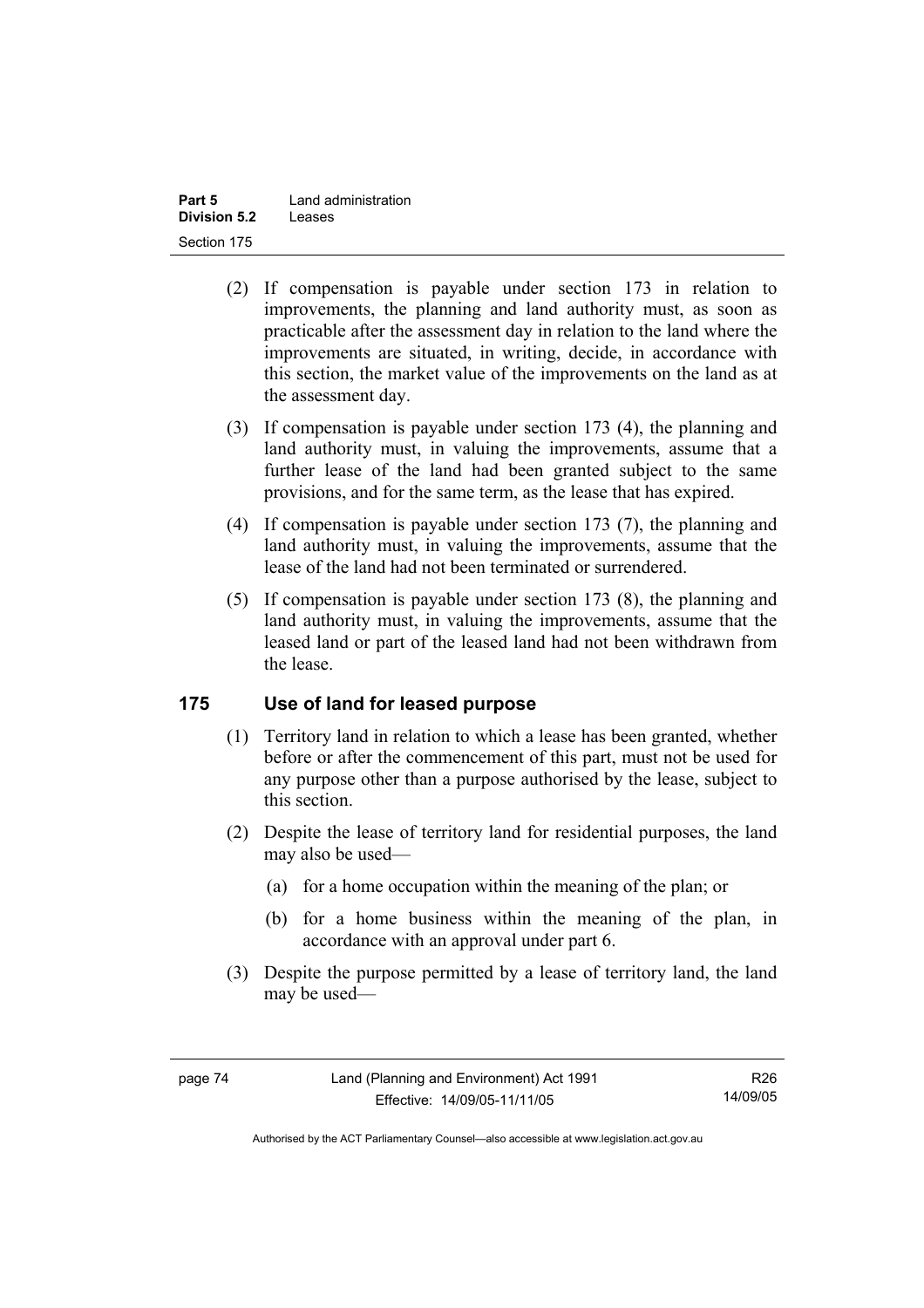- (a) for a development of a type prescribed by regulation, in accordance with an approval under part 6; or
- (b) for any other activity prescribed by regulation.

### **176 Variation of rent**

- (1) If the rent payable under a lease of territory land is varied in accordance with the provisions of the lease, the planning and land authority must give the lessee written notice of the variation by post.
- (2) A variation of rent mentioned in a notice under subsection (1) must come into operation on—
	- (a) the day 28 days after the day the notice is given; or
	- (b) if the lease under which the variation is made provides that the variation comes into operation on a later day—that later day.

### **177 Review of variations of rent**

- $(1)$  If—
	- (a) the rent payable under a lease of territory land is varied in accordance with the provisions of the lease; and
	- (b) the lease does not provide for the submission to arbitration of differences between the parties to the lease regarding variation of the rent;

the lessee may, within 28 days after receiving the notice under section 176 (1) relating to the variation, serve on the planning and land authority a written request that the authority review the variation.

- (2) The making of a request under subsection (1) does not affect the operation of the variation to which the request relates or prevent the taking of action to implement the variation.
- (3) If a request is made under subsection (1) in relation to a variation, the planning and land authority must review the variation and may

| R26      | Land (Planning and Environment) Act 1991 | page 75 |
|----------|------------------------------------------|---------|
| 14/09/05 | Effective: 14/09/05-11/11/05             |         |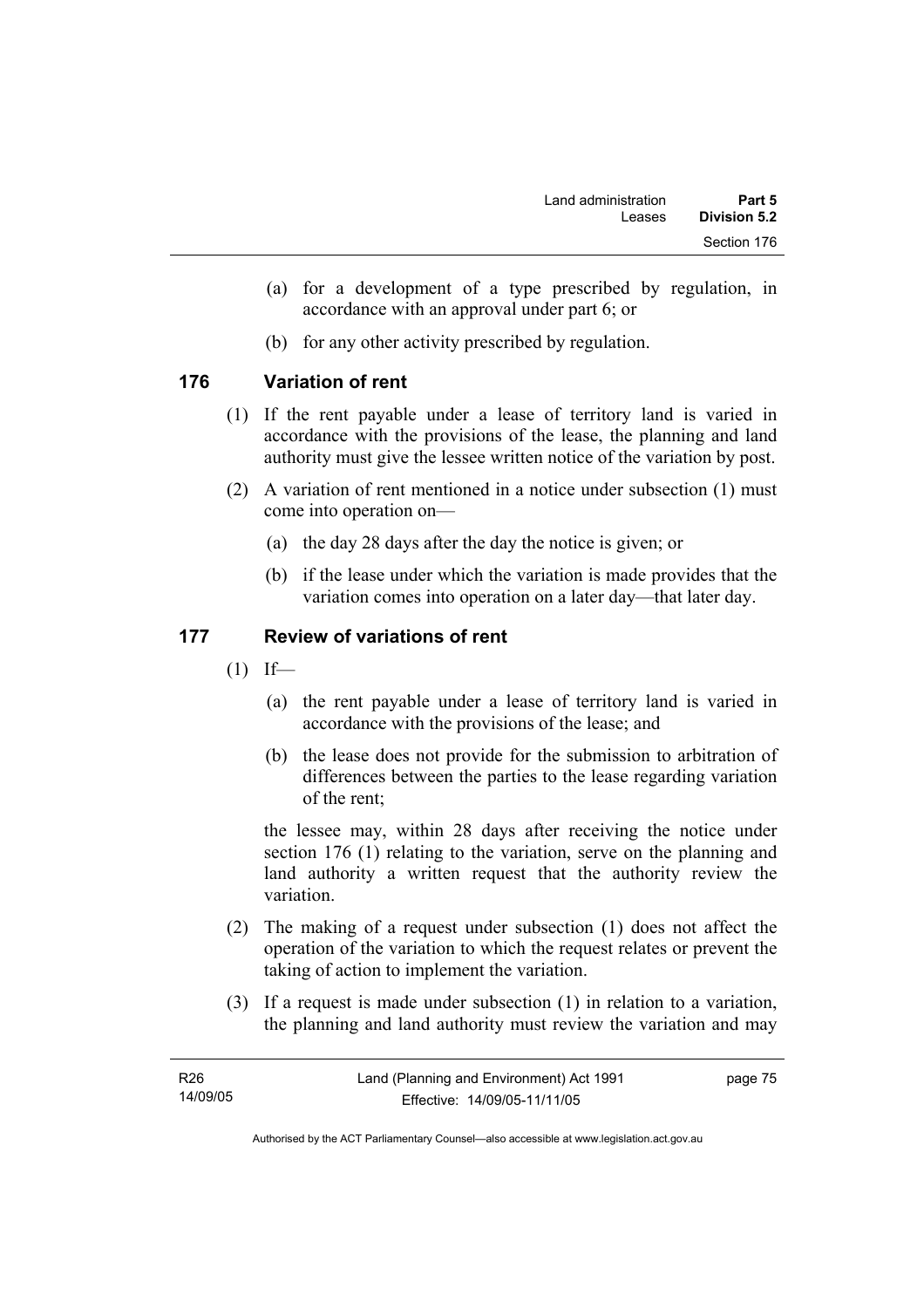| Part 5       | Land administration |
|--------------|---------------------|
| Division 5.2 | Leases              |
| Section 178  |                     |

confirm the variation or set it aside and substitute any other variation the authority considers appropriate.

#### **178 Refund on lease surrender or termination**

- (1) This section applies if a lease of territory land is surrendered or terminated under this Act.
- (2) On application by the person surrendering the lease or the person whose lease has been terminated, the planning and land authority may authorise payment of the amount prescribed by regulation to the person.

*Note* A fee may be determined under s 287 for this provision.

- (3) The planning and land authority must not authorise the payment of an amount under this section otherwise than in accordance with criteria under subsection (4) for the authorisation of payments.
- (4) The Minister may, in writing, determine criteria for the authorisation of payments under this section.
	- *Note* The power to make a statutory instrument (including the statement of criteria) includes power to amend or repeal the instrument (see Legislation Act, s 46).
- (5) A determination is a disallowable instrument.
	- *Note* A disallowable instrument must be notified, and presented to the Legislative Assembly, under the Legislation Act.

#### **179 Certificates of compliance**

 (1) Subject to subsection (4), if a building and development provision of a lease of territory land has been fully complied with, the planning and land authority must, on application by the lessee, issue a certificate of compliance to the effect that the provision has been so complied with.

*Note* A fee may be determined under s 287 for this subsection.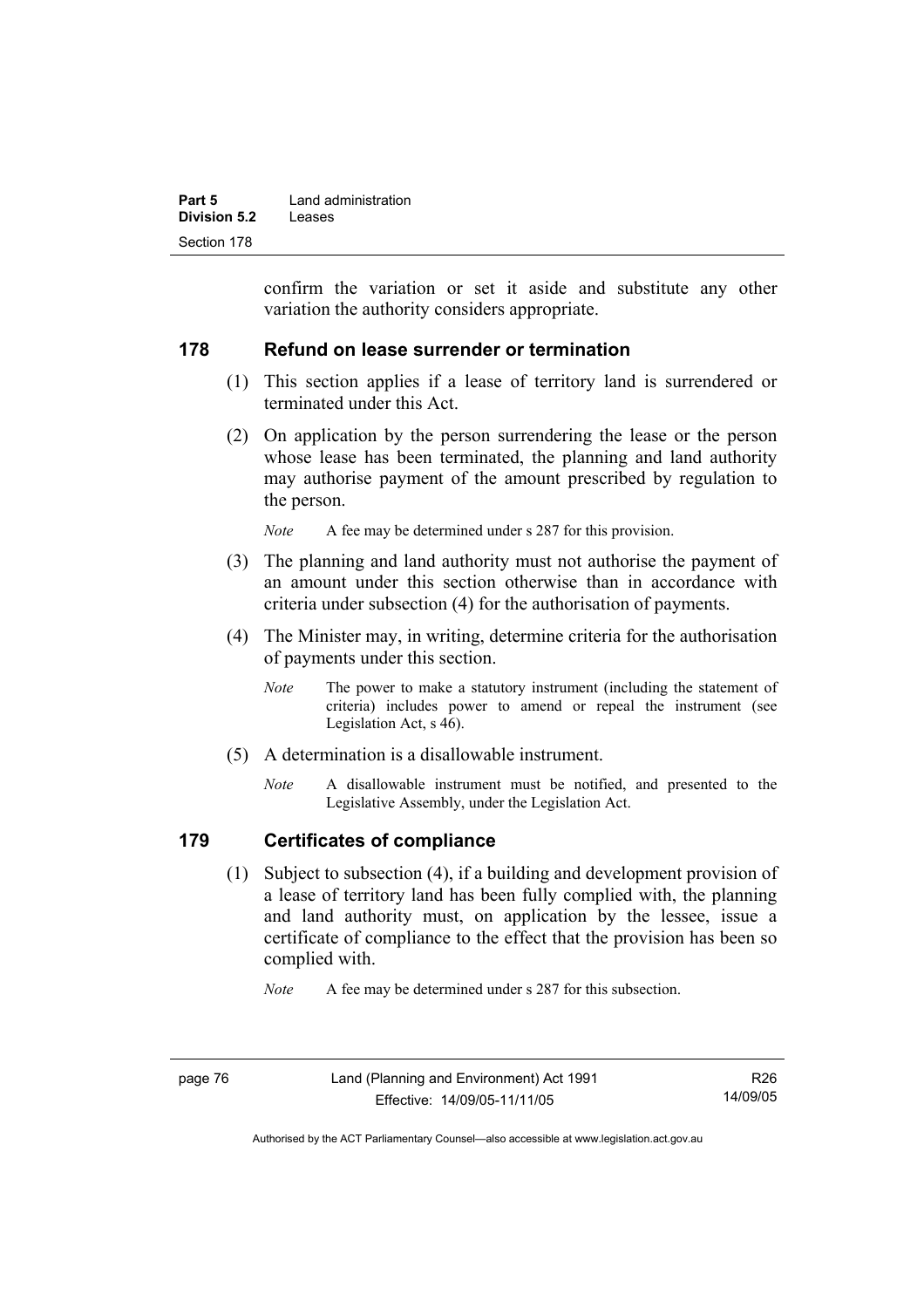- (2) Subject to subsection (4), if a building and development provision of a lease of territory land has been partially complied with, the planning and land authority may issue a certificate of compliance to that effect.
- (3) A certificate of compliance under subsection (2) may be issued subject to a condition (specified in the certificate) that the lessee provide security in a specified form against failure to complete specified outstanding work.
- (4) The planning and land authority must not issue a certificate of compliance in relation to a building and development provision to which a lease under the *Unit Titles Act 2001* is subject unless the other requirements of this section are satisfied and the authority is satisfied—
	- (a) for every other lease in relation to the same subdivision under the *Unit Titles Act 2001* that is subject to a building and development provision—that the provision has been complied with, or a certificate of compliance has been issued under this section in relation to that provision; or
	- (b) that the occupier of the unit that is held under the lease will not, as occupier, be substantially inconvenienced by works being carried out, or that are to be carried out, in compliance with a building and development provision to which the lease of the common property or another unit contained in the same subdivision under the *Unit Titles Act 2001* is subject.
- (5) For subsection (4), an occupier is substantially inconvenienced by works being, or to be, carried out if the works are being, or are to be, carried out to the common property, or another unit, in the same stage of the development as the occupier's unit.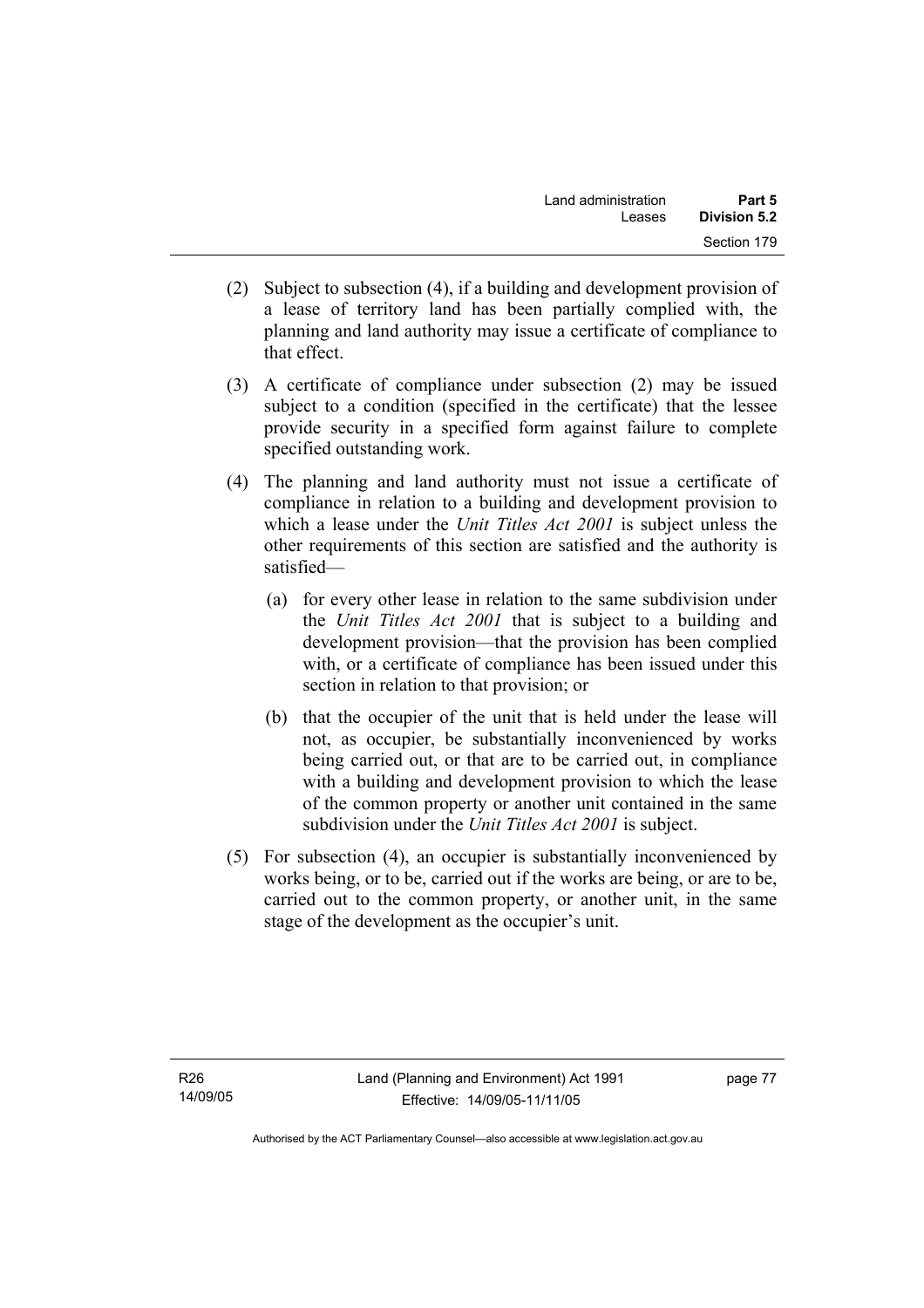| Part 5       | Land administration |
|--------------|---------------------|
| Division 5.2 | Leases              |
| Section 180  |                     |

#### **180 Transfer of land subject to building and development provision**

- (1) If a lease of territory land contains a building and development provision, the lease, or an interest in the lease, is not capable of being assigned or transferred, either at law or in equity unless—
	- (a) the lessee has died; or
	- (b) the transfer or assignment is made under any of the following orders:
		- (i) an order of the Family Court;
		- (ii) an order of another court having jurisdiction under the *Family Law Act 1975* (Cwlth);
		- (iii) an order under the *Domestic Relationships Act 1994,*  part 3.2 adjusting the property interests of the parties in a domestic relationship; or
	- (c) the transfer or assignment happens by operation of, or under, bankruptcy or insolvency; or
	- (d) the lessee has obtained—
		- (i) a certificate of compliance under section 179; or
		- (ii) the consent of the planning and land authority under subsection  $(2)$  or  $(3)$ .
	- *Note* A consent under the *City Area Leases Ordinance 1936* may be taken to be a consent under s (2) (see s 292).
- (2) The planning and land authority may, in writing, consent to a legal or equitable assignment or transfer of a lease, or an interest in a lease, mentioned in subsection (1) if—
	- (a) the authority—
		- (i) is satisfied that the proposed assignee or transferee intends to comply with the building and development provision; and

| page 78 | Land (Planning and Environment) Act 1991 | R26      |
|---------|------------------------------------------|----------|
|         | Effective: 14/09/05-11/11/05             | 14/09/05 |

Authorised by the ACT Parliamentary Counsel—also accessible at www.legislation.act.gov.au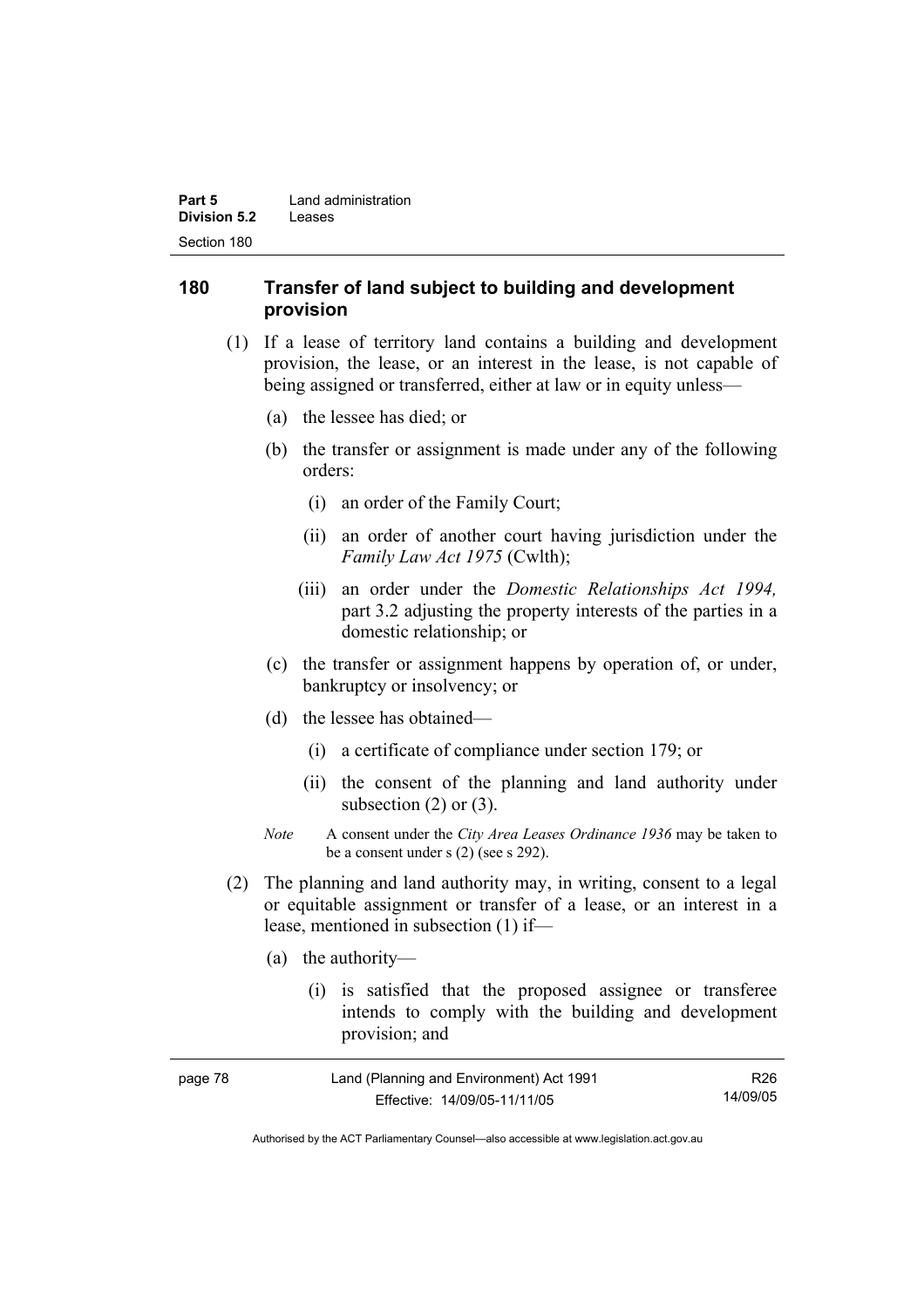- (ii) has been given the security (if any) required by the authority for compliance with the provision by the proposed assignee or transferee; and
- (b) either—
	- (i) the authority is satisfied that the lessee cannot, for personal or financial reasons, comply with the building and development provision; or
	- (ii) the proposed transferee or assignee (the *homebuyer*) has a contract with the person (the *builder*) proposing to transfer or assign the lease and, under the contract, the builder is required to build a home on the leased land for the homebuyer.
- *Note* A fee may be determined under s 287 for this provision.
- (3) The planning and land authority may also, in writing, consent to a transfer of a lease, or an interest in a lease, mentioned in subsection (1) if the proposed transfer is the first sale of an individual lease of undeveloped land by the person who provided the infrastructure on, and subdivided, the holding lease of which the individual lease is a subdivision.

*Note* A fee may be determined under s 287 for this provision.

- (4) In deciding under subsection (2) or (3) whether to consent to an assignment or transfer of a lease, the planning and land authority must take into consideration any matters determined by the Minister, in writing, for the subsection.
- (5) A determination under subsection (4) is a disallowable instrument.
	- *Note* A disallowable instrument must be notified, and presented to the Legislative Assembly, under the Legislation Act.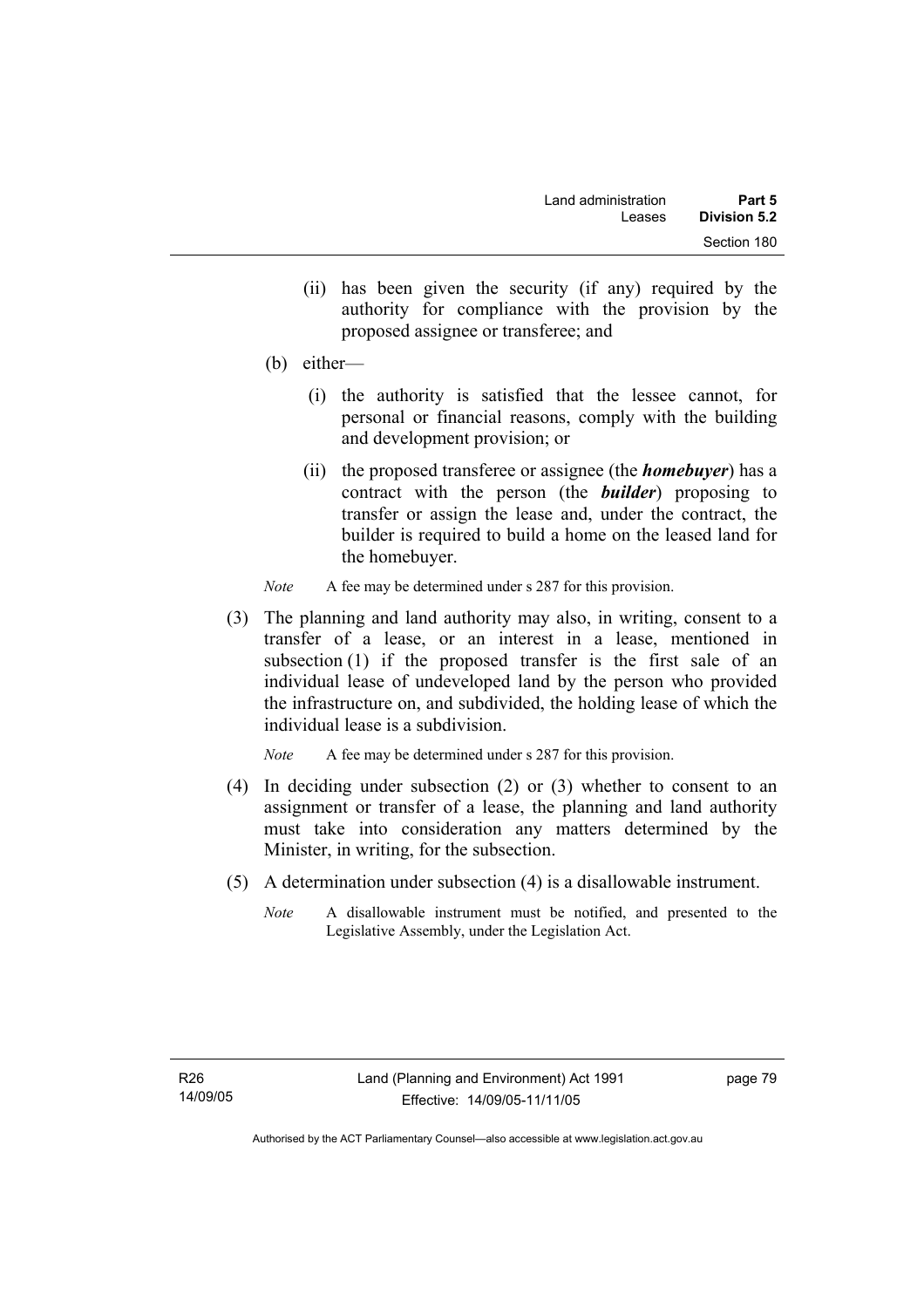| Part 5       | Land administration |
|--------------|---------------------|
| Division 5.2 | Leases              |
| Section 181  |                     |

### **181 Mortgage of leasehold subject to building and development provision**

If a lease contains a building and development provision, the lease, or an interest in the lease, is not capable of being mortgaged unless—

- (a) the lessee has obtained a certificate of compliance under section 179; or
- (b) the mortgage is required by the lessee—
	- (i) to enable the lessee to repay money borrowed by the lessee for the purpose of acquiring the lease or interest; or
	- (ii) to secure money borrowed by the lessee for the purpose of acquiring the lease or interest; or
	- (iii) to enable the lessee to comply with a building and development provision of the lease.

### **182 Land leased to be held as undivided parcel**

- (1) Subject to section 183, the land comprised in a lease of territory land must at all times be held and occupied by or under the lessee as 1 undivided parcel.
- (2) Subject to this part, the land comprised in a lease of territory land may be sublet and the lease and any interest in it may be assigned, transferred or mortgaged.

### **183 Power of lessee to sublet part of building or land in certain cases**

- (1) Any part of a building erected on land comprised in a lease of territory land may, subject to the lease and any sublease of the land, be sublet separately from the remainder of that building.
- (2) If a part of a building is sublet separately from the remainder of the building, any part of the parcel of land where the building is erected

R26 14/09/05

Authorised by the ACT Parliamentary Counsel—also accessible at www.legislation.act.gov.au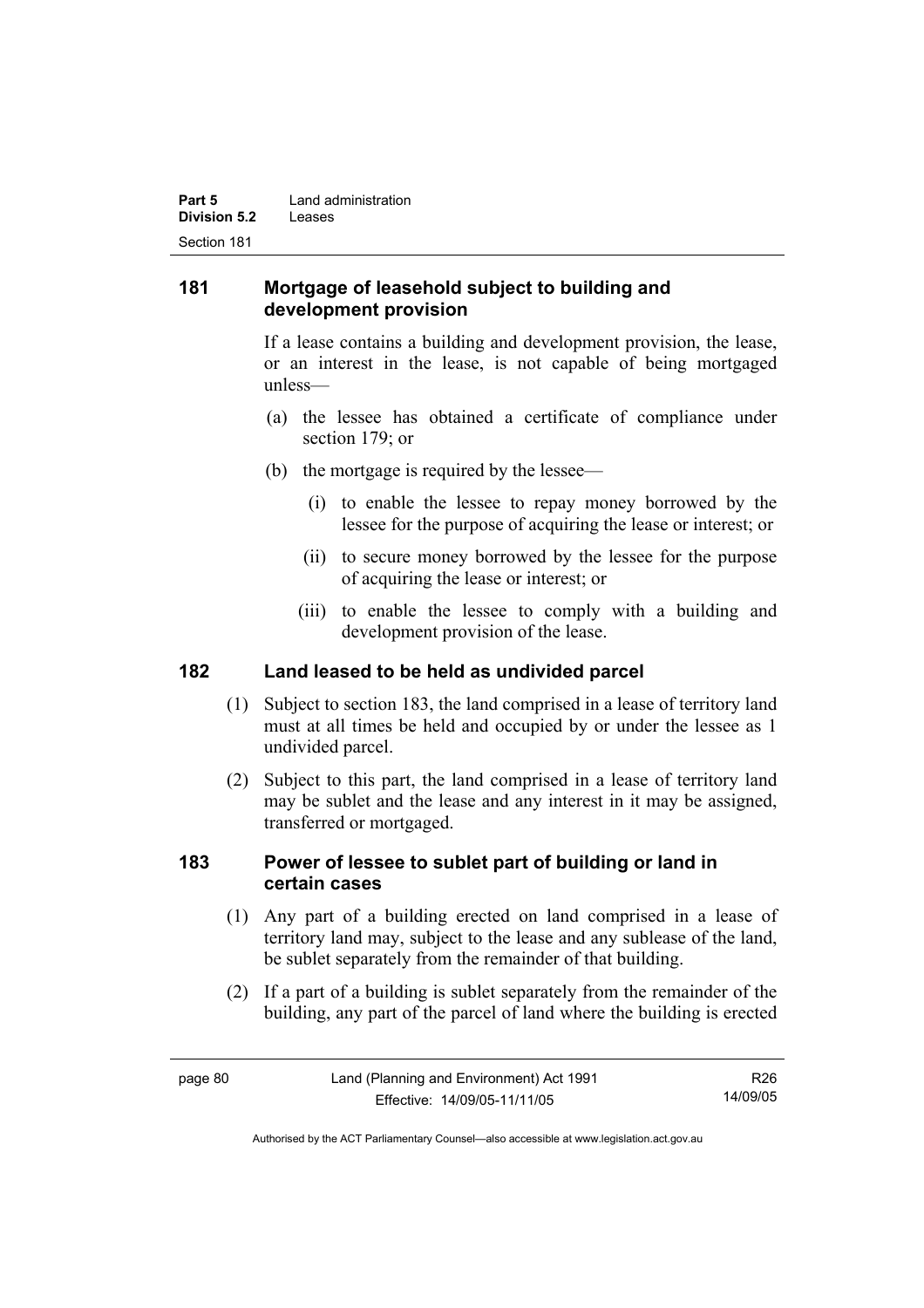may be sublet with the part of the building separately from the remainder of the parcel of land, provided that the part of the parcel of land so sublet adjoins that part of the parcel of land where the building is erected.

- $(3)$  If—
	- (a) a lease of territory land authorises the use of the land comprised in the lease as a mobile home park; and
	- (b) any part of the land is being used, or intended to be used, for the siting of a mobile home;

that part may, subject to the lease and any sublease of the land, be sublet separately from the remainder of the land.

(4) In subsection (3):

*mobile home* means a dwelling (whether or not on wheels) capable of being transferred from place to place and re-erected.

*mobile home park* means land used for the purpose of accommodating mobile homes or caravans, and includes a caravan park or camping ground.

# **Division 5.3 Variation of leases**

### **183A Effect qualified**

This division has effect subject to division 5.4 (Restrictions on rural leases).

### **184 Application to surrender and regrant of leases**

A reference in this division to the *variation* of a lease includes a reference to the surrender of a lease and the grant of a new lease to the same lessee, subject to different provisions, over land—

 (a) that is the whole or part of the land comprised in the surrendered lease; and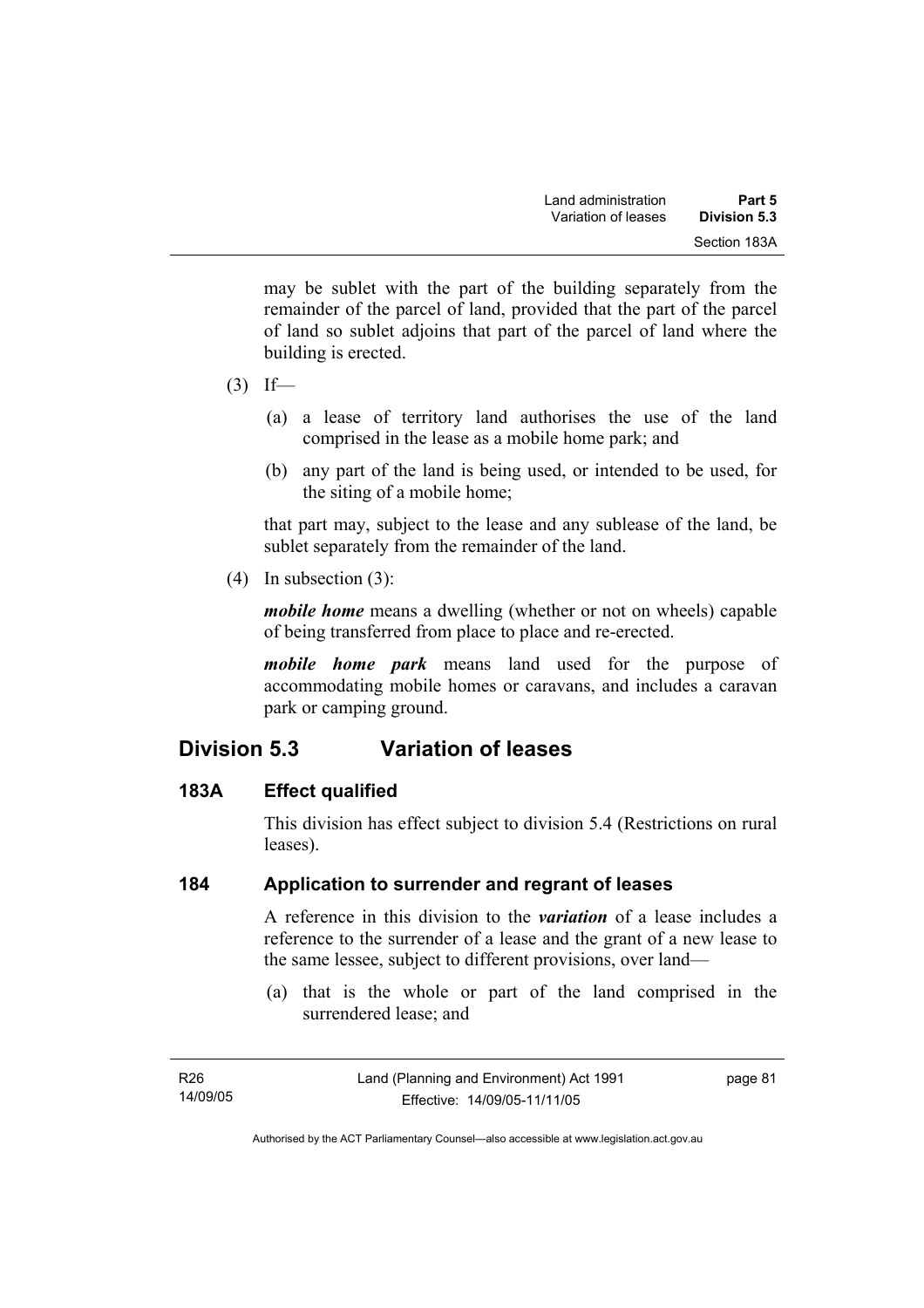| Part 5       | Land administration |
|--------------|---------------------|
| Division 5.3 | Variation of leases |
| Section 184A |                     |

 (b) that is not defined land within the meaning of subdivision 2.3.4;

except if a lease is surrendered and a further lease is granted under section 171, section 171A or section 172.

#### **184A Variation of nominal rent lease—change of use charge**

- (1) The planning and land authority must not execute a variation of a nominal rent lease unless the lessee has paid the Territory any change of use charge decided by the authority under subsection (2), subject to any remission or increase under section 184C.
- (2) The planning and land authority must decide the change of use charge for a variation of a nominal rent lease in accordance with the formula—

$$
CUC = (V_1 - V_2) \times 75\%
$$

(3) In subsection (2):

*CUC* means the change of use charge payable for the variation of the lease.

 $V_1$  means the capital sum that the lease might be expected to realise if—

- (a) the lease were to be varied as proposed; and
- (b) the lease were offered for sale in good faith immediately after the variation on the reasonable terms and conditions that a genuine seller would require; and
- (c) the rent payable throughout the term of the lease were a nominal rent.

 $V_2$  means the capital sum that the lease might be expected to realise if—

 (a) the lease were not to be varied during the remainder of its term; and

| page 82 | Land (Planning and Environment) Act 1991 | R26      |
|---------|------------------------------------------|----------|
|         | Effective: 14/09/05-11/11/05             | 14/09/05 |

Authorised by the ACT Parliamentary Counsel—also accessible at www.legislation.act.gov.au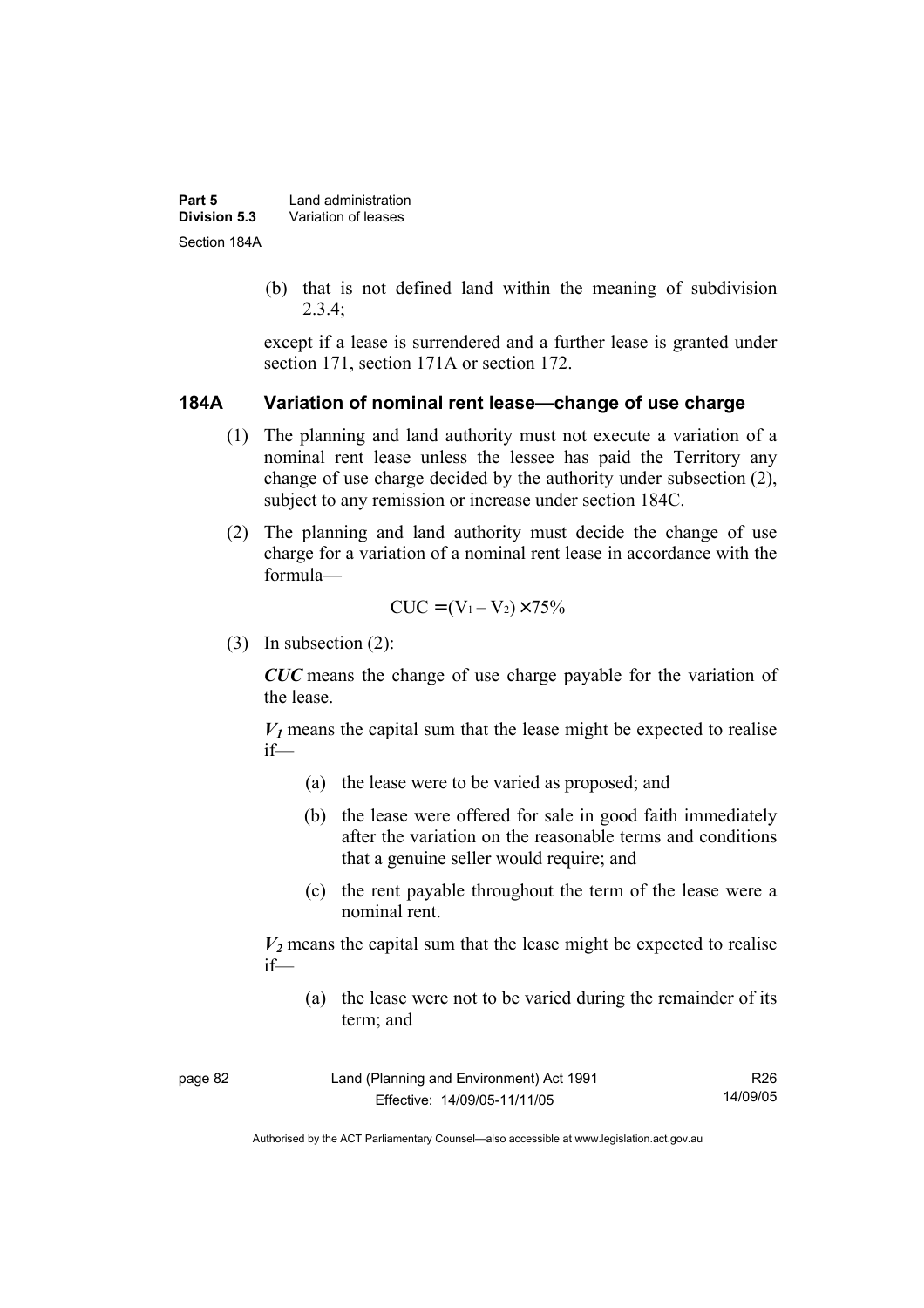- (b) the lease were offered for sale in good faith immediately before the variation on the reasonable terms and conditions that a genuine seller would require; and
- (c) the rent payable throughout the term of the lease were a nominal rent.
- (4) If the capital value assessed as  $V_1$  under subsection (3) is equal to or less than the capital value assessed as  $V_2$  under that subsection, no change of use charge is payable under subsection (1).
- (5) So far as this section applies, because of section 184, to the surrender of a lease and the grant of a new lease—
	- (a) the reference in subsection (3), definition of  $V_I$ , paragraph (c) to the term of the lease is a reference to the term of the new lease; and
	- (b) the reference in subsection (3), definition of  $V_2$ , paragraph (c) to the term of the lease is a reference to the term of the lease to be surrendered.
- (6) A variation of a lease has no effect if the change of use charge payable under subsection (1) for the variation is not paid.

### **184C Change of use charge for variations of nominal rent leases**

- (1) On application by the lessee of a nominal rent lease who applies for a variation of the lease, the planning and land authority must remit a change of use charge under section 184A (Variation of nominal rent lease—change of use charge) in circumstances prescribed by regulation.
- (2) The planning and land authority must increase a change of use charge under section 184A in circumstances prescribed by regulation.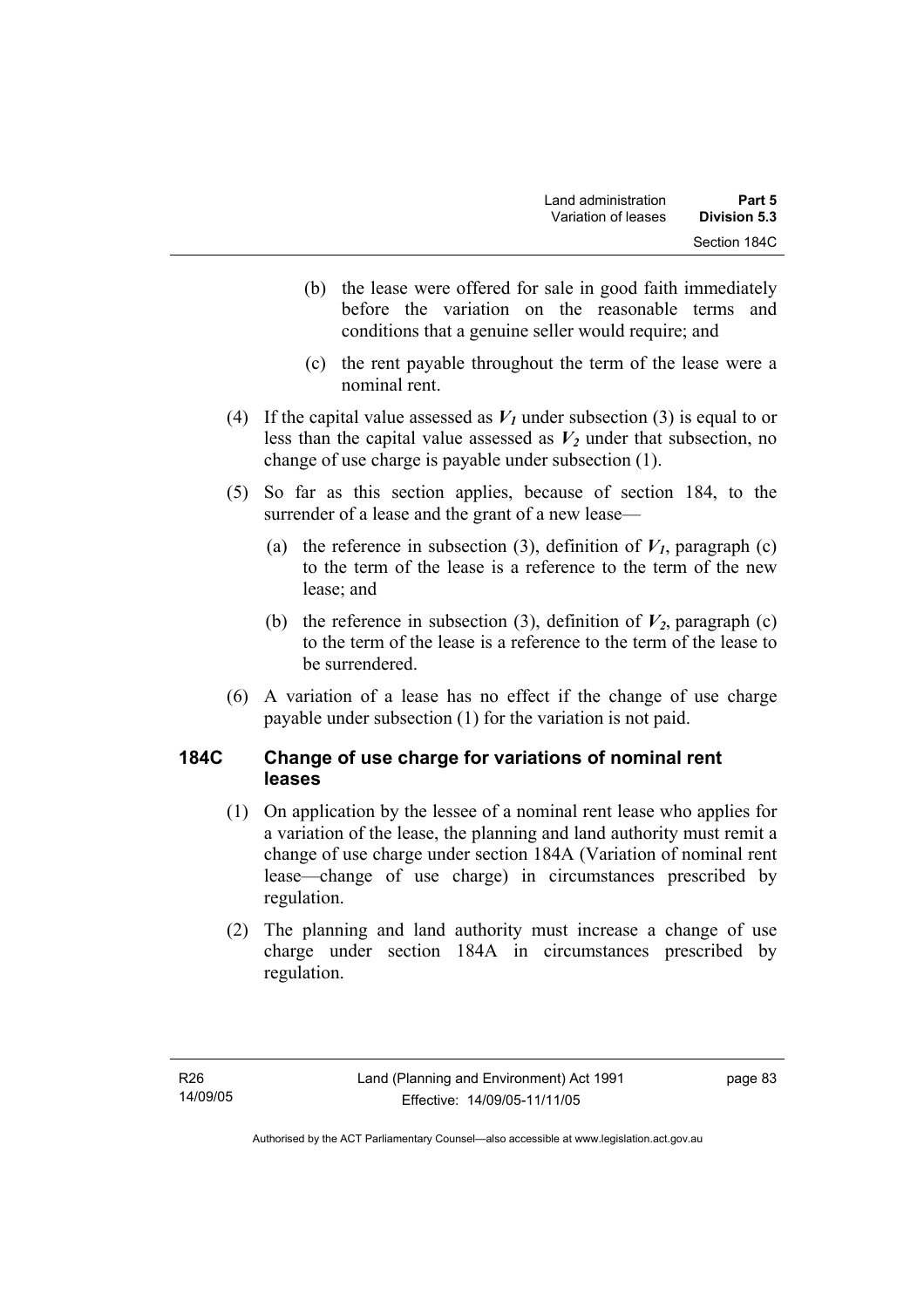| Part 5       | Land administration |
|--------------|---------------------|
| Division 5.3 | Variation of leases |
| Section 184D |                     |

#### **184D Variation of rental leases**

- (1) The planning and land authority must not execute a variation of a rental lease unless any rent and additional rent payable under the lease up to the day of variation has been paid.
- (2) If the planning and land authority executes a variation of a rental lease, the authority must reappraise the rent payable under the lease, following (to the extent possible) the method provided by the rental provisions of the lease.
- (3) If the planning and land authority executes a variation of a rental lease, the rent payable under the lease is to be adjusted in accordance with the reappraisal under subsection (2) with effect from the date of variation.
- (4) Subsections (2) and (3) do not apply to a variation of a rental lease—
	- (a) to reduce the rent payable to a nominal rent; or
	- (b) otherwise affecting the rental provisions of the lease.

#### **185 Advice of rent payable on variation of lease**

If the planning and land authority agrees to a variation of a lease of territory land, being a lease under which rent or additional rent is payable, it must—

- (a) calculate the amount that would be payable under the lease for rent and additional rent up to the day when it expects the variation to be executed; and
- (b) give the lessee written notice of—
	- (i) the amount calculated for rent and additional rent under paragraph (a); and
	- (ii) the day up to which the amount payable for rent and additional rent has been calculated; and

Authorised by the ACT Parliamentary Counsel—also accessible at www.legislation.act.gov.au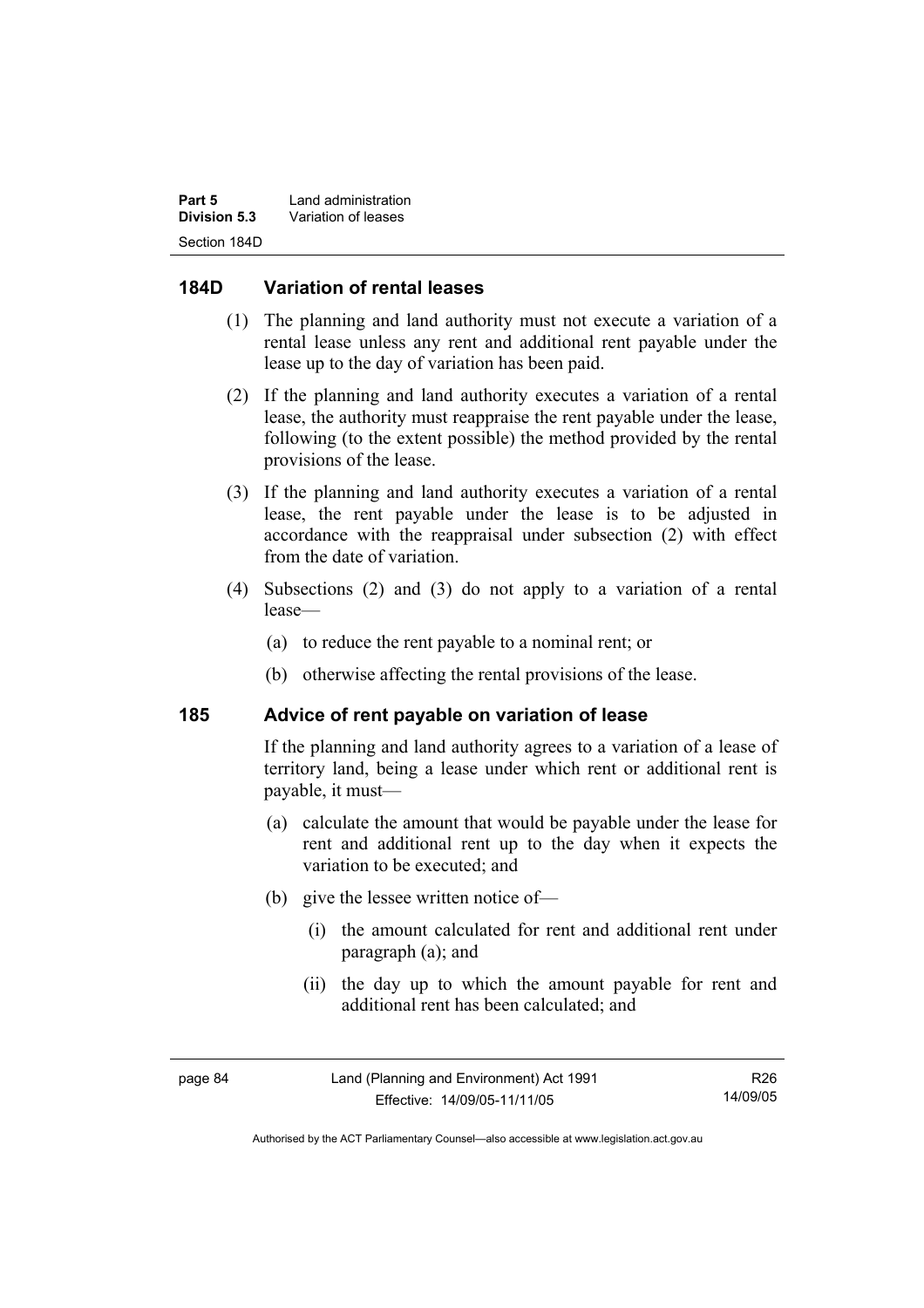(iii) the day by which the authority requires payment of the amount specified under subparagraph (i) to enable the variation of the lease to be executed on the day specified under subparagraph (ii).

### **186 Variation of lease to pay out rent**

- (1) A lease must not be varied to reduce the rent payable to a nominal rent unless—
	- (a) the lease is included in a prescribed class of leases; and
	- (b) all amounts payable to the Territory up to the day of variation of the lease for rates and land tax levied in relation to the land comprised in the lease have been paid; and
	- (c) the provisions of the lease requiring the lessee to develop the land comprised in the lease have been complied with up to the day of the variation; and
	- (d) the lessee has paid the Territory an amount decided by the planning and land authority by reference to any policy direction made under subsection (2).
- (2) The Minister may, in writing, make policy directions for subsection  $(1)$   $(d)$ .
- (3) A policy direction under subsection (2) is a disallowable instrument.
	- *Note* A disallowable instrument must be notified, and presented to the Legislative Assembly, under the Legislation Act.
- (4) If a lease of Territory land is varied to reduce the rent payable to a nominal rent, the lease as varied must provide that the lessee is to pay a rent of 5 cents per annum if and when that rent is demanded.
- (5) The requirements of this section are in addition to, and not in substitution for, the requirements of the other provisions of this Act relating to the variation of leases.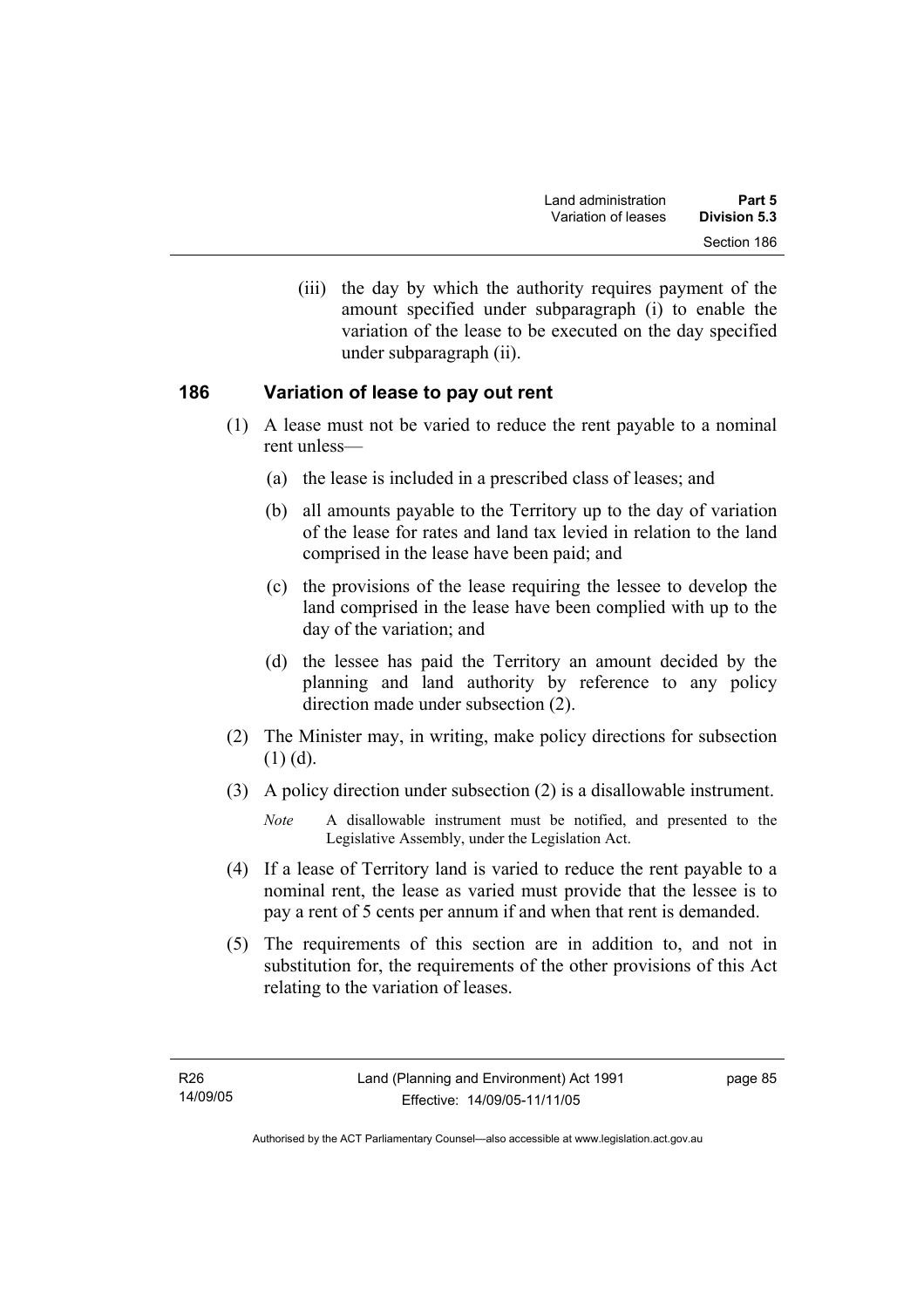**Part 5** Land administration **Division 5.4** Restrictions on rural leases Section 186A

#### **186A No variations to extend term**

The planning and land authority must not execute a variation of a lease of territory land to extend the term of the lease.

## **Division 5.4 Restrictions on rural leases**

#### **186B Definitions for div 5.4**

In this division:

*dealing*, in relation to a lease, means—

- (a) assigning or transferring the lease; or
- (b) subletting the land comprised in the lease or any part of it; or
- (c) parting with possession of the land comprised in the lease or any part of it.

#### *discharge amount—*

- (a) in relation to a special Pialligo lease—means an amount decided in accordance with section 186F; or
- (b) in any other case—means an amount decided in accordance with section 186E.

*earlier index number***,** for a lease, means the last index number issued before the lease was granted under section 161 or section 171A.

*holding period* is a period ending—

- (a) in relation to a long lease—10 years after the lease is granted; or
- (b) in relation to a short lease—at the end of  $\frac{1}{3}$  the term of the lease.

*index number*—see section 186G.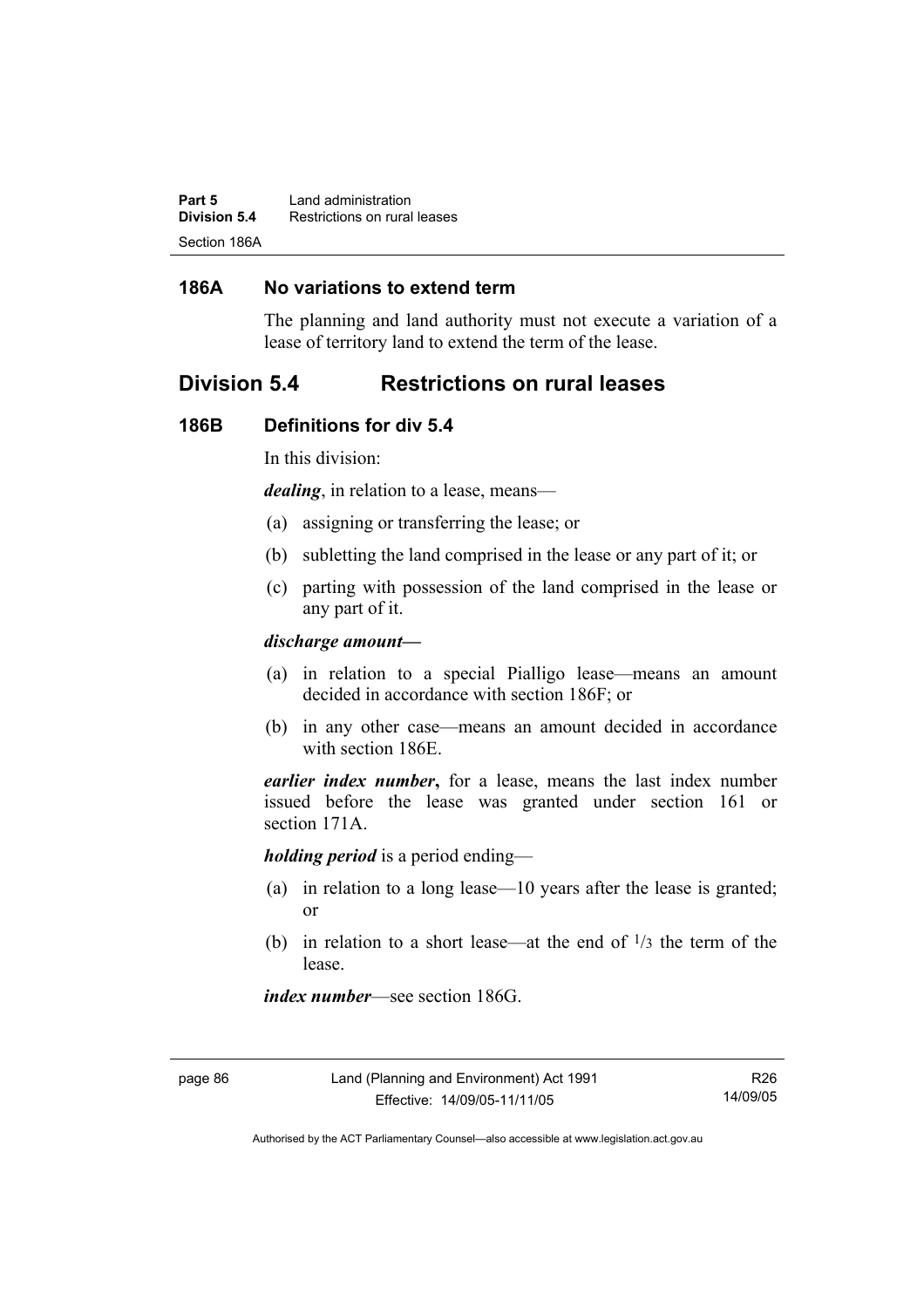#### *later index number* means—

- (a) for a special Pialligo lease—the last index number issued before the discharge amount is to be paid; or
- (b) for any other lease—the last index number issued before the last amount is worked out under section 186E.

*long lease* means a lease for a term of at least 21 years.

*short lease* means a lease for a term less than 21 years.

*special Pialligo lease* means a lease comprising land in block 6, 12, 13, 14, 15, 19, 20 or 52 of section 2 of the district of Majura.

### **186C Land management agreements**

- (1) The planning and land authority may—
	- (a) grant a rural lease; or
	- (b) grant a further rural lease; or
	- (c) vary a rural lease; or
	- (d) consent to the assignment or transfer of a rural lease;

only if the person to whom the lease is to be granted, assigned or transferred, or the person whose lease is to be varied, (the *relevant person*) has entered into an agreement that complies with this section with the Territory about managing the rural land subject to the lease.

- (2) An agreement complies with this section if it is—
	- (a) in accordance with a form approved by the Minister under section 287A (Approved forms) for this section; and
	- (b) signed by—
		- (i) the conservator; and
		- (ii) the relevant person.

R26 14/09/05 page 87

Authorised by the ACT Parliamentary Counsel—also accessible at www.legislation.act.gov.au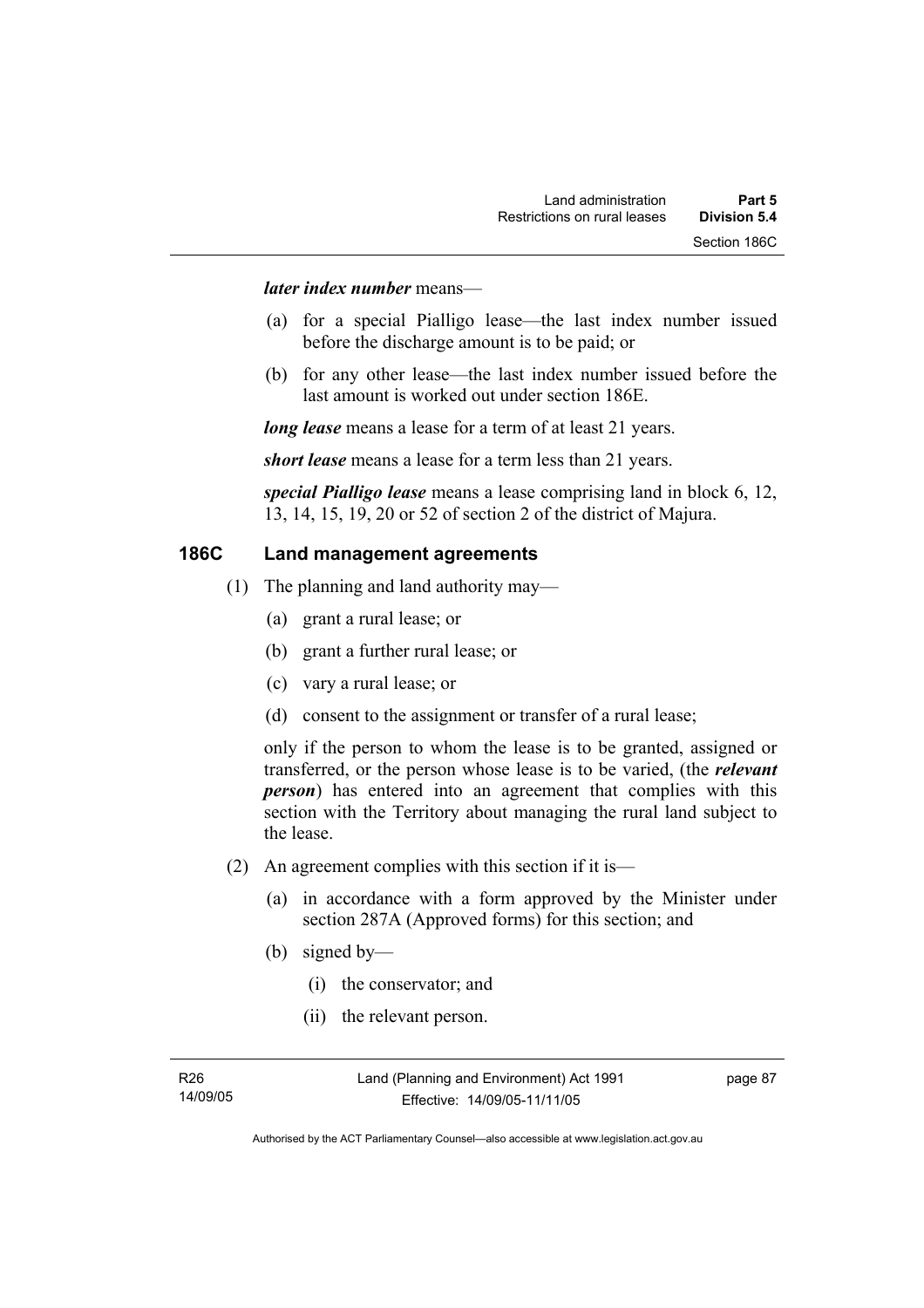| Part 5       | Land administration          |
|--------------|------------------------------|
| Division 5.4 | Restrictions on rural leases |
| Section 186D |                              |

 (3) An agreement may contain a provision allowing the agreement to be varied other than by agreement between the parties.

#### **186D Dealings with rural leases**

- (1) This section applies to—
	- (a) a rural lease granted under section 161 (Granting of leases) after 15 December 1999 for consideration less than the market value of the lease; and
	- (b) a lease granted under section 171A (Grant of further rural leases) after 15 December 1999 on the payment of an amount worked out on the application of an amount condition mentioned in section 171A (3) (a).
- (2) However, this section does not apply to a lease mentioned in subsection (1) (b) that was granted on the surrender of a lease for which a discharge amount had been paid.
- (3) A lessee, or other person with an interest in the lease, may deal with a lease to which this section applies within the holding period only with the written consent of the planning and land authority.
- (4) A dealing in relation to a lease made or entered into without consent has no effect.
- (5) The planning and land authority must consent under this section to a dealing if—
	- (a) the person to whom—
		- (i) the lease is being assigned or transferred; or
		- (ii) the land comprised in the lease, or part of it, is sublet; or
		- (iii) possession of the land comprised in the lease, or part of it, is being given;

is the lessee's domestic partner or child; or

(b) the discharge amount has been paid in relation to the lease;

| page 88 | Land (Planning and Environment) Act 1991 | R26      |
|---------|------------------------------------------|----------|
|         | Effective: 14/09/05-11/11/05             | 14/09/05 |

Authorised by the ACT Parliamentary Counsel—also accessible at www.legislation.act.gov.au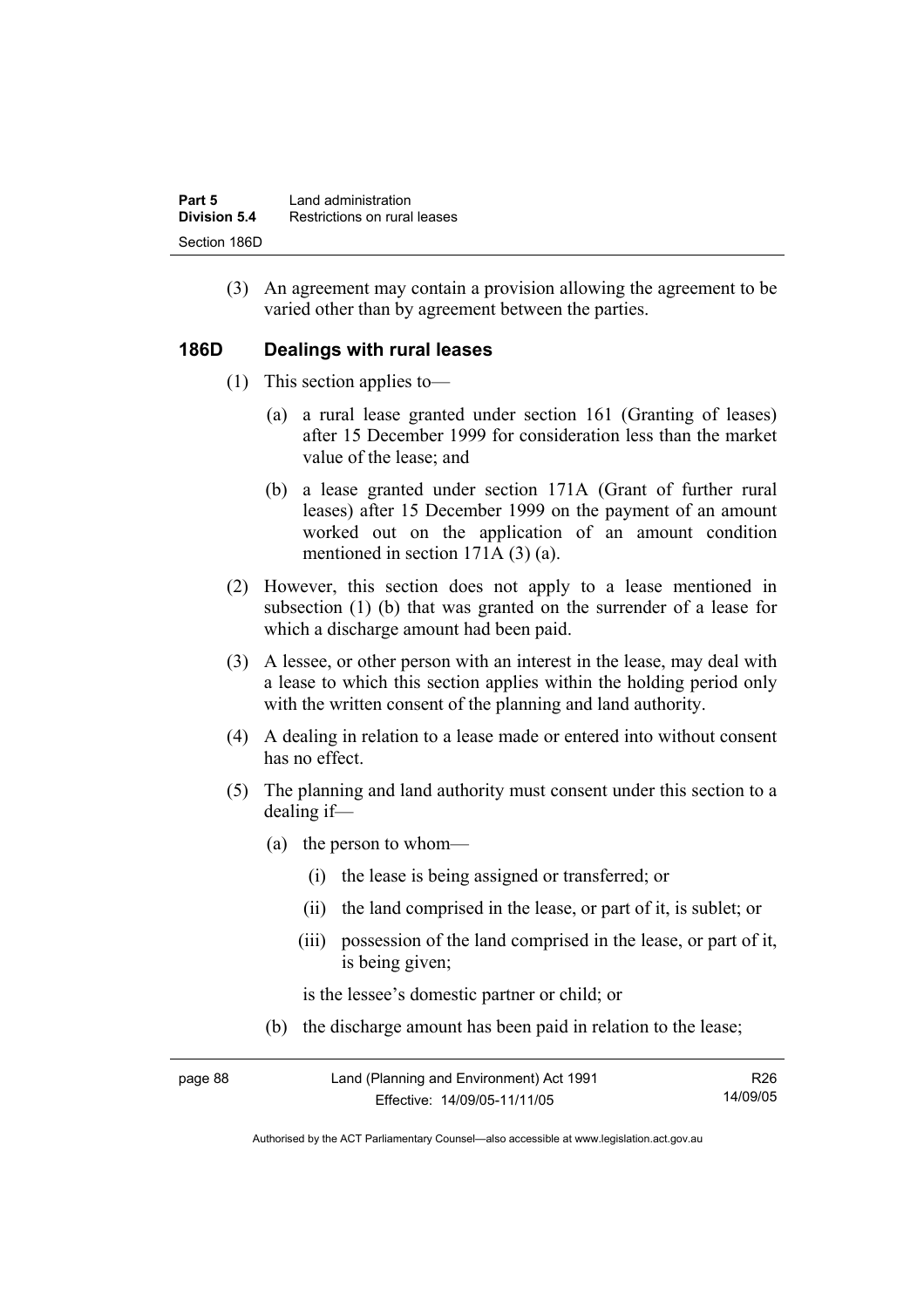but may not consent otherwise.

- (6) The validity of a dealing made or entered into with the consent of the planning and land authority under subsection (5) is not affected—
	- (a) by a defect or irregularity in relation to the giving of the consent; or
	- (b) because a ground, or all grounds, for the consent had not arisen.
- (7) In this section:

*child*, of a lessee, includes a child of the lessee's domestic partner.

#### **186E Discharge amount**

 (1) The discharge amount for a lease (other than a special Pialligo lease) is the amount decided in accordance with the formula—

 $(y) \times 50\%$  + owed amount earlier index no ((last amount - (first amount  $\times \frac{\text{later index no}}{\text{in} \cdot \cdot \cdot \cdot}$ )) $\times$  50%) +

(2) In this section:

*earlier index no*—see section 186B, definition of *earlier index number*.

*first amount* means—

- (a) in relation to a nominal rent lease—the consideration for the lease when granted under section 161 or section 171A; or
- (b) in relation to a short lease—the value of the lease decided when the lease was granted under section 161 or section 171A; or
- (c) in relation to any other lease—any consideration for the lease when granted under section 161 or section 171A plus any amount to be paid under the lease;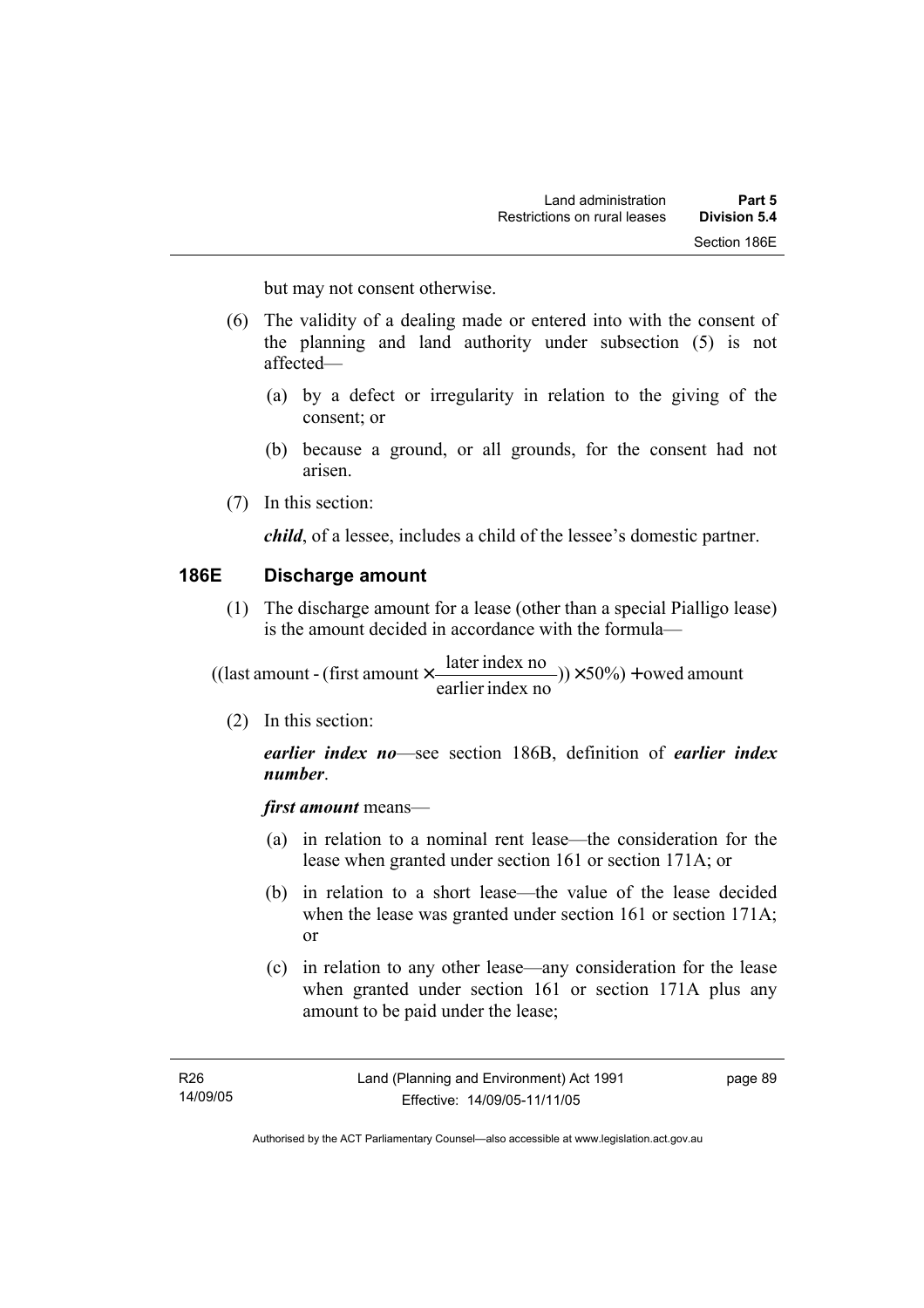other than an amount attributable to lessee-owned improvements to the land comprised in the lease.

*last amount*, in relation to a lease, means—

- (a) the consideration for the dealing with the lease, not including any amount attributable to lessee-owned improvements to the land comprised in the lease; or
- (b) if—
	- (i) there is no consideration; or
	- (ii) the dealing relates to only part of the land comprised in the lease; or
	- (iii) the consideration is less than the market value of the lease;

the market value of the lease, not including any amount attributable to the lessee-owned improvements to the land comprised in the lease.

#### *later index no*—see section 186B, definition of *later index number*.

#### *owed amount* means—

- (a) in relation to a long lease—any amount remaining to be paid under the lease, even if the amount is not owing; or
- (b) in relation to a short lease—any rent and additional rent payable under the lease up to the day of the dealing with the lease.

### **186F Discharge amount—special Pialligo leases**

 (1) The discharge amount for a special Pialligo lease granted less than 1 year before the discharge amount is to be paid is an amount equal to the total of the amount paid and the owed amount for the lease.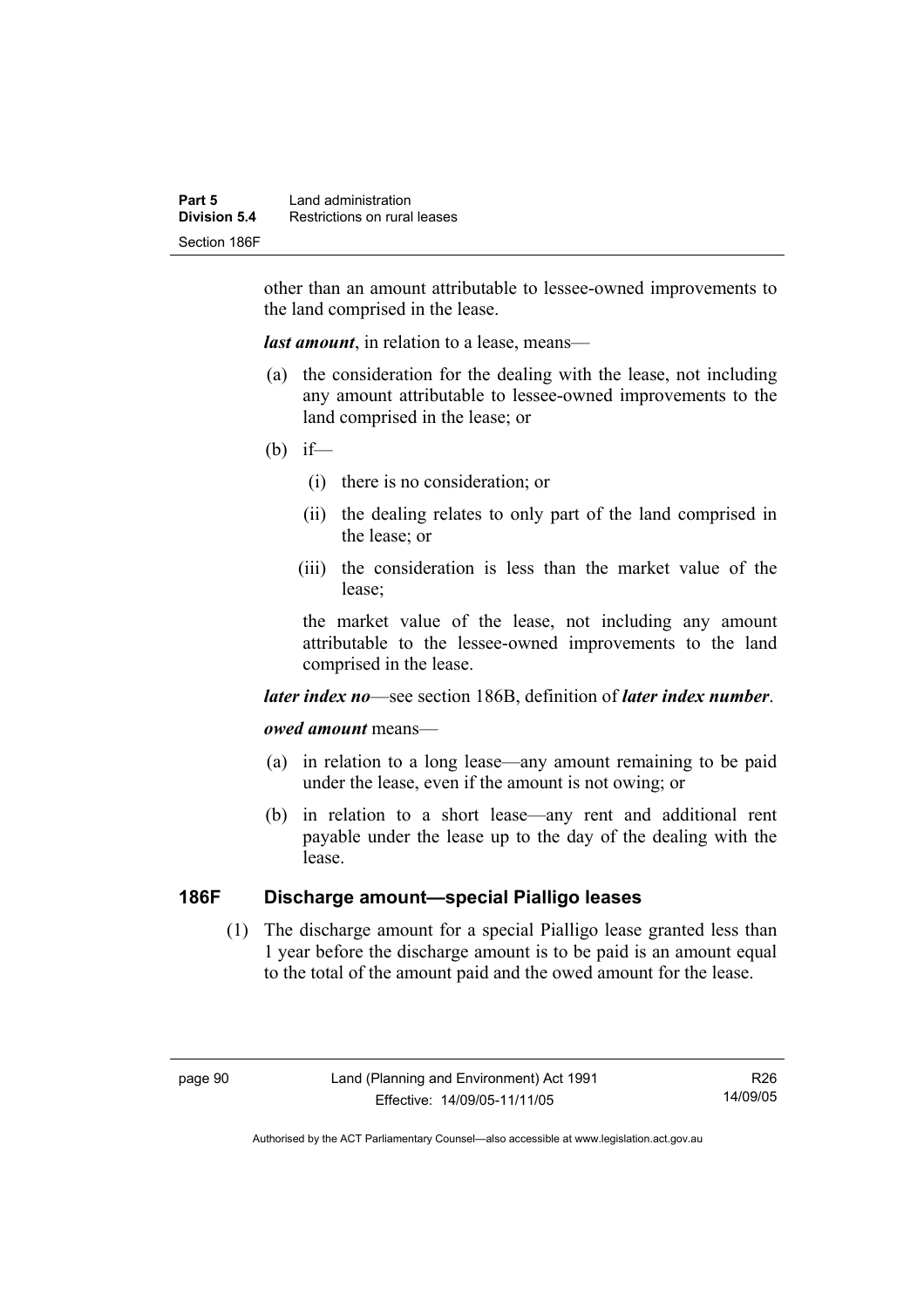(2) The discharge amount for a special Pialligo lease granted at least 1 year before the discharge amount is to be paid is the amount decided in accordance with the formula—

 $) +$  owed amount 10 amount paid - (cpi adjusted amount  $\times \frac{\text{years since grant}}{10}$ ) +

 (3) The cpi adjusted amount in relation to a lease is the amount decided in accordance with the formula—

> earlier index number amount paid  $\times \frac{\text{later index number}}{\text{lintermax}}$

(4) In this section:

*amount paid* means—

- (a) in relation to a nominal rent lease—the consideration for the lease when granted under section 161 or section 171A; or
- (b) in relation to any other lease—any consideration for the lease when granted under section 161 or section 171A plus any amount to be paid under the lease;

other than an amount attributable to lessee-owned improvements to the land comprised in the lease.

*years since grant*, in relation to a lease, means the number of whole years since the lease was granted under section 161 or section 171A.

*owed amount*, in relation to a lease, means any amount remaining to be paid under the lease, even if the amount is not owing.

### **186G Index numbers**

(1) In this division:

*index number* means the All Groups Consumer Price Index number, being the weighted average of the 8 capital cities, published by the Australian Statistician from time to time.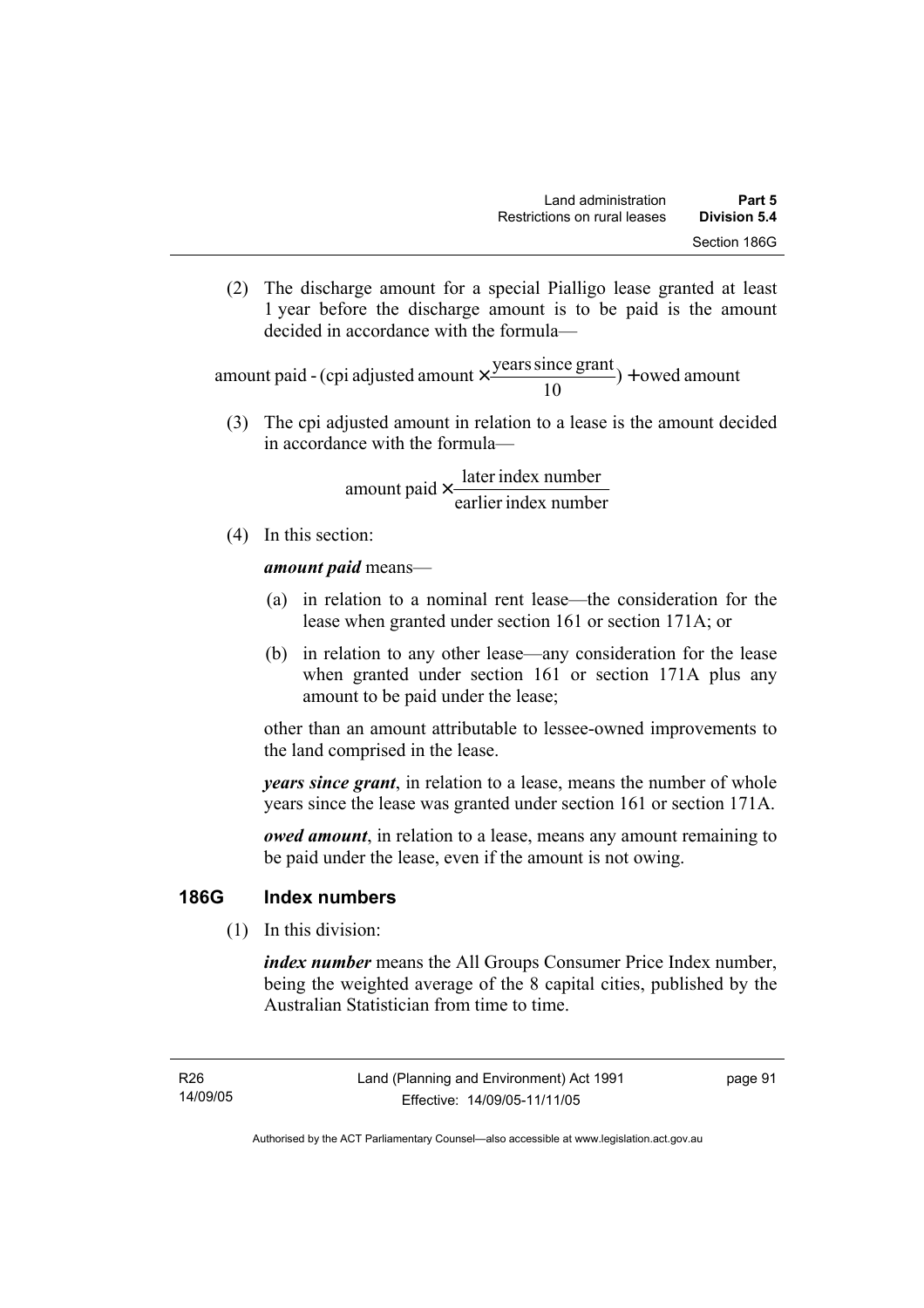- (2) However, in deciding index numbers for this division—
	- (a) if the Australian Statistician revises the calculation of an index number for a reason other than a change in the reference base for the All Groups Consumer Price Index and, as a result of the calculation, publishes an index number for a period in substitution for the previous index number—the later index number is disregarded; and
	- (b) if the Australian Statistician changes the reference base for the consumer price index after the lease is granted but before the calculation of the later index number—the earlier index number is the index number that would have been applicable if the new reference base had been in effect when the lease was granted.

## **186H No subdivision or consolidation**

The planning and land authority may not consent to the consolidation or subdivision of a lease to which section 186D applies during the holding period.

# **Division 5.5 Consolidation and subdivision**

# **187AA Effect qualified**

This division has effect subject to division 5.4 (Restrictions on rural leases).

# **187 Application—nominal rent leases of territory land**

This division applies only in relation to the consolidation and subdivision of nominal rent leases.

# **187A Consolidation and subdivision—change of use charge**

 (1) The planning and land authority must not execute a consolidation or a subdivision unless the lessee has paid the Territory any change of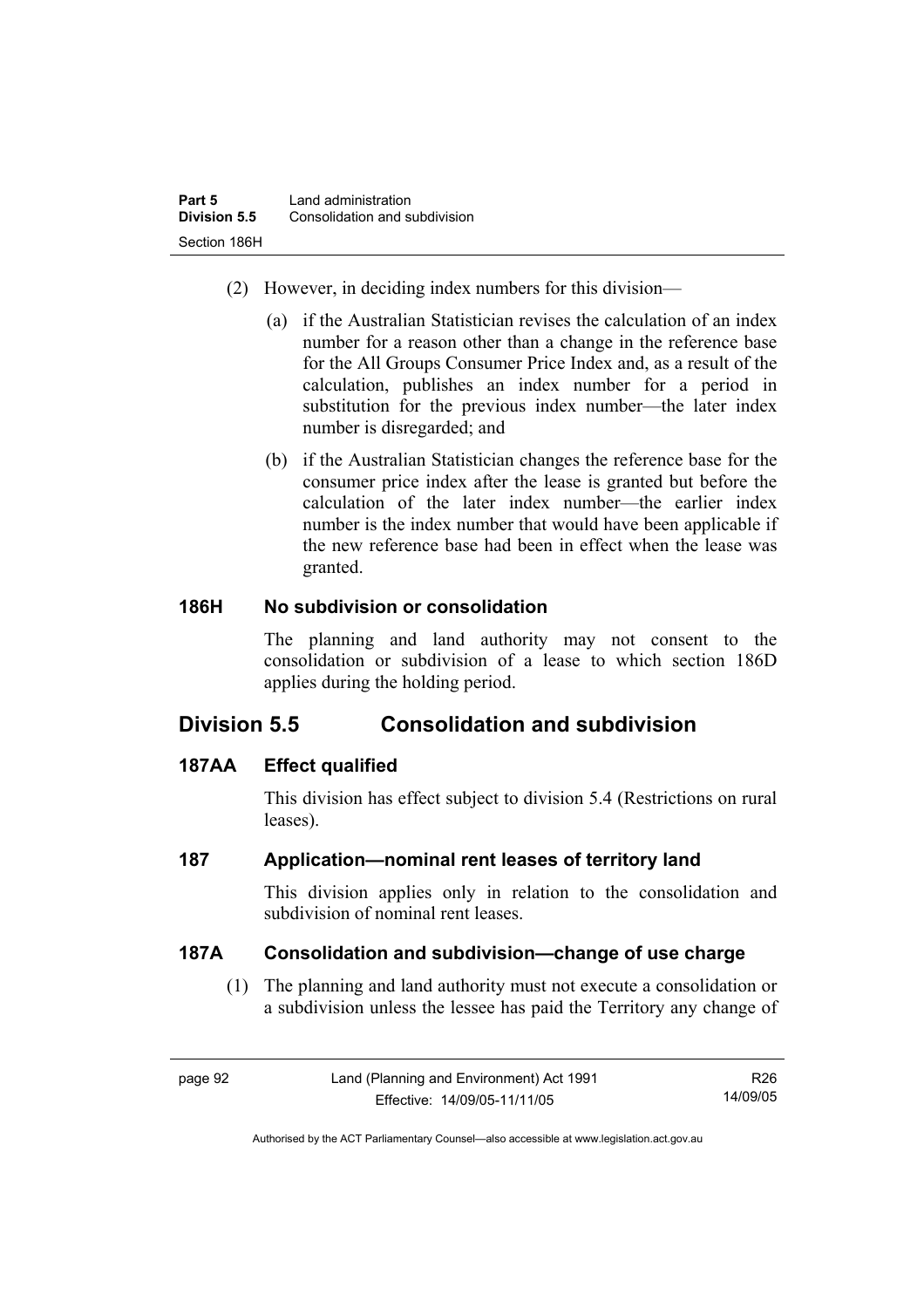use charge decided by the authority under subsection (2), subject to any remission or increase under section 187C.

 (2) The planning and land authority must decide the change of use charge for a consolidation or a subdivision in accordance with the formula—

$$
CUC = (V_1 - V_2) \times 75\%
$$

(3) In subsection (2):

*CUC* means the change of use charge payable for the consolidation or subdivision.

 $V_1$  means the capital sum that the new lease or leases to be granted under the consolidation or subdivision might be expected to realise if—

- (a) the consolidation or subdivision were to take place as proposed; and
- (b) the new lease or leases were offered for sale in good faith immediately after the variation on the reasonable terms and conditions that a genuine seller would require; and
- (c) the rent payable throughout the term of the new lease or leases were a nominal rent.

 $V_2$  means the capital sum that the lease or leases to be surrendered under the consolidation or subdivision might be expected to realise if—

- (a) no consolidation or subdivision were to take place during the remainder of the term of the surrendered lease or leases; and
- (b) the lease or leases were offered for sale in good faith immediately before the consolidation or subdivision on the reasonable terms and conditions that a genuine seller would require; and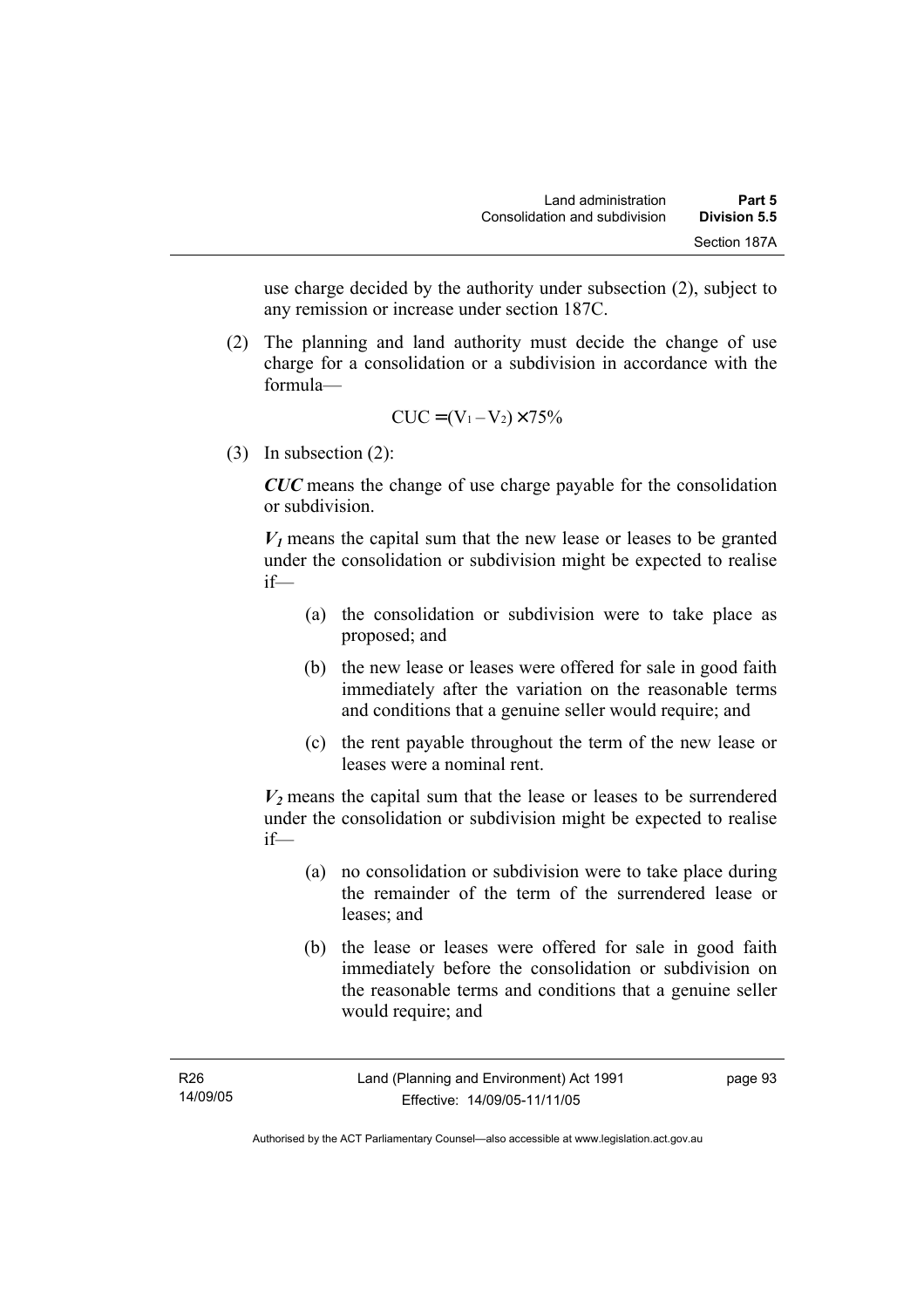| Part 5       | Land administration |
|--------------|---------------------|
| Division 5.6 | Recovery of land    |
| Section 187C |                     |

- (c) the rent payable throughout the term of the lease or leases to be surrendered were a nominal rent.
- (4) If the capital value assessed as  $V_I$  under subsection (3) is equal to or less than the capital value assessed as  $V_2$  under that subsection, no change of use charge is payable under subsection (1).
- (5) A consolidation or subdivision has no effect if the change of use charge payable under subsection (1) for the consolidation or subdivision is not paid.

### **187C Change of use charge for consolidations and subdivisions**

- (1) On application by a lessee who applies for a consolidation or subdivision of a lease or leases, the planning and land authority must remit a change of use charge under section 187A (Consolidation and subdivision—change of use charge) in circumstances prescribed by regulation.
- (2) The planning and land authority must increase a change of use charge under section 187A in circumstances prescribed by regulation.

# **Division 5.6 Recovery of land**

# **188 Termination of leases**

- (1) Subject to subsection (6), if a lessee of territory land contravenes this part or the lease, the planning and land authority may, by written notice served on the lessee by post, terminate the lease.
- (2) A notice under subsection (1) takes effect on the day 14 days after the day it is served.
- (3) The planning and land authority must serve a copy of a notice of the termination of a lease of territory land under subsection (1) on—
	- (a) the registrar-general; and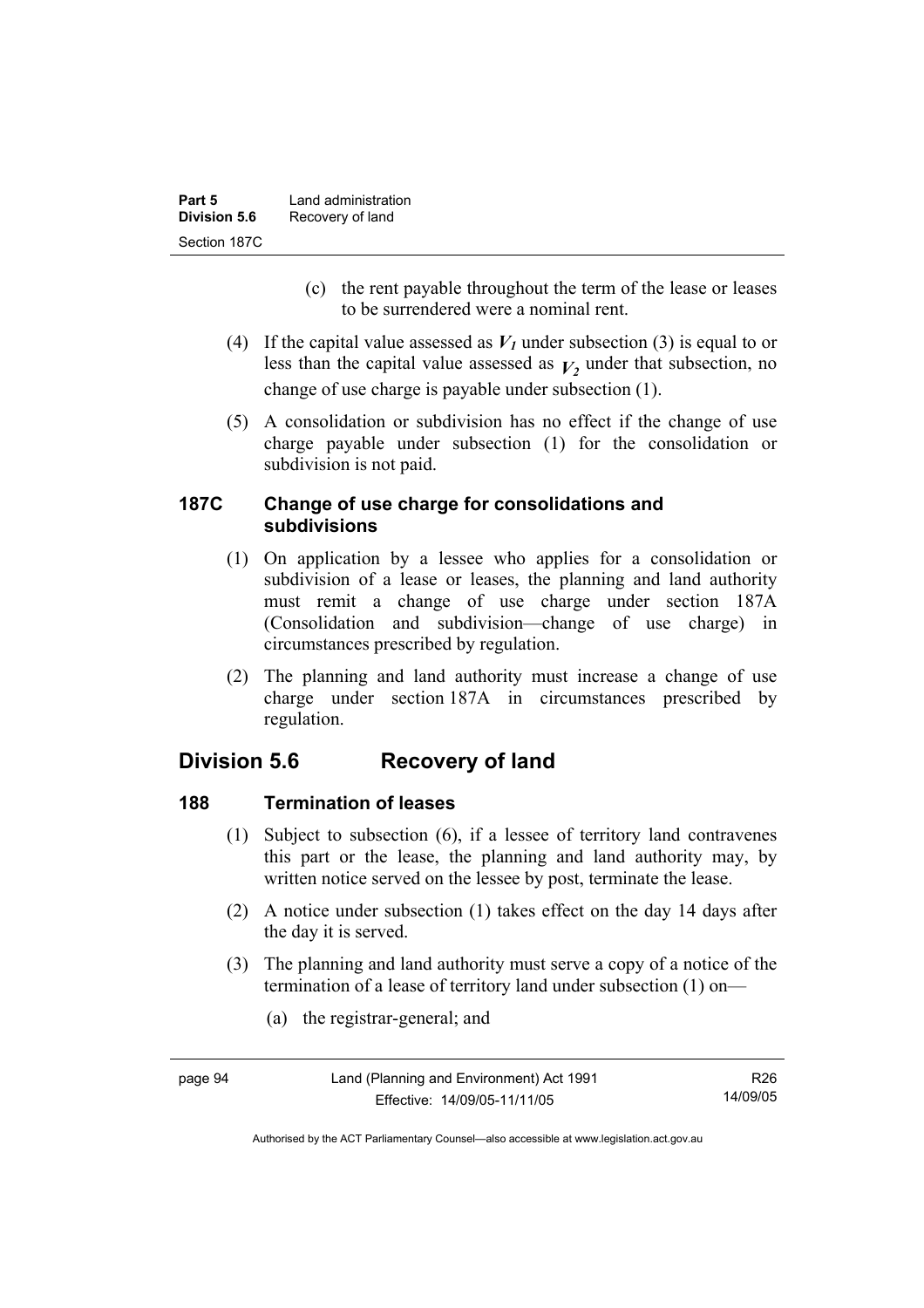(b) any person having an interest in the land that is registered under the *Land Titles Act 1925*;

at the same time as, or as soon as practicable after, the notice under subsection (1) is served.

- (4) Subject to subsection (6), if a person who occupies territory land under a licence from the Commonwealth or the Territory contravenes this part or the licence, the planning and land authority may, by written notice served on the licensee by post, terminate the licence.
- (5) A notice under subsection (4) takes effect on the day 7 days after the day it is served.
- (6) The planning and land authority must not terminate a lease or a licence under this section unless it has—
	- (a) by written notice served on the lessee or licensee by post—
		- (i) informed the lessee or licensee that it is considering terminating the lease or licence; and
		- (ii) specified the grounds on which it is considering taking that action; and
		- (iii) invited the lessee or licensee to notify the authority in writing within 21 days after the date of the notice of any reasons why the lessee or licensee considers that the lease or licence should not be terminated; and
	- (b) taken into account any reasons for not terminating the lease or licence notified to the authority by the lessee or licensee in accordance with the notice served on the lessee or licensee under paragraph (a).
- (7) The validity of the termination of a lease is not affected by a failure to comply with subsection (3).

page 95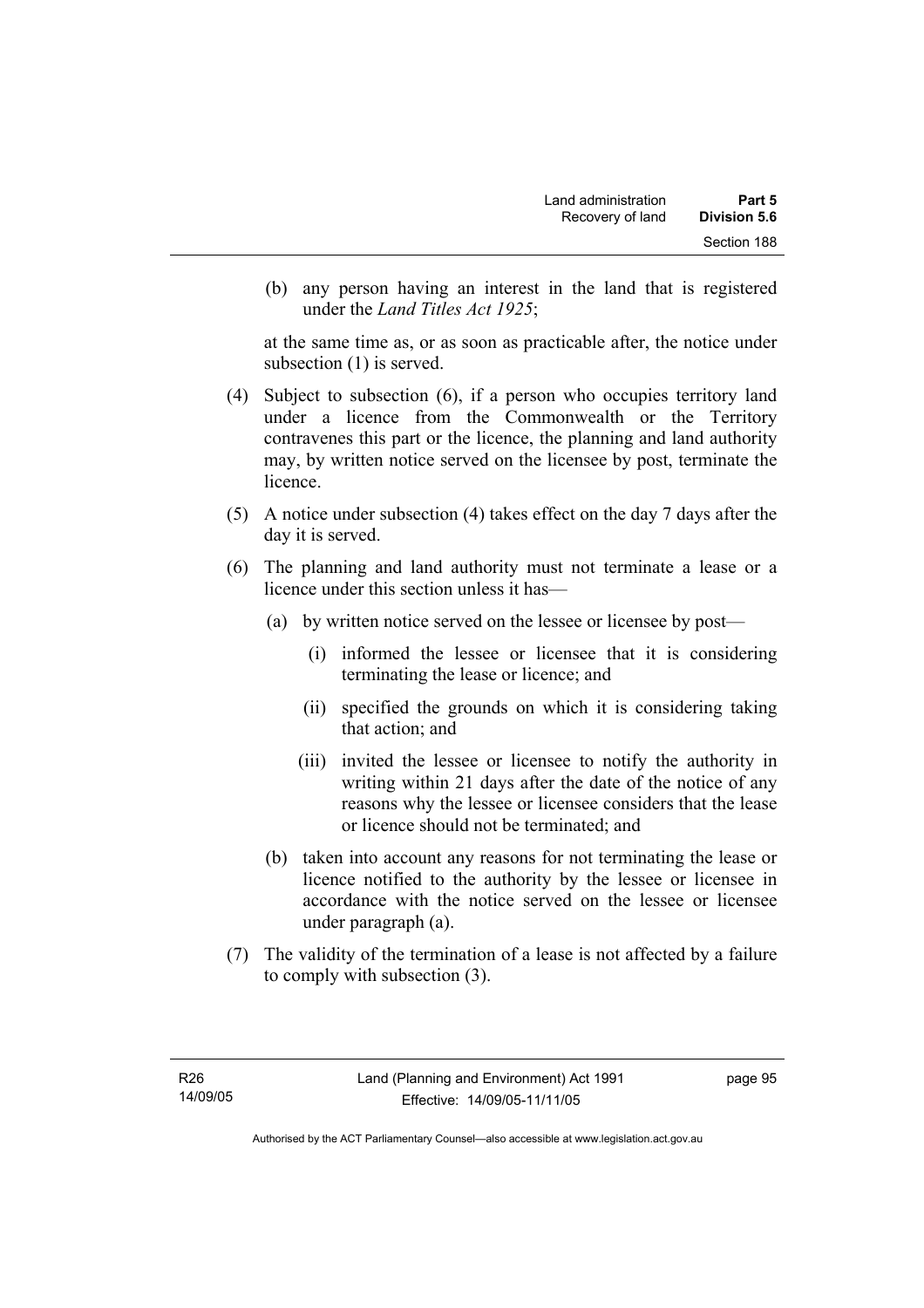**Part 5** Land administration **Division 5.6** Recovery of land Section 189

#### **189 How land may be recovered**

- (1) This section applies if—
	- (a) a person who has been a lessee of territory land remains in possession of the land after—
		- (i) the term of the lease has ended; or
		- (ii) the lease has been surrendered or ended; or
	- (b) a person who has been a licensee of territory land remains in possession of the land after—
		- (i) the term of the licence has ended; or
		- (ii) the licence has been surrendered or ended.
- (2) The Executive may, by written notice to the person (the *unlawful occupier*), demand that the unlawful occupier give possession of the land to the Executive within the reasonable period stated in the demand.
- (3) If a demand is not complied with—
	- (a) the Executive may apply to the Magistrates Court for an order that possession of the land be given to the Executive; and
	- (b) the court may issue a warrant authorising a police officer, within 30 days after the day the warrant is issued, to enter the land with the assistance and by the force that is reasonable, and give possession of the land to the Executive.
- (4) The planning and land authority is authorised to do any of the following on behalf of the Executive:
	- (a) make a demand under subsection (2);
	- (b) make an application to the Magistrates Court under subsection  $(3)$   $(a)$ ;
	- (c) take possession of land under this section.

R26 14/09/05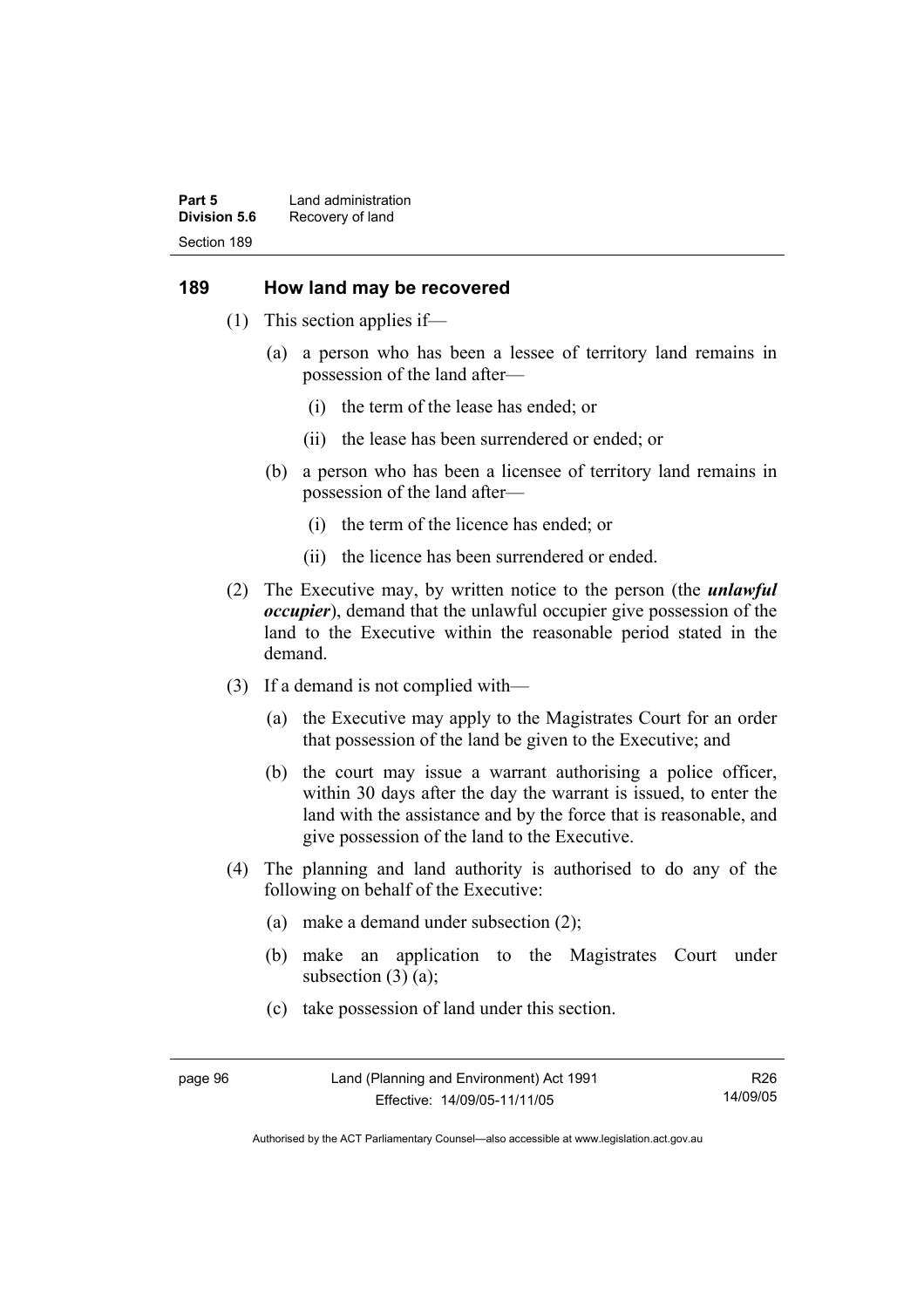(5) In this section:

*licence* means a licence granted by the Territory, the Commonwealth or the planning and land authority.

#### **190 Evidence of ending of lease**

- (1) The planning and land authority may certify in writing that a lease of territory land mentioned in the certificate has ended.
- (2) A certificate under subsection (1) is evidence of the matter it states.
- (3) A document that purports to be a certificate under subsection (1) is taken to be such a certificate, unless the contrary is proved.

# **Division 5.7 Public land**

# **Subdivision 5.7.1 Preliminary**

#### **191 Definitions for div 5.7**

In this division:

*plan of management* means a plan of management prepared under subdivision 5.7.4, as varied and in effect from time to time.

*variation*, in relation to a plan of management, includes the revocation of the plan and its substitution with a new plan.

# **Subdivision 5.7.2 Public land**

## **192 Recommendations to planning and land authority**

The conservator may, in writing, recommend to the planning and land authority that the plan be varied to provide for—

- (a) the identification of an area of land as public land and its reservation for a purpose mentioned in section 193; or
- (b) in relation to an area already identified in the plan as public land—

| R26      | Land (Planning and Environment) Act 1991 | page 97 |
|----------|------------------------------------------|---------|
| 14/09/05 | Effective: 14/09/05-11/11/05             |         |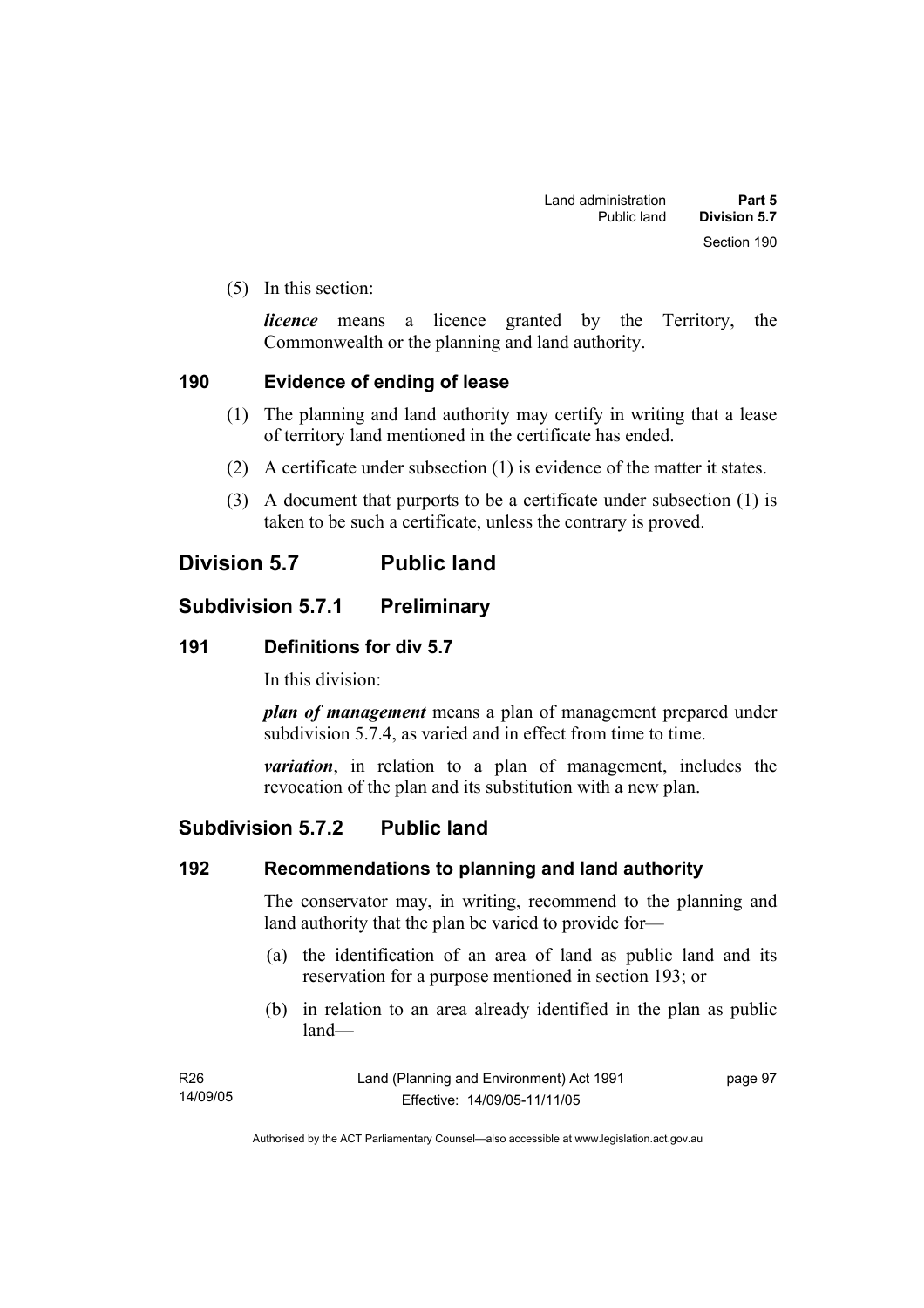| Part 5       | Land administration |
|--------------|---------------------|
| Division 5.7 | Public land         |
| Section 193  |                     |

- (i) the variation of its boundaries to reduce or increase the size or the area, or to alter the shape of the area; or
- (ii) the variation of the purpose for which it is reserved; or
- (iii) the cessation of its designation as public land.

# **Subdivision 5.7.3 Management of public land**

# **193 Reserved areas**

Public land may be reserved by the plan under section 7 (3) (d) for any of the following purposes:

- (a) a wilderness area;
- (b) a national park;
- (c) a nature reserve;
- (d) a special purpose reserve;
- (e) an urban open space;
- (f) a cemetery or burial ground;
- (g) a lake;
- (h) a sport and recreation reserve;
- (i) a heritage area.

#### **194 Management**

An area of public land must be managed in accordance with—

- (a) the management objectives applying to the area; and
- (b) the plan of management (if any) for the area.

#### **195 Management objectives**

 (1) For section 194, the management objectives for an area of public land reserved for a particular purpose are—

R26 14/09/05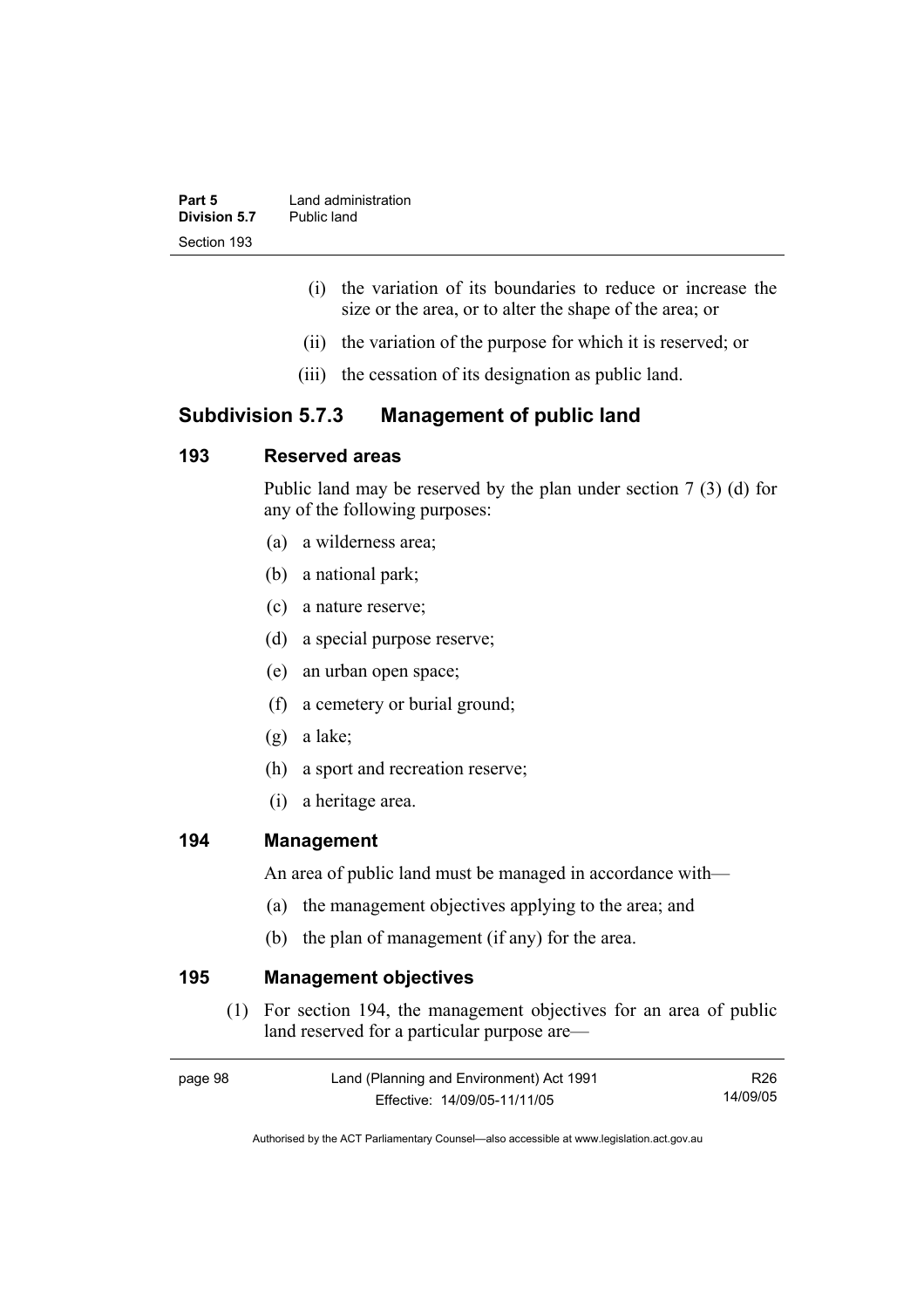- (a) objectives specified in schedule 1; and
- (b) objectives specified by the conservator under subsection (2);

in relation to areas of land reserved for that purpose.

- (2) The conservator may, in writing, determine management objectives for an area of public land reserved for a purpose mentioned in schedule 1.
	- *Note* A power given under an Act to make a statutory instrument (including a determination of management objectives) includes power to amend or repeal the instrument (see Legislation Act, s 46 (1)).
- (3) A determination of management objectives is a disallowable instrument.
	- *Note 1* A disallowable instrument must be notified, and presented to the Legislative Assembly, under the Legislation Act.
	- *Note 2* An amendment or repeal of a determination of management objectives is also a disallowable instrument (see Legislation Act, s 46 (2))*.*
- (4) If there is an inconsistency between the application of 2 management objectives specified in schedule 1 in relation to an area of public land, the objective appearing later in the schedule is to be read subject to the other objective.
- (5) If there is an inconsistency between the application of a management objective specified in schedule 1 and a management objective specified by the conservator under subsection (2) in relation to an area of public land, the objective specified by the conservator is to be read subject to the other objective.
- (6) In schedule 1:

*natural environment* means all biological, physical and visual elements of the earth and its atmosphere, whether natural or modified.

page 99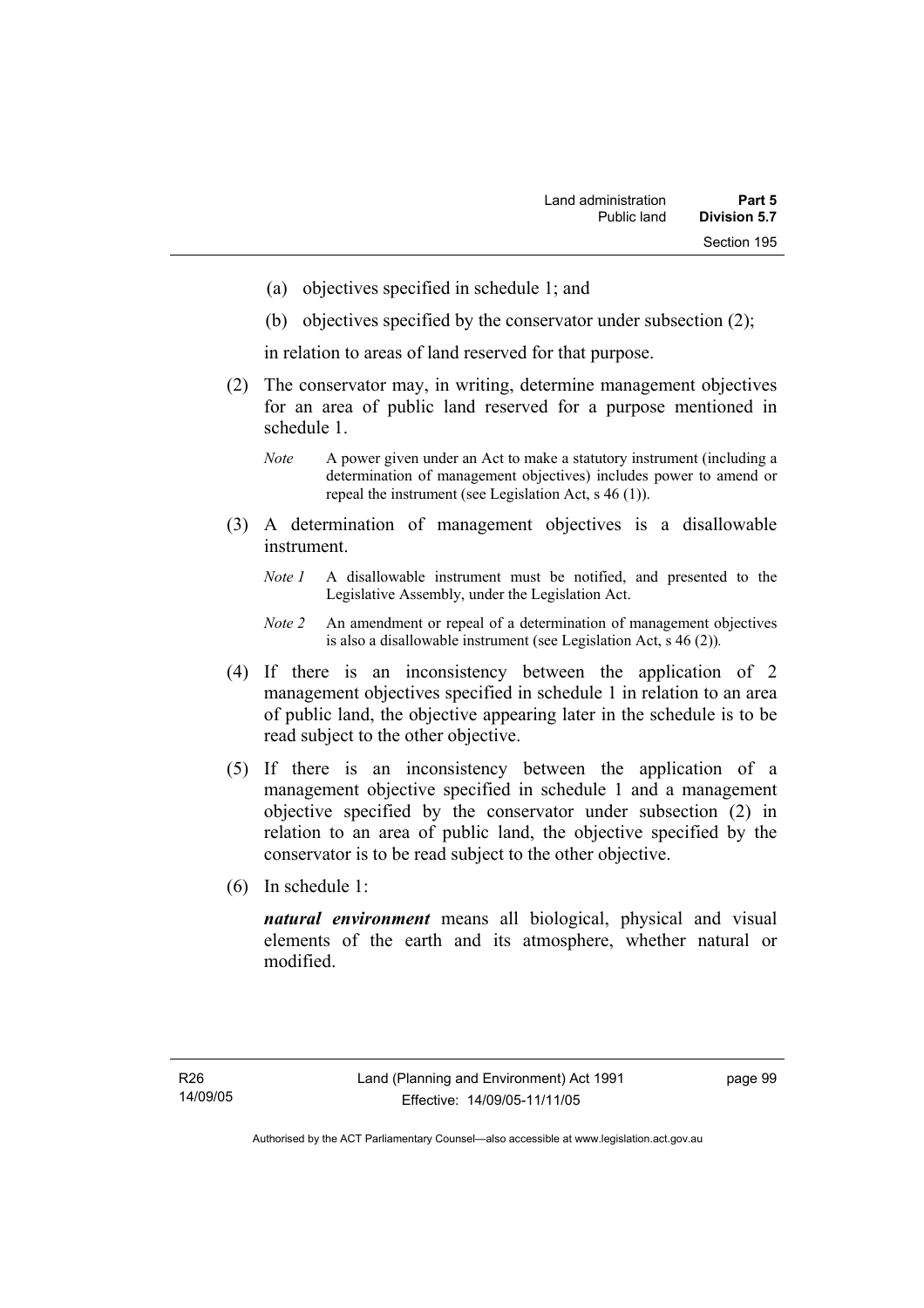**Part 5 Land administration Division 5.7** Public land Section 196

# **Subdivision 5.7.4 Plans of management**

# **196 Content**

A plan of management includes—

- (a) a description of the area of public land to which it applies; and
- (b) how the relevant management objectives mentioned in section 195 (1) are to be implemented or promoted in that area.

# **197 Preparation**

- (1) The conservator must prepare a draft plan of management for an area of public land as soon as practicable after the area is identified as such in the plan.
- (2) In preparing a draft plan of management, the conservator must consider any recommendation submitted by the authority.

# **198 Variations**

- (1) The conservator may prepare a draft variation of a plan of management in the same way as a draft plan of management.
- (2) This subdivision applies to a draft variation of a plan of management as if it were a draft plan of management.

# **199 Environmental assessments and inquiries**

- (1) At the written request of the conservator, or on his or her own initiative, at any time before a draft plan of management is approved under section 204 (a), the Minister may—
	- (a) direct that an assessment be made; or
	- (b) establish a panel to conduct an inquiry;

about any aspect of the draft plan.

R26 14/09/05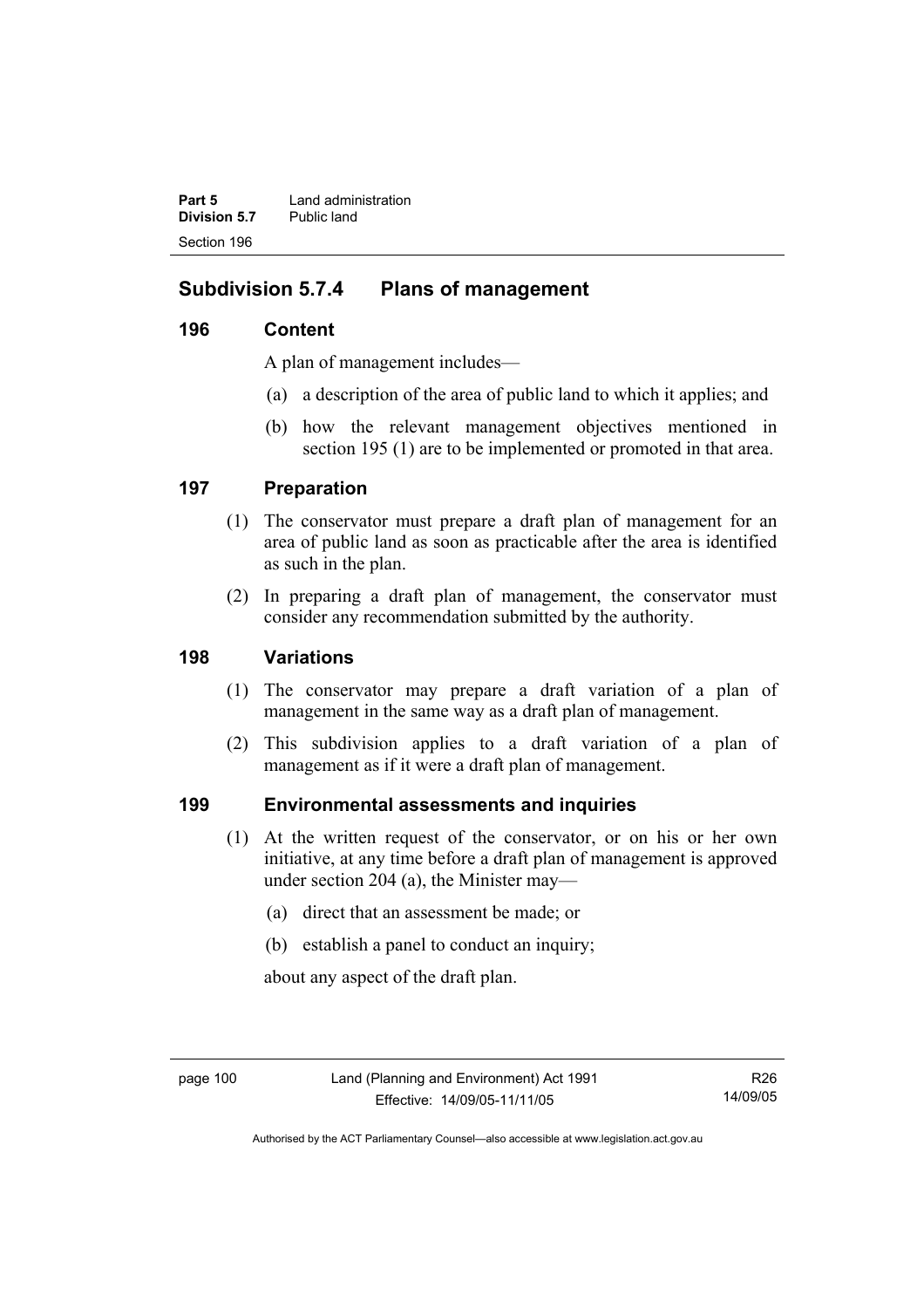(2) In preparing or revising a draft plan of management, the conservator must consider any relevant assessment or the report of any relevant inquiry.

# **200 Public consultation**

- (1) This section applies to a draft plan of management for an area of public land if—
	- (a) no corresponding preliminary draft plan of management for that area has been notified under section 19; or
	- (b) if such a preliminary draft has been so notified—the firstmentioned draft plan of management differs significantly from that preliminary draft.
- (2) The conservator must make copies of a draft plan of management to which this section applies available to an appropriate committee of the Legislative Assembly.
- (3) The conservator must make copies of a draft plan of management to which this section applies available for public inspection during office hours at the places specified in a written notice prepared by the conservator.
- (4) A notice under subsection (3) must include a statement inviting people to submit written comments about the draft plan of management to the conservator at a specified address and within a specified period of not less than 21 days from the date of the notice.
- (5) A notice under subsection (3) is a notifiable instrument.

*Note* A notifiable instrument must be notified under the Legislation Act.

(6) The conservator must also publish the notice in a daily newspaper.

## **201 Revision**

The conservator may revise a draft plan of management—

page 101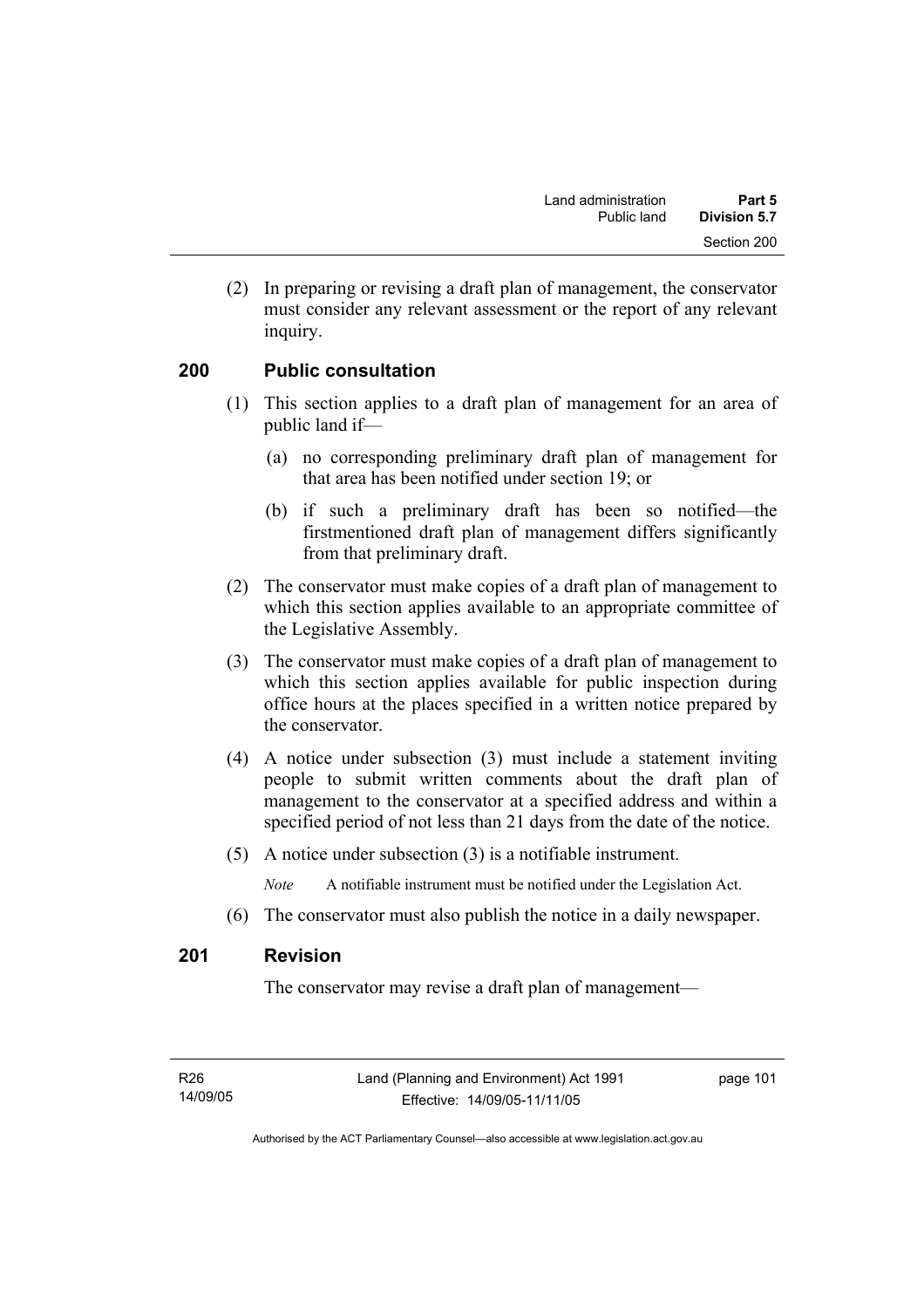- (a) in consideration of any written comments received from any person about the draft plan; or
- (b) to correct any formal error.

#### **202 Submission to Minister**

The conservator must submit a draft plan of management (as revised under section 201) to the Minister for approval, together with—

- (a) a written report setting out the issues raised in any written comments submitted to the conservator in relation to the draft; and
- (b) a written report about the conservator's consultation with the public and with any other person or authority about the draft.

# **203 Consideration of plan of management by Legislative Assembly committee**

If the conservator submits a draft plan of management to the Minister under section 202, the Minister must, within 7 days of receiving the draft plan give—

- (a) a copy of the draft plan; and
- (b) a copy of the reports mentioned in section 202 (a) and (b) relating to the draft plan; and
- (c) all other documents relating to the draft plan submitted to the Minister by the conservator;

to an appropriate committee of the Legislative Assembly.

#### **204 Minister's powers**

 (1) On receipt of a draft plan of management submitted under section 202 or section 205 for approval, the Minister must consider any recommendation relating to the draft by a committee of the Legislative Assembly that considers the draft under section 203 and—

R26 14/09/05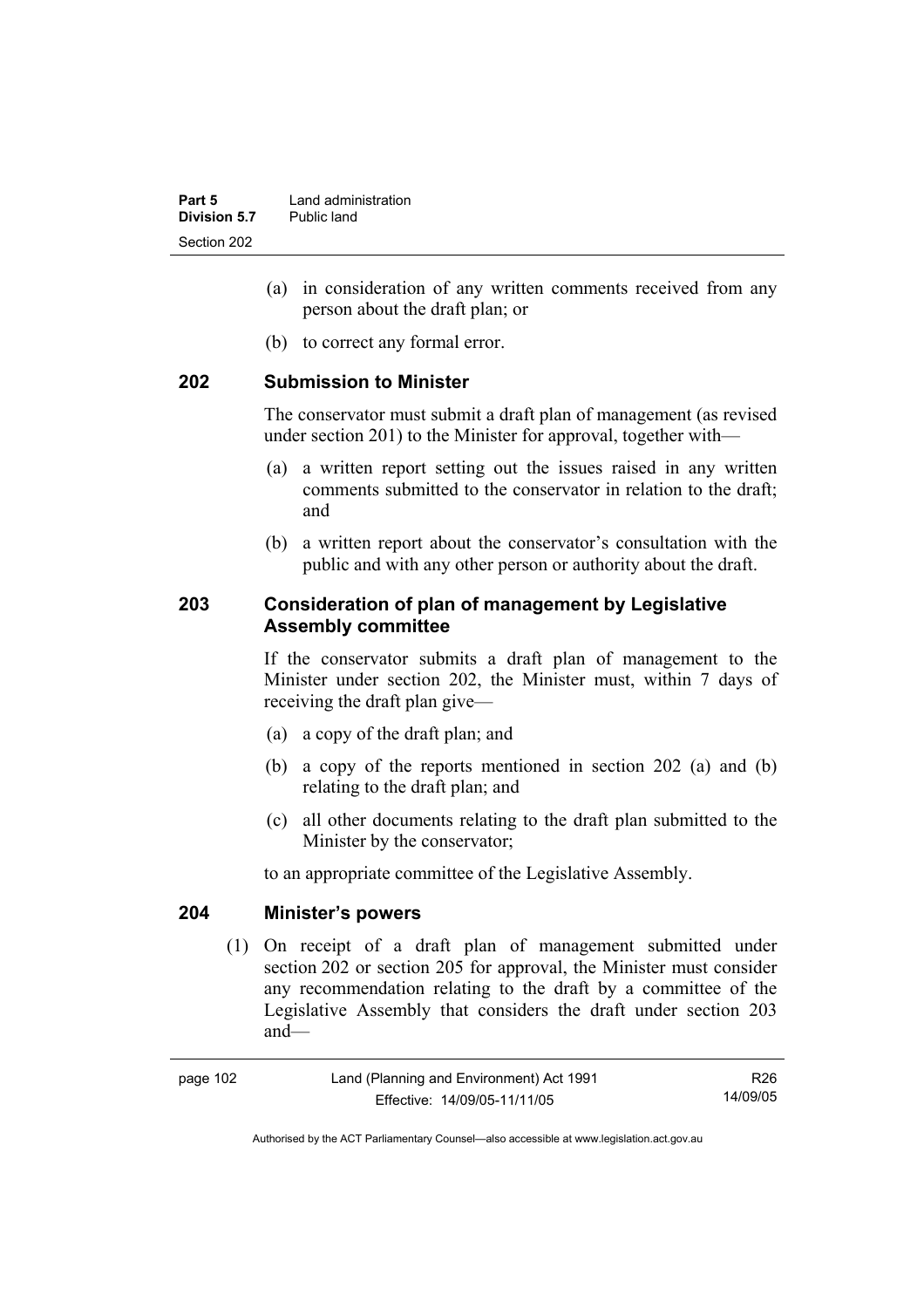- (a) in writing, approve a plan of management in the form in which the draft is submitted; or
- (b) refer the draft to the conservator together with any of the following written directions:
	- (i) to conduct further specified consultation;
	- (ii) to consider any revision suggested by the Minister;
	- (iii) to revise the draft in a specified way;
	- (iv) to defer, in writing, until a specified date or the happening of a specified event, the resubmission of the draft to the Minister;
	- (v) to withdraw the draft in writing.
- (2) The following are notifiable instruments:
	- (a) a deferral directed under subsection (1) (b) (iv);
	- (b) a withdrawal directed under subsection  $(1)$  (b)  $(v)$ .
	- *Note* A notifiable instrument must be notified under the Legislation Act.

#### **205 Referral back to conservator**

If the Minister refers a draft plan of management to the conservator under section 204 (1) (b), the conservator must—

- (a) comply with the Minister's directions; and
- (b) if the Minister gives a direction under section 204 (1) (b) (i) or (ii)—if the conservator considers appropriate, revise the draft plan; and
- (c) revise the draft to correct any formal error; and
- (d) resubmit the draft plan of management (as revised) to the Minister for approval together with a written report about the conservator's compliance with the Minister's directions and about any revision of the draft under paragraph (c).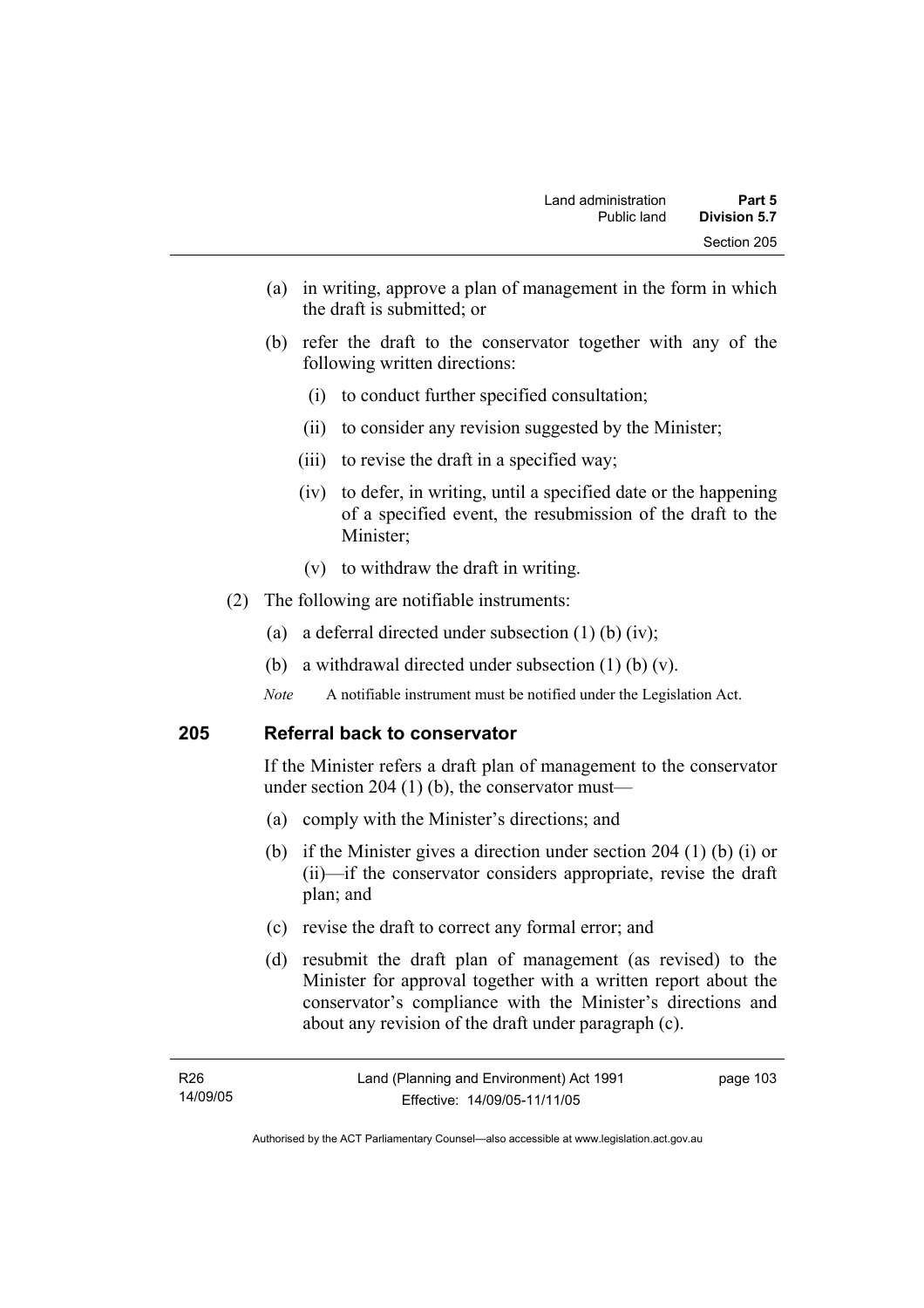| Part 5       | Land administration |
|--------------|---------------------|
| Division 5.7 | Public land         |
| Section 206  |                     |

## **206 Notice of revival of deferred draft plan of management**

- (1) If the conservator defers a draft plan of management as directed under section 204 (1) (b) (iv) (Minister's powers), on the day stated in the deferral, or as soon as possible after the event mentioned in the deferral, the conservator must prepare a written notice stating that the draft plan of management is revived.
- (2) A notice is a notifiable instrument.

*Note* A notifiable instrument must be notified under the Legislation Act.

(3) The conservator must also publish the notice in a daily newspaper.

#### **207 Notification, presentation, disallowance and date of effect**

- (1) A plan of management, as approved by the Minister under section 204, is a disallowable instrument.
	- *Note* A disallowable instrument must be notified, and presented to the Legislative Assembly, under the Legislation Act.
- (2) The Legislation Act, chapter 7 (Presentation, amendment and disallowance of subordinate laws and disallowable instruments) applies to a plan of management as if each reference in that chapter to 6 sitting days were a reference to 5 sitting days.
- (3) Subject to any disallowance under the Legislation Act, chapter 7, the plan of management commences—
	- (a) on the day after the 5th sitting day after the day it is presented to the Legislative Assembly under that chapter; or
	- (b) if the plan provides for a later date or time of commencement—on that date or at that time.

## **Subdivision 5.7.5 Leases and licences**

# **208 Leases—generally**

 (1) Except as provided by section 209, the planning and land authority must not grant a lease—

| page 104 | Land (Planning and Environment) Act 1991 | R26      |
|----------|------------------------------------------|----------|
|          | Effective: 14/09/05-11/11/05             | 14/09/05 |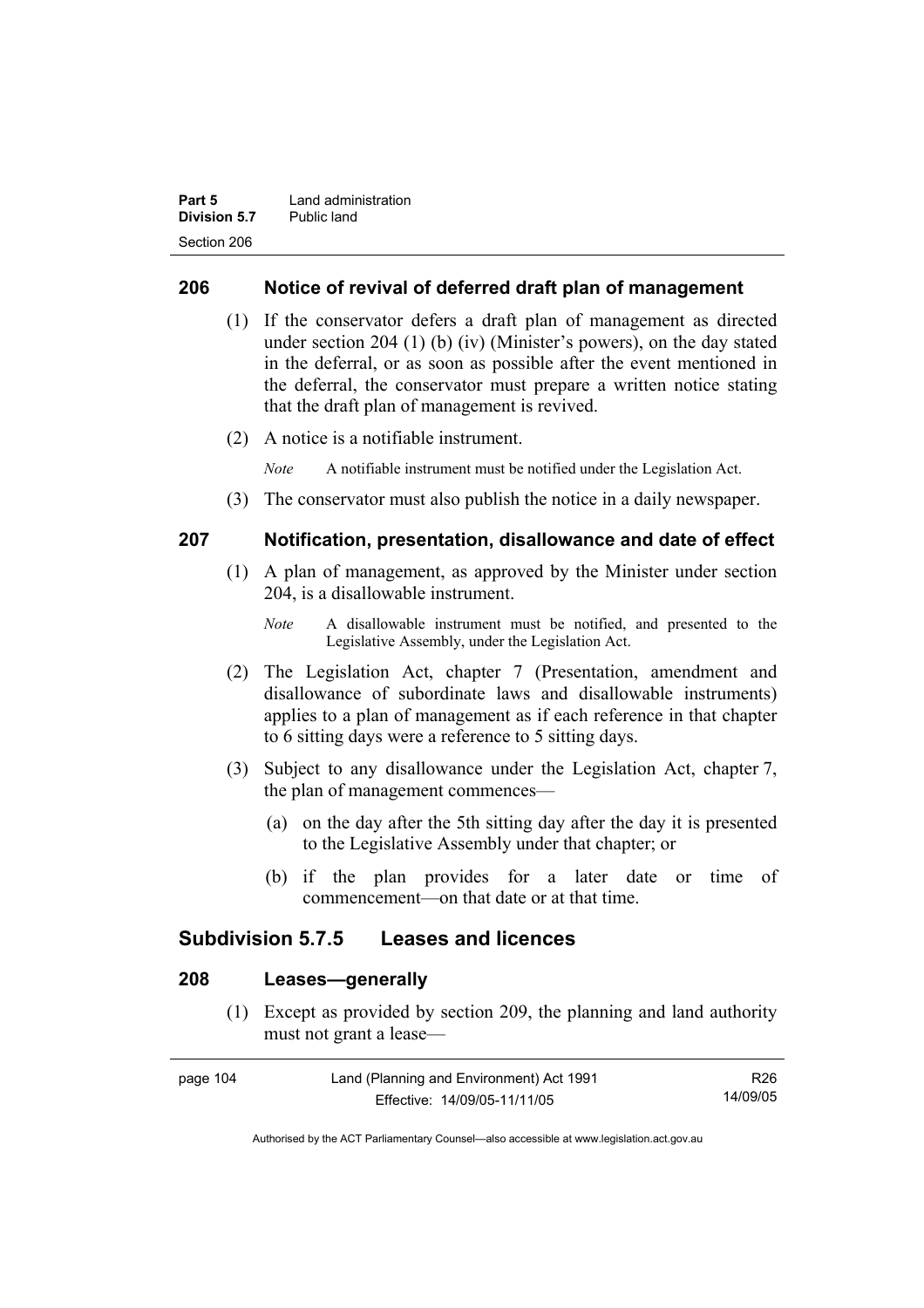- (a) of public land; or
- (b) during the defined period, of land designated, in a draft variation of the plan notified under section 19, to become public land.
- (2) In subsection (1):

*defined period*, in relation to land designated, in a draft variation of the plan, to become public land, means the period of interim effect, under part 2, of that draft variation.

# **209 Grant of leases**

- (1) On the written recommendation of the conservator, the planning and land authority may grant a lease of an area, or part of an area, of public land except if that area is reserved under the plan as a wilderness area.
- (2) On the written recommendation of the conservator, the planning and land authority may during the defined period mentioned in section 208 (2), grant a lease of an area, or part of an area, of land designated in a draft variation of the plan to become public land except if it is proposed in that draft variation that the area be reserved as a wilderness area.

## **210 Licences**

 (1) The planning and land authority may, on the written recommendation of the conservator, grant a licence to a person to occupy or use an area of unleased public land.

#### **Example of when a licence might be given to a person**

to allow a building (including a fitting attached to the building) owned or occupied by the person to encroach onto, over or under an area of unleased public land

*Note* An example is part of the Act, is not exhaustive and may extend, but does not limit, the meaning of the provision in which it appears (see Legislation Act, s 126 and s 132).

R26 14/09/05 page 105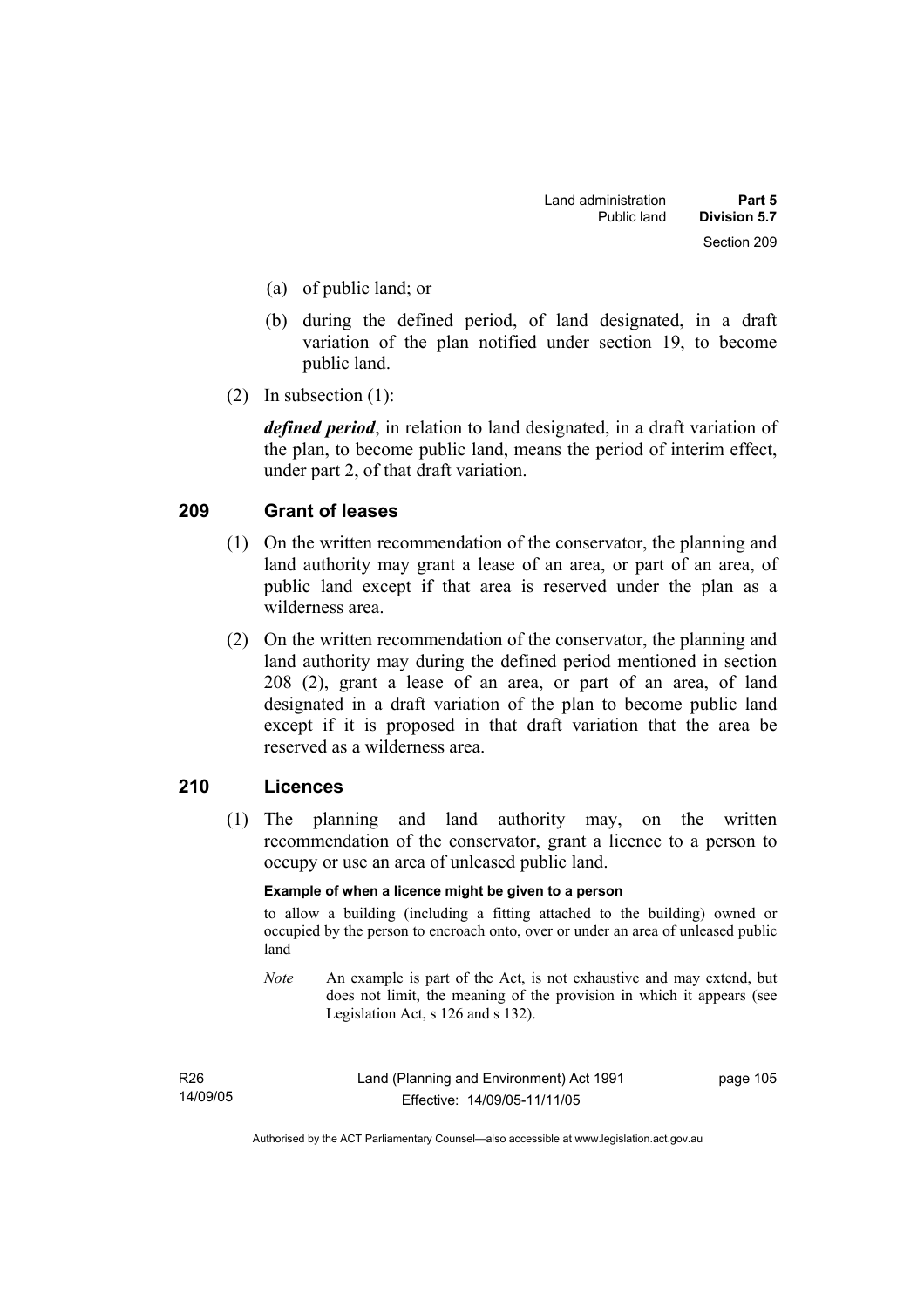- (2) An application for a licence under subsection (1) must—
	- (a) be in writing signed by the applicant; and
	- (b) specify—
		- (i) the land in relation to which the licence is sought; and
		- (ii) the period for which the licence is sought; and
		- (iii) the purposes for which it is proposed that the land should be used under the licence.

*Note* A fee may be determined under s 287 for this subsection.

- (3) A licence under subsection (1) must—
	- (a) be in writing; and
	- (b) apply to the person to whom it is granted and to all other people to whom it is expressed to apply; and
	- (c) specify the period for which it is granted; and
	- (d) be subject to the conditions (if any) specified in the licence.
- (4) A person is not required to hold a licence under this section to occupy or use an area of unleased public land if—
	- (a) the person holds a permit under the *Roads and Public Places Act 1937* to place an object in, over or across the area; and
	- (b) the area is being occupied or used in accordance with the permit; and
	- (c) for an occupation or use that requires an approval under division 6.2 (Approvals)—
		- (i) the occupation or use has been approved under that division; and
		- (ii) the person is complying with any conditions under section 245 (Conditional approvals) that apply to the approval.

R26 14/09/05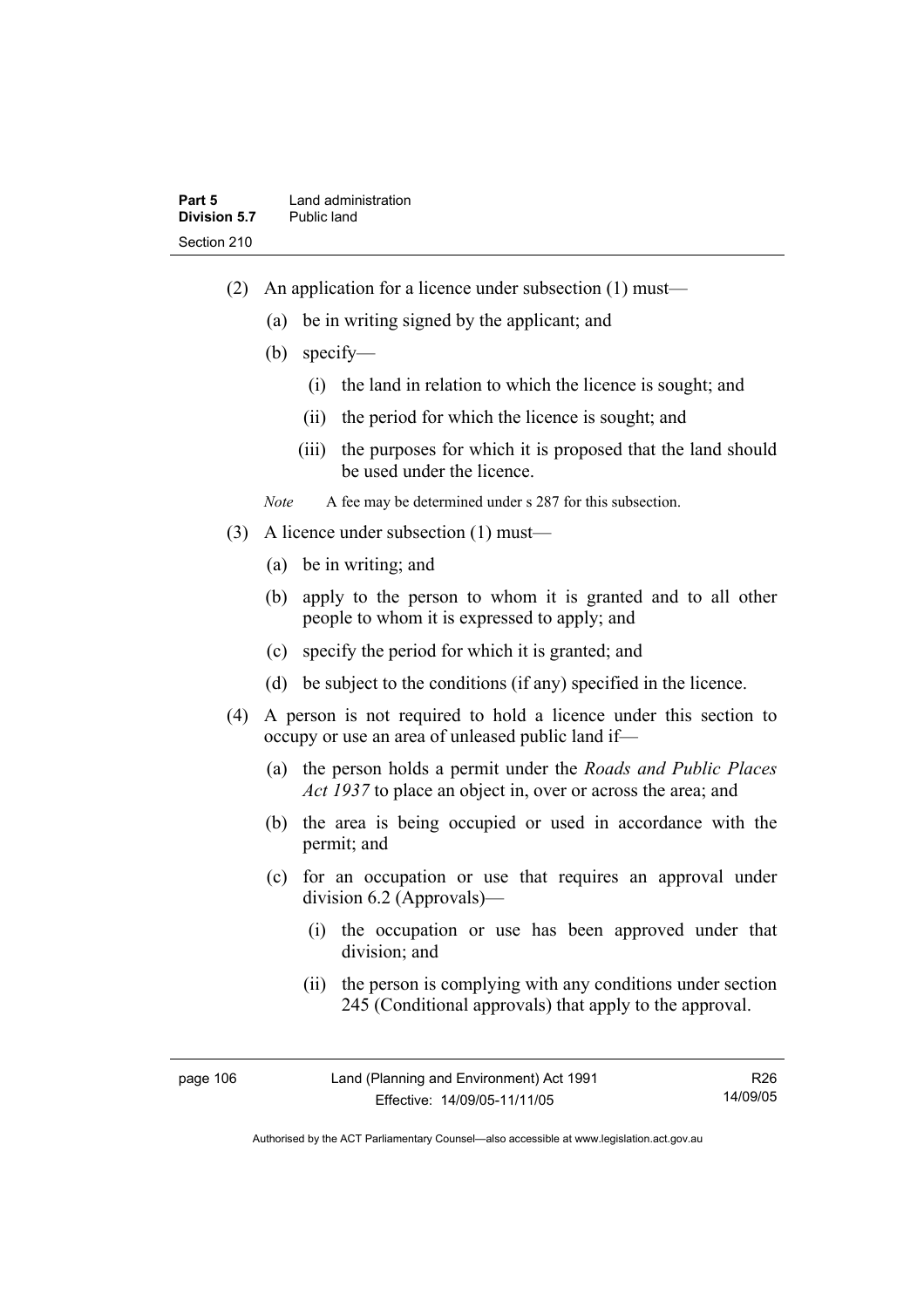# **211 Miner's rights in relation to public land**

A miner's right must not be granted in relation to public land.

# **Division 5.8 Miscellaneous**

## **214 Lessee may surrender lease or part of lease**

- (1) A person who holds a lease of territory land may, at any time, with the consent of the planning and land authority, surrender the lease or any part of the land comprised in the lease.
- (2) The planning and land authority may agree to accept the surrender of a lease, or part of the land comprised in a lease, under subsection (1) either unconditionally or subject to any condition the authority considers appropriate.
- (3) The surrender of a lease, or of part of the land comprised in a lease, does not entitle the lessee to a refund or remission of any rent already paid or owing.

# **215 Reduction of rent and relief from provisions of lease**

- (1) The planning and land authority may approve—
	- (a) a reduction of the rent payable under a lease of territory land, or of the amount payable, in relation to any occupation of territory land; or
	- (b) the grant of relief, to a lessee or occupier of territory land, from compliance, completely or partly, with any provision to which the person's lease or occupation is subject.
- (2) The reduction or grant of relief may be for any period (including a period before the commencement of this section or any other period before the approval).
- (3) If the planning and land authority gives an approval under subsection (1), the liability or obligation of the lessee or occupier under the lease, or in relation to the person's occupation, is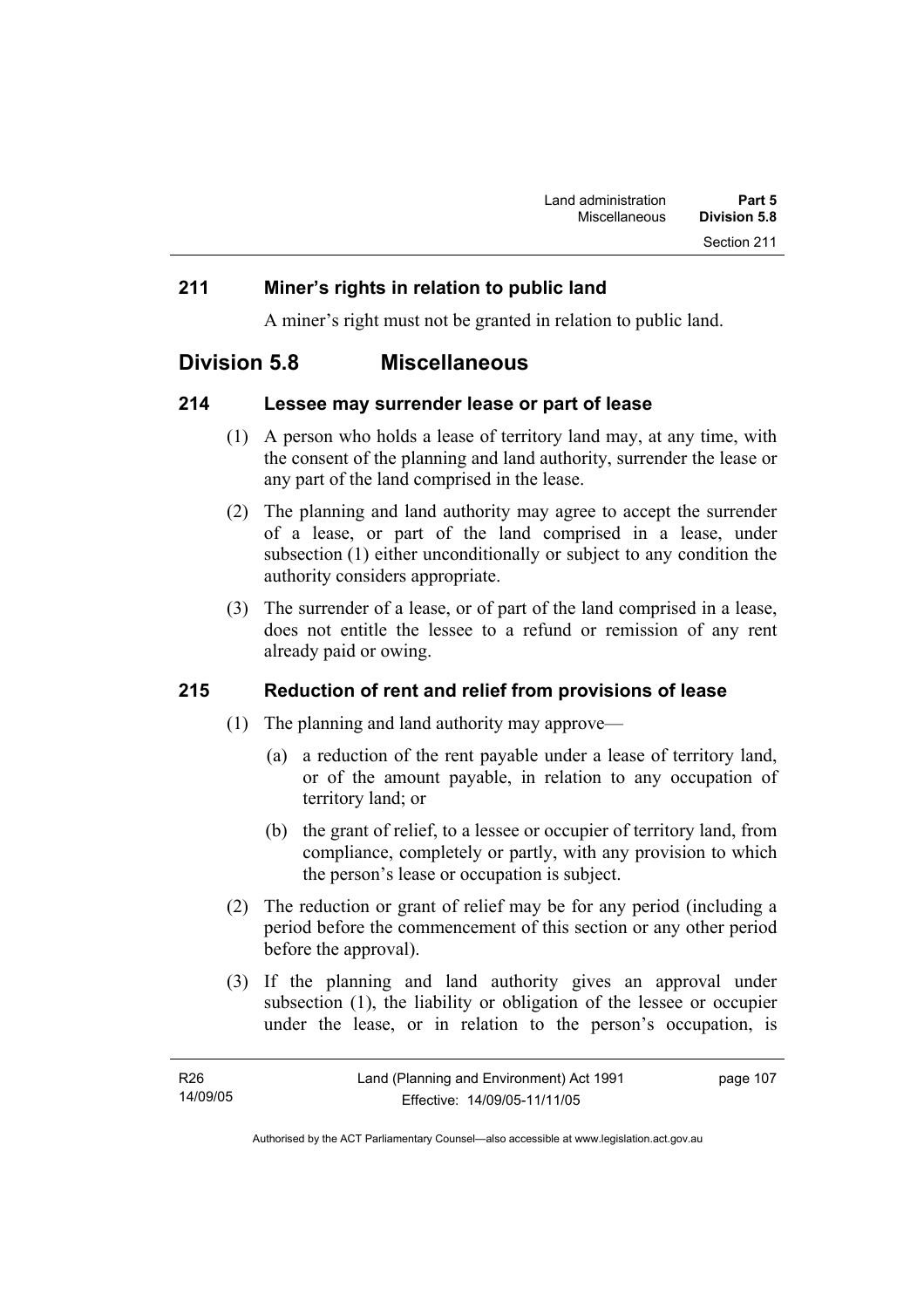| Part 5       | Land administration |
|--------------|---------------------|
| Division 5.8 | Miscellaneous       |
| Section 216  |                     |

discharged for the period approved, to the extent of the reduction or grant of relief approved.

- (4) An approval under subsection (1) may be made subject to conditions.
- (5) If the planning and land authority approves a grant of relief to a lessee or occupier under subsection (1), it must give to the lessee or occupier notice of the reduction of rent or other grant of relief approved.

*Note* For how documents may be given, see the Legislation Act, pt 19.5.

#### **216 Access to leased land from roads and road related areas**

- (1) The planning and land authority may grant a lease of territory land only if satisfied that the lessee will, during the term of the lease, have—
	- (a) direct access to the leased land from a road or road related area; or
	- (b) access to the leased land from a road or road related area by way of an access road or track, or in another way, that the lessee may use without charge and for all purposes at any hour of the day or night.
- (2) A way of access to leased land provided by the planning and land authority because of subsection (1) (b)—
	- (a) must not interfere with a building, garden or stockyard on the land at the time the way of access is provided; and
	- (b) must be located in a way that causes as little damage or inconvenience to the lessee as possible.
- (3) The validity of a lease granted under this part is not affected by a failure to comply with this section.
- (4) In this section: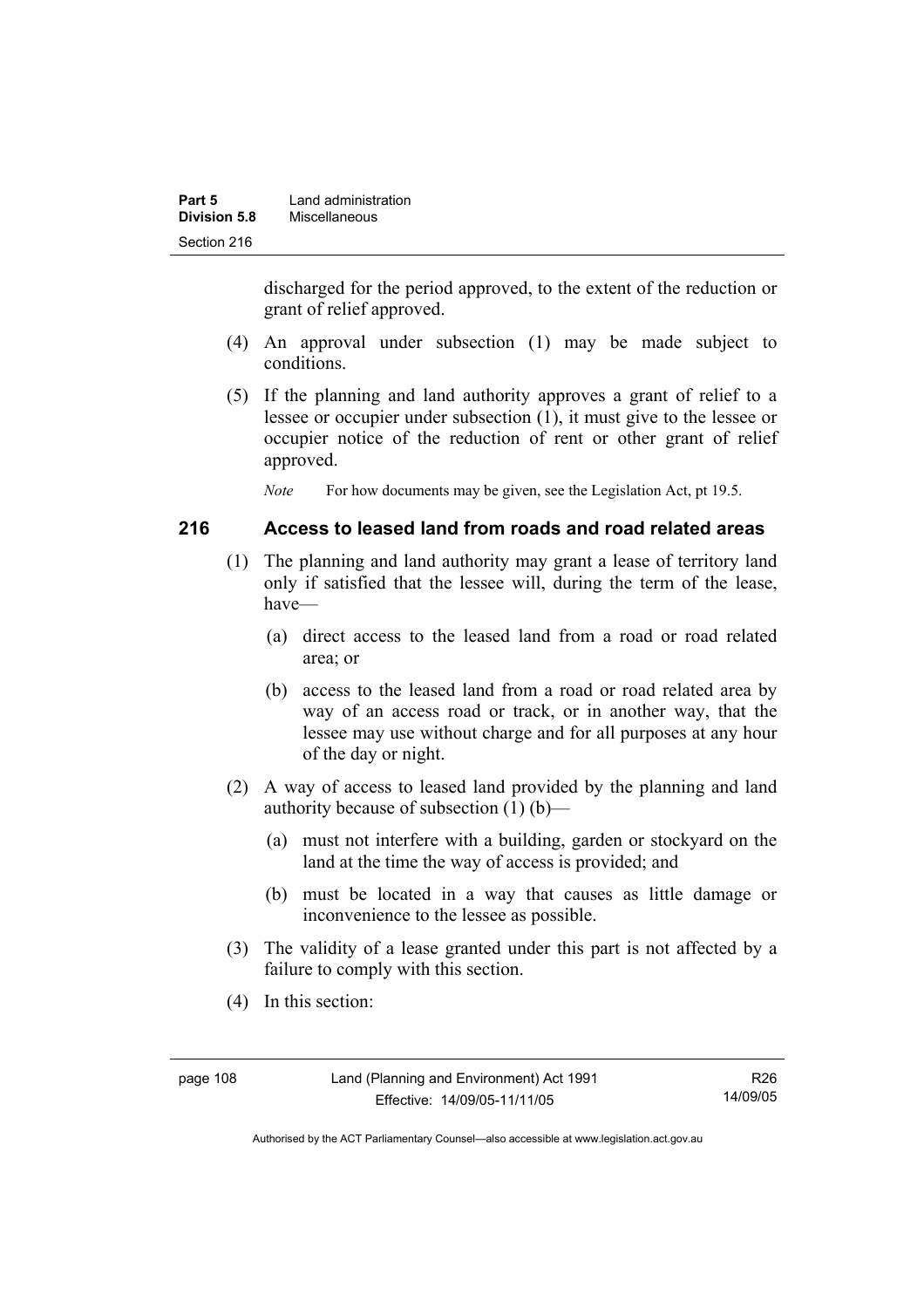*road*—see the *Road Transport (General) Act 1999*, dictionary.

*road related area*—see the *Road Transport (General) Act 1999*, dictionary.

# **216A Notification of certain leases**

- (1) This section applies if, during a quarter, the planning and land authority grants a lease—
	- (a) by direct grant; or
	- (b) under section 163 (Leases to community organisations), section 164 (Special leases) or section 209 (Grant of leases).
- (2) The planning and land authority must, within 5 working days after the end of the quarter, give the Minister a statement that sets out, in relation to any lease mentioned in subsection (1) granted during the quarter—
	- (a) the name of the lessee; and
	- (b) a description of the land comprised in the lease in accordance with the *Districts Act 2002*, section 9 (Description of parcel of land for dealings); and
	- (c) the amount (if any) paid for the grant of the lease; and
	- (d) the provision of this Act under which the lease was granted.
- (3) The Minister must present to the Legislative Assembly a copy of a statement received under subsection (2) within 5 sitting days after the day the Minister receives it.
- (4) The validity of a lease is not affected by a failure to comply with subsection  $(2)$  or  $(3)$ .
- (5) In this section—

*quarter* means a period of 3 months beginning on 1 January, 1 April, 1 July or 1 October in a year.

page 109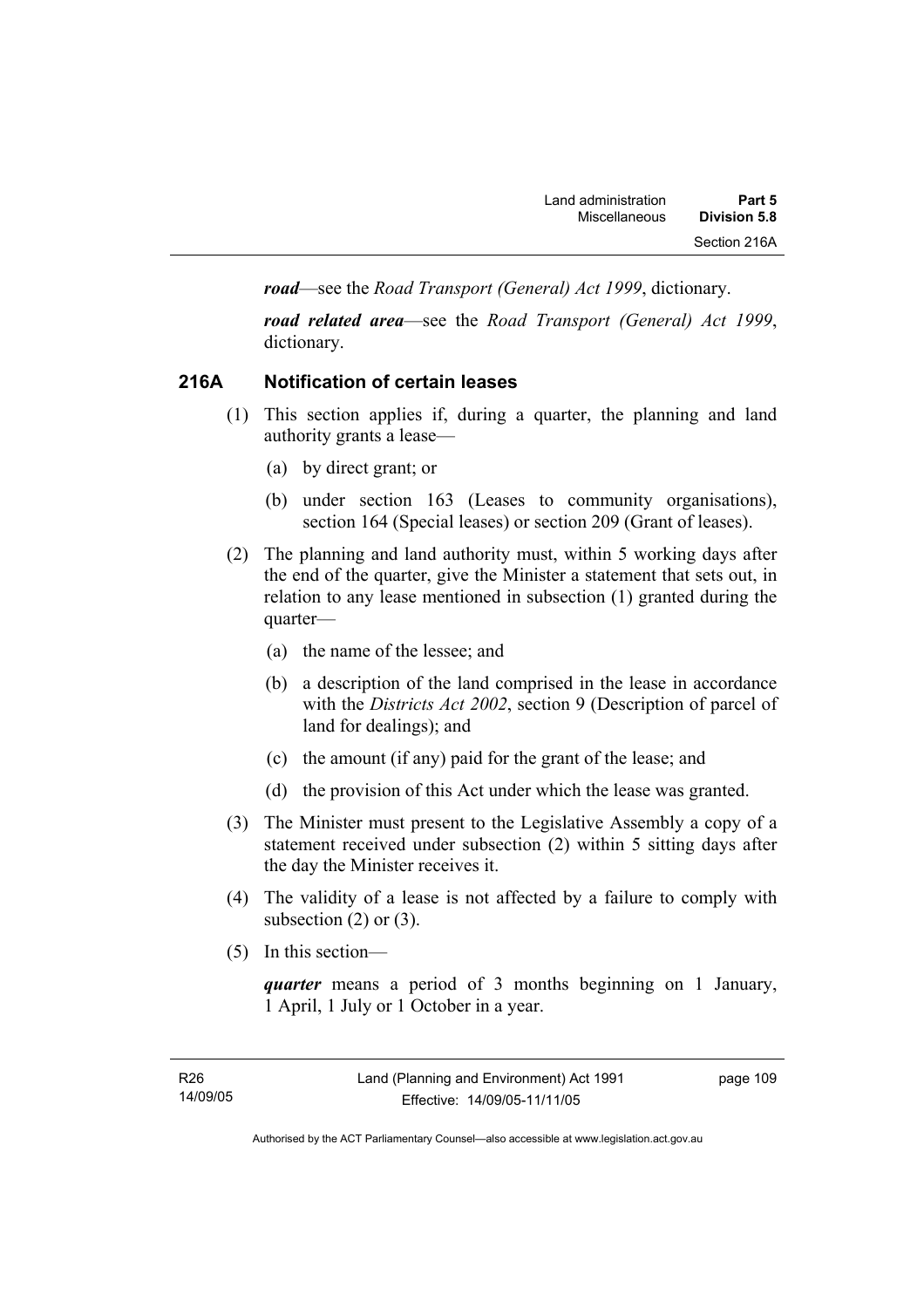| Part 5              | Land administration |
|---------------------|---------------------|
| <b>Division 5.8</b> | Miscellaneous       |
| Section 217         |                     |

# **217 Licences in relation to land that is not public land**

 (1) A person may apply to the planning and land authority for a licence to occupy or use an area of unleased territory land that is not public land.

#### **Example of when a licence might be given to a person**

to allow a building (including a fitting attached to the building) owned or occupied by the person to encroach onto, over or under an area of unleased territory land that is not public land

- *Note* An example is part of the Act, is not exhaustive and may extend, but does not limit, the meaning of the provision in which it appears (see Legislation Act, s 126 and s 132).
- (2) An application under subsection (1) must—
	- (a) be in writing signed by the applicant; and
	- (b) specify—
		- (i) the land in relation to which the licence is sought; and
		- (ii) the period for which the licence is sought; and
		- (iii) the purposes for which it is proposed that the land should be used under the licence.
	- *Note* A fee may be determined under s 287 for this subsection.
- (3) On receiving an application under subsection (1) the planning and land authority may grant the applicant a licence to occupy or use the land specified in the application for the purposes and period specified in the application.
- (4) A licence under subsection (1) must—
	- (a) be in writing; and
	- (b) apply to the person to whom it is granted and to all other people to whom it is expressed to apply; and
	- (c) specify the period for which it is granted; and

| page 110 | Land (Planning and Environment) Act 1991 | R <sub>26</sub> |
|----------|------------------------------------------|-----------------|
|          | Effective: 14/09/05-11/11/05             | 14/09/05        |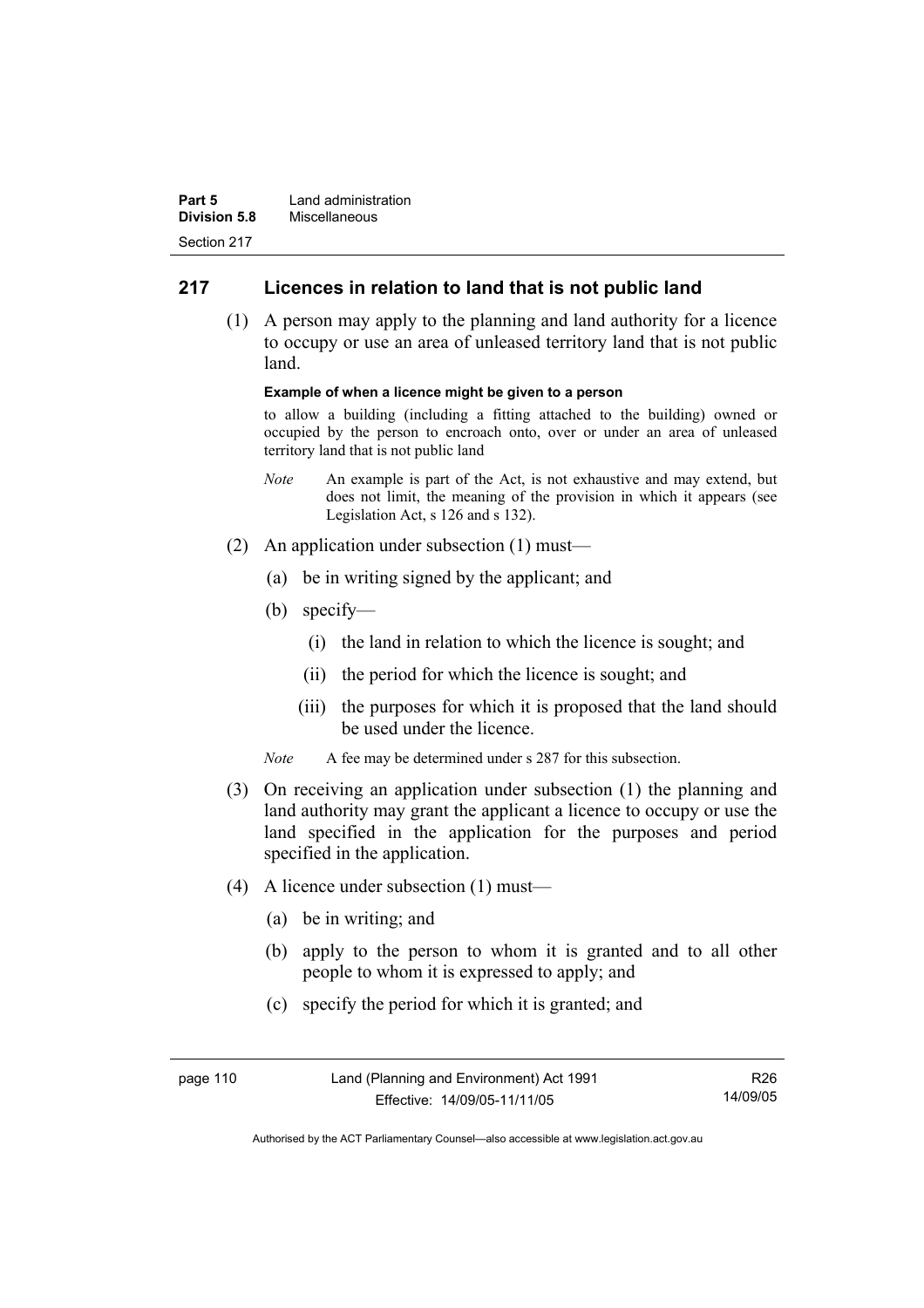- (d) be subject to the conditions (if any) that are specified in the licence.
- (5) A person is not required to hold a licence under this section to occupy or use an area of unleased territory land that is not public land if—
	- (a) the person holds a permit under the *Roads and Public Places Act 1937* to place an object in, over or across the area; and
	- (b) the area is being occupied or used in accordance with the permit; and
	- (c) for an occupation or use that requires an approval under division 6.2 (Approvals)—
		- (i) the occupation or use has been approved under that division; and
		- (ii) the person is complying with any conditions under section 245 (Conditional approvals) that apply to the approval.

# **218 Reservation of minerals**

A reservation of minerals contained in a lease of territory land must be read as a reservation of all minerals and mineral substances in or on the land, including gold, silver, copper, tin, other metals, ores and substances containing metals, gems, precious stones, coal, limestone, shale, mineral oils, valuable earths and substances, stone, clay, gravel and sand.

# **219 Rights to extract minerals**

- (1) The planning and land authority may, by a lease or other agreement, grant a person the right to extract minerals from specified territory land.
- (2) The provisions of a lease or other agreement entered under subsection (1) are the provisions agreed between the parties.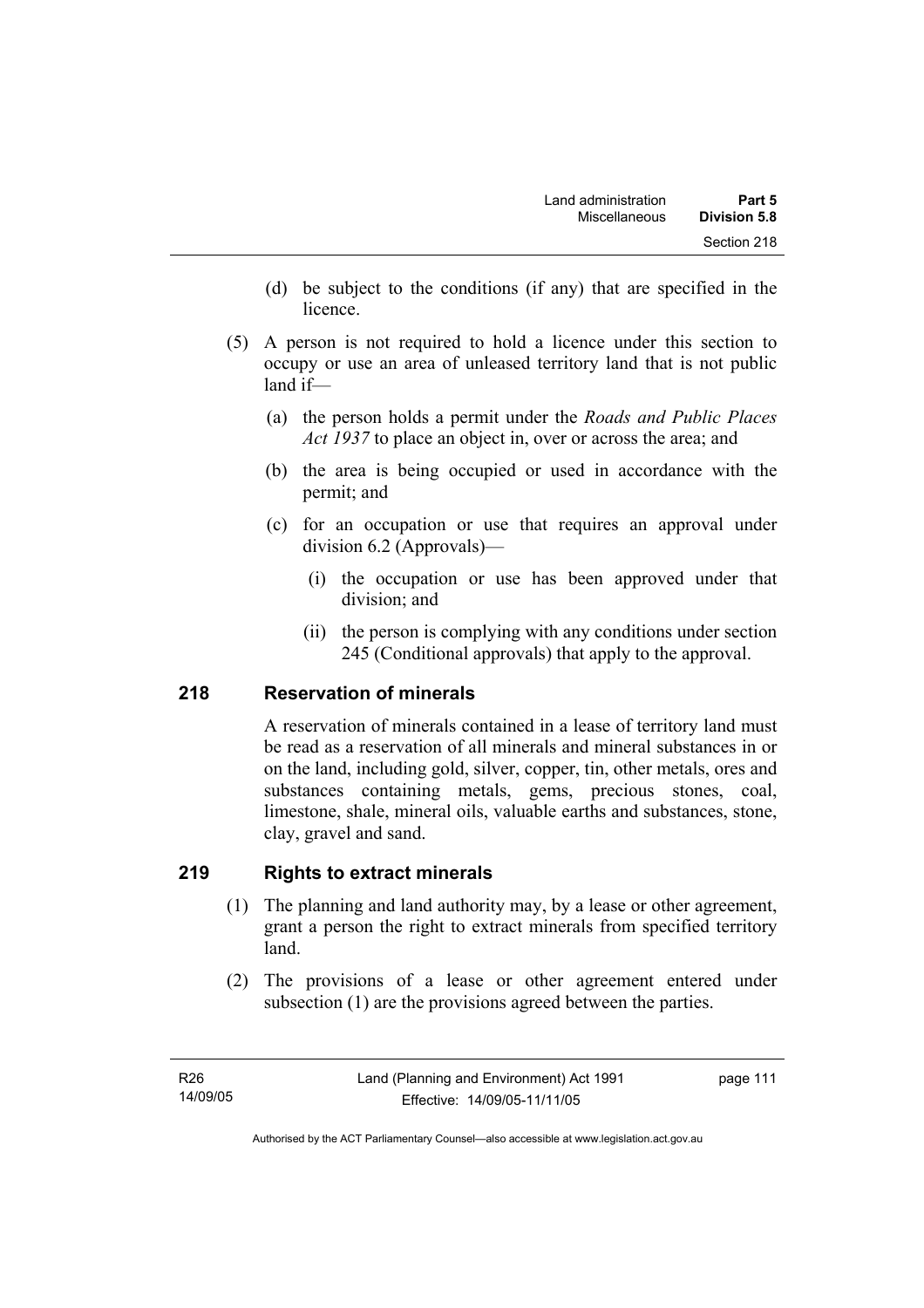| Part 5              | Land administration |
|---------------------|---------------------|
| <b>Division 5.8</b> | Miscellaneous       |
| Section 220         |                     |

## **220 Access to lease documents and development agreements**

- (1) The *Freedom of Information Act 1989*, section 11 (2) does not apply to a document that is—
	- (a) a lease; or
	- (b) a variation of a lease; or
	- (c) a renewal of a lease;

if the document became a document of a Commonwealth agency before 1 January 1977.

- (2) A document that is—
	- (a) a lease; or
	- (b) a variation of a lease; or
	- (c) a renewal of a lease;

is taken not to be an exempt document for the *Freedom of Information Act 1989*.

 (3) A reference in this section to a *lease* is a reference to a lease of territory land.

page 112 Land (Planning and Environment) Act 1991 Effective: 14/09/05-11/11/05

R26 14/09/05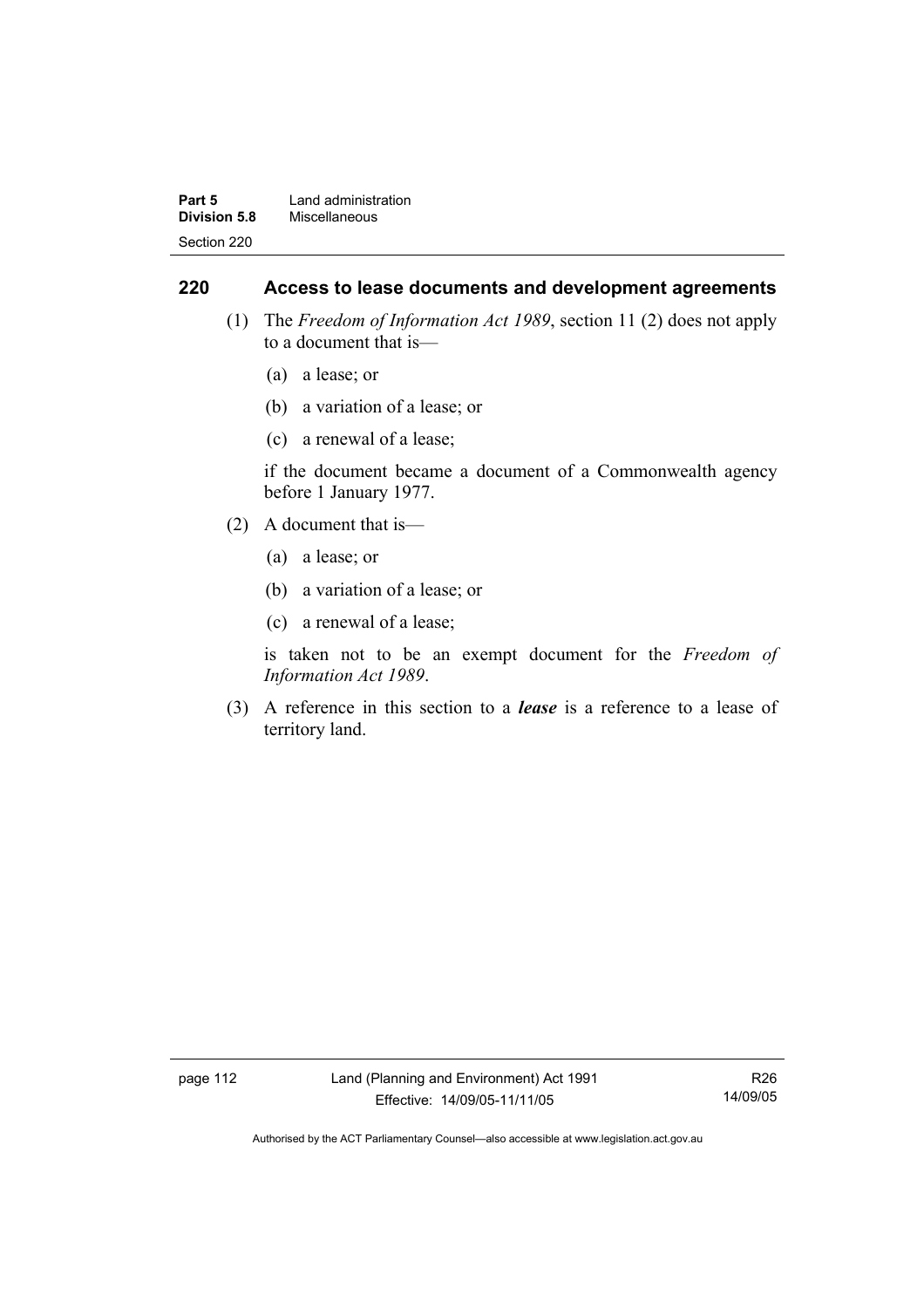# **Part 6 Approvals and orders**

# **Division 6.1 Preliminary**

# **222 Definitions for pt 6**

In this part:

*application* means an application for approval to undertake a development.

## *approval* means—

- (a) an approval under section 230 (Approvals); or
- (b) if, on reconsideration of an original decision, an application for development is approved—an approval on reconsideration.

*Note* Div 6.2.4 deals with reconsideration of original decisions.

## *building* includes—

- (a) an addition to a building; and
- (b) a structure attached to a building; and
- (c) a part of a building.

*building work*—see the *Building Act 2004*, section 6.

*consolidation*—see section 159.

*development* means activity in relation to land that consists of 1 or more of the following activities:

- (a) the erection, alteration or demolition of a building or structure on or under the land;
- (b) the carrying out of earthworks or other construction work on or under the land;

page 113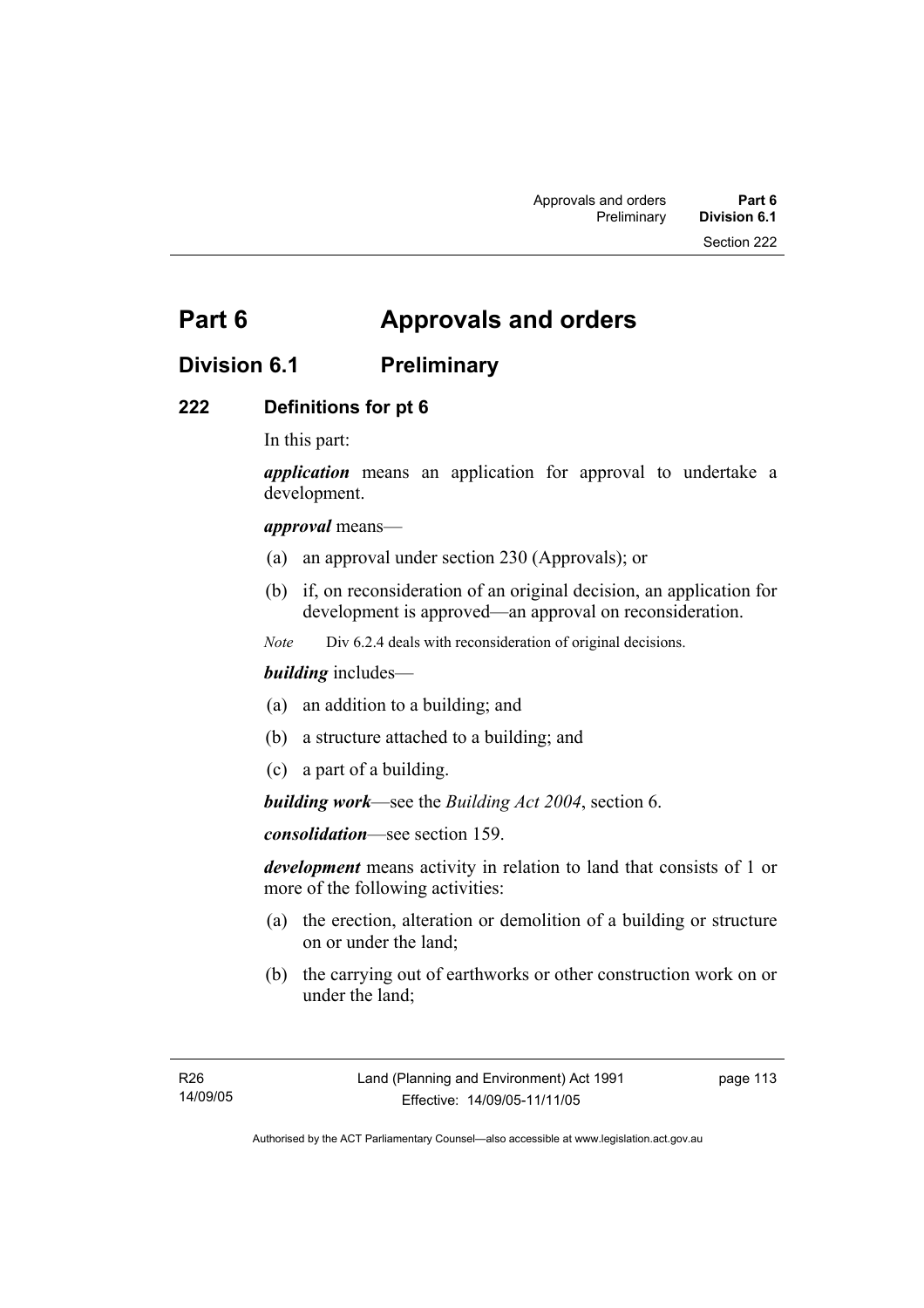#### **Part 6 Approvals and orders Division 6.1** Preliminary Section 222

- (c) the carrying out of work that would affect the landscape of the land except if the land—
	- (i) is leased for residential purposes only; and
	- (ii) is not registered, or nominated for provisional registration, under the *Heritage Act 2004*;
- (d) a use of the land for a business—
	- (i) that is a home business within the meaning of the plan; and
	- (ii) that is not expressly authorised by a current lease;
- (e) a use of the land for an activity—
	- (i) that is prescribed for section  $175(3)(a)$ ; and
	- (ii) that is not expressly authorised by a current lease;
- (f) if the land is unleased territory land—a use of the land that is not authorised by a current licence or permit granted for the land under an Act;
- (g) the erection, fixing or displaying of a sign or advertising material on the land, or on a structure or building on the land, otherwise than in accordance with a right to do so expressly given by a current licence granted under this Act, a current lease or a current permit under the *Roads and Public Places Act 1937*;
- (h) a variation of a lease of the land;
- (i) an activity declared by another Act to be a development activity for this part;

but does not include a use of unleased territory land by or on behalf of the Territory for a purpose for which it was used before the commencement of this Act.

*Executive* includes a Minister acting on behalf of the Executive.

| page 114 | Land (Planning and Environment) Act 1991 | R26      |
|----------|------------------------------------------|----------|
|          | Effective: 14/09/05-11/11/05             | 14/09/05 |

Authorised by the ACT Parliamentary Counsel—also accessible at www.legislation.act.gov.au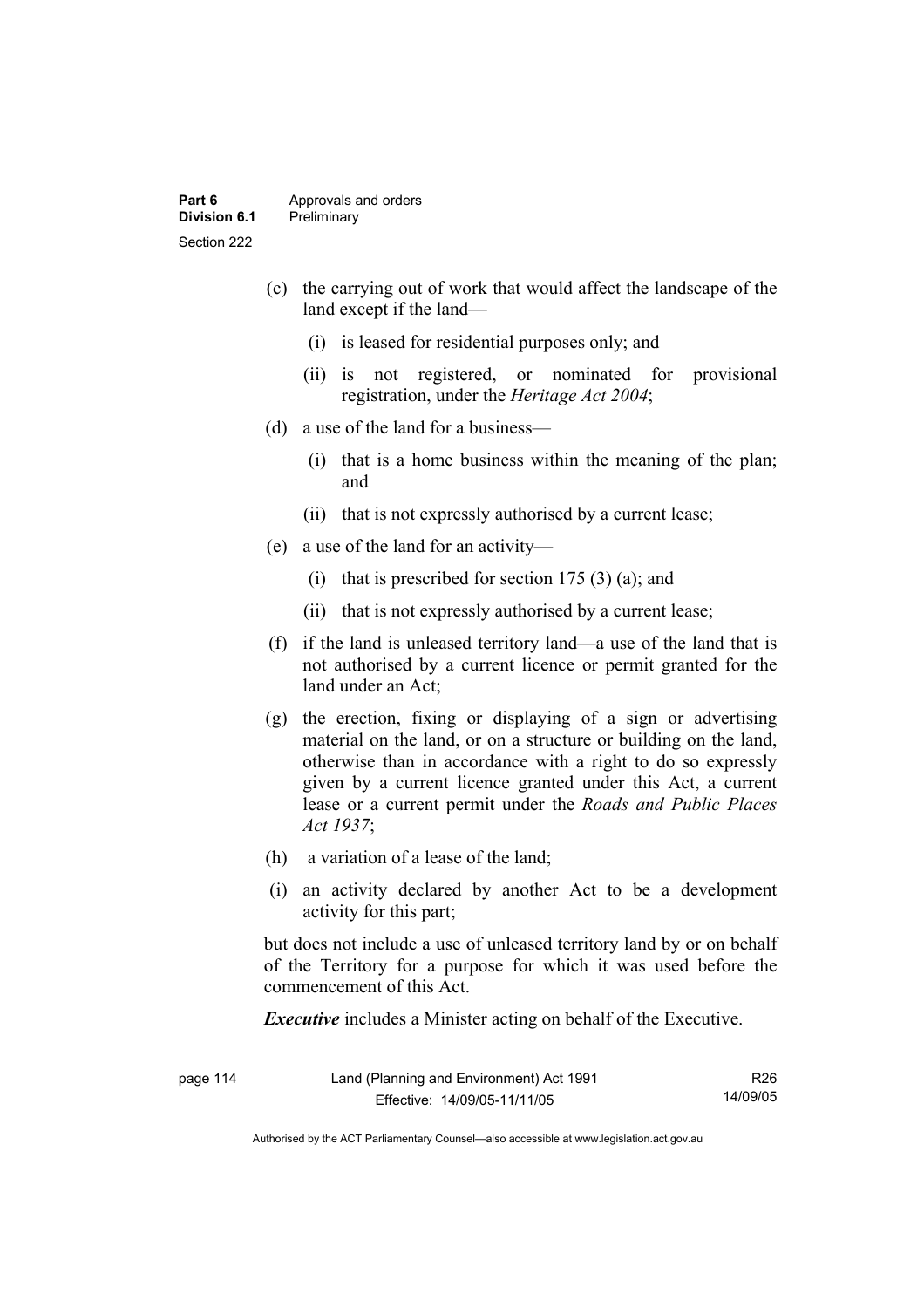*inspector* means a person appointed as an inspector under section 263 (1).

*lease*—see section 159.

*lessee*—see section 159.

*objection* means an objection under section 237.

*order* means—

- (a) an order under division 6.3; or
- (b) a decision under another Act that is declared by an Act to be an order for this part.

*original decision*—see section 246 (1).

*prescribed period* means the period specified in, or ascertained in accordance with, a regulation.

*prohibition notice*—see section 260 (1).

*relevant authority*, in relation to an application, means—

- (a) if the Minister has, under section 229B (Minister may decide some applications), decided to consider an application—the Minister; or
- (b) the planning and land authority.

*structure* includes a fence, mast, antenna, aerial, road, footpath, driveway, carpark, culvert or service conduit or cable.

*subdivision—*see section 159.

*variation*, of a lease—see section 223.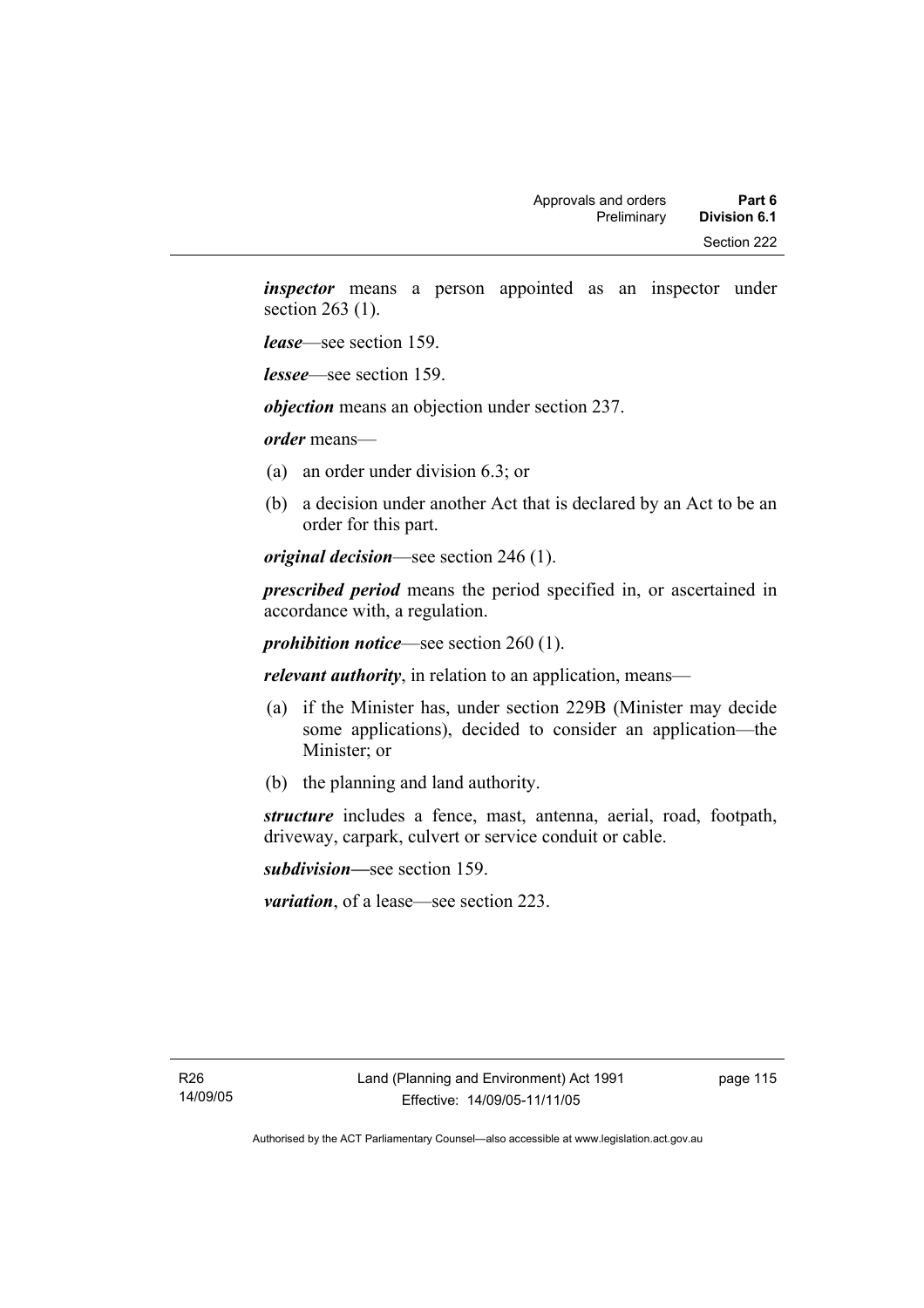# **223 Meaning of** *variation* **for pt 6**

- (1) In this part, *variation*, of a lease, includes—
	- (a) the surrender of a lease and the granting of a new lease subject to different provisions to the same lessee over all or part of the land comprised in the surrendered lease; and
	- (b) a consolidation; and
	- (c) a subdivision.
- (2) However, the *variation* of a lease does not include the surrender of a lease and the granting of a new lease to the same lessee over all or part of the land comprised in the surrendered lease if—
	- (a) the land is defined land within the meaning of section 31; or
	- (b) the new lease is granted under any of the following provisions:
		- (i) section 171 (Grant of further residential leases);
		- (ii) section 171A (Grant of further rural leases);
		- (iii) section 172 (Grant of further leases for purposes other than residential or rural).

# **Division 6.2 Approvals**

# **Subdivision 6.2.1 General**

# **225 Offence—development**

 (1) A person must not, without reasonable excuse, undertake a development otherwise than in accordance with an approval.

Maximum penalty: 50 penalty units.

 (2) A territory authority must not, without reasonable excuse, undertake a development except in accordance with an approval.

R26 14/09/05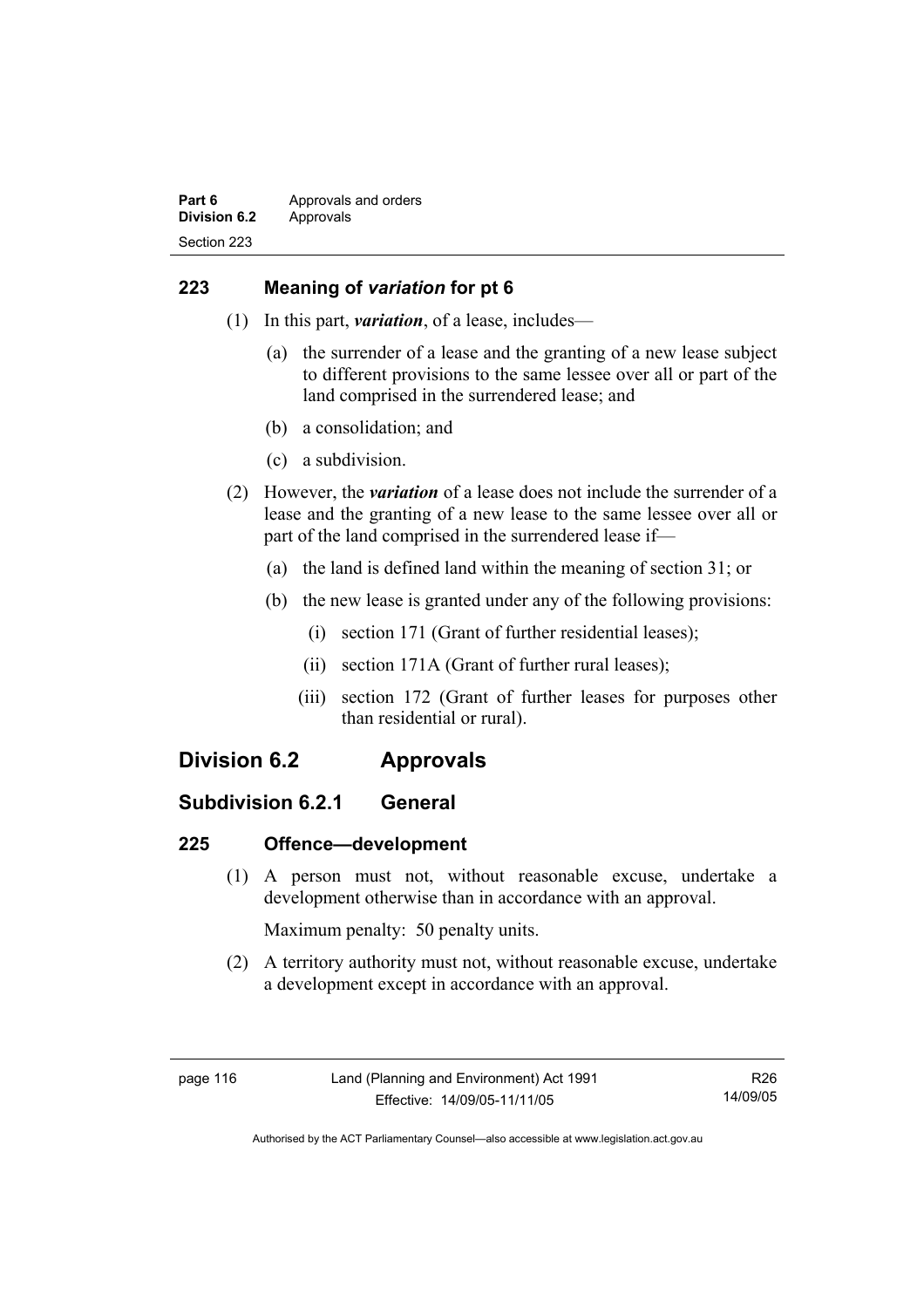#### **226 Application to undertake development**

- (1) An application for approval must—
	- (a) be signed by the applicant; and
	- (b) if the application is for approval of a variation of a lease—be accompanied by an assessment by an accredited valuer that sets out the amounts of the values represented by  $V_1$  and  $V_2$ in—
		- (i) for a variation that is not a consolidation or subdivision section 184A; or
		- (ii) for a variation consisting of a consolidation or subdivision—section 187C.
	- *Note 1* A fee may be determined under s 287 for this subsection.
	- *Note 2* If a form is approved under s 287A for an application or a declaration, the form must be used.
- (2) If the development to which the application relates requires construction work to be carried out on land that has previously been developed, and that is not leased for rural purposes, the application must be accompanied by a survey certificate given by a registered surveyor that shows—
	- (a) the boundaries of the land where the development is to be undertaken; and
	- (b) the location of each building or structure on the land; and
	- (c) the existing contours of the land.
- (3) A person is not entitled to apply to undertake a development of a rural lease if—
	- (a) the development is a variation of the lease that is a consolidation or subdivision; and
	- (b) the planning and land authority may not consent to the consolidation or subdivision under section 186H.

| R <sub>26</sub> | Land (Planning and Environment) Act 1991 | page 117 |
|-----------------|------------------------------------------|----------|
| 14/09/05        | Effective: 14/09/05-11/11/05             |          |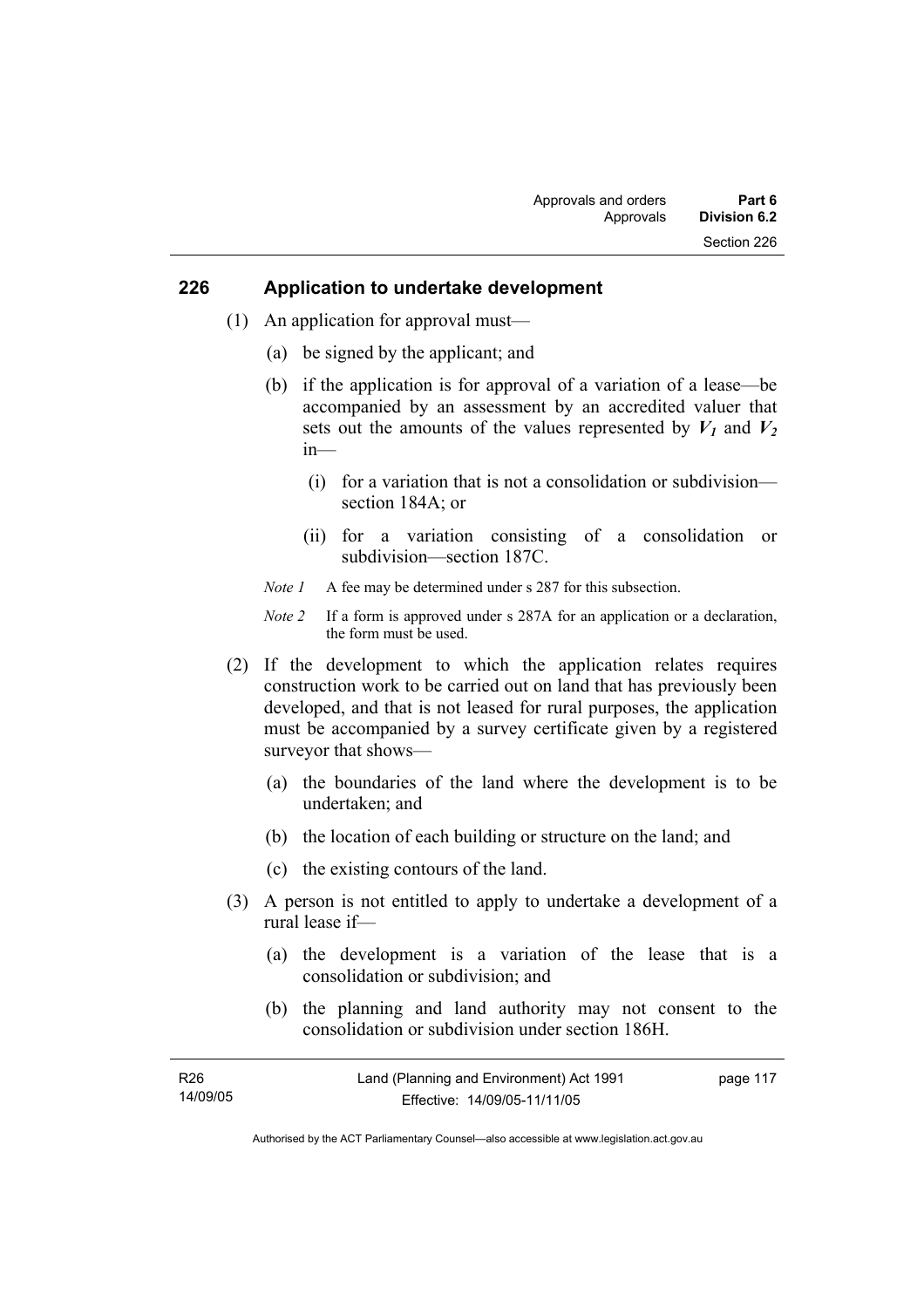| Part 6       | Approvals and orders |
|--------------|----------------------|
| Division 6.2 | Approvals            |
| Section 226  |                      |

- (4) If an application is made by a person who is not the lessee of the place to which the application relates, the application must, in addition to being signed by the person by whom it is made, be signed by—
	- (a) if the place to which the application relates is subject to a lease—the lessee of the place; or
	- (b) in any other case—the planning and land authority.
- (5) A lessee may, by writing, appoint a person to act on his or her behalf in relation to an application.
- (6) A person who signs an application under subsection (4) (a) is taken to be an applicant in relation to the application.
- (7) The planning and land authority may—
	- (a) correct a formal error in an application; or
	- (b) at the request of the applicant, make an alteration to an application.
- (8) If the planning and land authority makes an alteration or correction under subsection (7), the authority must—
	- (a) advise the applicant, or if there is more than 1, each applicant, that the alteration or correction has been made; and
	- (b) if notice has been given under section 229 of the making of the application—give notice in accordance with that section of the application as so altered or corrected.
- (9) An application may be made under this section in relation to a development that has been undertaken without approval.
- (10) The Minister may, in writing, exempt developments mentioned in subsection (2) from the application of the subsection.
- (11) An exemption is a disallowable instrument.

| <i>Note</i>                                      | A disallowable instrument must be notified, and presented to the |  |
|--------------------------------------------------|------------------------------------------------------------------|--|
| Legislative Assembly, under the Legislation Act. |                                                                  |  |

| page 118 | Land (Planning and Environment) Act 1991 | R <sub>26</sub> |
|----------|------------------------------------------|-----------------|
|          | Effective: 14/09/05-11/11/05             | 14/09/05        |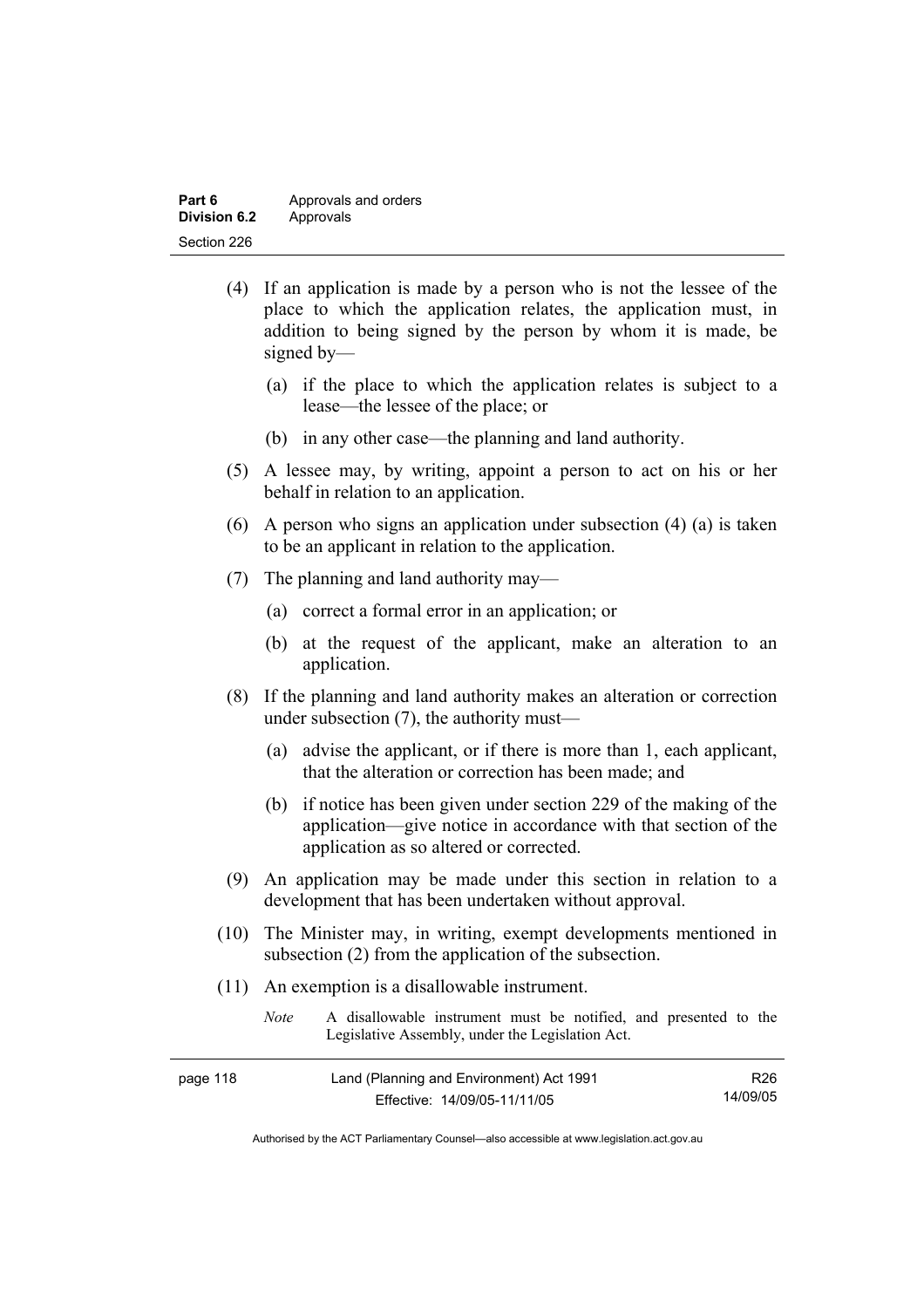(12) In this section:

*accredited valuer* means a person who is—

- (a) registered, licensed or approved under the law of the Commonwealth or a State to carry out valuations of property; or
- (b) accredited as a certified practising valuer by the body known as the Australian Property Institute.

#### **227 Register of applications, approvals, orders and lease and development conditions**

- (1) The planning and land authority must keep a register of—
	- (a) each alteration or correction to an application made under section 226 $(7)$ ; and
	- (b) each application that has not been withdrawn, or that is not to be taken to have been withdrawn and in relation to which the period for making an application under section 275 or section 276 has not ended; and
	- (c) each notice given to the heritage council under section 229 of a development application that relates to a place or object registered, or nominated for provisional registration, under the *Heritage Act 2004*; and
	- (d) each advice given to the planning and land authority by the heritage council under the *Heritage Act 2004*, section 60 (Advice about effect of development on heritage significance); and
	- (e) each approval in relation to which the period for making an application under section 275 or section 276 has not ended; and
	- (f) each approval, for the period for which it remains in force; and
	- (g) each order, for the period for which it remains in effect; and

page 119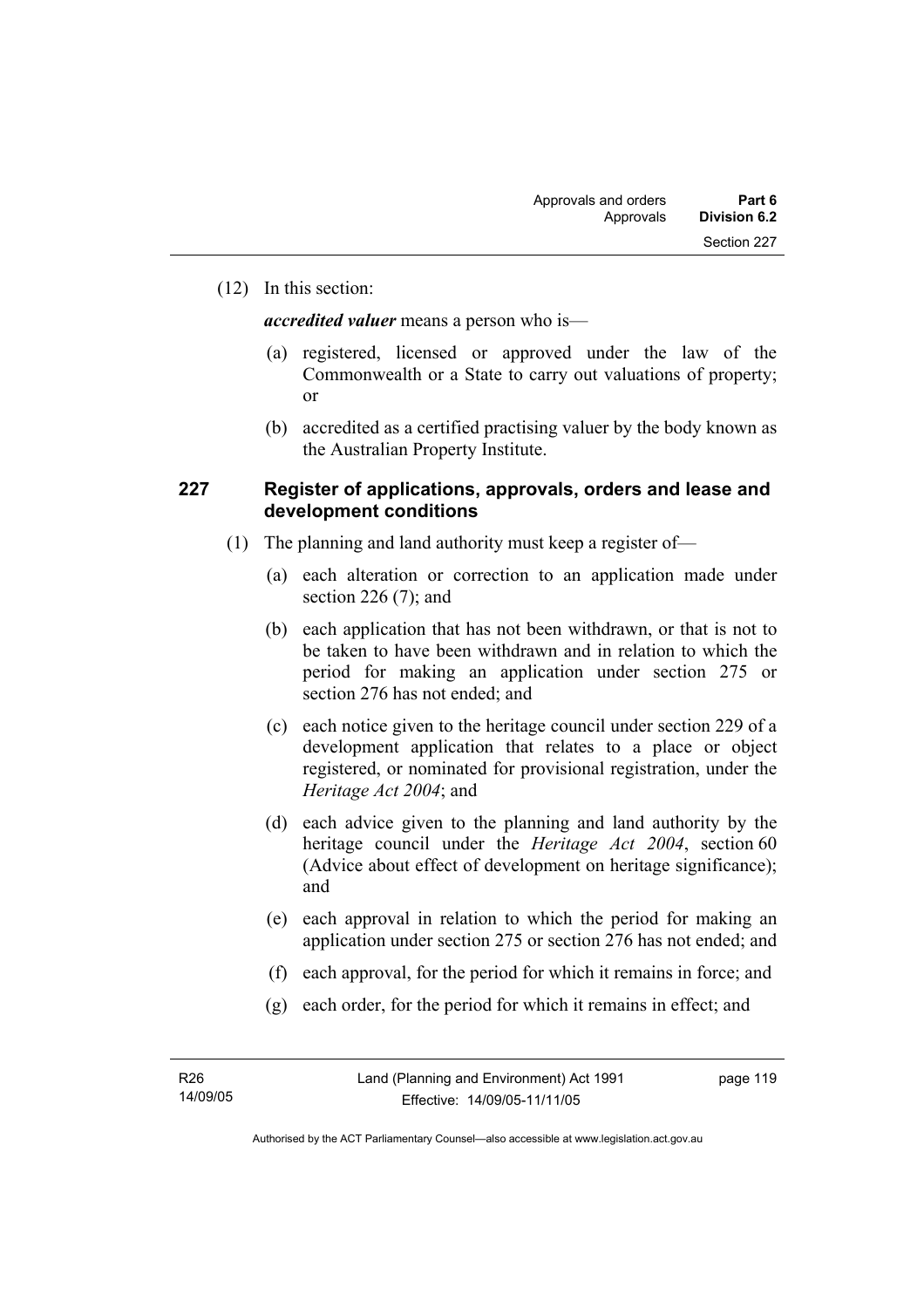| Part 6              | Approvals and orders |  |
|---------------------|----------------------|--|
| <b>Division 6.2</b> | Approvals            |  |
| Section 228         |                      |  |

- (h) the lease and development conditions (if any) applicable to a lease granted after the commencement of this paragraph; and
- (i) any comments of the planning and land authority or the planning and land council given to the planning and land authority for the Minister's consideration of an application under section 229B (Minister may decide some applications); and
- (j) if an application has been reconsidered under subdivision 6.2.4—the date and details of the decision on reconsideration; and
- (k) details of any minor amendment made under section 247.
- (2) The planning and land authority may enter in the register details of lease and development conditions applicable to a lease granted before the commencement of subsection (1) (h).
- (3) A person may, during office hours—
	- (a) inspect the register; and
	- (b) make copies of, or take extracts from, the register or any part of a document relevant to an application.
	- *Note* A fee may be determined under s 287 for par (b).
- (4) In this section:

*lease and development condition*, for a lease, means a condition, other than a condition contained in the lease, that—

- (a) was approved by the Territory when the lease was granted; and
- (b) regulates the development or use of the land that is subject to the lease.

#### **228 Restrictions on inspection of applications**

 (1) An applicant for approval to undertake a development may apply in writing to the planning and land authority for a part of any copy of

| page 120 | Land (Planning and Environment) Act 1991 | R26      |
|----------|------------------------------------------|----------|
|          | Effective: 14/09/05-11/11/05             | 14/09/05 |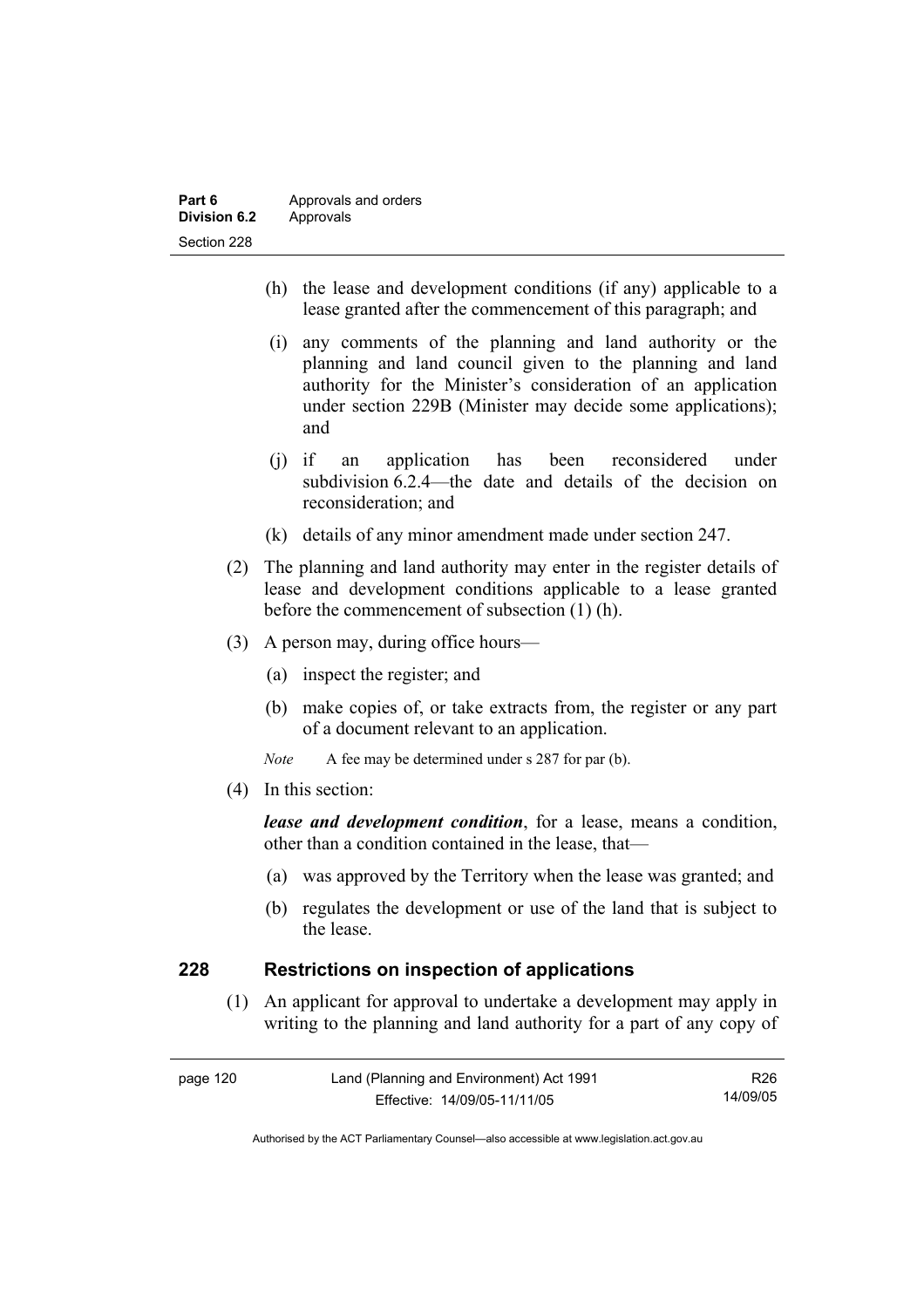the application to be excluded from being made available to the public or for public inspection.

- (2) The planning and land authority may approve or refuse to approve an application under subsection (1).
- (3) The planning and land authority must approve an application if satisfied that—
	- (a) the part of the application for approval to undertake a development to which the application under subsection (1) relates contains information—
		- (i) about the personal or business affairs of a person; or
		- (ii) that has been given to the authority in confidence; or
		- (iii) the publication of which would disclose a trade secret; or
		- (iv) the disclosure of which is likely to affect the conduct of a person's lawful business affairs; and
	- (b) it would not be in the public interest for the part to be published.
- (4) If a part of an application is excluded from the copies of that application made available to the public or for public inspection, each copy must include a statement to the effect that an unspecified part of the application has been excluded for the purpose of protecting the confidentiality of information included in that part.

## **229 Notice of application**

- (1) The planning and land authority must—
	- (a) if a place other than unleased land adjoining the place to which an application relates—
		- (i) is occupied—give notice by post of the making of the application to the lessee of the adjoining place at the address of the adjoining place; or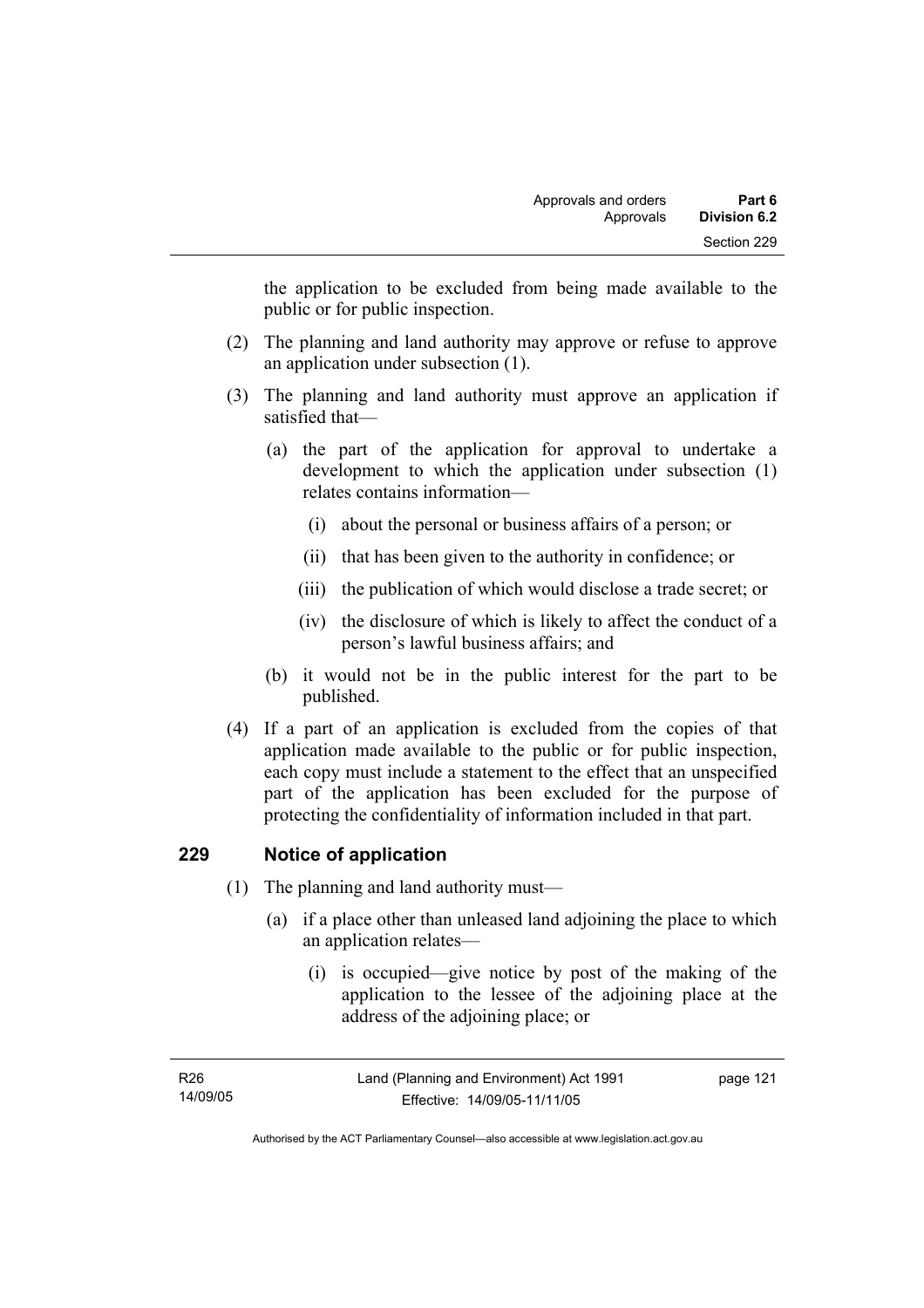- (ii) is unoccupied—give notice by post to the lessee of the adjoining place at the address of the lessee last-known to the authority; and
- (b) publish notice of the making of each application in a daily newspaper.
- (2) Subsection (1) (a) does not apply—
	- (a) if, in the opinion of the planning and land authority, the number of places adjoining the place to which the application relates is such that it would be impractical to give notice by post to the lessee of each place; or
	- (b) in relation to a place adjoining the place to which the application relates that is leased by the applicant or a person for whom the applicant has been appointed to act as agent.
- (3) The planning and land authority must, if the application relates to a development that is or includes a variation of a lease, give written notice of the making of the application to each person having an estate or interest in the land subject to the lease to be varied (being an estate or interest that is registered under the *Land Titles Act 1925*).

*Note* For how documents may be given, see the Legislation Act, pt 19.5.

- (4) The planning and land authority
	- (a) must give the heritage council—
		- (i) notice of each application that relates to a place or object registered, or nominated for provisional registration, under the *Heritage Act 2004*; and
		- (ii) a copy of each application mentioned in subparagraph (i); and
		- (iii) a copy of each objection, or document containing comments about the development, received by the

| page 122 | Land (Planning and Environment) Act 1991 | R26      |
|----------|------------------------------------------|----------|
|          | Effective: 14/09/05-11/11/05             | 14/09/05 |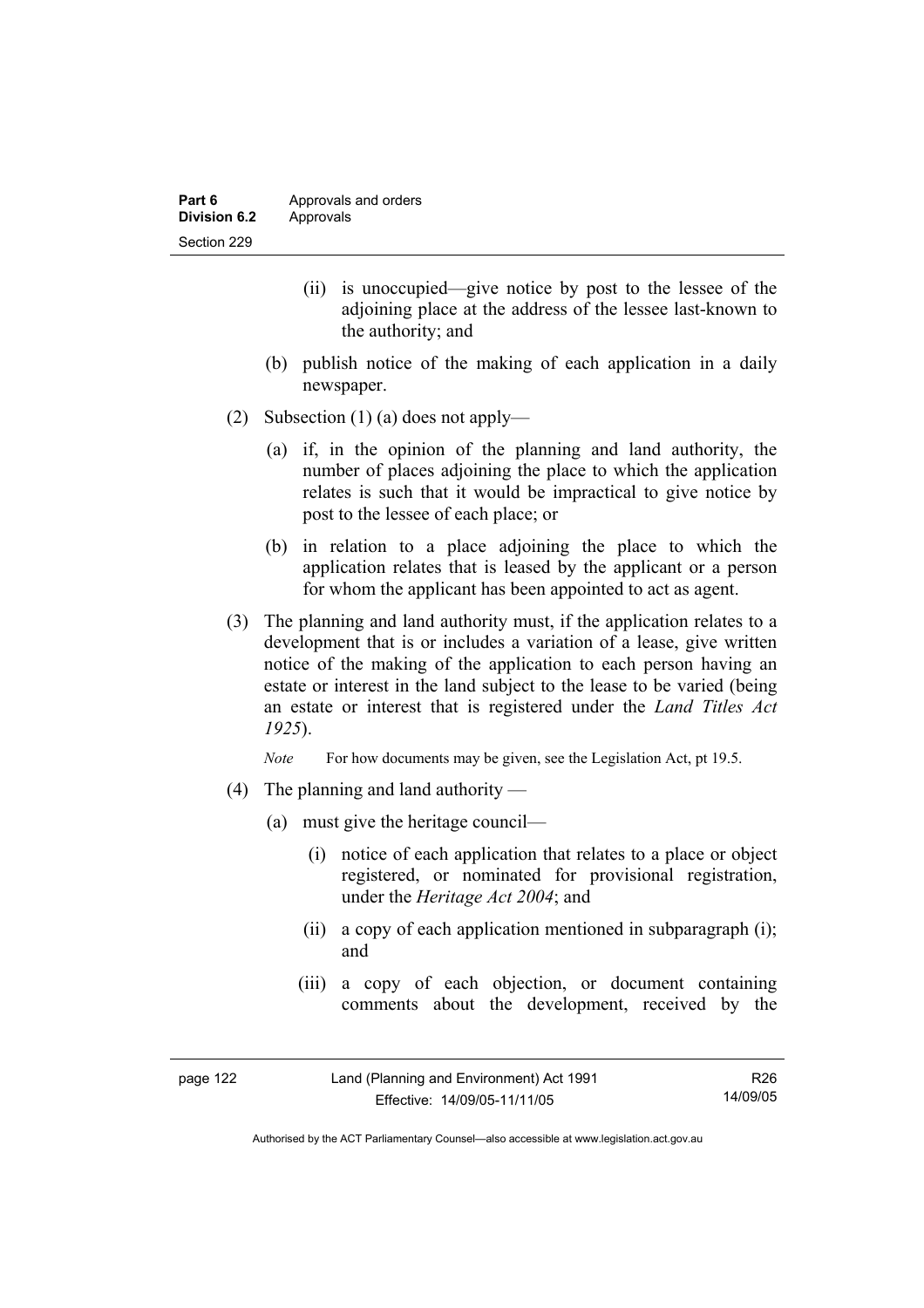authority that relate to the effect of the development on the heritage significance of the place or object; and

- (b) must give to the conservator a copy of each application that involves, or is likely to involve, damage to a significant tree under the *Tree Protection (Interim Scheme) Act 2001*; and
- (c) must give to the conservator for comment a copy of each application that relates to public land; and
- (d) may give a copy of an application to any other entity for comment.
- (5) The planning and land authority must give the environment protection authority written notice of an application in relation to a development—
	- (a) listed in the *Environment Protection Act 1997*, schedule 1; or
	- (b) that has the potential to cause serious or material environmental harm within the meaning of that Act.
- (6) The planning and land authority must erect on the place to which an application relates a sign that specifies the development proposed to be undertaken in relation to that place.
- (7) A person must not, without lawful excuse, move, deface, damage, obscure or otherwise interfere with a sign erected under subsection  $(6)$ .

Maximum penalty: 5 penalty units.

 (8) A person must not, without reasonable excuse, prevent or restrict access to a sign erected under subsection (6).

Maximum penalty: 5 penalty units.

 (9) The validity of an approval is not affected by a failure by the planning and land authority to comply with subsection (6).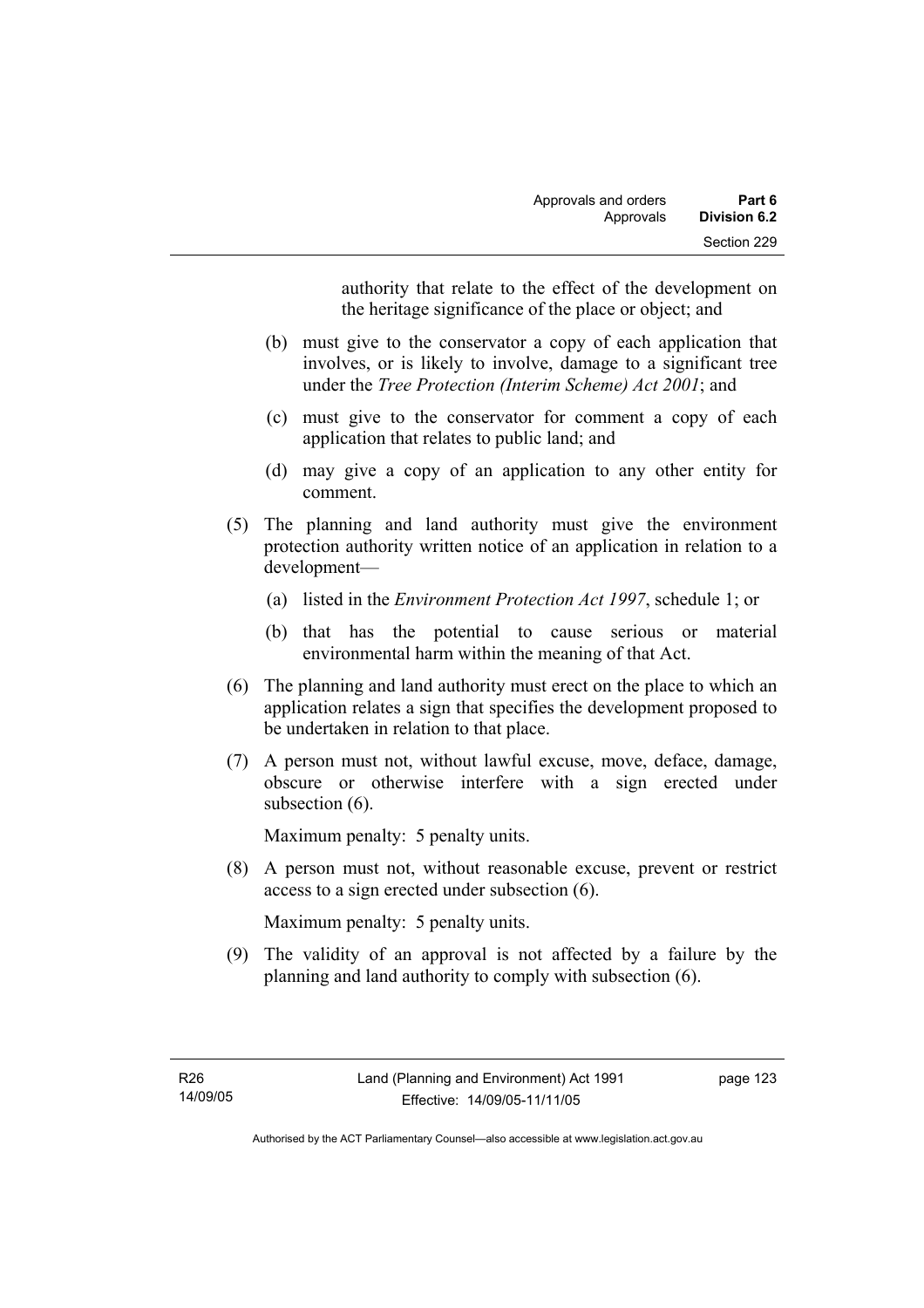| Part 6       | Approvals and orders |  |
|--------------|----------------------|--|
| Division 6.2 | Approvals            |  |
| Section 229A |                      |  |

 (10) A reference in subsection (1) to a *lessee* is a reference to the person registered as lessee in the register kept under the *Land Titles Act 1925* in relation to the place to which the application relates.

# **229A Direction that applications be submitted to Minister**

- (1) The Minister may, in writing, direct the planning and land authority to refer to the Minister an application that has not been decided by the authority.
	- *Note* The *Planning and Land Act 2002*, s 10 provides that the planning and land authority must comply with directions given to it under a territory law.
- (2) If the application relates to a place or object registered, or nominated for provisional registration, under the *Heritage Act 2004*, the planning and land authority must give a copy of the direction to the heritage council.
- (3) When complying with the direction, the planning and land authority must also give the Minister—
	- (a) the information and documents received by the authority in relation to the application, including any advice under the *Heritage Act 2004*, section 60 (Advice about effect of development on heritage significance); and
	- (b) any other relevant information and documents held by the authority.
- (4) If the Minister gives a direction under subsection (1) in relation to an application, the planning and land authority must take no further action that would lead to a decision by the authority on the application.

## **229B Minister may decide some applications**

 (1) This section applies in relation to an application referred to the Minister under section 229A.

| page | 2Δ |
|------|----|
|------|----|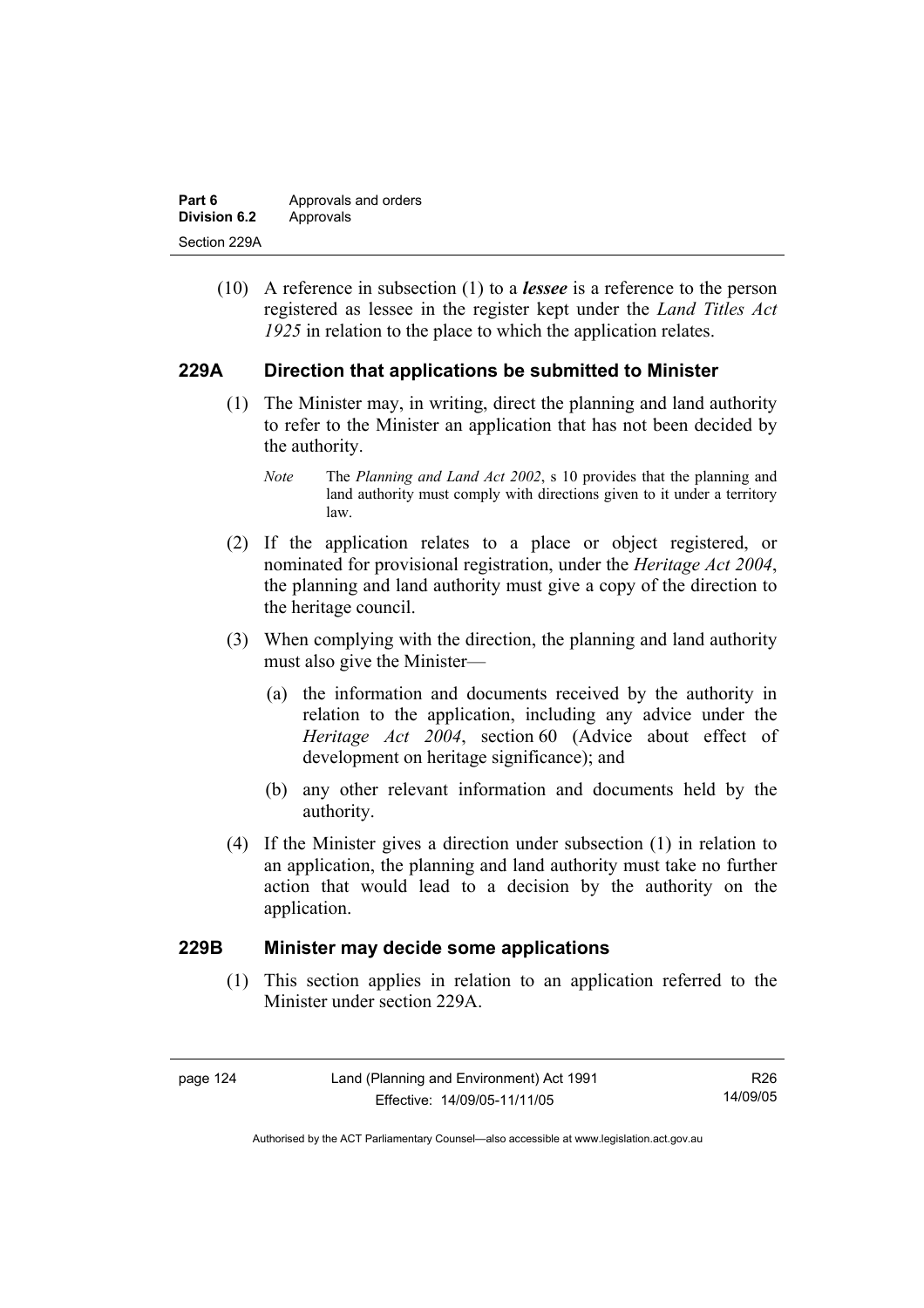- (2) The Minister may decide to consider the application if, in the Minister's opinion—
	- (a) the application raises a major policy issue; or
	- (b) the application seeks approval for a development that may have a substantial effect on the achievement or development of objectives of the territory plan; or
	- (c) the approval or refusal of the application would provide a substantial public benefit.
- (3) If the Minister decides to consider an application, the Minister must tell the planning and land authority in writing about the decision.
- (4) An advice under subsection (3) is a notifiable instrument.

*Note* A notifiable instrument must be notified under the Legislation Act.

- (5) An advice under subsection (3) must be notified under the Legislation Act within 3 weeks after the day it is given.
- (6) If the Minister decides to consider an application, the Minister must—
	- (a) tell the applicant in writing about the decision and the grounds on which the decision was made; and
	- (b) if the application relates to a place or object registered, or nominated for provisional registration, under the *Heritage Act 2004*—ensure that the Minister has the advice of the heritage council under that Act, section 60 (Advice about effect of development on heritage significance); and
	- (c) ensure that the Minister has the comments of the planning and land authority and the planning and land council on the application; and
	- (d) approve or refuse the application under section 230.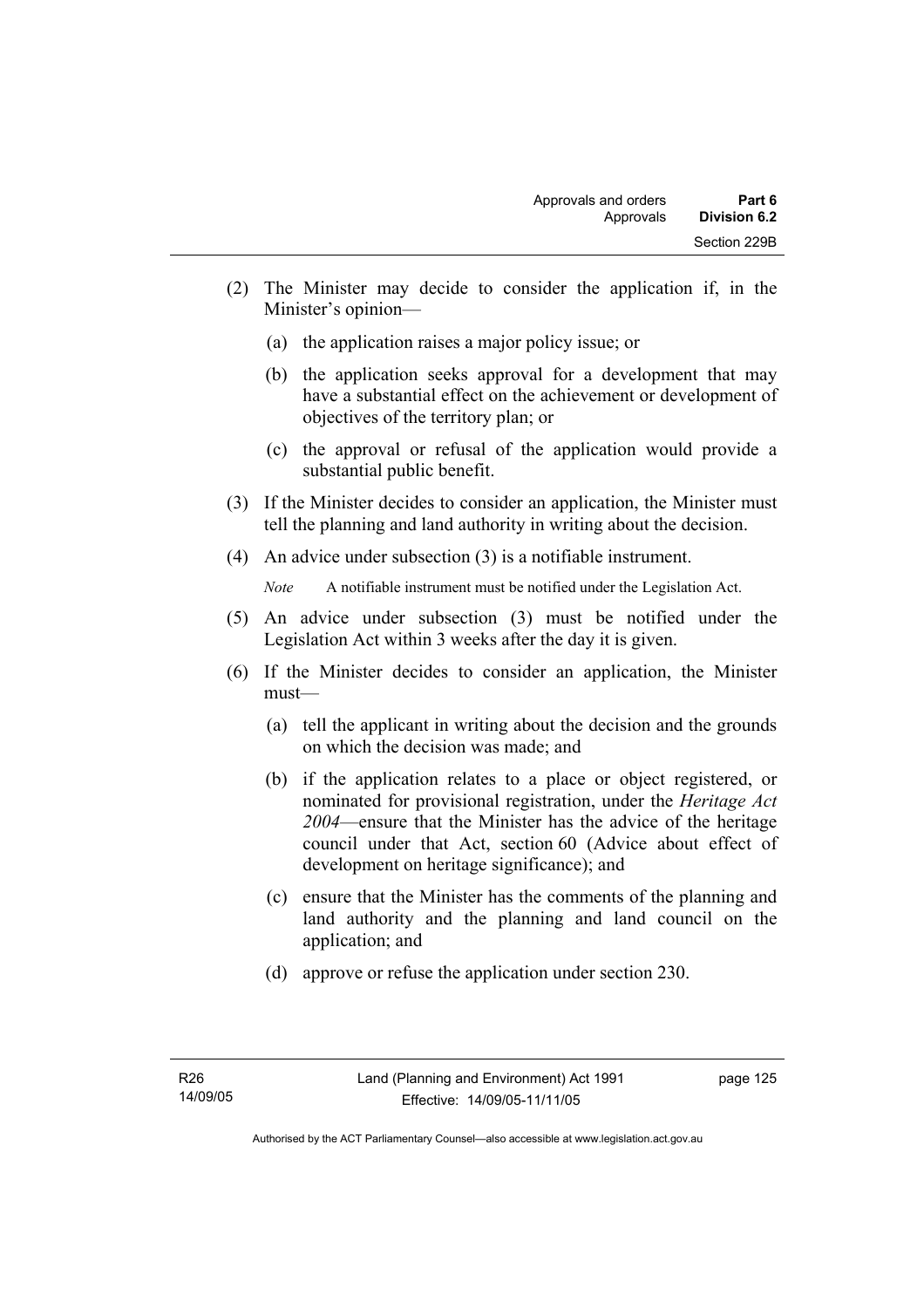| Part 6       | Approvals and orders |  |
|--------------|----------------------|--|
| Division 6.2 | Approvals            |  |
| Section 230  |                      |  |

- (7) Within 3 sitting days after the day the Minister decides an application, the Minister must present to the Legislative Assembly a statement containing—
	- (a) a description of the development to which the application relates; and
	- (b) details of the land where the development is proposed to take place; and
	- (c) the applicant's name; and
	- (d) details of the Minister's decision; and
	- (e) the grounds for the decision.
- (8) The statement under subsection (7) must be accompanied by a copy of the comments of the planning and land council on the application to which the statement relates.
- (9) If the Minister is satisfied that the Minister should not consider the application, the Minister must refer the application back to the planning and land authority for decision.

# **230 Approvals**

- (1) The relevant authority may approve or refuse to approve an application.
- (2) The relevant authority is taken to have refused to approve an application if the authority fails to make a decision in relation to the application before the end of the prescribed period.
- (3) However, the relevant authority may approve an application at any time until the earliest of the following dates:
	- (a) the date when the administrative appeals tribunal has finally dealt with an application under section 275 to review the relevant authority's deemed refusal under subsection (2) of this section;

R26 14/09/05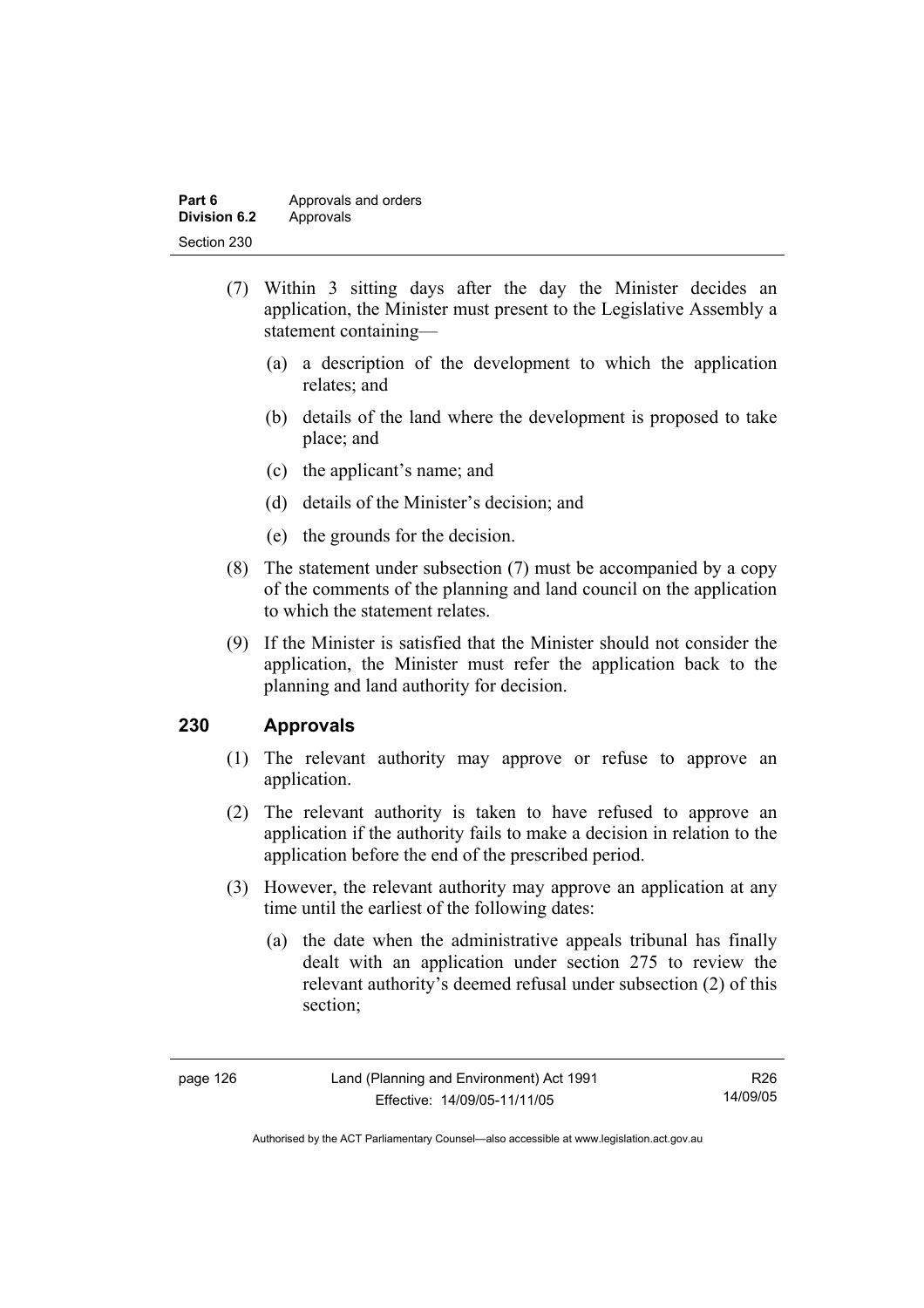- (b) 6 months after the date of the application, unless paragraph (c) applies;
- (c) if an assessment or a variation to the plan is required in relation to the application—12 months after the date of the application.
- (4) If the relevant authority approves an application to undertake a development that includes an activity that is not permitted by a lease of the land where the activity is to be carried out, the approval must not take effect in relation to that activity until the lease is varied to permit the activity.
- (5) Subsection (4) does not apply in relation to—
	- (a) an activity mentioned in section 222 (1), definition of *development*, paragraph (c); or
	- (b) an activity included in a development of a type prescribed for section 175 (3) (a); or
	- (c) an activity prescribed for section 175 (3) (b).

## **231 Matters to be considered by relevant authority**

- (1) In approving or refusing to approve an application, the relevant authority must consider the following:
	- (a) the comments of any entity to which the authority referred the application for comment;
	- (b) each objection or other submission received by the authority in relation to the application that has not been withdrawn;
	- (c) a preliminary assessment under division 4.2, or a report under section 128, in relation to the environmental impact of the proposed development;
	- (d) any assessment made, or the report of any inquiry conducted, in relation to the proposed development;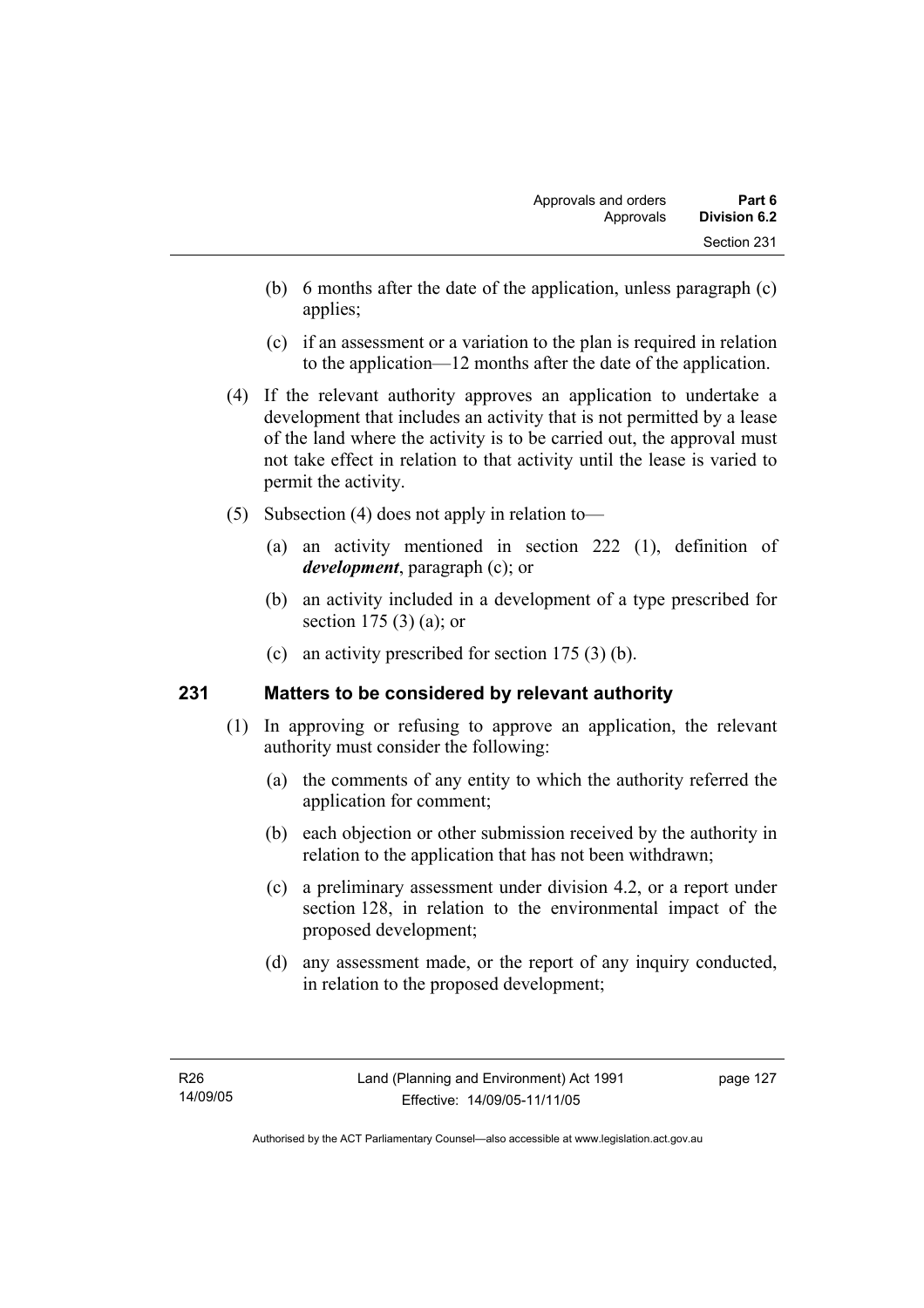| Part 6              | Approvals and orders |  |
|---------------------|----------------------|--|
| <b>Division 6.2</b> | Approvals            |  |
| Section 231         |                      |  |

- (e) any advice given to the authority by the heritage council under the *Heritage Act 2004*, section 60 (Advice about effect of development on heritage significance) within 15 working days after the day the council is given notice of the application by the authority;
- (f) if the relevant authority is the Minister—the comments of the planning and land authority and the planning and land council.
- (2) The relevant authority may make a decision under section 230 that is inconsistent with any heritage council advice under the *Heritage Act 2004*, section 60 only if satisfied that—
	- (a) the following have been considered—
		- (i) all applicable heritage guidelines;
		- (ii) all reasonable development options and design solutions;
		- (iii) any prudent and feasible alternative to the proposed development, or relevant aspects of it; and
	- (b) as far as practicable, the decision avoids or minimises any adverse impact on the heritage significance of the place; and
	- (c) on balance, the decision is consistent with the objects of the territory plan.
- (3) Also, if the proposed development would be affected by heritage guidelines relating to the heritage significance of an Aboriginal place or object registered, or nominated for provisional registration, under the *Heritage Act 2004*, the relevant authority must consult each representative Aboriginal organisation and consider any further comments by the heritage council about the development.
- (4) In this section:

*Aboriginal object*—see the *Heritage Act 2004*, section 9. *Aboriginal place*—see the *Heritage Act 2004*, section 9.

R26 14/09/05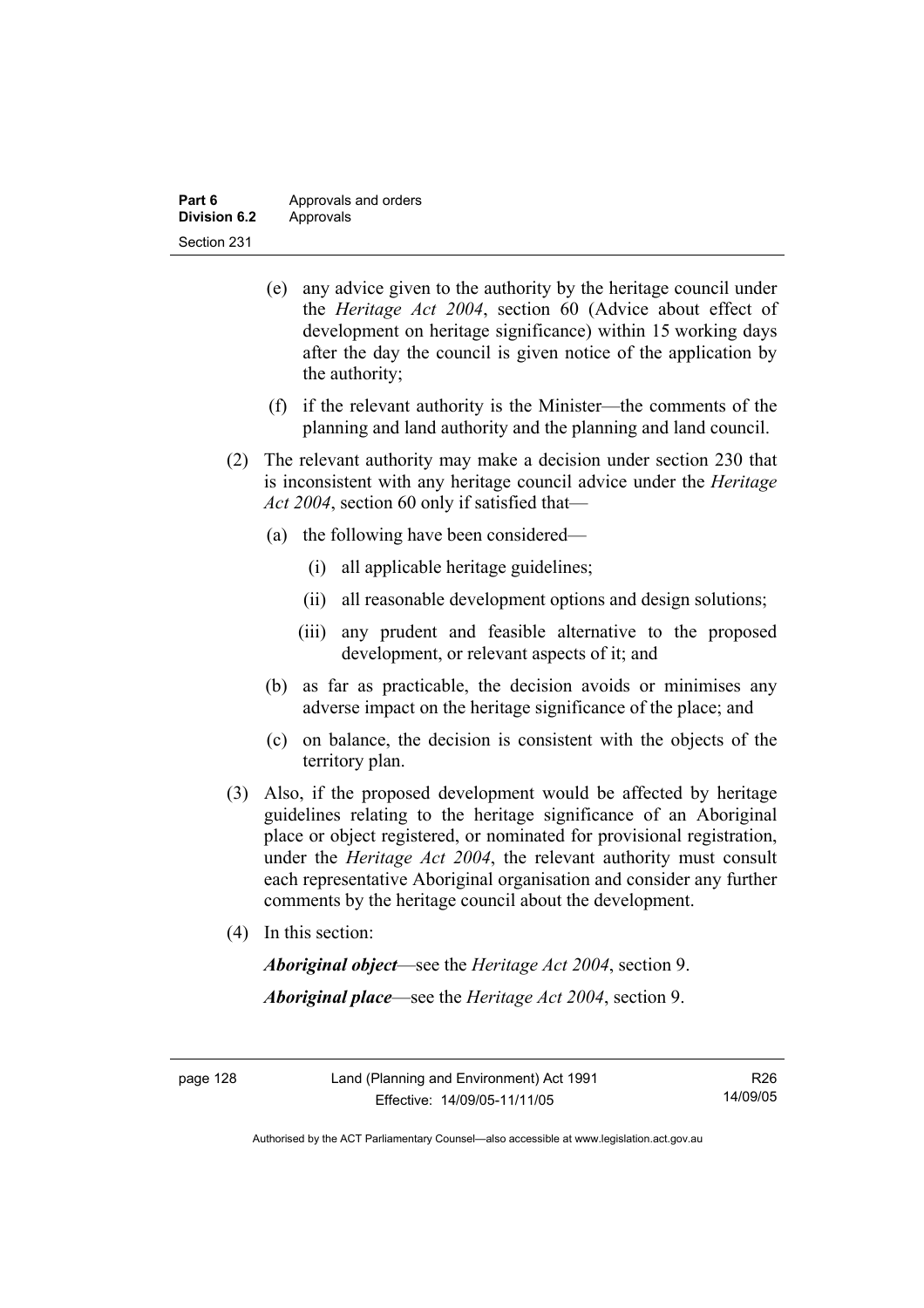*representative Aboriginal organisations*—see the *Heritage Act 2004*, section 14.

# **232 Duty of applicants**

- (1) The planning and land authority may direct an applicant—
	- (a) to give the notice of the application that the authority would, apart from this section, be required to give; and
	- (b) to give notice to any other person.
- (2) The planning and land authority need not give notice of an application under section 229 (Notice of application) or another Act if the authority gives a direction under subsection (1).
- (3) If an applicant fails to comply with a direction under subsection (1), the application is to have been withdrawn.
- (4) The applicant must pay the cost of a notice given in accordance with a direction under subsection (1).
- (5) If the planning and land authority publishes a notice under section 229 (1) (b), the reasonable cost of the notice is a debt payable by the applicant to the Territory.
	- *Note* If a form is approved under s 287A for a notice under par (a) or (b), the form must be used.

## **233 More information**

- (1) The planning and land authority may, by written notice, require an applicant to give to the authority, within the period specified in the notice (of not less than 28 days), either orally or in writing, the further information relating to the application that is specified in the notice.
- (2) An applicant may, at any time before the end of the period specified in a notice under subsection (1), apply to the planning and land authority for an extension of the period within which the applicant is to give information.

page 129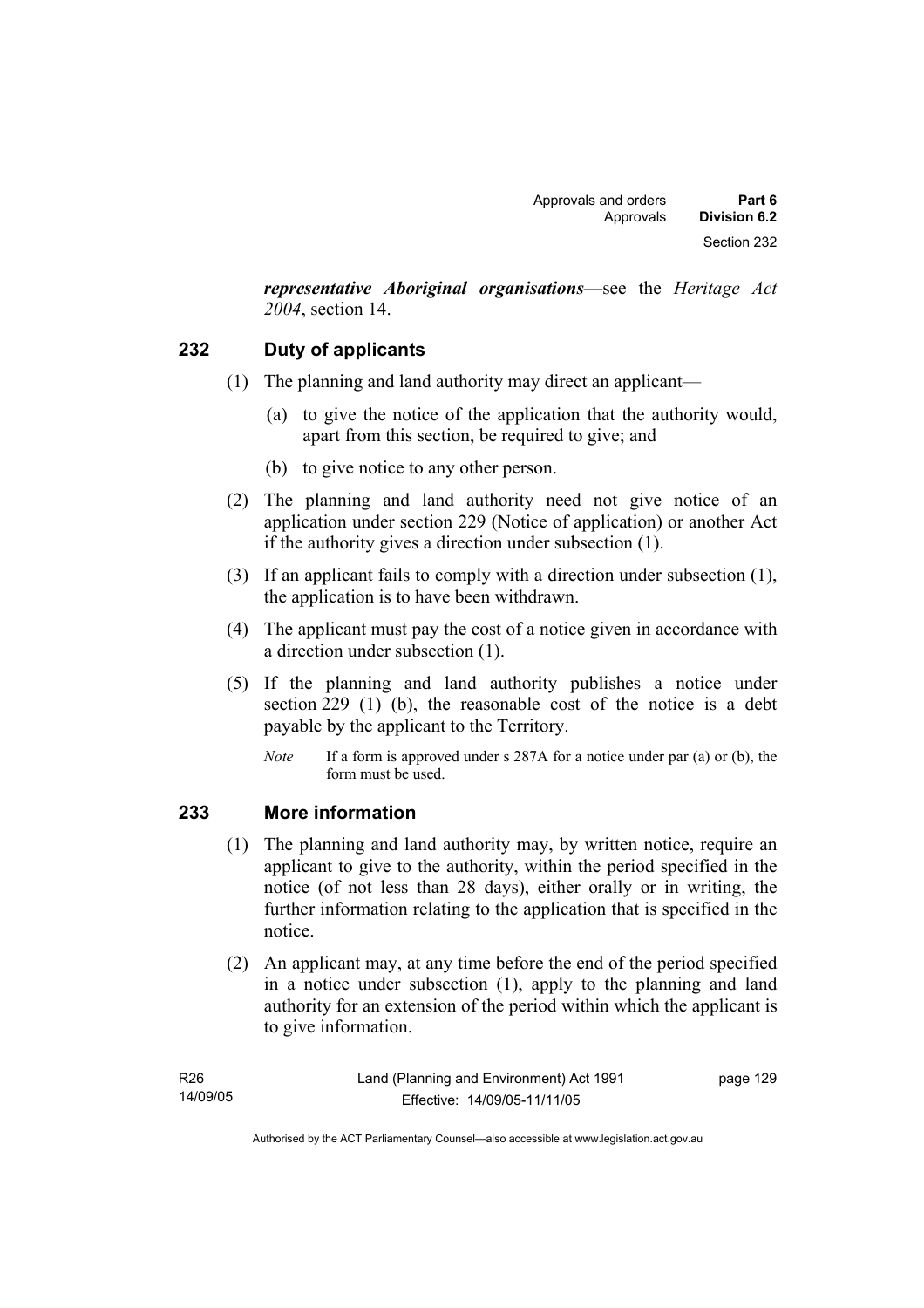| Part 6       | Approvals and orders |  |
|--------------|----------------------|--|
| Division 6.2 | Approvals            |  |
| Section 234  |                      |  |

 (3) On receipt of an application under subsection (2), the planning and land authority may grant an extension of the period of not more than 6 months.

# **234 Effect of failure to give further information**

If a person fails to give information in accordance with a notice under section 233 (1), the planning and land authority must, for the purposes of enabling an application to be made to the administrative appeals tribunal under section 275, be taken to have made a decision refusing the application for approval to undertake the development.

## **236 Environmental assessments and inquiries**

The Minister may—

- (a) direct that an assessment be made; or
- (b) establish a panel to conduct an inquiry;

about any aspect of an application.

# **Subdivision 6.2.2 Objections**

# **237 Objections—general**

- (1) Any person who may be affected by the approval of an application may, within the prescribed period (or that period as extended under this section), object to the grant of the approval.
- (2) The planning and land authority may, by notice published in a daily newspaper, extend or further extend the period allowed under subsection (1) for the objection to the grant of an approval of an application.
- (3) The power under subsection (2) may be exercised after the end of the period to be extended.
- (4) An objection must be made to the planning and land authority in writing and must set out the grounds of the objection.

| page 130 | Land (Planning and Environment) Act 1991 | R26      |
|----------|------------------------------------------|----------|
|          | Effective: 14/09/05-11/11/05             | 14/09/05 |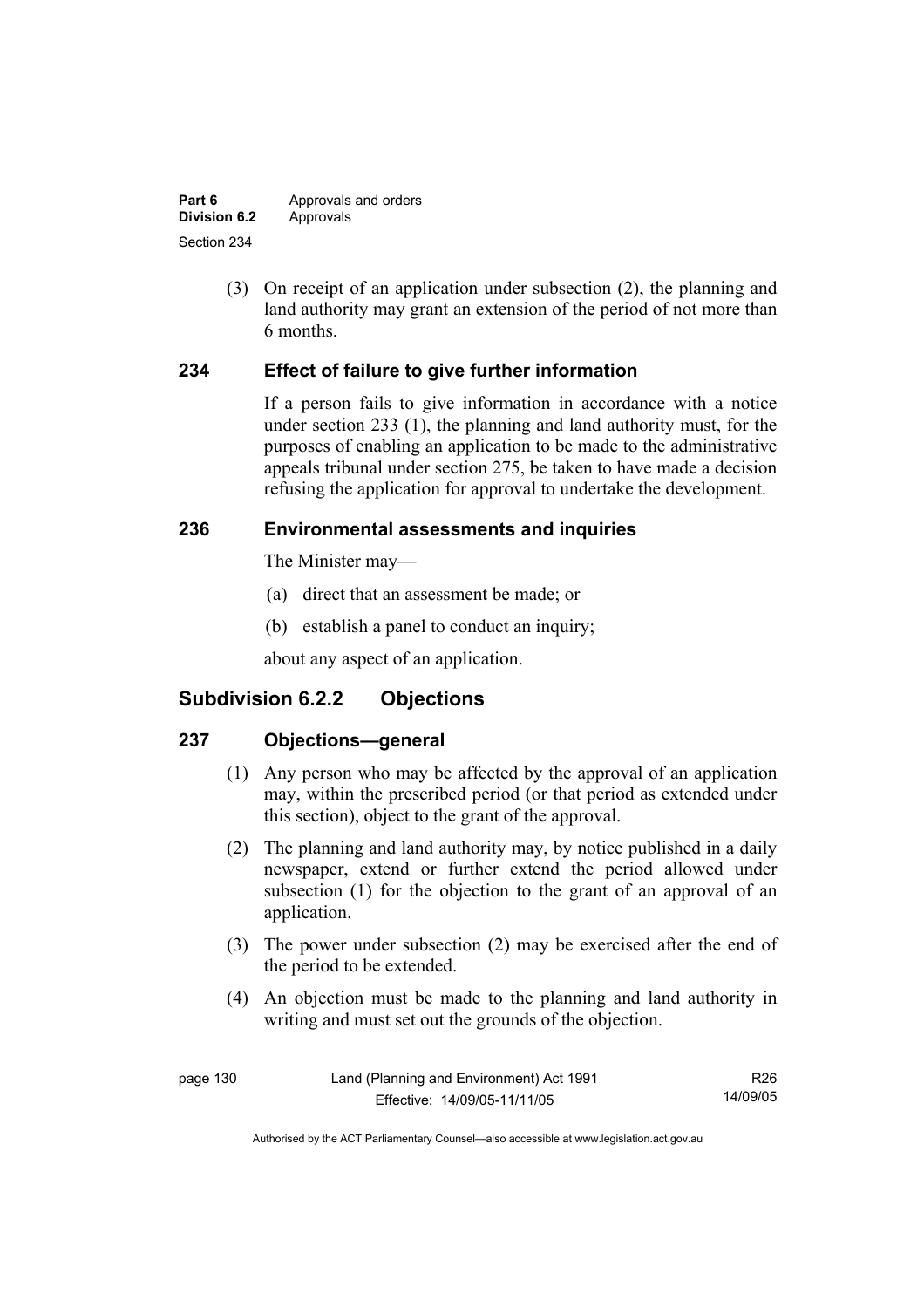- (5) The planning and land authority must give an applicant for approval to undertake a development a copy of each objection to the application, and any other submission received by the authority in relation to the application, that has not been withdrawn.
- (6) In this section:

*person* includes an unincorporated association.

# **238 Inspection of objections**

The planning and land authority must make a copy of each objection available for inspection by members of the public during office hours until the end of the period during which application may be made to the administrative appeals tribunal for a review of a decision in relation to the application.

# **239 Identity of objectors**

The planning and land authority may, on request by a person making an objection, exclude the identity of the objector from being made available under section 237 (5) or section 238 if, in the authority's opinion, based on reasonable grounds, it would not be in the public interest for that identity to be published.

# **Subdivision 6.2.3 Approvals**

# **242 Approvals—notices to applicants and registrar-general**

- (1) If an application is approved, the planning and land authority must give written notice—
	- (a) to the applicant; and
	- (b) if the application approved relates to a variation of a lease—to the registrar-general for notification under the *Land Titles Act 1925*.
	- *Note* An application may be approved under s 246A on reconsideration of an original refusal (see s 222 (1), def *approval*).

| R26      | Land (Planning and Environment) Act 1991 | page 131 |
|----------|------------------------------------------|----------|
| 14/09/05 | Effective: 14/09/05-11/11/05             |          |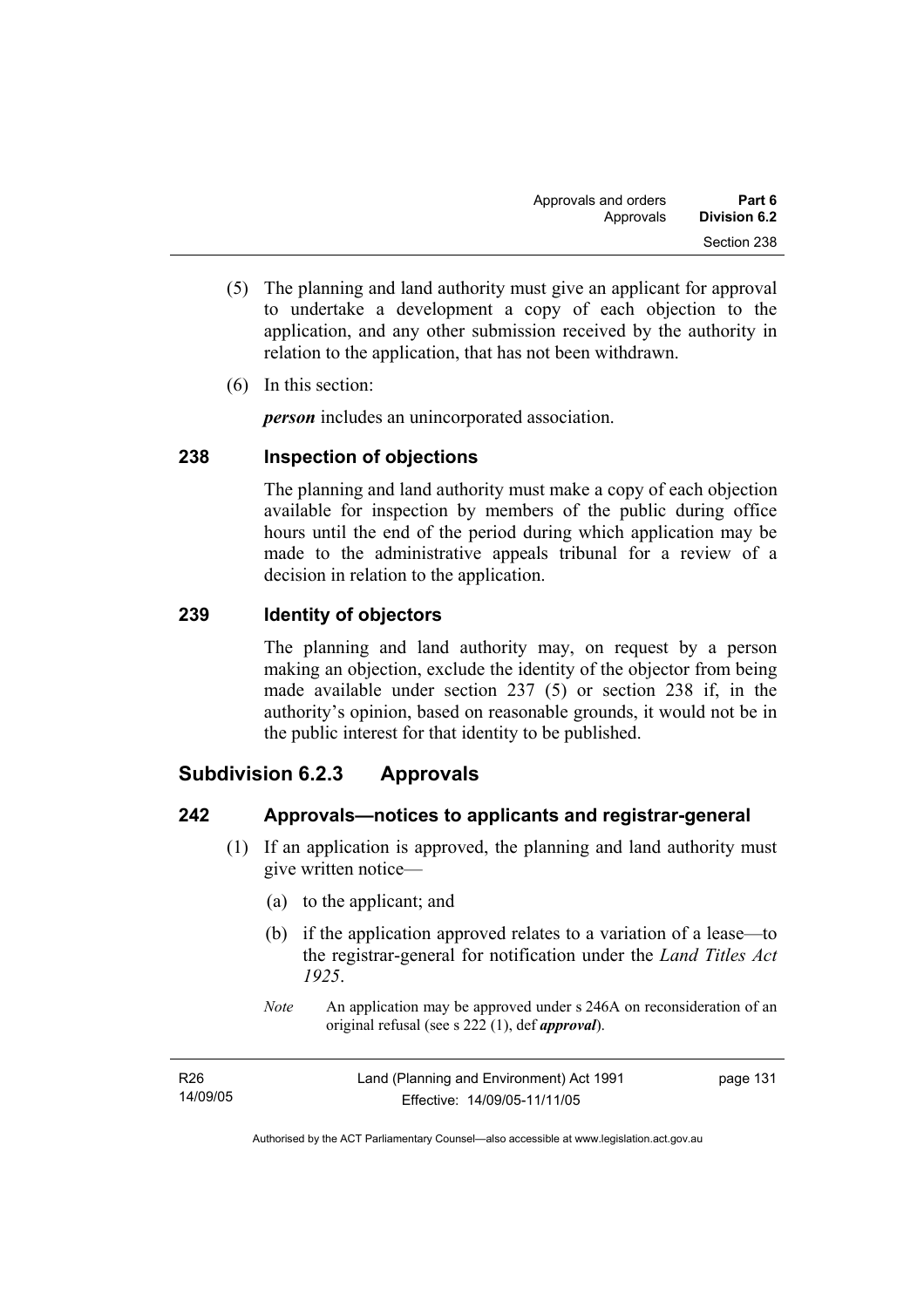| Part 6              | Approvals and orders |
|---------------------|----------------------|
| <b>Division 6.2</b> | Approvals            |
| Section 243         |                      |

(2) A notice to an applicant must state the date the approval takes effect.

*Note* For date of effect of an approval, see s 249.

#### **243 Notification of approval or refusal of application**

- (1) If an application is approved, the planning and land authority must give each person who objected under section 237 (1) written notice of the approval.
	- *Note* An application may be approved under s 246A on reconsideration of an original refusal (see s 222 (1), def *approval*).
- (2) Subsection (1) does not apply to an approval for which the planning and land authority has issued a certificate that an environmental impact statement made, or an inquiry conducted, under part 4 has substantially dealt with the matters forming the basis of the decision to approve the application.
- (3) A notice under subsection (1) must—
	- (a) contain—
		- (i) a description of the place to which the decision relates; and
		- (ii) a brief description of the development the subject of the decision; and
	- (b) set out the decision and the reasons for the decision; and
	- (c) specify—
		- (i) the place where, and times when, a copy of the application and the decision may be inspected; and
		- (ii) how application may be made to the administrative appeals tribunal for a review of the decision.
- (4) If an application is refused, the planning and land authority must give written notice of the refusal to the applicant and each person who objected under section 237 (1).

| page |  |
|------|--|
|------|--|

R26 14/09/05

Authorised by the ACT Parliamentary Counsel—also accessible at www.legislation.act.gov.au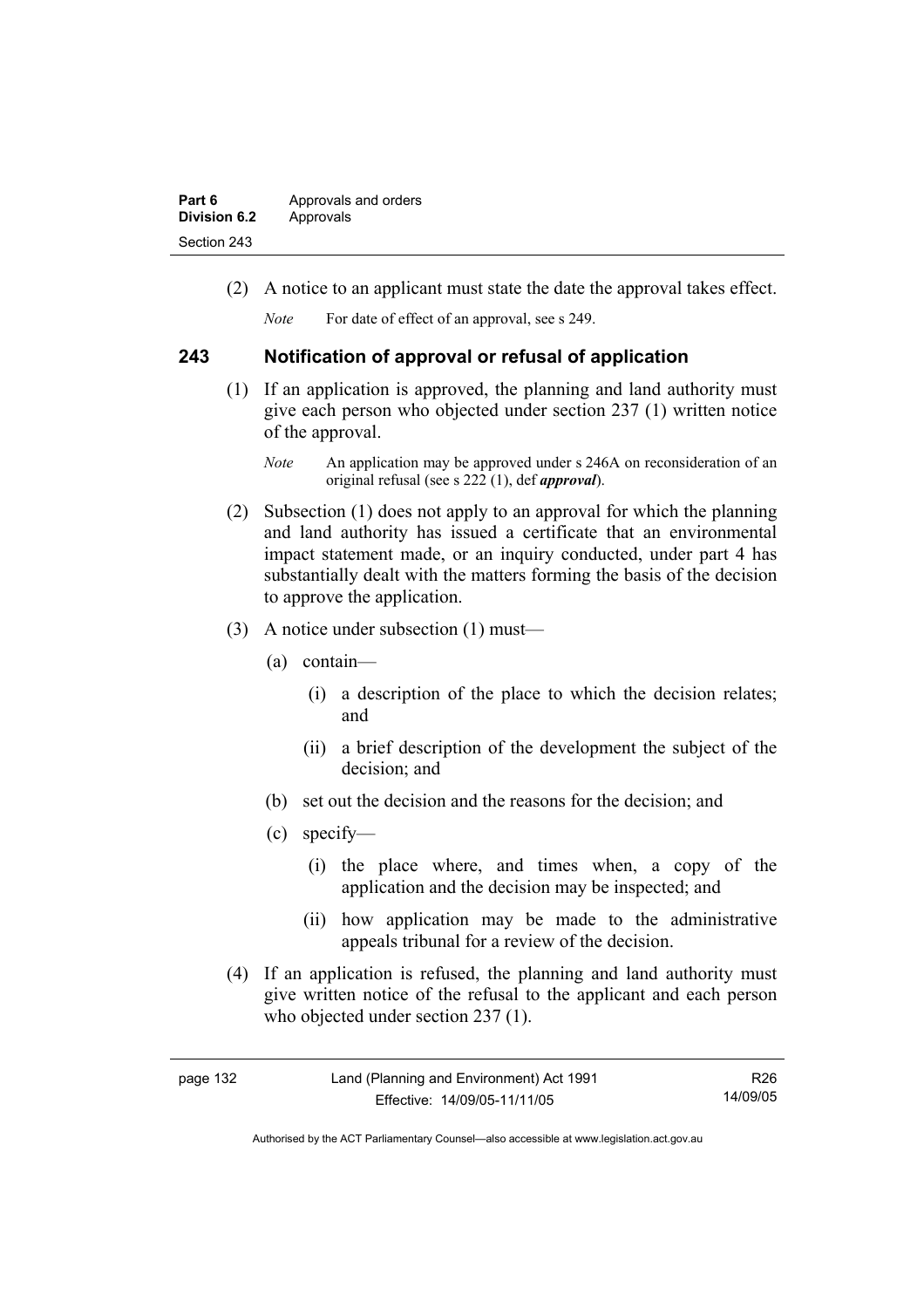(5) In this section:

*refused*, for an application, includes confirming a decision to refuse an application on reconsideration of the decision under subdivision 6.2.4.

- (6) A notice under subsection (4) must set out the reasons for the decision.
- (7) A notice under subsection (1) or (4) must comply with the requirements of the code of practice in force under the *Administrative Appeals Tribunal Act 1989*, section 25B (1).

#### **244 Notification if more than 1 objector**

If a number of people make 1 objection, the planning and land authority is taken to have complied with section 243 (1) or (3) if the authority gives notice—

- (a) if the name and address of 1 of those people have been given as the person to whom notice of the decision is to be given—to that person; or
- (b) if no name and address has so been given—to 1 of the people who made that objection.

# **244A Notice of decision to heritage council**

If an application relates to a place registered, or nominated for provisional registration, under the *Heritage Act 2004*, the planning and land authority must give the heritage council—

- (a) written notice of the decision to approve or refuse the application; and
- (b) a copy of the decision.

#### **245 Conditional approvals**

(1) An approval may be conditional.

page 133

Authorised by the ACT Parliamentary Counsel—also accessible at www.legislation.act.gov.au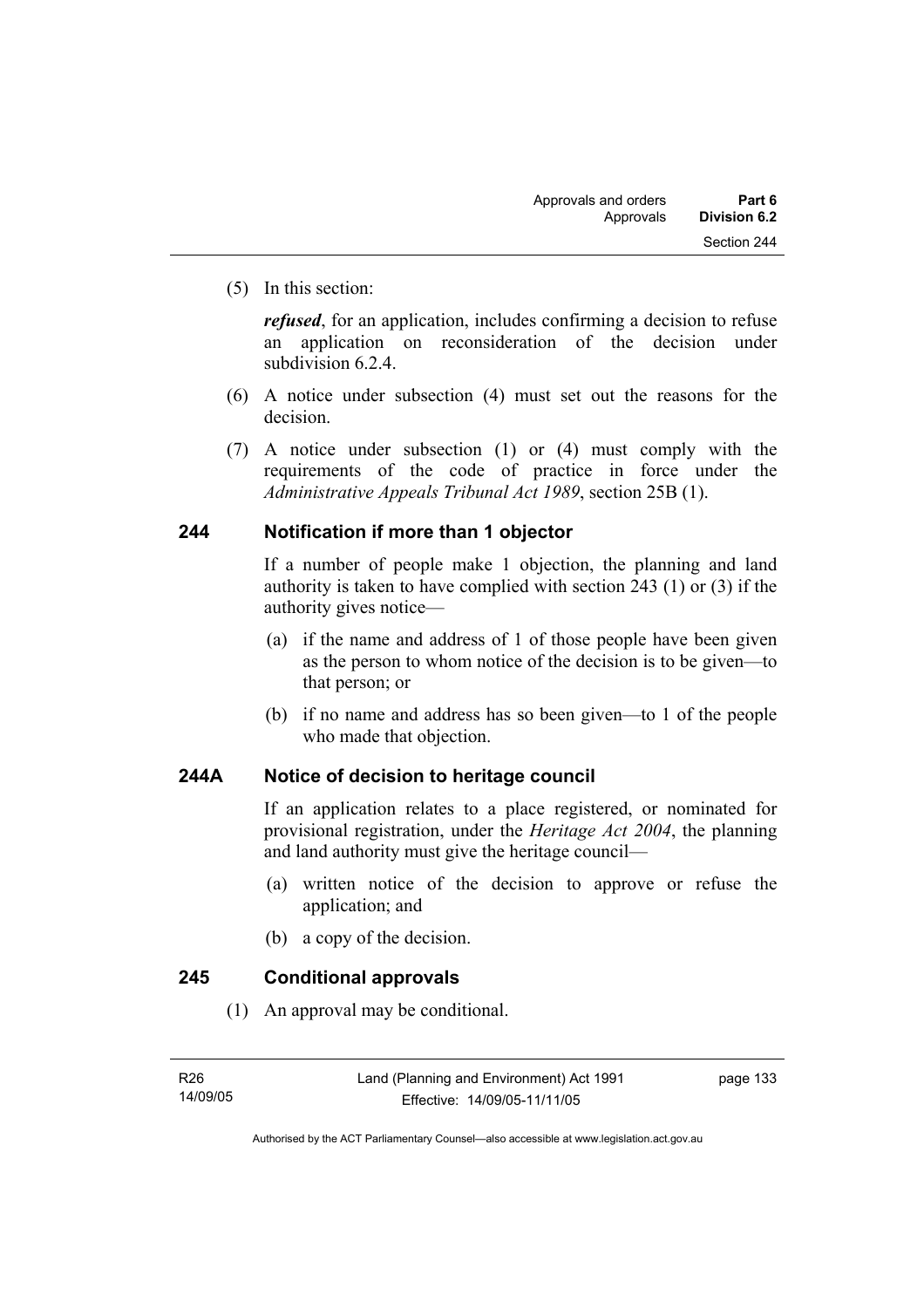| Part 6              | Approvals and orders |
|---------------------|----------------------|
| <b>Division 6.2</b> | Approvals            |
| Section 245         |                      |

- (2) The relevant authority—
	- (a) must include in an approval any condition that is required to be included by the plan; and
	- (b) must not include in an approval a condition inconsistent with a condition included under paragraph (a).
- (3) Without limiting subsection (1), the conditions subject to which an approval may be given may include a condition—
	- (a) that a development is to be carried out to the satisfaction of a specified entity; or
	- (b) requiring a development to be carried out in stages within the periods specified in or under the approval; or
	- (c) specifying a period in which a development or any stage of a development is to be carried out; or
	- (d) that an approval does not take effect unless a specified approval is revoked, amended or given; or
	- (e) in relation to an approval to carry out a development for a specified period—
		- (i) that building works or other works carried out in or on a place the subject of the approval are to be removed at the end of that period; or
		- (ii) that the place is to be restored to a specified state at the end of that period; or
	- (f) that a bond be entered into securing performance against the conditions of an approval; or
	- (g) if the approval is in relation to a place registered, or nominated for provisional registration, under the *Heritage Act 2004*—that the applicant enter into a heritage agreement under that Act for the conservation of the heritage significance of the place; or
	- (h) that a development be carried out to a specified standard; or

| page 134 | Land (Planning and Environment) Act 1991 | R26      |
|----------|------------------------------------------|----------|
|          | Effective: 14/09/05-11/11/05             | 14/09/05 |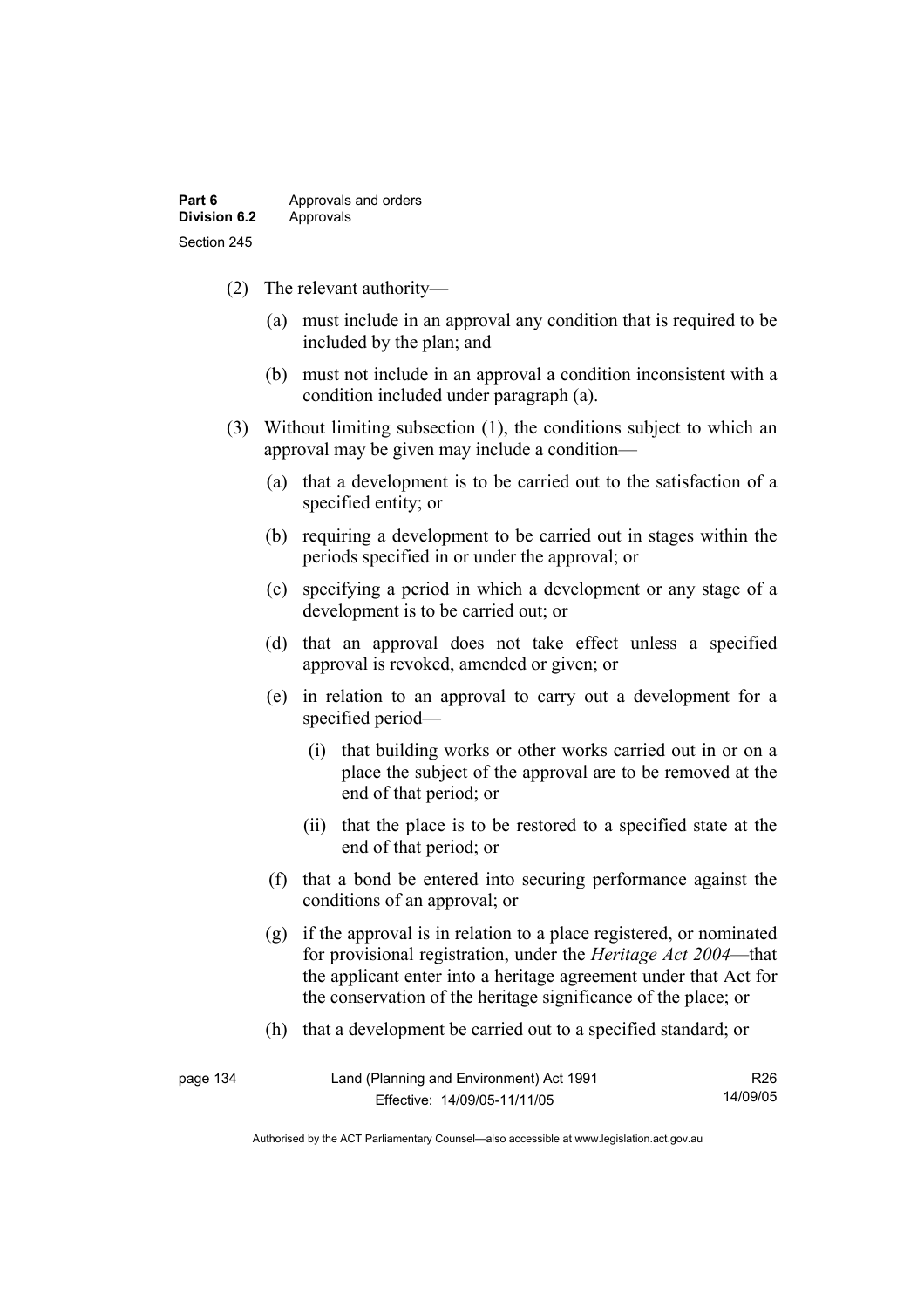- (i) that specified works, services or facilities that the relevant authority considers reasonable in the circumstances—
	- (i) be provided by the applicant on or to a place the subject of the approval, or on or to another place; or
	- (ii) be paid for in whole or in part by the applicant; or
	- (iii) be provided on or to a place the subject of the approval by agreement between the applicant and the Minister responsible for the provision of the works, services or facilities; or
- (j) that plans, drawings or other documents be prepared by the applicant and lodged with the planning and land authority for approval before the development or a specified part of it is begun; or
- (k) requiring changes to be made to any plan, drawing or other document forming part of the application for approval; or
- (l) that the applicant give to the planning and land authority a further assessment by a valuer that complies with section  $226(1)$  (b).
- (4) The planning and land authority may approve an amendment to a plan, drawing or other document approved under subsection (3) (j) if the amendment is not inconsistent with section 230 (4) or an approval under subsection (3) (j).

# **Subdivision 6.2.4 Reconsideration of applications for approval**

#### **245A Definitions for sdiv 6.2.4**

In this subdivision:

*new application*—see section 246 (2).

*original application*—see section 246 (1) (a).

R26 14/09/05 page 135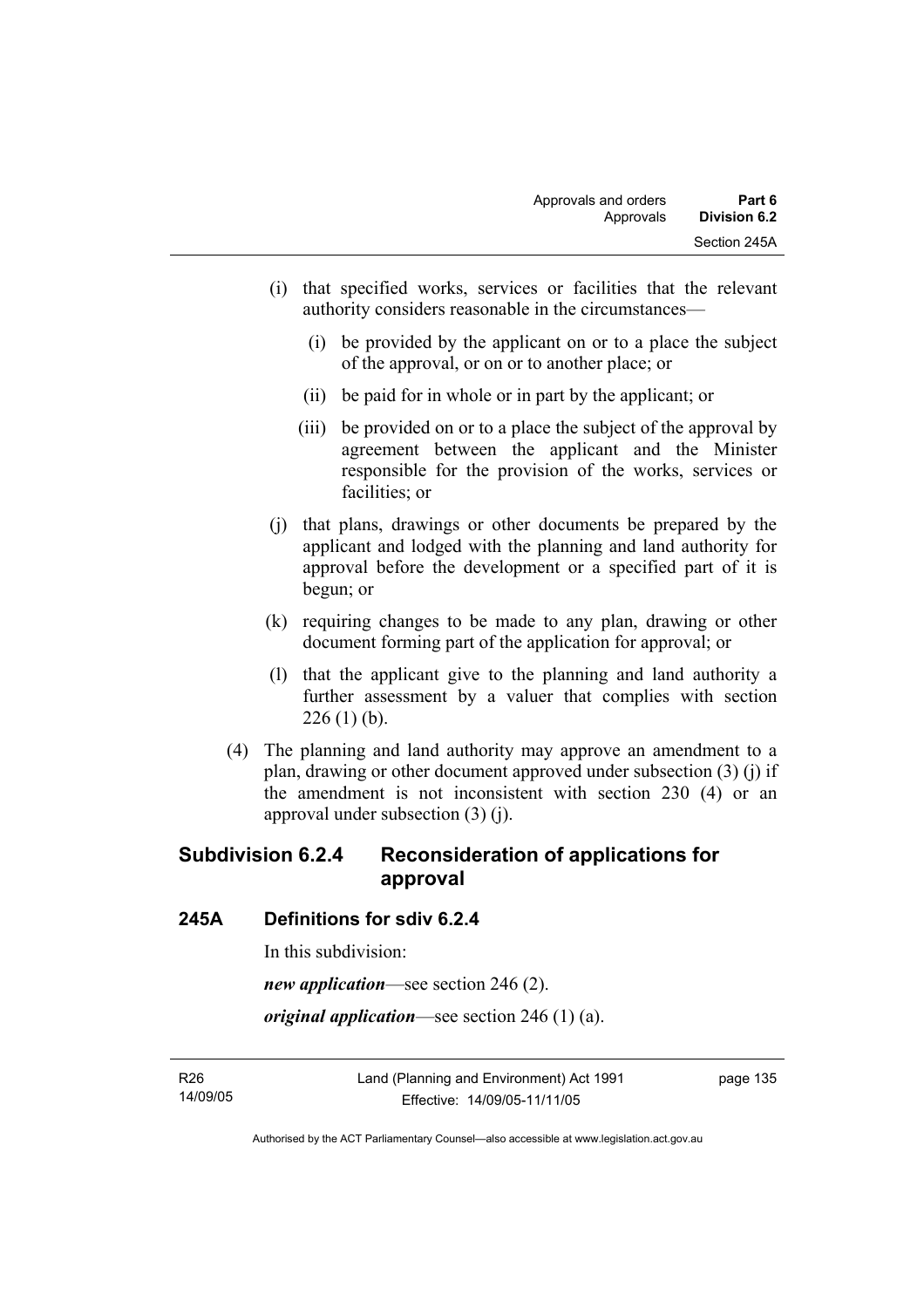| Part 6              | Approvals and orders |
|---------------------|----------------------|
| <b>Division 6.2</b> | Approvals            |
| Section 246         |                      |

*original decision*—see section 246 (1) (a).

### **246 Applications for reconsideration**

- (1) This section applies if—
	- (a) an application (the *original application*) has been approved or refused (the *original decision*) by the planning and land authority; and
	- (b) either—
		- (i) an application has not previously been made under this section for reconsideration of the original decision; or
		- (ii) an application has been previously made and the original decision was taken to be confirmed under section 246B (No action by planning and land authority within time).
- (2) The applicant for the original application may apply (the *new application*) for reconsideration of the original decision.
- (3) The new application must be made within—
	- (a) 4 weeks after the day the applicant is told about the decision by the planning and land authority; or
	- (b) any longer period allowed by the planning and land authority, either before or after the end of the 4 weeks.
- (4) The application must set out the grounds on which reconsideration of the original decision is sought.
- (5) The making of the application for reconsideration of the original decision automatically stays the operation of the decision.

## **246A Reconsideration of decisions**

- (1) Within 4 weeks after the day the planning and land authority receives the new application, the authority must—
	- (a) reconsider the original decision; and

| page 136 | Land (Planning and Environment) Act 1991 | R26      |
|----------|------------------------------------------|----------|
|          | Effective: 14/09/05-11/11/05             | 14/09/05 |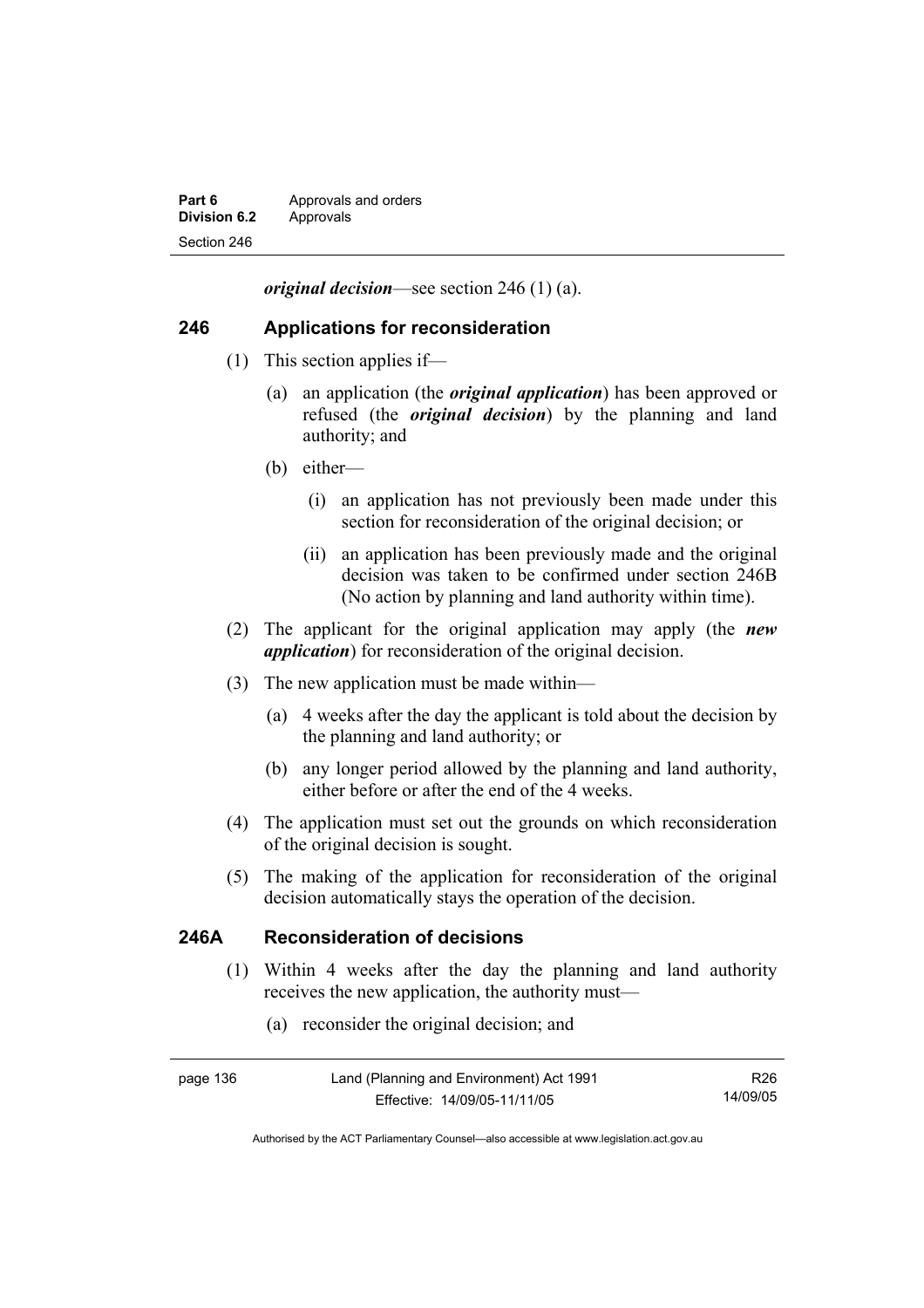- (b) after reconsideration—
	- (i) make any decision in substitution for the original decision that the authority could have made on the original application; or
	- (ii) confirm the original decision.
- (2) The 4 weeks mentioned in subsection (1) may be extended for a stated period by agreement between the planning and land authority and the applicant.
- (3) In reconsidering the original decision, the planning and land authority—
	- (a) need not give notice of the new application under section 229; but
	- (b) must give written notice of the new application to anyone who objected to the grant of approval for the original application, allow the person reasonable time (that is not shorter than 2 weeks) to make a submission on the new application, and consider any submission made within the time allowed.
- (4) Also, in reconsidering the original decision, the planning and land authority—
	- (a) must consider any information available to it when it made the original decision and information given in the new application; and
	- (b) may consider any other relevant information.

#### **Examples of other relevant information**

- 1 information from submissions by objectors
- 2 information from an assessment or panel ordered under section 236
- *Note* An example is part of the Act, is not exhaustive and may extend, but does not limit, the meaning of the provision in which it appears (see Legislation Act, s 126 and s 132).

page 137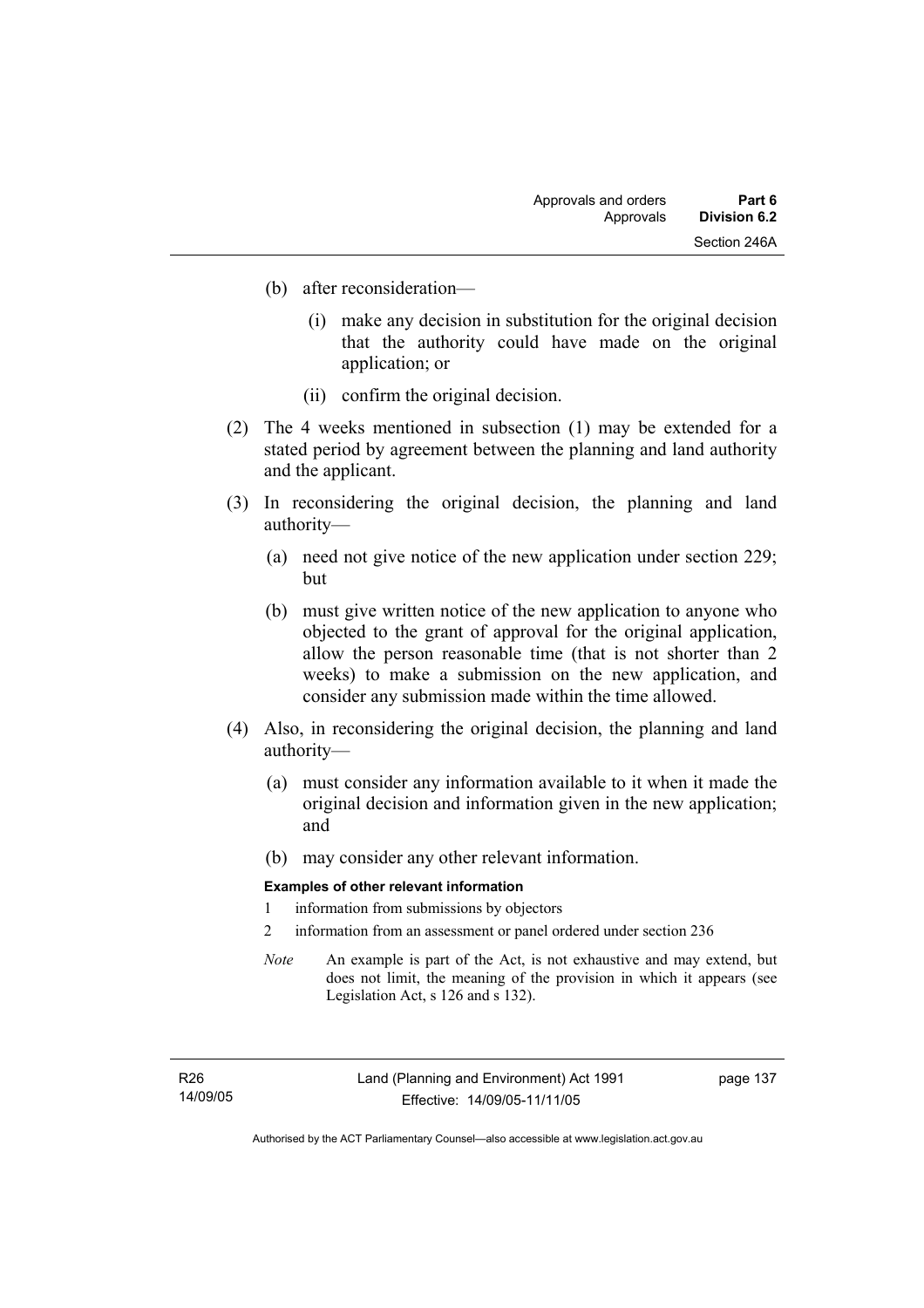| Part 6              | Approvals and orders |
|---------------------|----------------------|
| <b>Division 6.2</b> | Approvals            |
| Section 246B        |                      |

 (5) The planning and land authority must ensure that, if the original decision is made on its behalf by a person (the *original decision-maker*), the authority or someone other than the original decision-maker reconsiders the decision.

#### **246B No action by planning and land authority within time**

If the planning and land authority does not make a substitute decision, nor confirm the original decision, within the 4 weeks mentioned in section 246A, the planning and land authority is taken to have confirmed the original decision.

# **246C Notice of decision on reconsideration**

- (1) As soon as practicable after reconsidering the original decision, the planning and land authority must give written notice of the decision on the reconsideration to the applicant and anyone who was given notice of the new application under section 246A (3) (b).
- (2) The notice must be in accordance with the requirements of the code of practice in force under the *Administrative Appeals Tribunal Act 1989*, section 25B (1).

# **Subdivision 6.2.5 Approvals—miscellaneous**

#### **247 Minor amendments**

- (1) The lessee or an occupier of a place in relation to which an approval is in force may apply in writing to the planning and land authority for an amendment of it.
- (2) The planning and land authority may amend an approval, if satisfied that the amendment—
	- (a) does not change the effect of a condition subject to which the approval was given; and
	- (b) will not cause a significant increase in detriment to any person; and

| page 138 | Land (Planning and Environment) Act 1991 | R26      |
|----------|------------------------------------------|----------|
|          | Effective: 14/09/05-11/11/05             | 14/09/05 |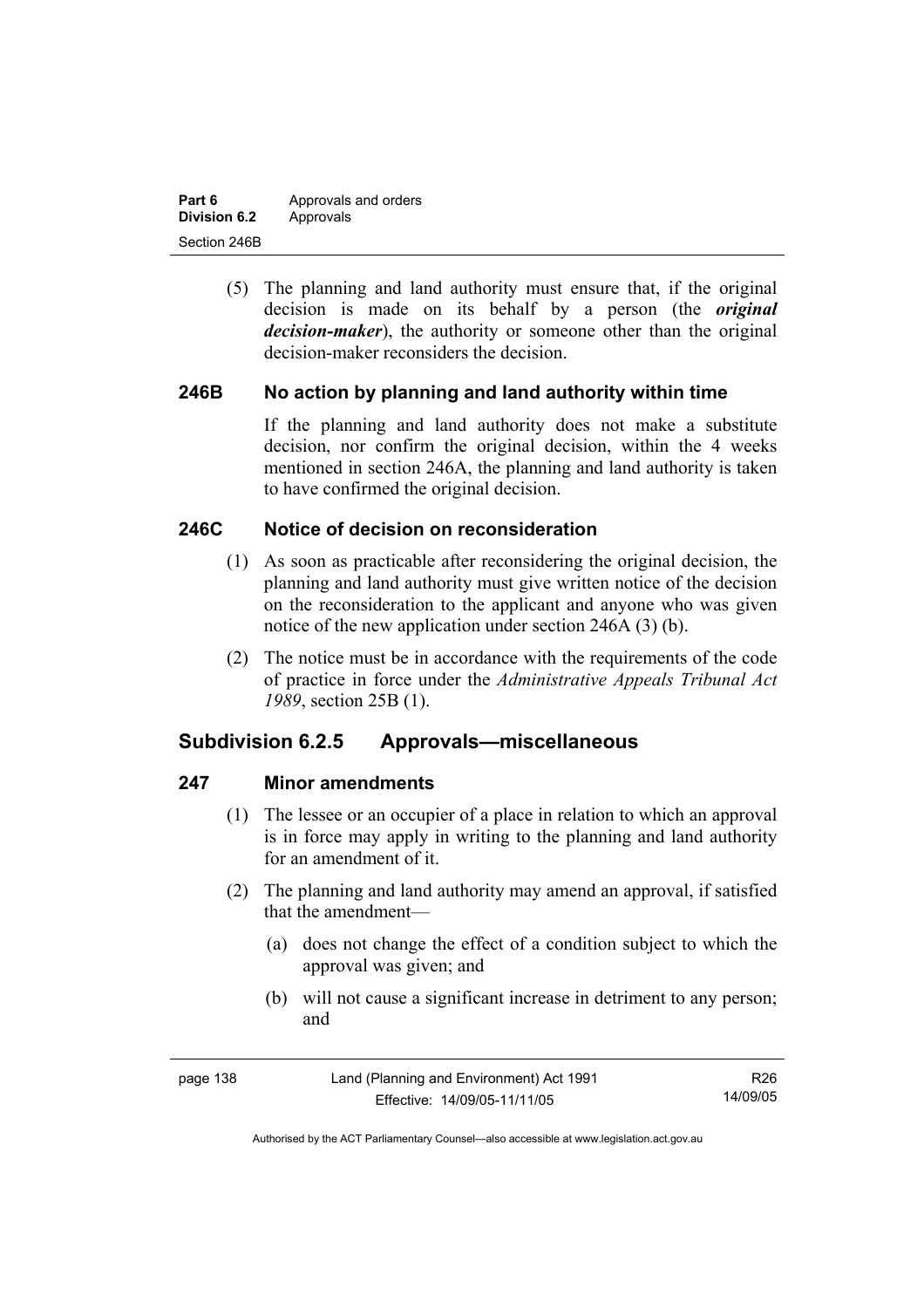- (c) does not change the kind of development approved but only the activity permitted.
- (3) The planning and land authority must give notice of an amendment—
	- (a) to the person who made the application to amend; and
	- (b) if that person is not the lessee or occupier of the place to which the approval relates—to the lessee; and
	- (c) to each person who had objected under section 237 (Objections—general) to the grant of the approval; and
	- (d) to any relevant territory authority.
	- *Note* For how documents may be given, see the Legislation Act, pt 19.5.

# **248 Corrections**

If the planning and land authority is satisfied that an approval contains a formal error, the authority must—

- (a) correct the approval; and
- (b) notify the applicant in writing.

#### **249 When approvals take effect**

- (1) This section is subject to section 230 (4) and section 245 (3) (d).
	- *Note* Section 230 (4) prevents an approval of a development application for an activity not permitted by the lease from taking effect until the lease is varied. Section 245 (3) (d) allows a condition to be included in an application for approval that the approval does not take effect until a specified approval is given, amended or varied.
- (2) An approval under section 230 (Approvals) takes effect—
	- (a) if no objection to the relevant application has been made under section 237—on the day the approval is given; or

page 139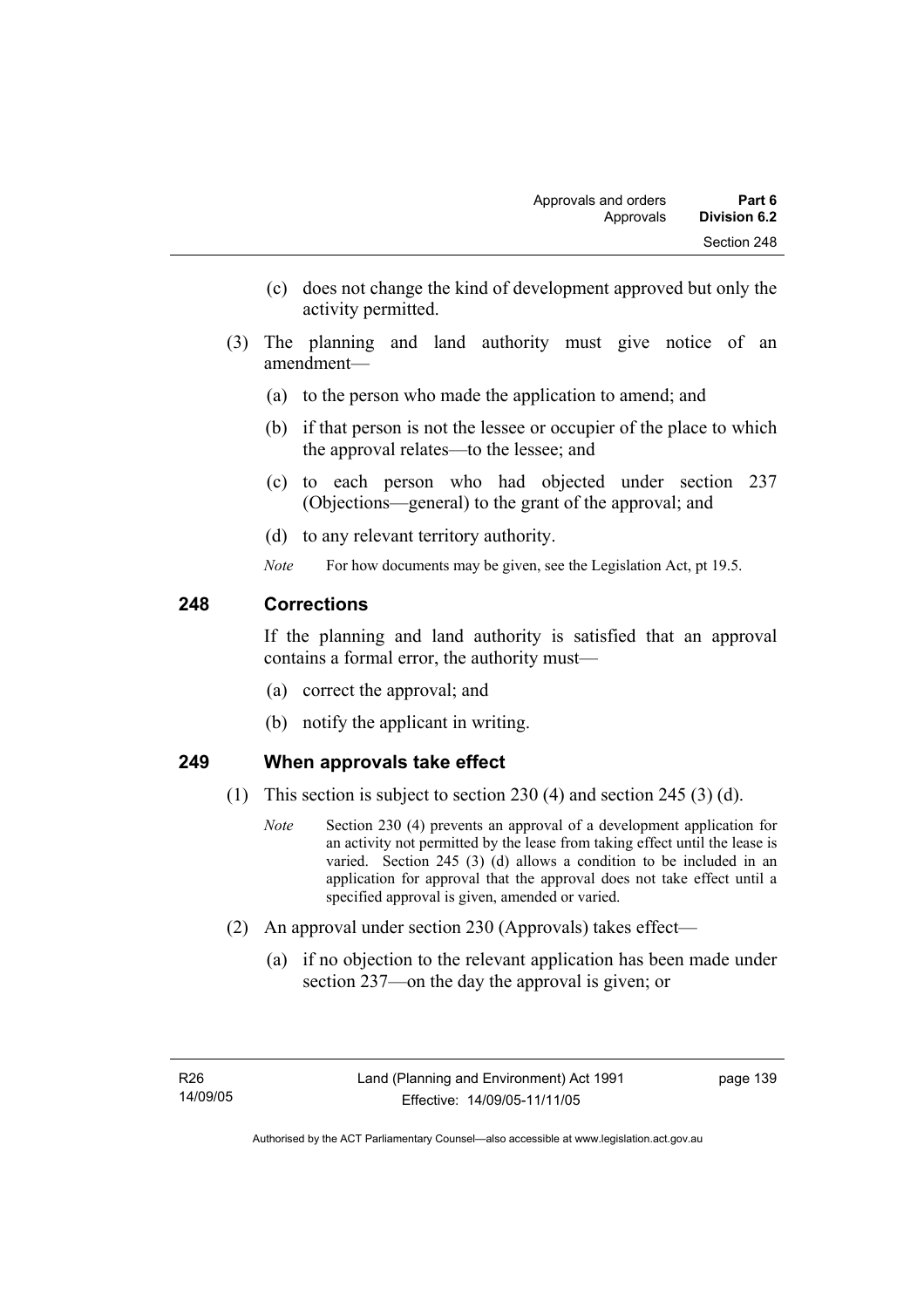| Part 6       | Approvals and orders |
|--------------|----------------------|
| Division 6.2 | Approvals            |
| Section 250  |                      |

- (b) if an objection to the relevant application has been made under section 237 and no application has been made to the AAT for review of the decision within 4 weeks after the day of the decision—on the day after the end of the period of 4 weeks; or
- (c) if application is made to the AAT for a review of the decision to grant the approval and the tribunal decides to confirm the decision (whether or not a condition is varied, omitted or imposed)—on the day the tribunal makes its decision.
- (3) An approval on reconsideration under division 6.2.4 takes effect on the day the decision granting the approval is given.
- (4) However, the operation of an approval mentioned in subsection (2) (a) or (3) is stayed if application is made to the  $AAT$ for review of the decision to grant the approval.
- (5) The stay of the operation of the approval remains in force until the application for review is decided by the tribunal.

#### **250 Execution of approvals for variations of leases**

Subject to division 5.3, if an approval to undertake a development takes effect under section 249 and the development consists of or includes a variation of a lease, the planning and land authority must vary the lease in accordance with the terms of the approval.

#### **251 End of approvals**

- (1) An approval to undertake a development (other than a development that consists only of a variation of a lease) ends if—
	- (a) the development or any stage of the development is not begun within the period specified in the approval; or
	- (b) the development or any stage of the development is not completed within the period specified in the approval; or
	- (c) if no period is specified in an approval for the beginning of the development or any stage of the development—the

| page 140 | Land (Planning and Environment) Act 1991 | R26.     |
|----------|------------------------------------------|----------|
|          | Effective: 14/09/05-11/11/05             | 14/09/05 |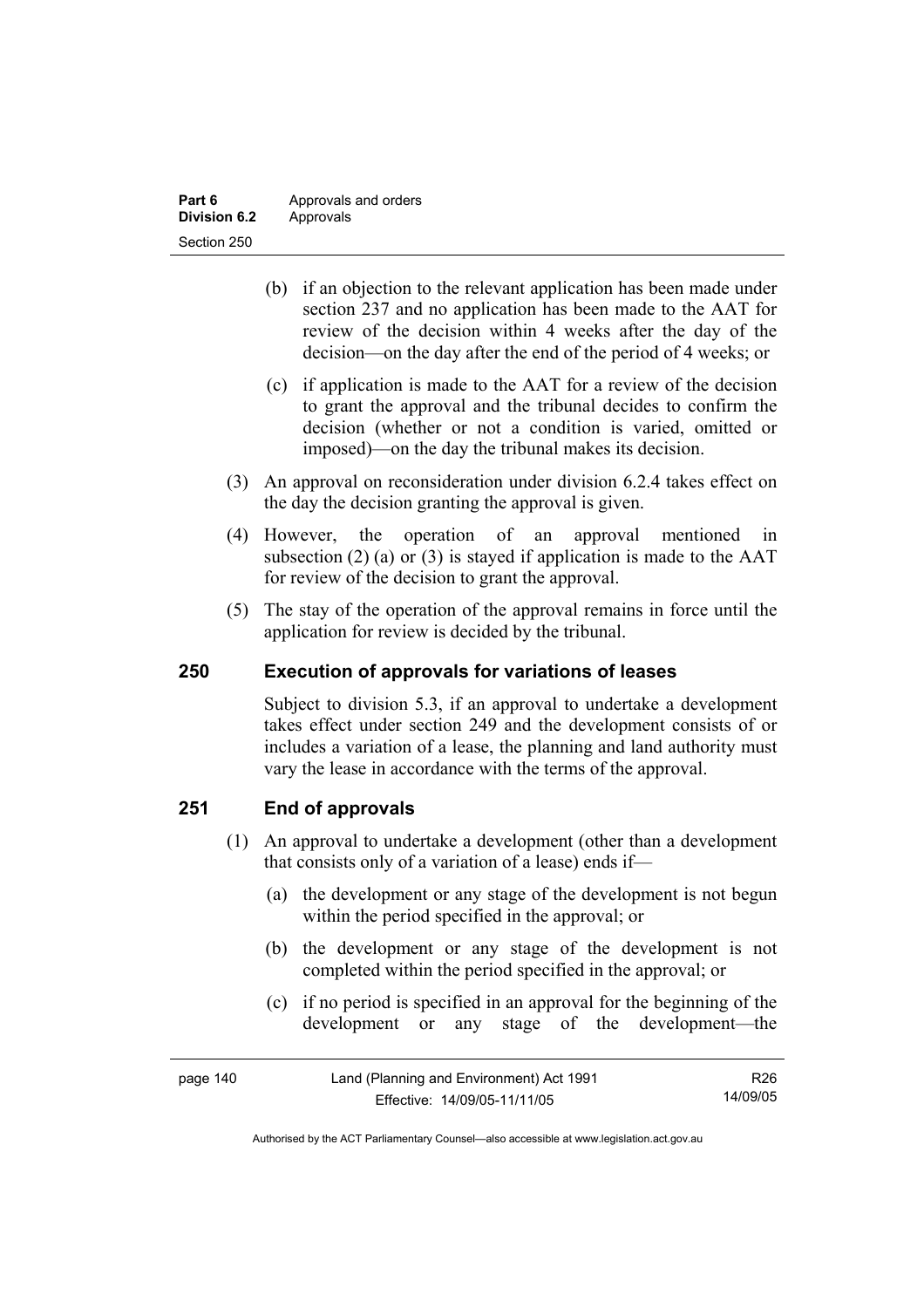development or stage of development is not begun within 2 years after the day the approval takes effect.

*Note* For when an approval takes effect, see s 249.

 (2) The end of an approval does not affect anything done under the approval before its end.

# **252 Extension of time**

- (1) The lessee or occupier of a place in relation to which an approval to undertake a development (other than a development that consists only of a variation of a lease) applies (being an approval that specifies the date for the completion of the development or any stage of the development) may, before the end of the approval, apply to the planning and land authority for an extension of the period within which to complete the development or any stage of it.
- (2) On receipt of an application under subsection (1), the planning and land authority may extend the period within which the development, or the stage of the development, is to be completed.

# **253 Revocation of approval**

A relevant authority may revoke an approval given by the authority if—

- (a) satisfied that the approval was obtained by fraud or misrepresentation; or
- (b) if the approval is in relation to a place registered, or nominated for provisional registration, under the *Heritage Act 2004*—the applicant is convicted of an offence against this part or the *Heritage Act 2004*.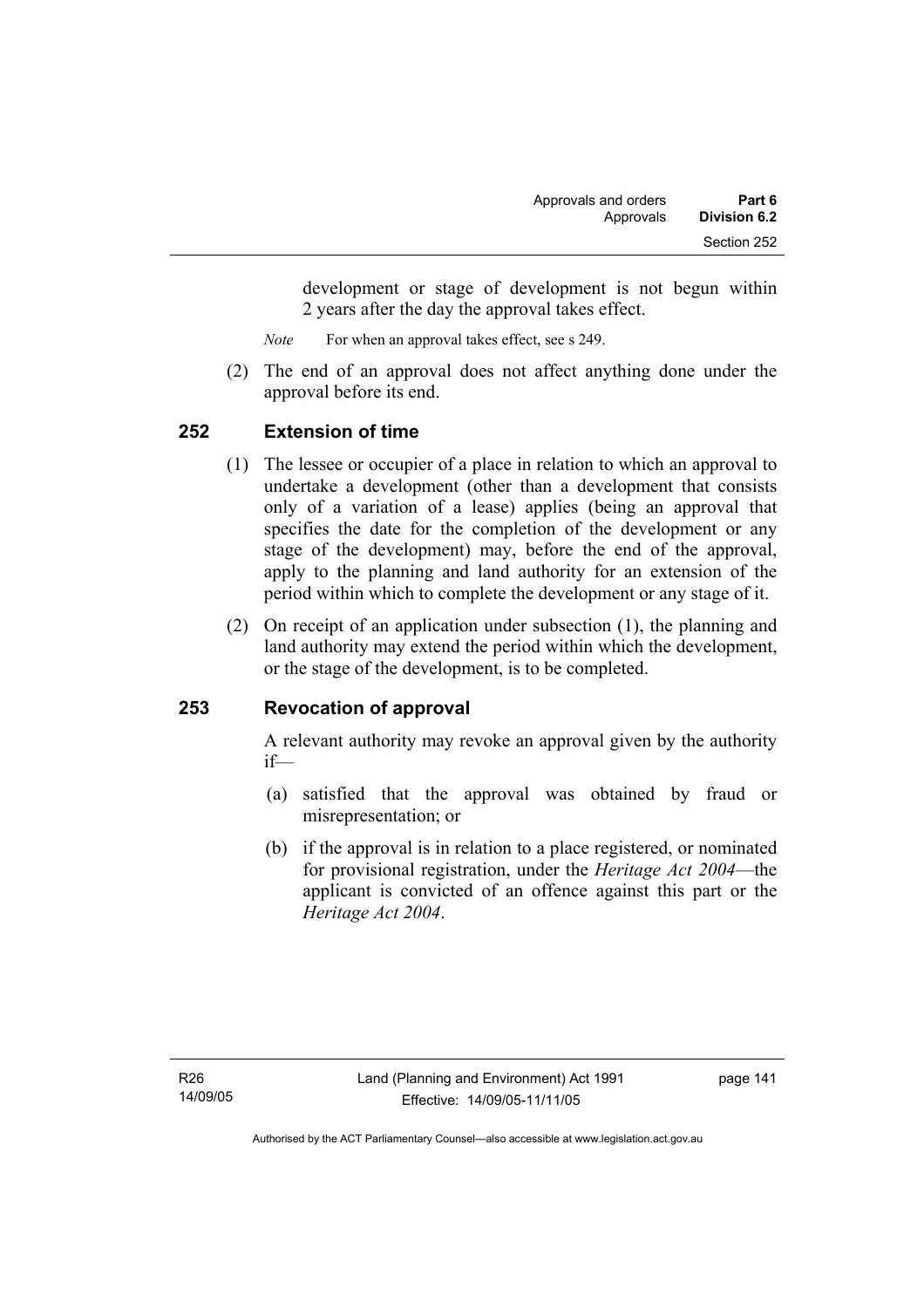**Part 6 Approvals and orders Division 6.3** Orders Section 253A

# **Subdivision 6.2.6 Powers of Supreme Court**

#### **253A Injunctions to require compliance with approvals**

- (1) This section applies if a person (the *relevant person*) has failed, is failing, or proposes to fail, to do something in accordance with the terms of an approval.
- (2) The planning and land authority or anyone else may apply to the Supreme Court for an injunction requiring the relevant person to do the thing.
- (3) On application under subsection (2), the Supreme Court may grant an injunction requiring the relevant person to do the thing.
- (4) The Supreme Court may grant an injunction requiring the relevant person to do a thing—
	- (a) if satisfied that the person has failed to do the thing, whether or not it appears to the court that the person intends to fail again, or to continue to fail, to do the thing; or
	- (b) if it appears to the court that, if an injunction is not granted, it is likely the person will fail to do the thing, whether or not the person has previously failed to do the thing and whether or not there is an imminent danger of substantial damage to someone else if the person fails to do the thing.
- (5) This section applies whether or not a proceeding for an offence against this part has begun or is about to begin.

# **Division 6.3 Orders**

# **Subdivision 6.3.1 Making of orders**

# **U 254 Applications to planning and land authority for orders**

 (1) A person may apply to the planning and land authority for an order directed to 1 or more of the following:

| page 142 | Land (Planning and Environment) Act 1991 | R26      |
|----------|------------------------------------------|----------|
|          | Effective: 14/09/05-11/11/05             | 14/09/05 |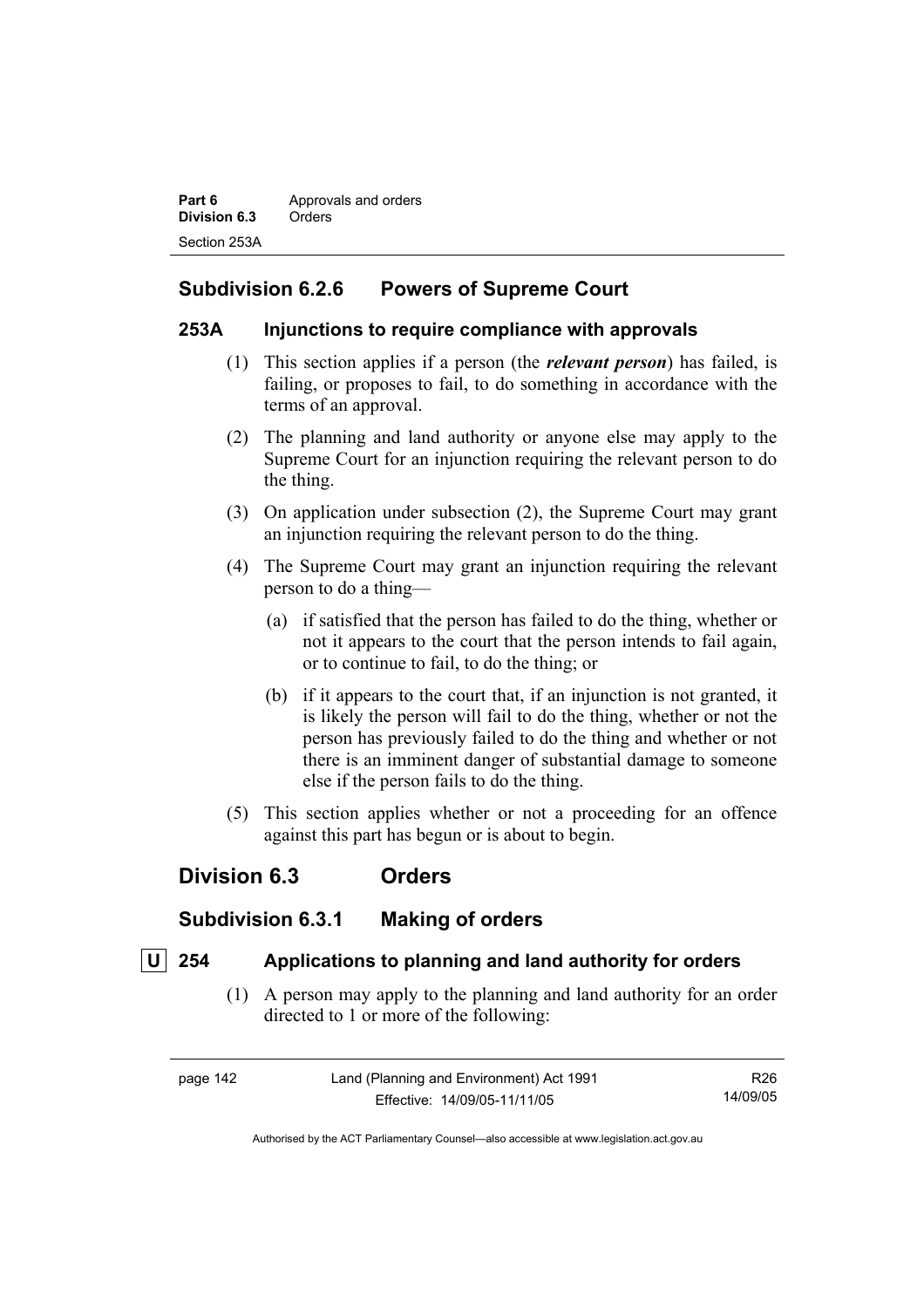- (a) the lessee or occupier of a place where a controlled activity was, is being, or is to be, conducted;
- (b) anyone by whom or on whose behalf a controlled activity was, is being, or is to be, conducted.
- (2) The application must state—
	- (a) the matter about which the order is sought; and
	- (b) the kind of order sought by the person; and
	- (c) each person to whom the order sought is to be directed; and
	- (d) the place in relation to which the order is sought; and
	- (e) the grounds on which the order is sought.
	- *Note* If a form is approved under s 287A for an application, the form must be used.
- (3) The planning and land authority must give written notice of the application to—
	- (a) each person to whom the order sought is to be directed; and
	- (b) if different from the person or people mentioned in paragraph (a)—the lessee or occupier of the place in relation to which the order is sought; and
	- (c) if the order sought relates to a place or object registered, or nominated for provisional registration, under the *Heritage Act 2004*—the heritage council; and
	- (d) if the order sought relates to the control of a pest animal or plant—the conservator; and
	- (e) if the order sought relates to the pruning of a significant tree under the *Tree Protection (Interim Scheme) Act 2001*—the conservator; and

page 143

*Note* For restrictions on pruning etc a significant tree, see the *Tree Protection (Interim Scheme) Act 2001*, s 10.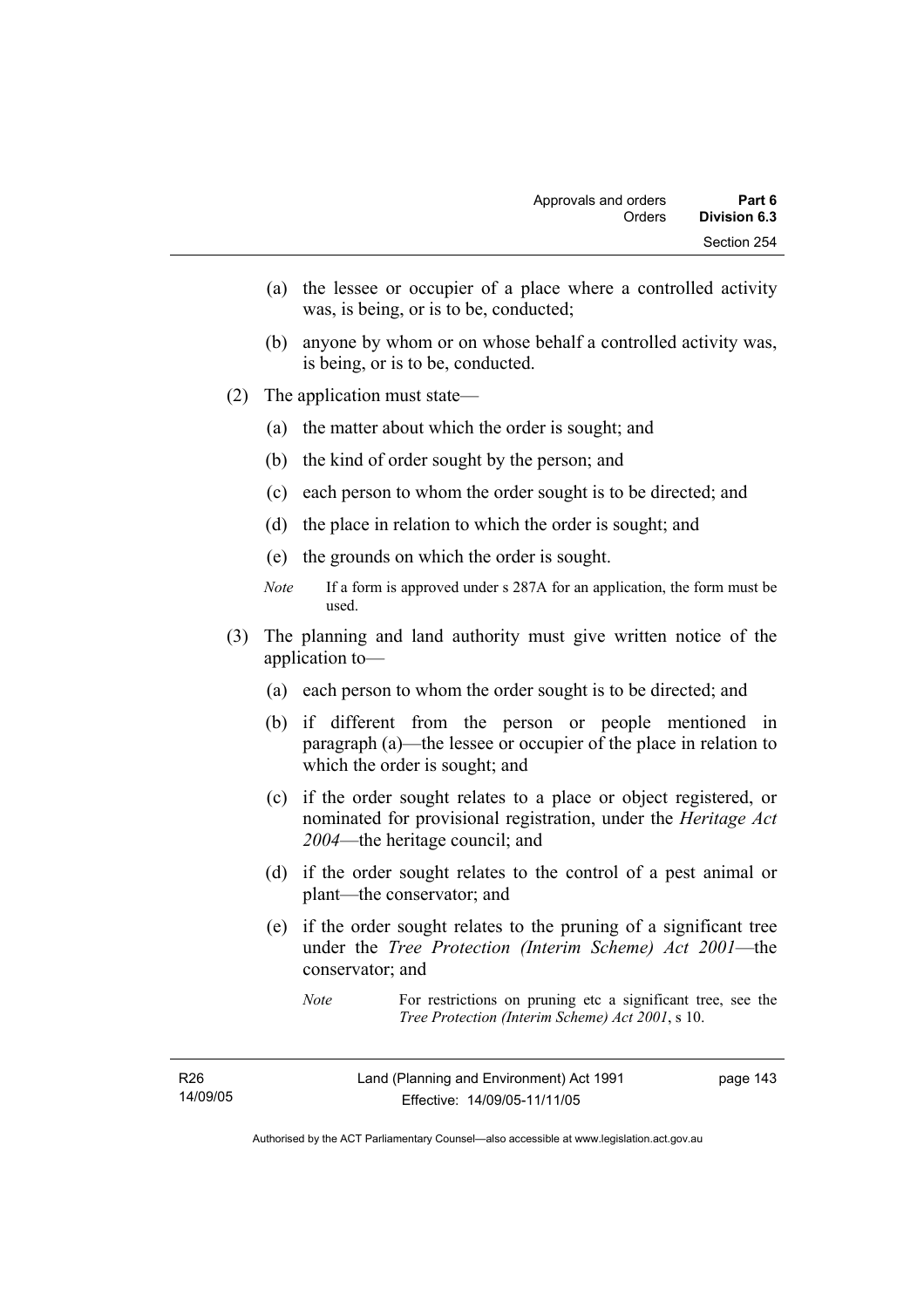| Part 6       | Approvals and orders |
|--------------|----------------------|
| Division 6.3 | Orders               |
| Section 254A |                      |

- (f) if the order sought relates to the parking of a heavy vehicle on residential land under the *Road Transport (Safety and Traffic Management) Regulation 2000*, division 3.1.3—the road transport authority.
- *Note* For how documents may be given, see the Legislation Act, pt 19.5.
- (4) The notice must—
	- (a) be accompanied by a copy of the application; and
	- (b) contain a statement to the effect that the person to whom it is given may, within 7 days after the day the person is given the notice, make a submission to the planning and land authority about the making of the order.
- (5) The notice may also include any other information that the planning and land authority considers appropriate.

# **U 254A Decision on application to planning and land authority for order**

- (1) Before deciding whether to make an order on an application under section 254, the planning and land authority must consider any submission made by a person within 7 days after the day the person was given notice of the application under that section.
- (2) The planning and land authority may decide—
	- (a) to make an order of the kind sought; or
	- (b) to make an order (including a different kind of order) that is not more onerous than the order sought; or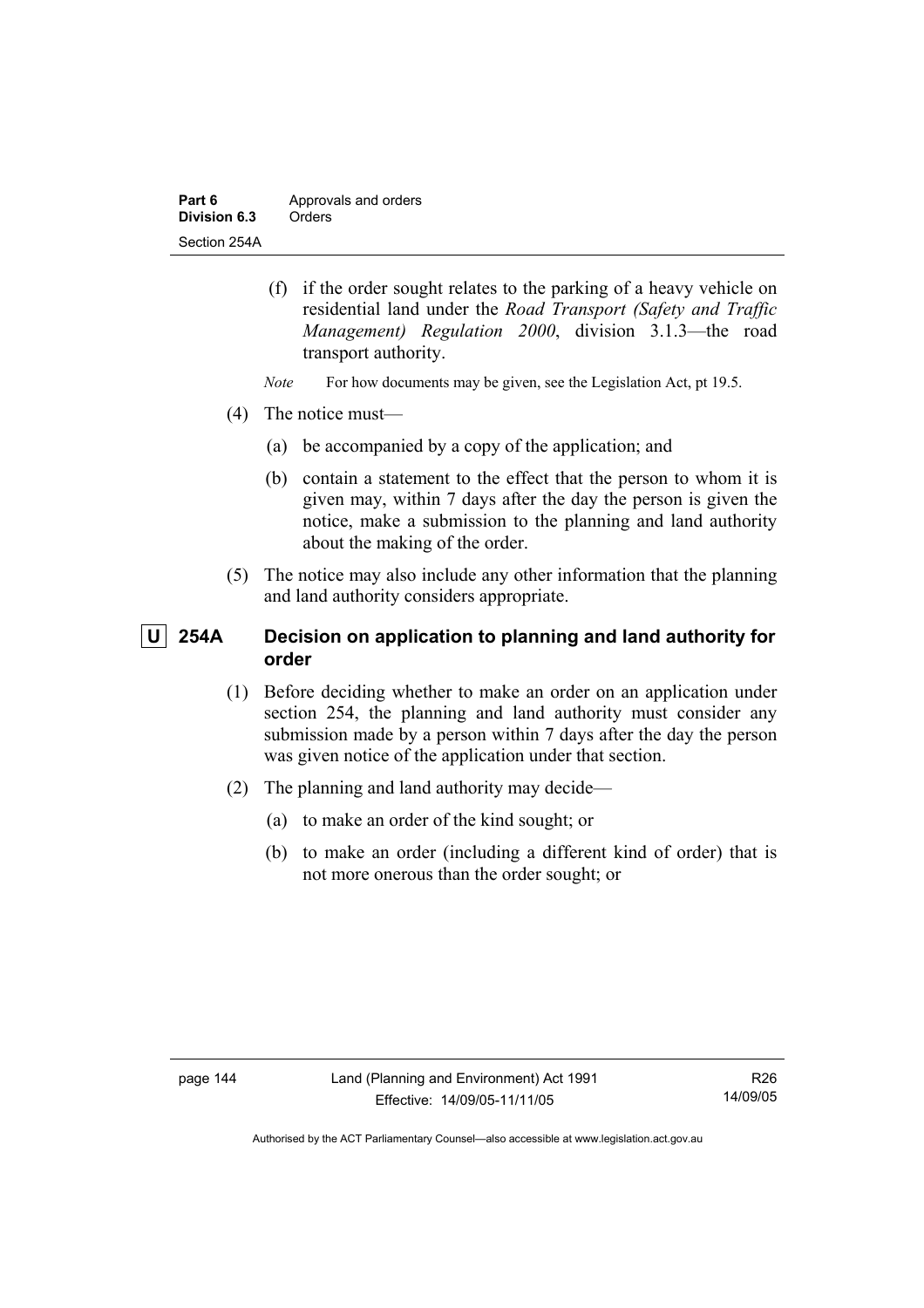#### (c) not to make an order.

#### **Example of less onerous order—par (b)**

A person applies for an order for the demolition of an unapproved structure but the planning and land authority makes an order that a development application be lodged for the structure within a stated period and, if the application is not lodged within that period or is not approved, the structure is to be demolished.

- *Note* An example is part of the Act, is not exhaustive and may extend, but does not limit, the meaning of the provision in which it appears (see Legislation Act, s 126 and s 132).
- (3) An order may be directed to 1 or more of the following:
	- (a) the person against whom the order is sought to be directed;
	- (b) if the planning and land authority considers that the order would be more appropriately directed to someone else mentioned in section 254 (3) (a) or (b)—that person.
- (4) The planning and land authority is taken to have refused to make the order applied for under section 254 if the authority fails to decide the application before the end of the period prescribed by regulation.
- (5) The planning and land authority must refuse to make an order about the use or management of land in a way that fails to control a pest animal or plant if—
	- (a) there is a written agreement between the lessee or occupier of the land and the Environment Minister about control of the propagation of the pest animal or plant; and
	- (b) the authority is satisfied that the lessee or occupier is giving effect to the agreement.

# **U 255 Proposed orders on planning and land authority's own initiative**

 (1) This section applies if the planning and land authority proposes, on the authority's own initiative, to make an order (the *proposed order*) directed to 1 or more of the following:

page 145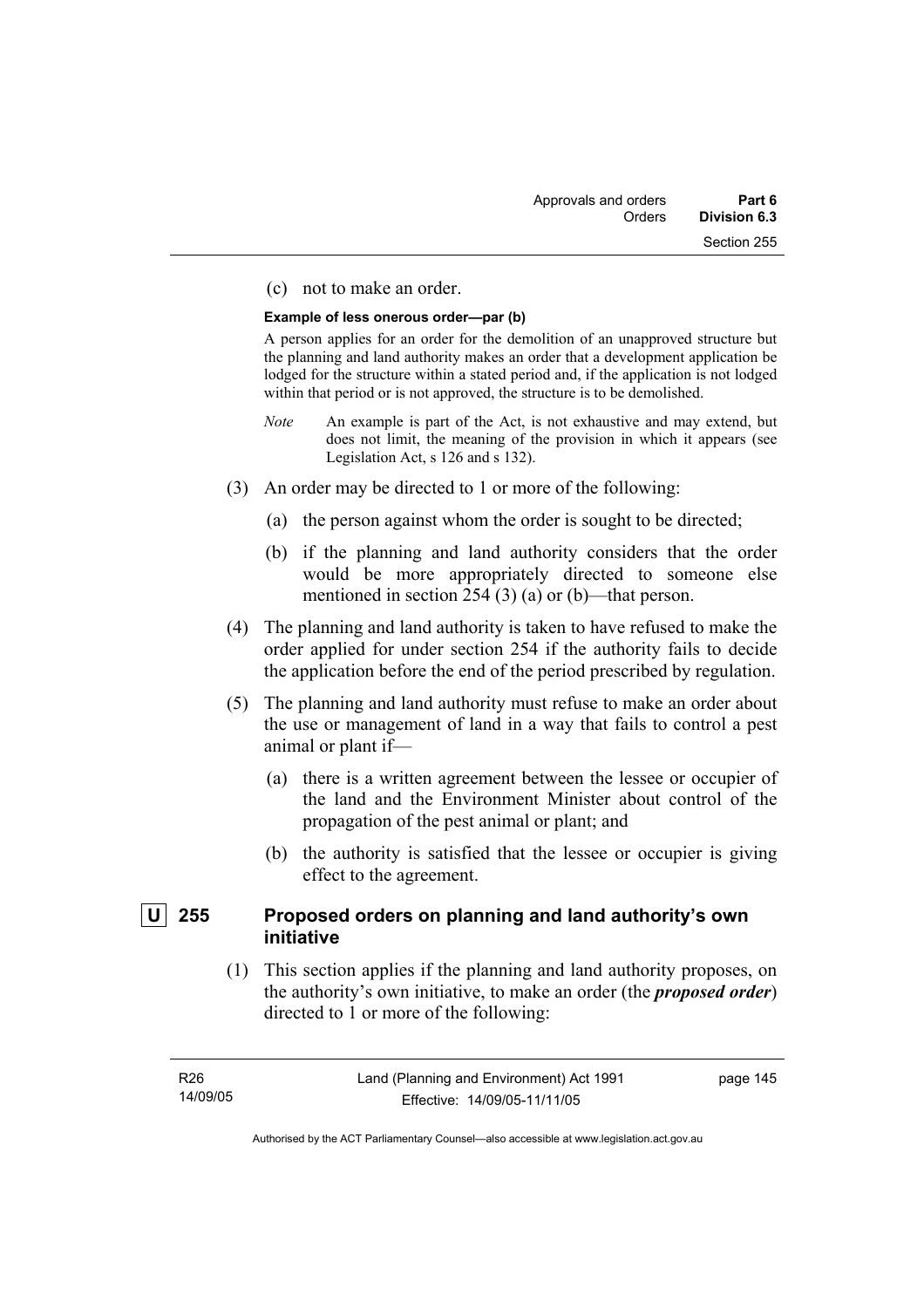- (a) the lessee or occupier of a place where a controlled activity was, is being, or is to be, conducted;
- (b) anyone by whom or on whose behalf a controlled activity was, is being, or is to be, conducted.
- (2) The planning and land authority must give written notice of the proposed order to—
	- (a) each person to whom the proposed order is directed; and
	- (b) if different from the person or people mentioned in paragraph (a)—the lessee or occupier of the place in relation to which the proposed order is to apply; and
	- (c) if the proposed order relates to a place or object registered, or nominated for provisional registration, under the *Heritage Act 2004*—the heritage council; and
	- (d) if the proposed order relates to the control of a pest animal or plant—the conservator; and
	- (e) if the proposed order relates to the pruning of a significant tree under the *Tree Protection (Interim Scheme) Act 2001*—the conservator; and
		- *Note* For restrictions on pruning etc a significant tree, see the *Tree Protection (Interim Scheme) Act 2001*, s 10.
	- (f) if the proposed order relates to the parking of a heavy vehicle on residential land under the *Road Transport (Safety and Traffic Management) Regulation 2000*, division 3.1.3—the road transport authority.
	- *Note* For how documents may be given, see the Legislation Act, pt 19.5.
- (3) The notice must state—
	- (a) each person to whom the proposed order is directed; and
	- (b) the terms of the proposed order and the place in relation to which it is to apply; and

| page 146 | Land (Planning and Environment) Act 1991 | R26      |
|----------|------------------------------------------|----------|
|          | Effective: 14/09/05-11/11/05             | 14/09/05 |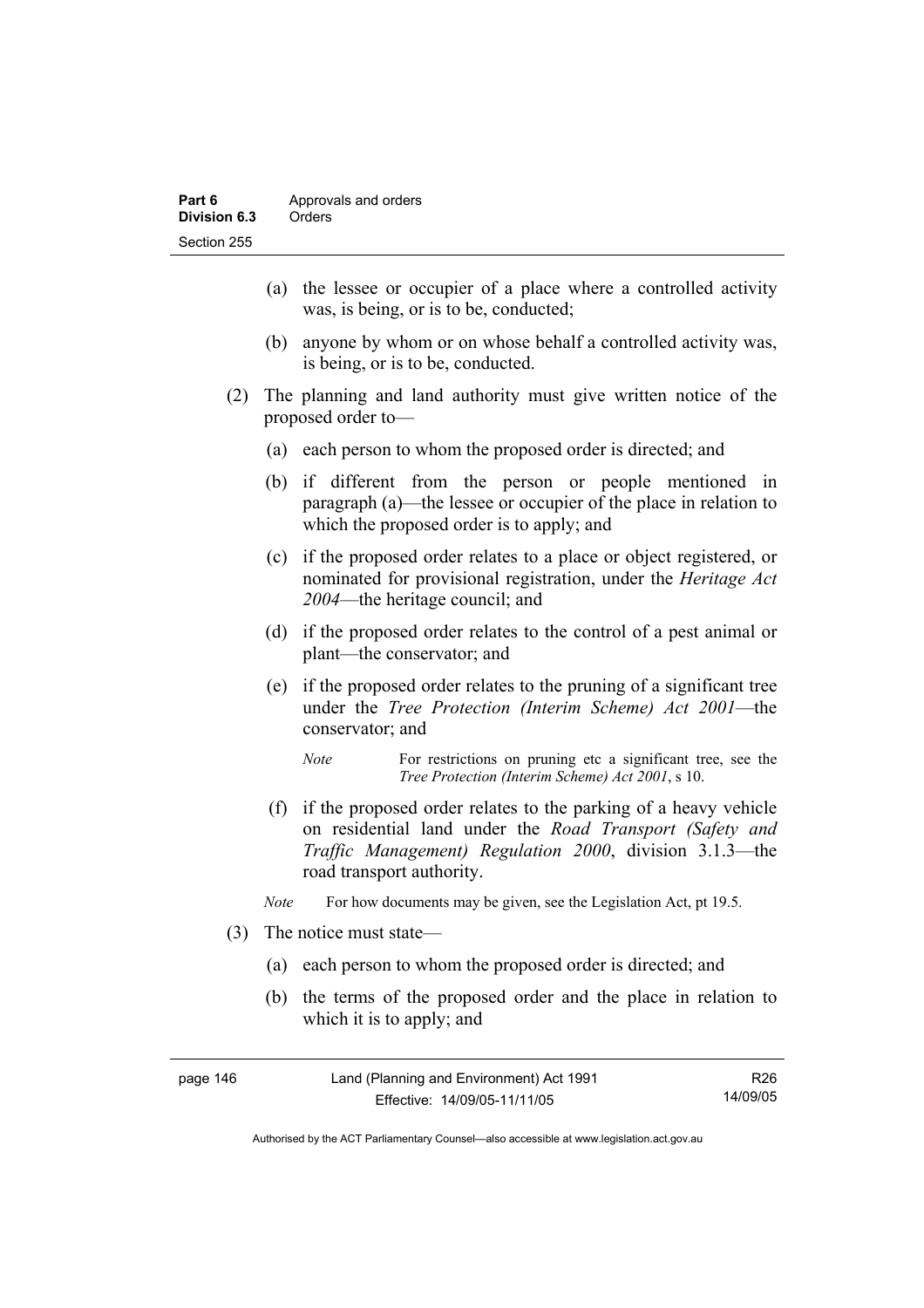- (c) the grounds for making the proposed order; and
- (d) when the proposed order will take effect; and
- (e) if appropriate—
	- (i) the period for compliance with the proposed order; and
	- (ii) when the proposed order will end (including, for example, on the happening of an event stated in the order).
- *Note* An example is part of the Act, is not exhaustive and may extend, but does not limit, the meaning of the provision in which it appears (see Legislation Act, s 126 and s 132).
- (4) Also, the notice must contain a statement to the effect that the person to whom it is given may, within 7 days after the day the person receives the notice, make a submission to the planning and land authority about the making of the proposed order.
- (5) Further, the notice may include any other information that the planning and land authority considers appropriate

#### **256 Decision on proposed order on planning and land authority's own initiative**

- (1) Before deciding whether to make the proposed order mentioned in section 255, the planning and land authority must consider any submission made by a person within 7 days after the day the person was given notice of the proposed order under section 255 (2).
- (2) The planning and land authority may decide—
	- (a) to make the proposed order; or
	- (b) to make an order (including a different kind of order) that is not more onerous than the proposed order; or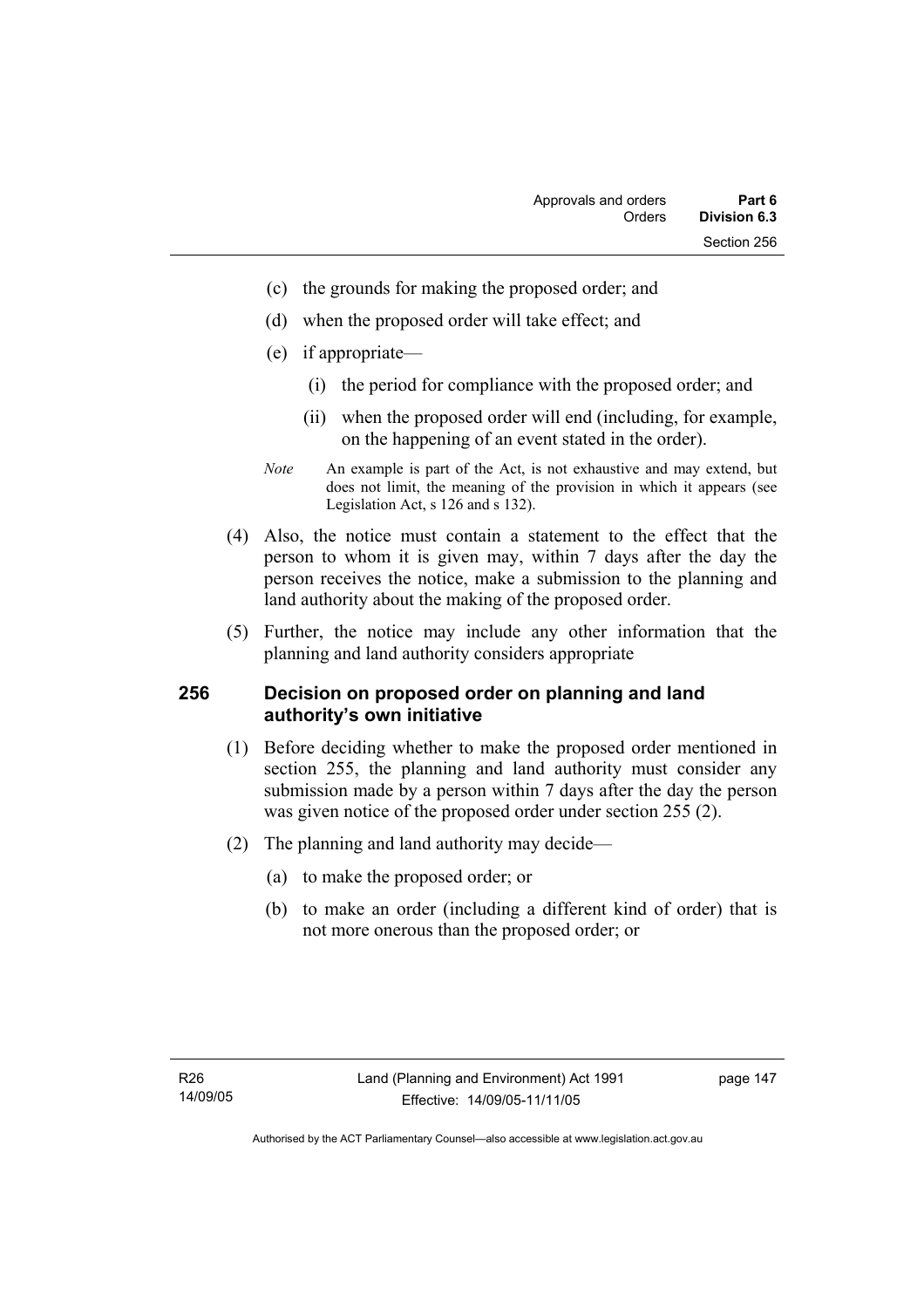| Part 6       | Approvals and orders |
|--------------|----------------------|
| Division 6.3 | Orders               |
| Section 257  |                      |

(c) not to make the proposed order.

#### **Example of less onerous order—par (b)**

an order that requires the doing of an act within a period longer than that stated in the proposed order

- *Note* An example is part of the Act, is not exhaustive and may extend, but does not limit, the meaning of the provision in which it appears (see Legislation Act, s 126 and s 132).
- (3) An order may be directed to 1 or more of the following:
	- (a) the person against whom the proposed order is directed; or
	- (b) if the planning and land authority considers that the order would be more appropriately directed to someone else mentioned in section 255 (2) (a) or (b)—that person.

#### **257 Content of orders**

- (1) An order must state—
	- (a) that it is an order under this Act made by the planning and land authority; and
	- (b) each person to whom the order is directed; and
	- (c) anyone else who is bound by the order (see section 257B); and
	- (d) the terms of the order and the place in relation to which the order applies; and
	- (e) the grounds on which the order is made; and
	- (f) when the order takes effect; and
	- (g) if appropriate—
		- (i) the period for compliance with the order; and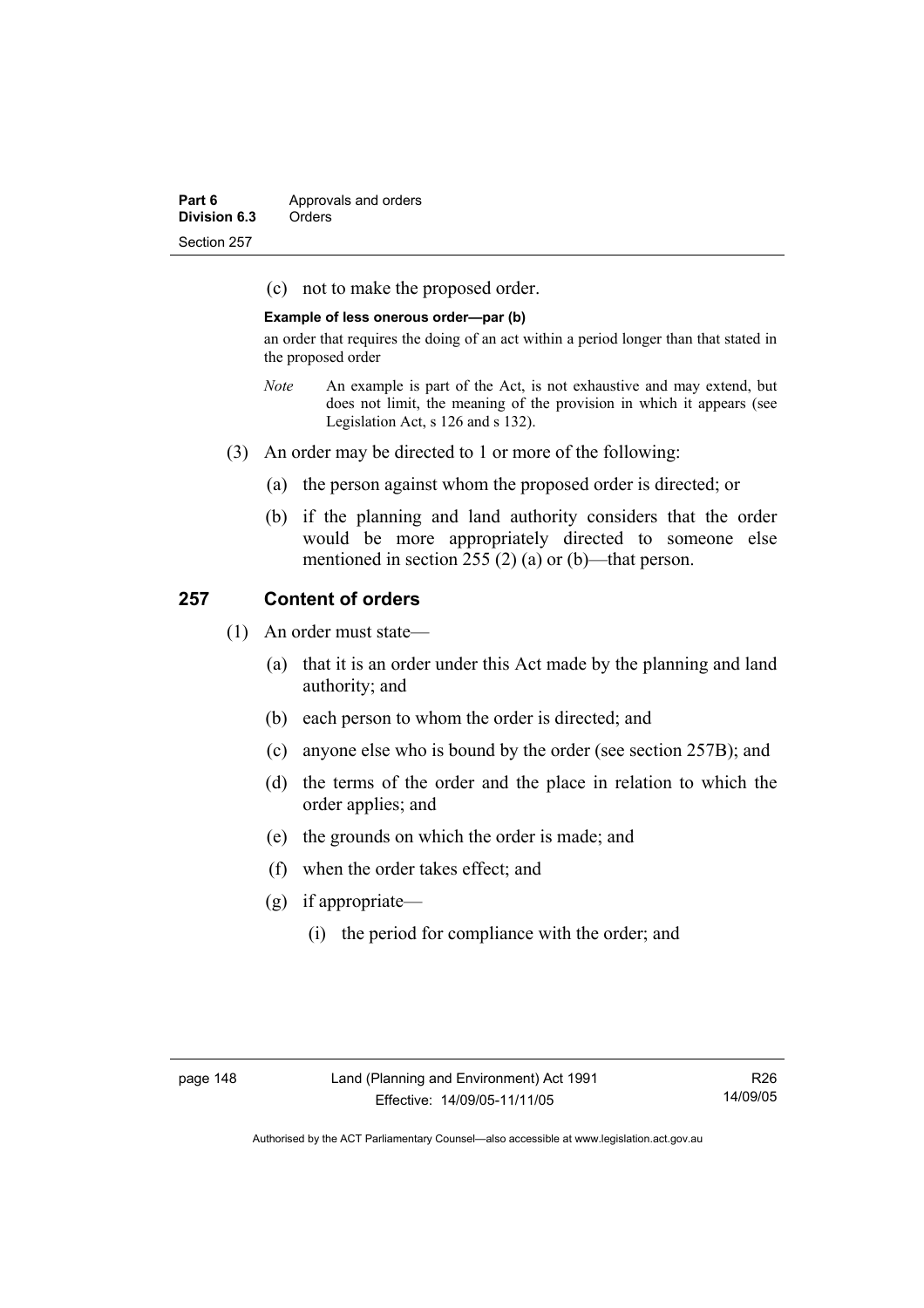- (ii) when the order ends (including, for example, on the happening of an event stated in the order).
- *Note* An example is part of the Act, is not exhaustive and may extend, but does not limit, the meaning of the provision in which it appears (see Legislation Act, s 126 and s 132).
- (2) An order must also contain a statement to the effect that the order operates until it is revoked or ends in accordance with the order.
- (3) An order may direct anyone to whom it is directed—
	- (a) not to begin a development without approval; or
	- (b) to stop carrying out a development without approval; or
	- (c) to stop, or not begin, a controlled activity other than a development; or
	- (d) to comply with the terms of an approval to undertake a development; or
	- (e) to stop carrying out a development other than in accordance with the conditions under which an approval to carry out the development was given; or
	- (f) to demolish a building or structure, or a part of a building or structure, that has been constructed or erected without approval or permission required under a territory law; or
	- (g) to demolish a building or structure, or a part of a building or structure, that encroaches onto, over or under unleased territory land without approval granted under a territory law; or
	- (h) to restore any land, building or structure that has been altered without approval or permission required under a territory law; or
	- (i) to replace with an identical building or structure any building or structure that has been demolished without approval or permission required under a territory law; or

page 149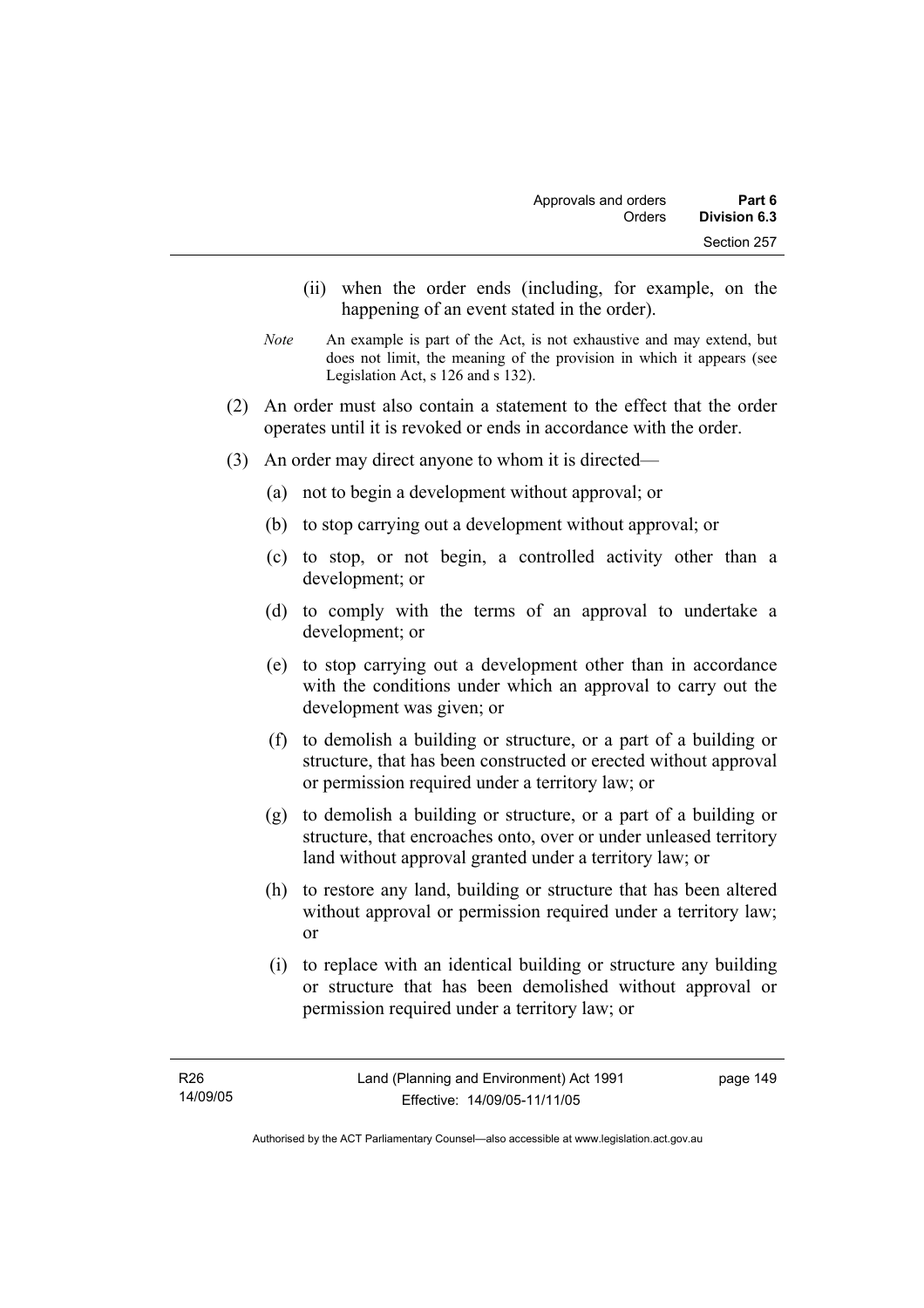- (j) to clean up a leasehold; or
- (k) to prune, in a way stated in the order, a tree, sapling, plant or shrub that overhangs a public place; or
	- *Note* For restrictions on pruning etc a significant tree, see the *Tree Protection (Interim Scheme) Act 2001*, s 10.
- (l) to stop carrying out an activity that is likely to cause soil erosion; or
- (m) to stop carrying out an activity that involves destroying, damaging, removing or otherwise interfering with vegetation (living or dead) or removing or otherwise interfering with soil that is—
	- (i) between the banks of a watercourse; or
	- (ii) within 20m of a bank of a watercourse; or
	- (iii) on land having a slope of more than 18° from the horizontal; or
- (n) to manage land held under a rural lease in accordance with the land management agreement applying to it; or
- (o) if the person to whom the order is directed is bound by a land management agreement—to comply with the land management agreement.

# **U 257A Notice of making of orders**

If the planning and land authority makes an order, the authority must give notice of the making of the order to the following:

- (a) each person to whom the order is directed;
- (b) the applicant (if any) for the order;
- (c) the lessee or occupier of the place in relation to which the order applies;
- (d) the registrar-general;

| page 150 | Land (Planning and Environment) Act 1991 | R26.     |
|----------|------------------------------------------|----------|
|          | Effective: 14/09/05-11/11/05             | 14/09/05 |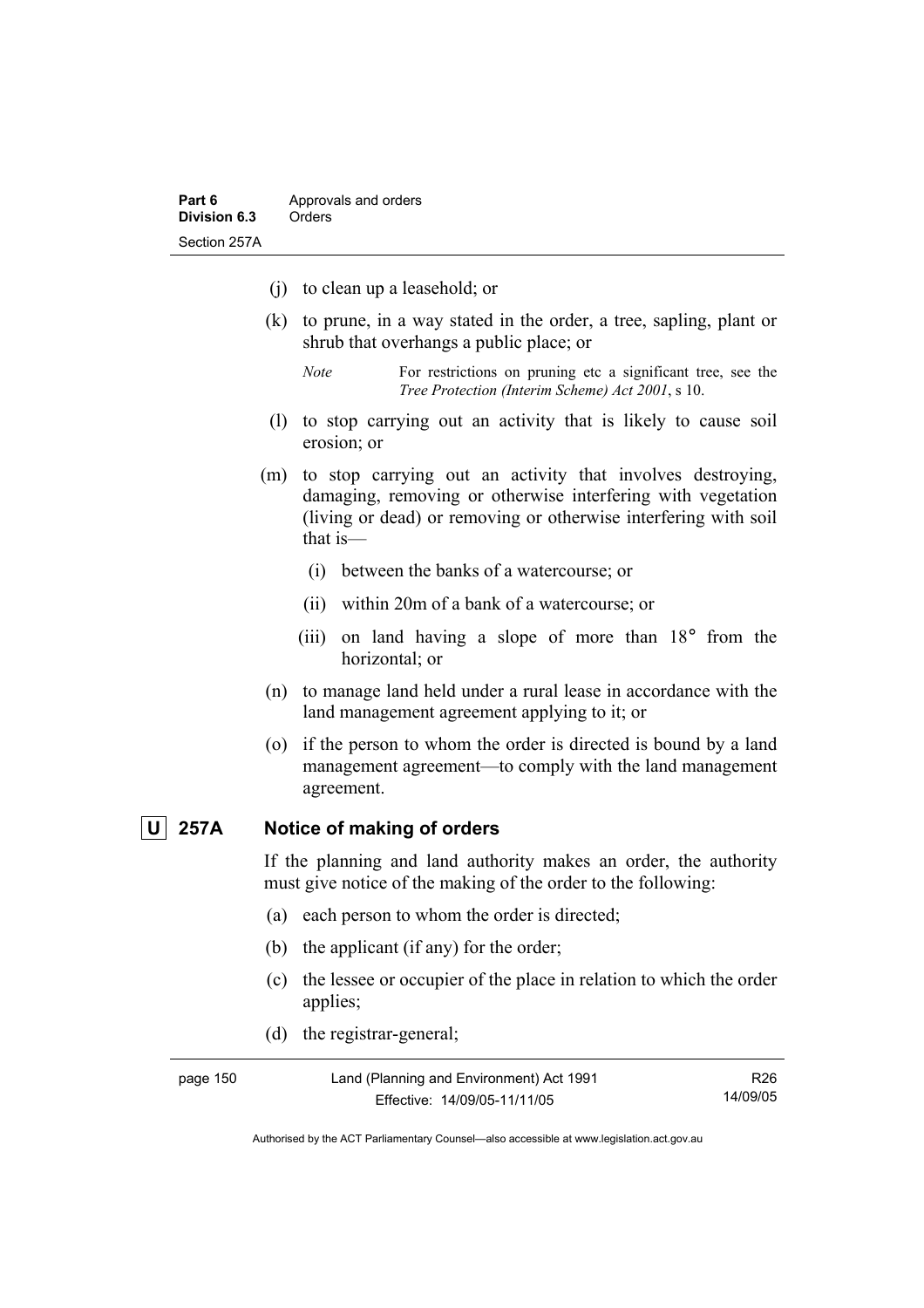- (e) if the order relates to the control of a pest animal or plant—the conservator;
- (f) if the order relates to the pruning of a significant tree under the *Tree Protection (Interim Scheme) Act 2001*—the conservator; and
- (g) if the order relates to the parking of a heavy vehicle on residential land under the *Road Transport (Safety and Traffic Management) Regulation 2000*, division 3.1.3—the road transport authority;
- (h) anyone else whose interests the authority believes are adversely affected by the order.
- *Note* For how documents may be given, see the Legislation Act, pt 19.5.

# **257B Who is bound by an order?**

- (1) An order binds each person to whom it is directed.
- (2) If an order binds the lessee of the place to which the order applies, the order also binds anyone who becomes the lessee of the place after the order is made (a *future lessee*) to the same extent as if the order had been directed to that person.
- (3) If an order binds the occupier of the place to which the order applies, the order also binds anyone who becomes an occupier of the place after the order is made (a *future occupier*) to the same extent as if the order had been directed to that person.
- (4) However, subsection (2) or (3) does not apply to an order if the order states that it does not bind a future lessee or a future occupier (as appropriate) of the lease.

# **258 Contravening orders**

- (1) A person commits an offence if—
	- (a) the planning and land authority makes an order directed to the person; and

| R26      | Land (Planning and Environment) Act 1991 | page 151 |
|----------|------------------------------------------|----------|
| 14/09/05 | Effective: 14/09/05-11/11/05             |          |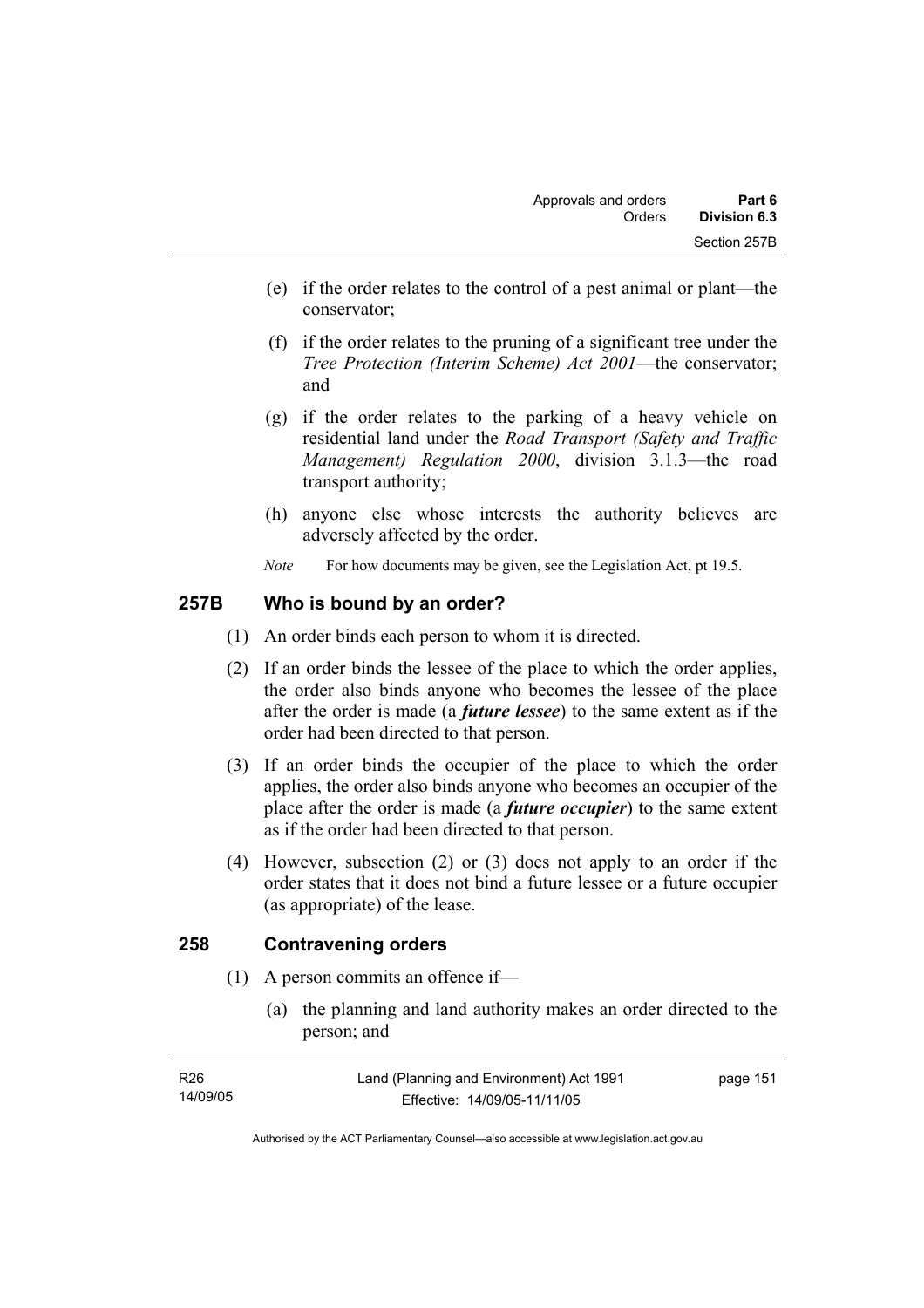- (b) the order requires the person to do, or not do, something stated in the order; and
- (c) the person is given notice of the making of the order (whether by being given a copy of the order or otherwise); and
- (d) the person contravenes the order.

Maximum penalty: the amount stated in schedule 5, column 3 in relation to the activity for which the order was made.

- *Note* A territory authority is not liable to be prosecuted for an offence against this section (see Legislation Act, s 121).
- (2) An offence against this section is a strict liability offence.

# **258A Ending of orders**

- (1) An order operates until it is revoked or ends in accordance with the order.
- (2) A person who is bound by an order may, in writing, apply to the planning and land authority for the revocation of the order.
- (3) The application must state the grounds on which the revocation of the order is sought.
- (4) The planning and land authority may revoke the order if satisfied, on reasonable grounds, that the order is no longer necessary or appropriate.

# **258B Notice ending orders**

- (1) If an order ends otherwise than by being revoked, the planning and land authority must give written notice of the ending of the order to the registrar-general.
- (2) If the planning and land authority revokes an order, the authority must give written notice of the revocation to—
	- (a) each person to whom the order was directed; and

R26 14/09/05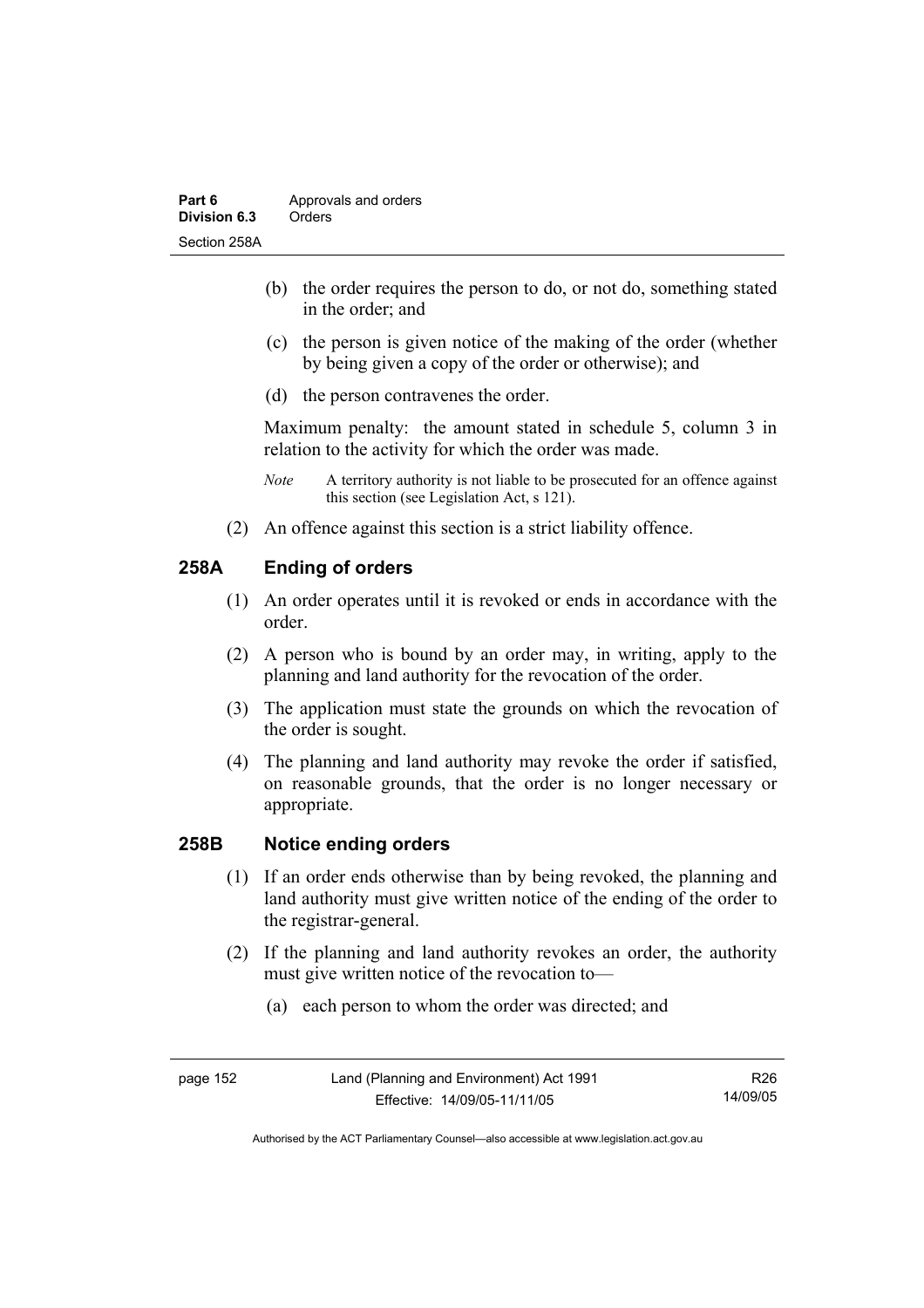- (b) if different from the person or people mentioned in paragraph (a)—the lessee or occupier of the place in relation to which the order applied; and
- (c) the registrar-general.

# **U 258C Effect of orders about pest animals or plants**

- (1) This section applies if an order relates to the control of a pest animal or plant.
- (2) A person to whom the order is directed is not required to hold a licence under the *Nature Conservation Act 1980* for any action required to comply with the order in relation to the pest animal or plant.

# **Subdivision 6.3.2 Rectification work**

#### **259 Definitions for sdiv 6.3.2**

In this subdivision:

*authorised person*—see section 259C (1).

#### *rectification work* means—

- (a) work in relation to a place where a controlled activity is being conducted to ensure compliance with the approval for the activity; or
- (b) the conduct of an activity required under an order that was not carried out within the period stated in the order.

#### **259A Direction to carry out rectification work**

- (1) The planning and land authority may direct 1 or more of the following to carry out rectification work in relation to a controlled activity:
	- (a) the lessee or occupier of a place where the activity was or is being conducted;

| R26      | Land (Planning and Environment) Act 1991 | page 153 |
|----------|------------------------------------------|----------|
| 14/09/05 | Effective: 14/09/05-11/11/05             |          |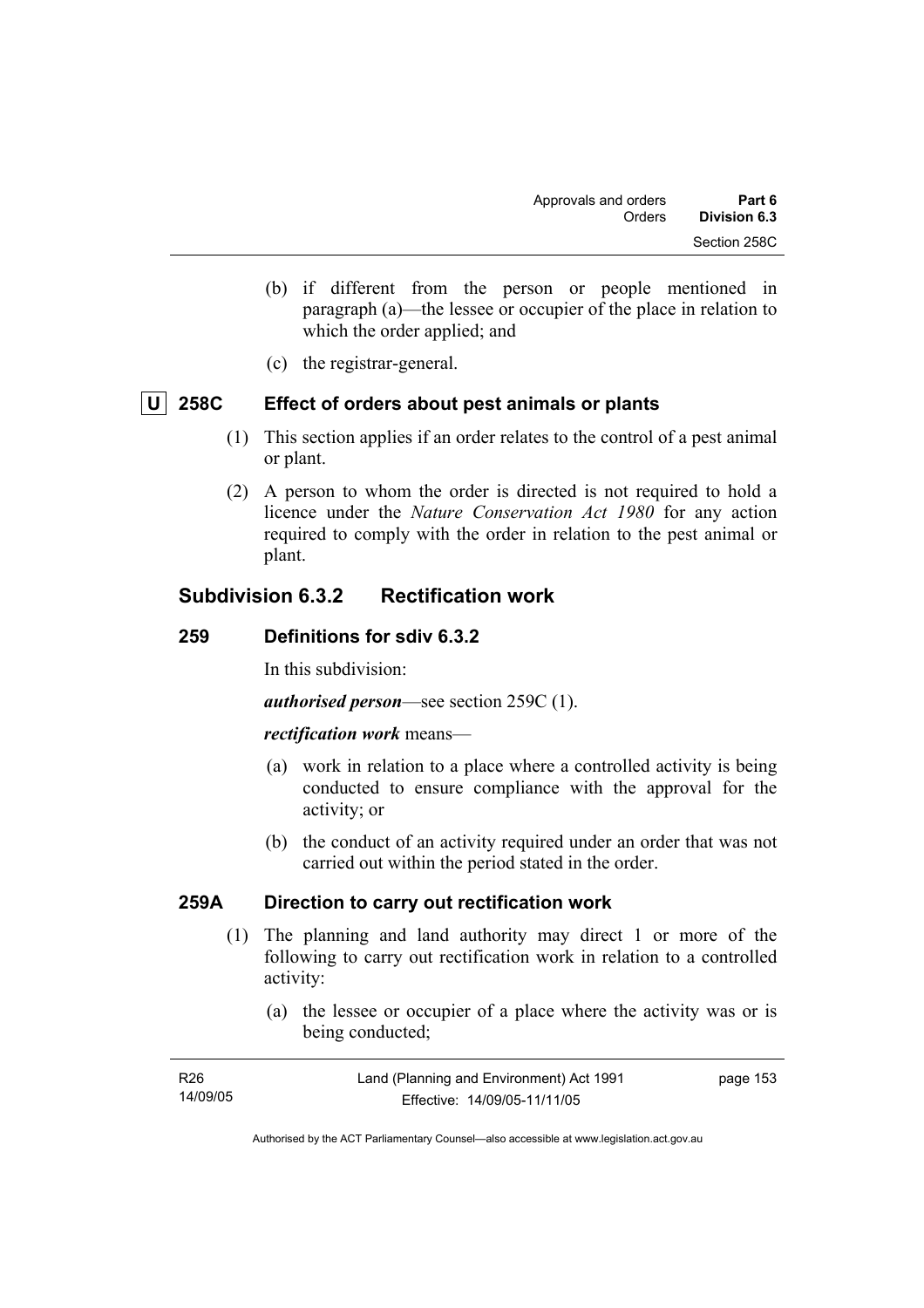- (b) anyone by whom or on whose behalf the activity was or is being conducted.
- (2) The planning and land authority must give notice of the direction to—
	- (a) the person who is required to comply with the direction; and
	- (b) if different from the person mentioned in paragraph (a)—the lessee or occupier of the place to which the direction applies.
	- *Note* For how documents may be given, see the Legislation Act, pt 19.5.
- (3) The notice must state—
	- (a) that it is a direction under this Act made by the planning and land authority; and
	- (b) the person who is required to comply with the direction; and
	- (c) the place in relation to which the direction applies; and
	- (d) the rectification work required; and
	- (e) the grounds on which the direction is made; and
	- (f) that the rectification work must be completed within 7 days after the day the notice is given to the person or any longer period stated in the notice.
- (4) The notice must also contain a statement to the effect that, if the rectification work is not completed within the period required by the notice—
	- (a) the planning and land authority may authorise someone else to carry out the work; and
	- (b) the reasonable cost of carrying out the work is a debt to the Territory by the person who is required to comply with the direction.
- (5) This section applies whether or not a proceeding for an offence against this part has been begun or is about to begin.

| page 154 | Land (Planning and Environment) Act 1991 | R26      |
|----------|------------------------------------------|----------|
|          | Effective: 14/09/05-11/11/05             | 14/09/05 |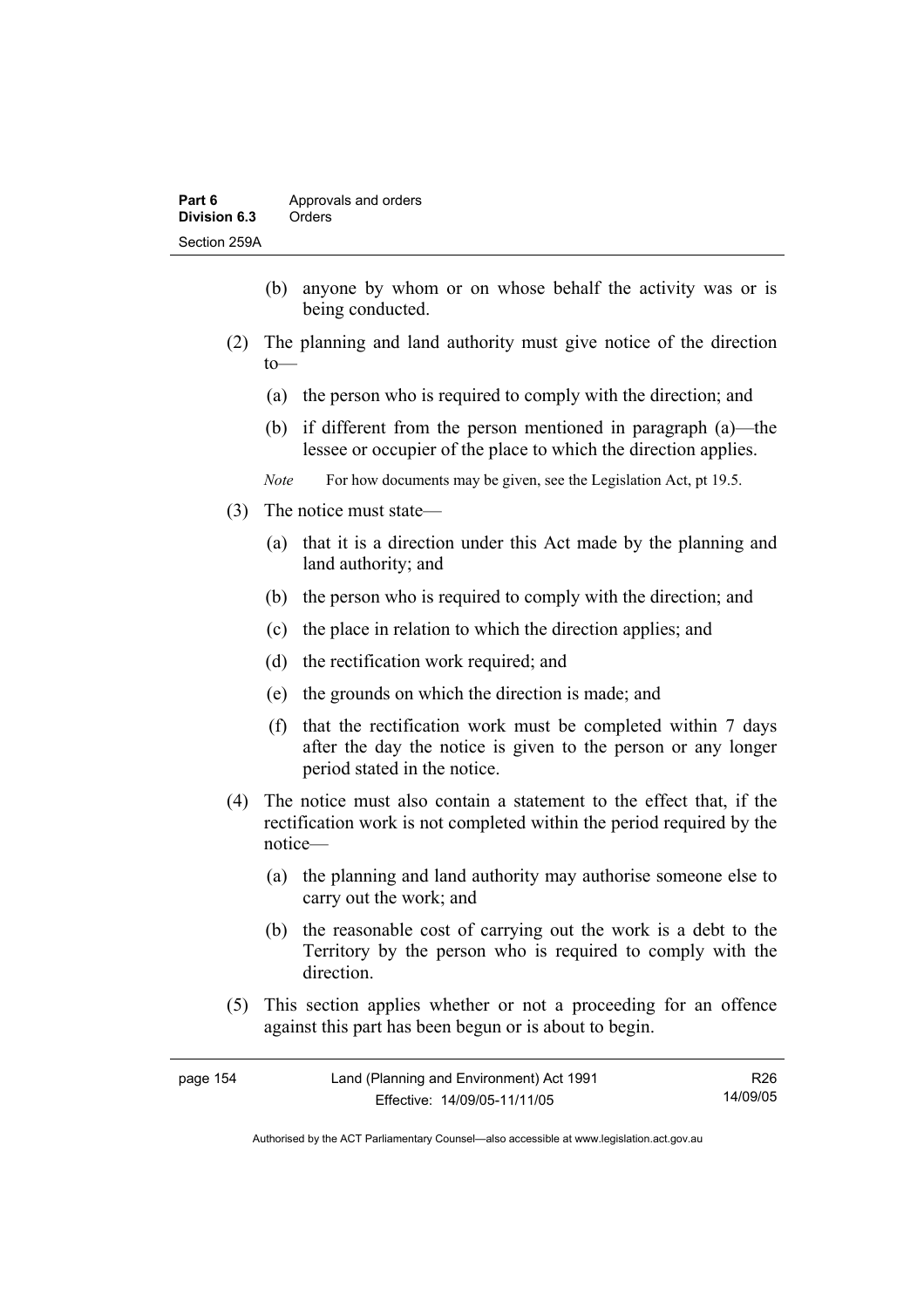## **259B Contravening direction to carry out rectification work**

- (1) A person commits an offence if—
	- (a) the planning and land authority makes a direction to carry out rectification work in relation to a controlled activity; and
	- (b) the person is required to comply with the direction; and
	- (c) the person is given notice of the making of the direction; and
	- (d) the person contravenes the direction.

Maximum penalty: 50 penalty units.

- *Note* A territory authority is not liable to be prosecuted for an offence against this section (see Legislation Act, s 121).
- (2) An offence against this section is a strict liability offence.

# **259C Authorisation to carry out rectification work**

- (1) The planning and land authority may authorise a person (an *authorised person*) to enter the place to which a direction under section 259A applies to carry out the rectification work required by the notice under that section if the work is not completed within the period required by the notice.
- (2) However, the planning and land authority must not give the authorisation—
	- (a) until the end of the period within which an application may be made to the administrative appeals tribunal for the review of the decision to make the order to which the rectification work relates; or
	- (b) if an application is made to the administrative appeals tribunal for a review of the decision—unless the decision is upheld or the application is withdrawn.
- (3) The authorised person must carry out the rectification work in accordance with the directions of an inspector.

| R26      | Land (Planning and Environment) Act 1991 | page 155 |
|----------|------------------------------------------|----------|
| 14/09/05 | Effective: 14/09/05-11/11/05             |          |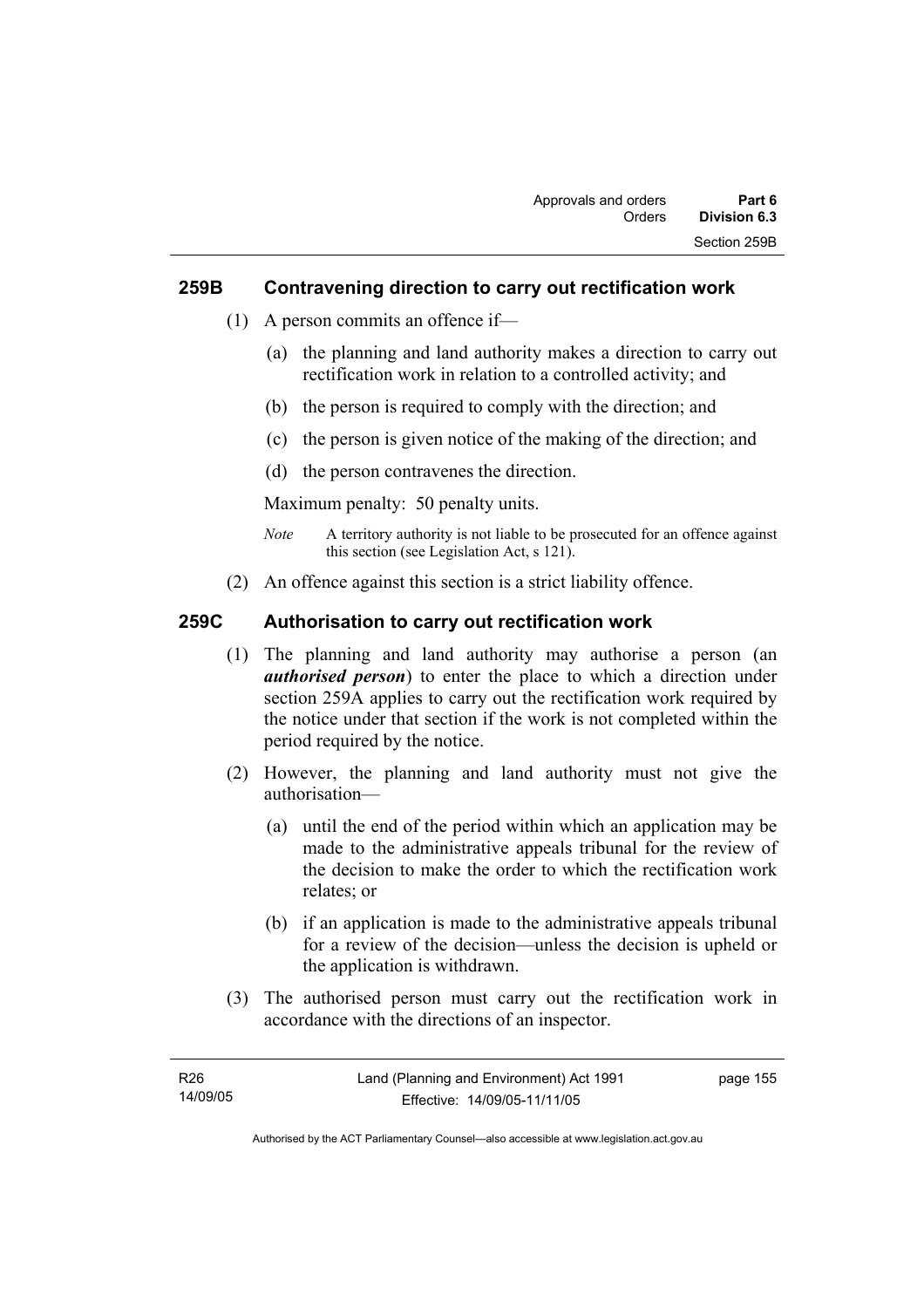## **259D Obstructing etc authorised people**

- (1) A person commits an offence if—
	- (a) the person knows that, or is reckless about the fact that, a person is an authorised person; and
	- (b) the person obstructs, hinders, intimidates or resists the authorised person in the exercise of the person's functions.

Maximum penalty: 50 penalty units, imprisonment for 6 months or both.

(2) Strict liability applies to subsection (1) (b).

#### **259E Liability for cost of rectification work**

The person who is required to comply with a direction under section 259A (Direction to carry out rectification work) must pay to the Territory the reasonable cost of any rectification work carried out by an authorised person to which the direction related.

*Note* An amount owing under a law may be recovered as a debt in a court of competent jurisdiction (see Legislation Act, s 177).

# **259F Determination of criteria for deferral of rectification work cost**

- (1) The planning and land authority may, in writing, determine circumstances when the payment of all or part of the cost of rectification work carried out by an authorised person on a lessee's leasehold may be deferred by the lessee.
- (2) A determination under subsection (1) is a notifiable instrument.

*Note* A notifiable instrument must be notified under the Legislation Act.

#### **259G Application for deferral of rectification work cost**

 (1) A lessee who is required to pay the cost of rectification work carried out on the lessee's leasehold may, in writing, apply to the planning

page 156 Land (Planning and Environment) Act 1991 Effective: 14/09/05-11/11/05 R26 14/09/05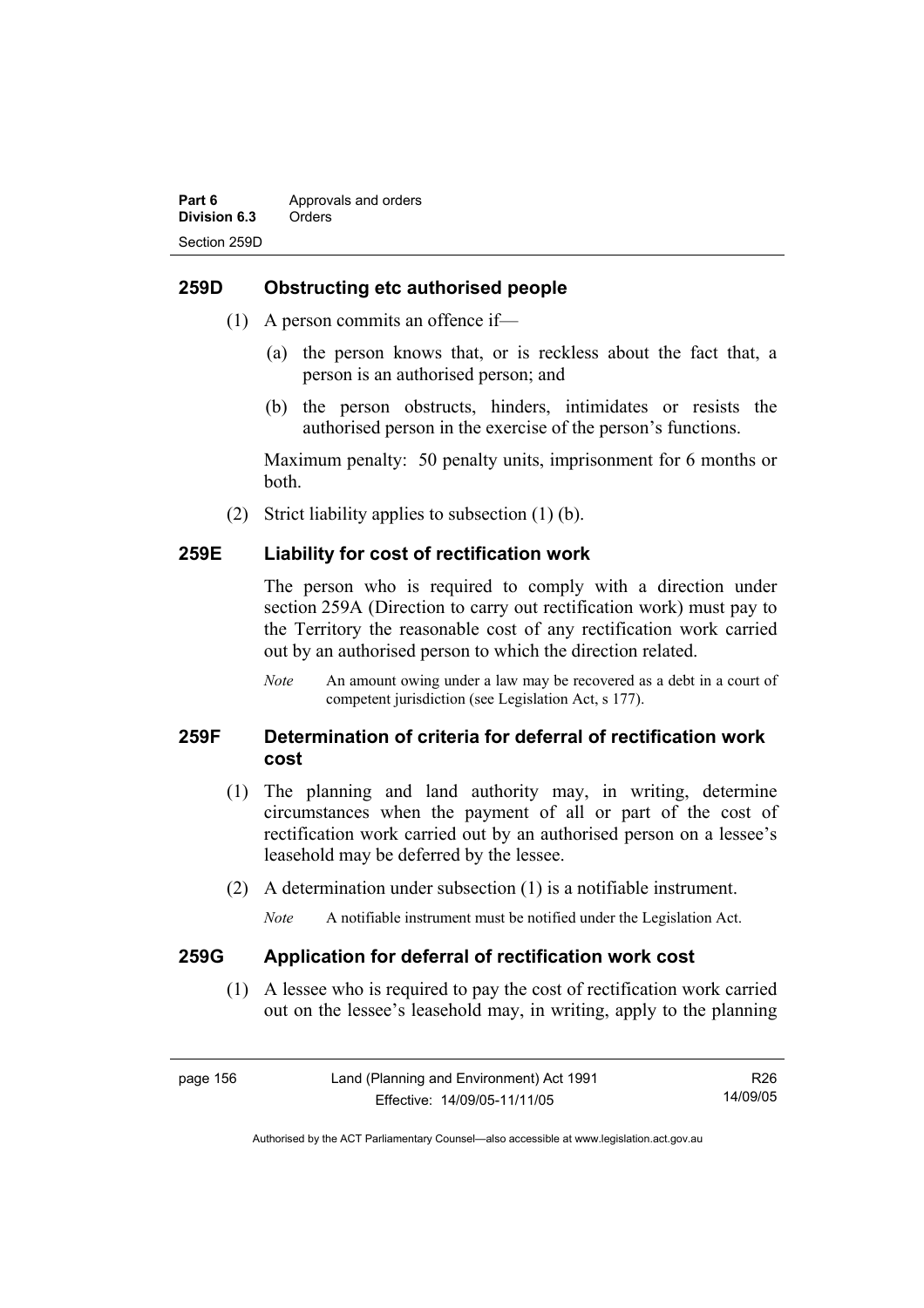and land authority for the deferment of payment of all or part of the cost of the rectification work.

- (2) The application must state the grounds for the application.
	- *Note* If a form is approved under s 287A for an application, the form must be used.

# **259H Deferral of rectification work cost**

 (1) The planning and land authority may, in writing, declare that all or part of the cost of rectification work payable by a lessee is deferred if satisfied that a circumstance determined under section 259F (1) applies to the lessee.

*Note* Interest is payable on the deferred amount, see s 259I.

- (2) The declaration must state—
	- (a) the leasehold to which the declaration relates; and
	- (b) the amount of the cost of the rectification work deferred.

# **259I Security for deferred rectification work cost**

- (1) The planning and land authority must—
	- (a) lodge a copy of a declaration under section 259H with the registrar-general for registration under the *Land Titles Act 1925*; and
	- (b) give a copy of the declaration to the lessee of the leasehold to which the declaration relates and anyone else who has an interest in the leasehold.
- (2) For the *Land Titles Act 1925*, section 104 (1) (Lodging of caveat), the Territory is taken to be a person claiming an interest in the leasehold to which the declaration relates.
- (3) The registration under the *Land Titles Act 1925* of the copy of a declaration under section 259H creates a charge over the leasehold to which the declaration relates for—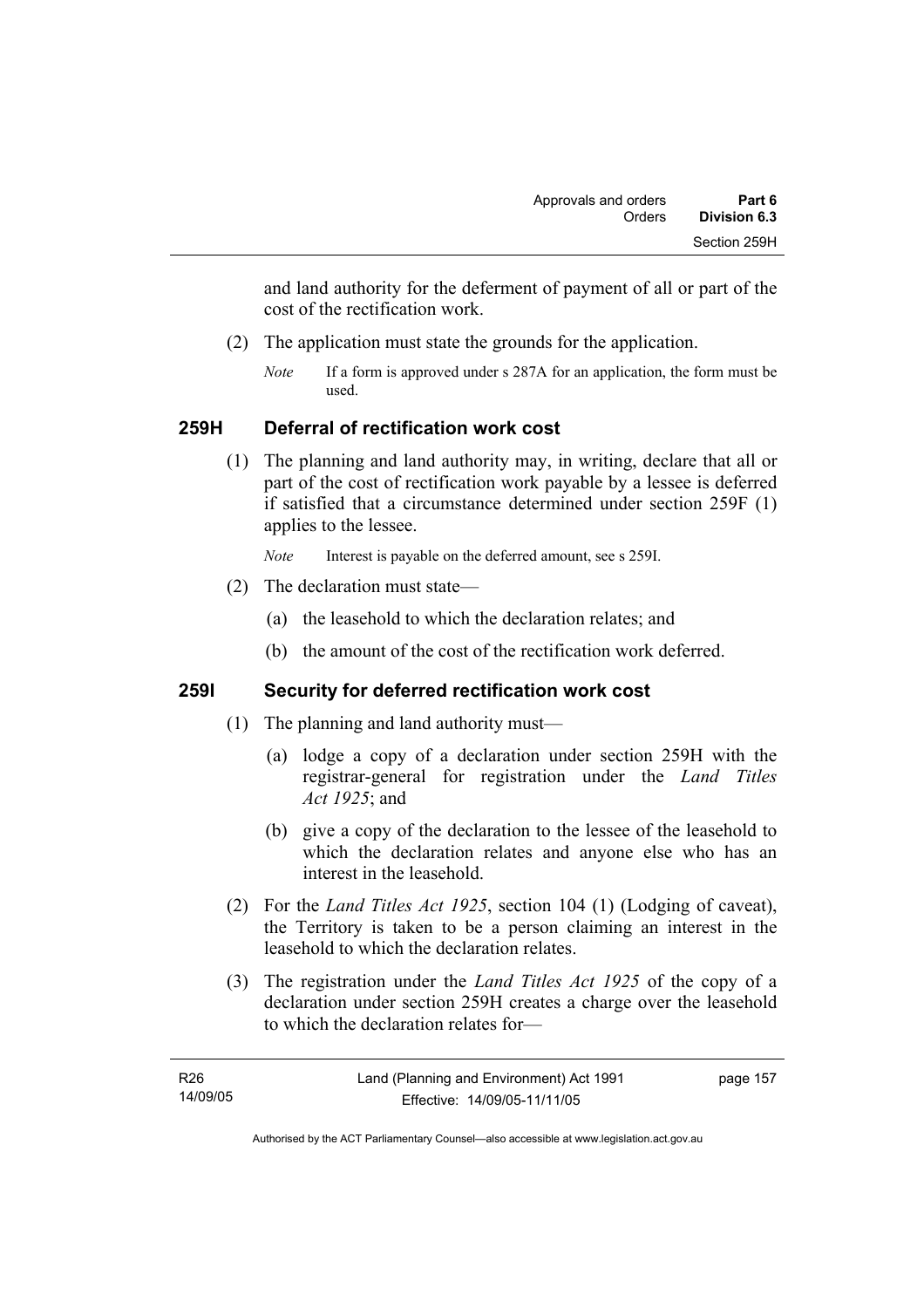- (a) the amount stated in the declaration; and
- (b) interest on the amount calculated on a daily basis at the interest rate applying from time to time under the *Taxation Administration Act 1999*, section 26 (Interest rate).

#### **259J Payment of deferred rectification work cost**

- (1) If the full amount of the charge mentioned in section 259I (3) is paid to the Territory, the planning and land authority must—
	- (a) revoke the declaration to which the charge relates; and
	- (b) lodge a copy of the revocation with the registrar-general for registration under the *Land Titles Act 1925*; and
	- (c) give a copy of the revocation to the lessee of the charged leasehold and anyone else who has an interest in the leasehold.
- (2) The charge is discharged on the registration under the *Land Titles Act 1925* of the copy of the revocation of the declaration.
- (3) The lessees of a charged leasehold are liable separately and together for the payment to the Territory of the full amount of the charge.
- (4) A registered charge under this section does not give a power of sale over the leasehold to which it relates.

## **Subdivision 6.3.3 Prohibition notices and injunctions**

#### **260 Prohibition notices—making**

- (1) This section applies if the planning and land authority believes, on reasonable grounds, that the giving of a notice under this section (a *prohibition notice*) is necessary to prevent or lessen a significant threat or likelihood of irreversible damage to a thing because of the conduct, or likely conduct, of a controlled activity.
- (2) Also, this section applies whether or not—

R26 14/09/05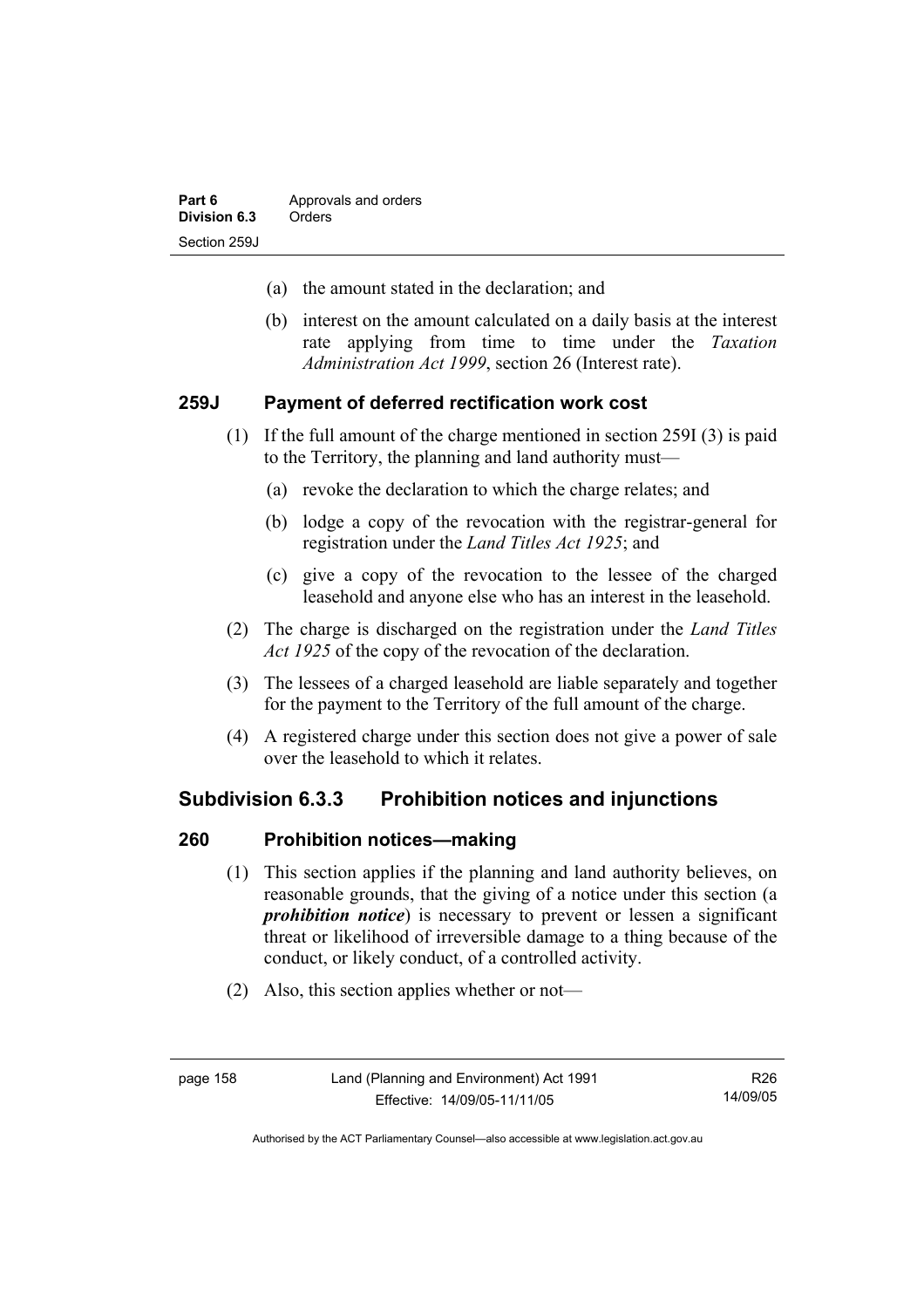- (a) an order has been made or is proposed to be made in relation to a controlled activity; or
- (b) a proceeding for an offence against this part has begun or is about to begin.
- (3) The planning and land authority may give a prohibition notice to 1 or more of the following:
	- (a) the lessee or occupier of a place to which the controlled activity relates;
	- (b) anyone by whom or on whose behalf the activity—
		- (a) was, is being, or is to be, conducted; or
		- (b) is likely to be conducted.
	- *Note* For how documents may be given, see the Legislation Act, pt 19.5.
- (4) The prohibition notice must state—
	- (a) that it is a prohibition notice under this Act; and
	- (b) each person to whom it is directed; and
	- (c) that the notice takes effect when it is given to a person to whom it is directed; and
	- (d) the grounds on which the notice is given; and
	- (e) the activity, and the place, in relation to which the notice applies; and
	- (f) that the activity—
		- (i) must not be carried on by the person; or
		- (ii) must not be carried on by the person except in accordance with the notice; and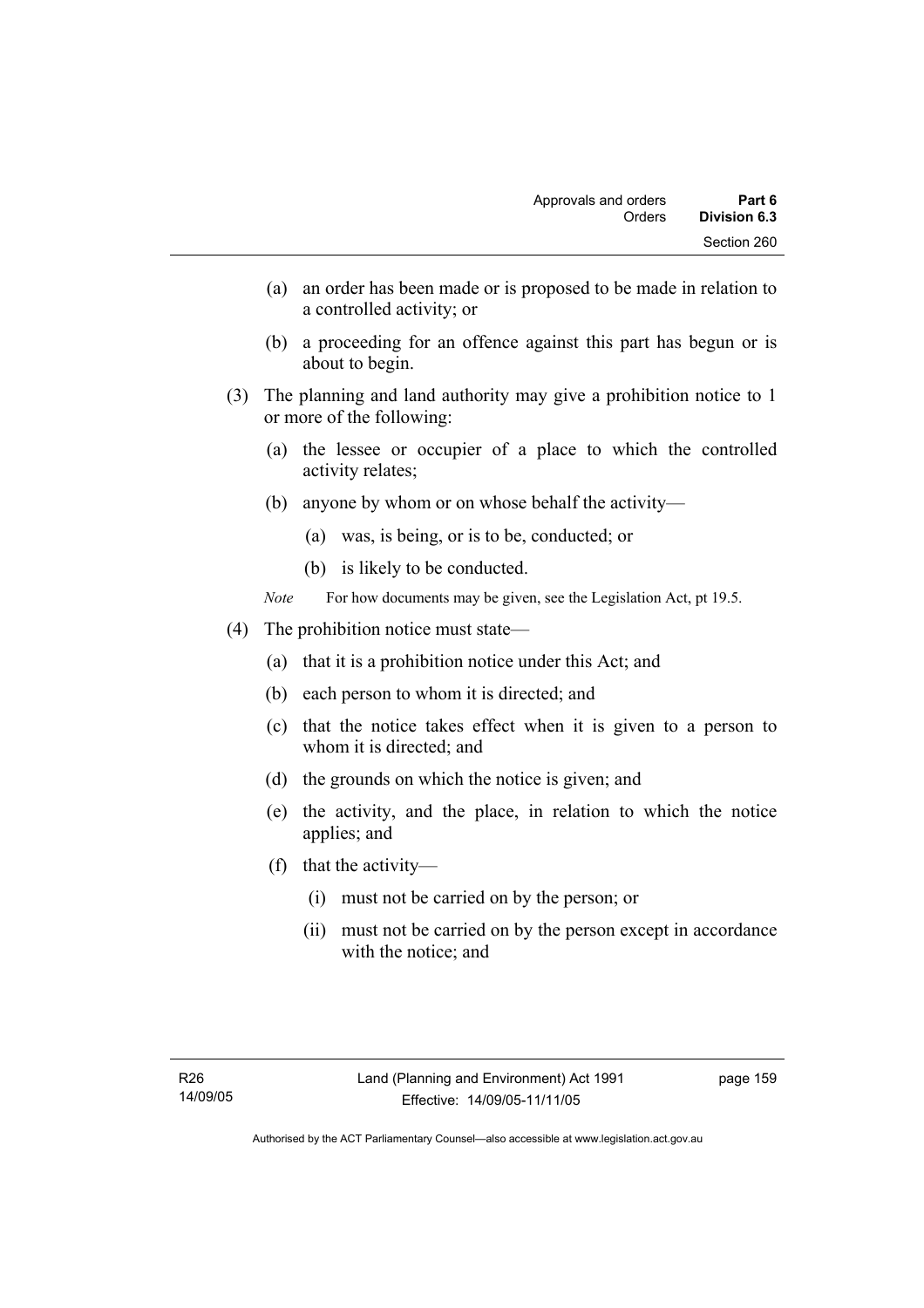- (g) when the notice ends (including, for example, on the happening of an event stated in the notice).
- *Note* An example is part of the Act, is not exhaustive and may extend, but does not limit, the meaning of the provision in which it appears (see Legislation Act, s 126 and s 132).
- (5) A prohibition notice takes effect when it is given to a person to whom it is directed.
- (6) To remove any doubt, 2 or more prohibition notices may be given in relation to the same activity.

# **260A Contravening prohibition notices**

- (1) A person commits an offence if—
	- (a) the planning and land authority gives a prohibition notice to the person; and
	- (b) the notice is directed to the person; and
	- (c) the notice states that a controlled activity must not be carried on by the person in relation to a place; and
	- (d) the person carries on the activity in relation to the place.

Maximum penalty: 50 penalty units, imprisonment for 6 months or both.

- *Note* A territory authority is not liable to be prosecuted for an offence against this section (see Legislation Act, s 121).
- (2) A person commits an offence if—
	- (a) the planning and land authority gives a prohibition notice to the person; and
	- (b) the notice is directed to the person; and
	- (c) the notice states that a controlled activity must not be carried on by the person in relation to a place except in accordance with the notice; and

| page 160 | Land (Planning and Environment) Act 1991 | R26.     |
|----------|------------------------------------------|----------|
|          | Effective: 14/09/05-11/11/05             | 14/09/05 |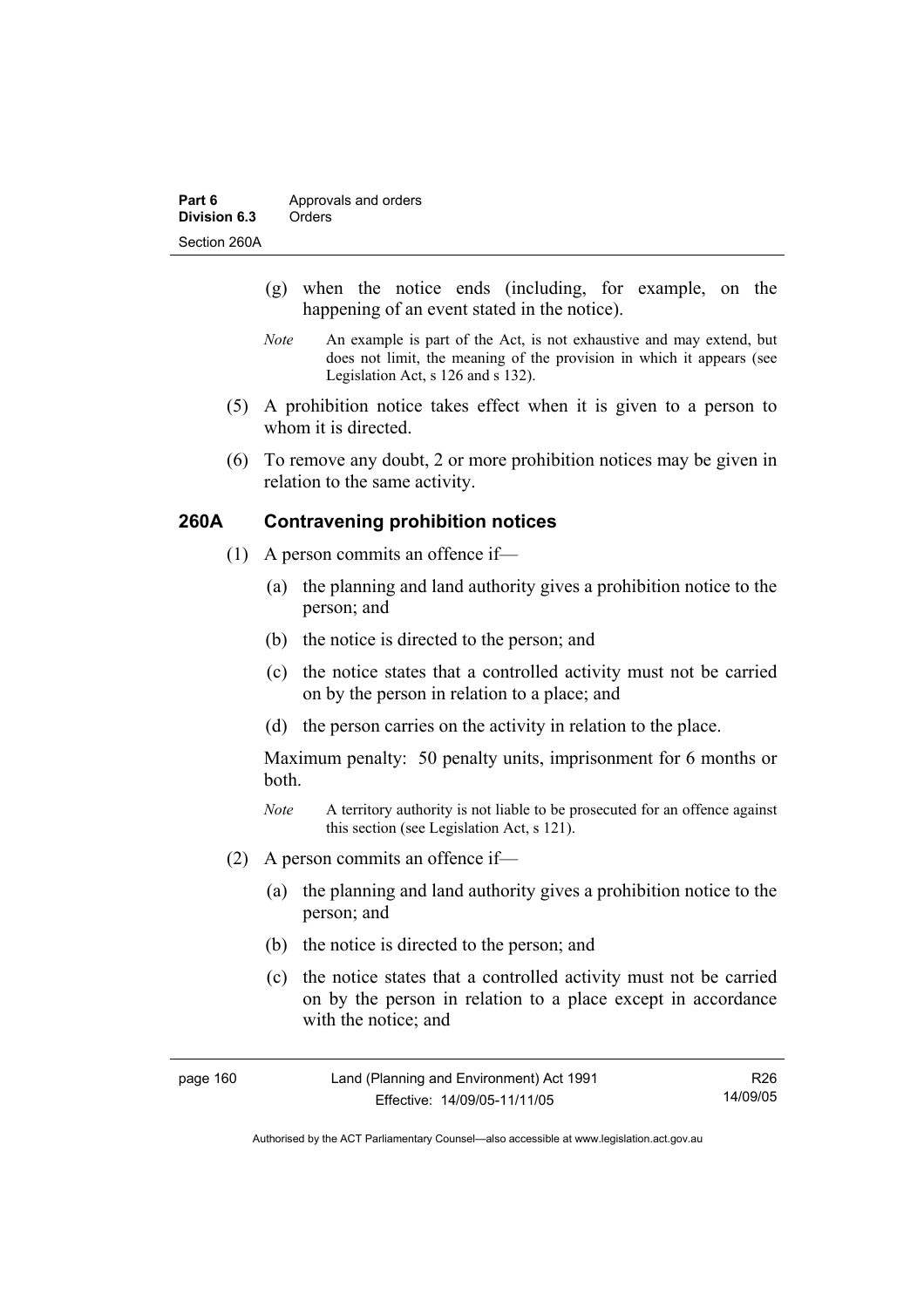(d) the person carries on the activity in relation to the place otherwise than in accordance with the notice.

Maximum penalty: 50 penalty units, imprisonment for 6 months or both.

(3) An offence against this section is a strict liability offence.

# **260B Prohibition notices—ending**

- (1) A prohibition notice remains in force until it ends in accordance with this section
- (2) A prohibition notice ends on the earlier of the following:
	- (a) 60 days after the day it is given to a person to whom the notice is directed:
	- (b) the notice ends in accordance with the notice;
	- (c) the notice is revoked.
- (3) A person to whom a prohibition notice is directed may, in writing, apply to the planning and land authority for the revocation of the notice.
- (4) The application must state the grounds on which the revocation of the prohibition notice is sought.
- (5) The planning and land authority may revoke the prohibition notice if satisfied, on reasonable grounds, that the notice is no longer necessary or appropriate.

# **260C Injunctions to restrain contravention of orders or prohibition notices**

 (1) This section applies if a person (the *relevant person*) has engaged, is engaging, or proposes to engage, in conduct that was, is, or would be, a contravention of an order or a prohibition notice.

page 161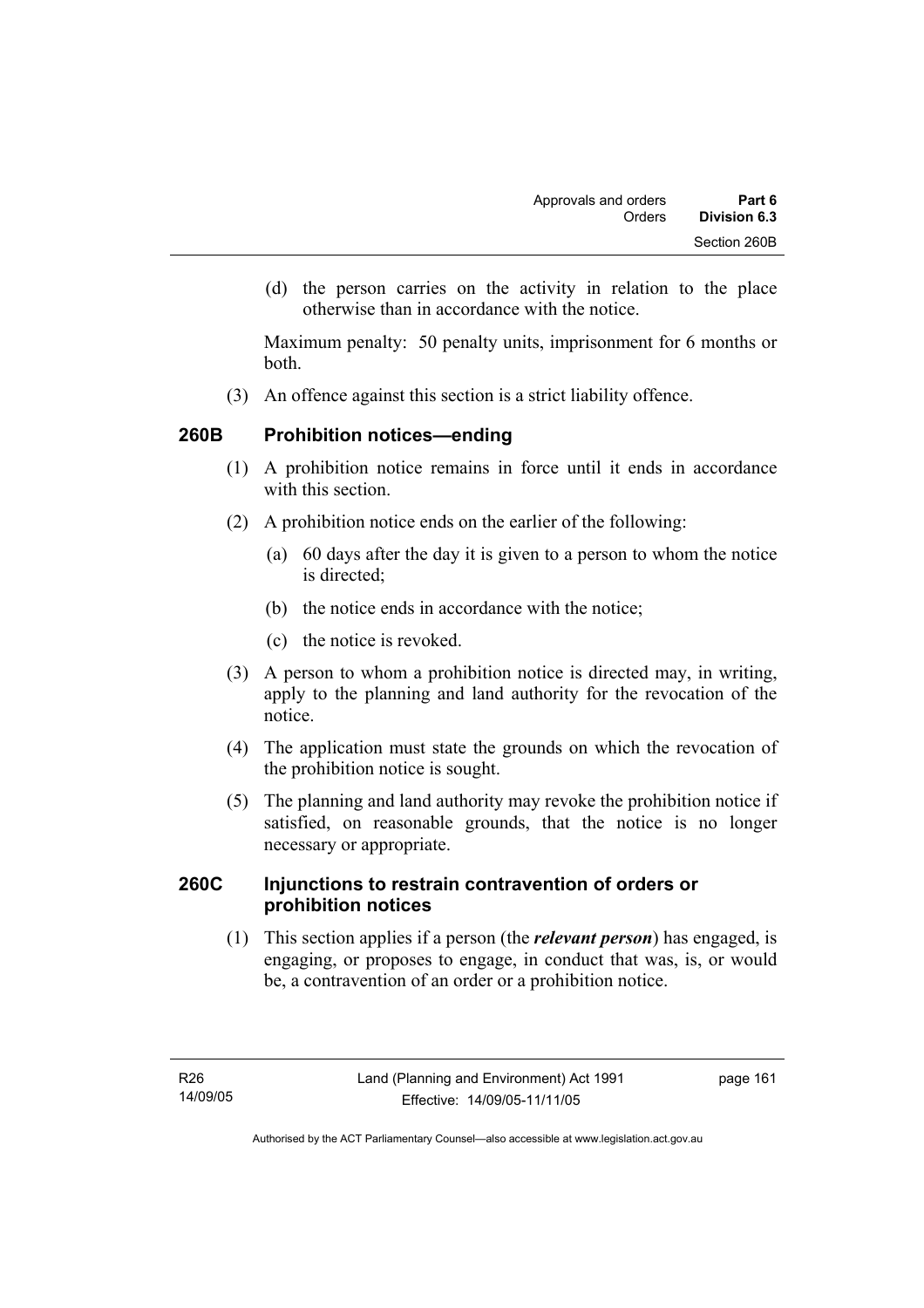| Part 6       | Approvals and orders |
|--------------|----------------------|
| Division 6.3 | Orders               |
| Section 261  |                      |

- (2) The planning and land authority or anyone else may apply to the Supreme Court for an injunction.
- (3) On application under subsection (2), the Supreme Court may grant an injunction—
	- (a) restraining the relevant person from engaging in the conduct; and
	- (b) if, in the court's opinion, it is desirable to do so, requiring the relevant person to do anything.
- (4) The Supreme Court may grant an injunction restraining a relevant person from engaging in conduct of a particular kind—
	- (a) if satisfied that the person has engaged in conduct of that kind, whether or not it appears to the court that the person intends to engage again, or to continue to engage, in conduct of that kind; or
	- (b) if it appears to the court that, if an injunction is not granted, it is likely the person will engage in conduct of that kind, whether or not the person has previously engaged in conduct of that kind and whether or not there is an imminent danger of substantial damage to someone else if the person engages in conduct of that kind.
- (5) This section applies whether or not a proceeding for an offence against this part has begun or is about to begin.

# **U Subdivision 6.3.4 Other matters**

# **U 261 Declaration of pest animal or pest plant**

- (1) The Environment Minister may, in writing, declare—
	- (a) an animal to be a pest animal; or
	- (b) a plant to be a pest plant.

page 162 Land (Planning and Environment) Act 1991 Effective: 14/09/05-11/11/05

R26 14/09/05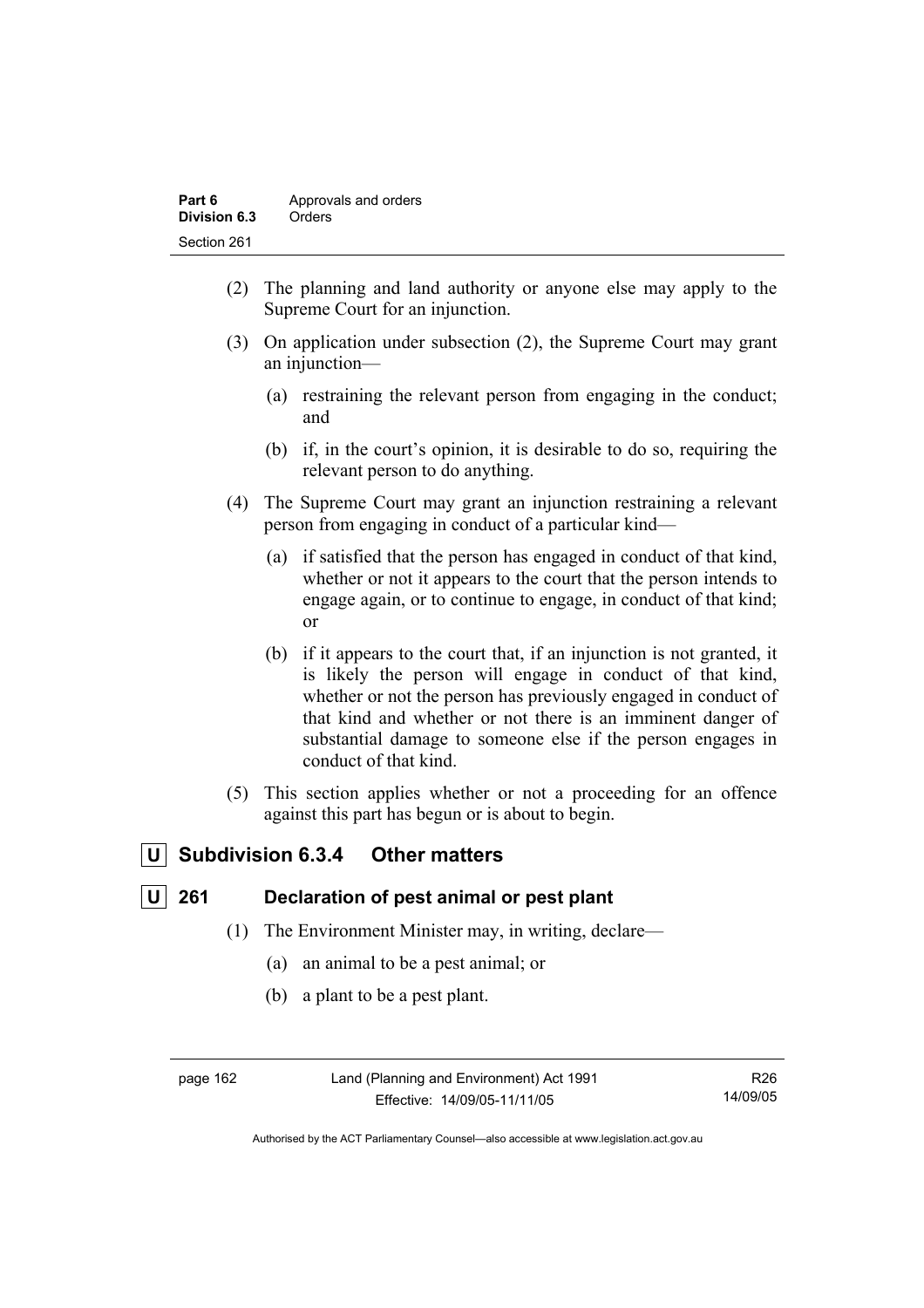- (2) The Environment Minister must not make a declaration unless the Minister has consulted with—
	- (a) the flora and fauna committee under the *Nature Conservation Act 1980*; and
	- (b) for a proposed declaration under subsection  $(1)$  (a)—the animal welfare advisory committee under the *Animal Welfare Act 1992*.
- (3) After making a declaration, the Environment Minister—
	- (a) must arrange for the preparation of a plan for the control of the propagation of the pest animal or plant; and
	- (b) if the declaration was made under subsection (1) (a)—may arrange for the preparation of a code of practice under the *Animal Welfare Act 1992* for the pest animal.
- (4) A declaration is a disallowable instrument.
	- *Note* A disallowable instrument must be notified, and presented to the Legislative Assembly, under the Legislation Act.
- (5) In subsection (1):

*animal* means any live vertebrate, but does not include a human being.

# **Division 6.4 Inspection and seizure powers**

# **Subdivision 6.4.1 Preliminary**

#### **262 Definitions for div 6.4**

In this division:

*connected*—a thing is *connected* with an offence if—

- (a) the offence has been committed in relation to it; or
- (b) it will provide evidence of the commission of the offence; or

| R <sub>26</sub> | Land (Planning and Environment) Act 1991 | page 163 |
|-----------------|------------------------------------------|----------|
| 14/09/05        | Effective: 14/09/05-11/11/05             |          |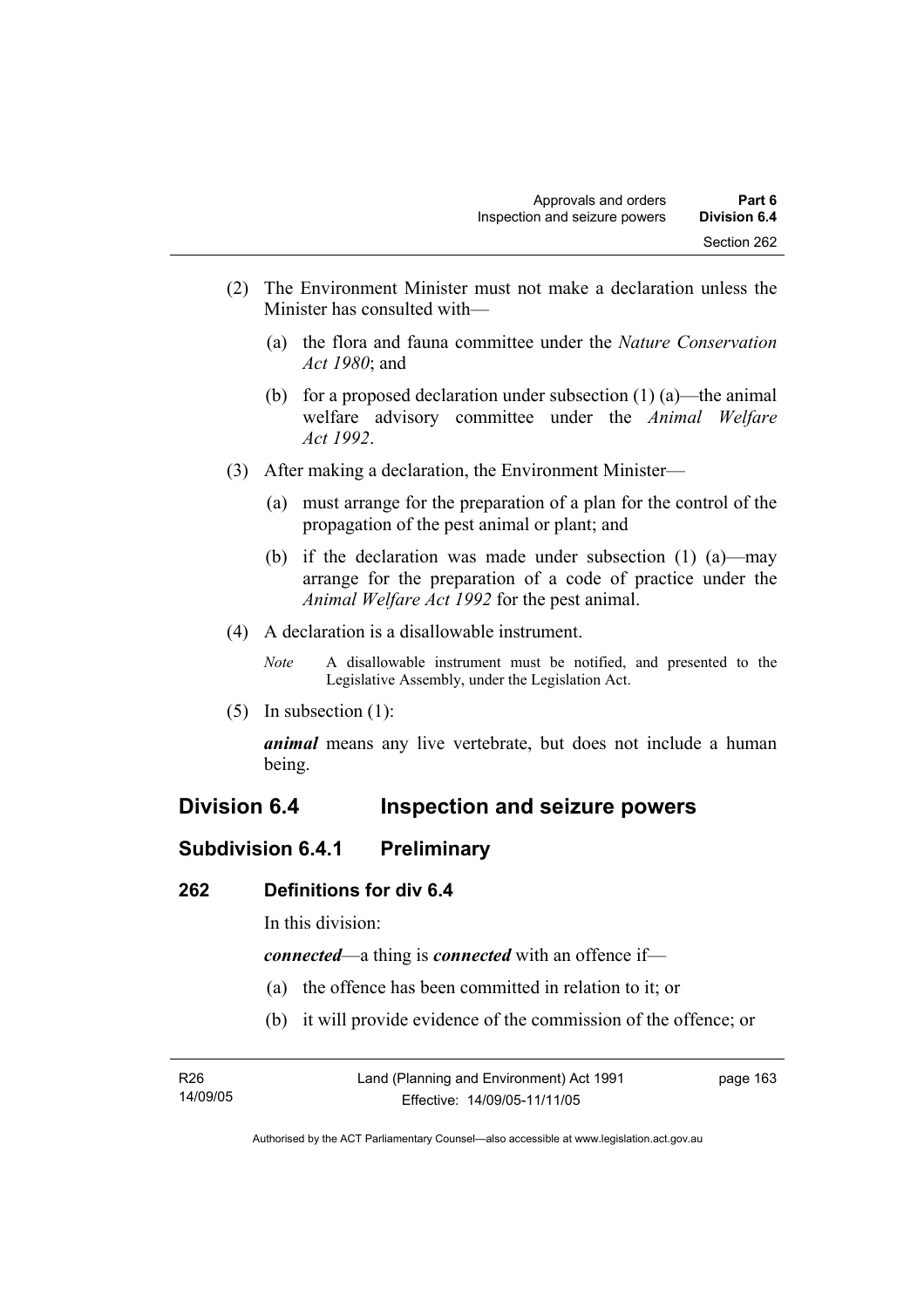(c) it was used, is being used, or is intended to be used, to commit the offence.

*occupier*, of premises, includes—

- (a) a person believed, on reasonable grounds, to be an occupier of the premises; and
- (b) a person apparently in charge of the premises.

*offence* includes an offence that there are reasonable grounds for believing has been, is being, or will be committed.

# **263 Appointment of inspectors**

- (1) The planning and land authority may appoint a person as an inspector for this part.
	- *Note 1* For the making of appointments (including acting appointments), see the Legislation Act, div 19.3.
	- *Note 2* In particular, a person may be appointed for a particular provision of a law (see Legislation Act, s 7 (3)) and an appointment may be made by naming a person or nominating the occupant of a position (see s 207).
- (2) An inspector has the functions that the planning and land authority directs.

#### **264 Identity cards**

- (1) The planning and land authority must give an inspector an identity card stating the person's name and that the person is a compliance auditor.
- (2) The identity card must show—
	- (a) a recent photograph of the person; and
	- (b) the card's date of issue and expiry; and
	- (c) anything else prescribed by regulation.

R26 14/09/05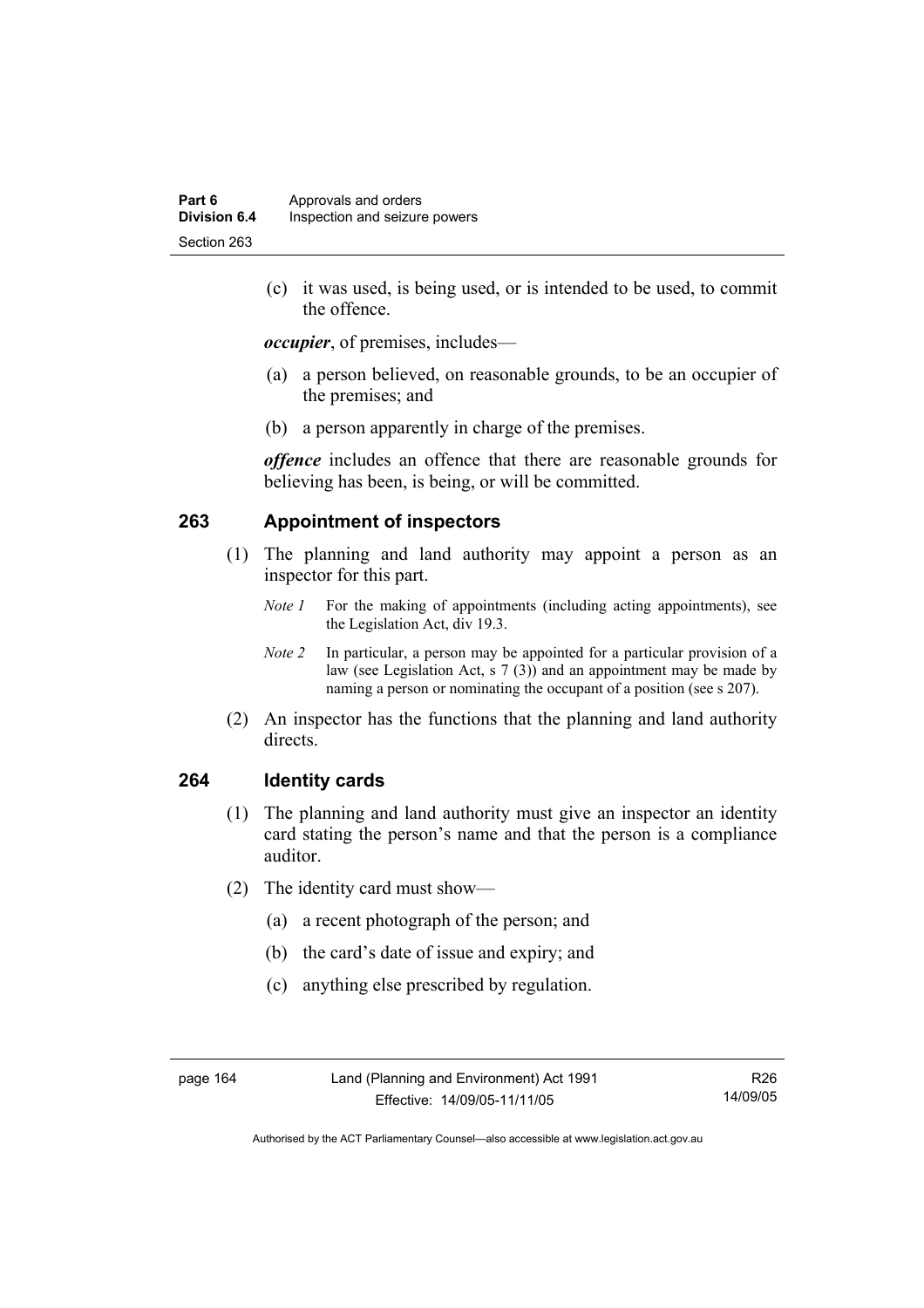- (3) A person commits an offence if—
	- (a) the person ceases to be an inspector; and
	- (b) the person does not return the person's identity card to the chief executive as soon as practicable (but within 7 days) after the day the person ceases to be an inspector.

Maximum penalty: 1 penalty unit.

(4) An offence against this section is a strict liability offence.

# **265 Power not to be exercised before identity card shown**

An inspector may exercise a power under this Act in relation to a person only if the inspector first shows the person his or her identity card.

# **Subdivision 6.4.2 Inspection**

#### **266 Inspections etc**

For the purposes of ascertaining whether or not a controlled activity is being conducted in or on any place—

- (a) in accordance with an approval; or
- (b) without an approval; or
- (c) contrary to the conditions of an approval; or
- (d) in accordance with, or in contravention of, an order;

an inspector may enter the place—

- (e) with the consent of the occupier of the place; or
- (f) under a warrant issued under section 273; or
- (g) with the assistance and by the force that is reasonable, if the inspector believes on reasonable grounds that the circumstances are of such seriousness and urgency as to

page 165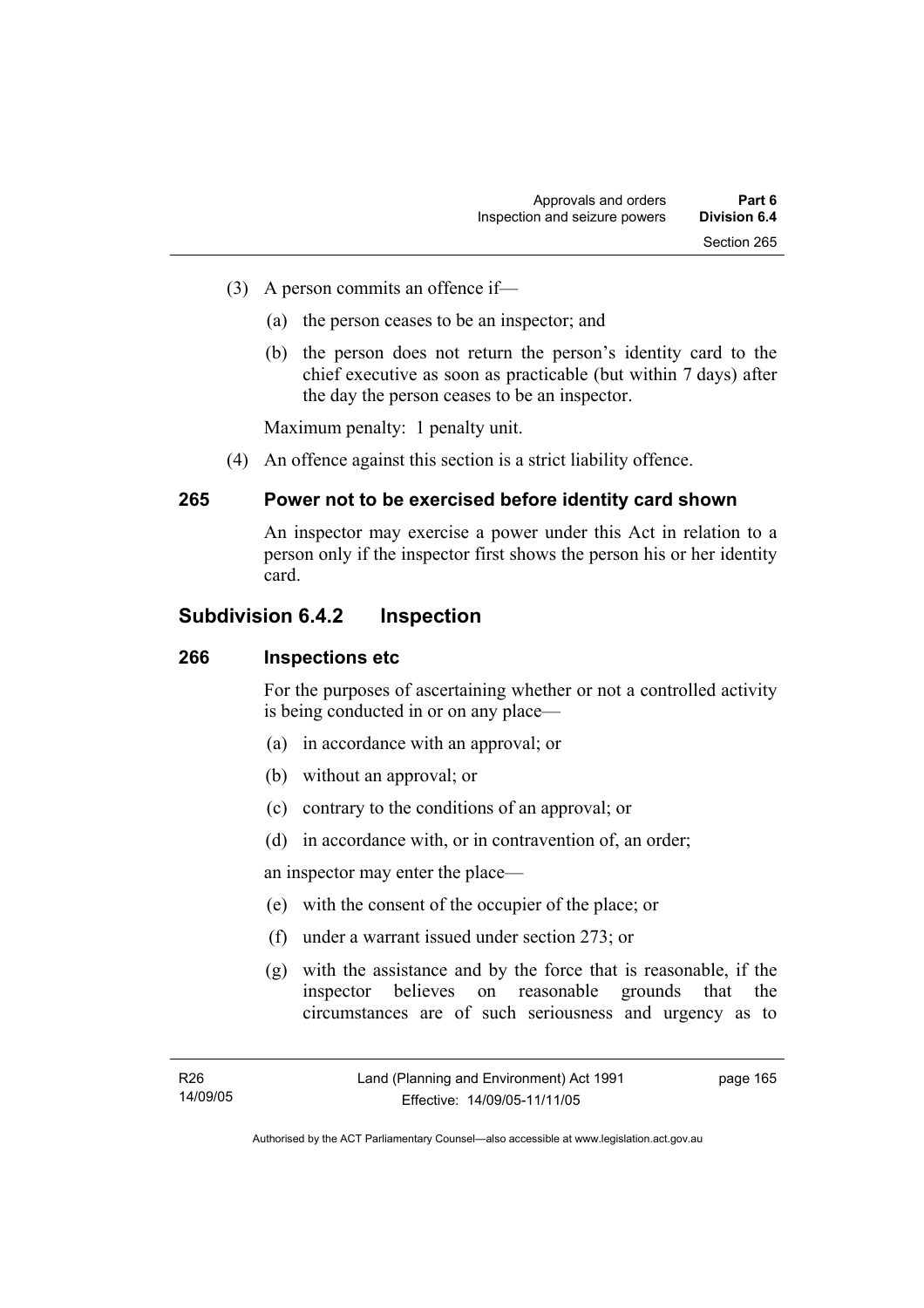| Part 6              | Approvals and orders          |
|---------------------|-------------------------------|
| <b>Division 6.4</b> | Inspection and seizure powers |
| Section 267         |                               |

require the immediate exercise of those powers without the authority of a warrant issued under section 273;

and, subject to section 268, exercise any power mentioned in section 269 if the inspector believes on reasonable grounds that a controlled activity is, or is intended to be, conducted in or on that place.

# **267 Consent to entry**

- (1) Before seeking the consent of the occupier of a place for section 266, an inspector must inform the occupier that the occupier may refuse to give that consent.
- (2) If an inspector obtains the occupier's consent for those purposes, the inspector must ask the occupier to sign a written acknowledgment—
	- (a) that the occupier has been informed that the occupier may refuse to give consent, for section 266, for the inspector to enter the place and to exercise any power under section 269; and
	- (b) that the occupier has given the inspector that consent; and
	- (c) of the day and time when the consent was given.
- (3) If it is material, in any proceedings, for a court to be satisfied that an occupier has consented for section 266 and an acknowledgment, in accordance with subsection (2), signed by the occupier, is not produced in evidence, it must be presumed that the occupier did not consent, but that presumption is rebuttable.

#### **269 Powers of inspection**

- (1) Subject to this part, an inspector who enters a place under section 266 may—
	- (a) inspect, examine, take measurements of, or conduct tests relating to, the premises or a controlled activity conducted in or on that place; and

| page 166 | Land (Planning and Environment) Act 1991 | R26      |
|----------|------------------------------------------|----------|
|          | Effective: 14/09/05-11/11/05             | 14/09/05 |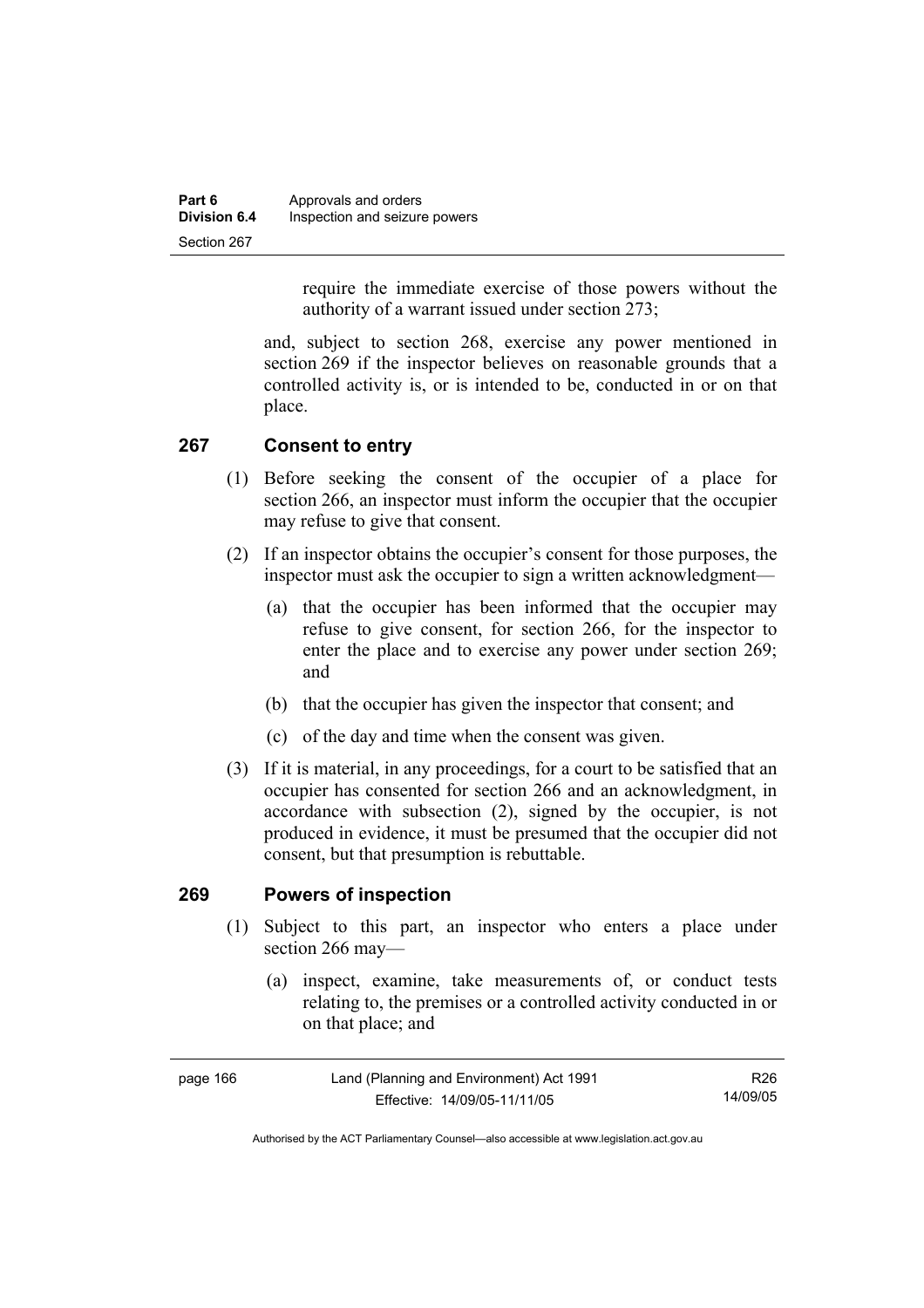- (b) take the photographs, video recordings, or make the sketches or other recordings, that the inspector believes on reasonable grounds to be necessary; and
- (c) take samples of anything that the inspector believes on reasonable grounds is connected with an offence against this part; and
- (d) seize anything that the inspector believes on reasonable grounds to be connected with an offence against this part; and
- (e) inspect, make copies of, or take extracts from, any document in or on that place that the inspector believes on reasonable grounds is connected with an offence against this part; and
- (f) require any person in or on the place—
	- (i) to give the inspector such information; or
	- (ii) to produce to the inspector any document containing such information;

relating to the use of the place in relation to the conduct of a controlled activity; and

- (g) require any person in or on the place to answer questions; and
- (h) require any person on the premises to give the inspector the assistance that is reasonable to enable the inspector to exercise his or her powers under this section.
- (2) A person shall not, without reasonable excuse, fail to comply with a requirement made of the person under subsection  $(1)$   $(f)$ ,  $(g)$  or  $(h)$ .

Maximum penalty: 50 penalty units.

## **271 Taking samples**

An inspector who takes samples under section 269 (1) (c) must—

 (a) ensure that the sample permits paragraph (c) to be complied with; and

| R26      | Land (Planning and Environment) Act 1991 | page 167 |
|----------|------------------------------------------|----------|
| 14/09/05 | Effective: 14/09/05-11/11/05             |          |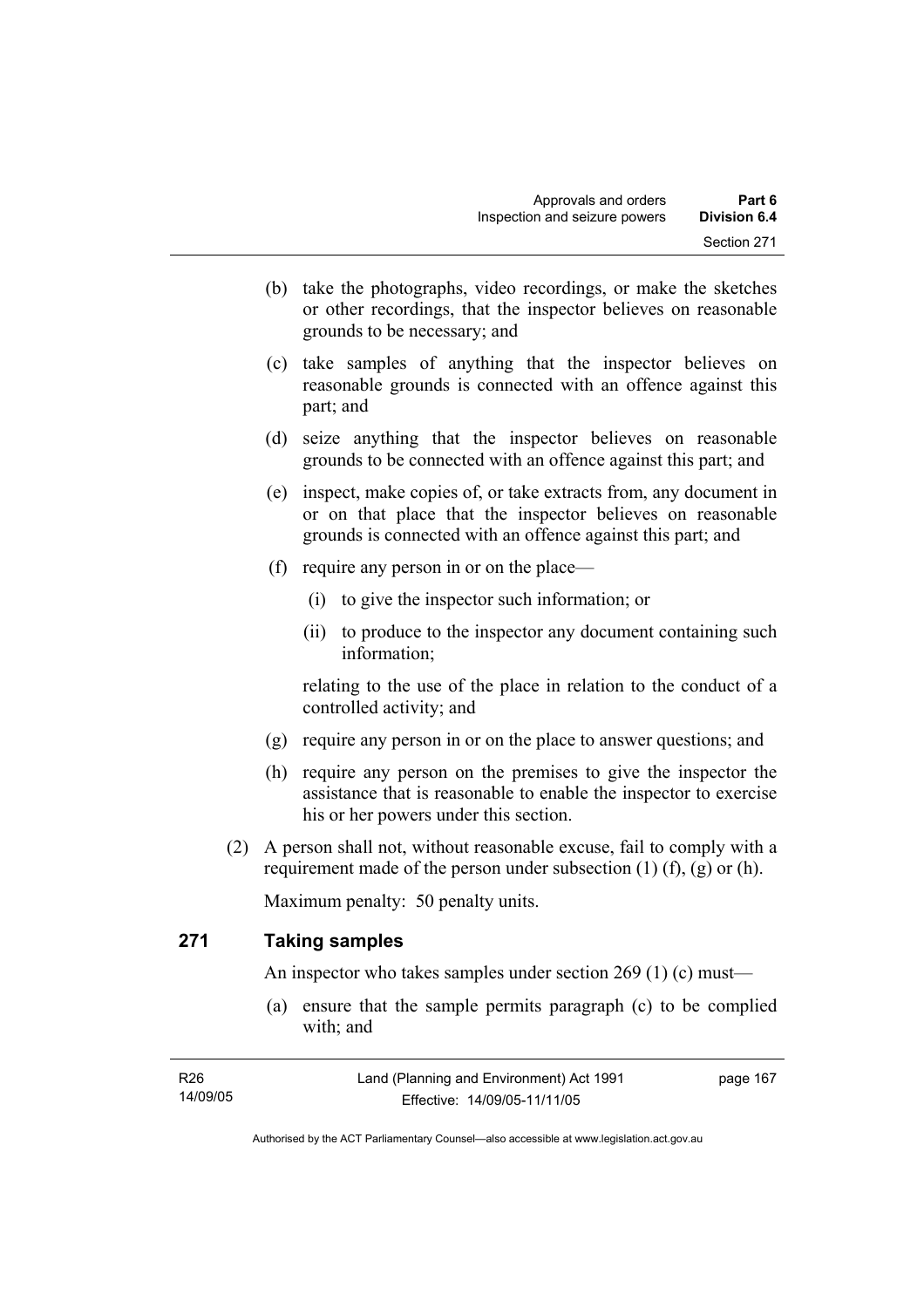- (b) give a receipt for the sample to the occupier of the place from where the sample was taken; and
- (c) divide the sample into 2 parts as nearly as practicable identical in size and composition to each other and each suitable for the purpose of analysis; and
- (d) place each of those parts in a separate container and seal each container; and
- (e) attach to each container a label bearing the signature of the inspector and particulars of the date and time when, and the place where, the sample was taken; and
- (f) give 1 container to the occupier of the place.

## **272 Disposal of seized items**

- (1) If a thing has been seized under section 269 (1) (d) and—
	- (a) a prosecution for an offence against this part in relation to that thing has not been instituted within 90 days after the day of seizure; or
	- (b) a person is so charged but is not convicted;

subject to subsection (2), the planning and land authority must take all reasonably practical steps to give the thing to the person whom the authority reasonably believes to be entitled to it.

- (2) If a person is—
	- (a) convicted of an offence against this part; or
	- (b) dealt with under the *Crimes Act 1900*, section 402 in relation to an offence against this Act;

the court may order that anything seized under section 269 (1) (d) and connected with the offence—

 (c) be given to the person who appears to the court to be entitled to it; or

| page 168 | Land (Planning and Environment) Act 1991 | R26      |
|----------|------------------------------------------|----------|
|          | Effective: 14/09/05-11/11/05             | 14/09/05 |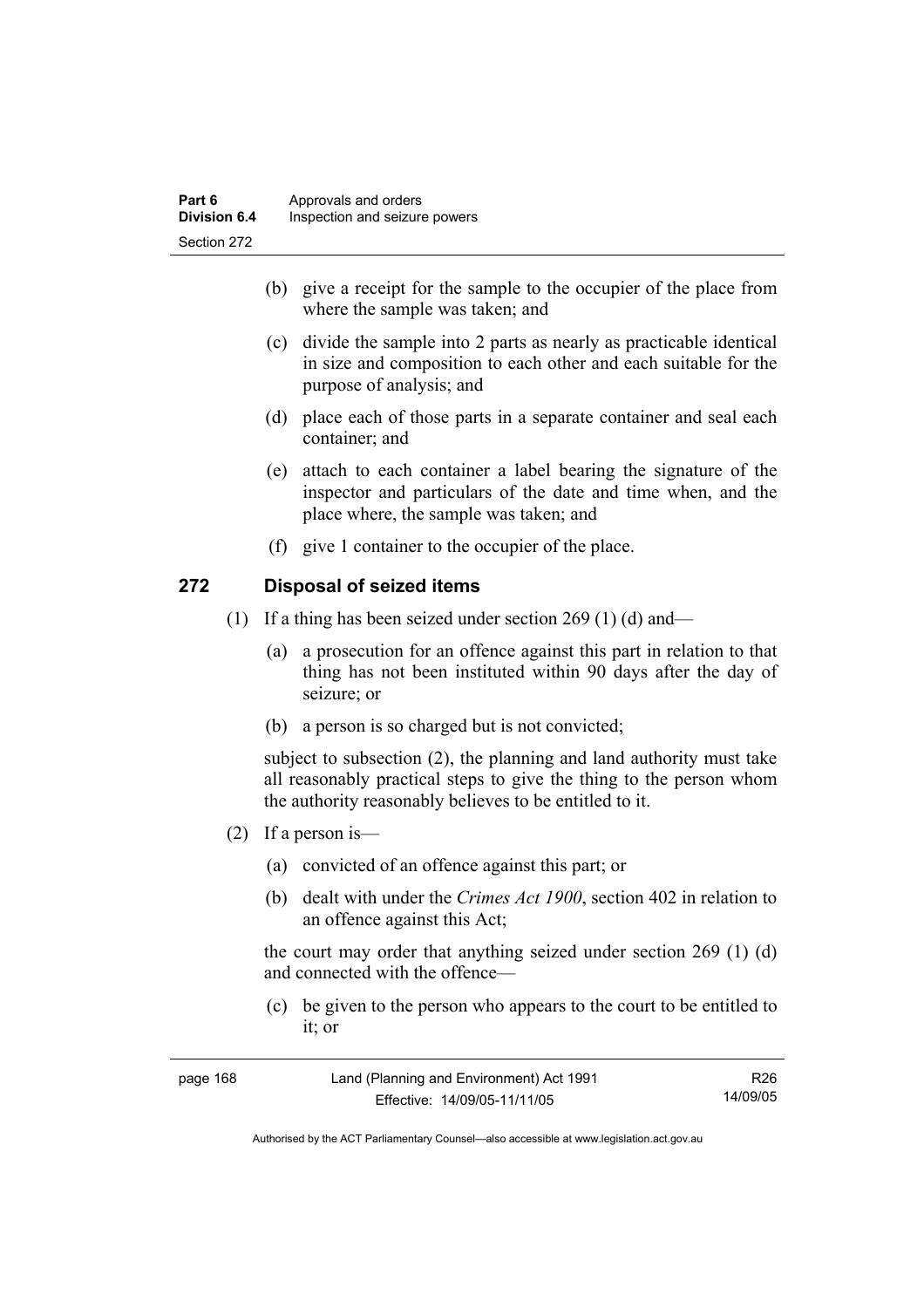(d) be forfeited to the Territory.

### **273 Search warrants**

- (1) If an inspector suspects on reasonable grounds that there is in or on any place a thing of a particular kind connected with a particular offence against this part or a regulation, the inspector may—
	- (a) lay before a magistrate an information on oath setting out those grounds; and
	- (b) apply for the issue of a warrant to search the place for things of that kind.
- (2) If an application is made under subsection (1) for a warrant to search a place, a magistrate may, subject to subsection (3), issue a warrant authorising an inspector named in the warrant, with the assistance and by the force that is necessary and reasonable—
	- (a) to enter the place; and
	- (b) to ascertain whether or not a controlled activity is being conducted in or on the place; and
	- (c) to search the place for things of the kind specified in the warrant; and
	- (d) to seize anything found in the course of the search that the inspector believes on reasonable grounds to be a thing of that kind connected with the relevant offence.
- (3) A magistrate shall not issue a warrant under subsection (2) unless—
	- (a) the informant or another person has given the magistrate, either orally or by affidavit, any further information that the magistrate requires about the grounds on which the issue of the warrant is being sought; and
	- (b) the magistrate is satisfied that there are reasonable grounds for issuing the warrant.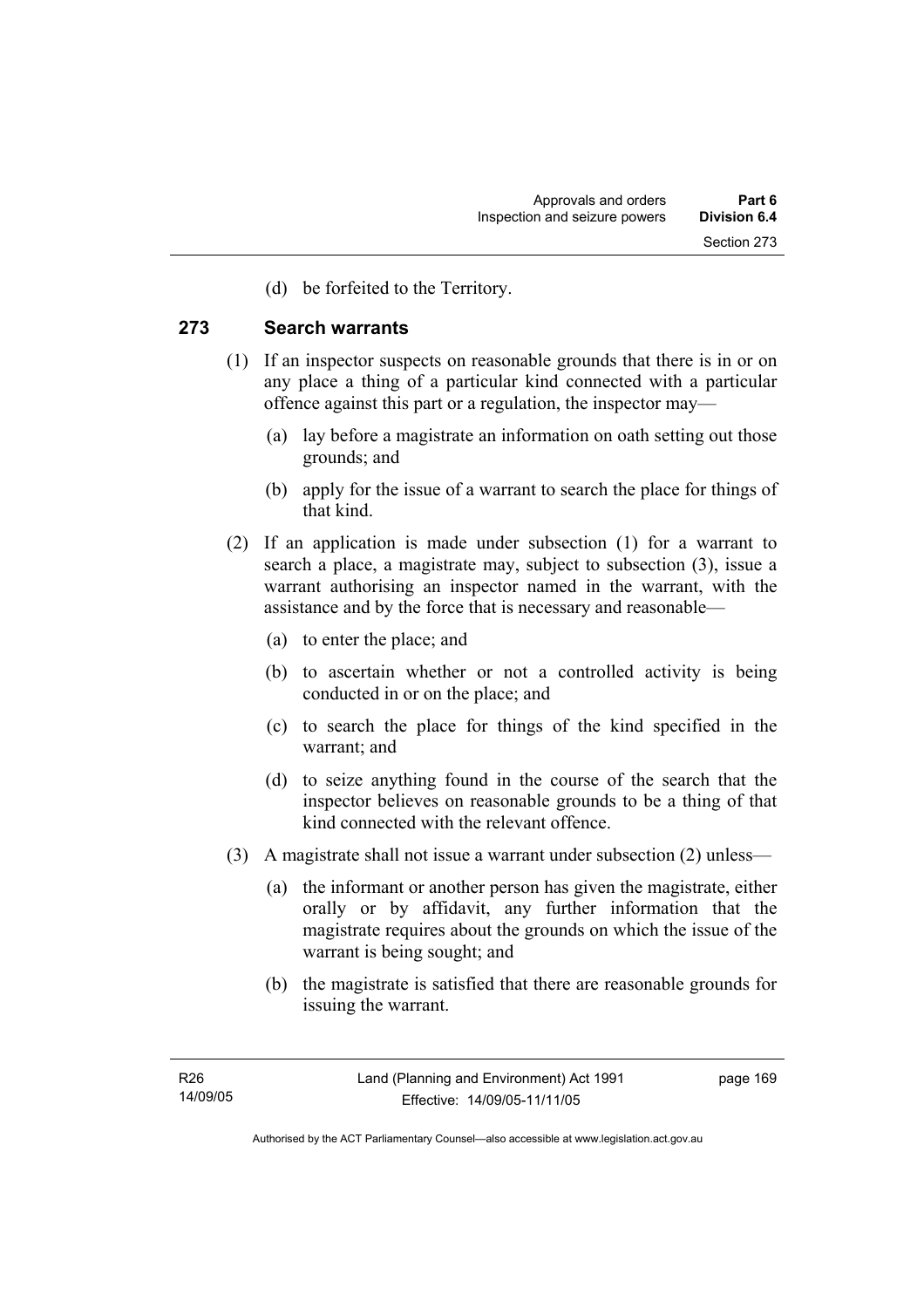- (4) A warrant must—
	- (a) state the purpose for which it is issued; and
	- (b) specify the nature of the relevant offence; and
	- (c) specify particular hours during which the entry is authorised, or state that the entry is authorised at any time of the day or night; and
	- (d) include a description of the kinds of things in relation to which the powers under the warrant may be exercised; and
	- (e) specify the date (not later than 28 days after the date of issue of the warrant) when the warrant ceases to have effect.

## **Division 6.6 Miscellaneous**

## **Subdivision 6.6.1 Review of decisions**

## **275 AAT review—general**

- (1) A person whose interests are affected by a decision mentioned in schedule 4, part 4.1, column 4 may apply to the AAT for review of the decision.
- (2) To remove any doubt, the heritage council may apply to the AAT for review of a decision mentioned in subsection (1).
- (3) A person mentioned in schedule 4, part 4.1, column 2 who makes a decision mentioned in column 4 of the item mentioning the person must give written notice to people whose interests the person believes are affected by the decision.
- (4) The notice under subsection (3) must comply with the requirements of the code of practice in force under the *Administrative Appeals Tribunal Act 1989*, section 25B (1).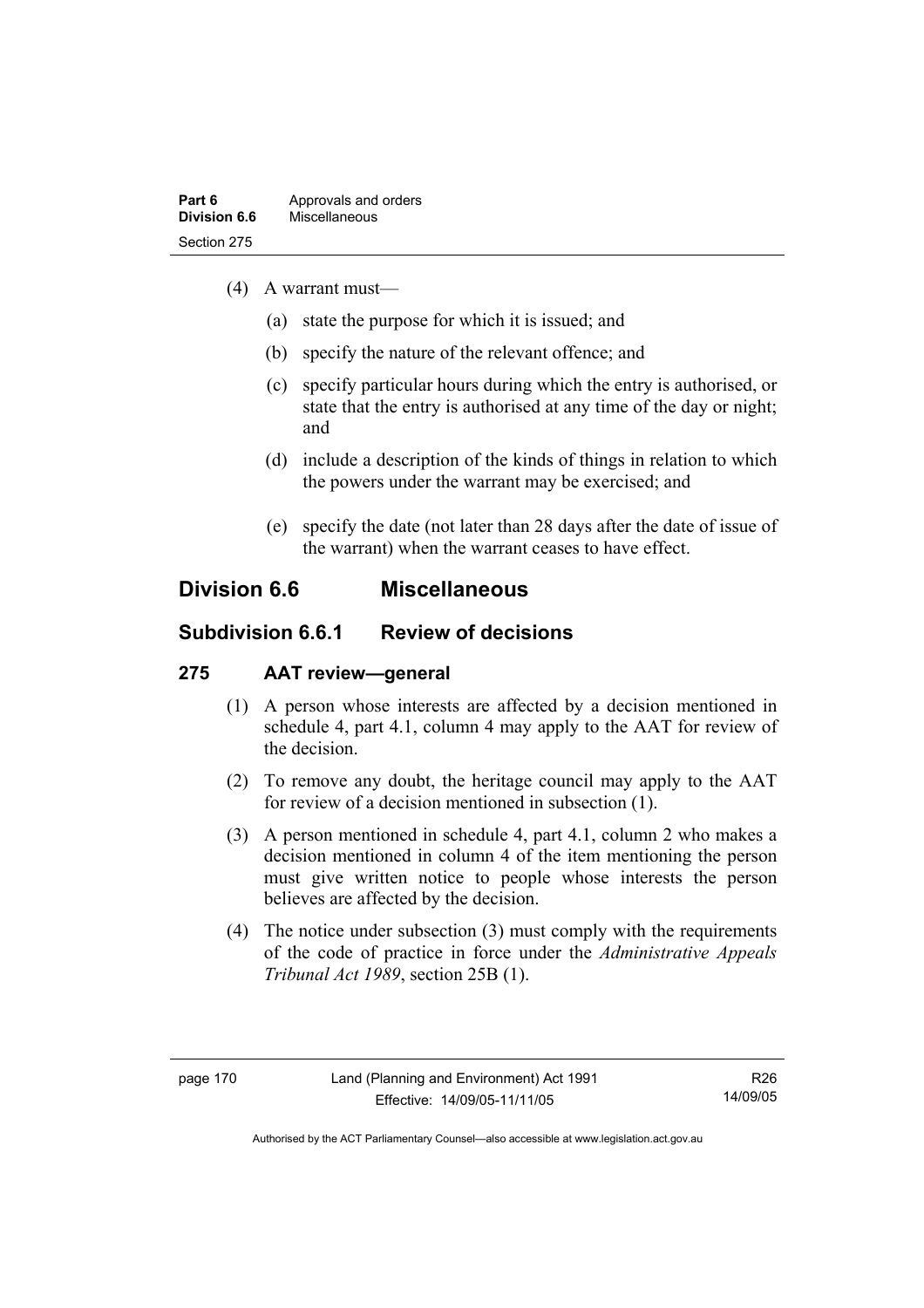## **275A Approvals subject to entity's satisfaction**

- (1) This section applies if—
	- (a) an approval given to a person contains a condition that a development is to be carried out to the satisfaction of an entity mentioned in the approval; and
	- (b) the entity decides that the development has not been carried out to its satisfaction.
	- *Note* Section 245 (3) (a) allows a relevant authority to impose a condition of the kind mentioned in s (1) (a).
- (2) The entity must give the person written notice of the decision.
- (3) The notice must be in accordance with the requirements of the code of practice in force under the *Administrative Appeals Tribunal Act 1989*, section 25B (1).
- (4) A person whose interests are affected by a decision mentioned in subsection (1) (b) may apply to the AAT for review of the decision.

## **276 Review of decisions—objectors and third parties to approvals**

- (1) A person who is qualified under subsection (2) may apply to the AAT for review of a decision of the relevant authority to—
	- (a) approve an application under section 230 or section 246A; or
	- (b) include a condition in an approval.
	- *Note* Section 245 deals with inclusion of conditions.
- (2) A person is qualified to make an application under subsection (1) if—
	- (a) the person objected to the grant of the approval of the relevant application to undertake development under section 237; or
	- (b) the AAT is satisfied that the person had reasonable grounds for not objecting within the prescribed period.

| R26      | Land (Planning and Environment) Act 1991 | page 171 |
|----------|------------------------------------------|----------|
| 14/09/05 | Effective: 14/09/05-11/11/05             |          |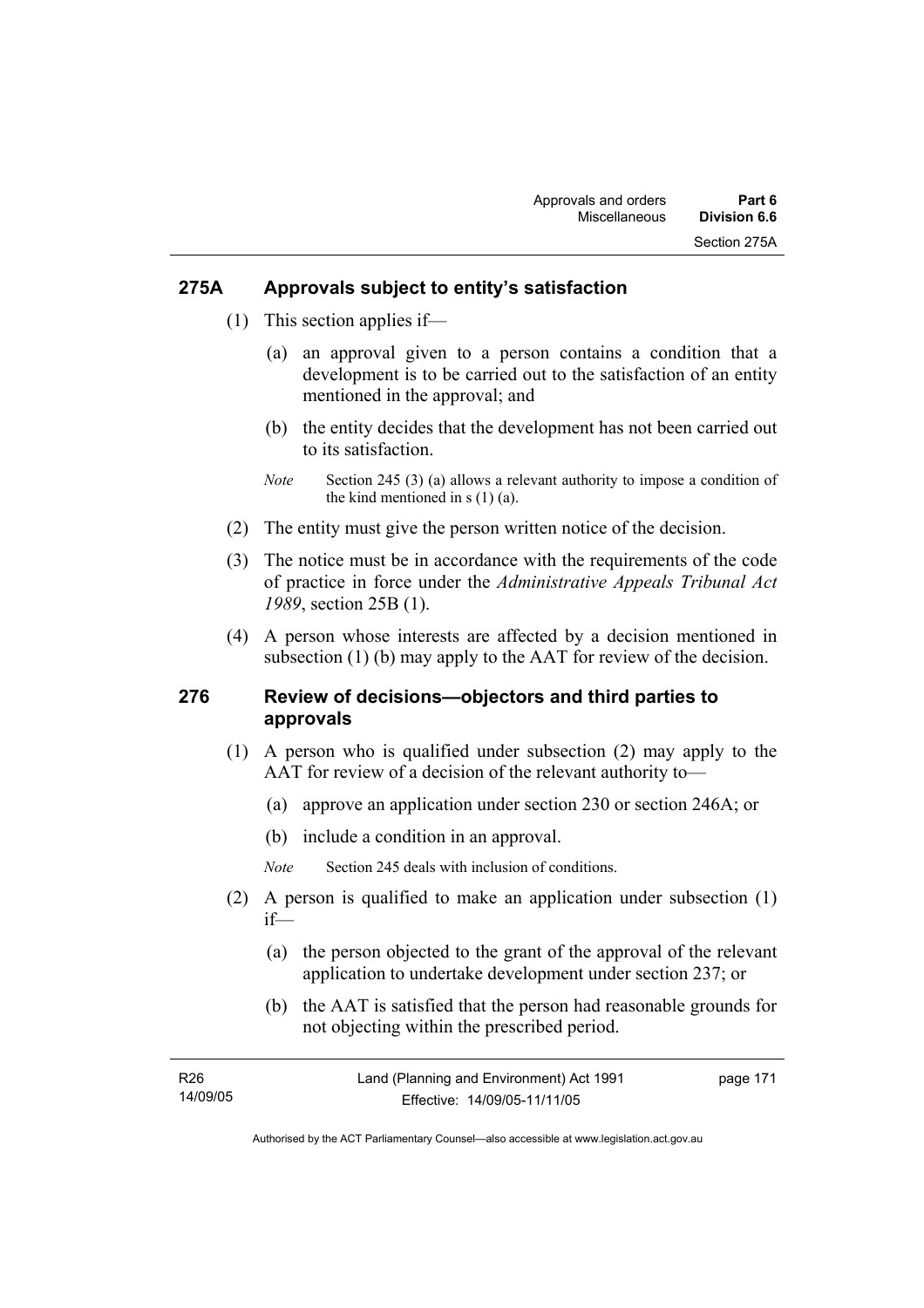| Part 6       | Approvals and orders |
|--------------|----------------------|
| Division 6.6 | Miscellaneous        |
| Section 277  |                      |

- (3) An application under subsection (1) must be made within 4 weeks after the day the person was notified of the decision.
- (4) A notice given under section 243 to a person who objected under section 237 must be in accordance with the requirements of the code of practice in force under the *Administrative Appeals Tribunal Act 1989*, section 25B (1)*.*
- (5) At the hearing of a proceeding before the administrative appeals tribunal, the tribunal must have regard to—
	- (a) any decisions or recommendations of a committee of the Legislative Assembly in relation to; and
	- (b) any environmental impact statement made, or inquiry conducted into;

a matter that is in issue in the hearing.

(6) In this section:

*person* includes an unincorporated association.

 (7) For this section, an organisation or association of people, whether incorporated or not, must be taken to have interests that are affected by a decision if the decision relates to a matter included in the objects or purposes of the organisation or association.

## **277 Review of decisions—orders and prohibition notices**

- (1) Application may be made to the administrative appeals tribunal for review of a decision of the planning and land authority—
	- (a) to make an order under section 254A (2) (Decision on application to planning and land authority for order) or section 256 (2) (Decision on proposed order on planning and land authority's own initiative); or
	- (b) not to make an order under section 254A (2); or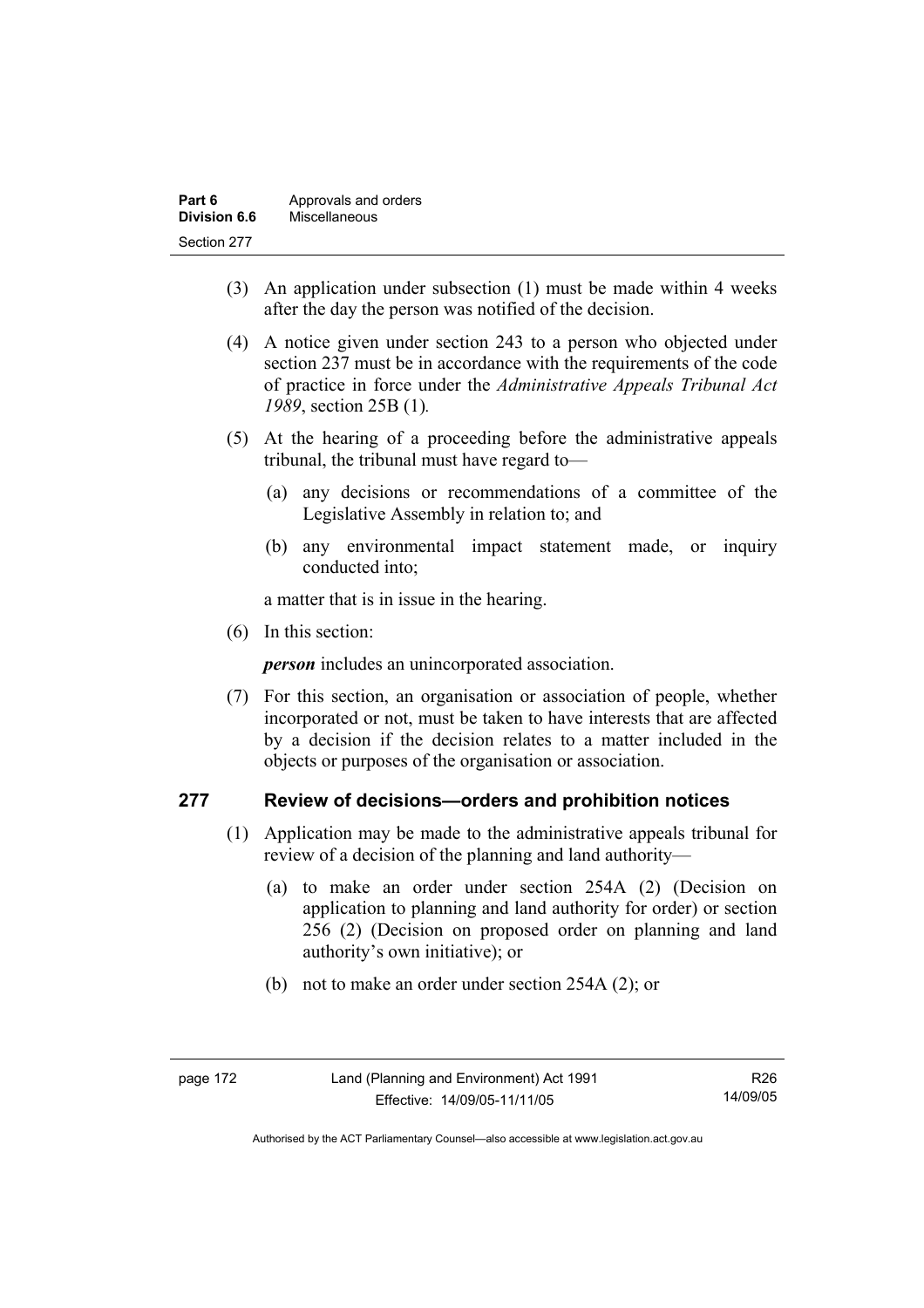- (c) to include in an order under section 254A (2) or section 256 (2) a direction of a kind mentioned in section 257 (3); or
- (d) to refuse, under section 258A (4) (Ending of orders), to revoke an order; or
- (e) to give a prohibition notice under section 260 (3) (Prohibition notices—making); or
- (f) to refuse, under section 260B (5) (Prohibition notices ending), to revoke a prohibition notice.
- (2) A notice given by the planning and land authority to a person in accordance with section 257A (a), (b), (c) or (g) (Notice of making of orders) must be in accordance with the requirements of the code of practice under the *Administrative Appeals Tribunal Act 1989*, section 25B (1).

## **278 Notification of objectors**

- (1) This section applies in relation to a decision mentioned in schedule 4, part 4.1.
- (2) The person who made the decision must, as soon as practicable, tell each person who, under section 237, objected to the application in relation to which the decision was made, in writing, about the application to the tribunal.
- (3) A notice under subsection (1) must include a statement to the effect that the person to whom it is given is entitled, on application to the administrative appeals tribunal, to be made a party to the proceedings for the review.
- (4) In this section:

## *applicant* means—

(a) for a decision mentioned in schedule 4, part 4.1, items 1 to  $7$ the applicant for the decision; or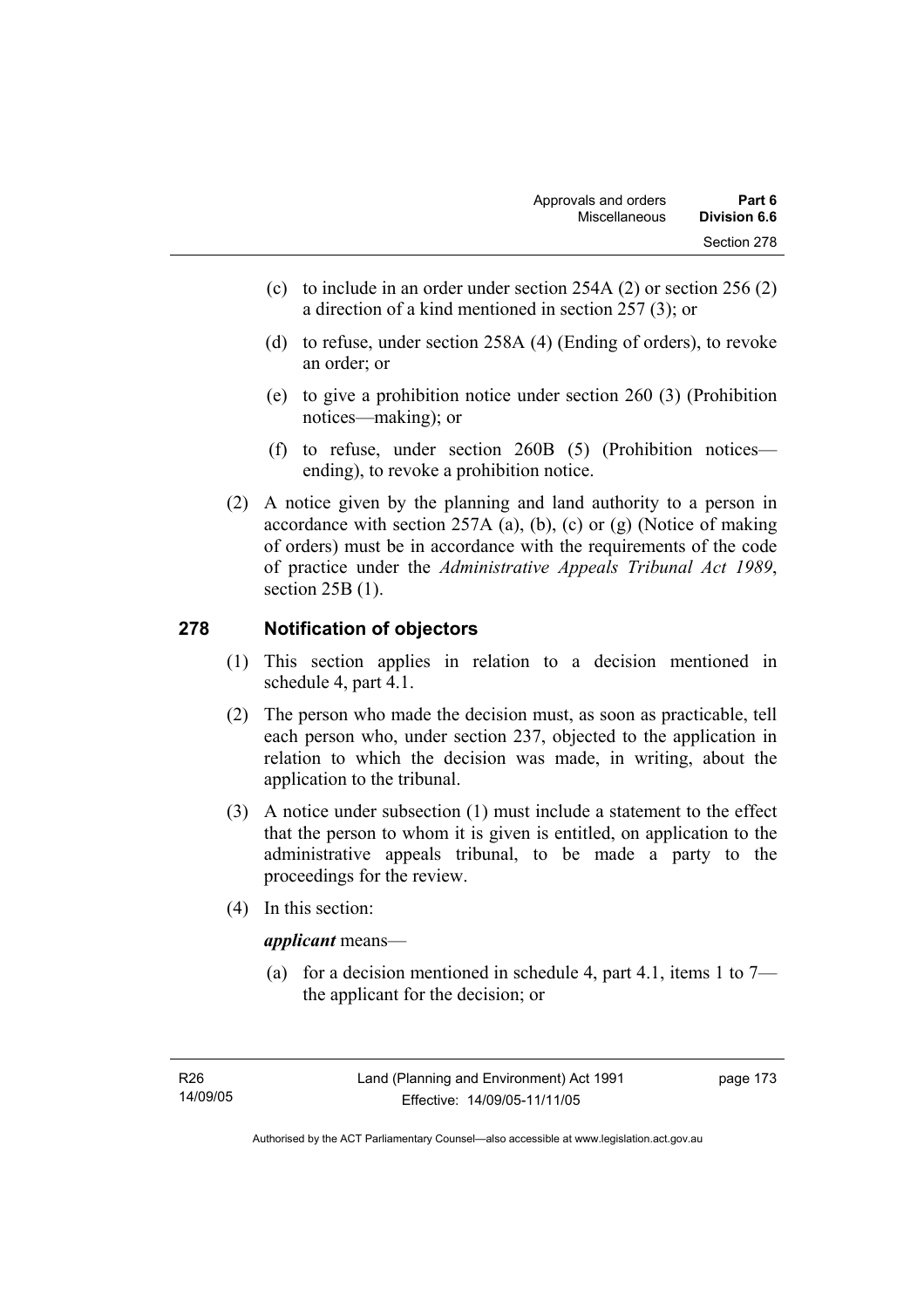| Part 6       | Approvals and orders |
|--------------|----------------------|
| Division 6.6 | Miscellaneous        |
| Section 279  |                      |

 (b) for a decision mentioned in schedule 4, part 4.1 item 8—the person to whom the approval was granted.

## **279 Application for review by objectors—notification to applicants**

- (1) If an objector makes an application under section 276 for the review of a decision, the objector must, at the same time, give notice to the person who made the application for approval of the decision in relation to which the objector has applied for review.
- (2) A notice under subsection (1) must include a statement to the effect that the person to whom it is given is entitled, on application to the administrative appeals tribunal, to be made a party to the proceedings for the review.
- (3) In subsection (1):

*objector* means a person mentioned in section 276 (2).

## **279A Challenge to validity of certain decisions**

- (1) The validity of a decision made by the Minister on an application to which section 229B (6) applies may not be questioned in any legal proceedings except those begun within 28 days after the date of the decision.
- (2) In this section:

*legal proceedings* does not include an application to the administrative appeals tribunal.

## **Subdivision 6.6.2 General**

## **282 Regulations for pt 6**

- (1) A regulation may make provision for—
	- (a) the lodging of applications; and

page 174 Land (Planning and Environment) Act 1991 Effective: 14/09/05-11/11/05

Authorised by the ACT Parliamentary Counsel—also accessible at www.legislation.act.gov.au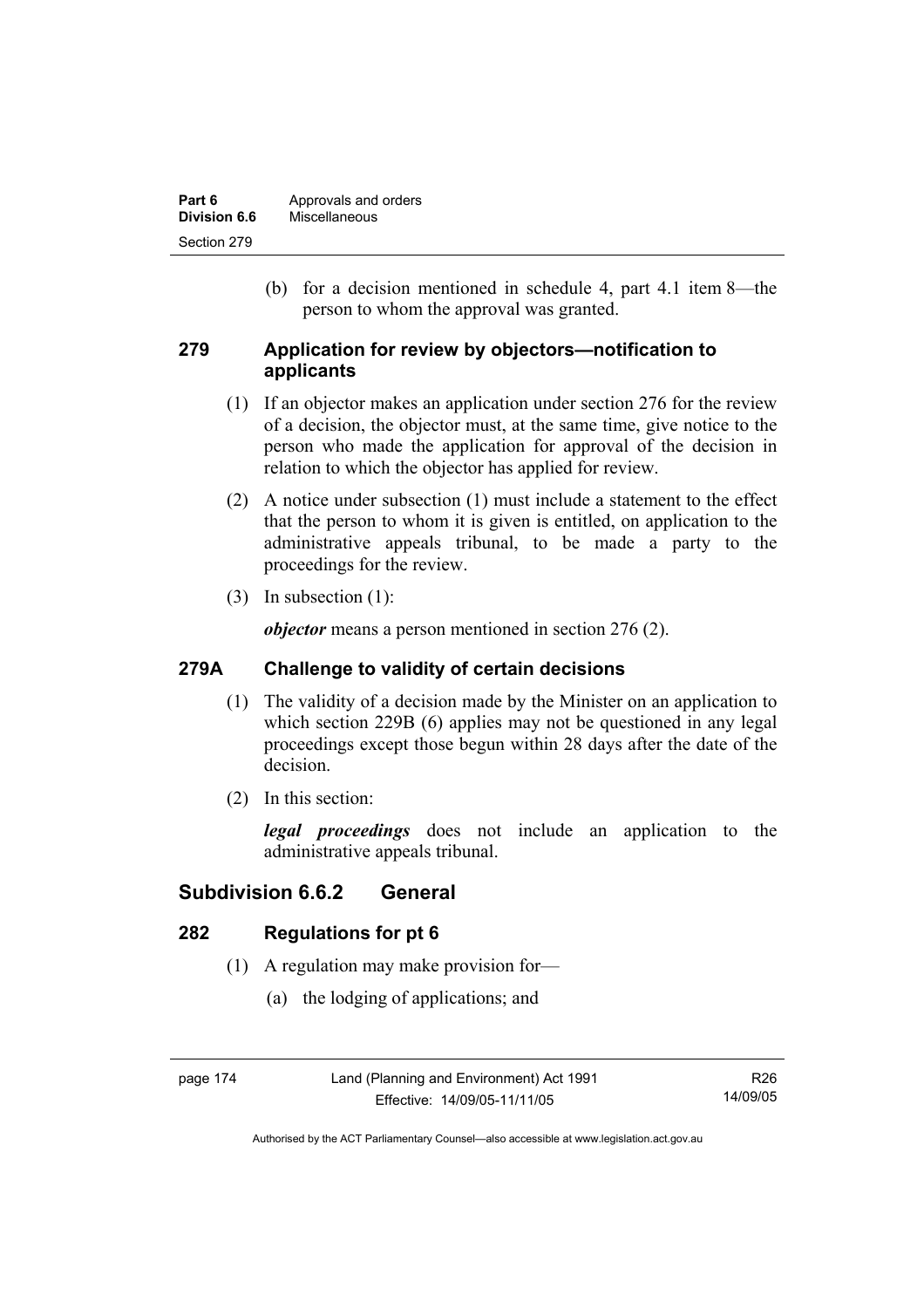- (b) the form and conditions of a bond mentioned in section 245 (3) (f), including the method of calculating the amount of the bond and the conditions of payment under the bond; and
- (c) the exemption of the Territory or a territory authority from the requirements of all or any of the provisions of this part; and
- (d) the circumstances, whether generally or in a particular case, in which an exemption under paragraph (c) applies; and
- (e) exempting a development of a kind specified by regulation, either absolutely or subject to conditions, from the application of this part or any provision of this part; and
- (f) exempting a controlled activity of a kind specified by regulation, either absolutely or subject to conditions, from the application of this part or any provision of this part; and
- (g) the extension of any period within which action is taken by the Minister, the planning and land authority or anyone else, under this part or a regulation.
- (2) A regulation may authorise the Minister to exempt from this part or any provision of this part a development that consists of the erection, fixing or displaying of a sign or advertising material on the land, otherwise than in accordance with a right to do so expressly given by a current licence granted under this Act or a current lease.
- (3) An exemption under a regulation mentioned in subsection (2) is a disallowable instrument.
	- *Note* A disallowable instrument must be notified, and presented to the Legislative Assembly, under the Legislation Act.
- (4) An exemption under subsection (1) or (2) that relates to a development mentioned in subsection (2) may be conditional.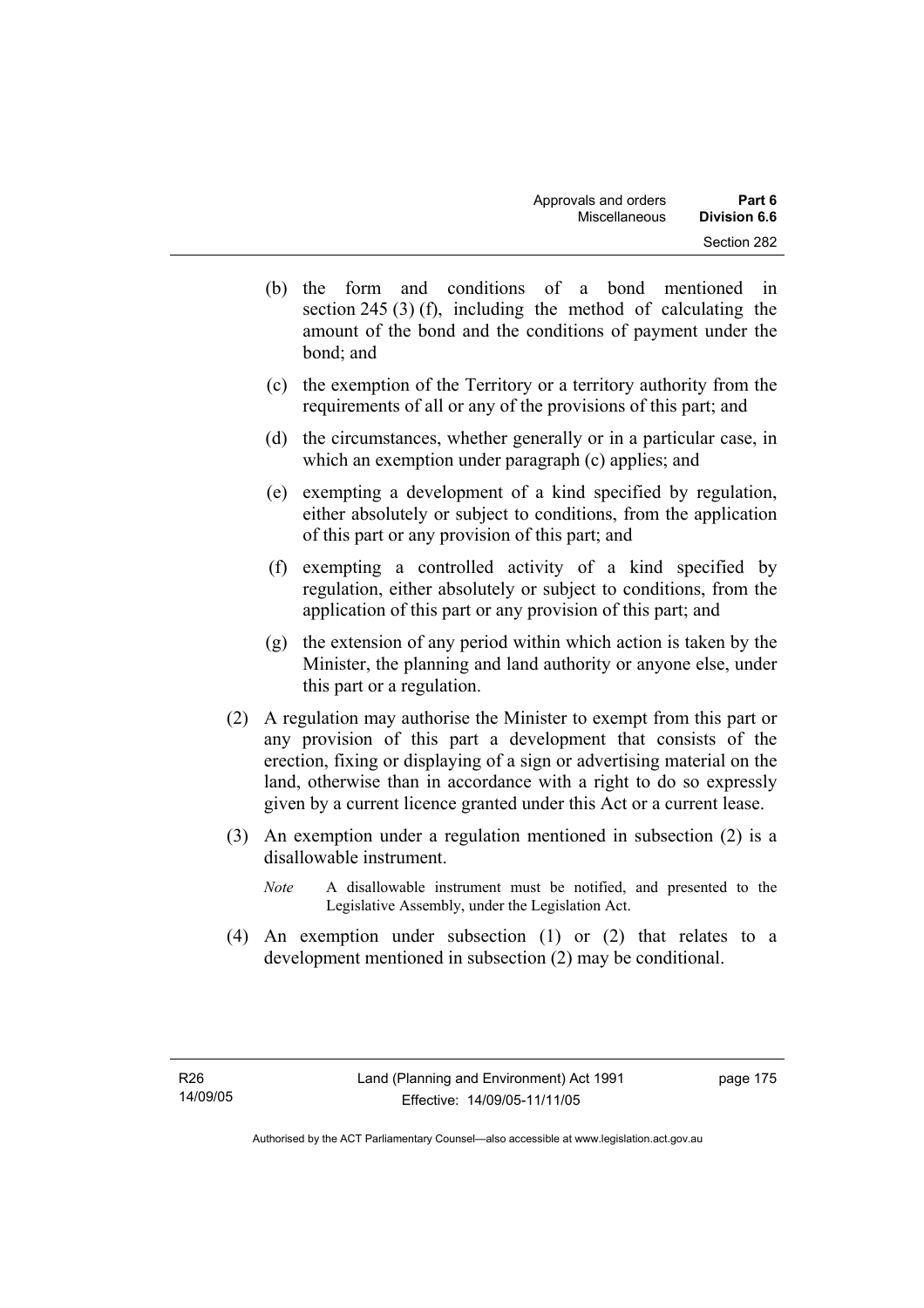#### **Part 7 Administrative appeals**

Section 282A

## **Part 7 Administrative appeals**

#### **282A AAT review of decisions**

- (1) Application may be made to the AAT for review of the following decisions:
	- (a) a decision mentioned in subsection (3) or (4);
	- (b) a decision mentioned in schedule 4, part 4.2, column 4.
- (2) A person mentioned in schedule 4, part 4.2, column 2, who makes a decision mentioned in column 4 of the item in which the person is mentioned must give written notice to people whose interests the person believes are affected by the decision.
- (3) If the Environment Minister, under section 125 (5), fixes a maximum price for the sale by a proponent of a copy of a draft environmental impact statement, the Environment Minister must give written notice of the decision to the proponent.
- (4) If the conservator decides to vary a land management agreement under a provision of the agreement mentioned in section 186C (3), the conservator must give written notice of the decision to the other party to the agreement.
- (5) A notice under subsection (2), (3) or (4) must comply with the requirements of the code of practice in force under the *Administrative Appeals Tribunal Act 1989*, section 25B (1).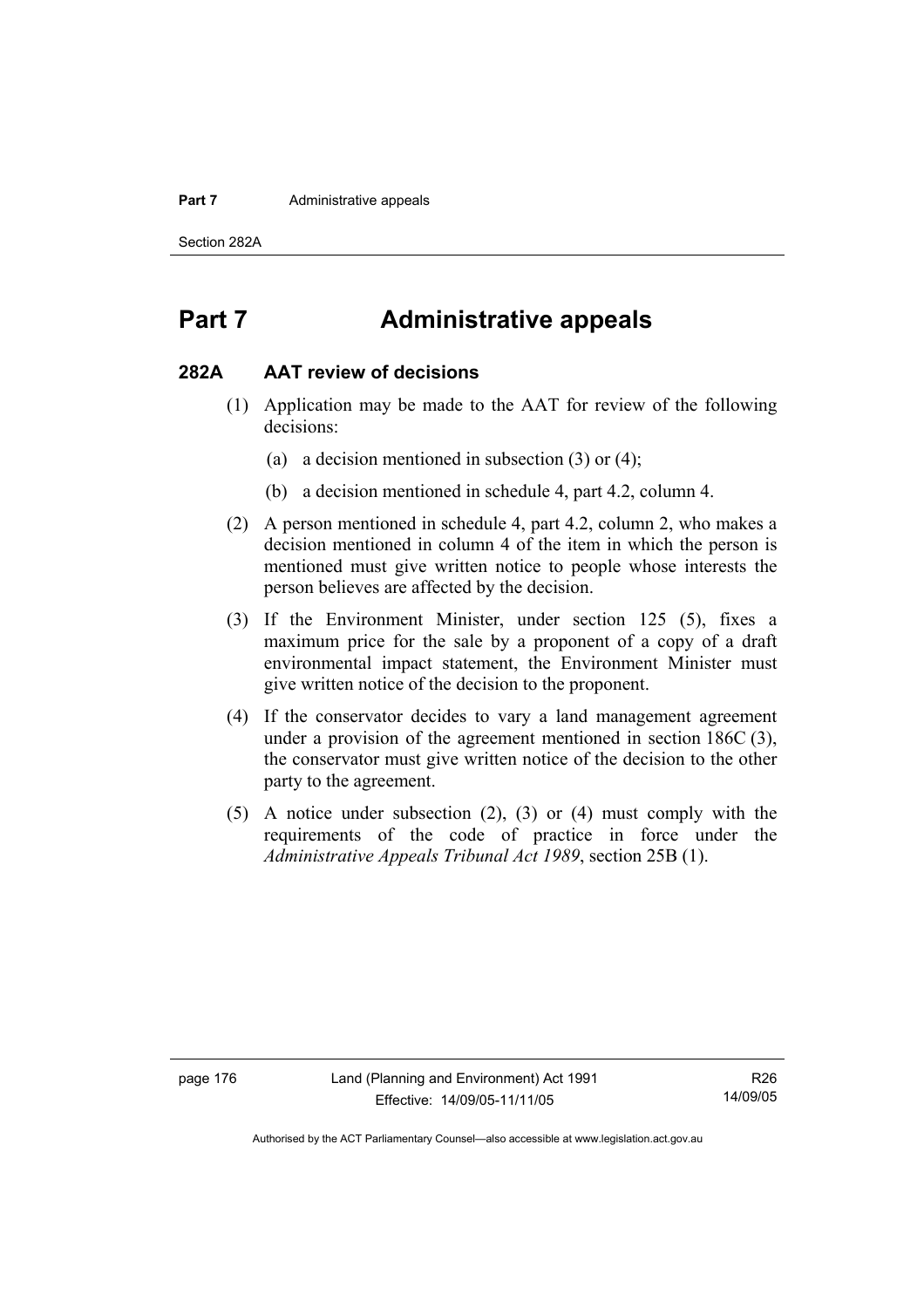## **Part 8 Miscellaneous**

## **283 Delegation by Executive**

- (1) The Executive may delegate to a person a function under part 2 (Planning) or part 5 (Land administration), other than a function under the following provisions:
	- section 163 (4) (Leases to community organisations)
	- section 164 (3) (Special leases)
	- section 167 (1) (Eligibility for certain classes of leases).

- (2) If, immediately before the commencement of this section, a person was authorised to act on the Executive's behalf in the exercise of a function mentioned in subsection (1), then, on the commencement of this section, the Executive is taken to have delegated the function to the person.
- (3) Subsection (2) is a law to which the Legislation Act, section 88 (Repeal does not end effect of transitional laws etc) applies.
- (4) Subsections (2) and (3) and this subsection expire 1 year after the day this section commences.

## **284 Power of administrative appeals tribunal and Supreme Court**

If a person appeals, or purports to appeal, under this Act—

- (a) to the administrative appeals tribunal; or
- (b) against a determination or decision of the administrative appeals tribunal to the Supreme Court;

and it appears to the tribunal or court—

R26 14/09/05

*Note* For the making of delegations and the exercise of delegated functions, see the Legislation Act, pt 19.4.

Authorised by the ACT Parliamentary Counsel—also accessible at www.legislation.act.gov.au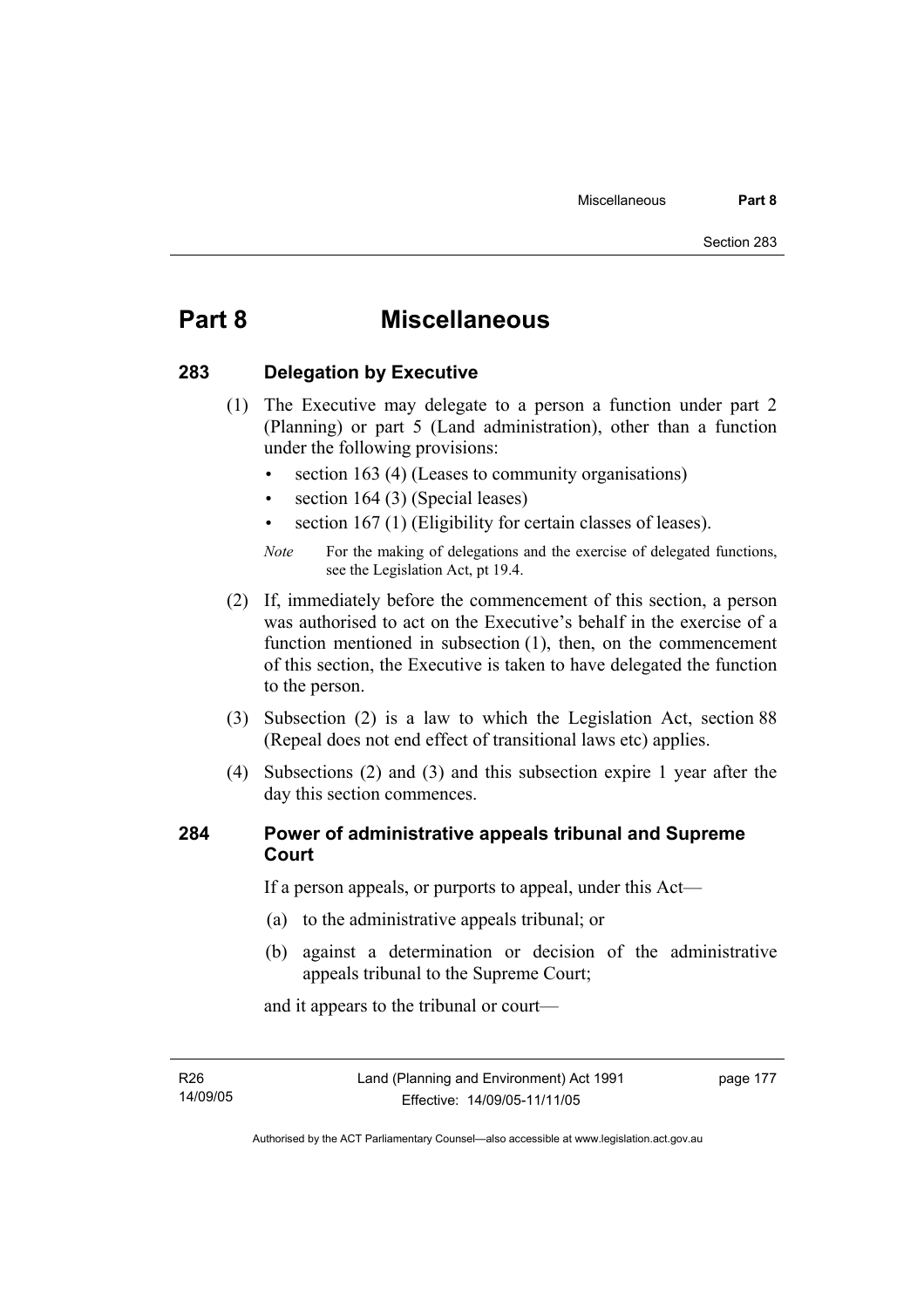#### **Part 8** Miscellaneous

- (c) that the appeal, or purported appeal, or the decision, or the purported decision, against which the appeal, or purported appeal, has been brought is affected by a failure to comply with a requirement of this Act; and
- (d) that to exercise the powers given by this section would not be unjust or inequitable;

the tribunal or court may order that, subject to any specified conditions, the requirement concerned be dispensed with to the necessary extent.

## **286 Acts and omissions of representatives**

(1) In this section:

*person* means an individual.

*Note* See the Criminal Code, pt 2.5 for provisions about corporate criminal responsibility.

*representative*, of a person, means an employee or agent of the person.

*state of mind*, of a person, includes—

- (a) the person's knowledge, intention, opinion, belief or purpose; and
- (b) the person's reasons for the intention, opinion, belief or purpose.
- (2) This section applies to a prosecution for any offence against this Act.
- (3) If it is relevant to prove a person's state of mind about an act or omission, it is enough to show—
	- (a) the act was done or omission made by a representative of the person within the scope of the representative's actual or apparent authority; and

| page 178 |  |
|----------|--|
|----------|--|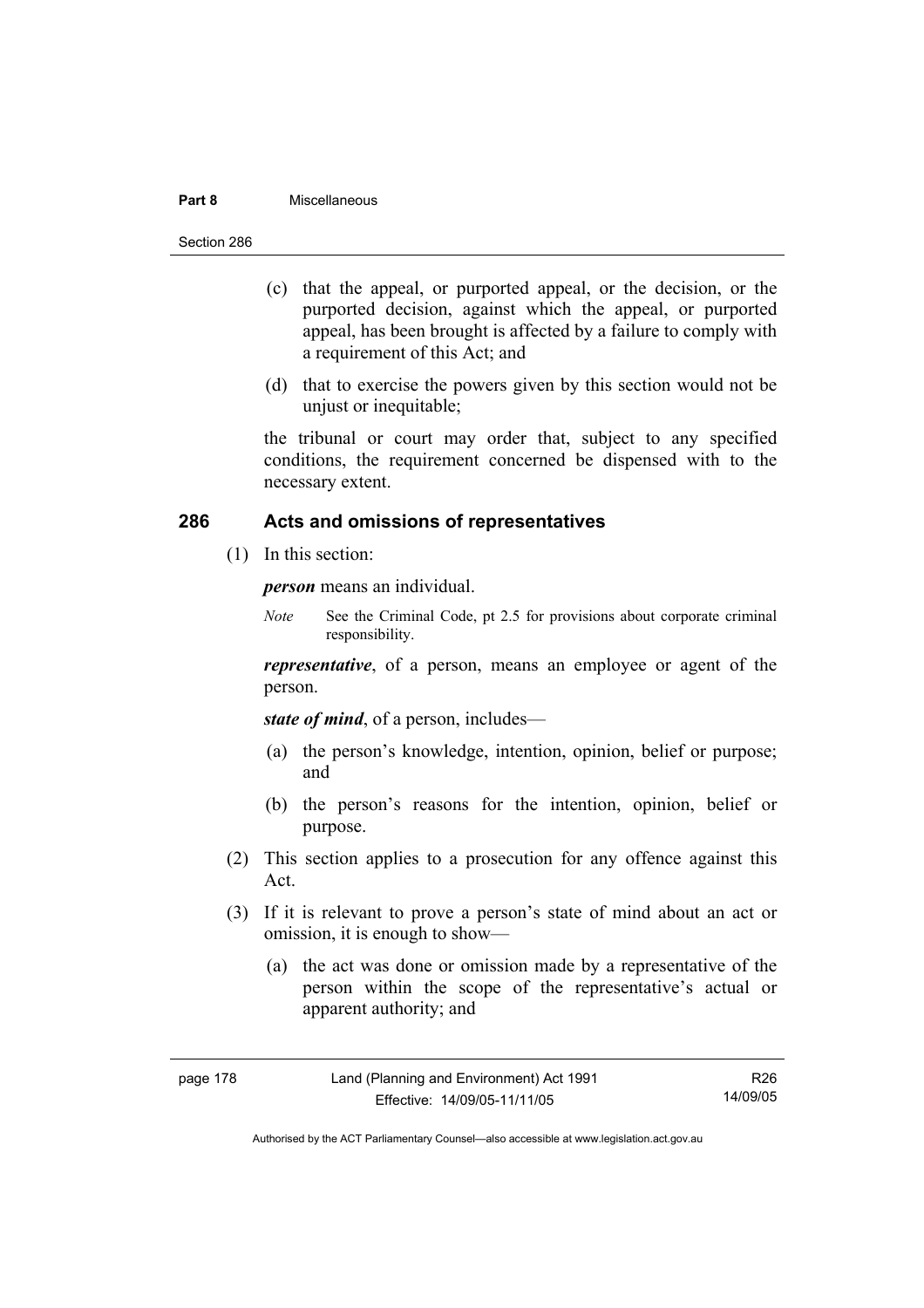- (b) the representative had the state of mind.
- (4) An act done or omitted to be done on behalf of a person by a representative of the person within the scope of the representative's actual or apparent authority is also taken to have been done or omitted to be done by the person.
- (5) However, subsection (4) does not apply if the person establishes that reasonable precautions were taken and appropriate diligence was exercised to avoid the act or omission.
- (6) A person who is convicted of an offence cannot be punished by imprisonment for the offence if the person would not have been convicted of the offence without subsection (3) or (4).

### **287 Determination of fees**

- (1) The Minister may, in writing, determine fees for this Act.
	- *Note* The Legislation Act contains provisions about the making of determinations and regulations relating to fees (see pt 6.3).
- (2) A determination is a disallowable instrument.
	- *Note* A disallowable instrument must be notified, and presented to the Legislative Assembly, under the Legislation Act.

### **287A Approved forms**

- (1) The Minister may, in writing, approve forms for section 186C (Land management agreements).
- (2) The planning and land authority may approve forms for any other provision of this Act.
- (3) If a form is approved for a particular purpose, the form must be used for that purpose.

*Note* For other provisions about forms, see Legislation Act, s 255.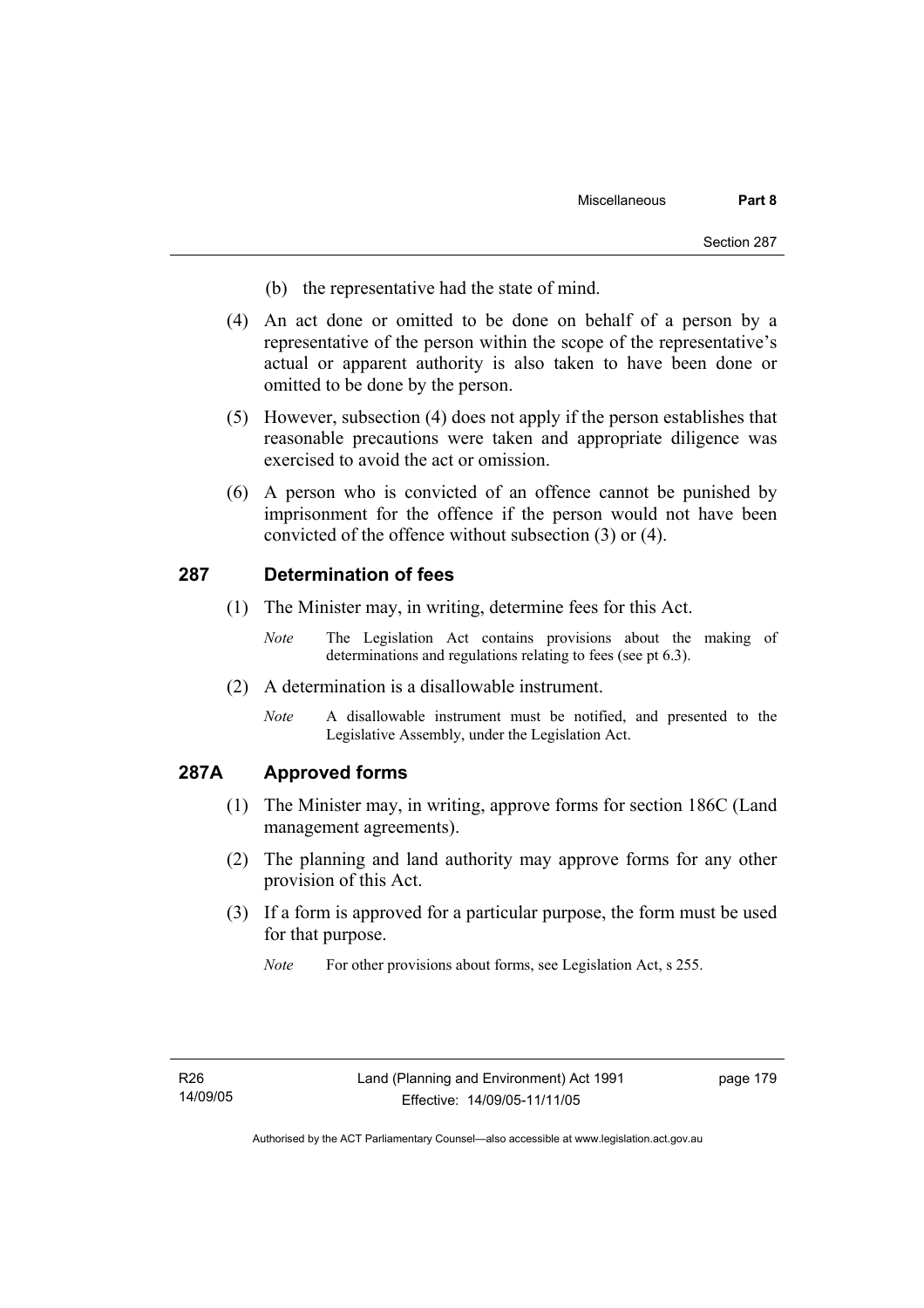#### **Part 8** Miscellaneous

Section 288

- (4) A form approved for section 186C is a disallowable instrument.
	- *Note* A disallowable instrument must be notified, and presented to the Legislative Assembly, under the Legislation Act.
- (5) A form approved for any other provision is a notifiable instrument.
	- *Note* A notifiable instrument must be notified under the Legislation Act.

## **288 Regulation-making power**

- (1) The Executive may make regulations for this Act.
	- *Note* A regulation must be notified, and presented to the Legislative Assembly, under the Legislation Act.
- (2) A regulation may prescribe offences for contraventions of a regulation and prescribe maximum penalties of not more than 10 penalty units for offences against a regulation.

page 180 Land (Planning and Environment) Act 1991 Effective: 14/09/05-11/11/05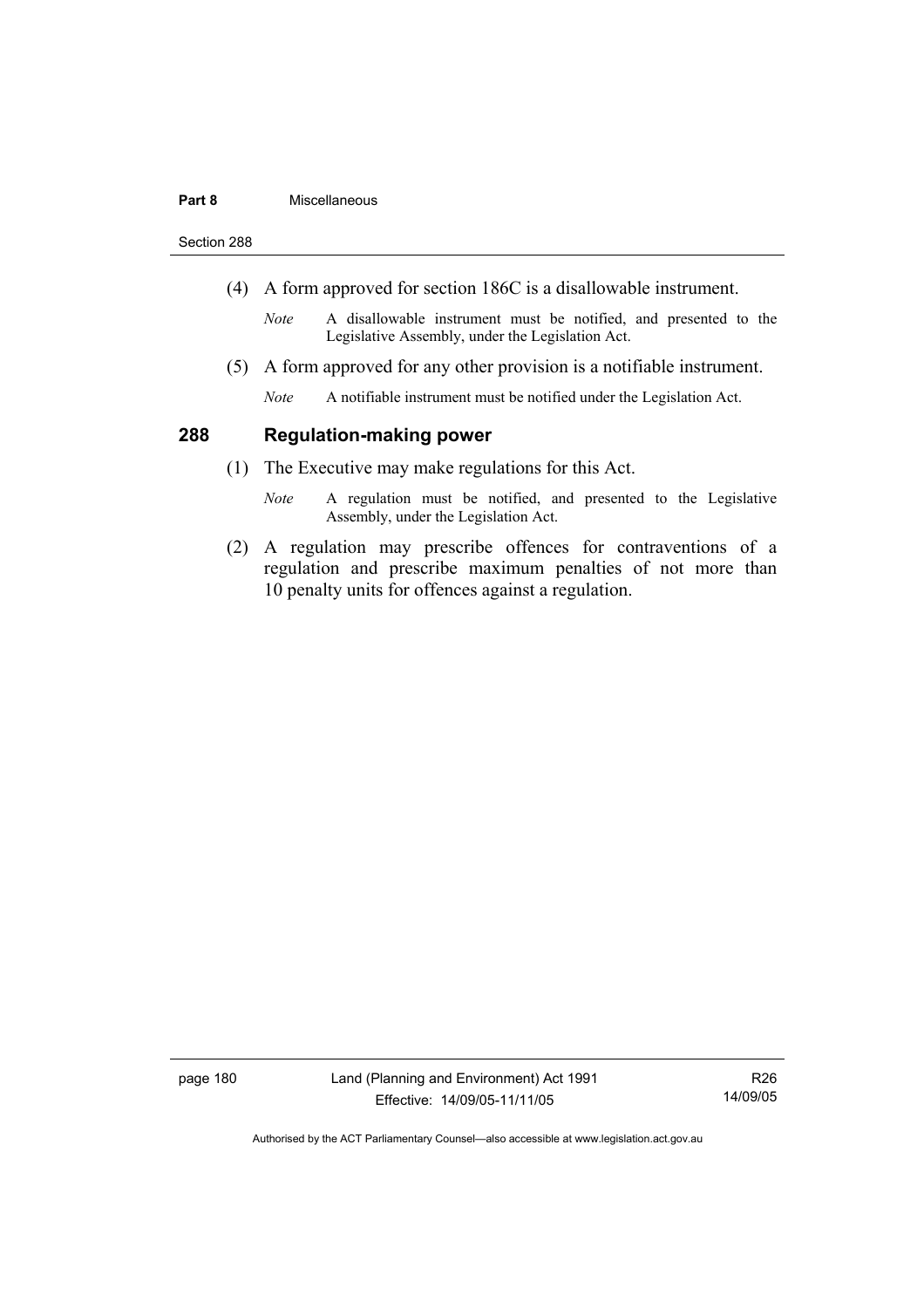## **Part 9 Transitional**

#### **289 Status of leases and licences**

- (1) Subject to section 290, a lease or licence granted or continued, or purported to have been granted or continued, under a repealed Act and in force immediately before 2 April 1992 is taken, on and after that day, to have been granted under this Act.
- (2) In this section:

*repealed Act* means any of the following Acts:

- (a) the *Leases Act 1918* No 2;
- (b) the *Leases (Special Purposes) Act 1925* No 11;
- (c) the *City Area Leases Act 1936* No 31.

## **290 Continued application of certain repealed Acts and provisions**

- (1) Despite the repeal of the *Australian National University (Leases) Act 1967*, that Act continues to apply in relation to a lease granted under, or continued in force by, that Act and in force immediately before 2 April 1992.
- (2) Despite the repeal of the *Canberra College of Advanced Education (Leases) Act 1977* and subject to subsection (3), that Act continues to apply in relation to a lease granted under that Act and in force immediately before 2 April 1992.
- (3) For subsection (2), the *Canberra College of Advanced Education (Leases) Act 1977*, section 5 is taken to apply as if that section had been amended by omitting 'in perpetuity'.
- (4) Despite the repeal of the *Church Lands Leases Act 1924*, that Act, sections 5, 6, 8 and 10 continue to apply in relation to a lease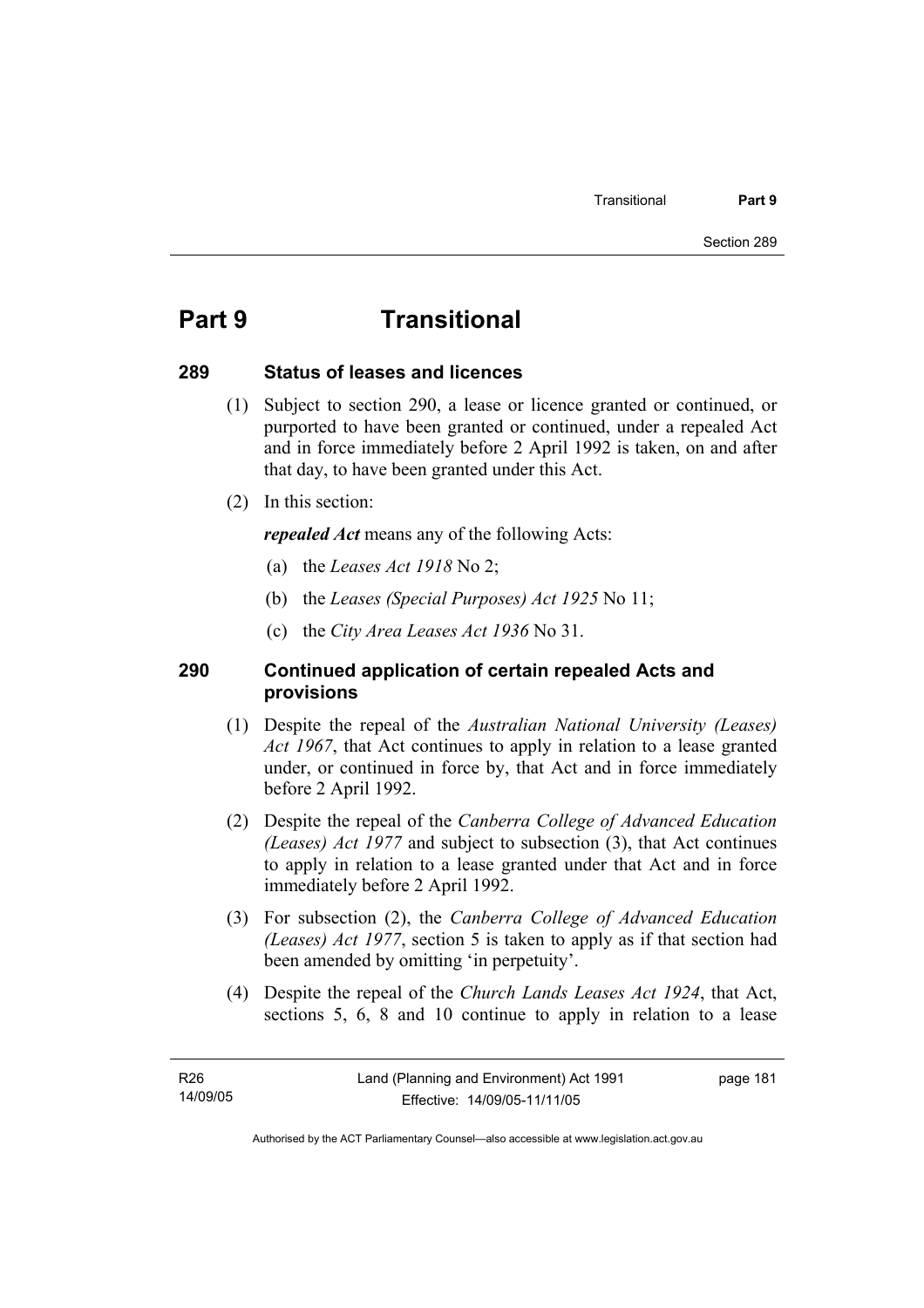#### **Part 9** Transitional

Section 290

granted under that Act and in force immediately before 2 April 1992.

- (5) In a continuing lease, a reference to *improvements* is a reference to improvements other than improvements by way of clearing, draining, grading, filling, excavating or levelling made by the Territory or the Commonwealth or the cost of which the Territory or the Commonwealth has paid.
- (6) Despite the repeal of the *City Area Leases Act 1936*, the following sections of that Act continue to apply:
	- (a) so far as the section relates to a continuing lease in which provision is made for the land comprised in the lease to be used for a purpose specified in that Act, section 8A (1)—section 8A;
	- (b) so far as the section relates to a variation of a continuing lease in relation to which notice under that Act, section 18A of that Act was given before the commencement day—section 18B;
	- (c) so far as the section relates to a continuing lease in relation to which notice under the section was given before the commencement day—section 22;
	- (d) so far as the section relates to a continuing lease specified in that Act, section 28A (1)—section 28A;
	- (e) so far as the section relates to a continuing lease specified in that Act, section 28DA (1)—section 28DA;
	- (f) so far as the section relates to a sublease specified in that Act, section 30A (2) and in force immediately before 2 April 1992—section 30A.
- (7) Despite the repeal of the *Leases (Special Purposes) Act 1925*, that Act, sections 5AC, 5AD, 5A and 5B continue to apply in relation to a lease of territory Land—
	- (a) granted under that Act, section 3 (2) as in force immediately before 11 May 1989; and

| page 182 | Land (Planning and Environment) Act 1991 | R26.     |
|----------|------------------------------------------|----------|
|          | Effective: 14/09/05-11/11/05             | 14/09/05 |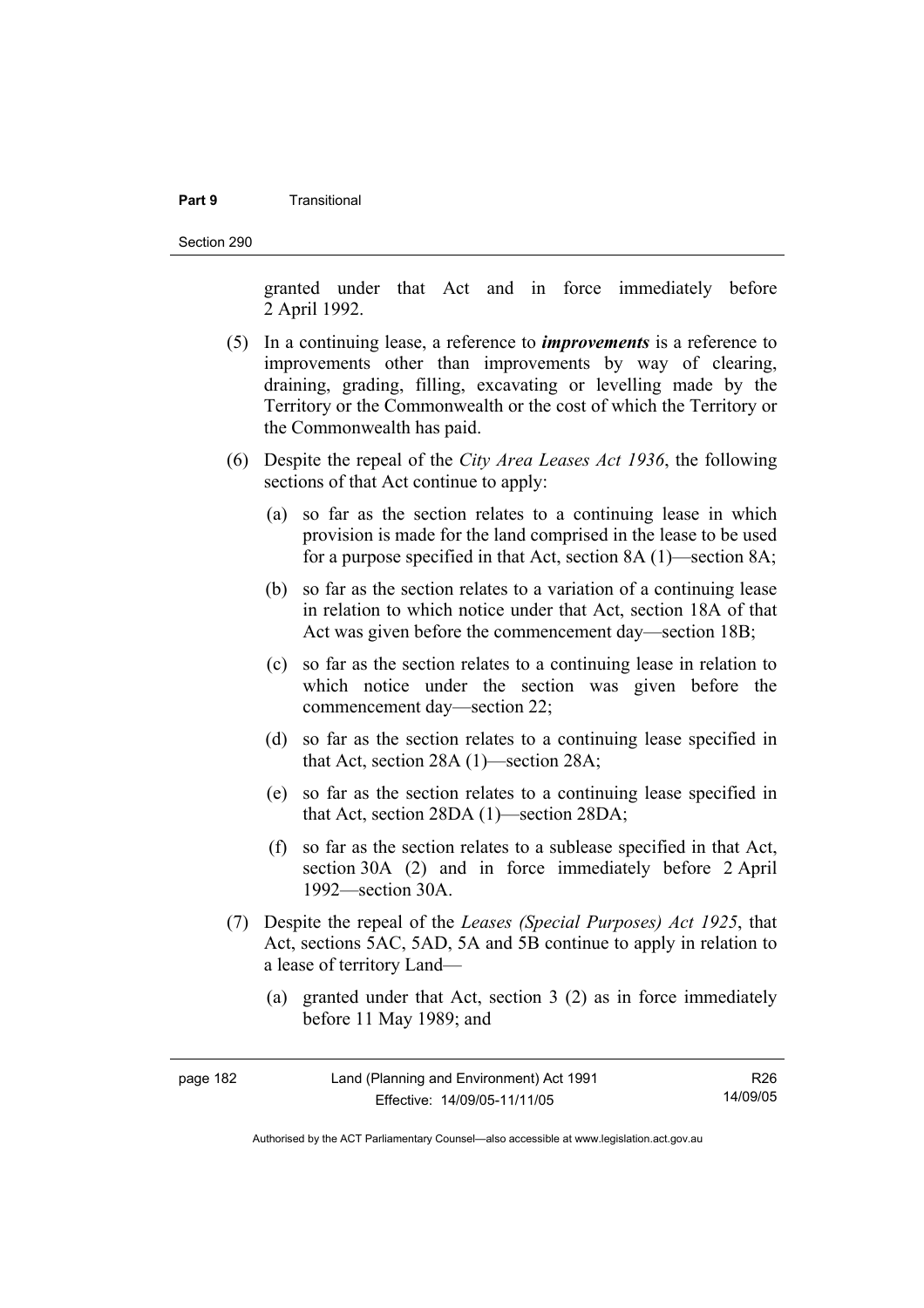- (b) in force immediately before 2 April 1992.
- (8) Despite the repeal of the *Leases (Special Purposes) Act 1925*, that Act, section 5BA (6) continues to apply in relation to a lease granted under that Act and in force immediately before 2 April 1992.
- (9) In this section:

*continuing lease* means a lease granted or continued, or purported to have been granted or continued, under the *City Area Leases Act 1936* and to which this Act, section 289 applies.

### **291 Conversion of Commonwealth leases**

- (1) This section applies if—
	- (a) a declaration under the *Australian Capital Territory (Planning and Land Management) Act 1988* (Cwlth), section 27 (1) has been rescinded, revoked, amended or varied and as a consequence land that had been national land has ceased to be national land; and
	- (b) a lease had been granted under a prescribed law over all or part of that land and the lease was in force immediately before the rescission, revocation, amendment or variation of the declaration.
- (2) The lease is taken to have been granted under this Act from the day of the rescission, revocation, amendment or variation of the declaration.
- (3) In this section:

*prescribed law* means any of the following laws:

- (a) the *Leases Ordinance 1918*;
- (b) the *Leases (Special Purposes) Ordinance 1925*;
- (c) the *City Area Leases Ordinance 1936*;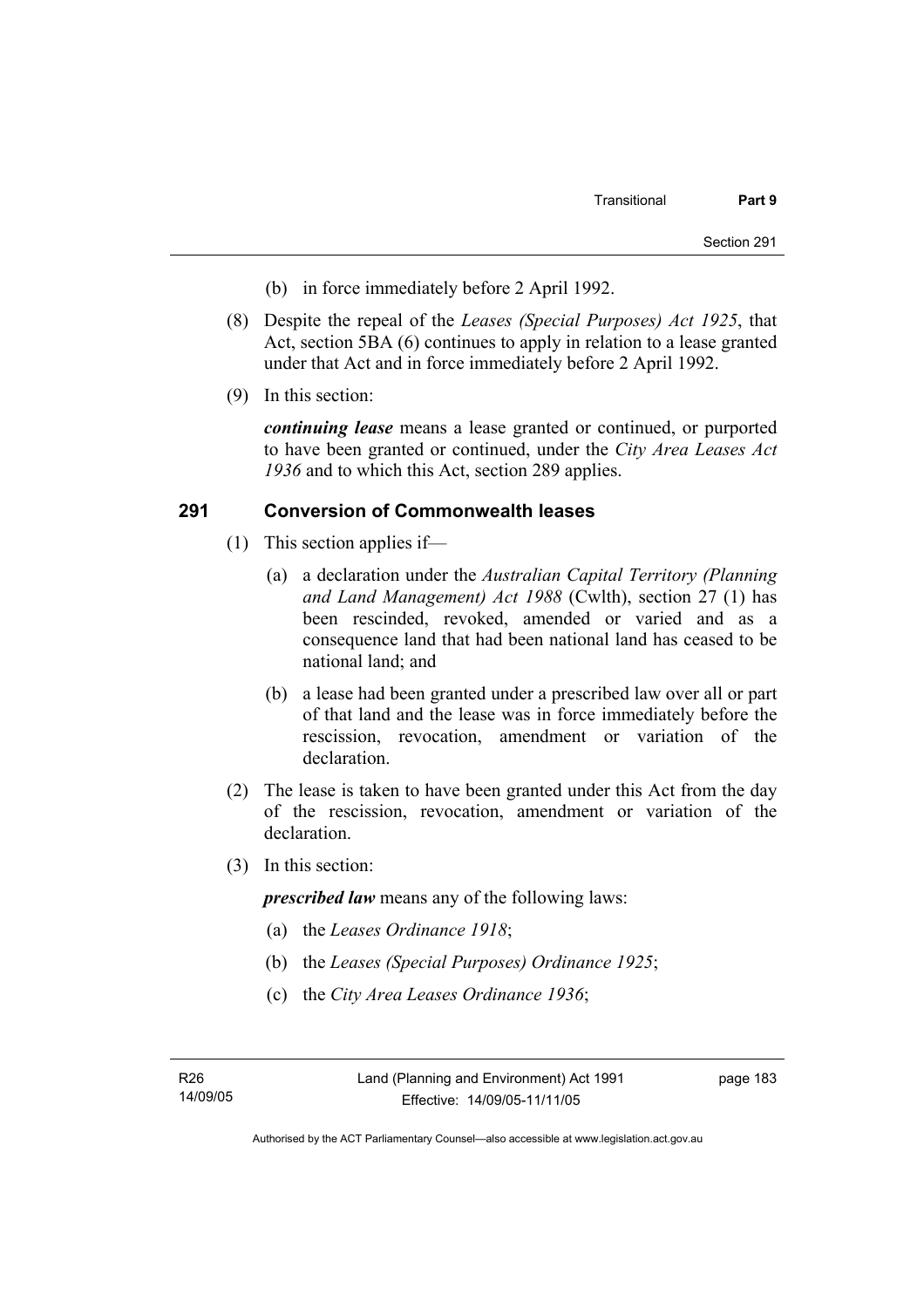#### **Part 9 Transitional**

Section 294

(d) the provisions of a law mentioned in paragraph (a), (b) or (c) as in effect under the *National Land Ordinance 1989*.

### **294 Territory plan variation—omission of heritage places register**

- (1) The planning and land authority must, in writing, make amendments of the plan that are necessary or convenient because of the omission of the heritage places register by the *Heritage Act 2004*.
- (2) An instrument under subsection (1) is a disallowable instrument.
	- *Note* A disallowable instrument must be notified, and presented to the Legislative Assembly, under the Legislation Act.

page 184 Land (Planning and Environment) Act 1991 Effective: 14/09/05-11/11/05

R26 14/09/05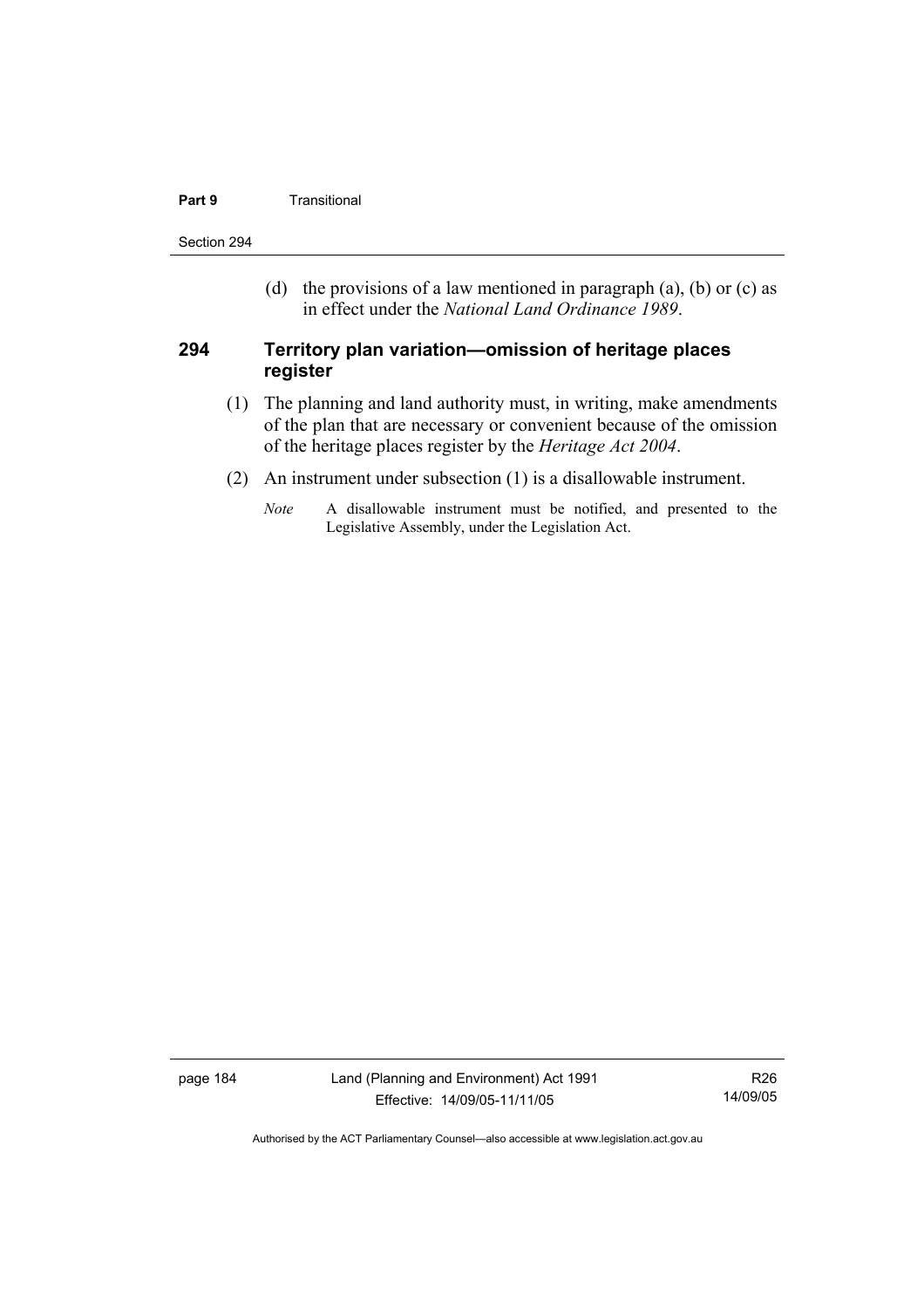# **Schedule 1 Management objectives for public land**

| (see s 195)    |                         |                |                                                                                                                                                                                                                 |
|----------------|-------------------------|----------------|-----------------------------------------------------------------------------------------------------------------------------------------------------------------------------------------------------------------|
| column 1       | column <sub>2</sub>     |                | column 3                                                                                                                                                                                                        |
| item           | reserve                 |                | management objectives                                                                                                                                                                                           |
| 1              | wilderness area         | 1              | to conserve the natural<br>environment in a way<br>ensuring that disturbance to<br>that environment is minimal                                                                                                  |
|                |                         | 2              | to provide for the use of the<br>area (other than by vehicles<br>or other mechanised<br>equipment) for recreation by<br>limited numbers of people,<br>to ensure that opportunities<br>for solitude are provided |
| $\overline{2}$ | national park           | 1              | to conserve the natural<br>environment                                                                                                                                                                          |
|                |                         | 2              | to provide for public use of<br>the area for recreation,<br>education and research                                                                                                                              |
| 3              | nature reserve          | 1              | to conserve the natural<br>environment                                                                                                                                                                          |
|                |                         | $\overline{2}$ | to provide for public use of<br>the area for recreation,<br>education and research                                                                                                                              |
| $\overline{4}$ | special purpose reserve | 1              | to provide for public and<br>community use of the area<br>for recreation and education                                                                                                                          |

R26 14/09/05 Land (Planning and Environment) Act 1991 Effective: 14/09/05-11/11/05

page 185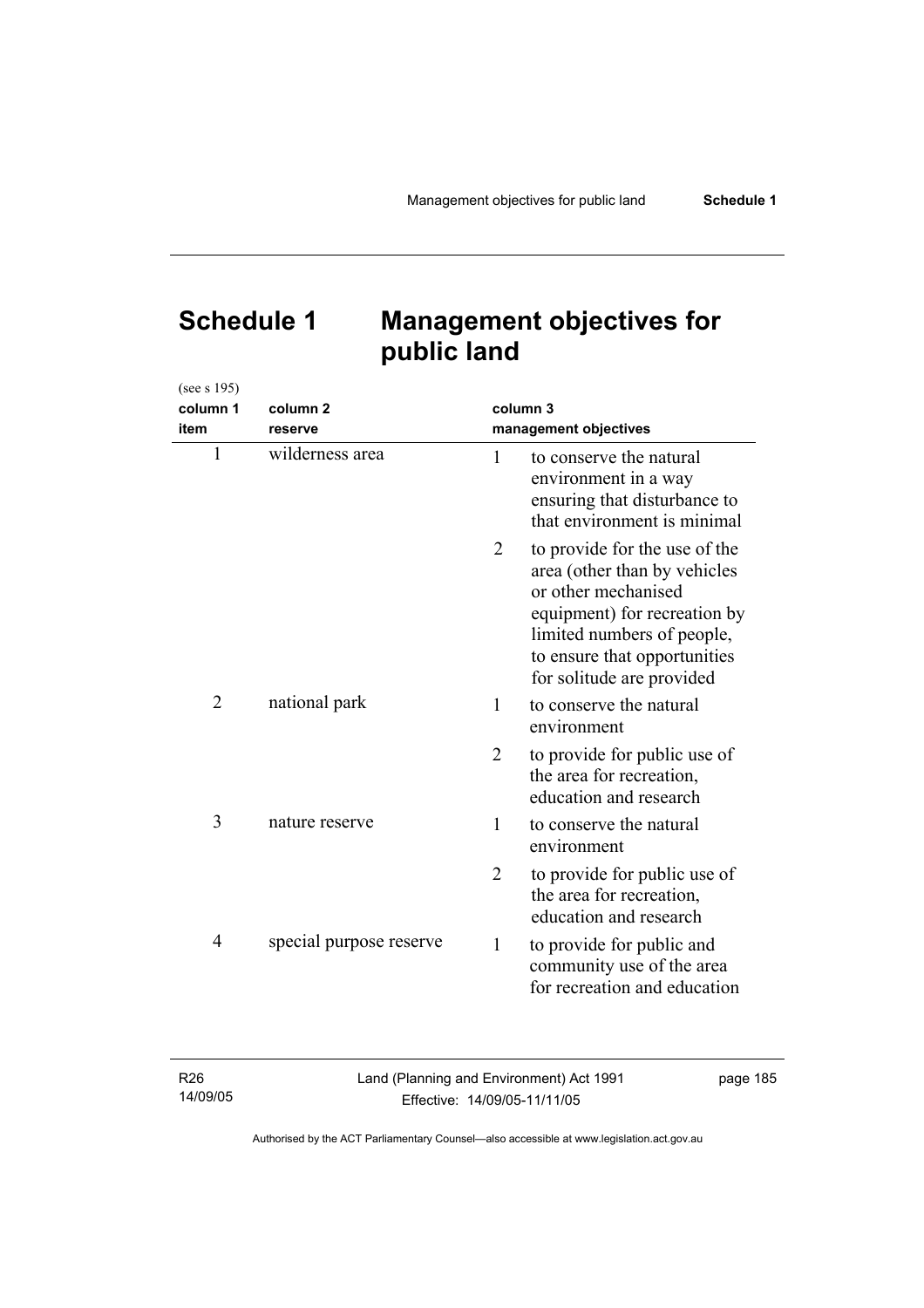## **Schedule 1** Management objectives for public land

| column 1<br>item | column <sub>2</sub><br>reserve |                | column <sub>3</sub><br>management objectives                                                                            |
|------------------|--------------------------------|----------------|-------------------------------------------------------------------------------------------------------------------------|
| 5                | cemetery or burial ground      | 1              | to provide for the interment<br>or cremation of human<br>remains and the interment of<br>the ashes of human remains     |
| 6                | sport and recreation reserve   | $\mathbf{1}$   | to provide for public and<br>community use of the area<br>for sport and recreation                                      |
| 7                | urban open space               | 1              | to provide for public and<br>community use of the area                                                                  |
|                  |                                | $\overline{2}$ | to develop the area for public<br>and community use                                                                     |
| 8                | lake                           | 1              | to prevent and control floods<br>by providing a reservoir to<br>receive flows from rivers,<br>creeks and urban run-offs |
|                  |                                | 2              | to prevent and control<br>pollution of waterways                                                                        |
|                  |                                | 3              | to provide for public use of<br>the lake for recreation                                                                 |
|                  |                                | 4              | to provide a habitat for fauna<br>and flora                                                                             |

page 186 Land (Planning and Environment) Act 1991 Effective: 14/09/05-11/11/05

R26 14/09/05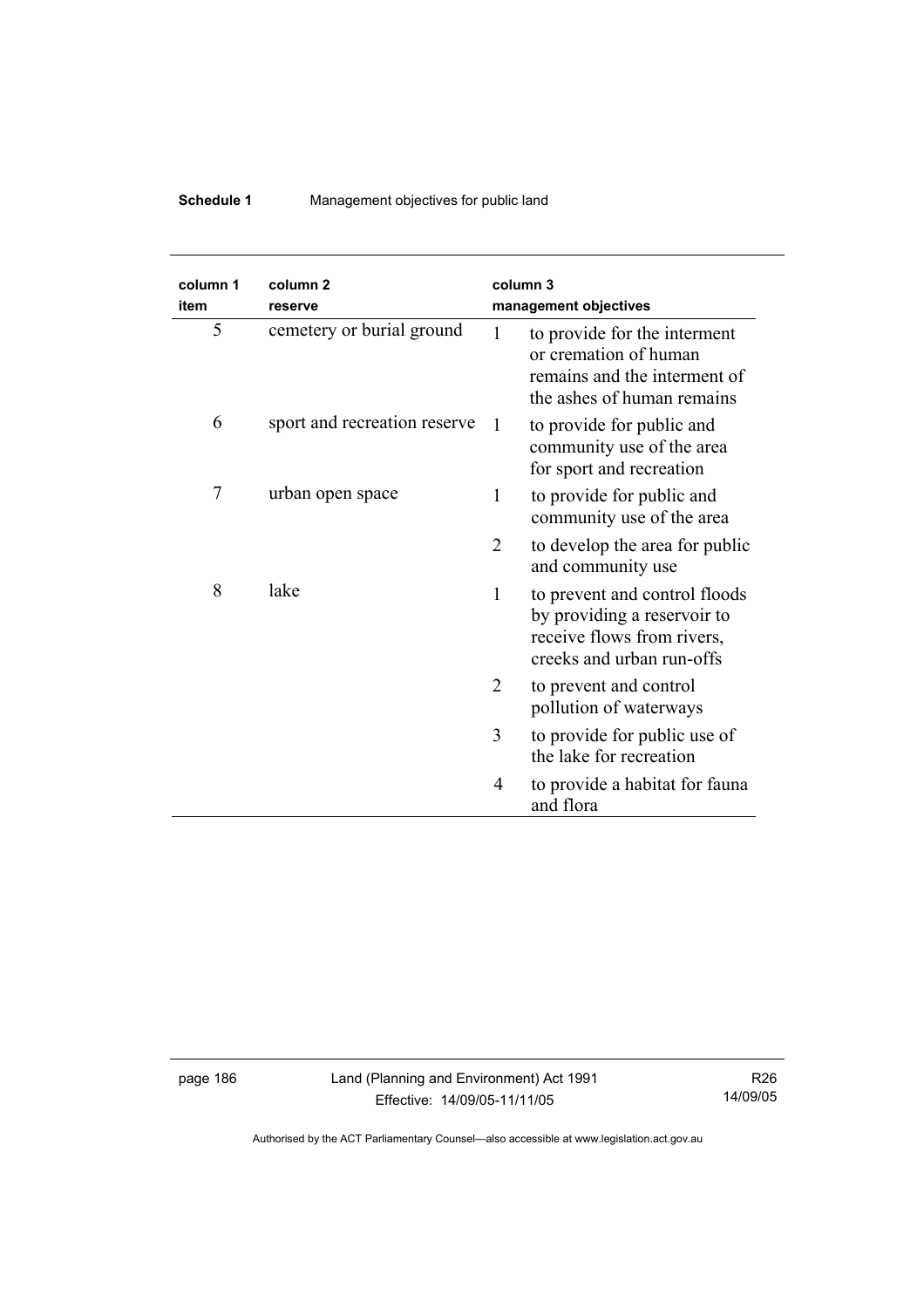## **Schedule 3 Content of preliminary assessments**

(see s 115)

**1** The following format is to be used for a preliminary assessment required under section 115.

- 1. **General Information**
- 1.1 **Name and address of proponent** This is to include the details of any ACT government authority or agency.
- 1.2 **Details of the contact** This is to include the contact officer within any ACT government authority or agency.
- 1.3 **Status of the project** Advise the current position on the planning of the project, studies begun or planned and the proposed targets for planning, development or construction.

### 1.4 **Location of the project**

- (a) project site description sufficient for precise location on a map or a map included to show the exact site location;
- (b) information on possible future extensions.

## 1.5 **Description of the project**

- (a) the type and form of the project including supporting developments including those not the responsibility of the proponent;
- (b) the purpose and need for the project, intended utilisation and operation of the facilities;
- (c) the relationship of the project with surrounding development, to connected facilities and services or to other proposed projects.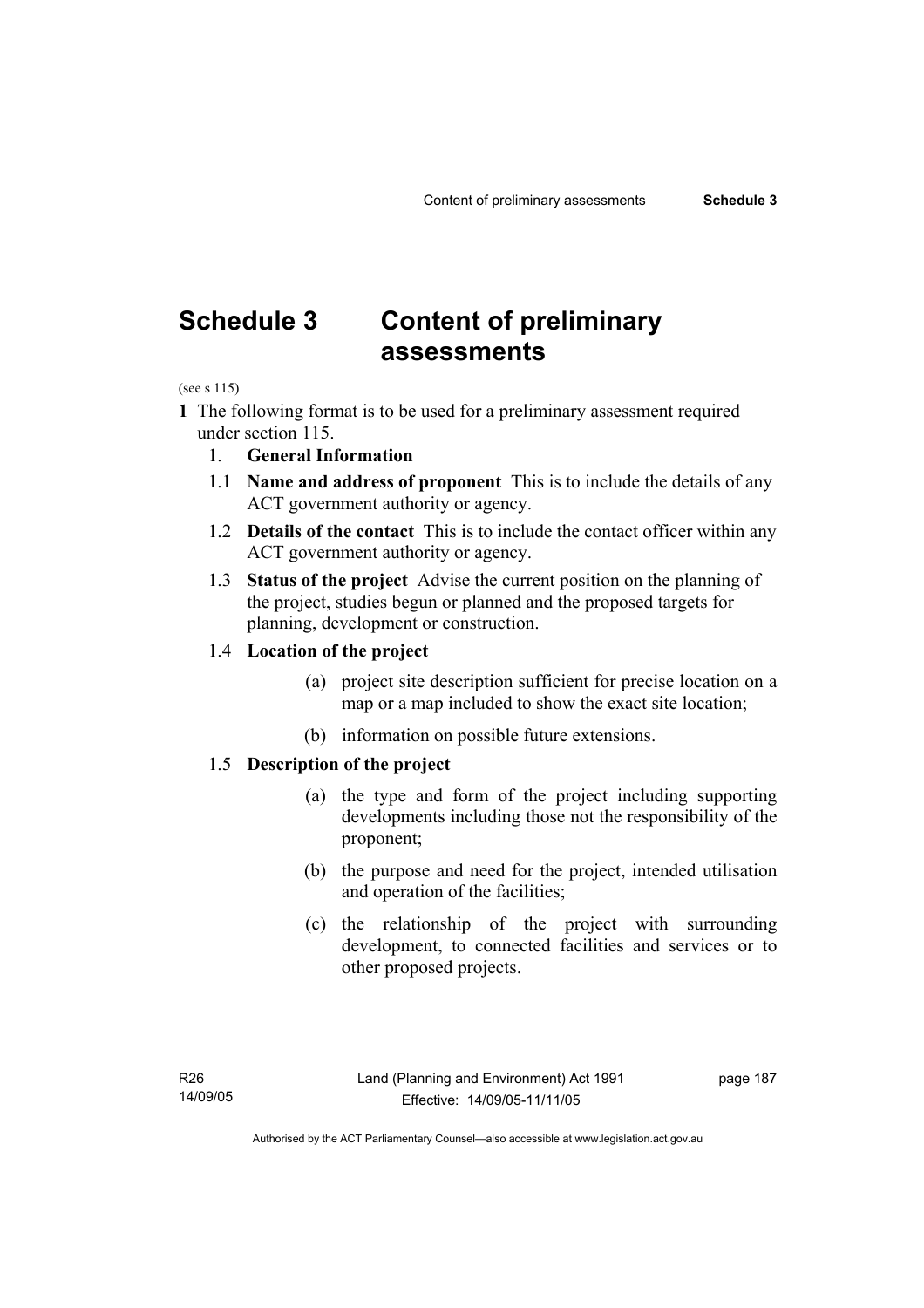## **2 Existing Environmental Conditions**

- 2.1 **Description of project site** A brief description of the overall appearance and current land use with mention made of any special features including the built and natural heritage factors (if any) of the site.
- 2.2 **Description of region surrounding the project site** Significant differences between the site and surrounding areas should be noted eg variation in population density, watershed, proximity to watercourses and water bodies.
- 2.3 **Current land use policy and lease conditions of the site**
- **3 Potential Impact of the Project on the Environment** 
	- 3.1 **On the physical environment**
	- 3.2 **On the human environment**
	- 3.3 **On the non-human biological environment**
	- 3.4 **Potentially beneficial impacts**
- **4 Summary and Conclusions** 
	- 4.1 A summary of the potential benefits and disadvantages of the project. Can the benefits to the community be said to offset any unavoidable permanent or temporary adverse effects?

page 188 Land (Planning and Environment) Act 1991 Effective: 14/09/05-11/11/05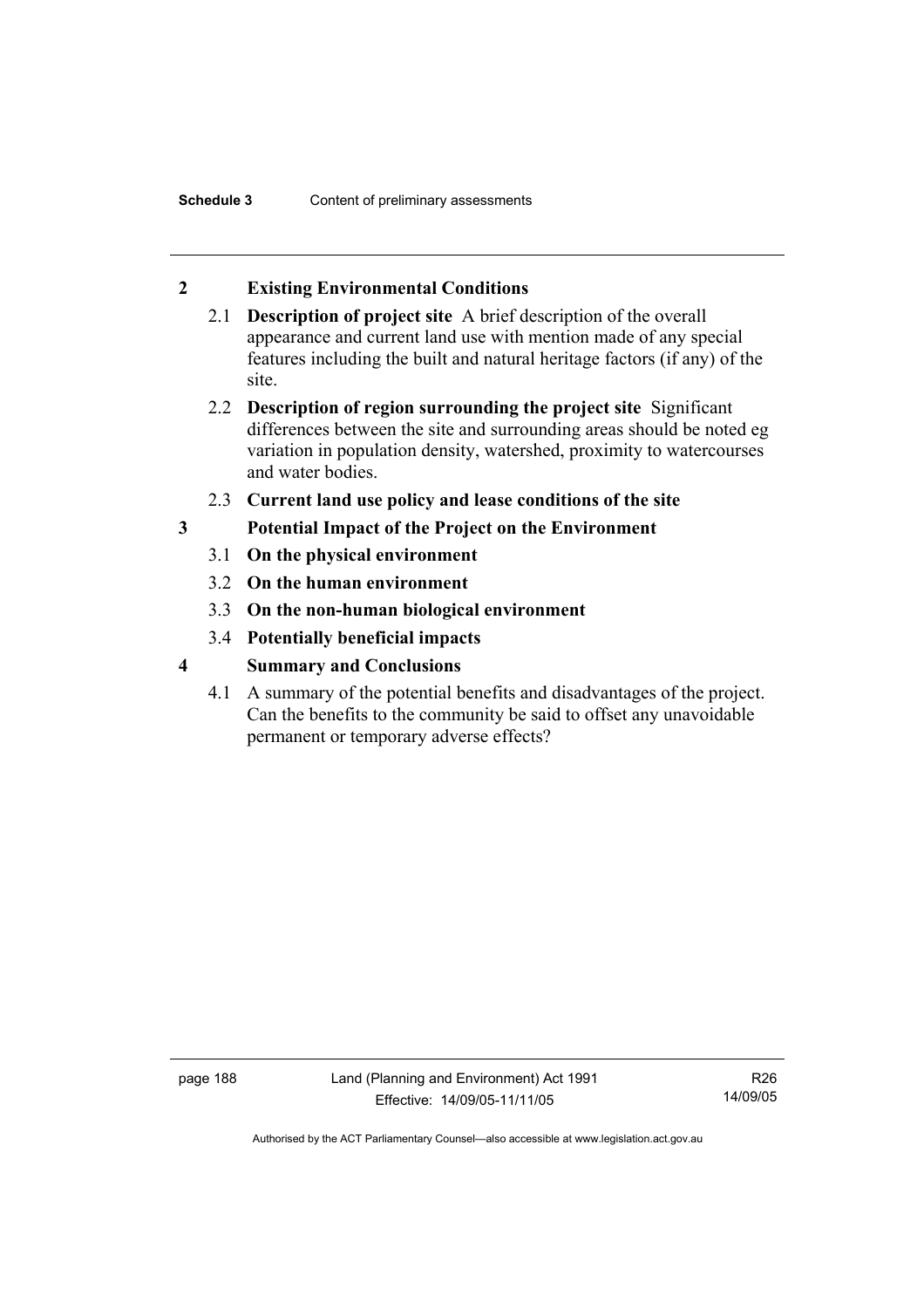# **Schedule 4 Decisions reviewable by AAT**

(see s 275, 282A)

## **Part 4.1 Reviewable decisions under part 6**

| column 1       | column <sub>2</sub>            | column 3            | column $\overline{4}$                    |
|----------------|--------------------------------|---------------------|------------------------------------------|
| item           | decision-maker                 | provision of<br>Act | decision                                 |
| 1              | planning and land<br>authority | 228(2)              | refusing to approve<br>application       |
| $\overline{2}$ | relevant authority             | 230                 | refusing to approve<br>application       |
| 3              | planning and land<br>authority | 233(3)              | refusing to grant extension of<br>period |
| 4              | relevant authority             | 245                 | giving approval subject to<br>condition  |
| 5              | planning and land<br>authority | 245(4)              | refusing to approve<br>amendment         |
| 6              | planning and land<br>authority | 246A                | refusing to approve<br>application       |
| 7              | planning and land<br>authority | 246A                | giving approval subject to<br>condition  |
| 8              | planning and land<br>authority | 247(2)              | refusing to amend approval               |
| 9              | planning and land<br>authority | 252(2)              | refusing to extend period                |

R26 14/09/05 Land (Planning and Environment) Act 1991 Effective: 14/09/05-11/11/05

page 189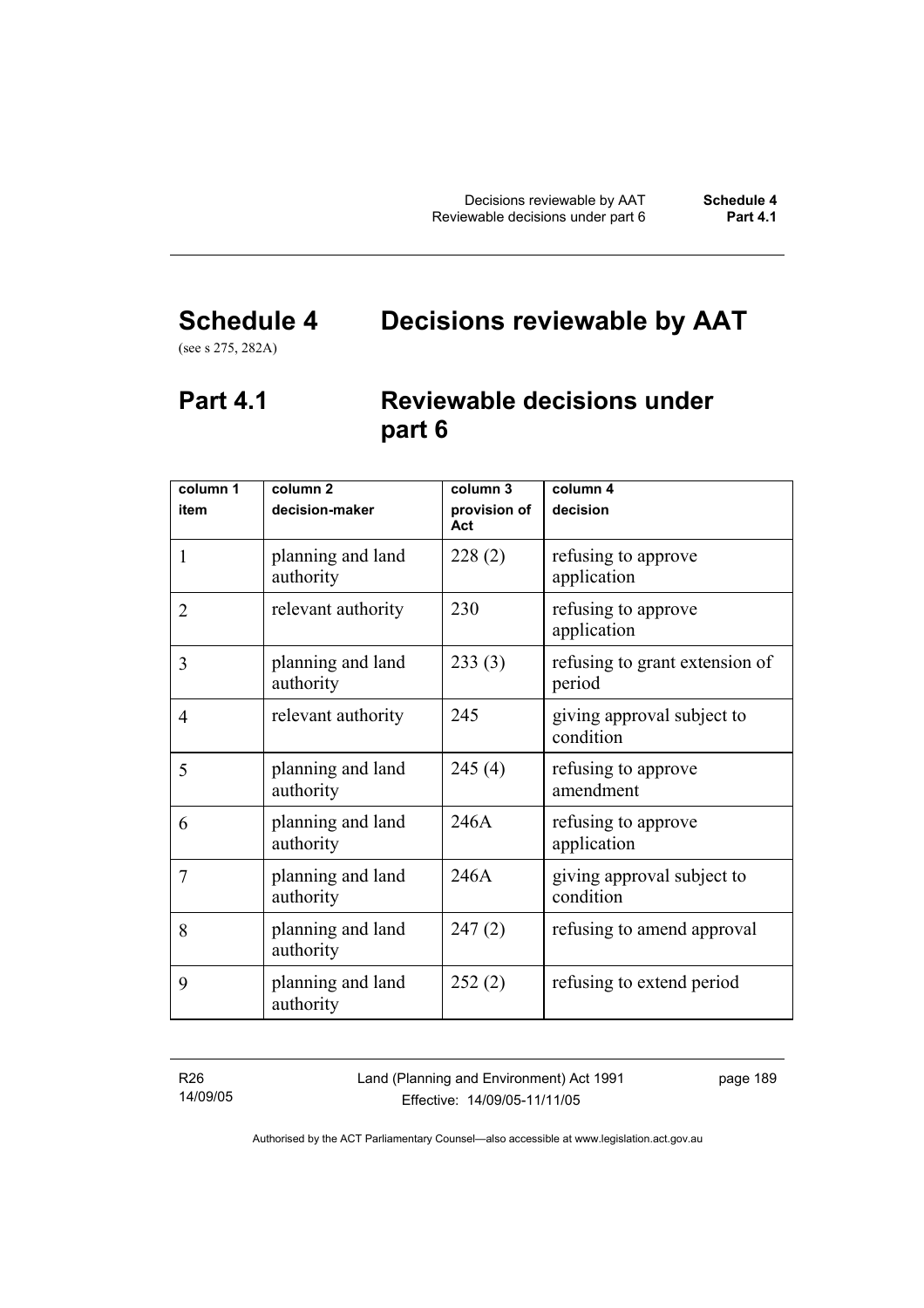| Schedule 4      | Decisions reviewable by AAT |
|-----------------|-----------------------------|
| <b>Part 4.2</b> | Other reviewable decisions  |

| column 1<br>item | column 2<br>decision-maker | column 3<br>provision of<br>Act | column 4<br>decision |
|------------------|----------------------------|---------------------------------|----------------------|
|                  | relevant authority         | 253                             | revoking approval    |

# **Part 4.2 Other reviewable decisions**

| column 1<br>item | column <sub>2</sub><br>decision-maker | column 3<br>provision of | column 4<br>decision                                                                                              |
|------------------|---------------------------------------|--------------------------|-------------------------------------------------------------------------------------------------------------------|
| 1                | planning and land<br>authority        | Act<br>167(3)            | deciding that person not<br>eligible for grant of lease of<br>specified class                                     |
| $\overline{2}$   | planning and land<br>authority        | 167(5)                   | refusing to consent to<br>assignment, transfer or<br>subletting of lease or parting<br>of possession of leasehold |
| 3                | planning and land<br>authority        | 170(1)                   | terminating person's right to<br>grant of lease                                                                   |
| 4                | planning and land<br>authority        | 171(2)                   | refusing to grant further<br>residential lease                                                                    |
| 5                | planning and land<br>authority        | 171A(1)                  | refusing to grant further rural<br>lease                                                                          |
| 6                | planning and land<br>authority        | 172(2)                   | refusing to grant further lease<br>other than residential or rural<br>lease                                       |
| 7                | planning and land<br>authority        | 174(2)                   | deciding market value of<br>improvements                                                                          |
| 8                | planning and land<br>authority        | 177(3)                   | confirming variation of rent                                                                                      |

page 190 Land (Planning and Environment) Act 1991 Effective: 14/09/05-11/11/05

R26 14/09/05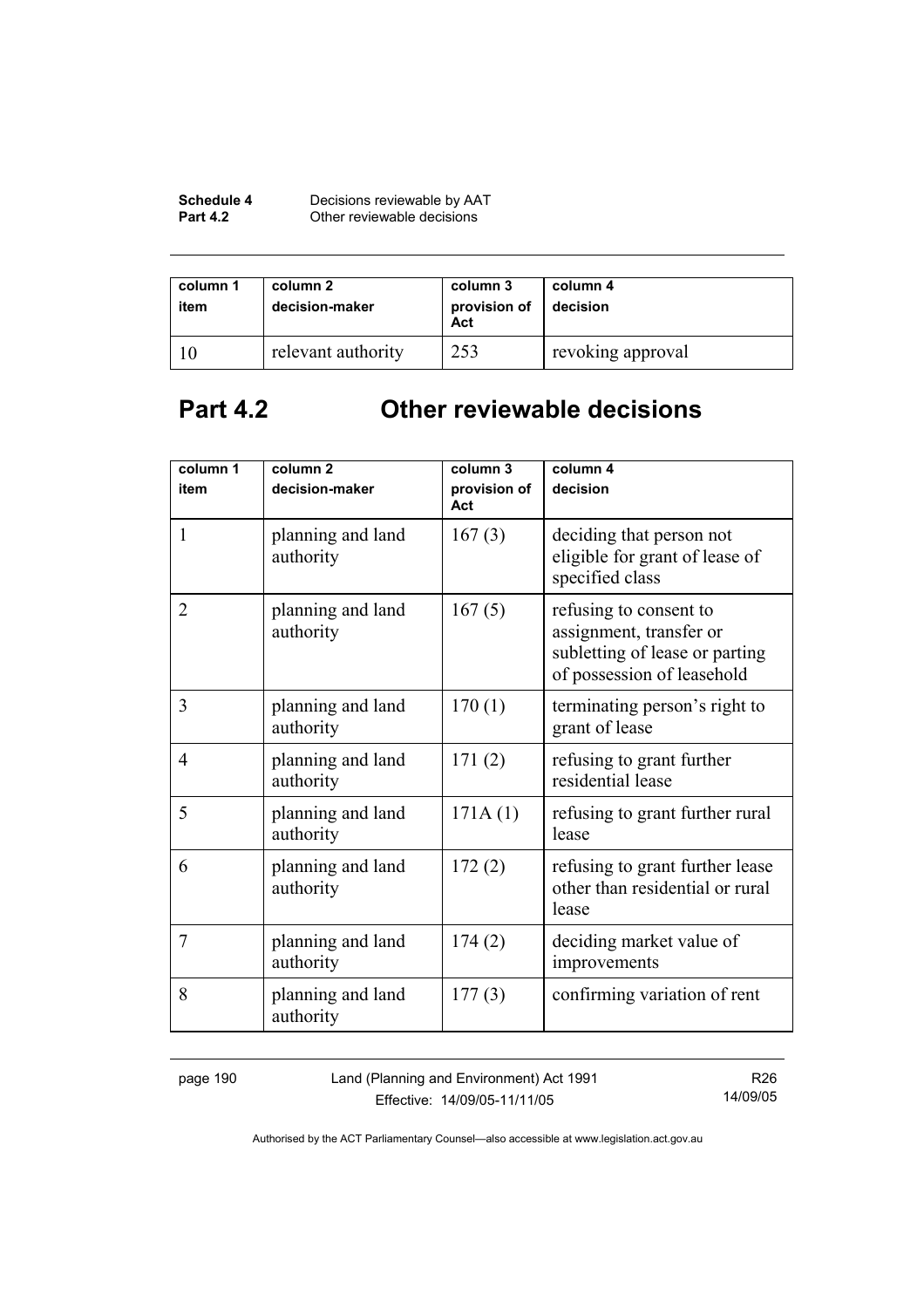| column 1<br>item | column <sub>2</sub><br>decision-maker | column 3<br>provision of<br>Act | column 4<br>decision                                                                                                                                          |
|------------------|---------------------------------------|---------------------------------|---------------------------------------------------------------------------------------------------------------------------------------------------------------|
| 9                | planning and land<br>authority        | 177(3)                          | on review of variation of rent,<br>substituting other variation                                                                                               |
| 10               | planning and land<br>authority        | 178(1)                          | refusing to authorise payment<br>of amount                                                                                                                    |
| 11               | planning and land<br>authority        | 179(1)                          | refusing to issue certificate of<br>compliance                                                                                                                |
| 12               | planning and land<br>authority        | 179(2)                          | on application for certificate of<br>compliance under s 179 (1)—<br>issuing certificate that building<br>and development condition<br>partially complied with |
| 13               | planning and land<br>authority        | 179(2)                          | refusing to issue certificate<br>that building and development<br>condition partially complied<br>with                                                        |
| 14               | planning and land<br>authority        | 179(2)                          | issuing certificate of<br>compliance subject to<br>condition under s 179 (3)                                                                                  |
| 15               | planning and land<br>authority        | 180(2)                          | refusing to consent to<br>assignment or transfer of lease<br>or interest in lease                                                                             |
| 16               | planning and land<br>authority        | 184A(2)                         | deciding change of use charge<br>for variation of nominal rent<br>lease                                                                                       |
| 17               | planning and land<br>authority        | 184C(1)                         | refusing to remit change of use<br>charge for variation of<br>nominal rent lease                                                                              |

R26 14/09/05 Land (Planning and Environment) Act 1991 Effective: 14/09/05-11/11/05

page 191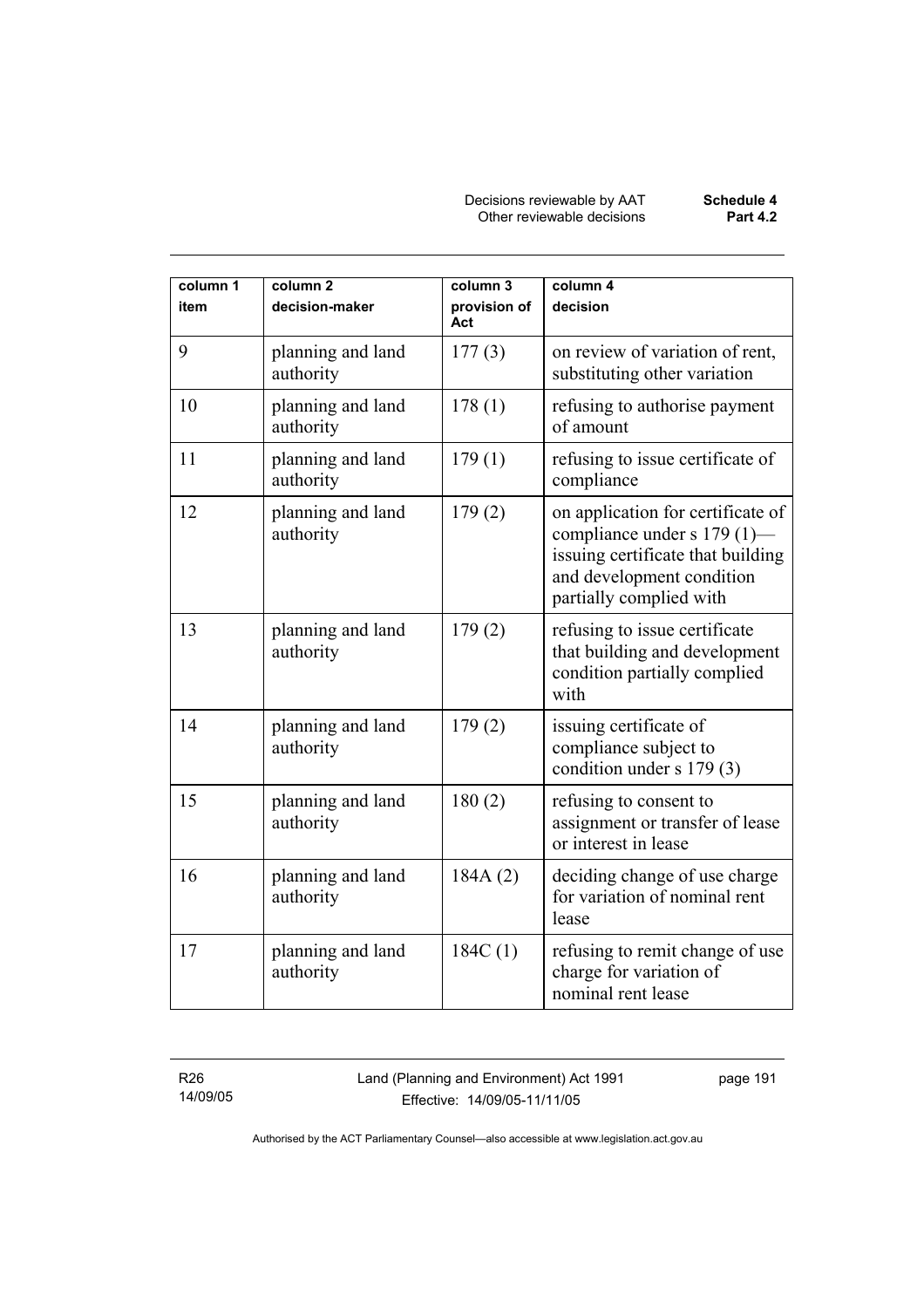#### **Schedule 4** Decisions reviewable by AAT **Part 4.2 Other reviewable decisions**

| column 1<br>item | column <sub>2</sub><br>decision-maker | column 3<br>provision of<br>Act | column 4<br>decision                                                                                               |
|------------------|---------------------------------------|---------------------------------|--------------------------------------------------------------------------------------------------------------------|
| 18               | planning and land<br>authority        | 184C(1)                         | remitting change of use charge<br>for variation of nominal rent<br>lease by amount less than<br>amount applied for |
| 19               | planning and land<br>authority        | 184C(2)                         | increasing change of use<br>charge for variation of<br>nominal rent lease                                          |
| 20               | planning and land<br>authority        | 184D(2)                         | reappraising rent payable<br>under rental lease                                                                    |
| 21               | planning and land<br>authority        | 186(1)(d)                       | deciding amount payable to<br>reduce lease rent to nominal<br>rent                                                 |
| 22               | planning and land<br>authority        | 187A(2)                         | deciding change of use charge<br>for consolidation or<br>subdivision                                               |
| 23               | planning and land<br>authority        | 187C(1)                         | refusing to remit change of use<br>charge for consolidation or<br>subdivision                                      |
| 24               | planning and land<br>authority        | 187C(1)                         | remitting change of use charge<br>for consolidation or<br>subdivision by amount less<br>than amount applied for    |
| 25               | planning and land<br>authority        | 187C(2)                         | increasing change of use<br>charge for consolidation or<br>subdivision                                             |
| 26               | planning and land<br>authority        | 188(1)                          | terminating lease                                                                                                  |

page 192 Land (Planning and Environment) Act 1991 Effective: 14/09/05-11/11/05

R26 14/09/05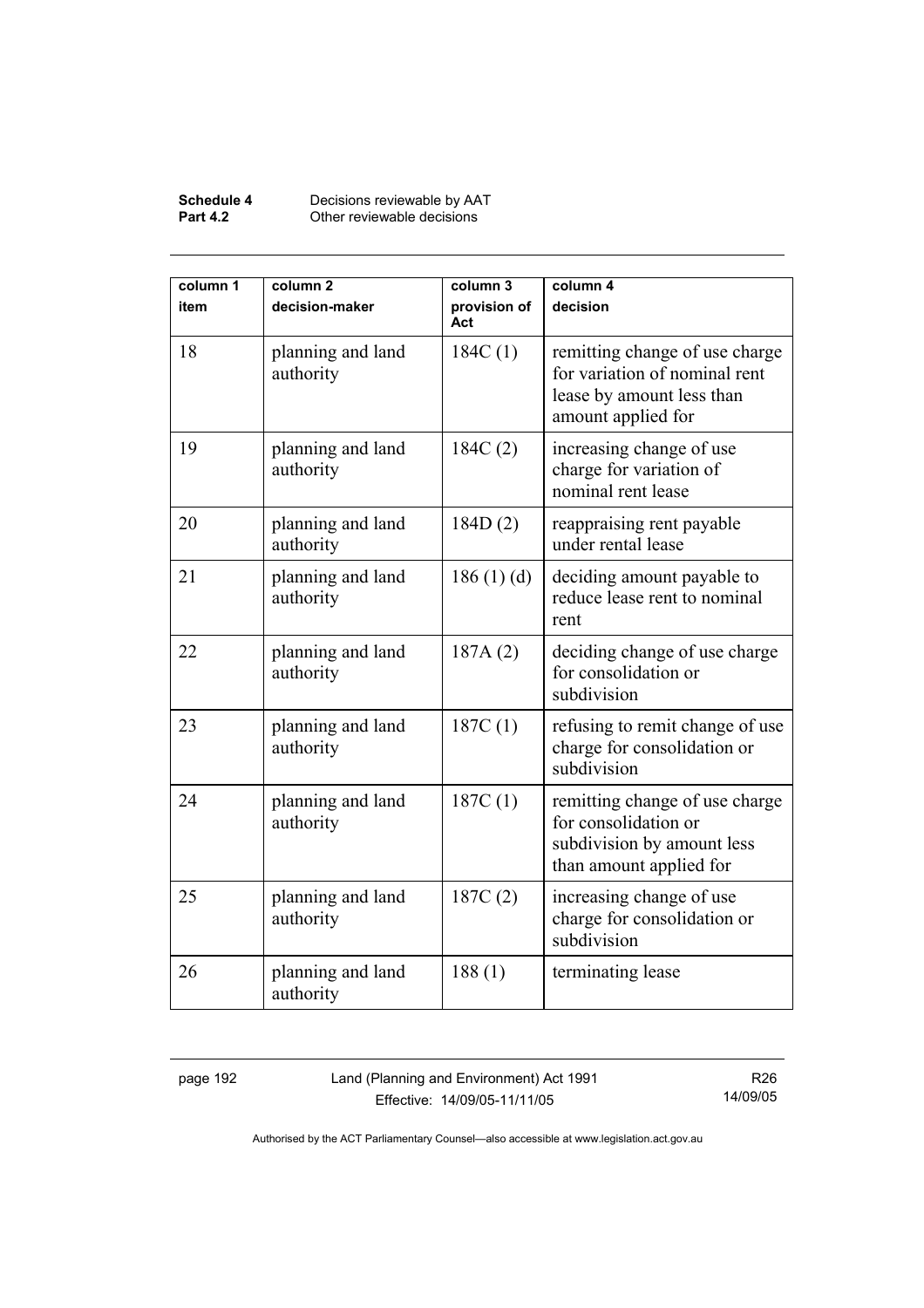| Decisions reviewable by AAT | Schedule 4      |
|-----------------------------|-----------------|
| Other reviewable decisions  | <b>Part 4.2</b> |

| column 1<br>item | column <sub>2</sub><br>decision-maker | column 3<br>provision of<br>Act | column 4<br>decision                                                         |
|------------------|---------------------------------------|---------------------------------|------------------------------------------------------------------------------|
| 27               | planning and land<br>authority        | 188(4)                          | terminating licence                                                          |
| 28               | planning and land<br>authority        | 214(1)                          | refusing consent to surrender<br>of lease or part of leasehold               |
| 29               | planning and land<br>authority        | 214(2)                          | accepting surrender of lease or<br>part of leasehold subject to<br>condition |
| 30               | planning and land<br>authority        | 219(1)                          | refusing to grant right to<br>extract minerals                               |

R26 14/09/05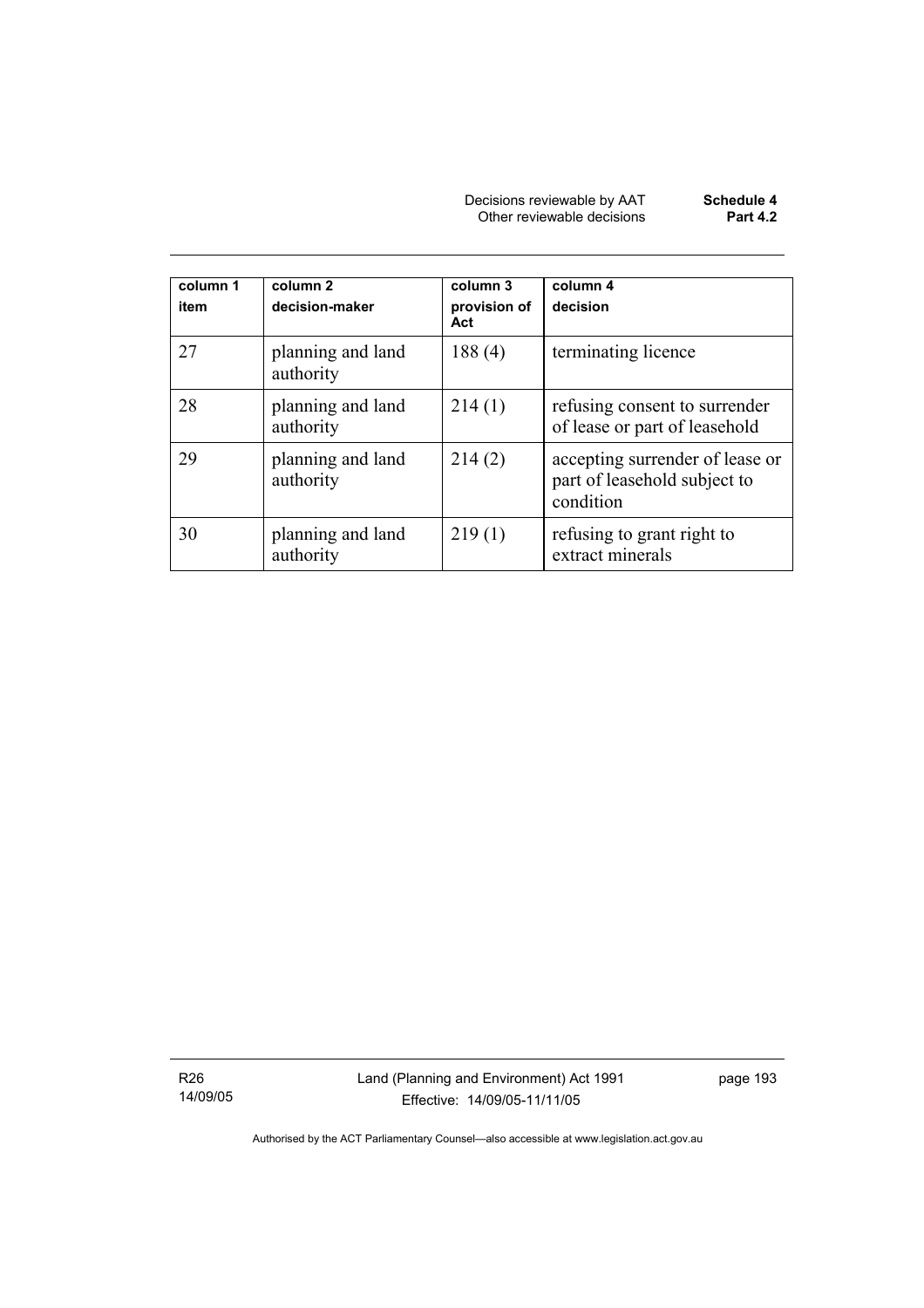# **U Schedule 5 Activities subject to orders**

| (see s 4, s 258) |                                                                                                                                                                                                                                   |                      |
|------------------|-----------------------------------------------------------------------------------------------------------------------------------------------------------------------------------------------------------------------------------|----------------------|
| column 1         | column <sub>2</sub>                                                                                                                                                                                                               | column 3             |
| item             | activities                                                                                                                                                                                                                        | penalty              |
| $\mathbf{1}$     | work affecting a conservation<br>requirement under a heritage direction<br>conducted otherwise than in<br>accordance with an approval                                                                                             | 200 penalty<br>units |
| $\overline{2}$   | failure to comply with-<br>a lease; or<br>(a)<br>(b) if a lease is granted subject to<br>the lessee entering into a<br>development agreement and<br>the lessee has entered into such<br>an agreement-the<br>development agreement | 50 penalty<br>units  |
| 4                | failure to keep a leasehold clean                                                                                                                                                                                                 | 50 penalty<br>units  |
| 5                | undertaking a development                                                                                                                                                                                                         | 50 penalty<br>units  |
| 6                | having a building or structure that was<br>constructed or erected without<br>approval required by-<br>(a) this Act, division 6.2; or<br>the Buildings (Design and<br>(b)<br>Siting) Act 1964                                      | 50 penalty<br>units  |
| 9                | permitting a tree, sapling, plant or<br>shrub to overhang a public place so as<br>to obstruct or inconvenience a person<br>in that place                                                                                          | 5 penalty units      |

page 194 Land (Planning and Environment) Act 1991 Effective: 14/09/05-11/11/05

R26 14/09/05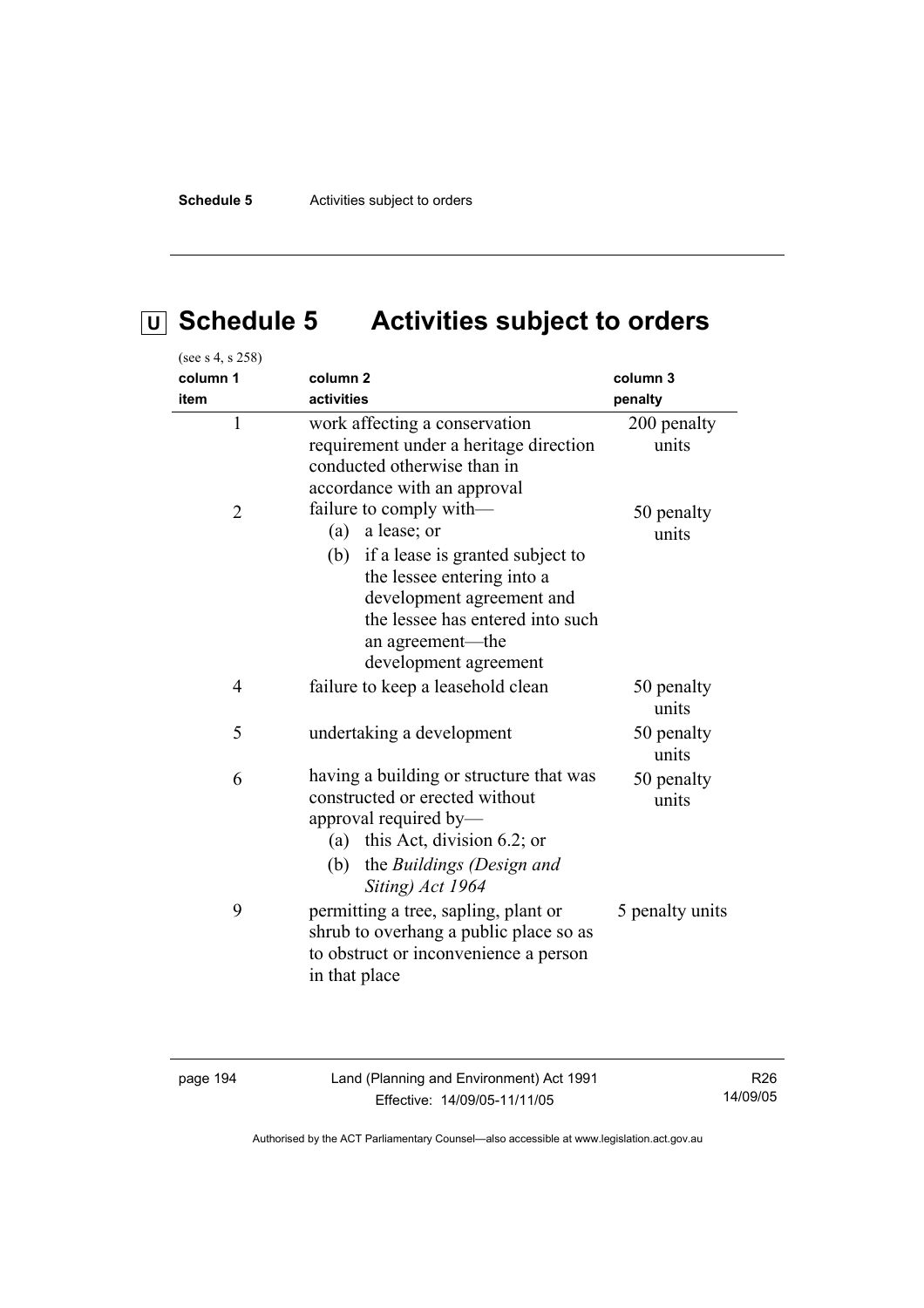## Activities subject to orders **Schedule 5**

| column 1 | column <sub>2</sub>                                                                                                                                                                                                               | column 3             |
|----------|-----------------------------------------------------------------------------------------------------------------------------------------------------------------------------------------------------------------------------------|----------------------|
| item     | activities                                                                                                                                                                                                                        | penalty              |
| 10       | an activity that is likely to cause soil<br>erosion, or an activity that involves<br>destroying, damaging, removing or                                                                                                            | 100 penalty<br>units |
|          | otherwise interfering with vegetation<br>(living or dead) or soil between the<br>banks, or within 20m of the bank, of a<br>watercourse, or on land with a slope of                                                                |                      |
| 11       | more than 18 <sup>°</sup> from the horizontal<br>using or managing land in a way that<br>fails to control the propagation of a                                                                                                    | 50 penalty<br>units  |
| 12       | pest animal or pest plant<br>parking a heavy vehicle on residential<br>land in contravention of a code of<br>practice under the <i>Road Transport</i><br>(Safety and Traffic Management)<br>Regulation 2000, division 3.1.3 about | 20 penalty<br>units  |
| 13       | the parking of heavy vehicles<br>managing land held under a rural lease<br>other than in accordance with the land<br>management agreement that applies to<br>it                                                                   | 50 penalty<br>units  |

R26 14/09/05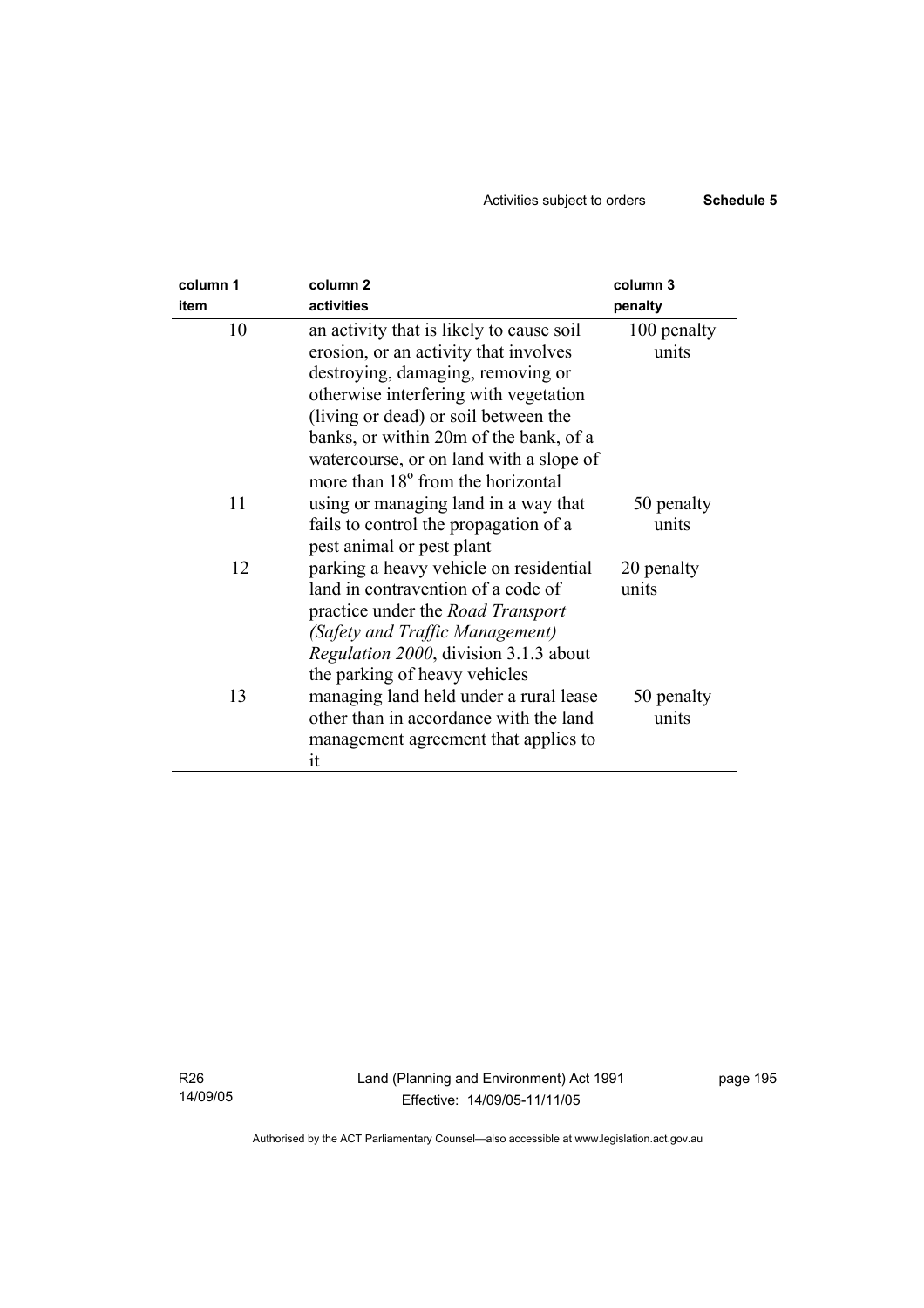# **U Dictionary**

(see s 2)

*Note 1* The Legislation Act contains definitions and other provisions relevant to this Act.

*Note 2* For example, the Legislation Act, dict, pt 1, defines the following terms:

- ΑΑΤ
	- administrative appeals tribunal
	- amend
	- appoint
	- change
	- conservator of flora and fauna
	- contravene
	- document
	- domestic partner (see s 169)
	- entity
	- exercise
	- function
	- month
	- national capital authority
	- penalty unit (see s 133)
	- the Territory.

*application*, for part 6 (Approvals and orders)—see section 222.

*approval*, for part 6 (Approvals and orders)—see section 222.

*assessment* means an assessment made under division 4.3

#### *authorised person*—

- (a) for subdivision 4.4.3 (Procedures and powers)—see section 143; and
- (b) for subdivision 6.3.2 (Rectification work)—see section 259C (1).

### *background papers*, for part 2 (Planning)—see section 5.

| page 196 | Land (Planning and Environment) Act 1991 |          |
|----------|------------------------------------------|----------|
|          | Effective: 14/09/05-11/11/05             | 14/09/05 |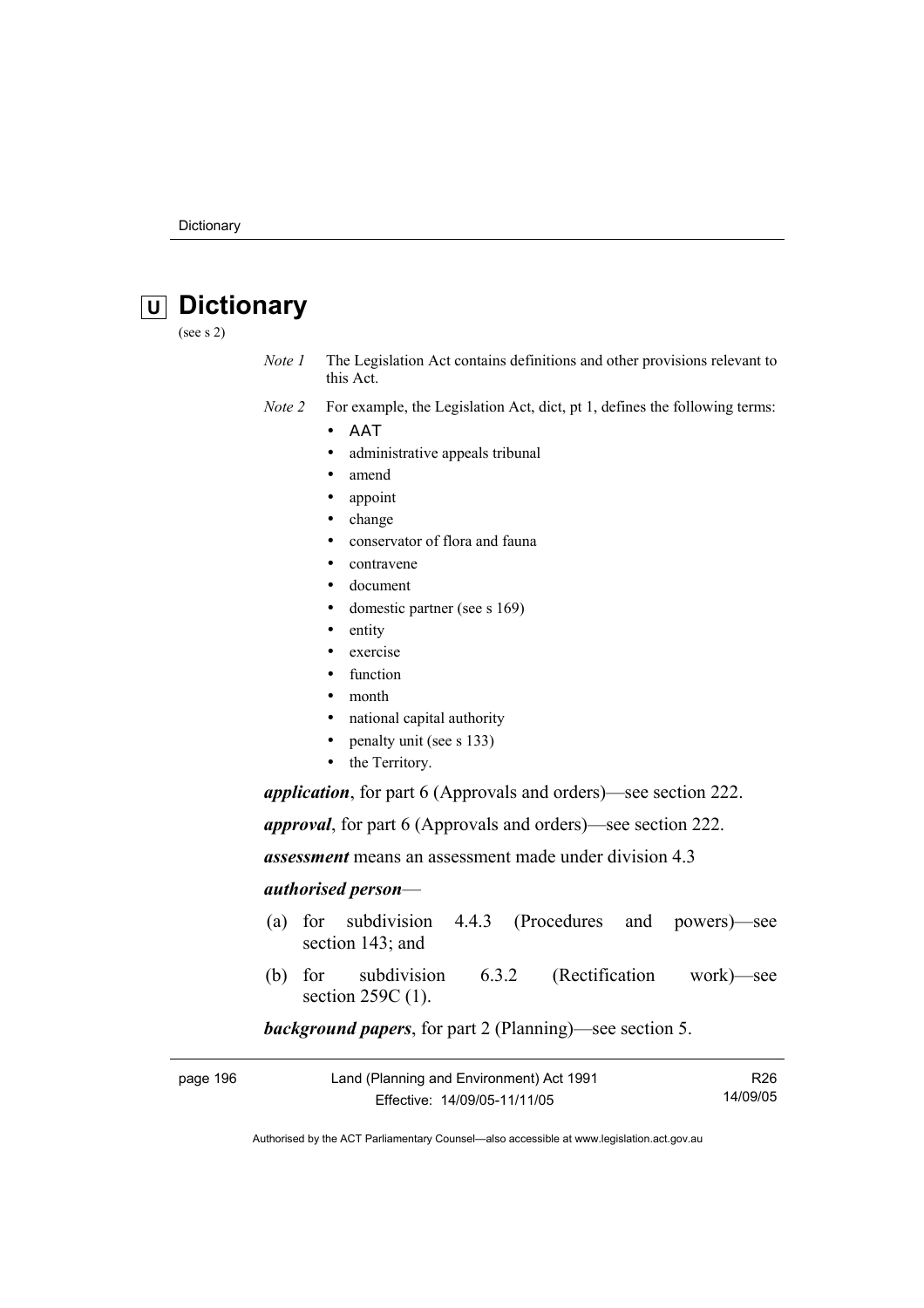*building*, for part 6 (Approvals and orders)—see section 222.

*building and development provision*, for part 5 (Land administration)—see section 159.

*building work*, for part 6 (Approvals and orders)—see section 222.

*cemetery* includes crematorium.

*concessional lease*—see section 159A.

*connected*, with an offence, for division 6.4 (Enforcement)—see section 262.

*conservator* means the conservator of flora and fauna*.*

#### *consolidation—*

- (a) for part 5 (Land administration)—see section 159; and
- (b) for part 6 (Approvals and orders)—see section 222.

*consultation notice*, for part 2 (Planning)—see section 19.

*controlled activity* means—

- (a) an activity of a kind mentioned in schedule 5; or
- (b) an activity under another Act that is declared by that Act to be a controlled activity for schedule 5.

*dealing*, for division 5.4 (Restrictions on rural leases)—see section 186B.

*defined decision*, for part 4 (Environmental assessments and inquiries)—see section 111.

*development*, in relation to land—

- (a) for part 2 (Planning)—see section 5; and
- (b) for part 6 (Approvals and orders)—see section 222.

*discharge amount*, for division 5.4 (Restrictions on rural leases) see section 186B.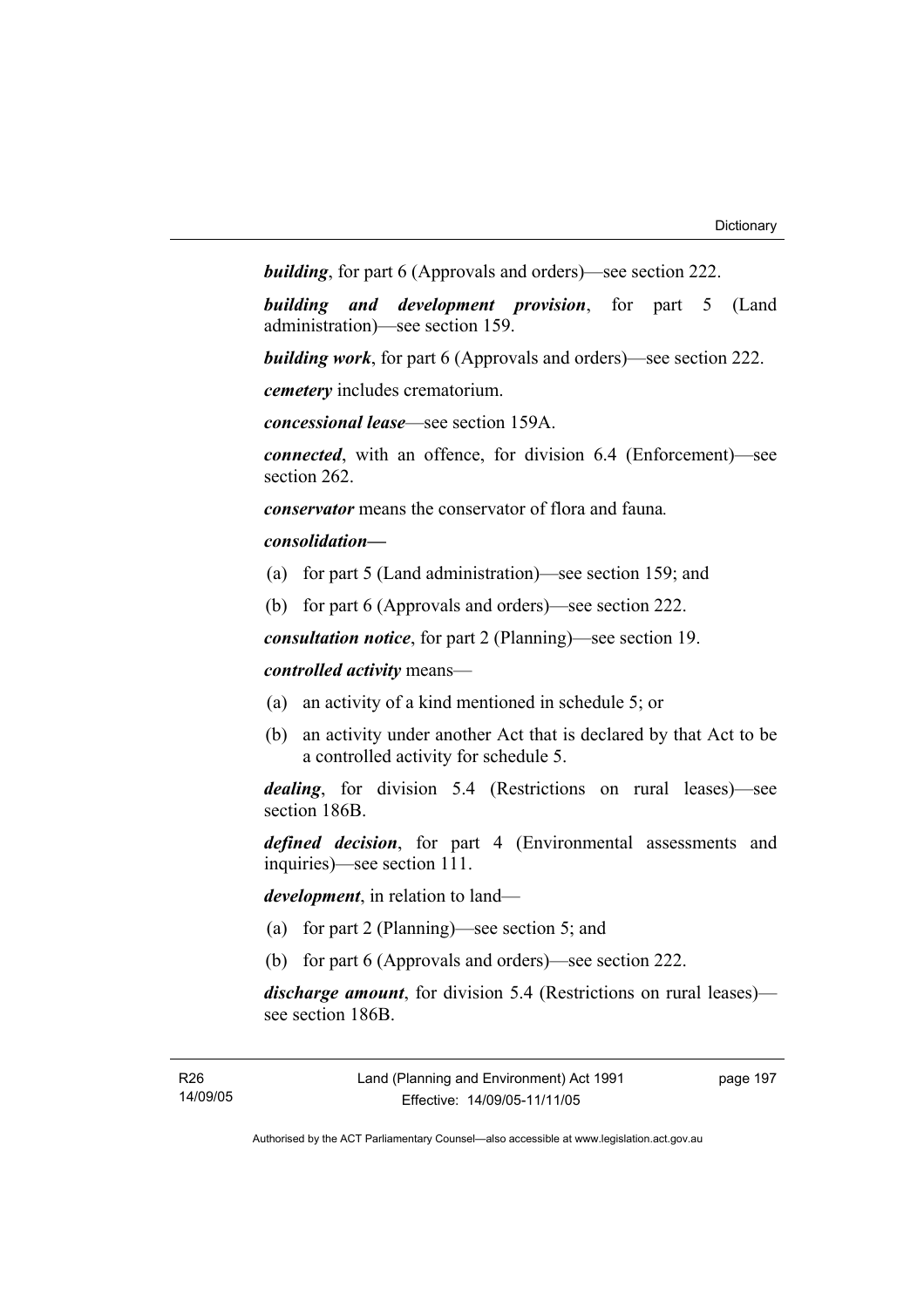*draft plan variation*, for part 2 (Planning)—see section 5.

*earlier index number*, for division 5.4 (Restrictions on rural leases)—see section 186B.

*environmental impact*, for part 4 (Environmental assessments and inquiries)—see section 111.

*environmental impact statement*, for part 4 (Environmental assessments and inquiries)—see section 111.

*environmental report*, for part 2 (Planning)—see section 5.

*Environment Minister* means the Minister administering part 4 (Environmental assessments and inquiries).

*Executive*, for part 6 (Approvals and orders)—see section 222.

*formal error* means—

- (a) a clerical error; or
- (b) an error arising from an accidental slip or omission; or
- (c) a defect of form.

*heritage direction*—see the *Heritage Act 2004*, section 62.

*heritage significance*—see the *Heritage Act 2004*, section 62.

*holding period*, for division 5.4 (Restrictions on rural leases)—see section 186B.

*index number*, for division 5.4 (Restrictions on rural leases)—see section 186G.

*inquiry* means an inquiry conducted under division 4.4 (Inquiries).

*inspector*, for part 6 (Approvals and orders), means a person appointed as an inspector under section 263 (1).

*land*—

(a) for part 2 (Planning)—see section 5; and

page 198 Land (Planning and Environment) Act 1991 Effective: 14/09/05-11/11/05

R26 14/09/05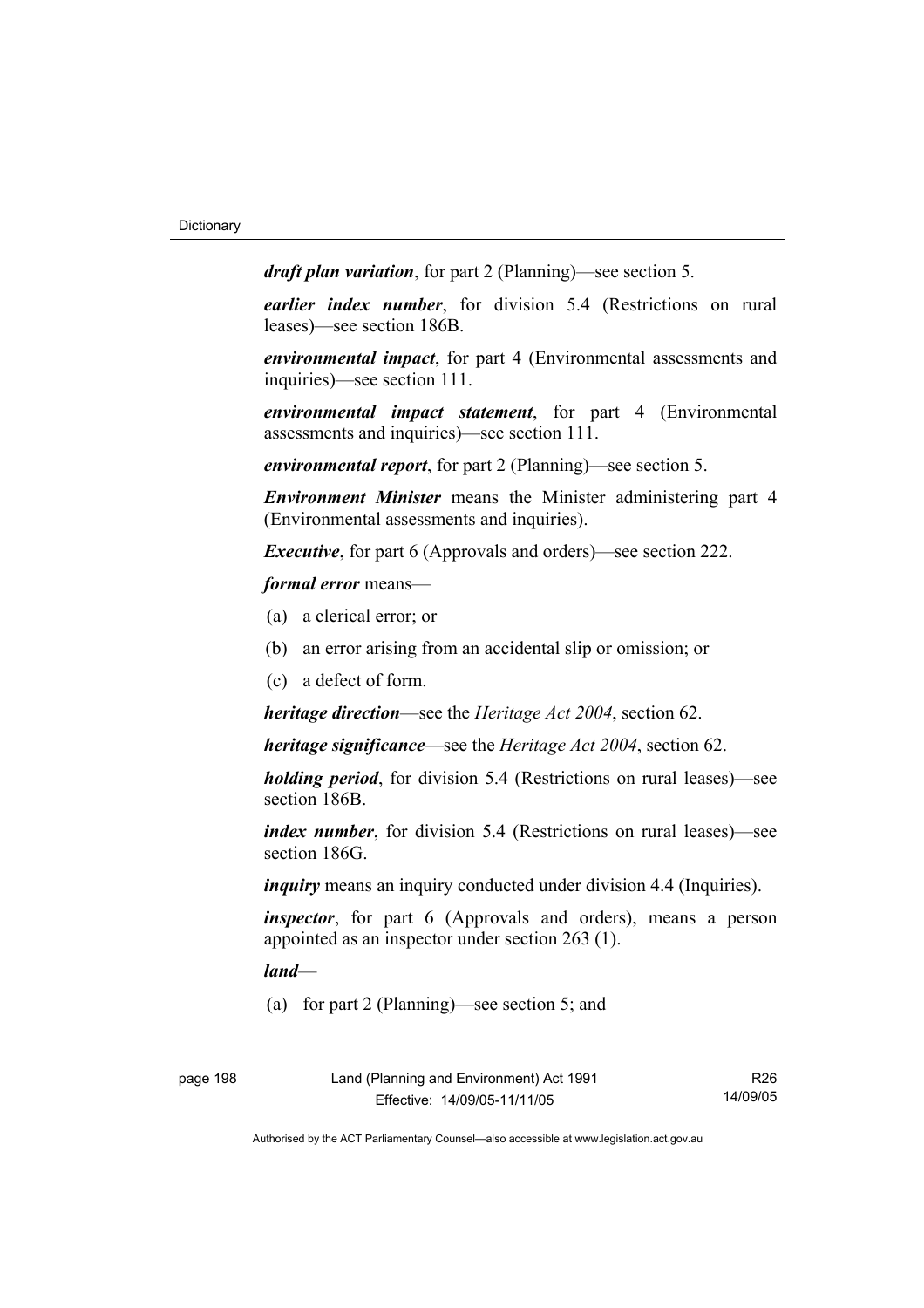(b) for part 4 (Environmental assessments and inquiries)—see section 111.

*land management agreement* means an agreement under section 186C.

*Note* A reference to an instrument (including a land management agreement) includes a reference to the instrument as originally made and as amended (see Legislation Act, s 102).

*later index number*, for division 5.4 (Restrictions on rural leases) see section 186B.

*lease—*

- (a) for part 5 (Land administration)—see section 159; and
- (b) for part 6 (Approvals and orders)—see section 222.

*lessee—*

- (a) for part 5 (Land administration)—see section 159; and
- (b) for part 6 (Approvals and orders)—see section 222.

*long lease*, for division 5.4 (Restrictions on rural leases)—see section 186B.

*market value*, for part 5 (Land administration)—see section 159.

*national capital plan*, for part 2 (Planning)—see section 5.

*natural environment*, for schedule 1 (Management objectives for public land)—see section 195 (6).

*new application*, for subdivision 6.2.4 (Reconsideration of applications for approval)—see section 245A.

*newspaper* means a newspaper published and circulating in the ACT.

*nominal rent lease*, for part 5 (Land administration)—see section 159.

*objection*, for part 6 (Approvals and orders)—see section 222.

| <b>R26</b> | Land (Planning and Environment) Act 1991 | page 199 |
|------------|------------------------------------------|----------|
| 14/09/05   | Effective: 14/09/05-11/11/05             |          |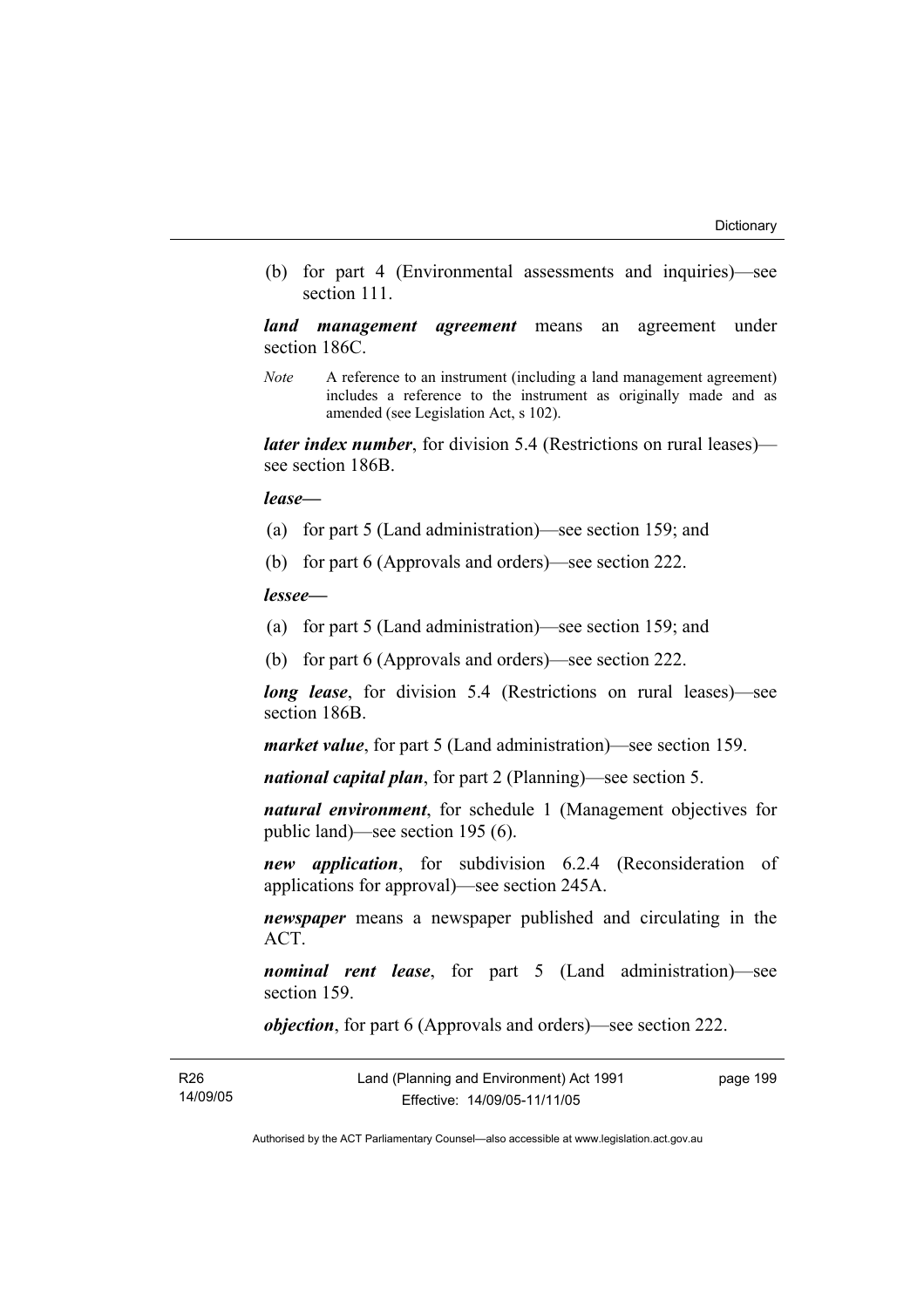#### *occupier*—

- (a) for subdivision 4.4.3 (Procedures and powers)—see section 143; and
- (b) for division 6.4 (Enforcement)—see section 262.

*offence*, for division 6.4 (Enforcement)—see section 262.

*order*, for part 6 (Approvals and orders)—see section 222.

*original application*, for subdivision 6.2.4 (Reconsideration of applications for approval)—see section 245A.

*original decision*, for subdivision 6.2.4 (Reconsideration of applications for approval)—see section 245A.

*panel*, for part 4 (Environmental assessments and inquiries)—see section 111.

*pest animal* means an animal declared to be a pest animal under section 261.

*pest plant* means a plant declared to be a pest plant under section 261

*place*, for subdivision 4.4.3 (Procedures and powers)—see section 143.

*plan* means the territory plan.

*Note* A reference to an instrument (including the plan) includes a reference to the instrument as originally made and as amended (see Legislation Act, s 102).

*plan of management*, for division 5.7 (Public land)—see section 191.

*preliminary assessment*, for part 4 (Environmental assessments and inquiries)—see section 111.

*prescribed period*, for part 6 (Approvals and orders)—see section 222.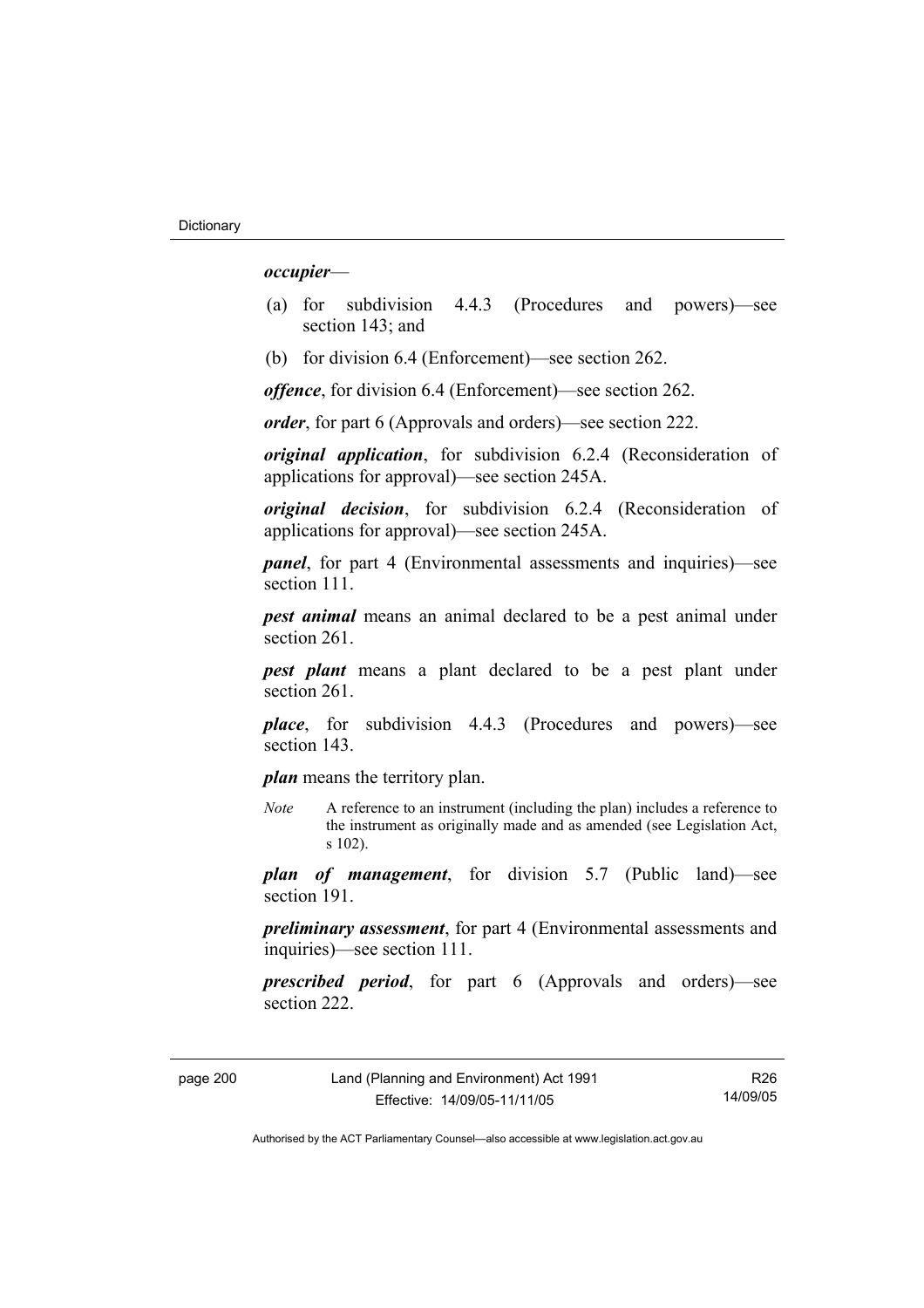*prohibition notice*, for part 6 (Approvals and orders)—see section 260 (1).

*proponent*, for part 4 (Environmental assessments and inquiries) see section 111.

*provision*, of a lease, for part 5 (Land administration)—see section 159.

*public car park*, for part 5 (Land administration)—see section 159.

*public environment report*, for part 4 (Environmental assessments and inquiries)—see section 111.

*public land* means land identified by the plan as public land.

*rectification work*, for subdivision 6.3.2 (Rectification work)—see section 259.

*registered lease*, for part 5 (Land administration)—see section 159.

*registered proprietor*, for part 5 (Land administration)—see section 159.

*relevant authority*, for part 6 (Approvals and orders)—see section 222.

*relevant Minister*, for part 4 (Environmental assessments and inquiries)—see section 111.

*rental lease*, for part 5 (Land administration)—see section 159.

*residential lease*, for part 5 (Land administration)—see section 159.

*rural lease*, for part 5 (Land administration)—see section 159.

*short lease*, for division 5.4 (Restrictions on rural leases)—see section 186B.

*special Pialligo lease*, for division 5.4 (Restrictions on rural leases)—see section 186B.

*structure*, for part 6 (Approvals and orders)—see section 222.

R26 14/09/05 page 201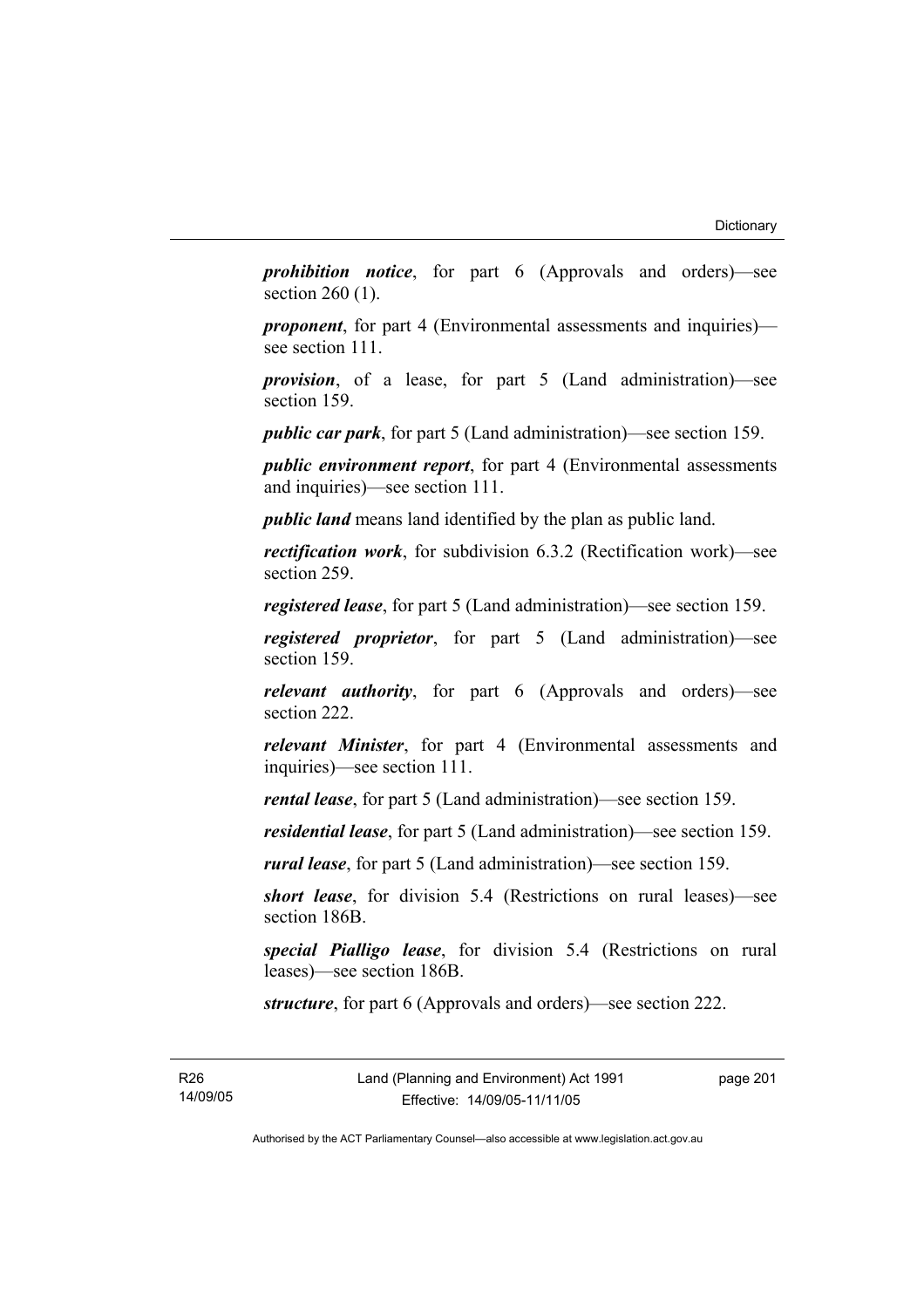#### *subdivision—*

- (a) for part 5 (Land administration)—see section 159; and
- (b) for part 6 (Approvals and orders)—see section 222.

*sublease*, for part 5 (Land administration)—see section 159.

*sublessee*, for part 5 (Land administration)—see section 159.

*territory authority* means—

- (a) a body (whether or not incorporated) established by the Executive; or
- (b) the holder of a position established under an Act or by the Executive.

*variation*, of a lease—

- (a) for division 5.3 (Variation of leases)—see section 184; and
- (b) for part 6 (Approvals and orders)—see section 223.

*variation*, of the plan, for part 2 (Planning)—see section 5.

*variation*, of a plan of management, for division 5.7 (Public land) see section 191.

page 202 Land (Planning and Environment) Act 1991 Effective: 14/09/05-11/11/05

R26 14/09/05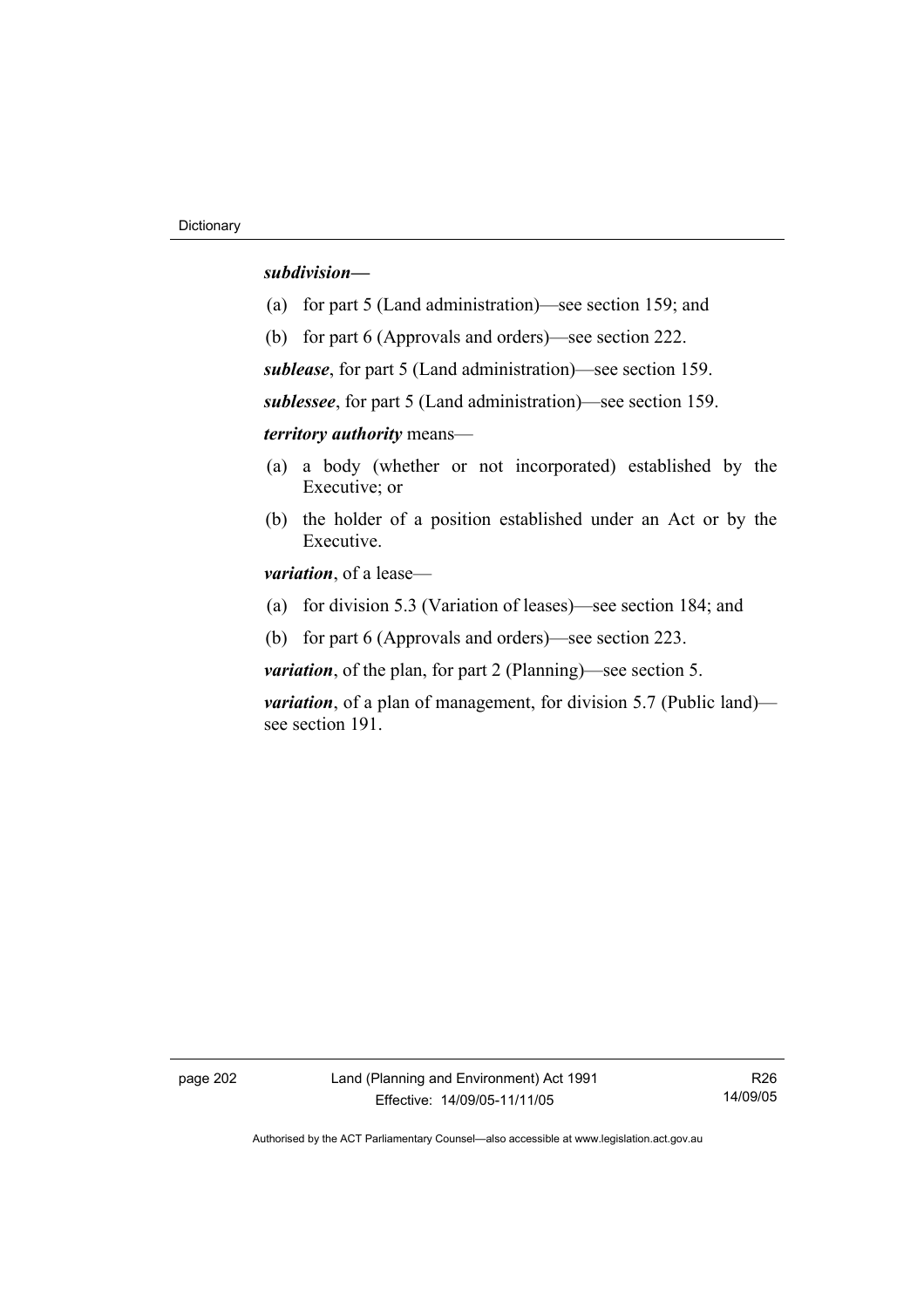# **Endnotes**

# **1 About the endnotes**

Amending and modifying laws are annotated in the legislation history and the amendment history. Current modifications are not included in the republished law but are set out in the endnotes.

Not all editorial amendments made under the *Legislation Act 2001*, part 11.3 are annotated in the amendment history. Full details of any amendments can be obtained from the Parliamentary Counsel's Office.

Uncommenced amending laws and expiries are listed in the legislation history and the amendment history. These details are underlined. Uncommenced provisions and amendments are not included in the republished law but are set out in the last endnote.

If all the provisions of the law have been renumbered, a table of renumbered provisions gives details of previous and current numbering.

The endnotes also include a table of earlier republications.

| $am = amended$<br>$amdt = amendment$<br>$ch = chapter$<br>$cl = clause$<br>$def = definition$<br>$dict = dictionary$<br>disallowed = disallowed by the Legislative<br>Assembly<br>$div = division$<br>$exp = expires/expired$<br>$Gaz = Gazette$<br>$hda =$ heading<br>IA = Interpretation Act 1967<br>ins = inserted/added | $ord = ordinance$<br>orig = original<br>par = paragraph/subparagraph<br>$pres = present$<br>$prev = previous$<br>$(\text{prev})$ = previously<br>$pt = part$<br>$r = rule/subrule$<br>reg = regulation/subregulation<br>$renum = renumbered$<br>$reloc = relocated$<br>$R[X]$ = Republication No<br>$RI =$ reissue<br>s = section/subsection |
|-----------------------------------------------------------------------------------------------------------------------------------------------------------------------------------------------------------------------------------------------------------------------------------------------------------------------------|----------------------------------------------------------------------------------------------------------------------------------------------------------------------------------------------------------------------------------------------------------------------------------------------------------------------------------------------|
|                                                                                                                                                                                                                                                                                                                             |                                                                                                                                                                                                                                                                                                                                              |
|                                                                                                                                                                                                                                                                                                                             |                                                                                                                                                                                                                                                                                                                                              |
| $LA =$ Legislation Act 2001                                                                                                                                                                                                                                                                                                 | $sch = schedule$                                                                                                                                                                                                                                                                                                                             |
| $LR =$ legislation register                                                                                                                                                                                                                                                                                                 | $sdiv = subdivision$                                                                                                                                                                                                                                                                                                                         |
| LRA = Legislation (Republication) Act 1996                                                                                                                                                                                                                                                                                  | $sub =$ substituted                                                                                                                                                                                                                                                                                                                          |
| $mod = modified/modification$                                                                                                                                                                                                                                                                                               | SL = Subordinate Law                                                                                                                                                                                                                                                                                                                         |
| $o = order$                                                                                                                                                                                                                                                                                                                 | $underlining = whole or part not commenced$                                                                                                                                                                                                                                                                                                  |
| om = omitted/repealed                                                                                                                                                                                                                                                                                                       | or to be expired                                                                                                                                                                                                                                                                                                                             |

## **2 Abbreviation key**

R26 14/09/05 Land (Planning and Environment) Act 1991 Effective: 14/09/05-11/11/05

page 203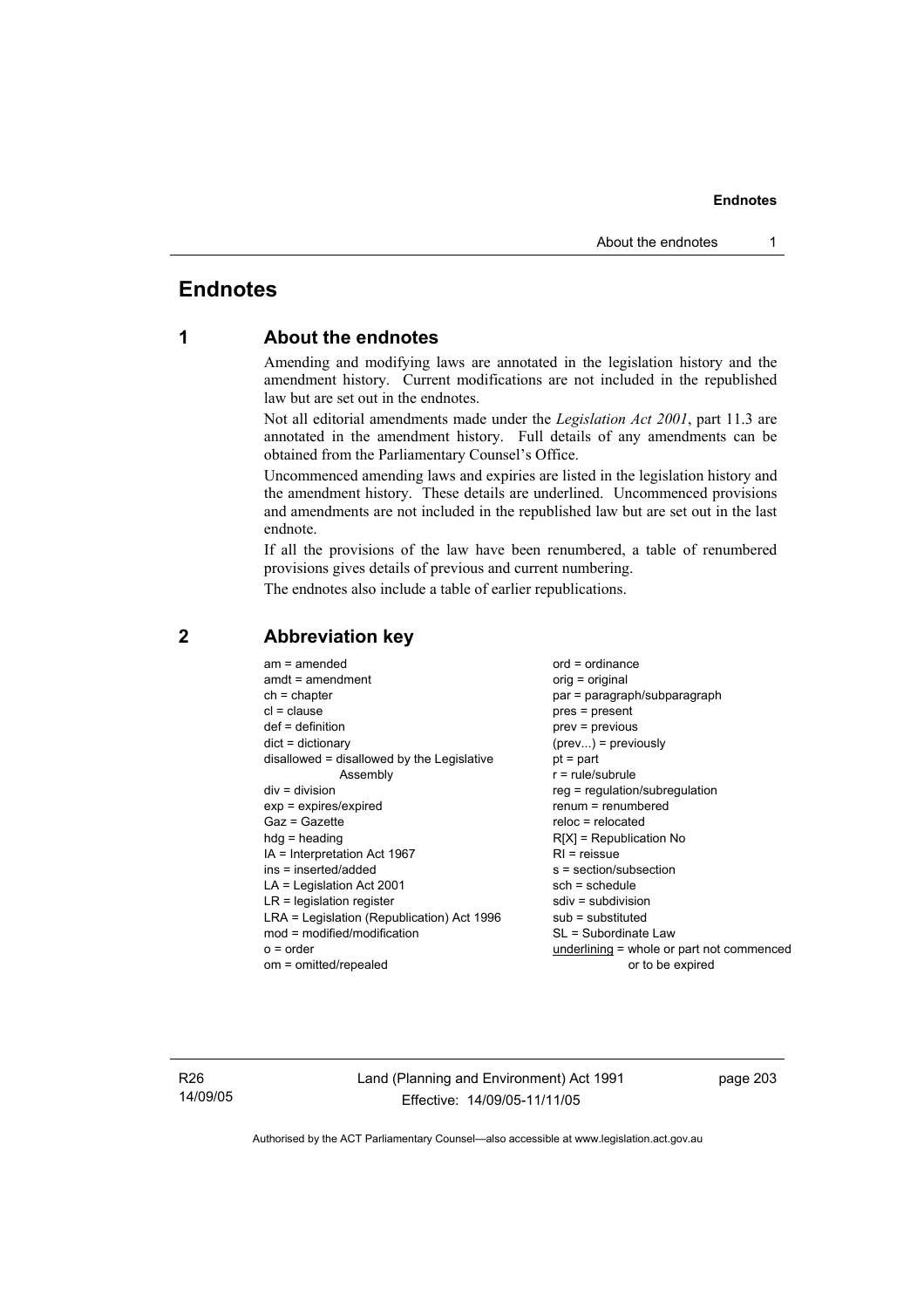| 3 | Legislation history |  |
|---|---------------------|--|
|---|---------------------|--|

# **3 Legislation history**

| Land (Planning and Environment) Act 1991 No 100 |
|-------------------------------------------------|
| notified 15 January 1992                        |
| s 1 and s 2 commenced 15 January 1992           |
| remainder commenced 2 April 1992                |

as amended by

## **Land (Planning and Environment) (Amendment) Act 1992 No 32**  notified 3 July 1992 commenced 3 July 1992

## **Land (Planning and Environment) (Amendment) Act 1993 No 11**  notified 1 March 1993 commenced 1 March 1993

**Acts Revision (Position of Crown) Act 1993 No 44 sch 2**  notified 27 August 1993 (Gaz 1993 No S165) sch 2 commenced 27 August 1993 (s 2)

## **Registrar-General (Consequential Provisions) Act 1993 No 64**  notified 6 September 1993

s 1, s 2 commenced 6 September 1993 remainder commenced 1 October 1993 (s 2 (2) and Gaz 1993 No S207)

# **Land (Planning and Environment) (Amendment) Act (No 2) 1993 No 75**

notified 2 November 1993 s 1, s 2 commenced 2 November 1993 remainder commenced 1 December 1993 (Gaz 1993 No S247)

## **Land (Planning and Environment) (Amendment) Act (No 3) 1993 No 77**

notified 2 November 1993 s 1, s 2 commenced 2 November 1993 remainder commenced 1 December 1993 (Gaz 1993 No S243)

R26 14/09/05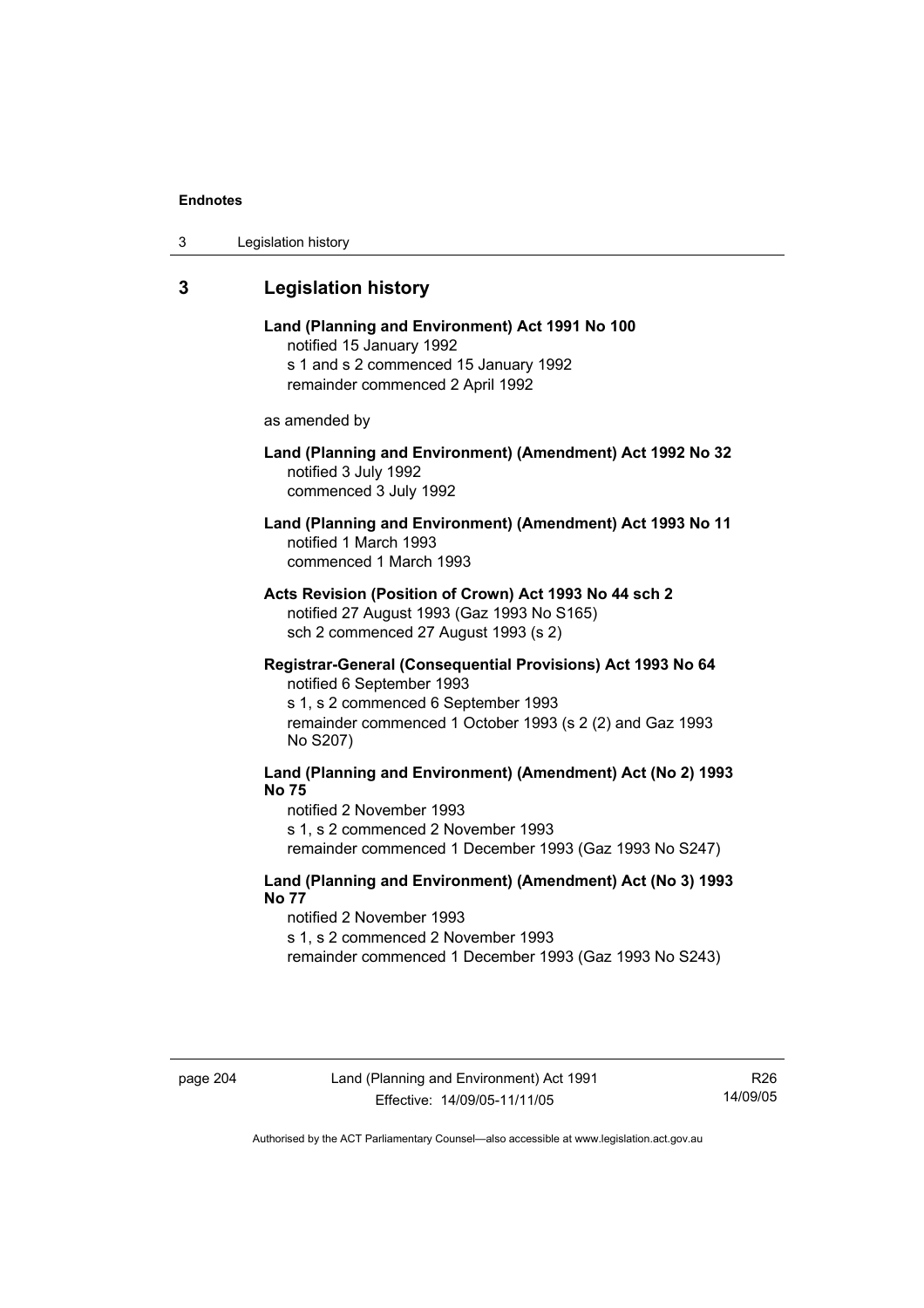| Legislation history                                                                                                                                                                                             | 3 |
|-----------------------------------------------------------------------------------------------------------------------------------------------------------------------------------------------------------------|---|
| Real Property (Consequential Provisions) Act 1993 No 90<br>notified 17 December 1993<br>s 1, s 2 commenced 17 December 1993<br>remainder commenced 1 January 1994 (s 2 (2) and Gaz 1993<br>No S270)             |   |
| <b>Statute Law Revision Act 1994 No 26</b><br>notified 31 May 1994<br>commenced 31 May 1994                                                                                                                     |   |
| <b>Public Sector Management (Consequential and Transitional</b><br>Provisions) Act 1994 No 38<br>notified 30 June 1994<br>s 1, s 2 commenced 30 June 1994<br>remainder commenced 1 July 1994 (Gaz 1994 No S142) |   |
| Administrative Appeals (Consequential Amendments) Act 1994 No 60<br>notified 11 October 1994<br>s 1, s 2 commenced 11 October 1994<br>remainder commenced 14 November 1994 (s 2 (2) and Gaz 1994<br>No S250)    |   |
| Statute Law Revision (Penalties) Act 1994 No 81<br>notified 29 November 1994<br>s 1, s 2 commenced 29 November 1994<br>remainder commenced 29 November 1994 (Gaz 1994 No S269)                                  |   |
| <b>Statutory Offices (Miscellaneous Provisions) Act 1994 No 97</b><br>notified 15 December 1994<br>s 1, s 2 commenced 15 December 1994<br>remainder commenced 15 December 1994 (Gaz 1994 No S293)               |   |
| Land (Planning and Environment) (Amendment) Act 1995 No 20<br>notified 5 September 1995<br>commenced 5 September 1995                                                                                           |   |
| Land (Planning and Environment) (Amendment) Act (No 2) 1995<br><b>No 21</b><br>notified 5 September 1995<br>ss 1-3 commenced 5 September 1995<br>remainder commenced 1 January 1996 (Gaz 1995 No S316)          |   |

R26 14/09/05 page 205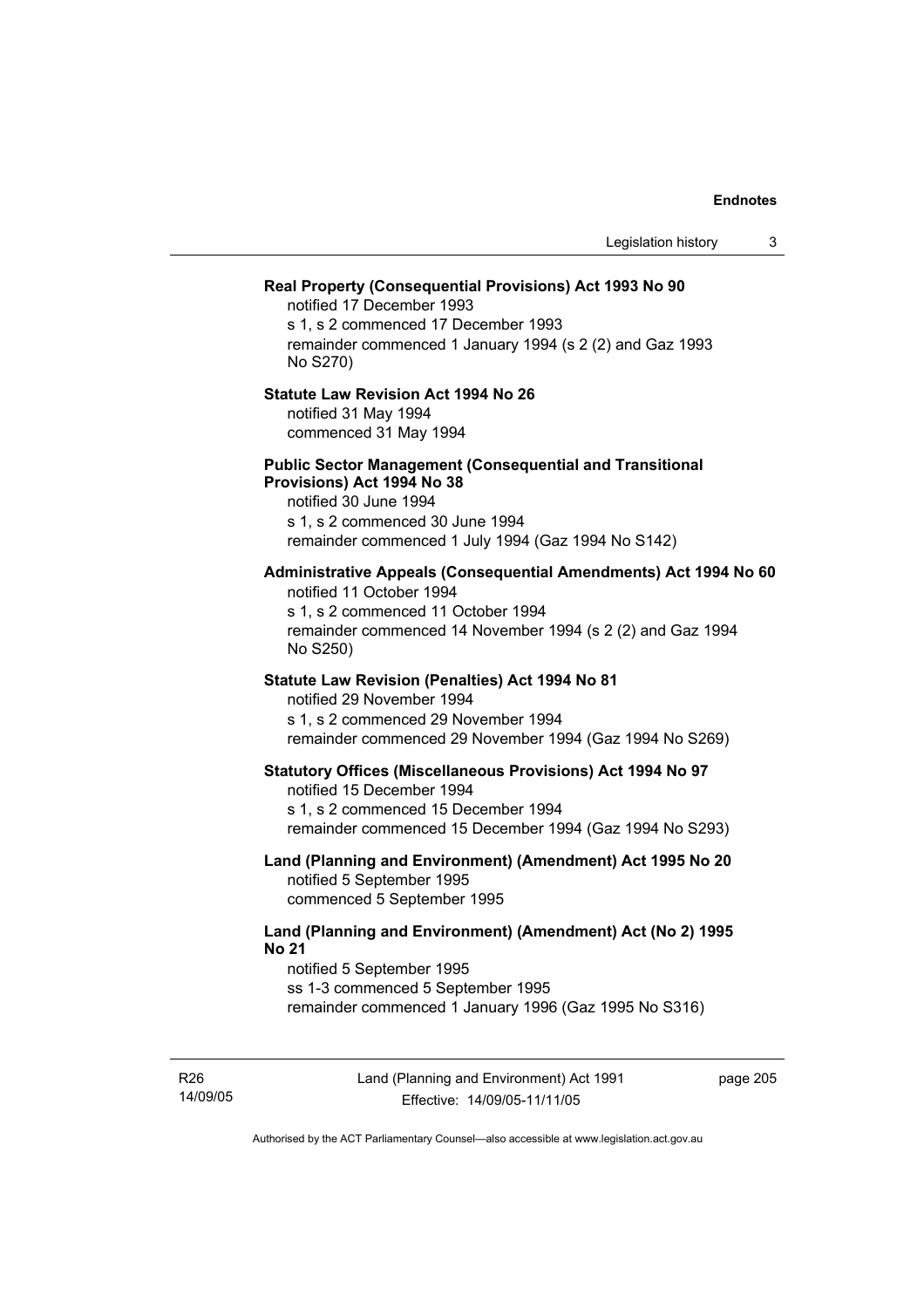| 3 | Legislation history |  |
|---|---------------------|--|
|---|---------------------|--|

## **Annual Reports (Government Agencies) (Consequential Provisions) Act 1995 No 25**

notified 5 September 1995 commenced 5 September 1995

#### **Land Titles (Consequential Amendments) Act 1995 No 54**

notified 20 December 1995 commenced 20 June 1996 (s 2)

## **Remuneration Tribunal (Consequential and Transitional Provisions) Act 1995 No 56**

notified 20 December 1995 commenced 21 December 1995 (s 2 and Gaz 1995 No S315)

## **Gungahlin Development Authority (Consequential Provisions) Act 1996 No 39**

notified 10 July 1996 commenced 19 August 1996 (s 2 and Gaz 1996 No S212)

#### **Land (Planning and Environment) (Amendment) Act 1996 No 62**  notified 3 December 1996 commenced 3 December 1996

#### **Land (Planning and Environment) (Amendment) Act (No 2) 1996 No 71**

notified 20 December 1996 ss 1-3 commenced 20 December 1996 remainder commenced 1 January 1997 (Gaz 1996 No S352)

## **Motor Traffic (Amendment) Act (No 3) 1996 No 83**

notified 20 December 1996 ss 1-3 commenced 20 December 1996 remainder commenced 1 January 1997 (Gaz 1996 No S353)

## **Land (Planning and Environment) (Amendment) Act (No 3) 1996 No 85**

notified 24 December 1996 s 1, s 2 commenced 24 December 1996 remainder commenced 24 June 1997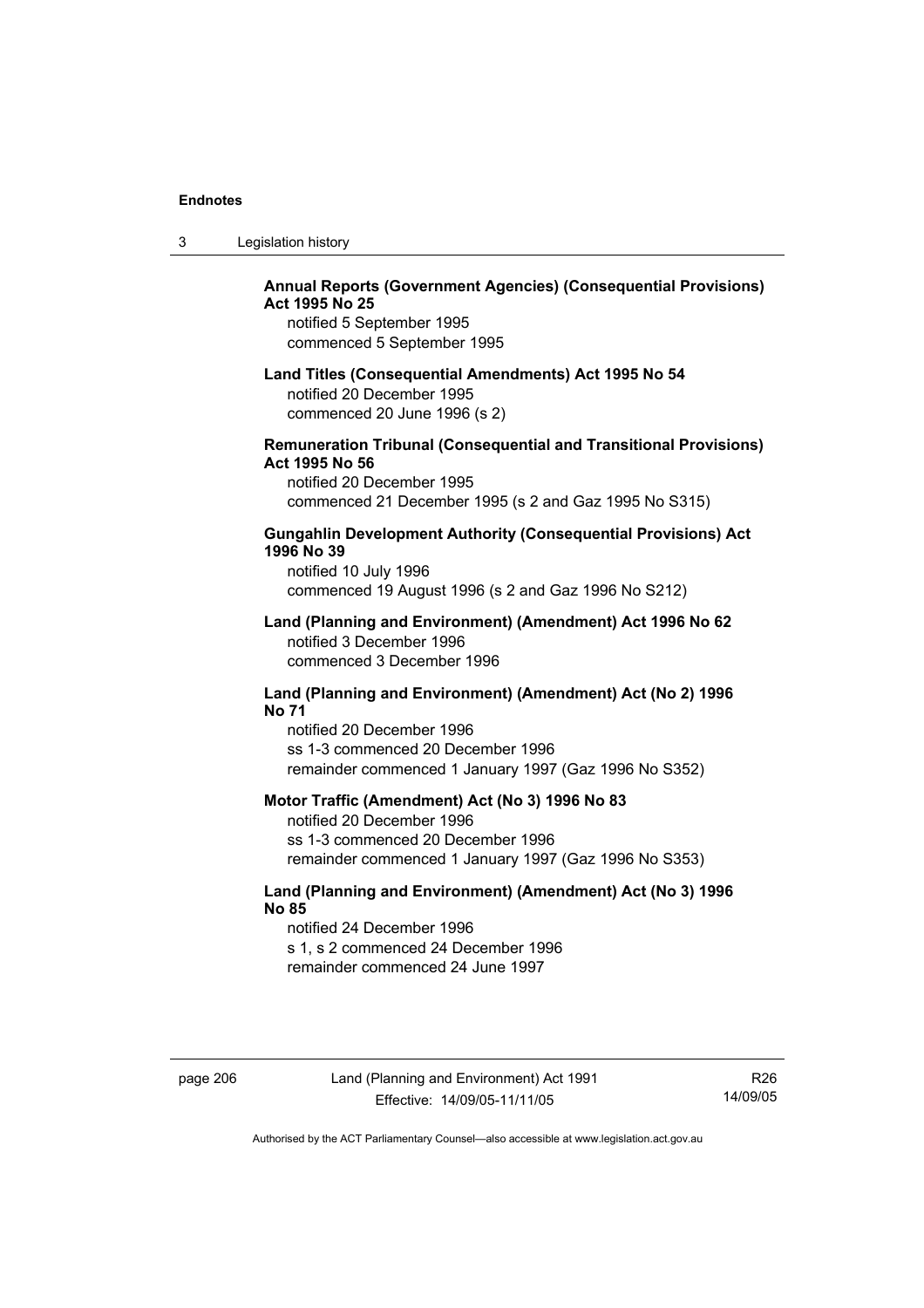# **Land (Planning and Environment) (Amendment) Act 1997 No 7**

notified 22 April 1997 ss 1-3 commenced 22 April 1997 remainder commenced 24 June 1997 (s 2 (2))

## **Remuneration Tribunal (Consequential Amendments) Act 1997 No 41 (as am by Act 2002 No 49 amdt 3.222)**

notified 19 September 1997 commenced 24 September 1997 (s 2 as am by Act 2002 No 49 amdt 3.222)

## **Environment Protection (Consequential Provisions) Act 1997 No 93**

notified 1 December 1997 s 1, s 2 commenced 1 December 1997 remainder commenced 1 June 1998

## **Land (Planning and Environment) (Amendment) Act (No 2) 1997 No 116**

notified 24 December 1997 commenced 24 December 1997

#### **Statute Law Revision (Penalties) Act 1998 No 54**

notified 27 November 1998 s 1, s 2 commenced 27 November 1998 remainder commenced 9 December 1998 (Gaz 1998 No 49)

# **Water Resources Act 1998 No 63 s 83**

notified 11 December 1998 (Gaz 1998 No S209) s 83 commenced 11 December 1998

# **Land (Planning and Environment) (Amendment) Act 1998 No 65**  notified 23 December 1998

commenced 23 December 1998

## **Land (Planning and Environment) (Amendment) Act 1999 No 40**  notified 16 July 1999 commenced 16 July 1999

# **Land Planning and Environment Amendment Act (No 2) 1999 No 73**  notified 15 December 1999 commenced 15 December 1999

R26 14/09/05 page 207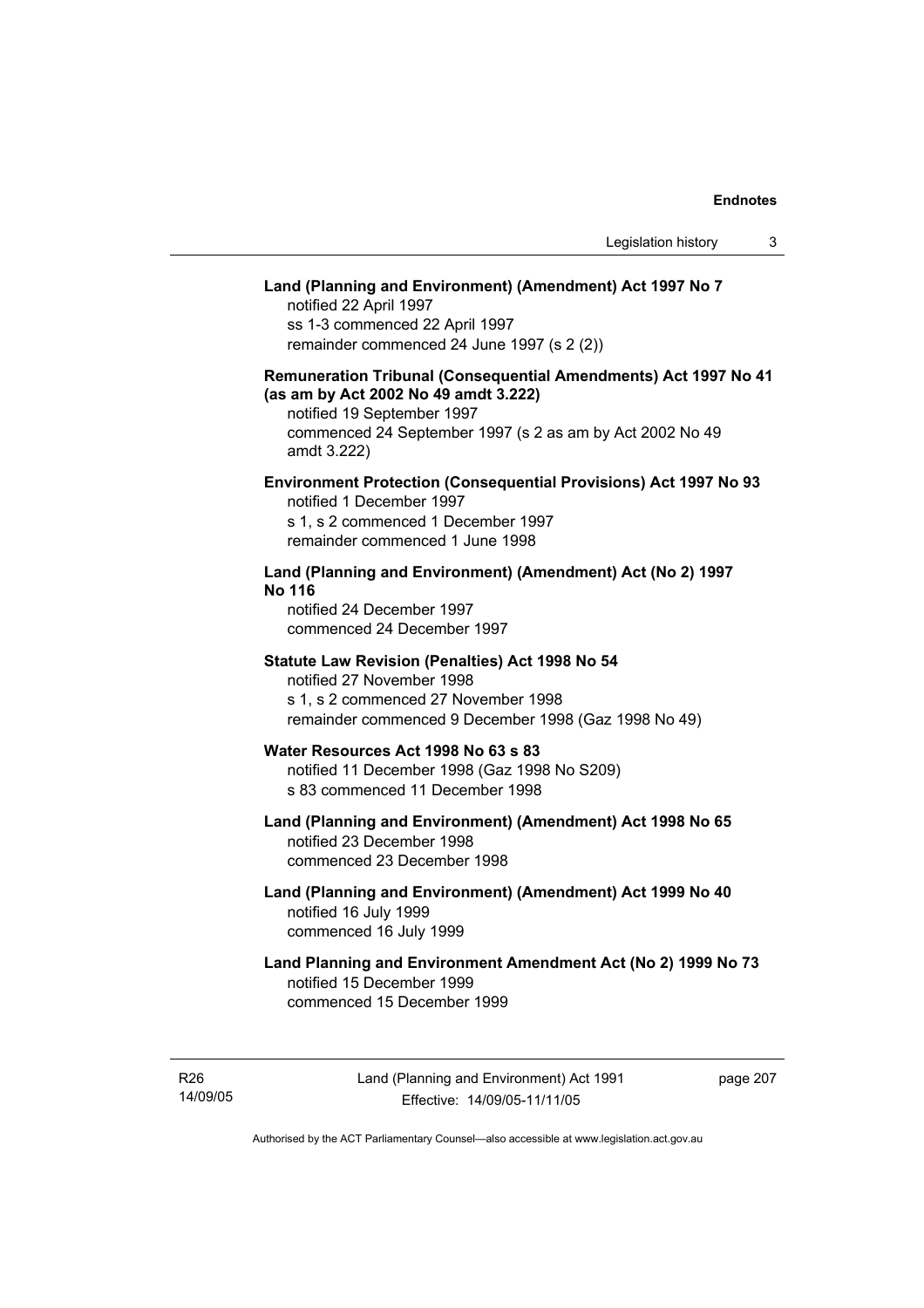$3<sub>l</sub>$ 

R26 14/09/05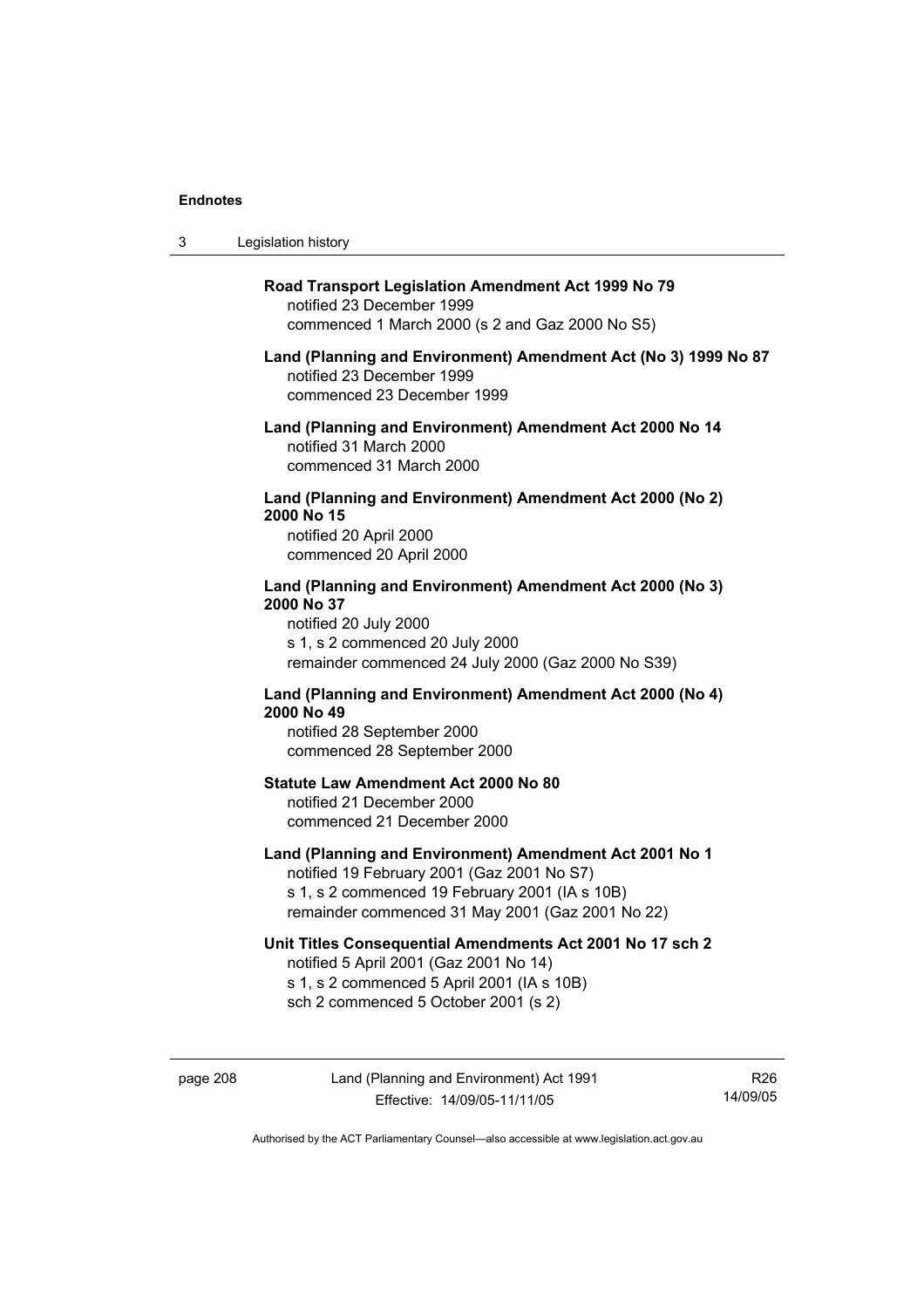#### **Tree Protection (Interim Scheme) Act 2001 No 20 s 54**

notified 3 April 2001 (Gaz 2001 No S16)

s 1, s 2 commenced 3 April 2001 (IA s 10B)

s 54 taken to have commenced 29 March 2001 (s 2)

#### **Land (Planning and Environment) Amendment Act 2001 (No 2) 2001 No 32**

notified 21 June 2001 (Gaz 2001 No S33) taken to have commenced 15 June 2001 (s 2)

#### **Legislation (Consequential Amendments) Act 2001 No 44 pt 207**

notified 26 July 2001 (Gaz 2001 No 30) s 1, s 2 commenced 26 July 2001 (IA s 10B) pt 207 commenced 12 September 2001 (s 2 and see Gaz 2001 No S65)

#### **Statute Law Amendment Act 2001 (No 2) 2001 No 56 pt 3.29**

notified 5 September 2001 (Gaz 2001 No S65) amdt 3.436 taken to have commenced 21 December 2000 (s 2 (2)) pt 3.29 remainder commenced 5 September 2001 (s 2 (1))

#### **Community Title Act 2001 No 58 s 101, s 102**

notified 10 September 2001 (Gaz 2001 No S66) s 1, s 2 commenced 10 September 2001 (IA s 10B) s 101, s 102 commenced 10 March 2002 (s 2 and LA s 79)

#### **Land (Planning and Environment) Amendment Act 2001 (No 3) 2001 No 73**

notified LR 12 September 2001 commenced 12 September 2001 (s 2)

## **Land (Planning and Environment) Amendment Act 2001 (No 4) 2001 No 80**

notified 10 September 2001 (Gaz 2001 No S66) s 1, s 2 commenced 10 September 2001 (IA s 10B) s 3, s 4 commenced 10 September 2001 (s 2 (1)) remainder commenced 12 September 2001 (s 2 (2))

# **Legislation Amendment Act 2002 No 11 pt 2.32**

notified LR 27 May 2002

s 1, s 2 commenced 27 May 2002 (LA s 75)

pt 2.32 commenced 28 May 2002 (s 2 (1))

R26 14/09/05 page 209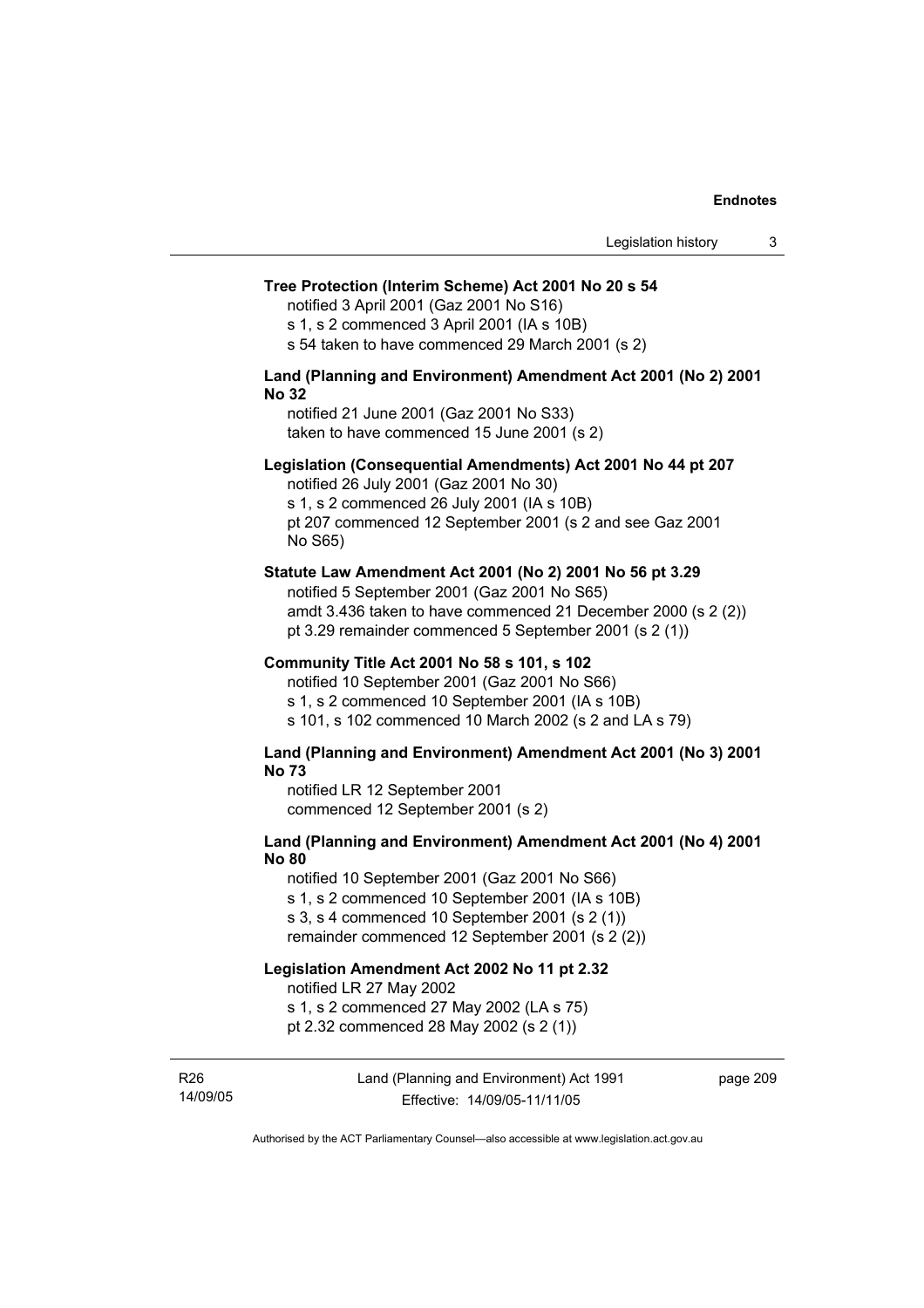| 3 | Legislation history |  |
|---|---------------------|--|
|---|---------------------|--|

## **Statute Law Amendment Act 2002 No 30 pt 3.38**

notified LR 16 September 2002 s 1, s 2 commenced 16 September 2002 (LA s 75) pt 3.38 commenced 17 September 2002 (s 2 (1))

#### **Land (Planning and Environment) Amendment Act 2002 No 37**

notified LR 10 October 2002

s 1, s 2 commenced 10 October 2002 (LA s 75 (1)) remainder commenced 11 October 2002 (s 2)

#### **Districts Act 2002 No 39 pt 1.4**

notified LR 10 October 2002

s 1, s 2 commenced 10 October 2002 (LA s 75 (1))

pt 1.4 commenced 11 October 2002 (s 2)

## **Statute Law Amendment Act 2002 (No 2) No 49 amdt 3.222**

notified LR 20 December 2002

s 1, s 2 taken to have commenced 7 October 1994 (LA s 75 (2)) amdt 3.222 commenced 24 September 1997 (s 2 (3))

*Note* This Act only amends the Remuneration Tribunal (Consequential Amendments) Act 1997 No 41.

#### **Planning and Land (Consequential Amendments) 2002 A2002-56 sch 1**

notified LR 20 December 2002 s 1, s 2 commenced 20 December 2002 (LA s 75 (1)) sch 1 commenced 1 July 2003 (s 2 and see Planning and Land Act 2002 A2002-55, s 2)

## **Cemeteries and Crematoria Act 2003 A2003-11 sch 1 pt 1.1**

notified LR 27 March 2003 s 1, s 2 commenced 27 March 2003 (LA s 75 (1)) sch 1 pt 1.1 commenced 27 September 2003 (s 2 and LA s 79)

## **Legislation (Gay, Lesbian and Transgender) Amendment Act 2003 A2003-14 sch 1 pt 1.20**

notified LR 27 March 2003 s 1, s 2 commenced 27 March 2003 (LA s 75 (1)) sch 1 pt 1.20 commenced 28 March 2003 (s 2)

R26 14/09/05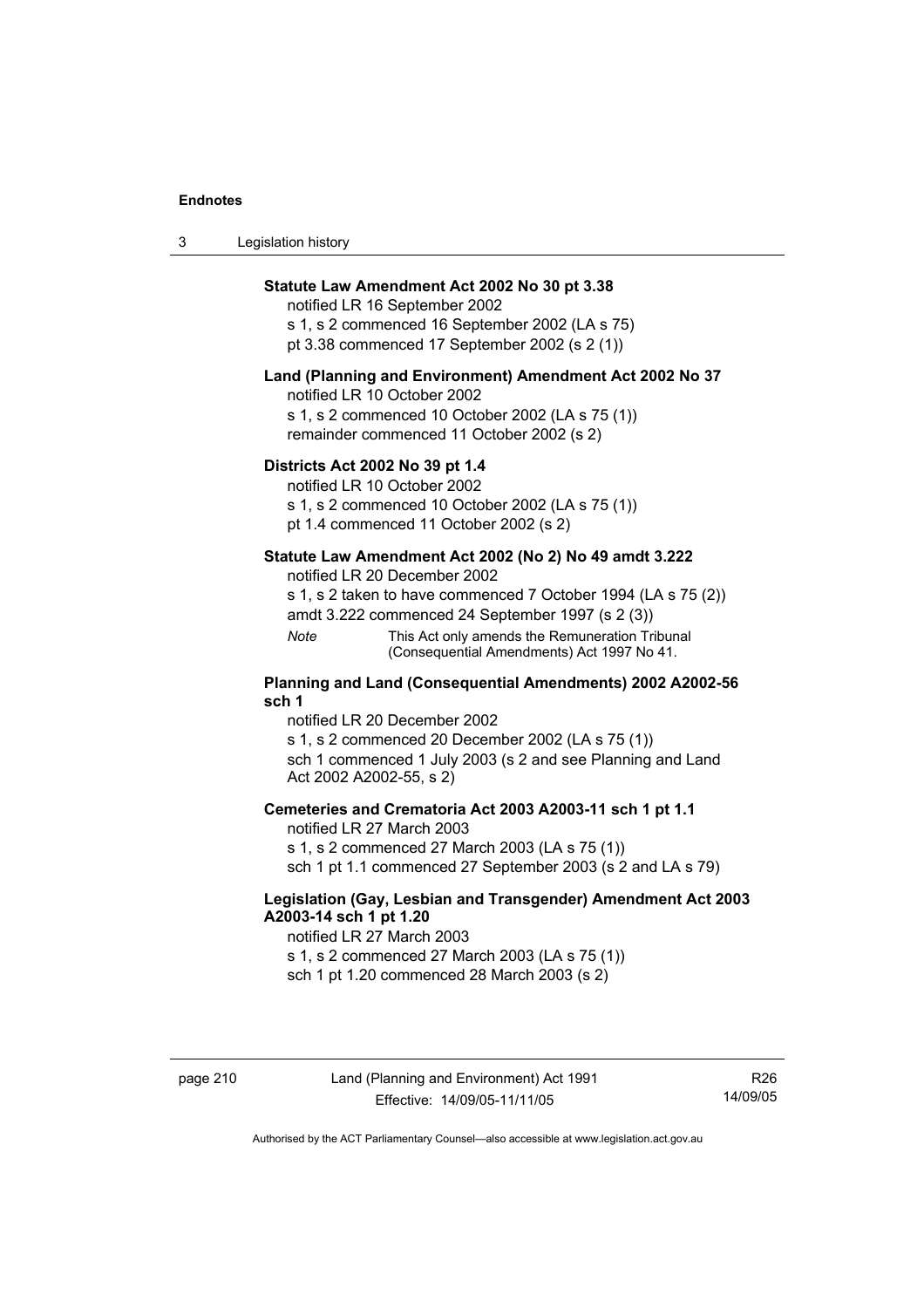## **Planning and Land Legislation Amendment Act 2003 A2003-30 sch 1 pt 1.1**

notified LR 30 June 2003

s 1, s 2 commenced 30 June 2003 (LA s 75 (1))

sch 1 pt 1.1 commenced 1 July 2003 (s 2 and see Planning and Land Act 2002 A2002-55, s 2)

#### **Land (Planning and Environment) (Compliance) Amendment Act 2003 A2003-34 pt 2, sch 1 pt 1.2, sch 2**

notified LR 7 July 2003

s 1, s 2 commenced 7 July 2003 (LA s 75 (1))

pt 2, sch 1 pt 1.2, sch 2 commenced 1 September 2003 (s 2 and CN2003-8)

## **Sexuality Discrimination Legislation Amendment Act 2004 A2004-2 sch 1 pt 1.9**

notified LR 18 February 2004

s 1, s 2 commenced 18 February 2004 (LA s 75 (1))

sch 1 pt 1.9 commenced 22 March 2004 (s 2 and CN2004-4)

#### **Construction Occupations Legislation Amendment Act 2004 A2004-13 sch 2 pt 2.16**

notified LR 26 March 2004

s 1, s 2 commenced 26 March 2004 (LA s 75 (1)) sch 2 pt 2.16 commenced 1 September 2004 (s 2 and see Construction Occupations (Licensing) Act 2004 A2004-12, s 2 and CN2004-8)

# **Criminal Code (Theft, Fraud, Bribery and Related Offences) Amendment Act 2004 A2004-15 sch 1 pt 1.27, sch 2 pt 2.48**

notified LR 26 March 2004

s 1, s 2 commenced 26 March 2004 (LA s 75 (1))

sch 1 pt 1.27, sch 2 pt 2.48 commenced 9 April 2004 (s 2 (1))

## **Gungahlin Drive Extension Authorisation Act 2004 A2004-27 s 16, s 17**

notified LR 26 May 2004

s 1, s 2 commenced 26 May 2004 (LA s 75 (1))

s 16, s 17 commenced 27 May 2004 (s 2)

page 211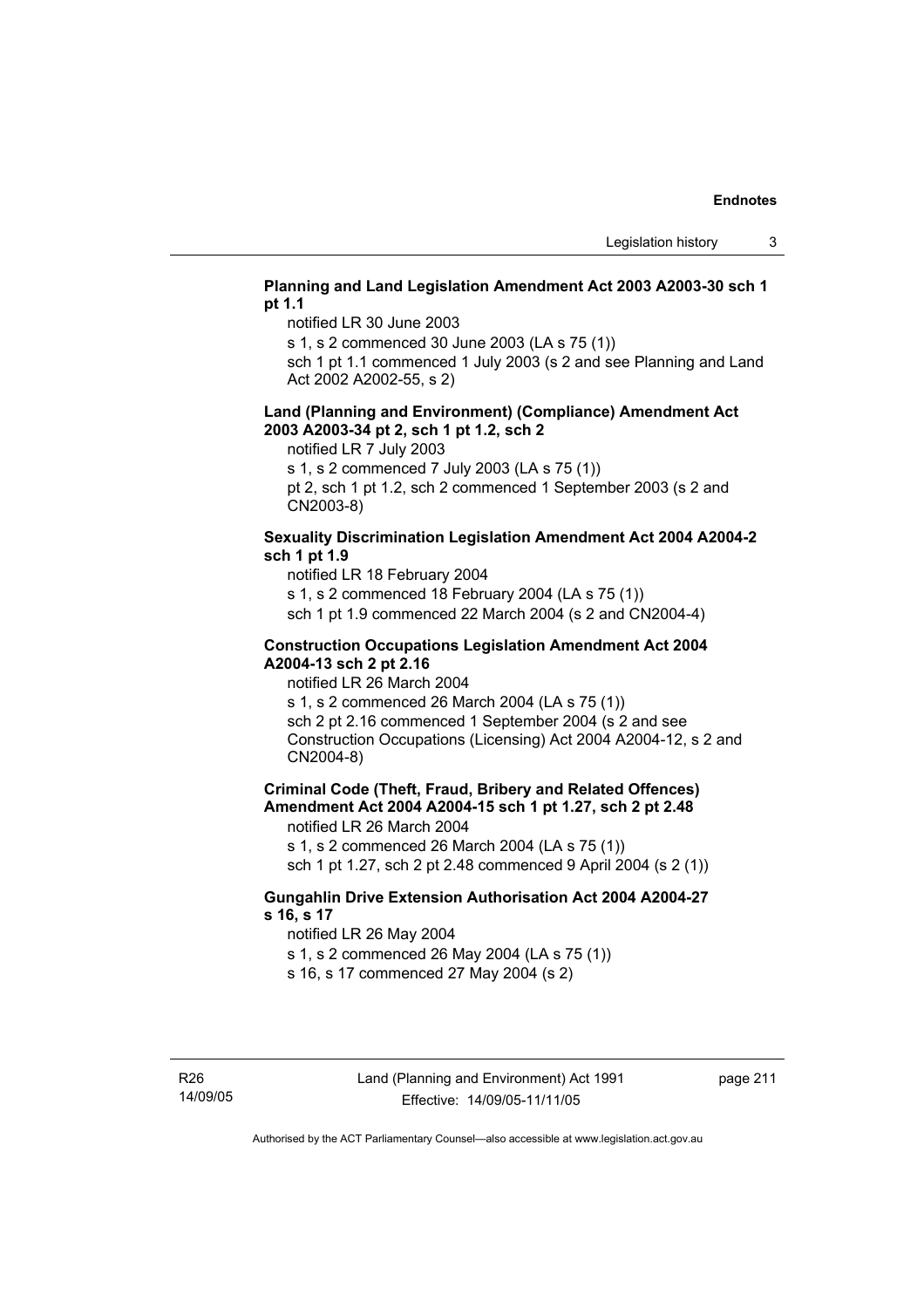4 American American American American American American American American American American American American <br>American American American American American American American American American American American American A<br>A

| 4 | Amendment history                                                                                                                                                                                                                             |
|---|-----------------------------------------------------------------------------------------------------------------------------------------------------------------------------------------------------------------------------------------------|
|   | Statute Law Amendment Act 2004 A2004-42 sch 1 pt 1.3<br>notified LR 11 August 2004<br>s 1, s 2 commenced 11 August 2004 (LA s 75 (1))<br>sch 1 pt 1.3 commenced 25 August 2004 (s 2 (1))                                                      |
|   | Heritage Act 2004 A2004-57 sch 1 pt 1.5<br>notified LR 9 September 2004<br>s 1, s 2 commenced 9 September 2004 (LA s 75 (1))<br>sch 1 pt 1.5 commenced 9 March 2005 (s 2 and LA s 79)                                                         |
|   | Land (Planning and Environment) Amendment Act 2004 A2004-64<br>notified LR 25 August 2004<br>s 1, s 2 commenced 25 August 2004 (LA s 75 (1))<br>remainder commenced 1 November 2004 (s 2 and CN2004-16)                                       |
|   | Statute Law Amendment Act 2005 A2005-20 sch 3 pt 3.31<br>notified LR 12 May 2005<br>s 1, s 2 taken to have commenced 8 March 2005 (LA s 75 (2))<br>sch 3 pt 3.31 commenced 2 June 2005 (s 2 (1))                                              |
|   | Pest Plants and Animals Act 2005 A2005-21 sch 1 pt 1.1<br>notified LR 12 May 2005<br>s 1, s 2 commenced 12 May 2005 (LA s 75 (1))<br>sch 1 pt 1.1 awaiting commencement (s 2)<br>default commencement under LA s 79: 12 November 2005<br>Note |
|   | Unit Titles (Staged Development) Amendment Act 2005 A2005-37<br>sch 1 pt 1.1<br>notified LR 26 August 2005<br>s 1, s 2 commenced 26 August 2005 (LA s 75 (1))<br>sch 1 pt 1.1 commenced 14 September 2005 (s 2 and CN2005-21)                 |
|   | Land (Planning and Environment) Amendment Act 2005 A2005-49<br>notified LR 6 September 2005<br>s 1, s 2 commenced 6 September 2005 (LA s 75 (1))<br>remainder commenced 7 September 2005 (s 2)                                                |
| 4 | <b>Amendment history</b>                                                                                                                                                                                                                      |
|   |                                                                                                                                                                                                                                               |

**Short title** 

am R23 LA

page 212 Land (Planning and Environment) Act 1991 Effective: 14/09/05-11/11/05

R26 14/09/05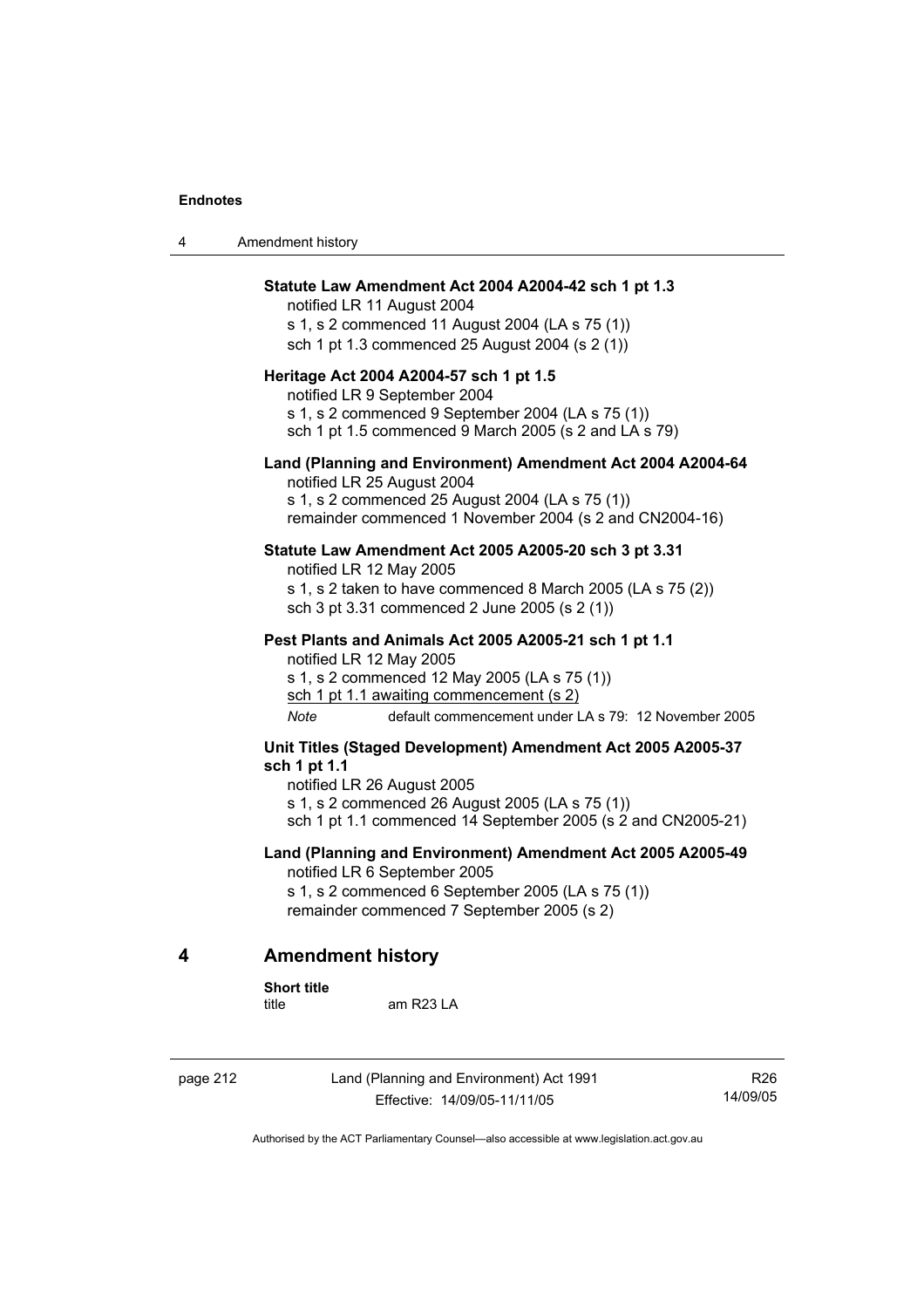Amendment history 4

|                             | <b>Name of Act</b><br>s 1    | sub 2002 No 30 amdt 3.404                                                                                 |          |
|-----------------------------|------------------------------|-----------------------------------------------------------------------------------------------------------|----------|
|                             | <b>Dictionary</b>            |                                                                                                           |          |
|                             | s 2                          | om 2001 No 44 amdt 1.2333                                                                                 |          |
|                             |                              | ins 2002 No 30 amdt 3.404                                                                                 |          |
|                             | <b>Notes</b>                 |                                                                                                           |          |
|                             | s 3                          | om 1993 No 44                                                                                             |          |
|                             |                              | ins 2002 No 30 amdt 3.404                                                                                 |          |
|                             |                              | <b>Offences against Act-application of Criminal Code etc</b>                                              |          |
|                             | s 4                          | om 2002 No 30 amdt 3.404<br>def <i>appeals board</i> ins 1993 No 77 s 4                                   |          |
|                             |                              | def commissioner ins 1996 No 85 s 4                                                                       |          |
|                             |                              | def conservator am 1994 No 97 sch                                                                         |          |
|                             |                              | def controlled activity am 1996 No 85 s 4                                                                 |          |
|                             |                              | def <i>determined fee</i> om 2001 No 44 amdt 1.2334<br>def <i>Environment Minister</i> ins 1996 No 71 s 4 |          |
|                             |                              | def Gungahlin central area ins 1996 No 39 s 8                                                             |          |
|                             |                              | def land management agreement ins 1999 No 73 s 4                                                          |          |
|                             |                              | sub 2001 No 44 amdt 1.2335                                                                                |          |
|                             |                              | def pest animal ins 1997 No 7 s 4<br>def pest plant ins 1997 No 7 s 4                                     |          |
|                             |                              | def <i>plan</i> sub 2001 No 44 amdt 1.2335                                                                |          |
|                             |                              | def <i>public land</i> ins 1996 No 85 s 4                                                                 |          |
|                             |                              | def <i>public</i> street ins 1996 No 85 s 4                                                               |          |
|                             |                              | om 1999 No 79 sch 3                                                                                       |          |
|                             |                              | def registrar ins 1993 No 77 s 4<br>def <i>public</i> works om 1993 No 75 s 4                             |          |
|                             |                              | pres s 4 ins A2003-34 amdt 2.1                                                                            |          |
|                             | Preliminary                  |                                                                                                           |          |
|                             | div 2.1 hdg                  | (prev pt 2 div 1 hdg) renum R6 LA                                                                         |          |
|                             | Definitions for pt 2         |                                                                                                           |          |
|                             | s 5                          | am 1996 Nos 71 and 85                                                                                     |          |
|                             |                              | def background papers am A2002-56 amdts 1.1-1.3,<br>amdt 1.24; A2004-57 amdts 1.8-1.11; pars renum R23 LA |          |
|                             |                              | (see A2004-57 amdt 1.12)                                                                                  |          |
|                             |                              | def Commonwealth Planning Act om 2002 No 30                                                               |          |
|                             |                              | amdt 3.405                                                                                                |          |
|                             |                              | def consultation notice ins 2002 No 30 amdt 3.406<br>def draft plan variation sub 2002 No 30 amdt 3.407,  |          |
|                             |                              | A2002-56 amdt 1.4                                                                                         |          |
|                             |                              | def national authority om 2002 No 30 amdt 3.408                                                           |          |
|                             |                              | def national capital plan sub 2002 No 30 amdt 3.409                                                       |          |
|                             | Stages and parts of the plan |                                                                                                           |          |
|                             | s 6                          | om 2002 No 30 amdt 3.410                                                                                  |          |
|                             |                              |                                                                                                           |          |
| R <sub>26</sub><br>14/09/05 |                              | Land (Planning and Environment) Act 1991<br>Fffective: 14/09/05-11/11/05                                  | page 213 |
|                             |                              |                                                                                                           |          |

Effective: 14/09/05-11/11/05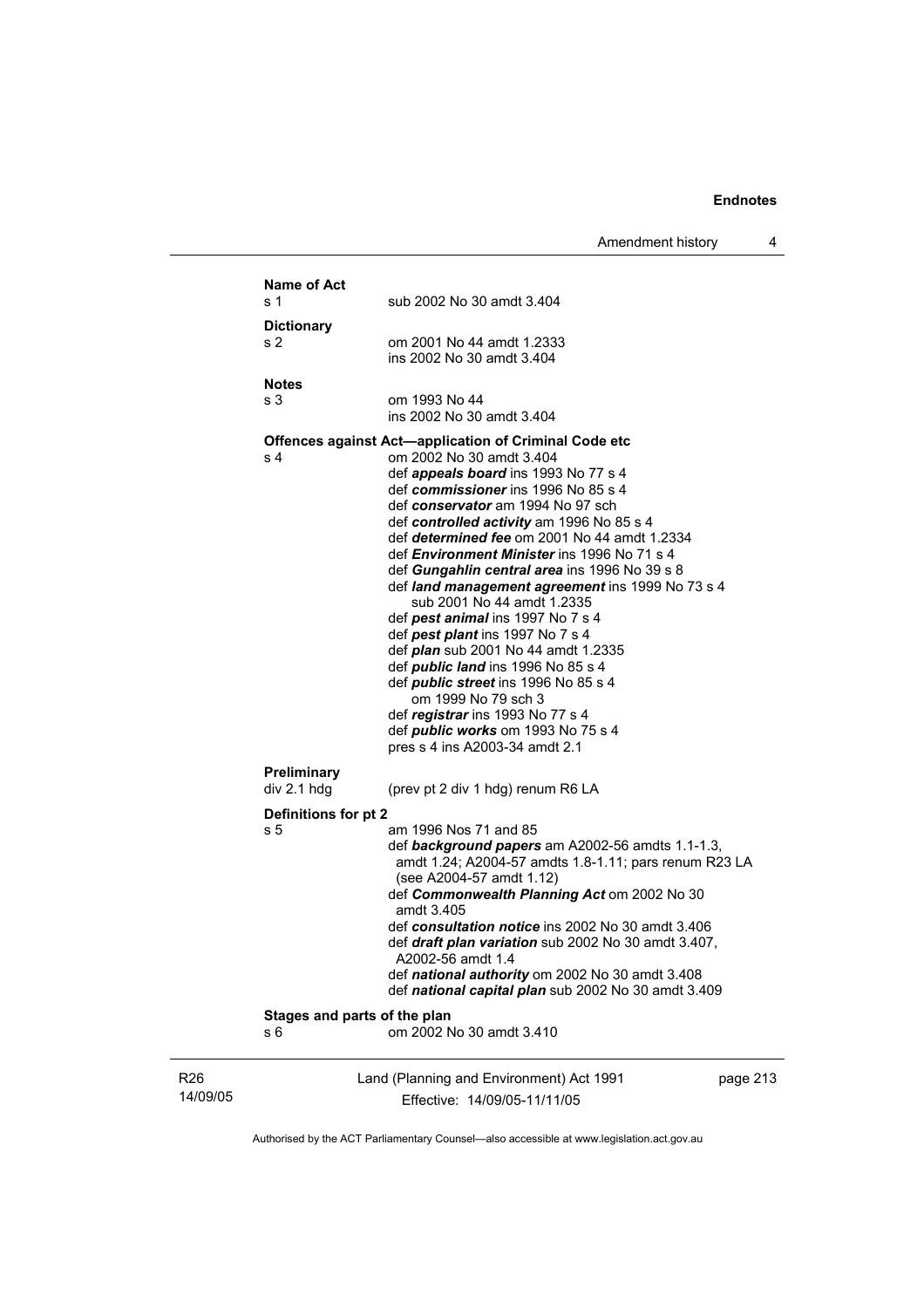| 4 | Amendment history |
|---|-------------------|
|---|-------------------|

|                                                   | (prev pt 2 div 2 hdg) renum R6 LA<br>div 2.2 hdg                                                                                                                                                                                                                                                      |  |  |  |
|---------------------------------------------------|-------------------------------------------------------------------------------------------------------------------------------------------------------------------------------------------------------------------------------------------------------------------------------------------------------|--|--|--|
| <b>Object of Territory plan</b><br>s 7 hdg<br>s 7 | sub A2004-57 amdt 1.13<br>am 1996 No 85; 2002 No 30 amdt 3.411; A2004-57 amdt 1.14;<br>pars renum R23 LA (see A2004-57 amdt 1.15)                                                                                                                                                                     |  |  |  |
| <b>Effect of plan</b><br>s 8                      | am 1993 No 77; 1996 No 85                                                                                                                                                                                                                                                                             |  |  |  |
| <b>Effect of draft plan variation</b><br>s 9      | am 1996 No 85; 2000 No 37 s 4; 2001 No 44 amdt 1.2336;<br>R6 LA (see 2001 No 44 amdt 1.2337); 2002 No 30<br>amdt 3.412, amdt 3.413; ss renum R9 LA (see 2002 No 30<br>amdt 3.414); A2002-56 amdt 1.5, amdt 1.6; pars renum R15<br>LA; A2004-57 amdt 1.16; ss renum R23 LA (see A2004-57<br>amdt 1.17) |  |  |  |
| s 10                                              | Effect of interim heritage places register<br>am A2002-56 amdt 1.23, amdt 1.24<br>om A2004-57 amdt 1.18                                                                                                                                                                                               |  |  |  |
| s 11                                              | Draft heritage places register and variations-lack of effect<br>om A2004-57 amdt 1.18                                                                                                                                                                                                                 |  |  |  |
| div 2.3 hdg                                       | Territory plan-continuation and variation<br>(prev pt 2 div 3 hdg) renum R6 LA                                                                                                                                                                                                                        |  |  |  |
| <b>Territory plan</b><br>sdiv 2.3.1 hdg           | (prev pt 2 div 3 sdiv A hdg) renum R6 LA                                                                                                                                                                                                                                                              |  |  |  |
| sdiv 2.3.2 hdg                                    | Preparation of variations of Territory plan<br>(prev pt 2 div 3 sdiv B hdg) renum R6 LA                                                                                                                                                                                                               |  |  |  |
| Preparation of plan variations<br>s 15            | am 1996 No 85<br>sub A2002-56 amdt 1.7                                                                                                                                                                                                                                                                |  |  |  |
|                                                   |                                                                                                                                                                                                                                                                                                       |  |  |  |
| <b>Consultation with conservator</b><br>s 16      | sub 1996 No 85<br>am A2002-56 amdt 1.24                                                                                                                                                                                                                                                               |  |  |  |
| s 17                                              | <b>Consultation with heritage council</b><br>am 2001 No 44 amdt 1.2338, amdt 1.2339; 2002 No 30<br>amdt 3.415, amdt 3.508; A2002-56 amdt 1.24<br>sub A2004-57 amdt 1.19                                                                                                                               |  |  |  |

page 214 Land (Planning and Environment) Act 1991 Effective: 14/09/05-11/11/05

R26 14/09/05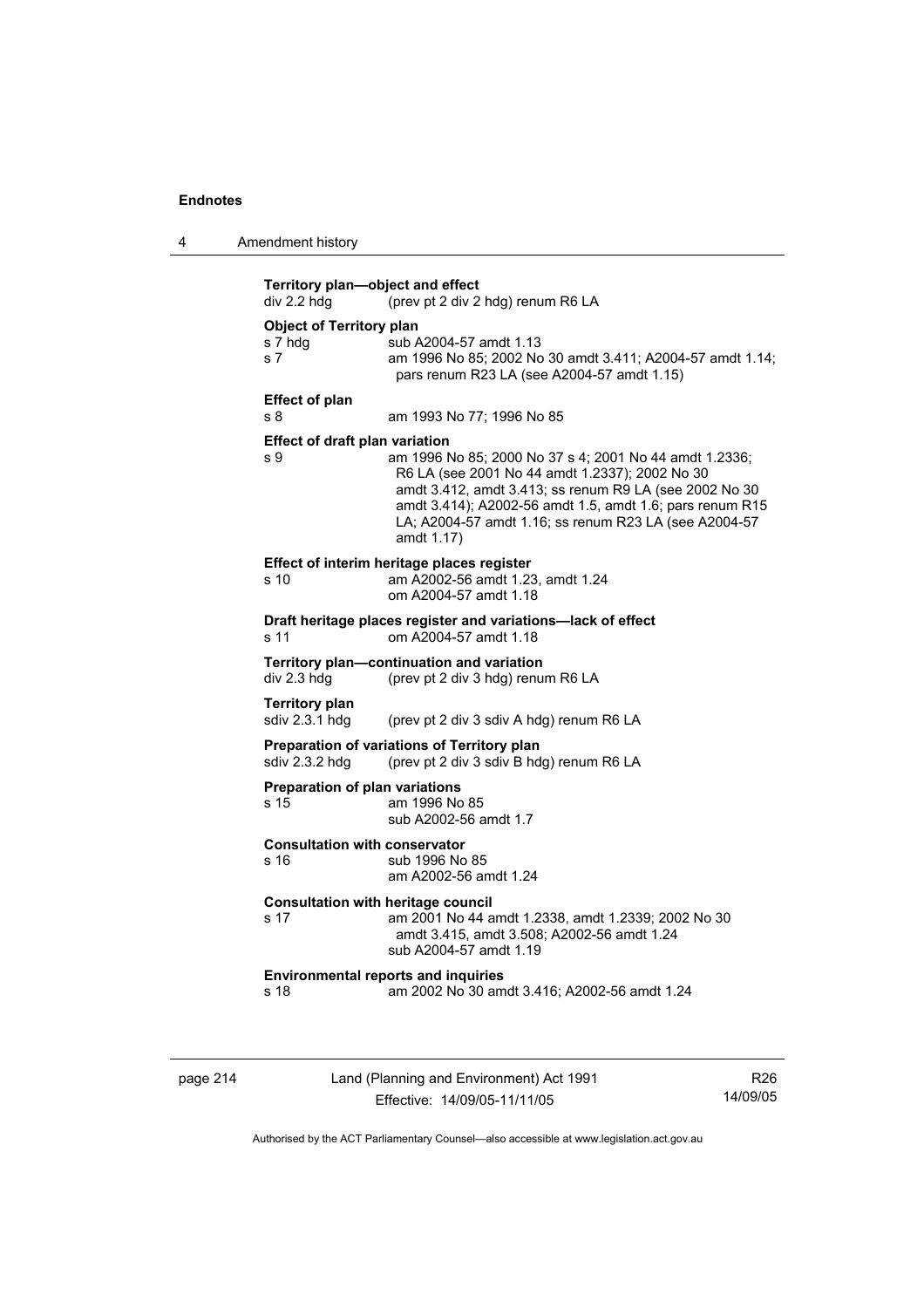# **Public consultation—notification**  s 19 am 1993 No 75; 1996 No 85; 2000 No 37 s 5 sub 2001 No 44 amdt 1.2340 am 2002 No 30 amdt 3.417; A2002-56 amdt 1.8, amdt 1.23, amdt 1.24 **Public consultation—notice of interim effect etc**  s 19A ins 2001 No 44 amdt 1.2340 am 2002 No 30 amdt 3.418; A2004-57 amdt 1.20 **Public consultation—availability of draft plan variation etc**  s 19B ins 2001 No 44 amdt 1.2340 am 2002 No 30 amdt 3.419; A2002-56 amdt 1.9, amdt 1.10, amdt 1.24; ss renum R12 LA (see A2002-56 amdt 1.11) **Draft plan variations that do not affect rights**  s 19C ins 2001 No 44 amdt 1.2340 sub A2002-56 amdt 1.12 **Consultation with national capital authority**  s 20 am 2002 No 30 amdt 3.420 sub A2002-56 amdt 1.12 **Public inspection of comments**  s 21 am 1996 No 85; 2002 No 30 amdt 3.421 sub A2002-56 amdt 1.13 **Revision, deferral or withdrawal of draft plan variations**  s 22 am 1996 No 85; 2001 No 44 amdts 1.2341-1.2345; R6 LA (see 2001 No 44 amdt 1.2346); 2002 No 30 amdt 3.422; A2002-56 amdt 1.23, amdt 1.24 **Executive approval and consideration by Legislative Assembly**  sdiv 2.3.3 hdg (prev pt 2 div 3 sdiv C hdg) renum R6 LA **Submission of draft plan variation to Executive**  s 24 am 1996 No 85; 2001 No 44 amdt 1.2347; 2002 No 30 A2003-30 amdt 1.1; ss renum R12 LA (see A2003-30 amdt 1.2); A2004-57 amdt 1.21 **Consideration by Legislative Assembly committee**  s 25 am A2002-56 amdt 1.23 **Minister's powers**  s 26 hdg sub A2002-56 amdt 1.14

amdt 3.422, amdt 3.423; A2002-56 amdt 1.23, amdt 1.24;

s 26 am 1996 No 85; 2001 No 44 amdts 1.2348-1.2350; 2002 No 30 amdt 3.424; A2002-56 amdts 1.15-1.17, amdt 1.23, amdt 1.24

R26 14/09/05 Land (Planning and Environment) Act 1991 Effective: 14/09/05-11/11/05

page 215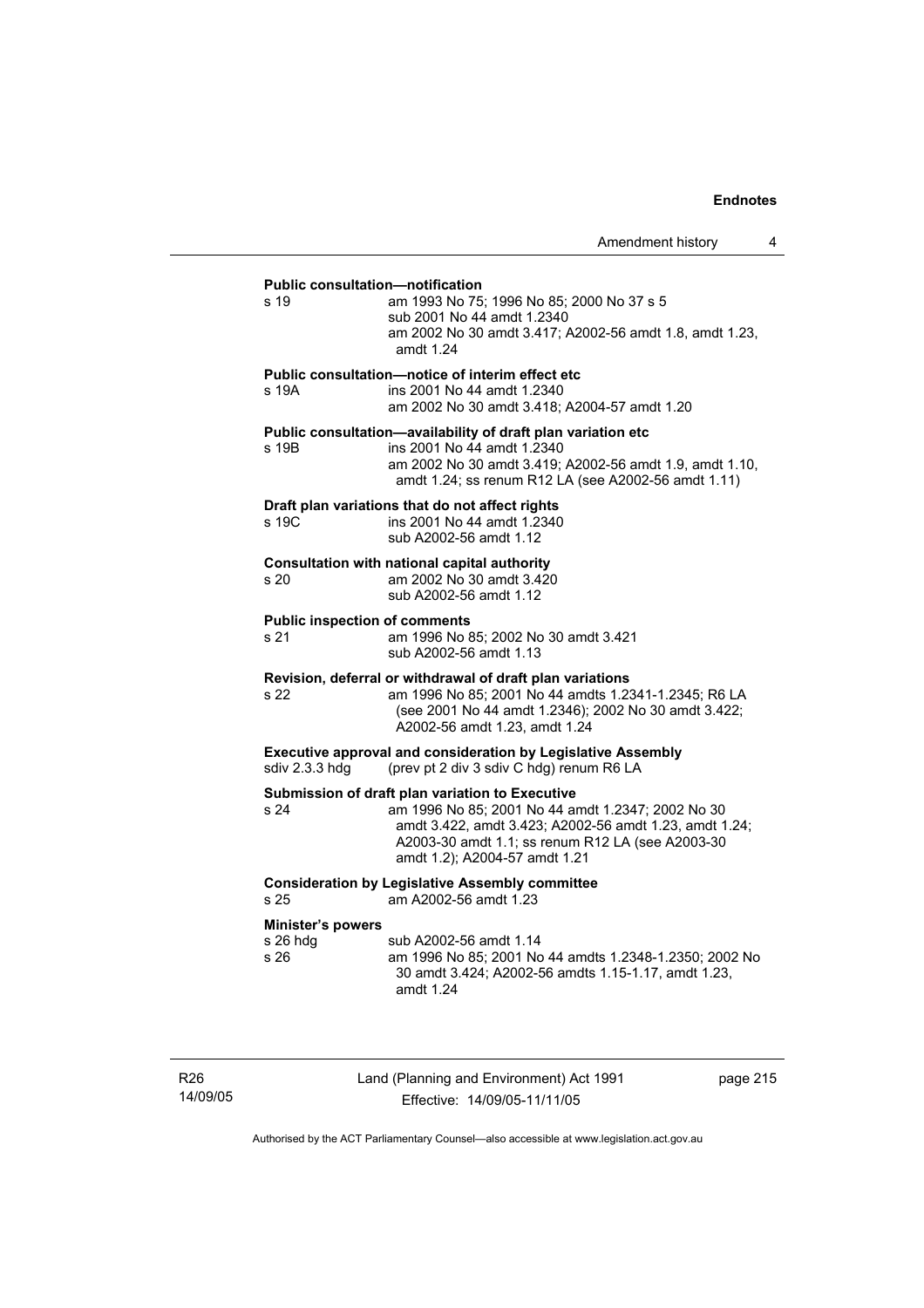4 American history of  $\overline{4}$ 

| 4        | Amendment history                                                                            |                                                                                                                                                                                                                                                                                               |                             |  |
|----------|----------------------------------------------------------------------------------------------|-----------------------------------------------------------------------------------------------------------------------------------------------------------------------------------------------------------------------------------------------------------------------------------------------|-----------------------------|--|
|          | s 27                                                                                         | Return of draft plan variation to authority<br>sub 2002 No 30 amdt 3.425<br>am A2002-56 amdt 1.18, amdt 1.19, amdt 1.23                                                                                                                                                                       |                             |  |
|          | s 28                                                                                         | Notice of revival of deferred draft plan variation<br>am 2001 No 44 amdt 1.2351, amdt 1.2352; A2002-56<br>amdt 1.20, amdt 1.23, amdt 1.24                                                                                                                                                     |                             |  |
|          | s 29                                                                                         | <b>Consideration of plan variation by Legislative Assembly</b><br>am 1996 No 85; 2001 No 44 amdts 1.2353-1.2356, amdt<br>1.2358; R6 LA (see 2001 No 44 amdt 1.2357); 2002 No 30<br>amdts 3.426-3.430; ss renum R9 LA (see 2002 No 30<br>amdt 3.431); A2002-56 amdt 1.20, amdt 1.21, amdt 1.23 |                             |  |
|          | s 30                                                                                         | <b>Rejection of plan variation by Legislative Assembly</b><br>om 2001 No 44 amdt 1.2359<br>ins 2001 No 44 amdt 1.2358<br>am A2002-56 amdt 1.21, amdt 1.24                                                                                                                                     |                             |  |
|          | s 30A                                                                                        | Partial rejection of plan variation by Legislative Assembly<br>ins 2001 No 44 amdt 1.2358<br>am 2002 No 30 amdt 3.432                                                                                                                                                                         |                             |  |
|          | s 30B                                                                                        | Partial rejection of plan variation—newspaper publication etc<br>ins 2001 No 44 amdt 1.2358<br>am A2002-56 amdt 1.21                                                                                                                                                                          |                             |  |
|          | <b>Plan variations-defined land</b><br>sdiv 2.3.4 hdg                                        | (prev pt 2 div 3 sdiv D hdg) renum R6 LA                                                                                                                                                                                                                                                      |                             |  |
|          | s 32                                                                                         | Plan variations in relation to defined land<br>am 1996 No 85; 2001 No 44 amdts 1.2360-1.2366; R6 LA<br>(see 2001 No 44 amdt 1.2367); am A2002-56 amdt 1.24                                                                                                                                    |                             |  |
|          | div 2.4 hdq                                                                                  | <b>Australian Capital Territory Planning Authority</b><br>(prev pt 2 div 4 hdg) renum R6 LA<br>om A2002-56 amdt 1.22                                                                                                                                                                          |                             |  |
|          | <b>Establishment, constitution, functions and powers</b><br>div 4 subdiv A hdg om 1996 No 85 |                                                                                                                                                                                                                                                                                               |                             |  |
|          | <b>Establishment of authority</b><br>s 33                                                    | am 1996 No 85<br>sub 2002 No 30 amdt 3.433<br>om A2002-56 amdt 1.22                                                                                                                                                                                                                           |                             |  |
|          | <b>Constitution</b><br>s 34                                                                  | om 1996 No 85                                                                                                                                                                                                                                                                                 |                             |  |
|          | <b>Functions</b><br>s 36                                                                     | am 2002 No 30 amdt 3.434, amdt 3.435<br>om A2002-56 amdt 1.22                                                                                                                                                                                                                                 |                             |  |
| page 216 |                                                                                              | Land (Planning and Environment) Act 1991<br>Effective: 14/09/05-11/11/05                                                                                                                                                                                                                      | R <sub>26</sub><br>14/09/05 |  |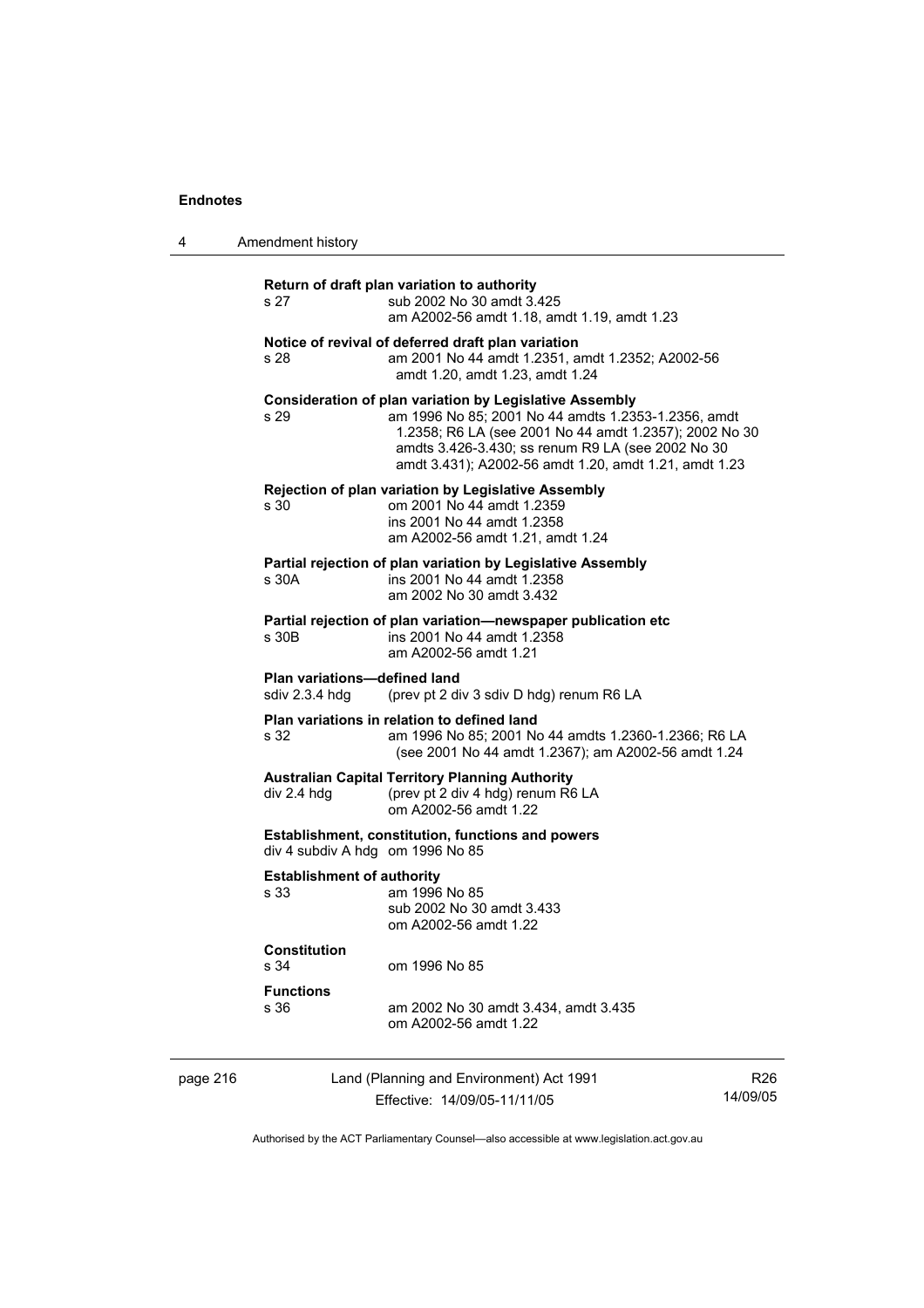| <b>Executive policy directions</b>         |                                                                                                                                          |  |
|--------------------------------------------|------------------------------------------------------------------------------------------------------------------------------------------|--|
| s 37                                       | am 1995 No 25; 1996 No 85; 2001 No 44 amdt 1.2368; R6 LA<br>(see 2001 No 44 amdt 1.2369); 2002 No 30 amdt 3.436<br>om A2002-56 amdt 1.22 |  |
| Power to enter into contracts              |                                                                                                                                          |  |
| s 38                                       | am 1994 No 38                                                                                                                            |  |
|                                            | sub 2002 No 30 amdt 3.437<br>om A2002-56 amdt 1.22                                                                                       |  |
| <b>Annual report</b>                       |                                                                                                                                          |  |
| s 39                                       | om 1995 No 25                                                                                                                            |  |
| <b>Delegation</b>                          |                                                                                                                                          |  |
| s 40                                       | sub 2002 No 30 amdt 3.437                                                                                                                |  |
|                                            | om A2002-56 amdt 1.22                                                                                                                    |  |
| <b>Staff</b>                               |                                                                                                                                          |  |
| s 41                                       | am 2002 No 30 amdt 3.438<br>om A2002-56 amdt 1.22                                                                                        |  |
|                                            | Effect of irregularity of appointment of chief planner                                                                                   |  |
| s <sub>42</sub>                            | om 1996 No 85                                                                                                                            |  |
| <b>Chief planner</b>                       |                                                                                                                                          |  |
| div 4 subdiv B hdg om 1996 No 85           |                                                                                                                                          |  |
| <b>Chief planner</b>                       |                                                                                                                                          |  |
| s 43                                       | om 1996 No 85                                                                                                                            |  |
| <b>Acting chief planner</b>                |                                                                                                                                          |  |
| s 44                                       | om 1996 No 85                                                                                                                            |  |
| <b>Remuneration and allowances</b><br>s 45 | am 1994 No 38                                                                                                                            |  |
|                                            | om 1995 No 56                                                                                                                            |  |
| Leave of absence                           |                                                                                                                                          |  |
| s 46                                       | om 1996 No 85                                                                                                                            |  |
| <b>Disclosure of interests</b>             |                                                                                                                                          |  |
| s 47                                       | om 1996 No 85                                                                                                                            |  |
| s 48                                       | Other employment, remuneration, business etc<br>om 1996 No 85                                                                            |  |
| Resignation                                |                                                                                                                                          |  |
| s 49                                       | om 1996 No 85                                                                                                                            |  |
| <b>Termination of appointment</b>          |                                                                                                                                          |  |
| s 50                                       | om 1996 No 85                                                                                                                            |  |
| <b>Miscellaneous</b><br>div 2.5 hdg        | (prev pt 2 div 5 hdg) renum R6 LA                                                                                                        |  |
|                                            |                                                                                                                                          |  |
|                                            | Land (Planning and Environment) Act 1991<br>page 217                                                                                     |  |
|                                            | Effective: 14/09/05-11/11/05                                                                                                             |  |

Authorised by the ACT Parliamentary Counsel—also accessible at www.legislation.act.gov.au

R26 14/09/05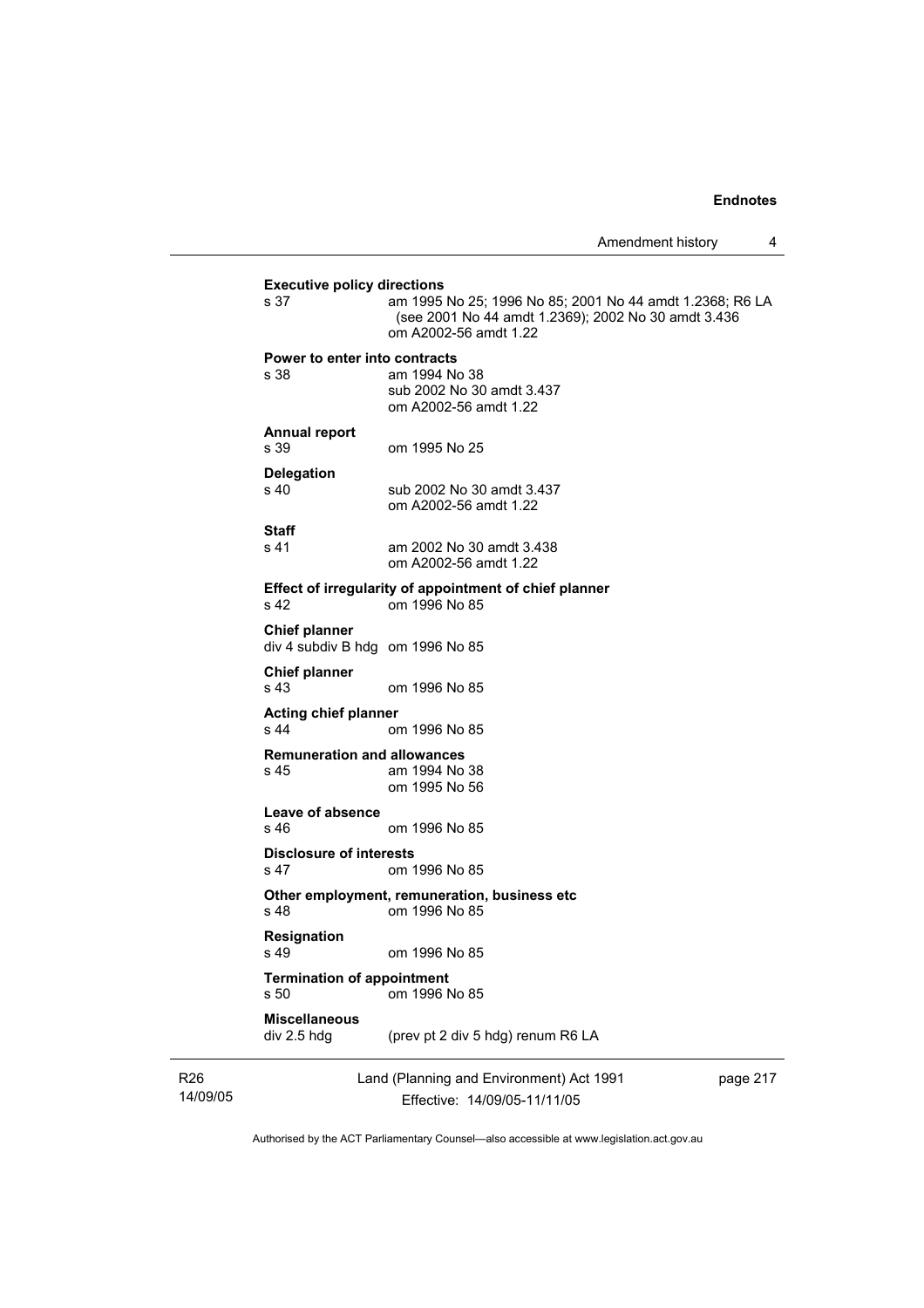| 4 | Amendment history                                |                                                                                                                                                                                                                                                                                                           |
|---|--------------------------------------------------|-----------------------------------------------------------------------------------------------------------------------------------------------------------------------------------------------------------------------------------------------------------------------------------------------------------|
|   | Heritage<br>pt 3 hdg                             | om A2004-57 amdt 1.22                                                                                                                                                                                                                                                                                     |
|   | Preliminary<br>div 3.1 hdg                       | (prev pt 3 div 1 hdg) renum R6 LA<br>om A2004-57 amdt 1.22                                                                                                                                                                                                                                                |
|   | Definitions for pt 3<br>s 52 hdg<br>s 52         | sub 2002 No 30 amdt 3.439<br>am 2002 No 30 amdt 3.440, amdt 3.442<br>om A2004-57 amdt 1.22<br>def interim heritage places register ins 2001 No 44<br>amdt 1.2370<br>am 2002 No 30 amdt 3.441<br>om A2004-57 amdt 1.22<br>def <i>interim variation</i> ins 2001 No 44 amdt 1.2371<br>om A2004-57 amdt 1.22 |
|   | s 53                                             | Compliance with requirements for consultation or notification<br>om 2001 No 44 amdt 1.2372<br>ins 2002 No 30 amdt 3.443<br>om A2004-57 amdt 1.22                                                                                                                                                          |
|   | Heritages places register<br>$div$ 3.2 hdg       | (prev pt 3 div 2 hdg) renum R6 LA<br>om A2004-57 amdt 1.22                                                                                                                                                                                                                                                |
|   | Content of heritage places register<br>s 54      | am 2002 No 30 amdt 3.444, amdt 3.445<br>om A2004-57 amdt 1.22                                                                                                                                                                                                                                             |
|   | Interim heritage places registers<br>div 3.3 hdg | (prev pt 3 div 3 hdg) renum R6 LA<br>om A2004-57 amdt 1.22                                                                                                                                                                                                                                                |
|   | <b>Effect</b><br>sdiv 3.3.1 hdg                  | (prev pt 3 div 3 sdiv A hdg) renum R6 LA<br>om A2004-57 amdt 1.22                                                                                                                                                                                                                                         |
|   | <b>Effect of interim registers</b><br>s 55       | am 2001 No 44 amdt 1.2373; 2002 No 30 amdt 3.446<br>om A2004-57 amdt 1.22                                                                                                                                                                                                                                 |
|   |                                                  | Preparation, notification and submission of registers<br>sdiv 3.3.2 hdg (prev pt 3 div 3 sdiv B hdg) renum R6 LA<br>om A2004-57 amdt 1.22                                                                                                                                                                 |
|   | s 59                                             | Application for inclusion of places in interim register<br>am 1993 No 77; 1996 No 71; ss renum R15 LA<br>om A2004-57 amdt 1.22                                                                                                                                                                            |

page 218 Land (Planning and Environment) Act 1991 Effective: 14/09/05-11/11/05

R26 14/09/05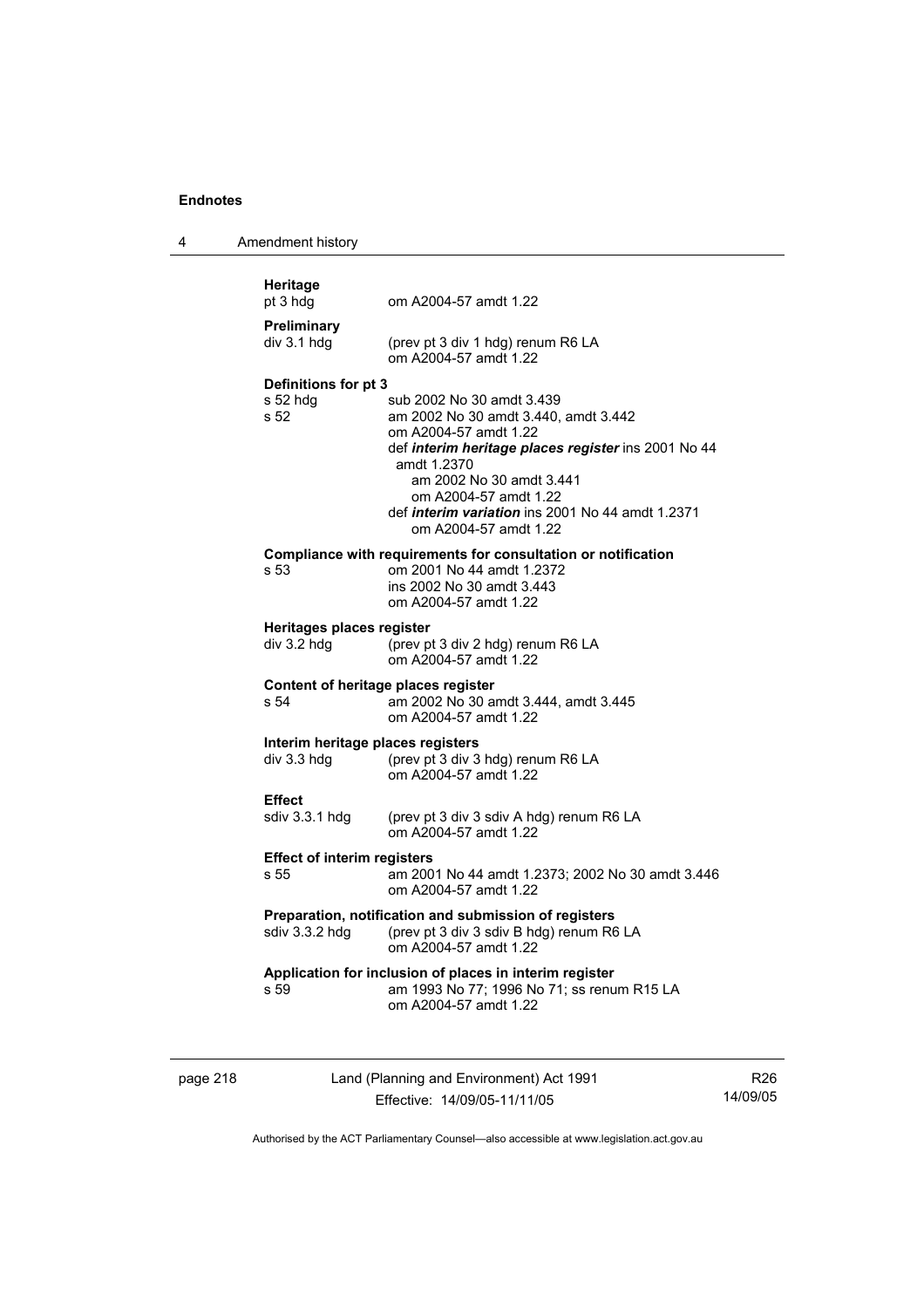#### **Public notification**

|                              | s 60                                      | am 1993 No 77; 1996 No 71; 2001 No 44 amdt 1.2374, amdt<br>1.2375; R6 LA (see 2001 No 44 amdt 1.2376); 2002 No 30<br>amdt 3.447, amdt 3.448<br>om A2004-57 amdt 1.22                             |          |
|------------------------------|-------------------------------------------|--------------------------------------------------------------------------------------------------------------------------------------------------------------------------------------------------|----------|
|                              | s 61                                      | Notification of lessees and occupiers<br>am 2001 No 44 amdt 1.2377; 2002 No 30 amdt 3.508<br>om A2004-57 amdt 1.22                                                                               |          |
|                              | Revision of interim register<br>s 62      | am 1993 No 77; 1996 No 71; 2001 No 44 amdts 1.2378-<br>1.2381; R6 LA (see 2001 No 44 amdt 1.2382); 2002 No 30<br>amdt 3.449, amdt 3.508<br>om A2004-57 amdt 1.22                                 |          |
|                              | $s$ 63 hdg<br>s 63                        | Submission of interim register to planning and land authority<br>am A2002-56 amdt 1.25<br>am 1993 No 77; 1996 No 71; 2001 No 44 amdt 1.2383;<br>A2002-56 amdt 1.25-1.29<br>om A2004-57 amdt 1.22 |          |
|                              | <b>Acquisition</b><br>s 64                | am A2002-56 amdt 1.30, amdt 1.31<br>om A2004-57 amdt 1.22                                                                                                                                        |          |
|                              | $div$ 3.4 hdg                             | Acquisition of heritage places and objects<br>(prev pt 3 div 4 hdg) renum R6 LA<br>om A2004-57 amdt 1.22                                                                                         |          |
| Notice of acquistion<br>s 65 |                                           | am 1993 No 77<br>om 1996 No 71                                                                                                                                                                   |          |
|                              | <b>Aboriginal heritage</b><br>div 3.5 hdg | (prev pt 3 div 5 hdg) renum R6 LA<br>om A2004-57 amdt 1.22                                                                                                                                       |          |
|                              | Preliminary<br>sdiv 3.5.1 hdg             | (prev pt 3 div 5 sdiv A hdg) renum R6 LA<br>om A2004-57 amdt 1.22                                                                                                                                |          |
|                              | Definitions for div 3.5<br>s 66           | sub 2002 No 30 amdt 3.450<br>om A2004-57 amdt 1.22                                                                                                                                               |          |
|                              | sdiv $3.5.2$ hdg                          | Reporting discoveries of unregistered Aboriginal places<br>(prev pt 3 div 5 sdiv B hdg) renum R6 LA<br>om A2004-57 amdt 1.22                                                                     |          |
|                              | <b>Reports</b><br>s 67                    | am 1994 No 81                                                                                                                                                                                    |          |
| R <sub>26</sub><br>14/09/05  |                                           | Land (Planning and Environment) Act 1991<br>Effective: 14/09/05-11/11/05                                                                                                                         | page 219 |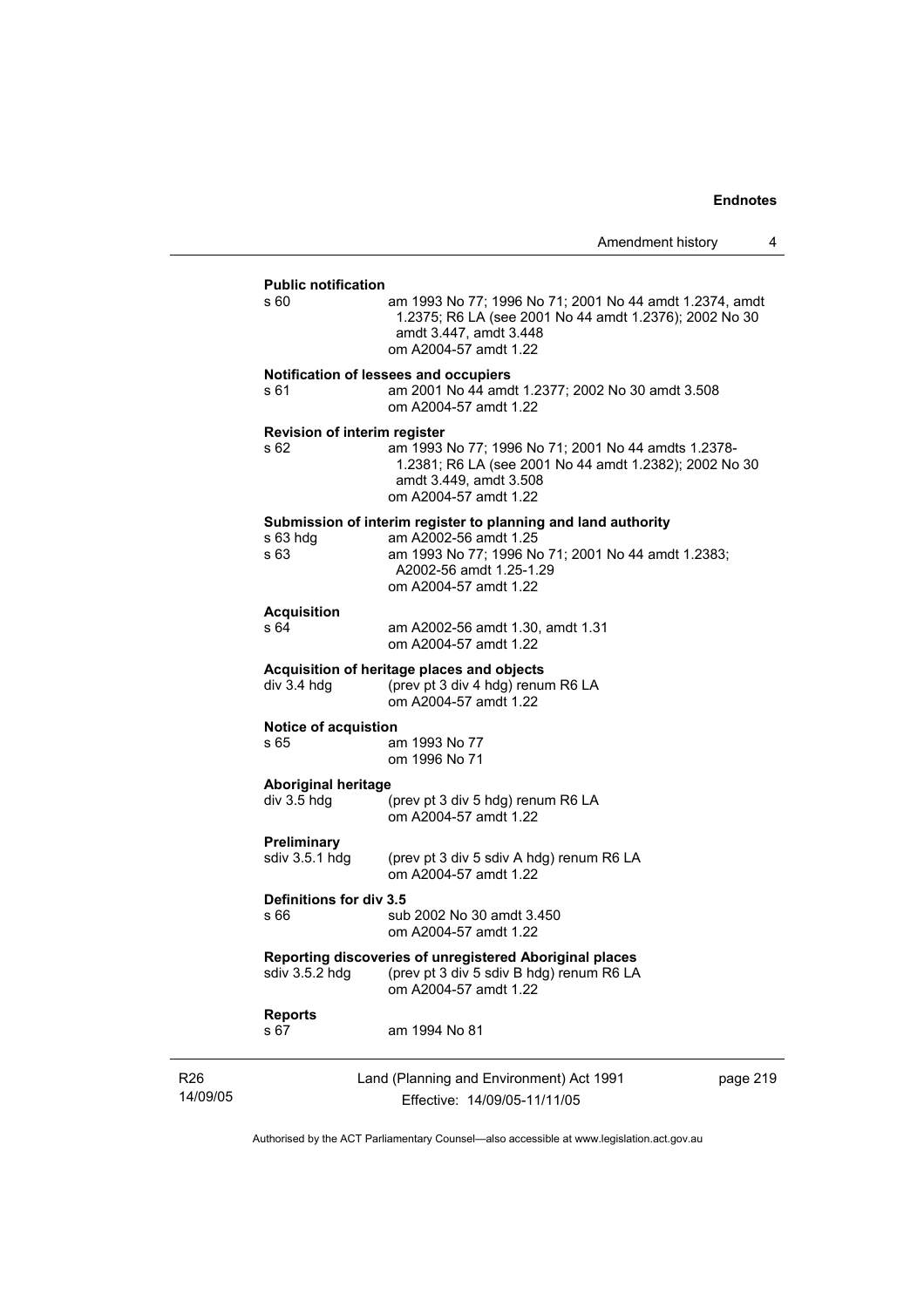| 4 | Amendment history |
|---|-------------------|
|---|-------------------|

#### om A2004-57 amdt 1.22

#### **Aboriginal heritage discoveries—consideration of reports**  s 68 am 2002 No 30 amdt 3.508 om A2004-57 amdt 1.22

**Aboriginal heritage discoveries—Ministerial directions and declarations**  s 69 am 1993 No 77; 1996 No 71; 2001 No 44 amdts 1.2384-1.2386; 2002 No 30 amdts 3.451-3.454 om A2004-57 amdt 1.22 **Protection of unregistered Aboriginal heritage**  subdiv 3.5.3 hdg (prev pt 3 div 5 subdiv C hdg) renum R6 LA om A2004-57 amdt 1.22 **Damaging unregistered Aboriginal places**  s 70 am 1994 No 81 om A2004-57 amdt 1.22 **Orders for protection of unregistered Aboriginal places—application of pt 6**  s 71 am 1993 No 77; A2002-56 amdt 1.31; A2003-34 amdt 1.3 om A2004-57 amdt 1.22 **Orders—reports by heritage council**  s 72 om A2004-57 amdt 1.22 **Orders—Ministerial directions and declarations**  am 1993 No 77; 1996 No 71; 2001 No 44 amdts 1.2387-1.2389; 2002 No 30 amdt 3.455, 3.456 om A2004-57 amdt 1.22 **Compensation claims**  sdiv 3.5.4 hdg (prev pt 3 div 5 sdiv D hdg) renum R6 LA om A2004-57 amdt 1.22 **Definitions for sdiv 3.5.4**  s 74 om A2004-57 amdt 1.22 **Application of sdiv 3.5.4**  s 75 am 2002 No 30 amdt 3.457 om A2004-57 amdt 1.22 **Right to compensation**  s 76 om A2004-57 amdt 1.22 **Loss for which compensation is recoverable**  s 77 am 2002 No 30 amdt 3.458 om A2004-57 amdt 1.22 **Amount of compensation**  s 78 om A2004-57 amdt 1.22

page 220 Land (Planning and Environment) Act 1991 Effective: 14/09/05-11/11/05

R26 14/09/05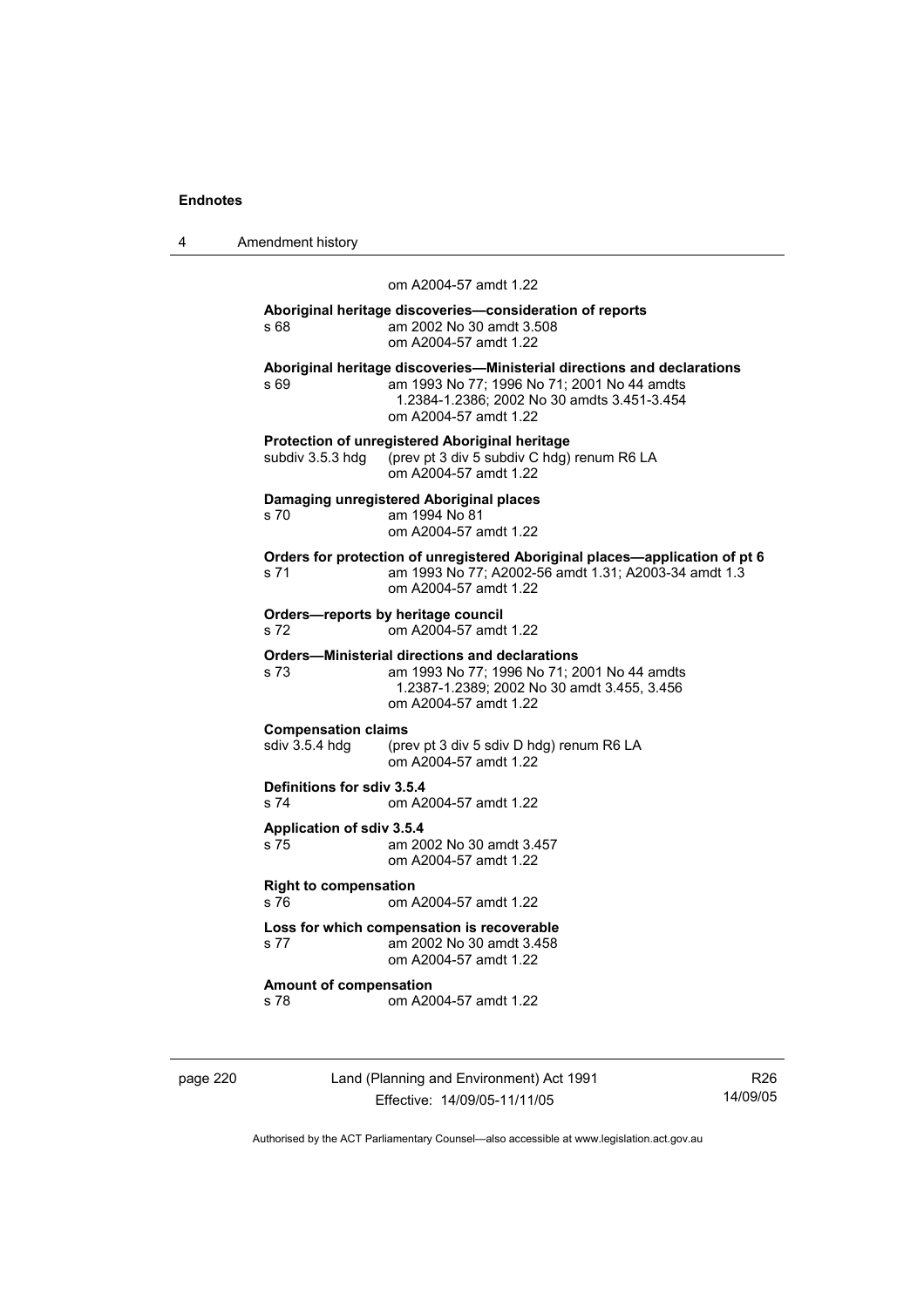| <b>Consultation with applicants</b><br>s 79                  | am 1996 No 71<br>om A2004-57 amdt 1.22                                                                                           |
|--------------------------------------------------------------|----------------------------------------------------------------------------------------------------------------------------------|
| s 80                                                         | Notice of decisions about compensation<br>am 1993 No 77<br>sub 1996 No 71<br>om A2004-57 amdt 1.22                               |
|                                                              | <b>Consultation in relation to registers</b><br>sdiv 3.5.5 hdg (prev pt 3 div 5 sdiv E hdg) renum R6 LA<br>om A2004-57 amdt 1.22 |
| s 81                                                         | <b>Consultation with Aboriginal organisations</b><br>am 2002 No 30 amdt 3.459<br>om A2004-57 amdt 1.22                           |
| <b>Restricted information</b><br>sdiv 3.5.6 hdg              | (prev pt 3 div 5 sdiv F hdg) renum R6 LA<br>om A2004-57 amdt 1.22                                                                |
| <b>Restricted information</b><br>s 82                        | am 1993 No 77; 1996 No 71; 2001 No 56 amdt 3.432; 2002<br>No 30 amdt 3.508<br>om A2004-57 amdt 1.22                              |
| s 83                                                         | Publication of restricted information by public officials<br>om A2004-57 amdt 1.22                                               |
| s 84                                                         | Publication of restricted information generally<br>am 1993 No 77; 1994 No 81; 1996 No 71<br>om A2004-57 amdt 1.22                |
| <b>Access to restricted information</b><br>s 85              | am 1996 No 71<br>om A2004-57 amdt 1.22                                                                                           |
| <b>Administrative review</b><br>pt 3 div 6 hdg om 1996 No 71 |                                                                                                                                  |
| <b>Review of decisions</b><br>s 86                           | am 1993 No 77<br>om 1996 No 71                                                                                                   |
| div 3.6 hdg                                                  | Public access to heritage information<br>(prev pt 3 div 7 hdg) renum R6 LA<br>om A2004-57 amdt 1.22                              |
| sdiv 3.6.1 hdg                                               | Information about administrative action<br>(prev pt 3 div 7 sdiv A hdg) renum R6 LA<br>om A2004-57 amdt 1.22                     |
|                                                              |                                                                                                                                  |

R26 14/09/05 Land (Planning and Environment) Act 1991 Effective: 14/09/05-11/11/05

page 221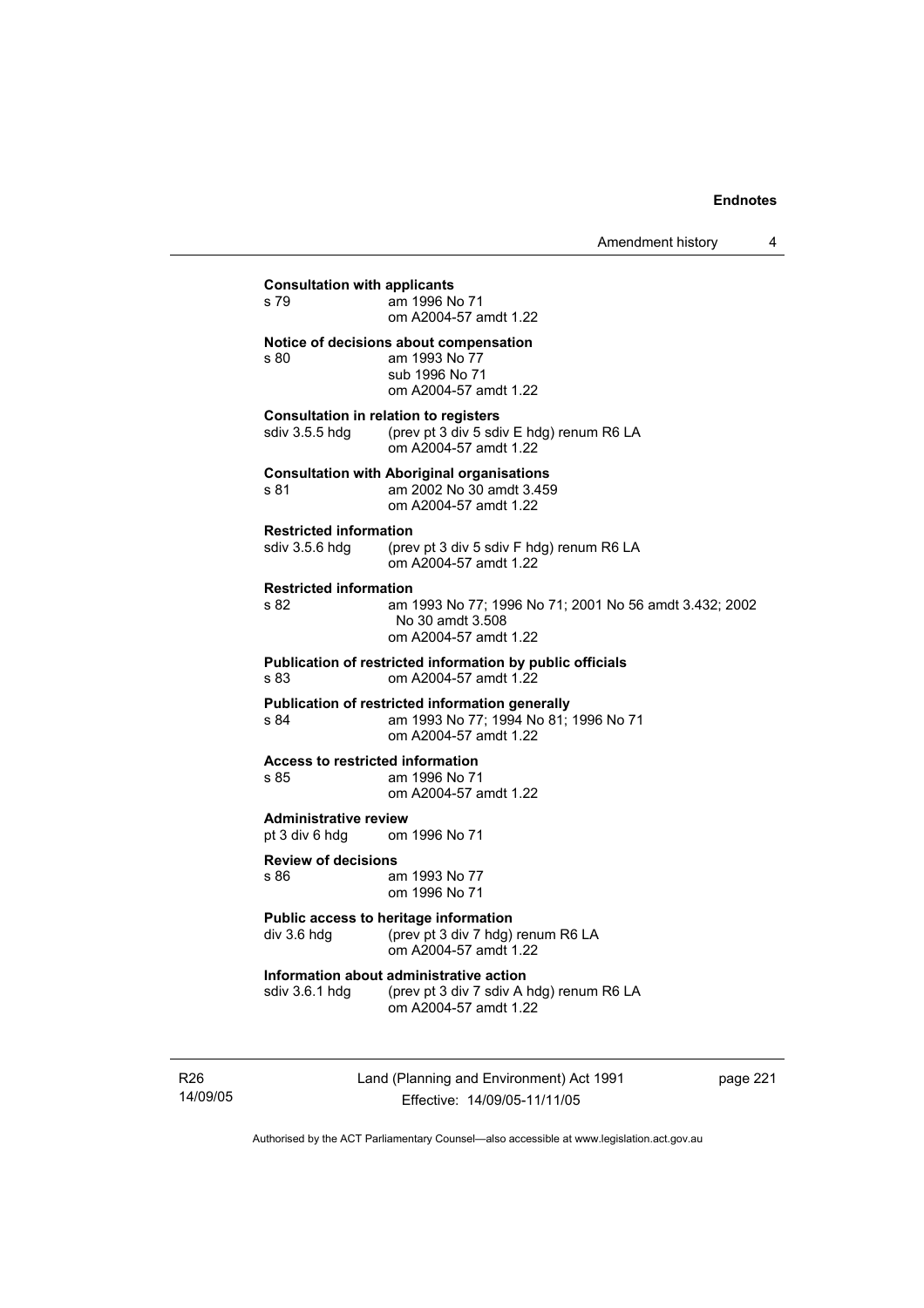| 4 | Amendment history                                     |                                                                                                                                                 |
|---|-------------------------------------------------------|-------------------------------------------------------------------------------------------------------------------------------------------------|
|   | <b>Application of sdiv 3.6.1</b><br>s 87              | om A2004-57 amdt 1.22                                                                                                                           |
|   | Searching administrative records<br>s 88              | am 2001 No 44 amdt 1.2390, amdt 1.2391<br>om A2004-57 amdt 1.22                                                                                 |
|   | <b>Access to heritage registers</b><br>sdiv 3.6.2 hdg | (prev pt 3 div 7 sdiv B hdg) renum R6 LA<br>om A2004-57 amdt 1.22                                                                               |
|   | Searching heritage registers<br>s 89                  | am 2001 No 44 amdt 1.2392, amdt 1.2393<br>sub 2002 No 30 amdt 3.460<br>om A2004-57 amdt 1.22                                                    |
|   | div 3.7 hdg                                           | <b>Australian Capital Territory Heritage Council</b><br>(prev pt 3 div 8 hdg) renum R6 LA<br>sub 2002 No 30 amdt 3.461<br>om A2004-57 amdt 1.22 |
|   | <b>Preliminary</b><br>sdiv 3.7.1 hdg                  | (prev pt 3 div 8 sdiv A hdg) renum R6 LA<br>om 2002 No 30 amdt 3.461                                                                            |
|   | Definitions for div 3.7<br>s 90                       | sub 2002 No 30 amdt 3.461<br>om A2004-57 amdt 1.22                                                                                              |
|   | sdiv 3.7.2 hdg                                        | <b>Establishment, functions and powers</b><br>(prev pt 3 div 8 sdiv B hdg) renum R6 LA<br>om 2002 No 30 amdt 3.461                              |
|   | <b>Establishment of heritage council</b><br>s 91      | sub 2002 No 30 amdt 3.461<br>om A2004-57 amdt 1.22                                                                                              |
|   | <b>Constitution</b><br>s 92                           | sub 2002 No 30 amdt 3.461<br>am A2002-56 amdt 1.32<br>om A2004-57 amdt 1.22                                                                     |
|   | <b>Functions of heritage council</b><br>s 93          | am 1995 No 25; 2001 No 44 amdt 1.2394<br>sub 2002 No 30 amdt 3.461<br>om A2004-57 amdt 1.22                                                     |
|   | <b>Ministerial directions</b><br>s 94                 | sub 2002 No 30 amdt 3.461<br>om A2004-57 amdt 1.22                                                                                              |

page 222 Land (Planning and Environment) Act 1991 Effective: 14/09/05-11/11/05

R26 14/09/05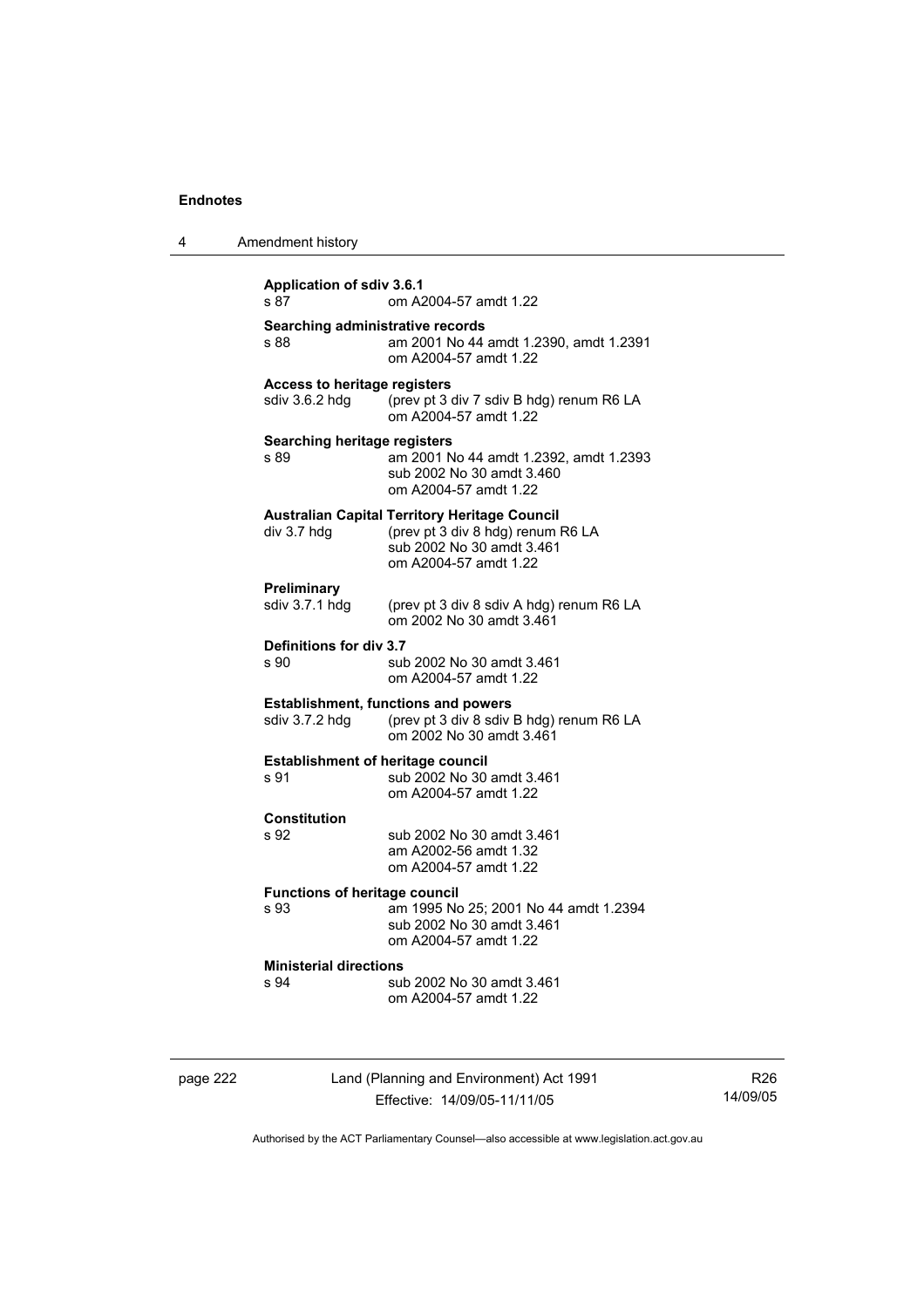| Deputies of permanent members<br>s 95             | om 1995 No 25<br>ins 2002 No 30 amdt 3.461<br>om A2004-57 amdt 1.22                                          |
|---------------------------------------------------|--------------------------------------------------------------------------------------------------------------|
| <b>Appointment of expert members</b><br>s 96      | sub 2002 No 30 amdt 3.461<br>om A2004-57 amdt 1.22                                                           |
| <b>Constitution and meetings</b>                  | sdiv 3.7.3 hdg (prev pt 3 div 8 sdiv C hdg) renum R6 LA<br>om 2002 No 30 amdt 3.461                          |
| s 97                                              | Term of appointment of expert members<br>am 1996 No 85<br>sub 2002 No 30 amdt 3.461<br>om A2004-57 amdt 1.22 |
| s 98                                              | Conditions of appointment of expert members generally<br>sub 2002 No 30 amdt 3.461<br>om A2004-57 amdt 1.22  |
| s 99                                              | Chairperson, deputy chairperson and secretary<br>sub 2002 No 30 amdt 3.461<br>om A2004-57 amdt 1.22          |
| Leave of absence<br>s 100                         | sub 2002 No 30 amdt 3.461<br>om A2004-57 amdt 1.22                                                           |
| <b>Disclosure of interests</b><br>s 101           | sub 2002 No 30 amdt 3.461<br>om A2004-57 amdt 1.22                                                           |
| <b>Ending of appointments</b><br>s <sub>102</sub> | om 1997 No 41<br>ins 2002 No 30 amdt 3.461<br>om A2004-57 amdt 1.22                                          |
| <b>Calling meetings</b><br>s 103                  | am 1997 No 41<br>sub 2002 No 30 amdt 3.461<br>om A2004-57 amdt 1.22                                          |
| <b>Procedure at meetings</b><br>s 104             | sub 2002 No 30 amdt 3.461<br>om A2004-57 amdt 1.22                                                           |
| <b>Delegation to secretary</b><br>s 105           | sub 2002 No 30 amdt 3.461<br>om A2004-57 amdt 1.22                                                           |

R26 14/09/05 Land (Planning and Environment) Act 1991 Effective: 14/09/05-11/11/05

page 223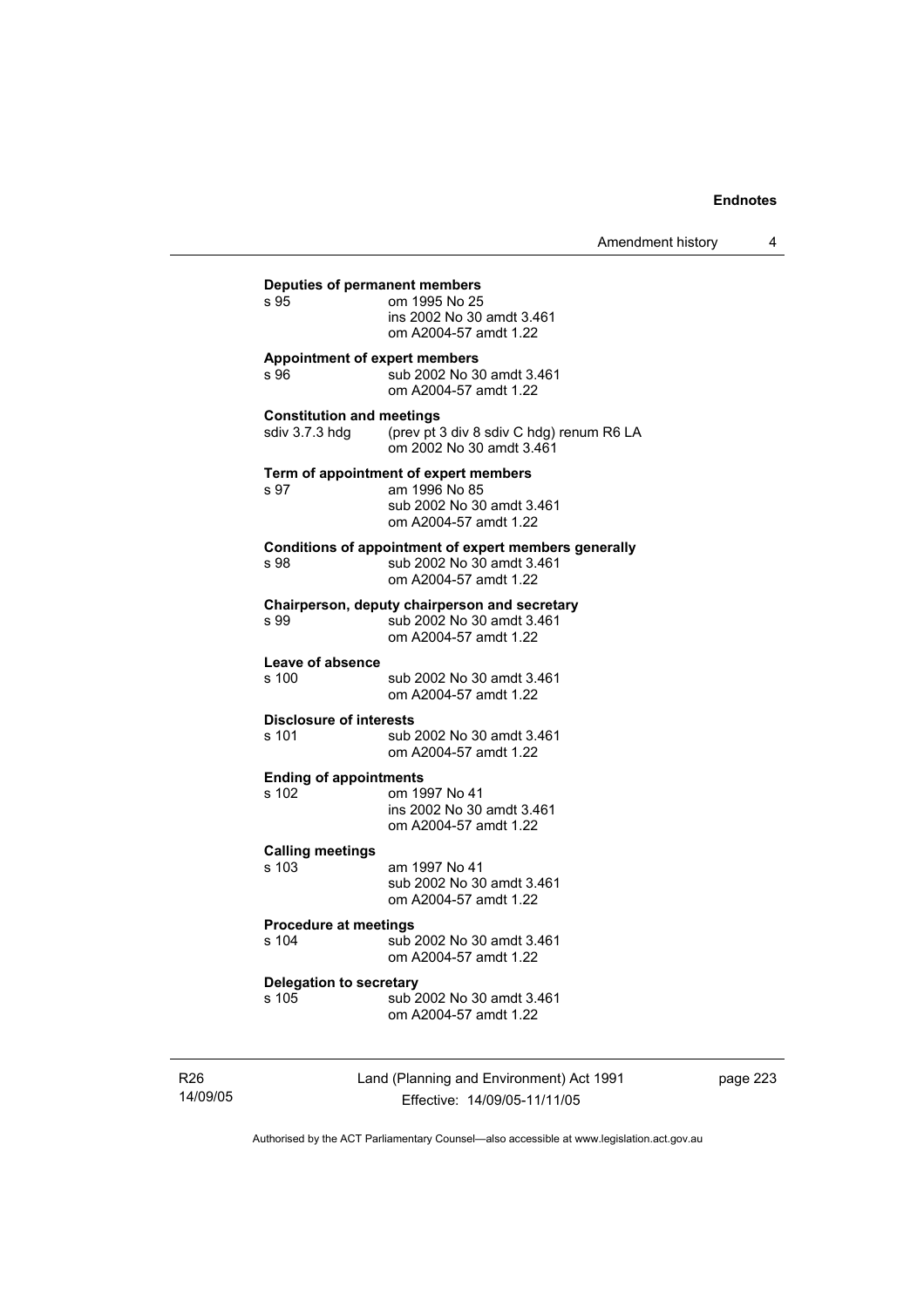4 Amendment history

```
Termination of appointment 
s 106 om 2002 No 30 amdt 3.461 
Acting members 
s 107 om 2002 No 30 amdt 3.461 
Convening meetings 
s 108 om 2002 No 30 amdt 3.461 
Procedure at meetings 
s 109 om 2002 No 30 amdt 3.461 
Quorum 
                 om 2002 No 30 amdt 3.461
Preliminary 
div 4.1 hdg (prev pt 4 div 1 hdg) renum R6 LA<br>div 4.1 note ins A2002-56 amdt 1.33
                 ins A2002-56 amdt 1.33
Definitions for pt 4 
s 111 am 1996 No 71 
Preliminary assessments<br>div 4.2 hdg (prev pt
                 (prev pt 4 div 2 hdg) renum R6 LA
Directions 
s 113 am 1996 No 85 
Submission to Minister 
s 116 am 1996 No 85; 2001 No 44 amdt 1.2395, amdt 1.2396 
Public inspection 
s 117 am 1993 No 77; 1996 No 71 
                  sub 1996 No 85 
                  am 2000 No 37 s 6; 2001 No 44 amdts 1.2397-1.2400; R6 LA 
                  (see 2001 No 44 amdt 1.2401); A2002-56 amdt 1.34 
Assessments 
div 4.3 hdg (prev pt 4 div 3 hdg) renum R6 LA 
Form and content 
sdiv 4.3.1 hdg (prev pt 4 div 3 sdiv A hdg) renum R6 LA 
Direction of assessments 
sdiv 4.3.2 hdg (prev pt 4 div 3 sdiv B hdg) renum R6 LA 
Decisions to direct assessments 
s 121 am 2000 No 37 s 7; ss renum R15 LA 
Directions 
s 123 am 1996 No 85; 2001 No 44 amdt 1.2402, amdt 1.2403; R6 
                  LA (see 2001 No 44 amdt 1.2404)
```
page 224 Land (Planning and Environment) Act 1991 Effective: 14/09/05-11/11/05

R26 14/09/05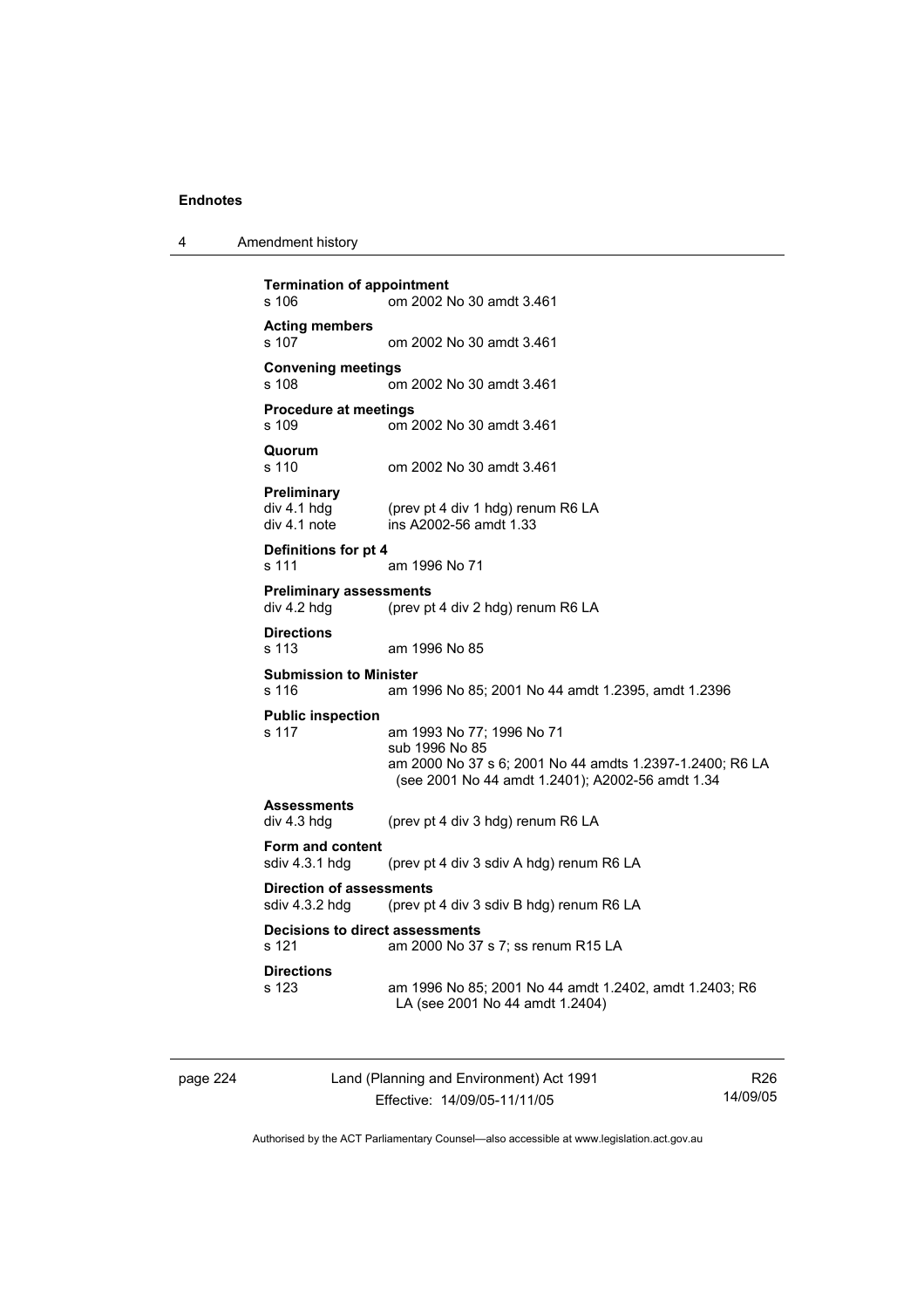|                                                | Amendment history                                                                                                                                                                                                                        | 4 |
|------------------------------------------------|------------------------------------------------------------------------------------------------------------------------------------------------------------------------------------------------------------------------------------------|---|
| sdiv 4.3.3 hdg                                 | Preparation, evaluation and consideration by Legislative Assembly<br>(prev pt 4 div 3 sdiv C hdg) renum R6 LA                                                                                                                            |   |
| s 125                                          | Environmental impact statements-consultation and public inspection<br>am 1993 No 77; 1996 No 71; 2000 No 37 s 8; 2001 No 44<br>amdt .2405, amdt 1.2406; 2001 No 56 amdt 3.433; R6 LA<br>(see 2001 No 44 amdt 1.2407); A2002-56 amdt 1.35 |   |
| <b>Consultation</b><br>s 128                   | am 2001 No 44 amdts 1.2408-1.2410                                                                                                                                                                                                        |   |
| s 132                                          | Presentation to Legislative Assembly and public inspection<br>am 2001 No 44 amdt 1.2411; 2002 No 30 amdt 3.462                                                                                                                           |   |
| <b>Exclusion of material</b><br>s 133          | am 2002 No 30 amdt 3.463                                                                                                                                                                                                                 |   |
| <b>Exemptions</b><br>s 134                     | am 2001 No 44 amdts 1.2412-1.2414                                                                                                                                                                                                        |   |
| <b>Inquiries</b><br>div 4.4 hdg                | (prev pt 4 div 4 hdg) renum R6 LA                                                                                                                                                                                                        |   |
| sdiv 4.4.1 hdg                                 | Establishment of panels and terms of reference<br>(prev pt 4 div 4 sdiv A hdg) renum R6 LA                                                                                                                                               |   |
| <b>Remuneration</b><br>s 137                   | om 1997 No 41                                                                                                                                                                                                                            |   |
| <b>Terms of reference</b><br>s 138             | am 2001 No 44 amdt 1.2415, amdt 1.2416                                                                                                                                                                                                   |   |
| <b>Notification</b><br>s 139                   | am 2001 No 44 amdt 1.2417, amdt 1.2418                                                                                                                                                                                                   |   |
| Inquiry reports<br>sdiv 4.4.2 hdg              | (prev pt 4 div 4 sdiv B hdg) renum R6 LA                                                                                                                                                                                                 |   |
| s 141                                          | Presentation to Legislative Assembly and public inspection<br>am 2001 No 44 amdt 1.2419; 2002 No 30 amdt 3.464                                                                                                                           |   |
| <b>Exclusion of material</b><br>s 142          | am 2002 No 30 amdt 3.465, amdt 3.466                                                                                                                                                                                                     |   |
| <b>Procedures and powers</b><br>sdiv 4.4.3 hdg | (prev pt 4 div 4 sdiv C hdg) renum R6 LA                                                                                                                                                                                                 |   |
| Definitions for sdiv 4.4.3<br>s 143            | sub 2002 No 30 amdt 3.467<br>def authorised person sub 2002 No 30 amdt 3.467<br>def occupier ins 2002 No 30 amdt 3.467<br>def <i>place</i> sub 2002 No 30 amdt 3.467                                                                     |   |

R26 14/09/05 Land (Planning and Environment) Act 1991 Effective: 14/09/05-11/11/05

page 225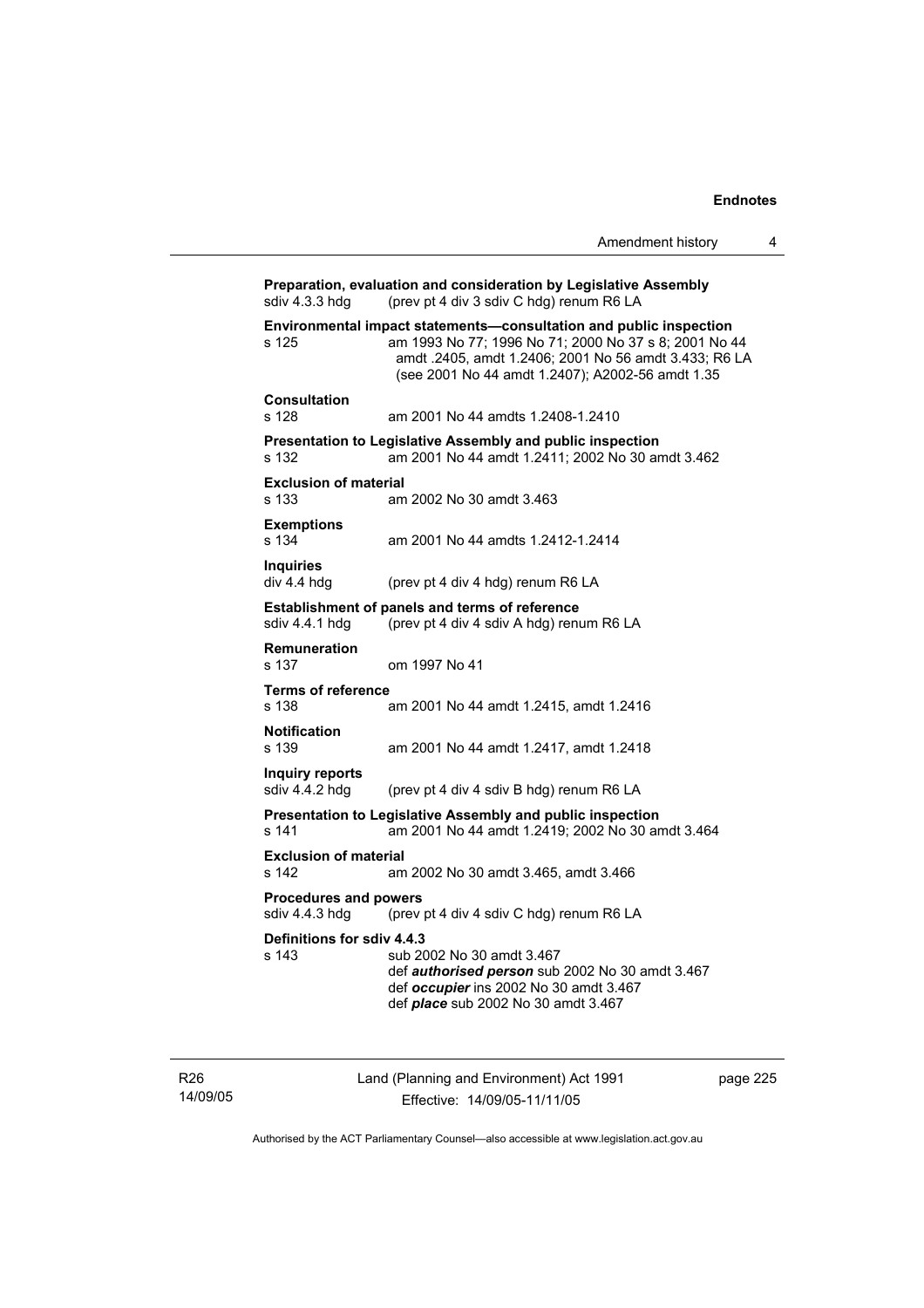| 4 | Amendment history |
|---|-------------------|
|---|-------------------|

```
Notice of inquiry hearings 
s 144 am 2001 No 44 amdts 1.2420-1.2422 
General procedure 
                 am 2002 No 30 amdt 3.468
Special hearings—consultation with interested persons 
s 147 am 2002 No 30 amdt 3.508 
Assessments for purpose of inquiries 
s 148 am 2002 No 30 amdt 3.469 
Witnesses—summons to appear<br>s 149 am 1994 No 81
                 am 1994 No 81
Victimisation of witnesses 
s 150 am 1994 No 81 
Powers of search and inspection 
s 154 am 1994 No 81 
Obstructing or resisting authorised person 
s 155 am 1994 No 81 
                  om A2004-15 amdt 2.105 
Contempt 
s 156 am 1994 No 81; 2002 No 30 amdt 3.470 
Protection of panel members and witnesses 
                 am 2002 No 30 amdt 3.471
Administrative review 
pt 4 div 5 hdg om 1996 No 71 
Review of decisions 
                 am 1993 No 77
                  om 1996 No 71 
Preliminary 
div 5.1 hdg (prev pt 5 div 1 hdg) renum R6 LA 
Definitions for pt 5 
s 159 hdg sub 2002 No 30 amdt 3.472
s 159 am 1993 No 90; 1995 No 54; 1996 No 85; 1999 No 79 sch 3; 
                  2001 No 17 amdt 2.9; 2002 No 30 amdt 3.473, amdt 3.477 
                  def lease sub 2002 No 30 amdt 3.474 
                  def market value ins 2002 No 30 amdt 3.475 
                  def provision ins 2002 No 30 amdt 3.475 
                  def repealed Act om 2002 No 30 amdt 3.476 
Meaning of concessional lease for Act 
s 159A ins A2005-49 s 4
```
page 226 Land (Planning and Environment) Act 1991 Effective: 14/09/05-11/11/05

R26 14/09/05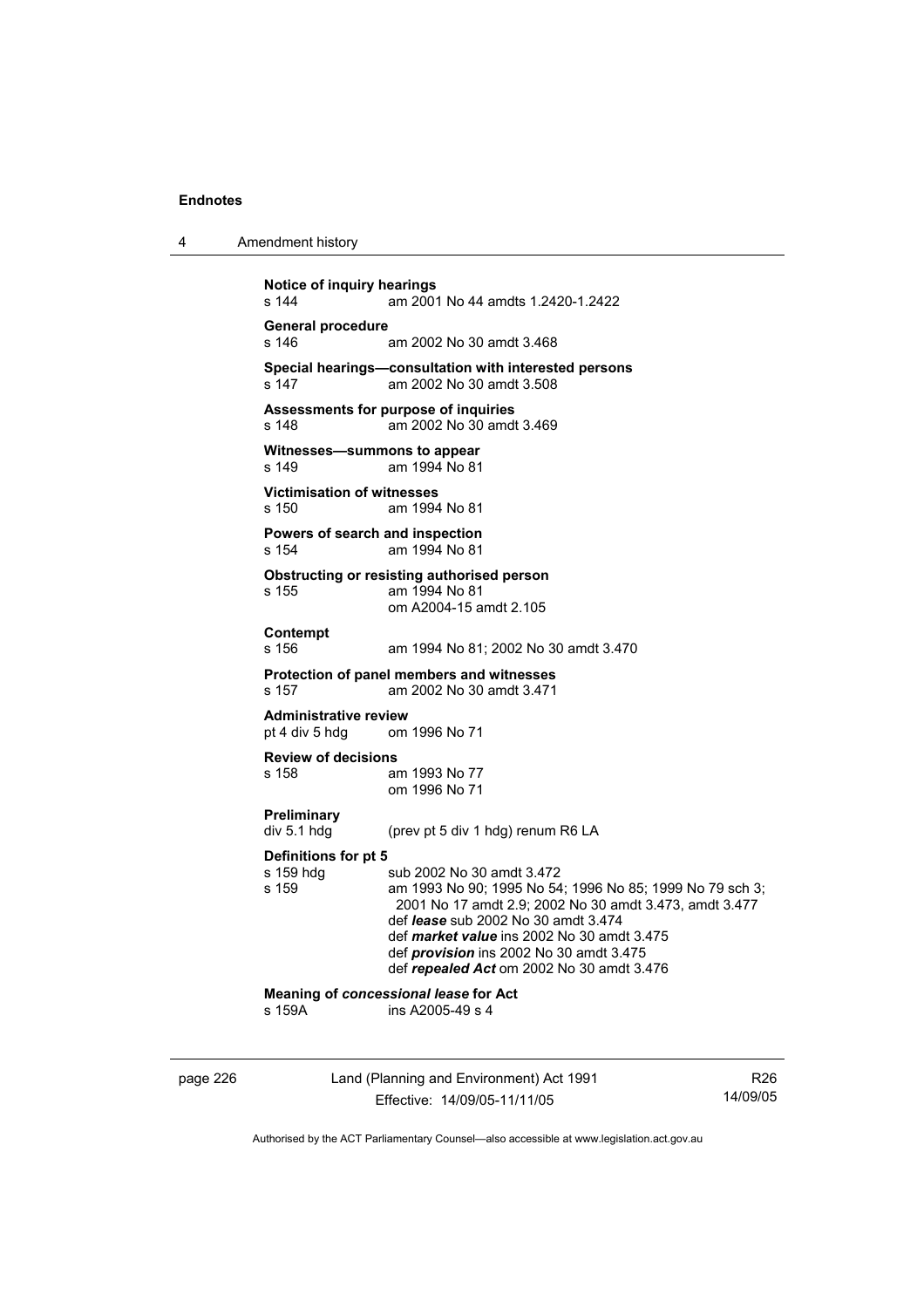| s 160                                    | am A2002-56 amdt 1.36                                                                                                                                                       |
|------------------------------------------|-----------------------------------------------------------------------------------------------------------------------------------------------------------------------------|
| Leases<br>div 5.2 hdg                    | (prev pt 5 div 2 hdg) renum R6 LA                                                                                                                                           |
| <b>Effect qualified</b><br>$s$ 160 $A$   | ins 1999 No 73 s 5                                                                                                                                                          |
| s 160 <sub>B</sub>                       | Planning and land authority may grant leases<br>ins A2002-56 amdt 1.37                                                                                                      |
| <b>Granting of leases</b><br>s 161       | am 1993 No 11; 1996 No 85; 2001 No 44 amdts 1.2423-<br>1.2425; R6 LA (see 2001 No 44 amdt 1.2426); A2002-56<br>amdt 1.38, amdt 1.78                                         |
| <b>Fees for granting leases</b><br>s 162 | om 2001 No 44 amdt 1.2427                                                                                                                                                   |
| s 163                                    | Leases to community organisations<br>am 1993 No 11; 2001 No 44 amdt 1.2428, amdt 1.2429; 2002<br>No 30 amdt 3.478; A2002-56 amdt 1.39, amdt 1.78; ss renum<br><b>R15 LA</b> |
| <b>Special leases</b><br>s 164           | am 1993 No 11; 2001 No 44 amdt 1.2428, amdt 1.2429;<br>A2002-56 amdt 1.40, amdt 1.78; ss renum R15 LA                                                                       |
| s 165                                    | Authority to consider proposed leases<br>am 1993 No 11; 1996 No 39<br>om 1996 No 85                                                                                         |
| s 166                                    | Inquiries and assessments in relation to granting of leases<br>am A2002-56 amdt 1.41, amdt 1.42                                                                             |
| s 166A                                   | Grants of leases after inquiries or assessments<br>ins A2002-56 amdt 1.42                                                                                                   |
| s 167                                    | Eligibility for certain classes of leases<br>am 1996 No 85; 2001 No 44 amdt 1.2428, amdt 1.2429;<br>A2002-56 amdt 1.78                                                      |
| Authority need not grant lease<br>s 168  | sub A2002-56 amdt 1.43                                                                                                                                                      |
| <b>Payment for leases</b><br>s 169       | am 2000 No 37 s 9; A2002-56 amdt 1.78                                                                                                                                       |
| s 170                                    | Failure to accept and execute lease<br>am 2002 No 30 amdt 3.479; A2002-56 amdt 1.78                                                                                         |

R26 14/09/05 Land (Planning and Environment) Act 1991 Effective: 14/09/05-11/11/05

page 227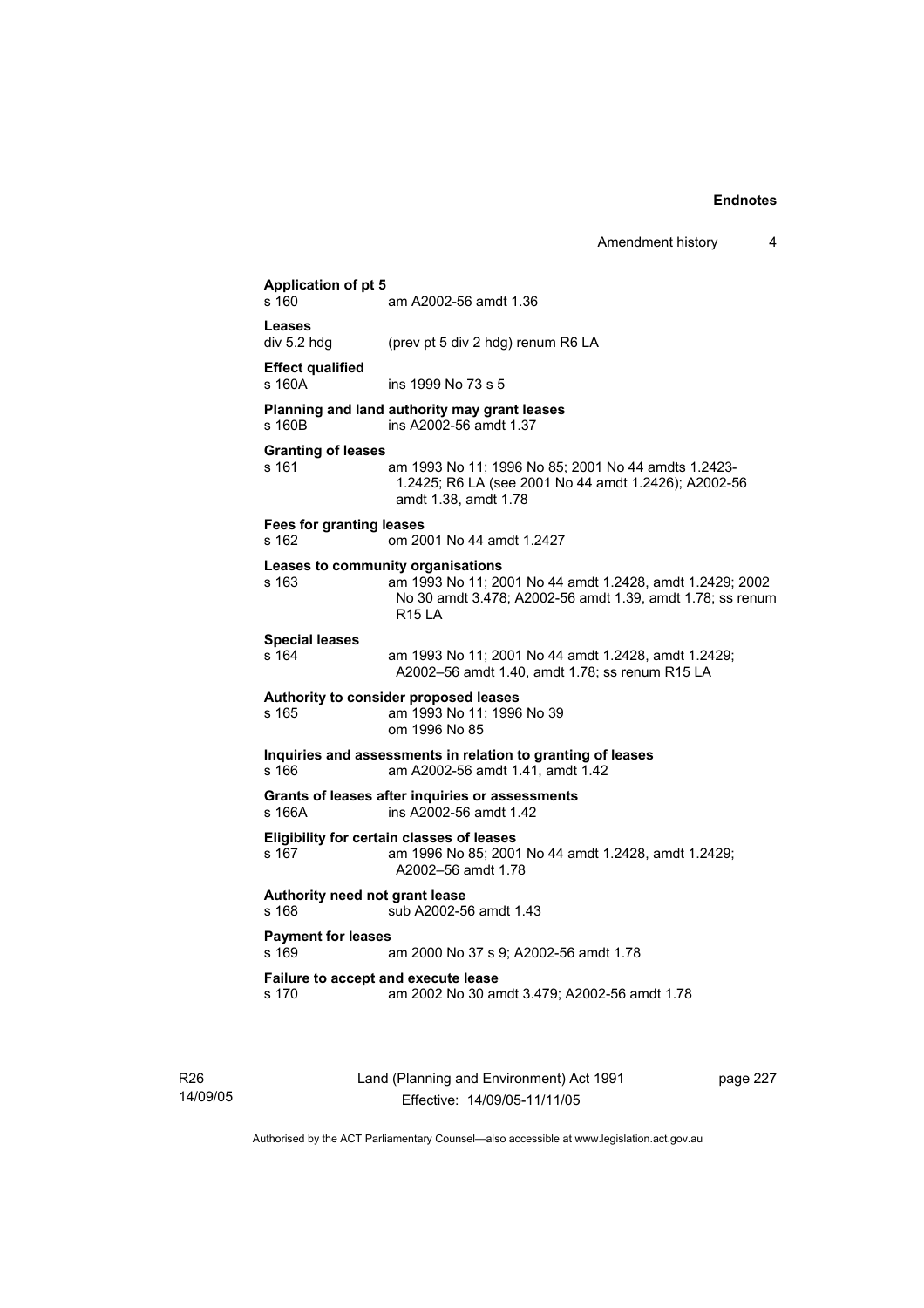4 Amendment history

| page 228 |                                                     | Land (Planning and Environment) Act 1991                                                                                                                                                           | R2 |
|----------|-----------------------------------------------------|----------------------------------------------------------------------------------------------------------------------------------------------------------------------------------------------------|----|
|          | <b>Certificates of compliance</b><br>s 179          | am 1996 No 85; 2001 No 17 amdt 2.11; 2001 No 44<br>amdt 1.2431, amdt 1.2432; R6 LA (see 2001 No 44                                                                                                 |    |
|          | s 178                                               | Refund on lease surrender or termination<br>am 2001 No 44 amdt 1.2428, amdt 1.2429; A2002-56<br>amdt 1.79<br>sub A2004-64 s 4                                                                      |    |
|          | <b>Review of variations of rent</b><br>s 177        | am A2002-56 amdt 1.56, amdt 1.79                                                                                                                                                                   |    |
|          | <b>Variation of rent</b><br>s 176                   | am A2002-56 amdt 1.79                                                                                                                                                                              |    |
|          | Use of land for leased purpose<br>s 175             | am 1996 No 85                                                                                                                                                                                      |    |
|          | Deciding value of improvements<br>s 174             | am 1996 No 85; A2002-56 amdt 1.79                                                                                                                                                                  |    |
|          | s 173                                               | Lessee's rights in relation to improvements<br>am 1996 No 85; A2002-56 amdts 1.50-1.54, amdt 1.78,<br>amdt 1.79; ss renum R12 LA (see A2002-56 amdt 1.55)                                          |    |
|          | s 172C                                              | No right to use, flow and control of water<br>(prev s 172B) ins 1998 No 63<br>renum 2001 No 58 s 101                                                                                               |    |
|          | s 172B                                              | Grant of further lease-community title<br>ins 2001 No 58 s 102<br>am A2002-56 amdt 1.49, amdt 1.78                                                                                                 |    |
|          | <b>Grant of further lease—unit titles</b><br>s 172A | ins 1996 No 85<br>sub 2001 No 17 amdt 2.10<br>am A2002-56 amdt 1.48, amdt 1.78; A2005-20 amdt 3.181                                                                                                |    |
|          | s 172                                               | Grant of further leases for purposes other than residential or rural<br>am 1996 No 85; 2001 No 44 amdt 1.2429; amdt 1.2430<br>sub A2002-56 amdt 1.47                                               |    |
|          | <b>Grant of further rural leases</b><br>s 171A      | ins 1996 No 85<br>am 1999 No 73 s 6; 2001 No 32 s 4, s 5; 2001 No 44<br>amdt 1.2429, amdt 1.2430; R6 LA (see 2001 No 32 s 6);<br>A2002-56 amdt 1.45, amdt 1.46, amdt 1.78; pars, ss renum<br>R15IA |    |
|          | <b>Grant of further residential leases</b><br>s 171 | am 1996 No 85; 2001 No 44 amdt 1.2429, amdt 1.2430<br>sub A2002-56 amdt 1.44                                                                                                                       |    |
|          |                                                     |                                                                                                                                                                                                    |    |

Effective: 14/09/05-11/11/05

R26 14/09/05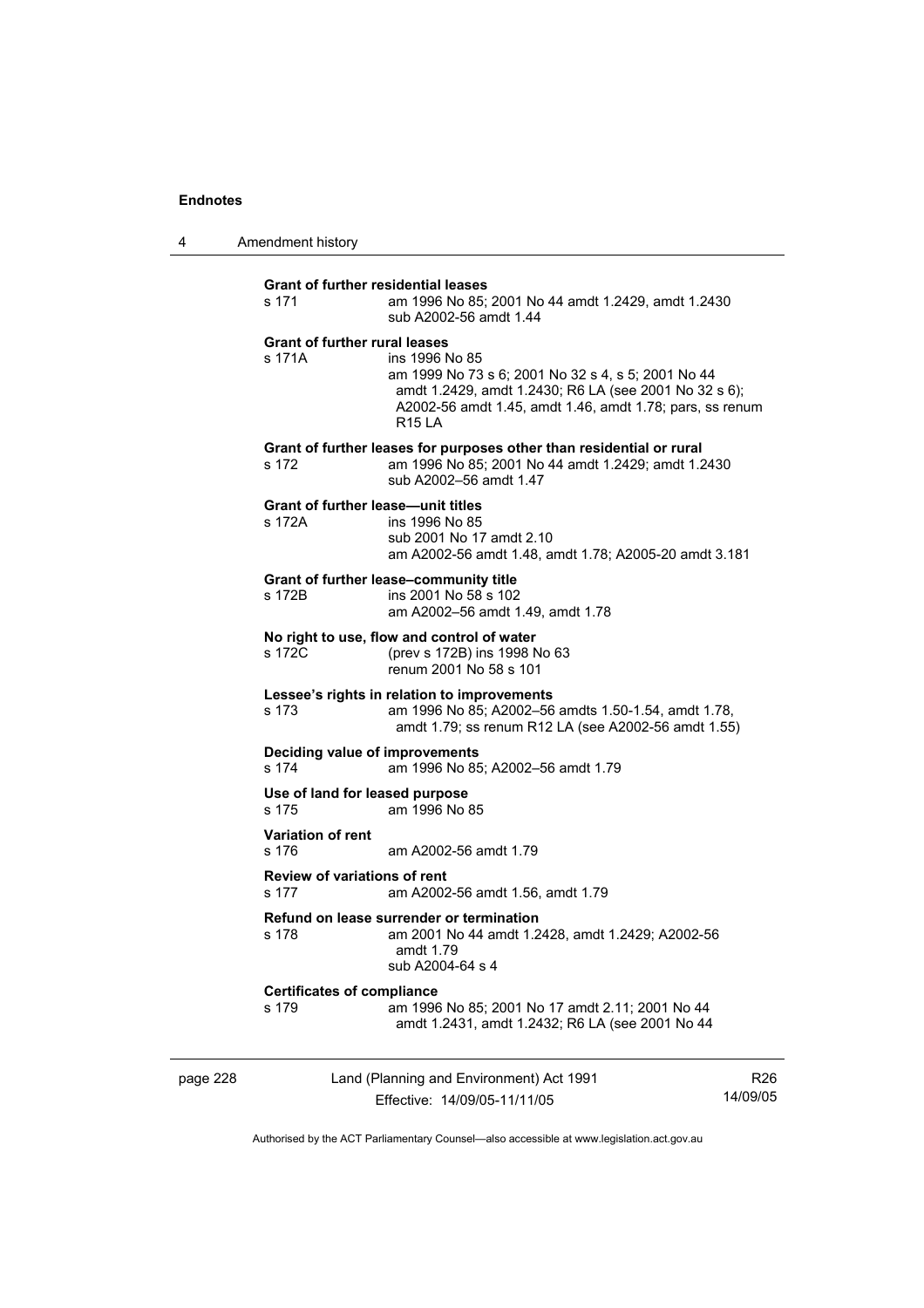$\overline{4}$ 

|                                             | Amendment history                                                                                                                                                                                                                               | 4 |
|---------------------------------------------|-------------------------------------------------------------------------------------------------------------------------------------------------------------------------------------------------------------------------------------------------|---|
|                                             | amdt 1.2433); A2002-56 amdt 1.57, amdt 1.79; A2005-37<br>amdt $1.1$                                                                                                                                                                             |   |
| s 180                                       | Transfer of land subject to building and development provision<br>am 1996 No 85; 2001 No 44 amdt 1.2434, amdt 1.2435;<br>A2002-56 amdt 1.58, amdt 1.59, amdt 1.79; A2004-2<br>amdt 1.31; A2004-64 ss 5-7; ss renum R22 LA (see<br>A2004-64 s 8) |   |
| s 181                                       | Mortgage of leasehold subject to building and development provision<br>am 1996 No 85                                                                                                                                                            |   |
| s 183                                       | Power of lessee to sublet part of building or land in certain cases<br>am 1995 No 20                                                                                                                                                            |   |
| Variation of leases<br>div 5.3 hdg          | (prev pt 5 div 3 hdg) renum R6 LA                                                                                                                                                                                                               |   |
| Effect qualified<br>s 183A                  | ins 1999 No 73 s 7                                                                                                                                                                                                                              |   |
| s 184                                       | Application to surrender and regrant of leases<br>am 1996 No 62<br>sub 1996 No 85                                                                                                                                                               |   |
| s 184A                                      | Variation of nominal rent lease-change of use charge<br>ins 1996 No 85<br>am 2001 No 1 s 4; A2002-56 amdt 1.60, amdt 1.79; ss renum<br><b>R15 LA</b>                                                                                            |   |
| New change of use charge formula<br>s 184B  | ins 1996 No 85<br>am 1998 No 65; 1999 No 40 s 4; 2000 No 14 s 4; 2000 No 49<br>s <sub>4</sub><br>om 2001 No 1 s 5                                                                                                                               |   |
| s 184C                                      | Change of use charge for variations of nominal rent leases<br>ins 1996 No 85<br>am 2000 No 49 s 5; 2001 No 1 s 6<br>sub 2001 No 80 s 3<br>am A2002-56 amdt 1.79                                                                                 |   |
| Variation of rental leases<br>s 184D        | ins 1996 No 85<br>am A2002-56 amdt 1.61, amdt 1.78                                                                                                                                                                                              |   |
| s 185                                       | Advice of rent payable on variation of lease<br>am A2002-56 amdt 1.62, amdt 1.78                                                                                                                                                                |   |
| Variation of lease to pay out rent<br>s 186 | am 1996 No 85; 2001 No 44 amdt 1.2436, amdt 1.2437;<br>A2002-56 amdt 1.79; ss renum R15 LA                                                                                                                                                      |   |
|                                             |                                                                                                                                                                                                                                                 |   |

R26 14/09/05 Land (Planning and Environment) Act 1991 Effective: 14/09/05-11/11/05

page 229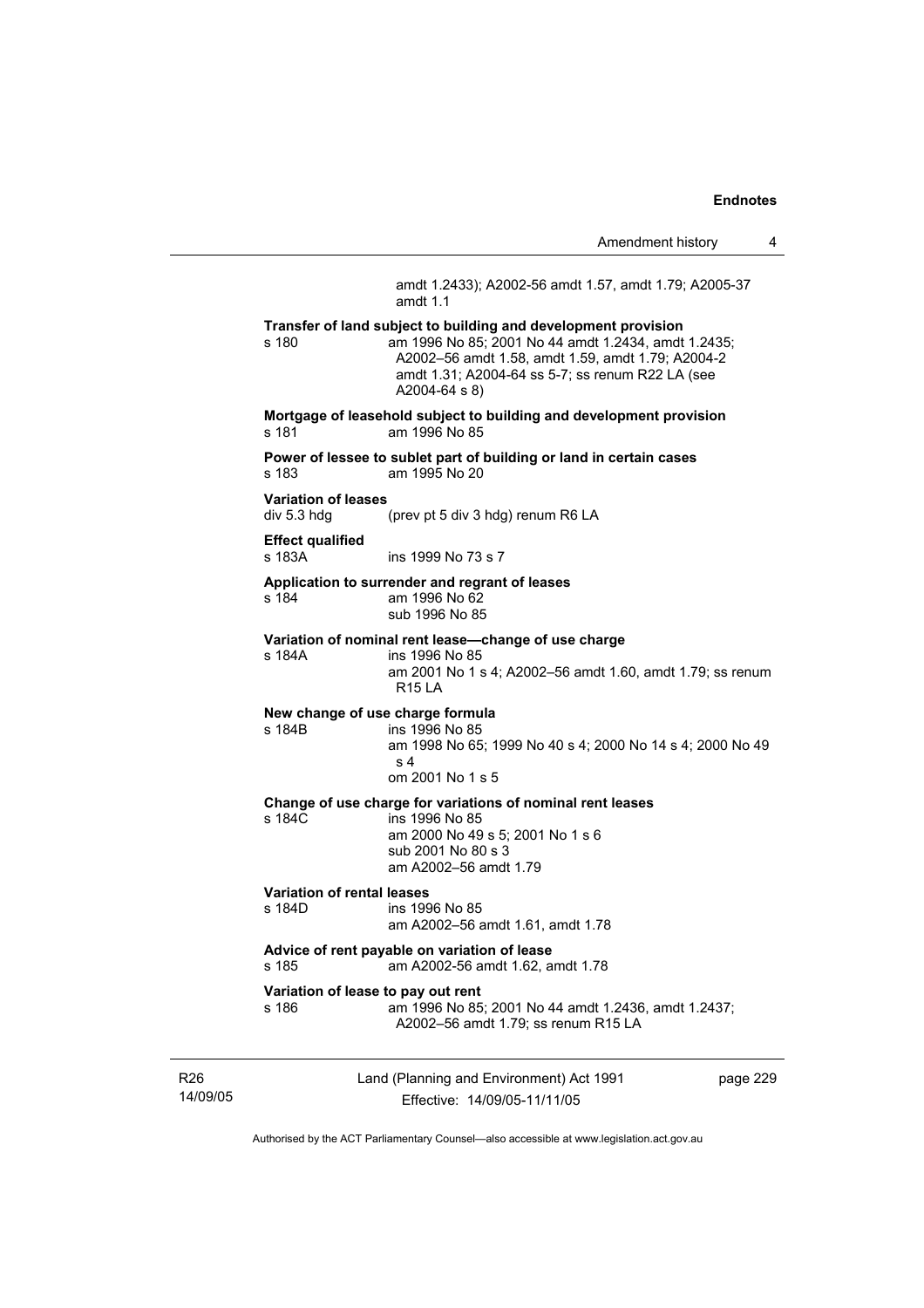4 Amendment history

| No variations to extend term         | ins 1996 No 85                                                                                                                                                                                                                                                                                                                                                                                                                      |
|--------------------------------------|-------------------------------------------------------------------------------------------------------------------------------------------------------------------------------------------------------------------------------------------------------------------------------------------------------------------------------------------------------------------------------------------------------------------------------------|
| s 186A                               | am A2002-56 amdt 1.78                                                                                                                                                                                                                                                                                                                                                                                                               |
| <b>Restrictions on rural leases</b>  | (prev pt 5 div 3AA hdg) ins 1999 No 73 s 8                                                                                                                                                                                                                                                                                                                                                                                          |
| div 5.4 hdq                          | renum R6 LA                                                                                                                                                                                                                                                                                                                                                                                                                         |
| Definitions for div 5.4<br>s 186B    | ins 1999 No 73 s 8<br>def <i>dealing</i> ins 1999 No 73 s 8<br>def discharge amount ins 1999 No 73 s 8<br>def earlier index number ins 1999 No 73 s 8<br>def <i>holding period</i> ins 1999 No 73 s 8<br>def index number ins 1999 No 73 s 8<br>def <i>later index number</i> ins 1999 No 73 s 8<br>def <i>long</i> lease ins 1999 No 73 s 8<br>def short lease ins 1999 No 73 s 8<br>def special Pialligo lease ins 1999 No 73 s 8 |
| Land management agreements<br>s 186C | ins 1999 No 73 s 8<br>am 2001 No 44 amdt 1.2438, amdt 1.2439; A2002-56<br>amdt 1.63, amdt 1.64, amdt 1.78; A2004-42 amdt 1.6                                                                                                                                                                                                                                                                                                        |
| Dealings with rural leases<br>s 186D | ins 1999 No 73 s 8<br>am 2001 No 32 s 7; R6 LA (see 2001 No 32 s 8); A2002-56<br>amdt 1.65, amdt 1.78; A2003-14 amdt 1.67, amdt 1.68                                                                                                                                                                                                                                                                                                |
| Discharge amount                     | ins 1999 No 73 s 8                                                                                                                                                                                                                                                                                                                                                                                                                  |
| s 186F                               | am A2003-34 amdt 2.2                                                                                                                                                                                                                                                                                                                                                                                                                |
| s 186F                               | Discharge amount-special Pialligo leases<br>ins 1999 No 73 s 8<br>am 2001 No 56 amdt 3.434                                                                                                                                                                                                                                                                                                                                          |
| Index numbers<br>s 186G              | ins 1999 No 73 s 8                                                                                                                                                                                                                                                                                                                                                                                                                  |
| No subdivision or consolidation      | ins 1999 No 73 s 8                                                                                                                                                                                                                                                                                                                                                                                                                  |
| s 186H _                             | am A2002-56 amdt 1.78                                                                                                                                                                                                                                                                                                                                                                                                               |
| <b>Consolidation and subdivision</b> | (prev pt 5 div 3A hdg) ins 1996 No 85                                                                                                                                                                                                                                                                                                                                                                                               |
| div 5.5 hdg                          | renum R6 LA                                                                                                                                                                                                                                                                                                                                                                                                                         |

page 230 Land (Planning and Environment) Act 1991 Effective: 14/09/05-11/11/05

R26 14/09/05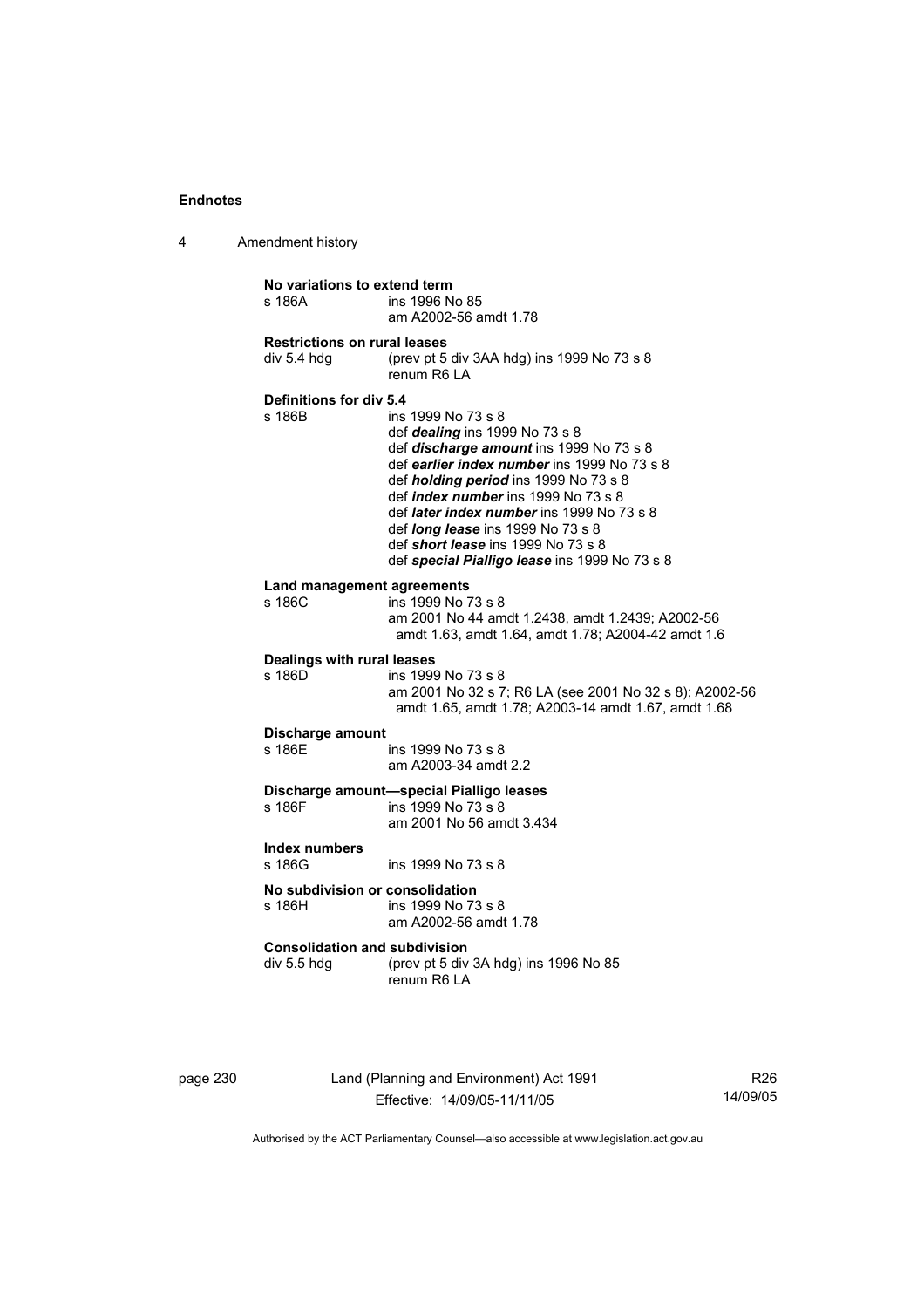| s 187AA                               | ins as s 187A 1999 No 73 s 9<br>renum 2000 No 80 amdt 3.8                                                                                                     |         |
|---------------------------------------|---------------------------------------------------------------------------------------------------------------------------------------------------------------|---------|
| s 187                                 | Application--nominal rent leases of territory land<br>om 1993 No 75<br>ins 1996 No 85                                                                         |         |
| s 187A                                | Consolidation and subdivision-change of use charge<br>ins 1996 No 85<br>am 2001 No 1 s 7; A2002-56 amdt 1.66, amdt 1.79; ss renum<br><b>R15 LA</b>            |         |
| s 187B                                | New change of use charge formula<br>ins 1996 No 85<br>am 1998 No 65; 1999 No 40 s 5; 2000 No 14 s 5; 2000 No 49<br>s 6<br>om 2001 No 1 s 8                    |         |
| s 187C                                | Change of use charge for consolidations and subdivisions<br>ins 1996 No 85<br>am 2000 No 49 s 7; 2001 No 1 s 9<br>sub 2001 No 80 s 4<br>am A2002-56 amdt 1.79 |         |
| Recovery of land<br>div 5.6 hdg       | (prev pt 5 div 4 hdg) renum R6 LA                                                                                                                             |         |
| <b>Termination of leases</b><br>s 188 | am 1996 No 85; A2002-56 amdt 1.67, amdt 1.78, amdt 1.79;<br>ss renum R15 LA                                                                                   |         |
| How land may be recovered<br>s 189    | sub A2002-56 amdt 1.68                                                                                                                                        |         |
| Evidence of ending of lease<br>s 190  | sub A2002-56 amdt 1.68                                                                                                                                        |         |
| <b>Public land</b><br>div 5.7 hdg     | (prev pt 5 div 5 hdg) renum R6 LA                                                                                                                             |         |
| <b>Preliminary</b><br>sdiv 5.7.1 hdg  | (prev pt 5 div 5 sdiv A hdg) renum R6 LA                                                                                                                      |         |
| Definitions for div 5.7<br>s 191 hdg  | sub 2002 No 30 amdt 3.480                                                                                                                                     |         |
| <b>Public land</b><br>sdiv 5.7.2 hdg  | (prev pt 5 div 5 sdiv B hdg) renum R6 LA                                                                                                                      |         |
| s 192 hdg<br>s 192                    | Recommendations to planning and land authority<br>am A2002-56 amdt 1.69<br>am 1996 No 85; A2002-56 amdt 1.70                                                  |         |
|                                       | Land (Planning and Environment) Act 1991                                                                                                                      | page 23 |

14/09/05

R26

Effective: 14/09/05-11/11/05

 $\mathbf{31}$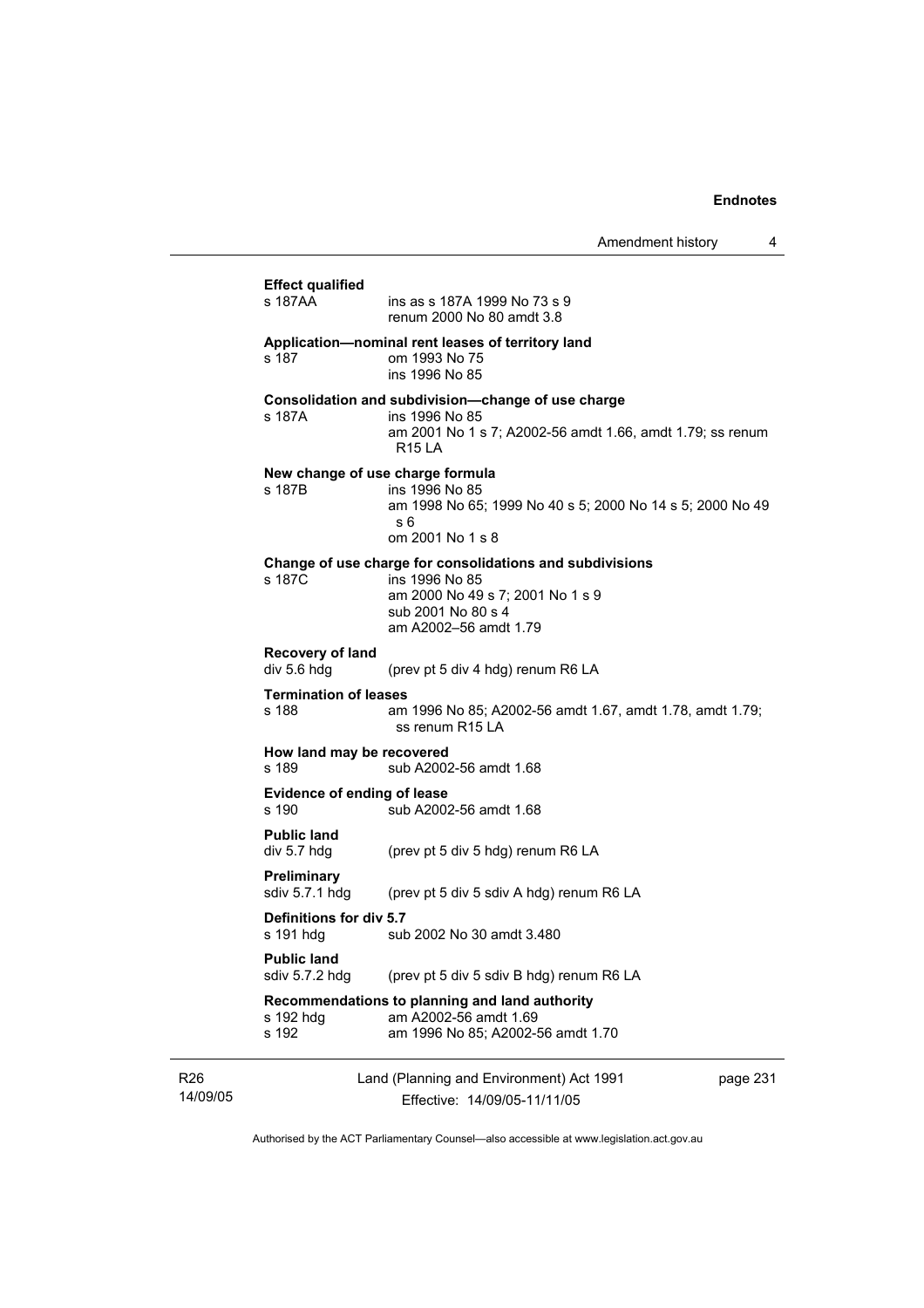|  | Amendment history |
|--|-------------------|
|--|-------------------|

```
Management of public land<br>sdiv 5.7.3 hda (prev pt 5
                 (prev pt 5 div 5 sdiv C hdg) renum R6 LA
Reserved areas 
s 193 am 1996 No 85; A2004-57 amdt 1.23 
Management objectives 
s 195 am 2001 No 44 amdt 1.2440; 2002 No 30 amdt 3.481 
Plans of management 
sdiv 5.7.4 hdg (prev pt 5 div 5 sdiv D hdg) renum R6 LA 
Public consultation 
                 am 2001 No 44 amdt 1.2441, amdt 1.2442
Minister's powers 
s 204 am 2001 No 44 amdts 1.2443-1.2446 
Referral back to conservator 
s 205 am 2001 No 44 amdt 1.2447, amdt 1.2448 
Notice of revival of deferred draft plan of management 
s 206 sub 2001 No 44 amdt 1.2449 
Notification, presentation, disallowance and date of effect 
s 207 am 2001 No 44 amdt 1.2450, amdt 1.2451 
Leases and licences 
sdiv 5.7.5 hdg (prev pt 5 div 5 sdiv E hdg) renum R6 LA 
Leases—generally 
s 208 am A2002-56 amdt 1.78 
Grant of leases 
s 209 am 1993 No 11, A2002-56 amdt 1.71 
Licences 
s 210 am 1992 No 32; 1996 No 71; 2001 No 44 amdts 1.2452-
                  1.2454; A2002-56 amdt 1.78; A2003-34 s 4, s 5 
Miner's rights in relation to public land 
s 211 am 2002 No 30 amdt 3.482 
Administrative review 
pt 5 div 6 hdg om 1996 No 71 
Notice of decisions 
s 212 am 1993 No 77 
                  om 1996 No 71 
Review by appeals board 
s 213 sub 1993 No 77
                  om 1996 No 71
```
page 232 Land (Planning and Environment) Act 1991 Effective: 14/09/05-11/11/05

R26 14/09/05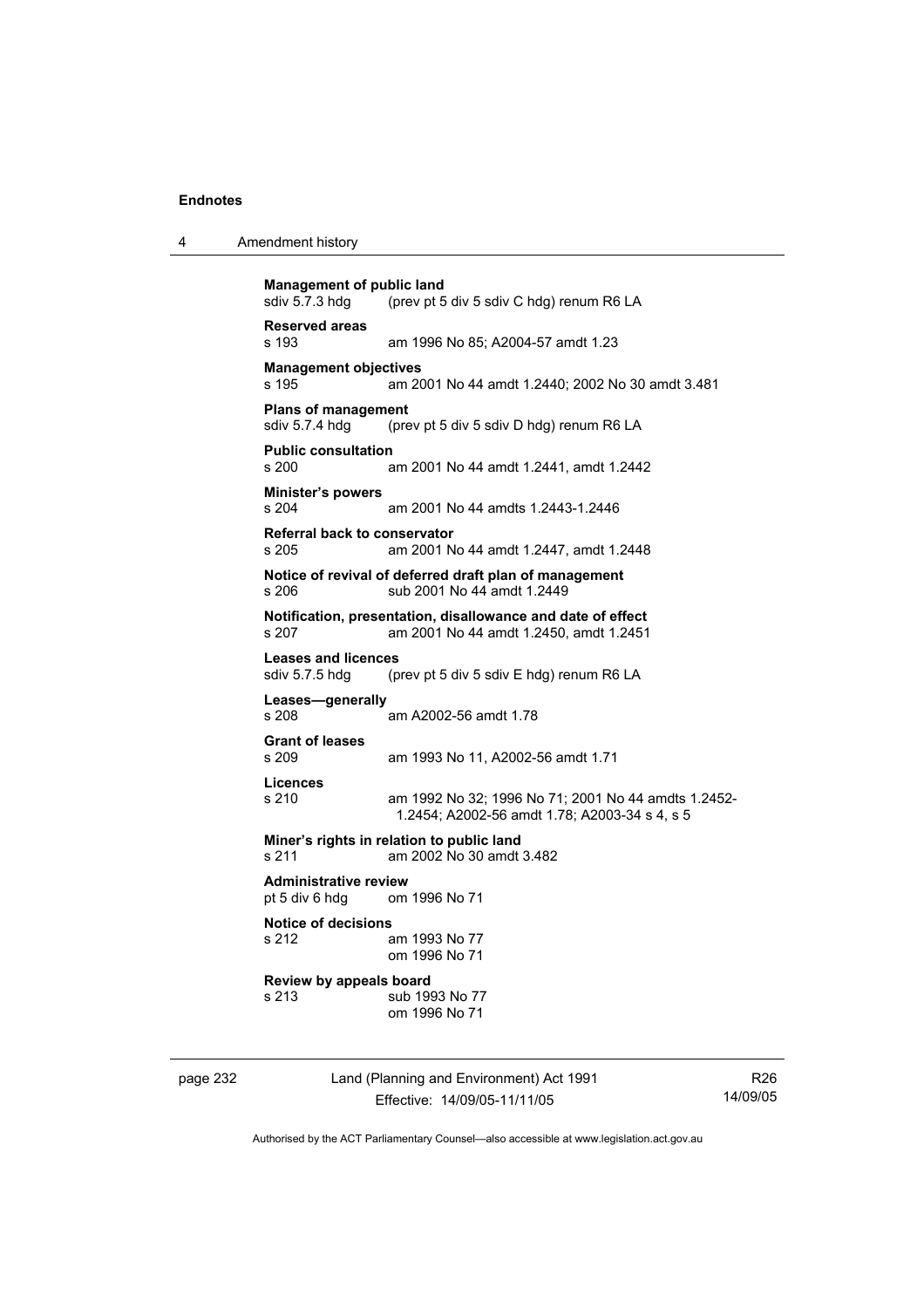|                                                 | ins 1993 No 77<br>am 1994 No 60<br>om 1996 No 71                                                                                                                                             |  |
|-------------------------------------------------|----------------------------------------------------------------------------------------------------------------------------------------------------------------------------------------------|--|
| s 213B                                          | Review by administrative appeals tribunal<br>ins 1993 No 77<br>om 1996 No 71                                                                                                                 |  |
| s 214                                           | Lessee may surrender lease or part of lease<br>am A2002-56 amdt 1.72, amdt 1.78                                                                                                              |  |
| <b>Miscellaneous</b><br>div 5.8 hdg             | (prev pt 5 div 7 hdg) renum R6 LA                                                                                                                                                            |  |
| s 215                                           | Reduction of rent and relief from provisions of lease<br>sub 2002 No 30 amdt 3.483<br>am A2002-56 amdt 1.78                                                                                  |  |
| s 216                                           | Access to leased land from roads and road related areas<br>am 1996 No 85<br>sub 1999 No 79 sch 3<br>am A2002-56 amdt 1.73, amdt 1.74, amdt 1.78; ss renum R12<br>LA (see A2002-56 amdt 1.75) |  |
| <b>Notification of certain leases</b><br>s 216A | ins 1993 No 11<br>am 1996 No 85<br>sub 2002 No 30 amdt 3.484<br>am 2002 No 39 amdt 1.4<br>sub A2002-56 amdt 1.76                                                                             |  |
| s 217                                           | Licences in relation to land that is not public land<br>am 2001 No 44 amdts 1.2455-1.2457<br>am A2002-56 amdt 1.78; A2003-34 s 6, s 7                                                        |  |
| <b>Rights to extract minerals</b><br>s 219      | am A2002-56 amdt 1.78                                                                                                                                                                        |  |
| s 221                                           | False or misleading statements in relation to leases<br>am 1994 No 81<br>sub A2002-56 amdt 1.77<br>om A2004-15 amdt 2.105                                                                    |  |
| Preliminary<br>div 6.1 hdg                      | (prev pt 6 div 1 hdg) renum R6 LA                                                                                                                                                            |  |
| Definitions for pt 6<br>s 222 hdg<br>s 222      | sub 2002 No 30 amdt 3.485<br>am 1996 No 85; 1997 No 116; 2000 No 37 s 10; 2002 No 30<br>amdt 3.486, amdt 3.491<br>def approval sub A2002-56 amdt 1.80                                        |  |

R26 14/09/05 Effective: 14/09/05-11/11/05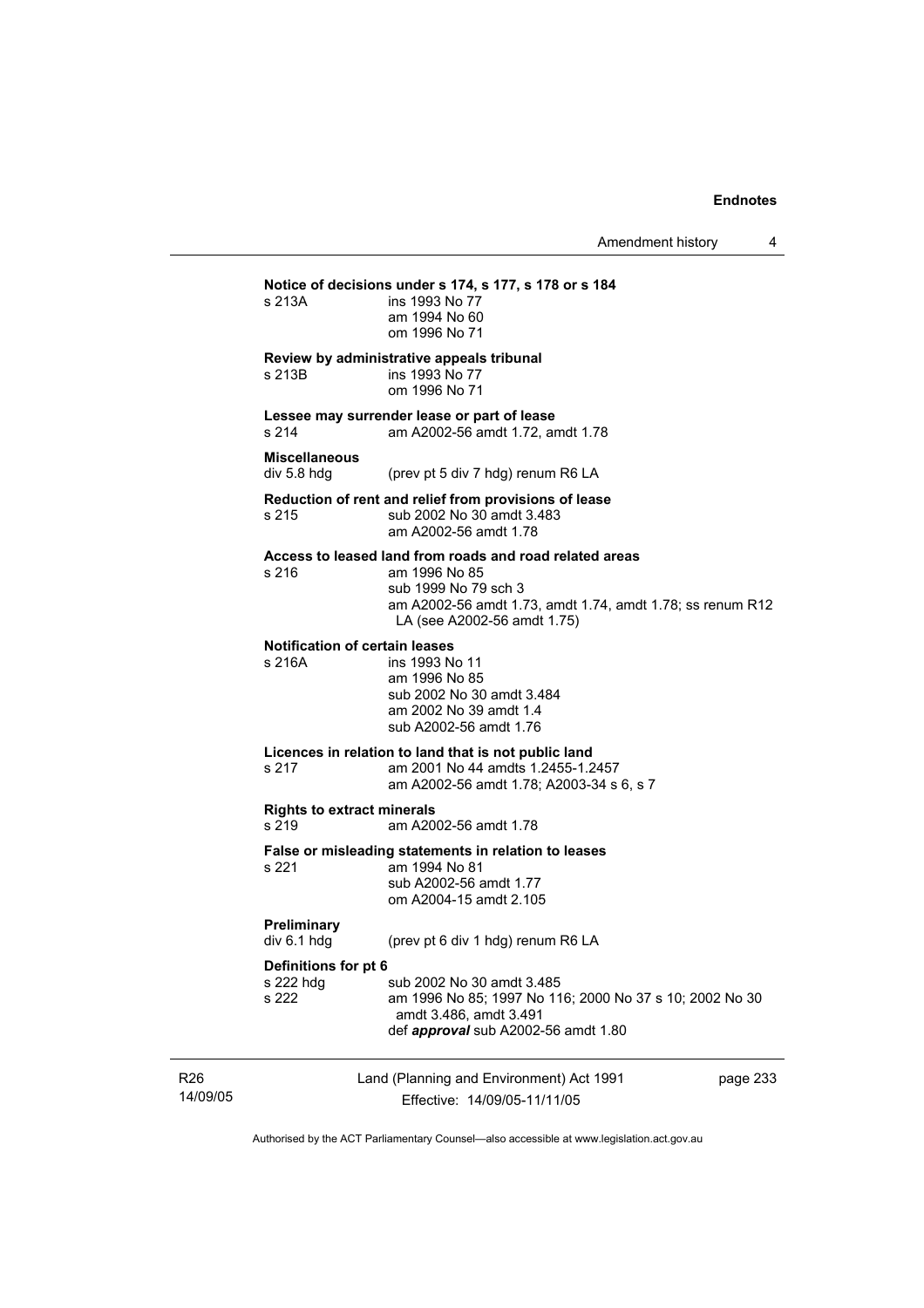L.

4 Amendment history

|                                                    | def <b>building work</b> sub 2002 No 30 amdt 3.487; A2004-13<br>amdt 2.73<br>def consolidation sub 2002 No 30 amdt 3.487<br>def <b>development</b> am A2003-34 amdt 1.4; pars renum R15 LA;<br>A2004-57 amdt 1.24<br>def Executive ins 2002 No 30 amdt 3.488<br>def <i>inspector</i> ins A2003-34 amdt 2.3<br>def lease sub 2002 No 30 amdt 3.489<br>def <i>lessee</i> sub 2002 No 30 amdt 3.489<br>def <i>order</i> sub A2003-34 amdt 1.5<br>def original decision ins A2002-56 amdt 1.81<br>def <i>prohibition notice</i> ins A2003-34 amdt 1.6<br>def relevant authority sub A2002-56 amdt 1.82<br>def subdivision sub 2002 No 30 amdt 3.489 |
|----------------------------------------------------|-------------------------------------------------------------------------------------------------------------------------------------------------------------------------------------------------------------------------------------------------------------------------------------------------------------------------------------------------------------------------------------------------------------------------------------------------------------------------------------------------------------------------------------------------------------------------------------------------------------------------------------------------|
|                                                    | def variation ins 2002 No 30 amdt 3.490                                                                                                                                                                                                                                                                                                                                                                                                                                                                                                                                                                                                         |
| Meaning of variation for pt 6<br>s 223             | om 1996 No 85<br>ins 2002 No 30 amdt 3.492                                                                                                                                                                                                                                                                                                                                                                                                                                                                                                                                                                                                      |
| <b>Approvals</b><br>div 6.2 hdg                    | (prev pt 6 div 2 hdg) renum R6 LA                                                                                                                                                                                                                                                                                                                                                                                                                                                                                                                                                                                                               |
| Preliminary<br>pt 6 div 2 sdiv A hdg om 1996 No 85 |                                                                                                                                                                                                                                                                                                                                                                                                                                                                                                                                                                                                                                                 |
| Interpretation<br>s 224                            | om 1996 No 85                                                                                                                                                                                                                                                                                                                                                                                                                                                                                                                                                                                                                                   |
| General<br>sdiv 6.2.1 hdg                          | (prev pt 6 div 2 sdiv B hdg) renum R6 LA                                                                                                                                                                                                                                                                                                                                                                                                                                                                                                                                                                                                        |
| Offence-development<br>s 225                       | am 1996 No 85                                                                                                                                                                                                                                                                                                                                                                                                                                                                                                                                                                                                                                   |
| s 226                                              | Application to undertake development<br>am 1996 No 85; 1999 No 73 s 10; 2001 No 44 amdts 1.2458-<br>1.2460; 2001 No 73 s 4, s 5; 2001 No 80 ss 5-7; R6 LA (see<br>2001 No 44 amdt 1.2461 and 2001 No 73 s 6); A2002-56<br>amdts 1.83-1.85, amdt 1.133, amdt. 1.134                                                                                                                                                                                                                                                                                                                                                                              |
| conditions                                         | Register of applications, approvals, orders and lease and development                                                                                                                                                                                                                                                                                                                                                                                                                                                                                                                                                                           |
| s 227 hdg<br>s 227                                 | sub 2000 No 37 s 11<br>am 2000 No 37 s 11; 2001 No 44 amdt 1.2462, amdt 1.2463;<br>R6 LA (see 2001 No 44 amdt 1.2464); A2002-56 amdt 1.86,<br>amdt 1.87, amdt 1.134; A2004-57 amdt 1.25; pars renum<br>R23 LA (see A2004-57 amdt 1.26)                                                                                                                                                                                                                                                                                                                                                                                                          |
| s 228                                              | Restrictions on inspection of applications<br>am 1996 No 85; A2002-56 amdt 1.88, amdt 1.134                                                                                                                                                                                                                                                                                                                                                                                                                                                                                                                                                     |
|                                                    |                                                                                                                                                                                                                                                                                                                                                                                                                                                                                                                                                                                                                                                 |

| page 234 | Land (Planning and Environment) Act 1991 | R26      |
|----------|------------------------------------------|----------|
|          | Effective: 14/09/05-11/11/05             | 14/09/05 |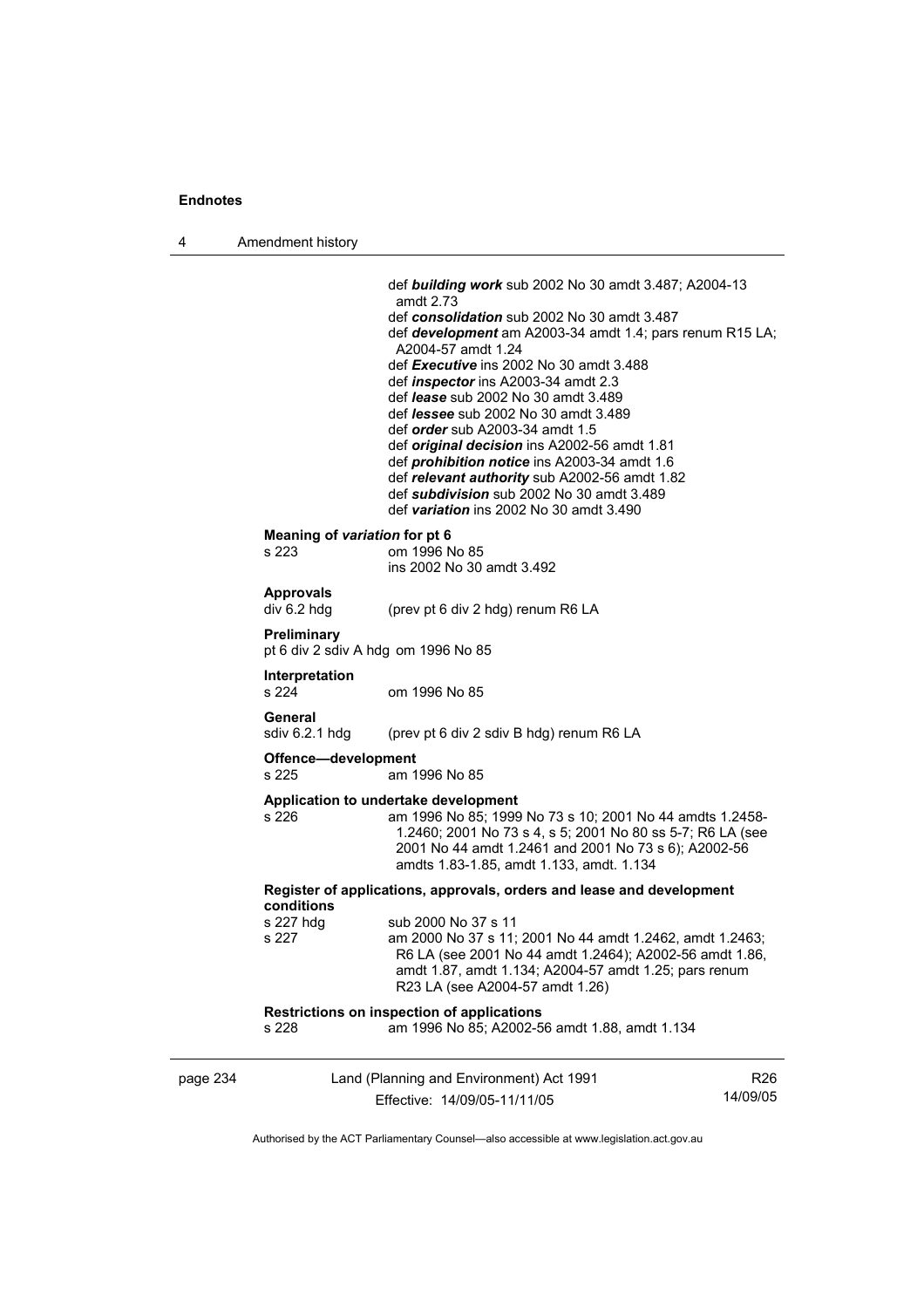| Amendment history |  |
|-------------------|--|
|-------------------|--|

#### **Notice of application**

| s 229                                     | nouve or applicano<br>am 1993 No 90; 1995 No 54; 1996 No 71; 1996 No 85; 1997<br>No 93; 2000 No 37 s 12; 2001 No 20 s 54; 2002 No 30<br>amdt 3.508; A2002-56 amdt 1.89, amdt 1.134; A2003-30<br>amdt 1.3; ss renum R15 LA; A2004-57 amdt 1.27                                                                                                        |
|-------------------------------------------|------------------------------------------------------------------------------------------------------------------------------------------------------------------------------------------------------------------------------------------------------------------------------------------------------------------------------------------------------|
| s 229A hdg<br>s 229A                      | Direction that applications to be submitted to Minister<br>sub 2001 No 44 amdt 1.2465<br>ins 1996 No 85<br>am 1999 No 87 s 3; 2001 No 44 amdts 1.2466-1.2472; R6 LA<br>(see 2001 No 44 amdt 1.2473); 2002 No 30 amdt 3.493,<br>amdt 3.494<br>sub A2002-56 amdt 1.90<br>am A2004-57 amdt 1.28, amdt 1.29; ss renum R23 LA (see<br>A2004-57 amdt 1.30) |
| s 229B                                    | Minister may decide some applications<br>ins A2002-56 amdt 1.90<br>am A2004-27 s 16; A2004-57 amdt 1.31                                                                                                                                                                                                                                              |
| <b>Approvals</b><br>s 230                 | am 1993 No 77; 1996 No 71<br>sub 1996 No 85<br>am 2000 No 37 s 13                                                                                                                                                                                                                                                                                    |
| s 231                                     | Matters to be considered by relevant authority<br>am 1996 No 85; 2002 No 30 amdt 3.495; A2002-56 amdt 1.91,<br>amdt 1.134, amdt 1.135; A2004-27 s 17                                                                                                                                                                                                 |
|                                           | sub A2004-57 amdt 1.32                                                                                                                                                                                                                                                                                                                               |
| Duty of applicants<br>s 232               | am 2001 No 44 amdt 1.2474, amdt 1.2475; 2002 No 30<br>amdt 3.508; A2002-56 amdt 1.92-1.94, amdt 1.134; ss renum<br>R12 La (see A2002-56 amdt 1.95)                                                                                                                                                                                                   |
| <b>More information</b><br>s 233          | am 1996 No 85; A2002-56 amdt 1.135                                                                                                                                                                                                                                                                                                                   |
| s 234                                     | Effect of failure to give further information<br>am 1996 No 85; A2002-56 amdt 1.135                                                                                                                                                                                                                                                                  |
| Duties of concurring authorities<br>s 235 | am 1996 No 39<br>om 1996 No 85                                                                                                                                                                                                                                                                                                                       |
| <b>Objections</b><br>sdiv 6.2.2 hdg       | (prev pt 6 div 2 sdiv C hdg) renum R6 LA                                                                                                                                                                                                                                                                                                             |

R26 14/09/05 Land (Planning and Environment) Act 1991 Effective: 14/09/05-11/11/05

page 235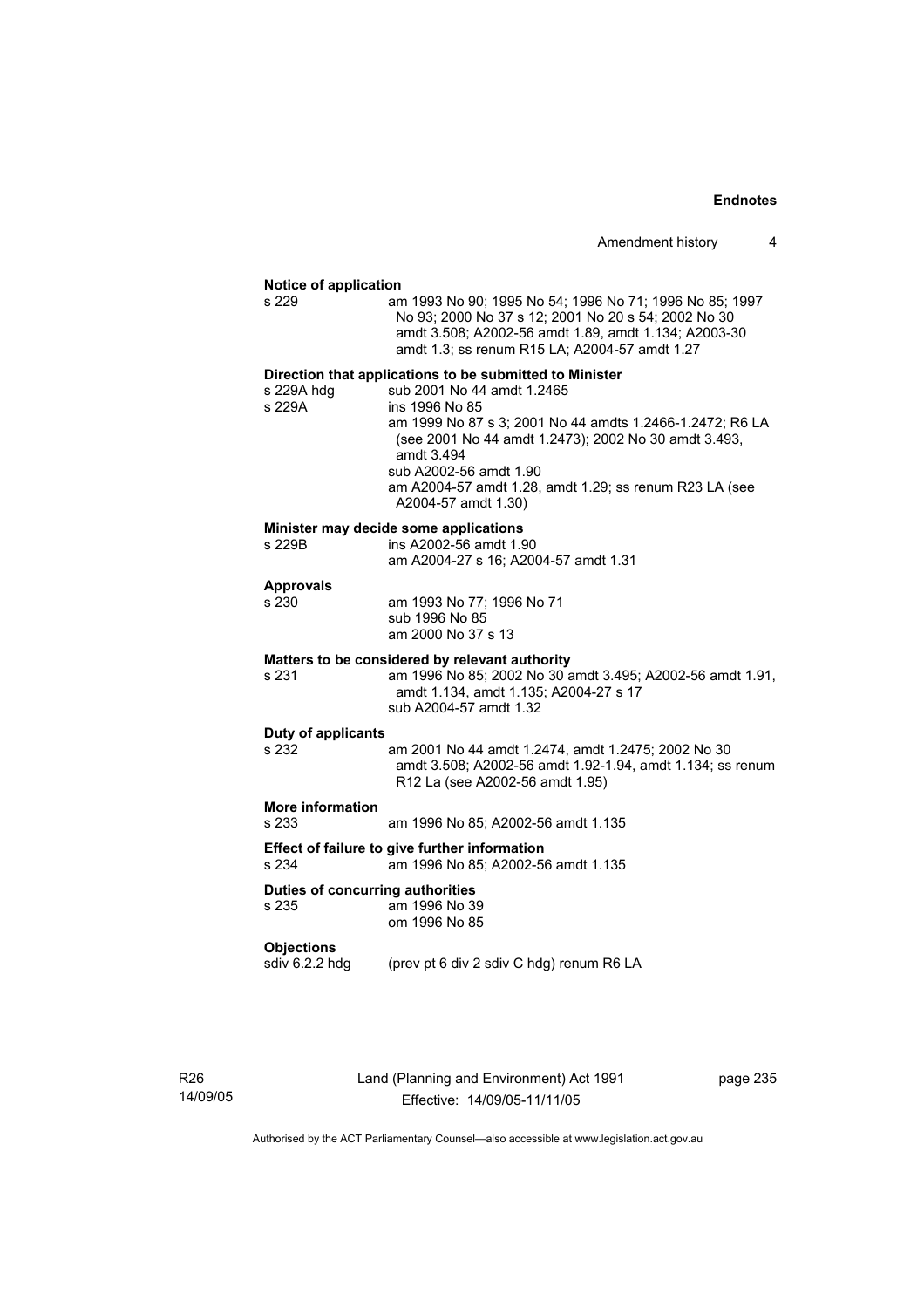4 Amendment history **Objections—general**  s 237 am 1996 No 85; 1997 No 116; 2000 No 37 s 14; A2002-56 amdt 1.96, amdt 1.134; ss renum R12 LA (see A2002-56 amdt 1.97) **Inspection of objections**  s 238 am 1993 No 77; 1996 No 71; A2002-56 amdt 1.134 **Identity of objectors**  s 239 am A2002-56 amdt 1.98, amdt 1.134 **Circumstances in which Executive approves applications, other than lease variations, subdivisions, consolidations**  s 240 om 1996 No 85 **Circumstances in which Executive approves applications for lease variations, subdivisions, consolidations**  s 241 om 1996 No 85 Approvals<br>sdiv 6.2.3 hdg (prev pt 6 div 2 sdiv D hdg) renum R6 LA **Approvals—notices to applicants and registrar-general**  s 242 am 1992 No 32; 1993 No 64 sub 1996 No 85; A2002-56 amdt 1.99 **Notification of approval or refusal of application**<br>s 243 am 1993 No 77; 1996 Nos 71 ar am 1993 No 77; 1996 Nos 71 and 85; 2000 No 37 s 15; A2002-56 amdt 1.100, amdt 1.101, amdt 1.135; ss renum R12 LA (see A2002-56 amdt 1.102) **Notification if more than 1 objector**  s 244 am 1996 No 85; A2002-56 amdt 1.103, amdt 1.134 **Notice of decision to heritage council**  s 244A ins A2004-57 amdt 1.33 **Conditional approvals**  s 245 am 1996 No 85; 2001 No 80 s 8, s 9; A2002-56 amdt 1.104-1.106, amdt 1.134; pars renum R15 LA; A2004-57 amdt 1.34 **Reconsideration of applications for approval**  sdiv 6.2.4 hdg ins A2002-56 amdt 1.107 **Definitions for sdiv 6.2.4**  ins A2002-56 amdt 1.107 def *new application* ins A2002-56 amdt 1.107 def *original application* ins A2002-56 amdt 1.107 def *original decision* ins A2002-56 amdt 1.107

page 236 Land (Planning and Environment) Act 1991 Effective: 14/09/05-11/11/05

R26 14/09/05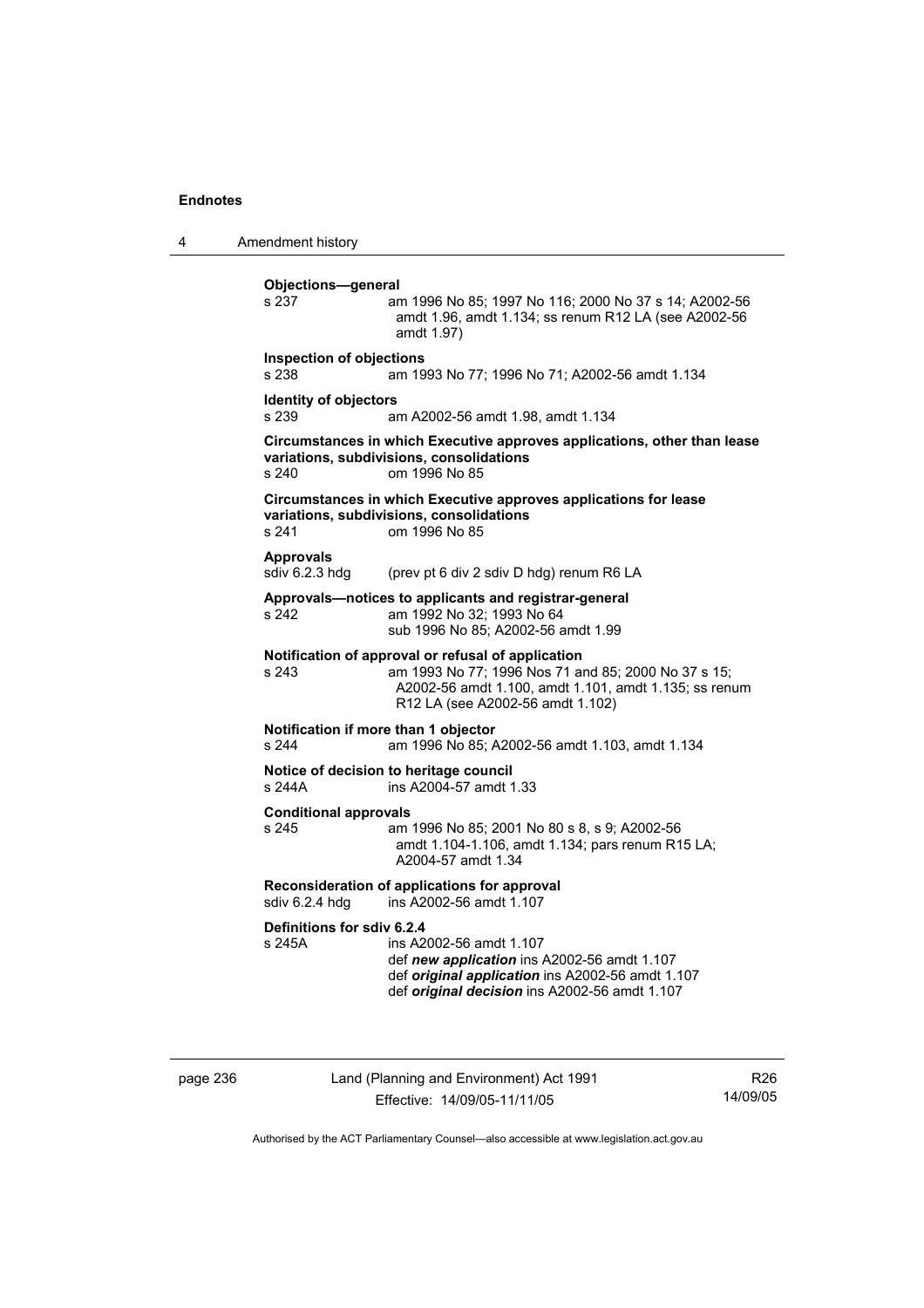**Applications for reconsideration**  om 1996 No 85 ins A2002-56 amdt 1.107 am A2003-30 amdt 1.4 **Reconsideration of decisions**  s 246A ins A2002-56 amdt 1.107 **No action by planning and land authority within time**  s 246B ins A2002-56 amdt 1.107 **Notice of decision on reconsideration**  s 246C ins A2002-56 amdt 1.107 **Approvals—miscellaneous**  ins A2002-56 amdt 1.107 **Minor amendments**  s 247 am 1996 No 85; 2002 No 30 amdt 3.508; 2002 No 37 ss 4-6; ss (4), (5) om R10 LA; pars renum R10 LA; A2002-56 amdt 1.108, amdt 1.135 **Corrections**  s 248 am 1996 No 85; A2002-56 amdt 1.109 **When approvals take effect**<br>s 249 **Sub** 1993 sub 1993 No 77 am 1996 No 71; 1996 No 85; 2002 No 30 amdt 3.496 sub A2002-56 amdt 1.110 **Execution of approvals for variations of leases**  s 250 sub 1996 No 85 am A2002-56 amdt 1.133 **End of approvals**  s 251 am 1996 No 85; A2002-56 amdt 1.111 **Extension of time**  s 252 am 1996 No 85; A2002-56 amdt 1.134 **Revocation of approval**  s 253 am A2002-56 amdt 1.112; A2004-57 amdt 1.35 **Powers of Supreme Court**<br>sdiv 6.2.6 hdg ins A200 ins A2003-34 amdt 1.7 **Injunctions to require compliance with approvals**  ins A2003-34 amdt 1.7 **Orders**  (prev pt 6 div 3 hdg) renum R6 LA sub A2003-34 s 8

R26 14/09/05 Land (Planning and Environment) Act 1991 Effective: 14/09/05-11/11/05

page 237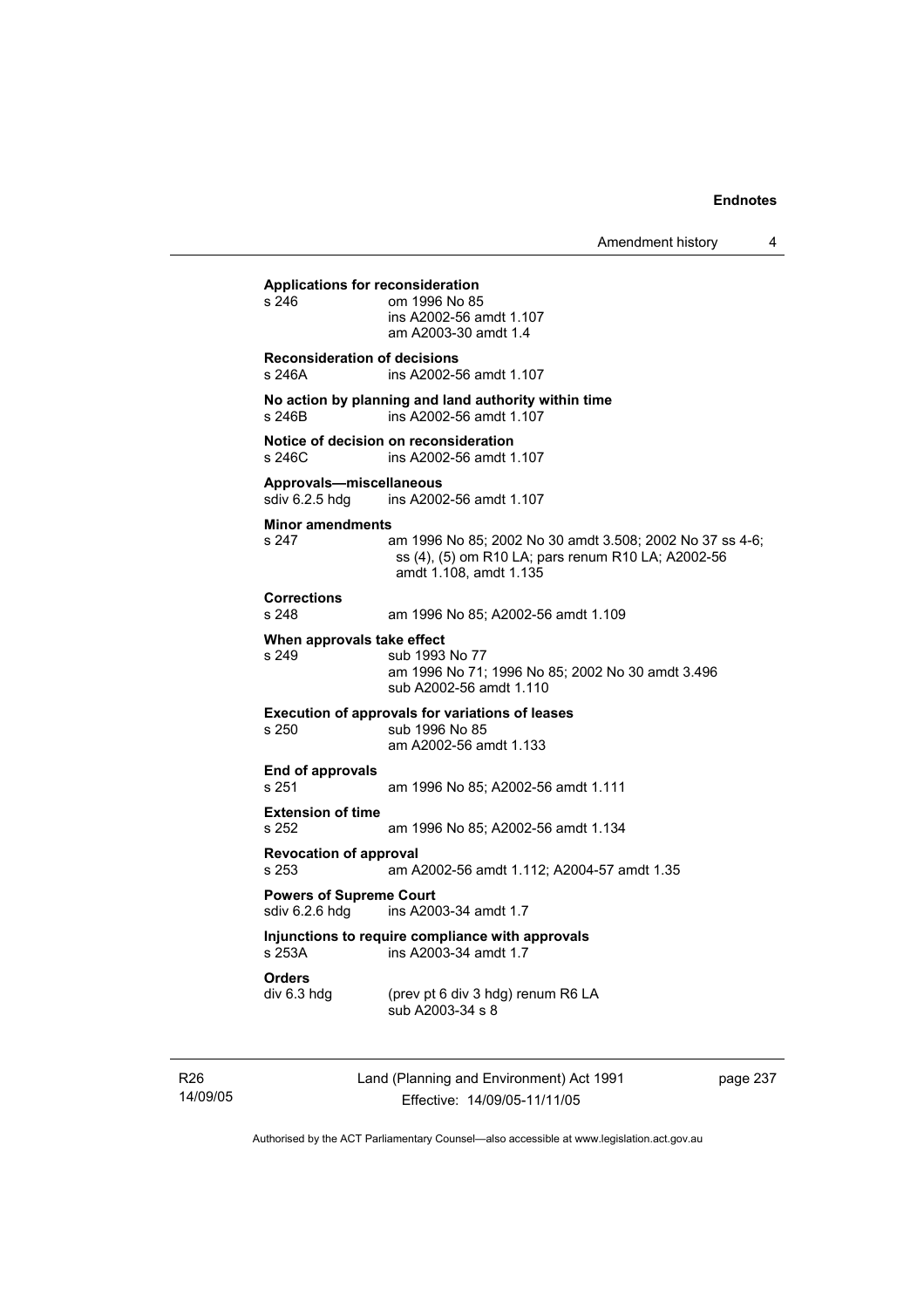4 Amendment history

**Making of orders**  ins A2003-34 s 8 **Applications to planning and land authority for orders**  s 254 om 1996 No 85 ins 1997 No 7 am 2001 No 44 amdt 1.2476-1.2478; A2002-56 amdt 1.113 sub A2003-34 s 8 am A2004-57 amdt 1.36; pars renum R23 LA (see A2004-57 amdt 1.37); A2005-21 amdt 1.1 **Decision on application to planning and land authority for order**  s 254A ins A2003-34 s 8 am A2005-21 amdt 1.3 **Proposed orders on planning and land authority's own initiative**  s 255 sub A2003-34 s 8 am A2004-57 amdt 1.38; pars renum R23 LA (see A2004-57 amdt 1.39) ; A2005-21 amdt 1.4 **Decision on proposed order on planning and land authority's own initiative**  s 256 am 1993 No 77; 1996 No 71; 1996 No 83; 1996 No 85; 1997 No 7; 1999 No 73 s 11; 1999 No 79 sch 3; 2001 No 44 amdt 1.2479; 2002 No 30 amdt 3.508; A2002-56 amdts 1.114-1.117, amdt 1.134 sub A2003-34 s 8 **Effect of certain orders**  s 256A ins 1997 No 7 om A2003-34 s 8 **Content of orders**  am 1993 Nos 64 and 77; 1996 No 71; 2002 No 30 amdt 3.508; A2002-56 amdt 1.118, amdt 1.119, amdt 1.134 sub A2003-34 s 8 **Notice of making orders**  s 257A ins A2003-34 s 8 am A2005-21 amdt 1.6 **Who is bound by an order?**  s 257B ins A2003-34 s 8 **Contravening orders**  s 258 am 1993 No 77; 1996 No 71; A2002-56 amdt 1.120 sub A2003-34 s 8 **Ending of orders**  s 258A ins A2003-34 s 8 **Notice ending orders**   $ins A2003-34 s 8$ 

page 238 Land (Planning and Environment) Act 1991 Effective: 14/09/05-11/11/05

R26 14/09/05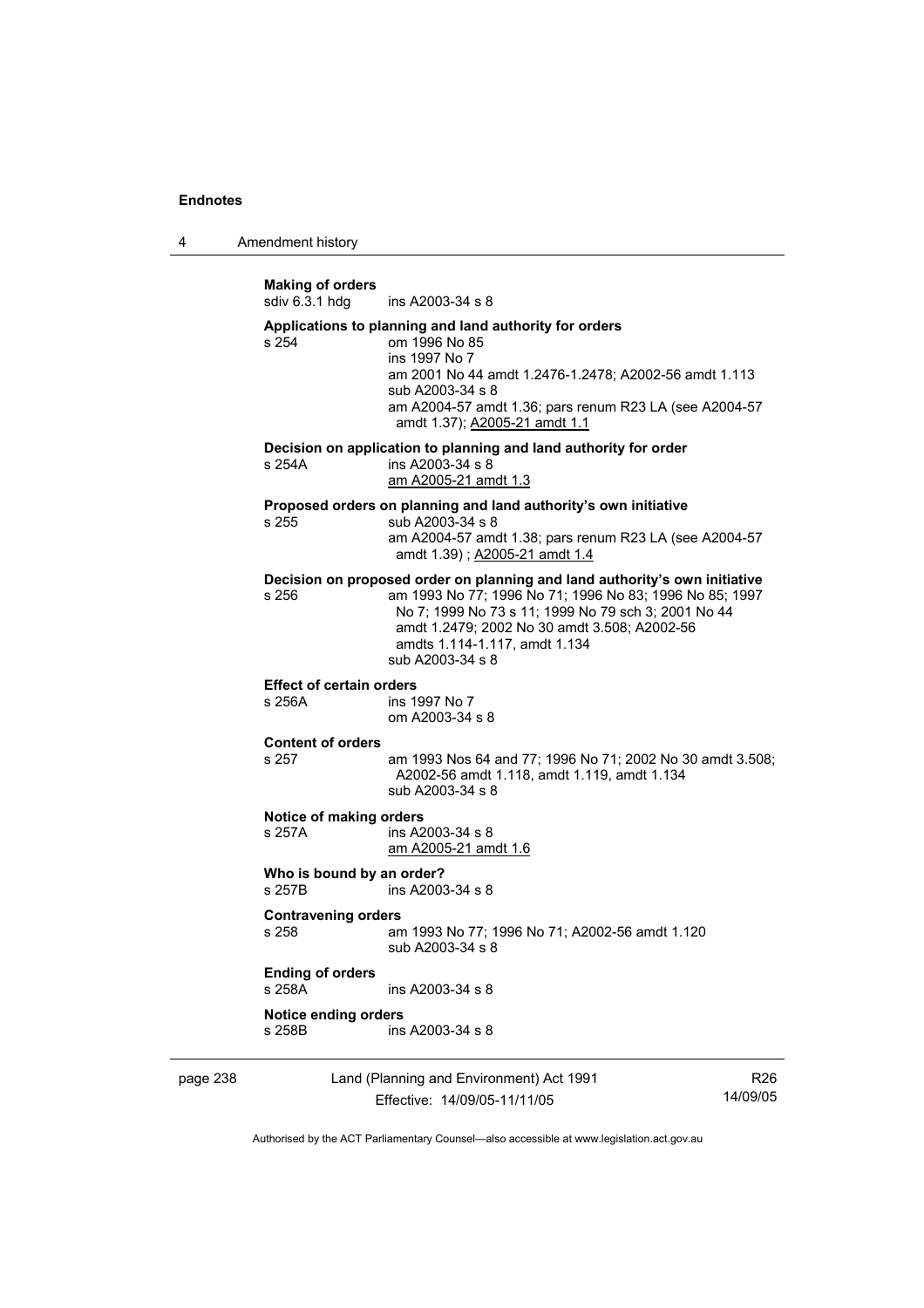**Effect of orders about pest animals or plants**   $ins$  A2003-34 s 8 am A2005-21 amdt 1.8 **Rectification work**  ins A2003-34 s 8 **Definitions for sdiv 6.3.2**  s 259 am 1993 No 77; 1996 No 71; A2002-56 amdt 1.121, amdt 1.134 sub A2003-34 s 8 **Direction to carry out rectification work**  s 259A ins A2003-34 s 8 **Contravening direction to carry out rectification work**  s 259B ins A2003-34 s 8 **Authorisation to carry out rectification work**  s 259C ins A2003-34 s 8 **Obstructing etc authorised people**  s 259D ins A2003-34 s 8 **Liability for cost of rectification work**  s 259E ins A2003-34 s 8 **Determination of criteria for deferral of rectification work cost**  s 259F ins A2003-34 s 8 **Application for deferral of rectification work cost**  s 259G ins A2003-34 s 8 **Deferral of rectification work cost**  s 259H ins A2003-34 s 8 **Security for deferred rectification work cost**  s 259I ins A2003-34 s 8 **Payment of deferred rectification work cost**  s 259J ins A2003-34 s 8 **Prohibition notices and injunctions**  sdiv 6.3.3 hdg ins A2003-34 s 8 **Prohibition notices—making**  s 260 am 1993 Nos 64 and 77; 1996 No 71; A2002-56 amdt 1.122 sub A2003-34 s 8 **Contravening prohibition notices**  s 260A ins A2003-34 s 8 **Prohibition notices—ending**   $ins A2003-34 s 8$ 

R26 14/09/05 Land (Planning and Environment) Act 1991 Effective: 14/09/05-11/11/05

page 239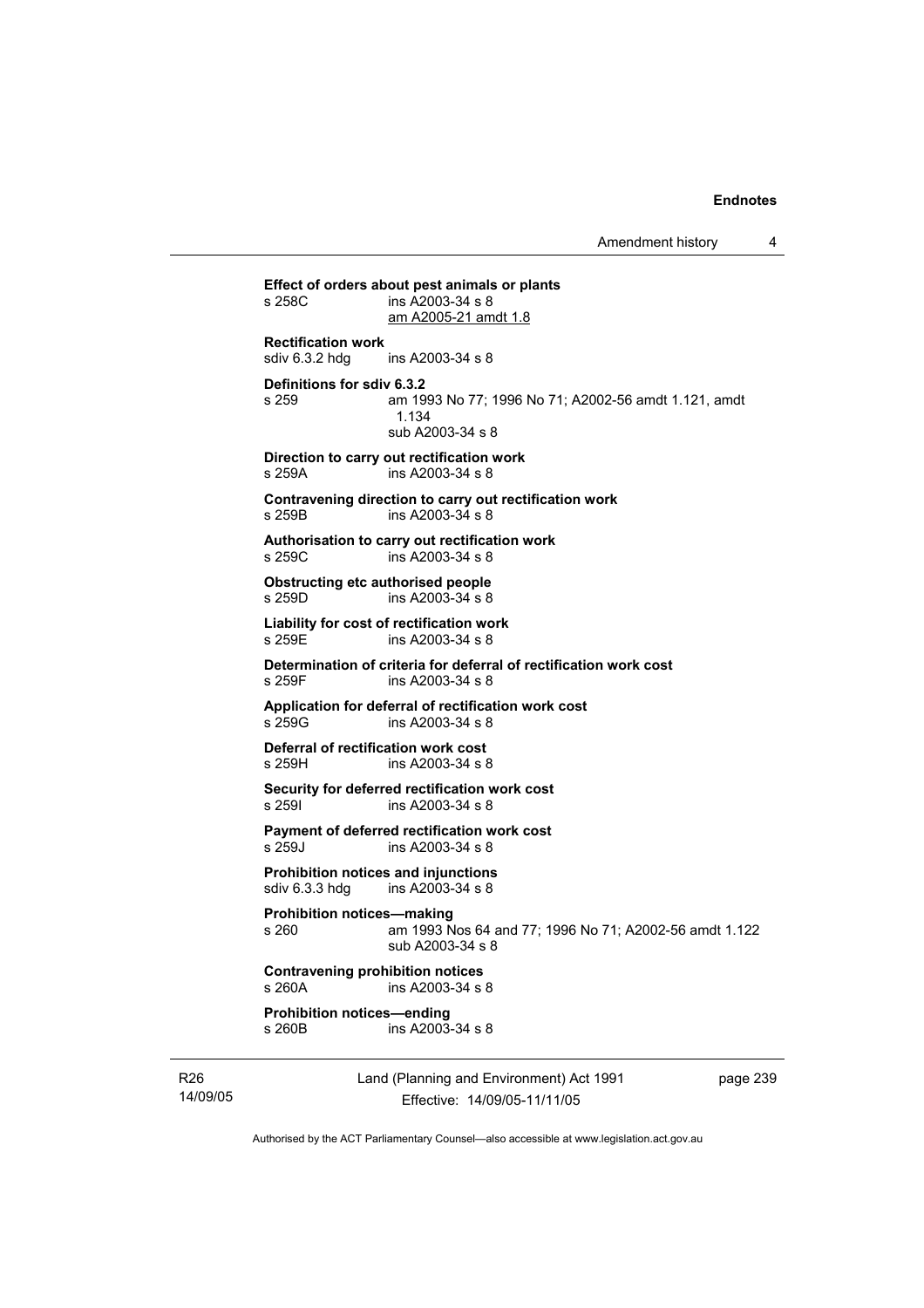page 240

| Amendment history<br>$\overline{\mathbf{4}}$ |  |
|----------------------------------------------|--|
|----------------------------------------------|--|

| s 260C                                                                      | Injunctions to restrain contravention of orders or prohibition notices<br>ins A2003-34 s 8                                                                     |                             |
|-----------------------------------------------------------------------------|----------------------------------------------------------------------------------------------------------------------------------------------------------------|-----------------------------|
| <b>Other matters</b><br>sdiv 6.3.4 hdg                                      | ins $A2003-34$ s $8$<br>om A2005-21 amdt 1.9                                                                                                                   |                             |
| s 261                                                                       | Declaration of pest animal or pest plant<br>sub A2003-34 s 8<br>om A2005-21 amdt 1.9                                                                           |                             |
| Inspection and seizure powers<br>div 6.4 hdg                                | (prev pt 6 div 4 hdg) renum R6 LA<br>sub A2003-34 amdt 2.4                                                                                                     |                             |
| Preliminary<br>sdiv 6.4.1 hdg                                               | (prev pt 6 div 4 sdiv A hdg) renum R6 LA                                                                                                                       |                             |
| Definitions for div 6.4<br>s 262                                            | sub 2002 No 30 amdt 3.497<br>def connected ins 2002 No 30 amdt 3.497<br>def occupier ins 2002 No 30 amdt 3.497<br>def <i>offence</i> ins 2002 No 30 amdt 3.497 |                             |
| <b>Appointment of inspectors</b><br>s 263                                   | am A2002-56 amdt 1.134<br>sub A2003-34 amdt 2.5                                                                                                                |                             |
| <b>Identity cards</b><br>s 264                                              | am A2002-56 amdt 1.134<br>sub A2003-34 amdt 1.8<br>am A2005-20 amdt 3.182; ss renum R24 LA (see A2005-20<br>amdt 3.183)                                        |                             |
| s 265                                                                       | Power not to be exercised before identity card shown<br>am 1994 No 81; A2002-56 amdt 1.134<br>sub A2003-34 amdt 1.8                                            |                             |
| Inspection<br>sdiv 6.4.2 hdg                                                | (prev pt 6 div 4 sdiv B hdg) renum R6 LA                                                                                                                       |                             |
| Display of identity cards<br>s 268                                          | om A2003-34 amdt 1.9                                                                                                                                           |                             |
| <b>Powers of inspection</b><br>s 269<br>am 1994 No 81                       |                                                                                                                                                                |                             |
| Work carried out at direction of inspector<br>s 270<br>om A2003-34 amdt 1.9 |                                                                                                                                                                |                             |
| <b>Disposal of seized items</b><br>s 272                                    | am A2002-56 amdt 1.123, amdt 1.134                                                                                                                             |                             |
|                                                                             | Land (Planning and Environment) Act 1991<br>Effective: 14/09/05-11/11/05                                                                                       | R <sub>26</sub><br>14/09/05 |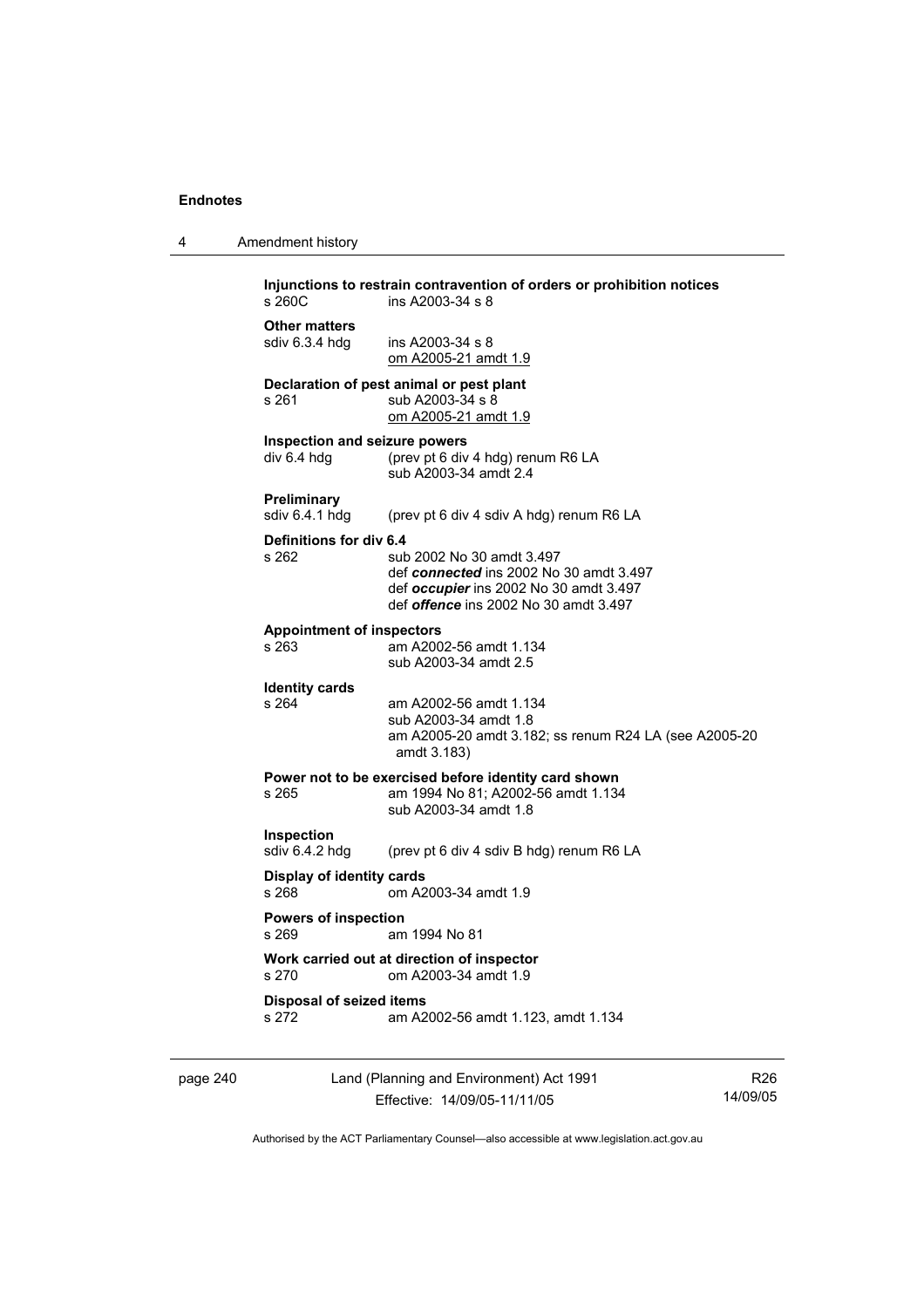| <b>Obstruction of inspectors</b><br>s 274                | am 1994 No 81<br>om A2004-15 amdt 2.105                                                                               |
|----------------------------------------------------------|-----------------------------------------------------------------------------------------------------------------------|
| <b>Commissioner for land and planning</b><br>div 6.5 hdg | (prev pt 6 div 4A hdg) ins 1996 No 85<br>renum R6 LA<br>om A2002-56 amdt 1.124                                        |
| <b>Commissioner for land and planning</b><br>s 274A      | ins 1996 No 85<br>am 2002 No 11 amdt 2.66<br>sub 2002 No 30 amdt 3.498<br>om A2002-56 amdt 1.124                      |
| Term of office<br>s 274B                                 | ins 1996 No 85<br>sub 2002 No 30 amdt 3.498<br>om A2002-56 amdt 1.124                                                 |
| Leave of absence<br>s 274C                               | ins 1996 No 85<br>sub 2002 No 30 amdt 3.498<br>om A2002-56 amdt 1.124                                                 |
| Leave of absence<br>s 274D                               | ins 1996 No 85<br>om 2002 No 30 amdt 3.498                                                                            |
| <b>Acting appointments</b><br>s 274E                     | ins 1996 No 85<br>om 2002 No 30 amdt 3.498                                                                            |
| Resignation<br>s 274F                                    | ins 1996 No 85<br>om 2002 No 30 amdt 3.498                                                                            |
| s 274G                                                   | Suspension and removal of commissioner<br>ins 1996 No 85<br>am 2002 No 30 amdts 3.499-3.501<br>om A2002-56 amdt 1.124 |
| <b>Retirement</b><br>s 274H                              | ins 1996 No 85<br>om A2002-56 amdt 1.124                                                                              |
| <b>Delegation</b><br>s 2741                              | ins 1996 No 85<br>sub 2002 No 30 amdt 3.502<br>om A2002-56 amdt 1.124                                                 |

page 241

14/09/05

R26

Land (Planning and Environment) Act 1991 Effective: 14/09/05-11/11/05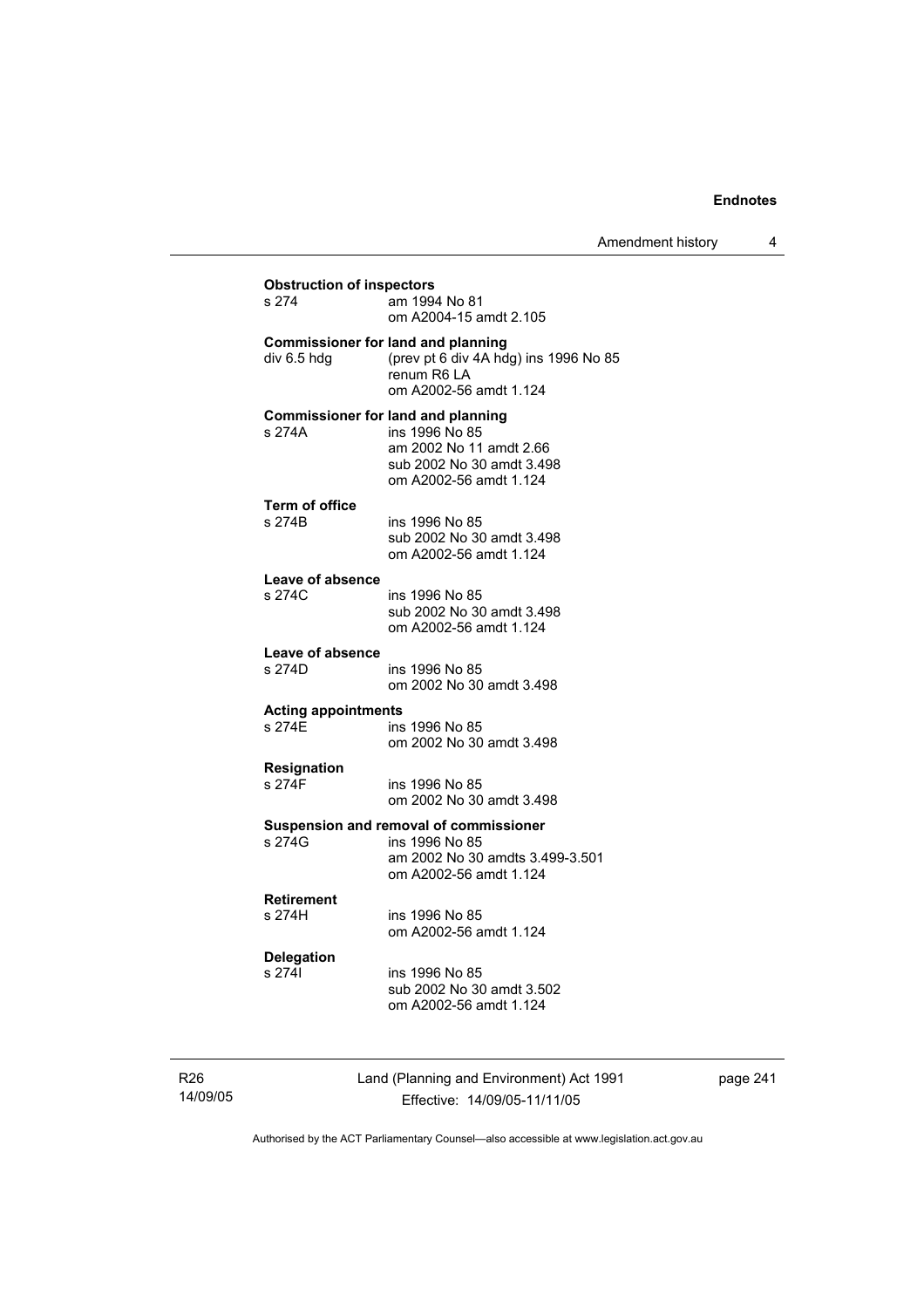4 Amendment history

# **Protection from suit**

| s 274J                              | ins 1996 No 85<br>am 2002 No 30 amdt 3.503<br>om A2002-56 amdt 1.124                                                                              |
|-------------------------------------|---------------------------------------------------------------------------------------------------------------------------------------------------|
| <b>Miscellaneous</b><br>div 6.6 hdg | (prev pt 6 div 5 hdg) renum R6 LA                                                                                                                 |
| <b>Review of decisions</b>          | sdiv 6.6.1 hdg (prev pt 6 div 5 sdiv A hdg) renum R6 LA                                                                                           |
| <b>AAT review-general</b><br>s 275  | am 1993 No 77<br>sub 1996 No 71<br>am 1996 No 85<br>sub A2002-56 amdt 1.125<br>am A2004-57 amdt 1.40; ss renum R23 LA (see A2004-57<br>amdt 1.41) |
| s 275A                              | Approvals subject to entity's satisfaction<br>ins A2002-56 amdt 1.125                                                                             |
|                                     | Review of decisions-objectors and third parties to approvals                                                                                      |

|           | <u>keview of decisions—objectors and third parties to approvals</u> |
|-----------|---------------------------------------------------------------------|
| s 276 hdg | sub A2003-34 amdt 2.6                                               |

s 276 am 1993 No 77; 1996 No 71; 1996 No 85; 1997 No 116; 2000 No 15 s 4; 2000 No 37 s 16; A2002-56 amdt 1.126; ss renum R12 LA (see A2002-56 amdt 1.127)

**Review of decisions—orders and prohibition notices** 

## s 277 am 1993 No 77

sub 1996 No 7; A2003-34 amdt 1.10

### **Notification of objectors**

s 278 am 1993 No 77; 1996 No 71; 1996 No 85; 2002 No 30 amdt 3.508; A2002-56 amdt 1.128, amdt 1.129; ss renum R12 LA (see A2002-56 amdt 1.130)

### **Application for review by objectors—notification to applicants**

| s 279 hdq | sub A2003-34 amdt 2.7                 |  |
|-----------|---------------------------------------|--|
| s 279     | am 1993 No 77; 1996 No 71; 1996 No 85 |  |

# **Challenge to validity of certain decisions**

 $ins$  1999 No 87 s 4

am A2002-56 amdt 1.131

#### **Applicants and objectors may be made parties to proceedings**  s 280 sub 1993 No 77

| ---- |               |
|------|---------------|
|      | om 1996 No 71 |
|      |               |

# **Failure to comply with certain notification requirements**  $s$  281 cm 1996 No 71

om 1996 No 71

page 242 Land (Planning and Environment) Act 1991 Effective: 14/09/05-11/11/05

R26 14/09/05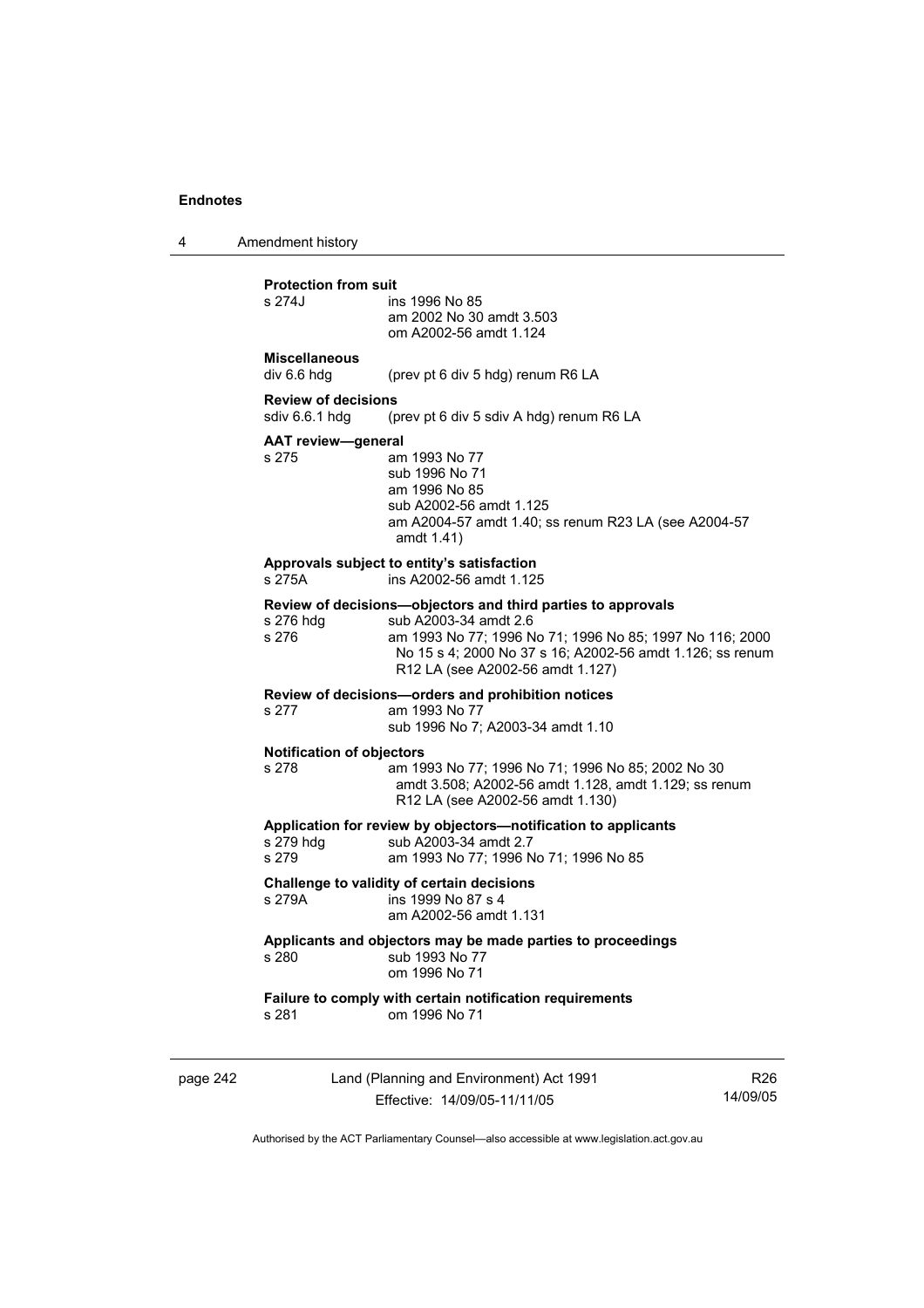# **General**<br>sdiv 6.6.2 hdg

(prev pt 6 div 5 sdiv B hdg) renum R6 LA

| <b>Regulations</b> |                                                        |
|--------------------|--------------------------------------------------------|
| s 282              | am 1992 No 32: 1996 No 85: 2000 No 37 s 17: 2001 No 44 |
|                    | amdts 1.2480-1.2482; A2002-56 amdt 1.132; pars renum   |
|                    | R <sub>15</sub>   A                                    |

### **Administrative appeals**

pt 7 hdg (prev pt 6A hdg) ins 1993 No 77 sub 1996 No 71 renum R6 LA

### **Preliminary**

pt 6A div 1 hdg ins 1993 No 77 om 1996 No 71

# **AAT review of decisions**

ins 1993 No 77 sub 1996 No 71 am 1996 No 85; 1999 No 73 s 12; 2000 No 15 s 5; 2001 No 56 amdt 3.435 sub A2002-56 amdt 1.136 am A2004-42 amdt 1.7; A2004-57 amdt 1.42

# **Establishment of land planning and appeals board** pt 6A div 2 hdg ins 1993 No 77

pt 6A div 2 hdg om 1996 No 71

# **Establishment of board**<br>**a** 282B **ins** 19

ins 1993 No 77 om 1996 No 71

#### **Appointment of members**

s 282C ins 1993 No 77 om 1996 No 71

# **Remuneration and allowances**

ins 1993 No 77 om 1996 No 71

## **Acting appointments**

ins 1993 No 77 om 1996 No 71

#### **Deputy chairperson to act for chairperson**

s 282F ins 1993 No 77 om 1996 No 71

# **Delegation**

ins 1993 No 77 om 1996 No 71

R26 14/09/05 Land (Planning and Environment) Act 1991 Effective: 14/09/05-11/11/05

page 243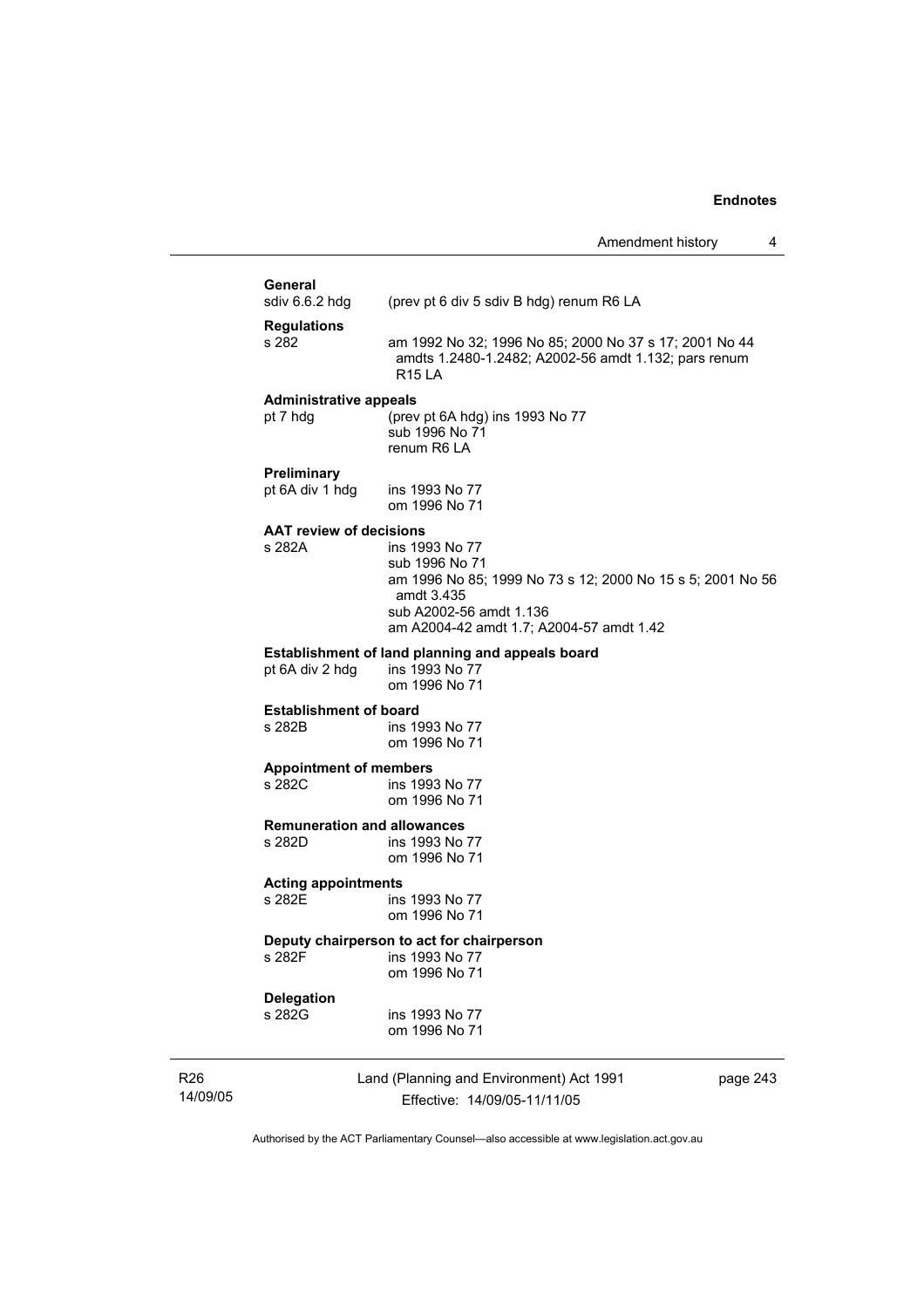4 Amendment history

**Leave of absence**  ins 1993 No 77 om 1996 No 71 **Other terms and conditions**  ins 1993 No 77 om 1996 No 71 **Resignation**  s 282J ins 1993 No 77 om 1996 No 71 **Removal from office**  s 282K ins 1993 No 77 om 1996 No 71 **Organisation of appeals board**  pt 6A div 3 hdg ins 1993 No 77 om 1996 No 71 **Disclosure of interests**  ins 1993 No 77 om 1996 No 71 **Arrangement of business**  ins 1993 No 77 om 1996 No 71 **Constitution of appeals board**  ins 1993 No 77 om 1996 No 71 **Member presiding**  ins 1993 No 77 om 1996 No 71 **Member of appeals board ceasing to be available**  s 282Q ins 1993 No 77 om 1996 No 71 **Places of sitting**  ins 1993 No 77 om 1996 No 71 **Review by the appeals board of decisions**   $pt 6A$  div  $4$  hdg om 1996 No 71 **Reviewable decisions**  ins 1993 No 77 om 1996 No 71

page 244 Land (Planning and Environment) Act 1991 Effective: 14/09/05-11/11/05

R26 14/09/05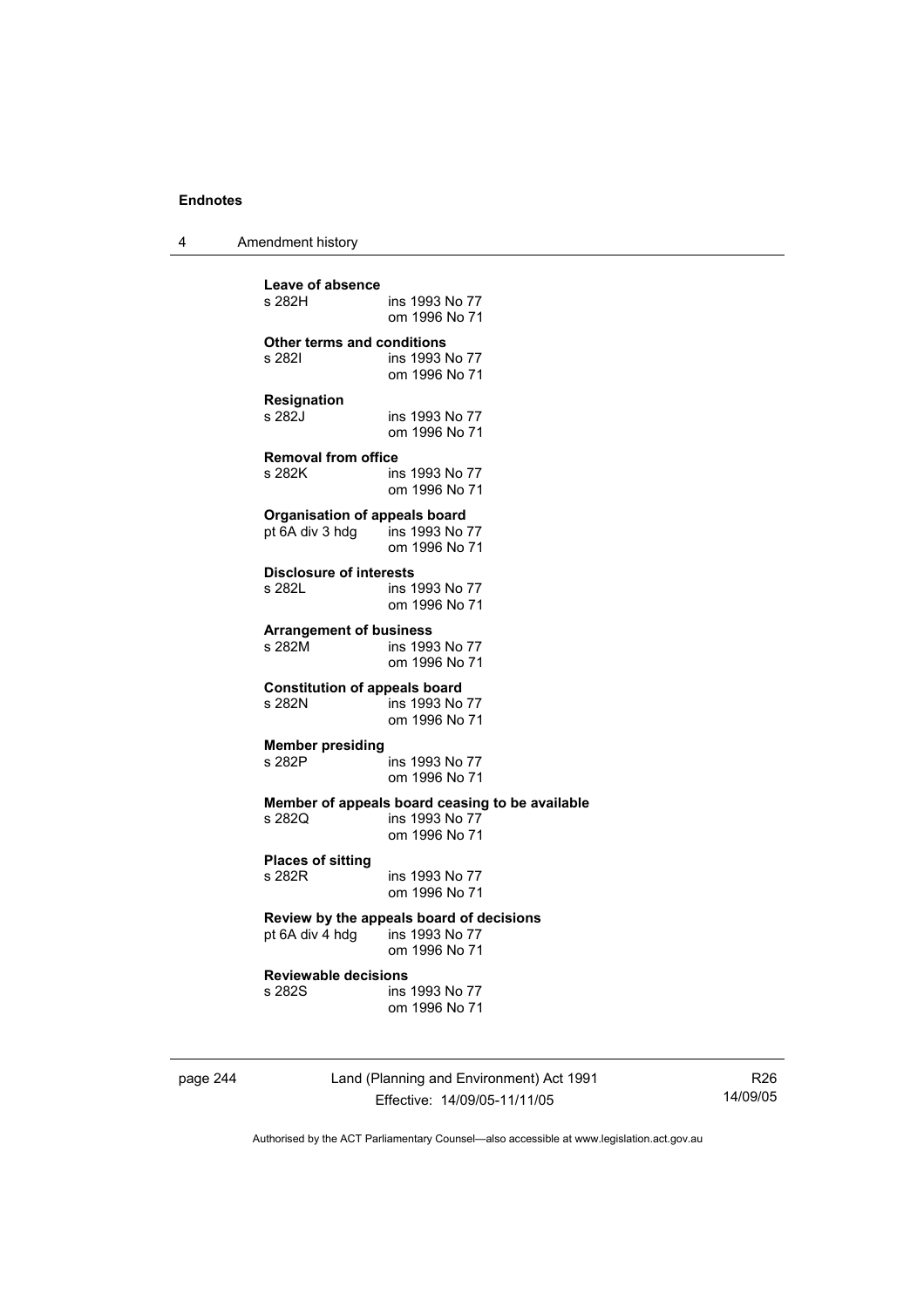Amendment history 4

**Persons who may apply to appeals board**  ins 1993 No 77 om 1996 No 71 **Manner of applying for review**  s 282U ins 1993 No 77 om 1996 No 71 **Parties to proceedings before appeals board**  s 282V ins 1993 No 77 om 1996 No 71 **Representation before appeals board**  s 282W ins 1993 No 77 om 1996 No 71 **Procedure of appeals board**  s 282X ins 1993 No 77 om 1996 No 71 **Conferences**  ins 1993 No 77 om 1996 No 71 **Hearings to be in public**  s 282Z **ins 1993** No 77 om 1996 No 71 **Lodging of material documents with appeals board**  ins 1993 No 77 om 1996 No 71 **Power of appeals board to obtain additional statements**  ins 1993 No 77 om 1996 No 71 **Opportunity to make submissions**  s 282ZC ins 1993 No 77 om 1996 No 71 **Powers of appeals board**  ins 1993 No 77 om 1996 No 71 **Operation and implementation of a decision that is subject to review**  ins 1993 No 77 om 1996 No 71 **Power of appeals board to dismiss application or strike out party**  s 282ZF ins 1993 No 77 om 1996 No 71

R26 14/09/05 Land (Planning and Environment) Act 1991 Effective: 14/09/05-11/11/05

page 245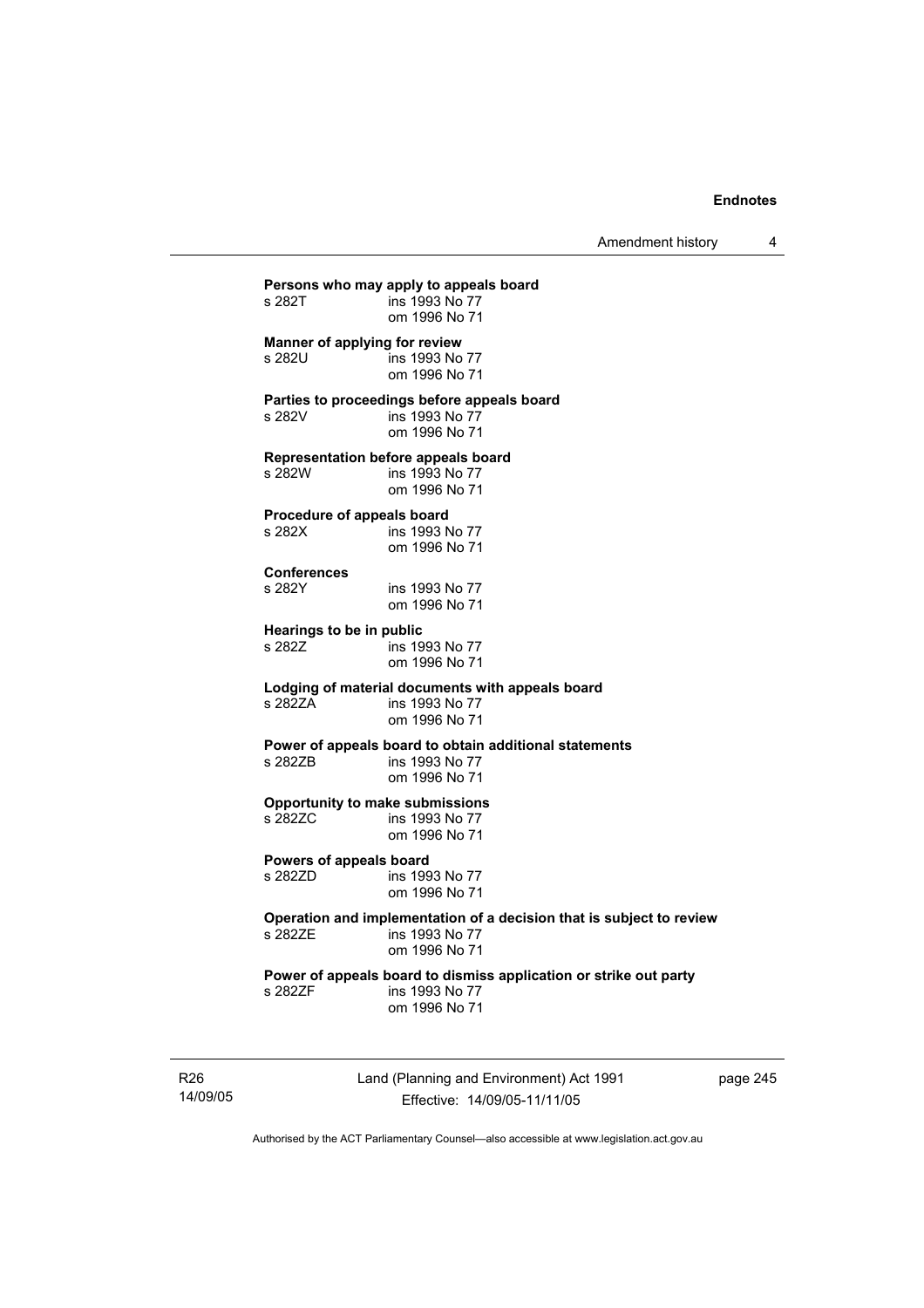4 Amendment history

**Review by appeals board**  ins 1993 No 77 om 1996 No 71 **Return of documents etc at completion of proceeding**  ins 1993 No  $77$  om 1996 No 71 **Appeals to Supreme Court from decisions of the appeals board**  s 282ZI ins 1993 No 77 om 1996 No 71 **Operation and implementation of a decision that is subject to appeal**  s 282ZJ ins 1993 No 77 om 1996 No 71 **Reference of questions of law to Supreme Court**  s 282ZK ins 1993 No 77 om 1996 No 71 **Sending of documents to, and disclosure of documents by, the Supreme Court**  ins 1993 No 77 om 1996 No 71 **Miscellaneous**  pt 6A div 5 hdg ins 1993 No 77 om 1996 No 71 **Protection of members, representatives and witnesses**  s 282ZM ins 1993 No 77 om 1996 No 71 **Failure of witness to attend<br>s 2827N** ins 1993 ins 1993 No 77 om 1996 No 71 **Refusal to answer questions**  s 282ZP ins 1993 No 77 om 1996 No 71 **False or misleading evidence**  s 282ZQ ins 1993 No 77 om 1996 No 71 **Contempt of appeals board**  s 282ZR ins 1993 No 77 om 1996 No 71 **Registry**  s 282ZS ins 1993 No 77 om 1996 No 71

page 246 Land (Planning and Environment) Act 1991 Effective: 14/09/05-11/11/05

R26 14/09/05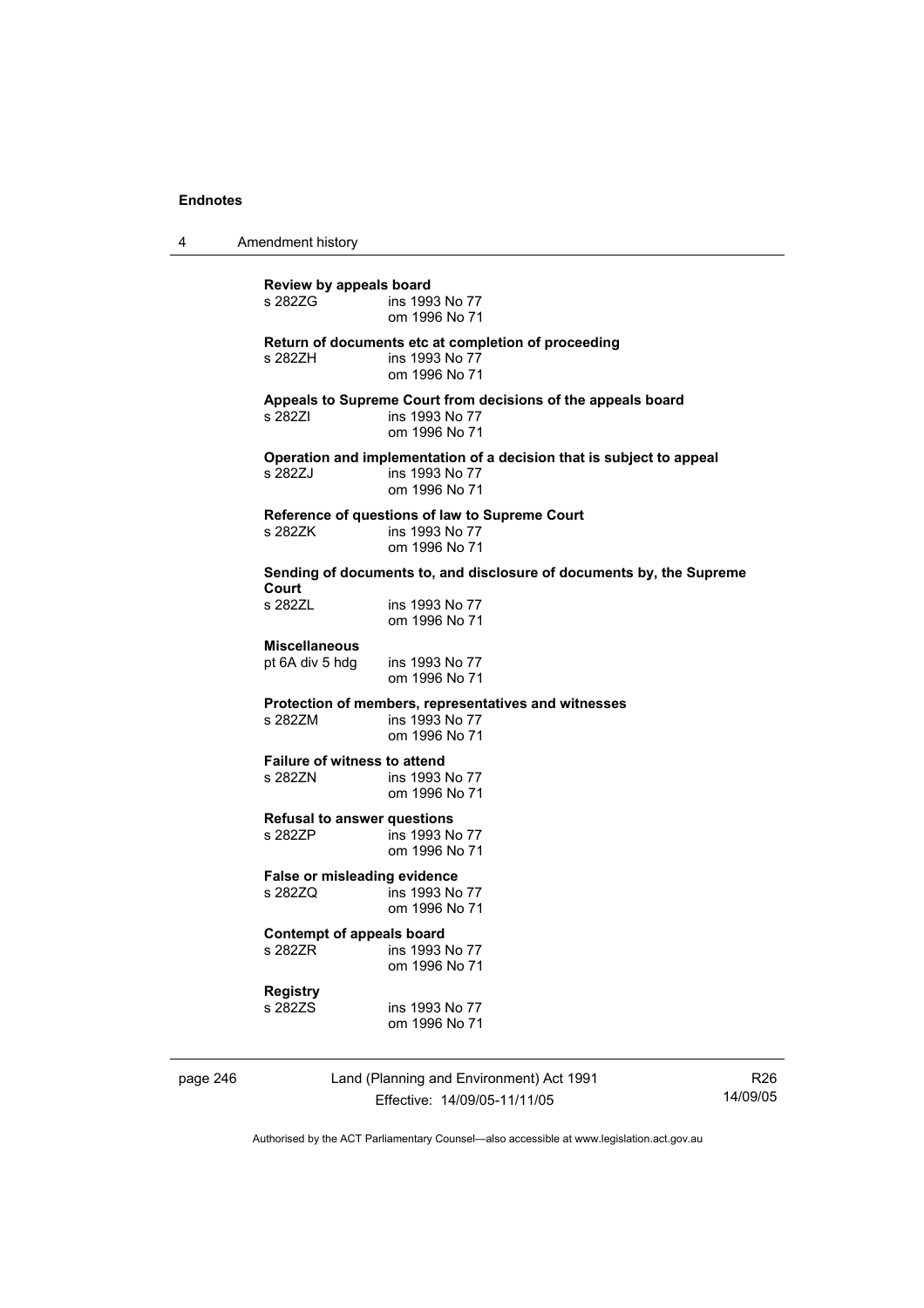| Registrar                               |                                                            |
|-----------------------------------------|------------------------------------------------------------|
| s 282ZT                                 | ins 1993 No 77                                             |
|                                         | om 1996 No 71                                              |
| <b>Giving of notices</b>                |                                                            |
| s 282ZU                                 | ins 1993 No 77                                             |
|                                         | am 1994 No 38                                              |
|                                         | om 1996 No 71                                              |
| <b>Lodging of documents</b>             |                                                            |
| s 282ZV                                 | ins 1993 No 77<br>om 1996 No 71                            |
|                                         |                                                            |
| <b>Miscellaneous</b><br>pt 8 hdg        | (prev pt 7 hdg) renum R6 LA                                |
|                                         |                                                            |
| <b>Delegation by Executive</b><br>s 283 | am 1996 No 39; 2002 No 30 amdt 3.504; A2002-56             |
|                                         | amdt 1.137; A2003-30 amdt 1.5, amdt 1.6                    |
|                                         | sub A2005-20 amdt 3.184                                    |
|                                         | $(2)-(4)$ exp 2 June 2006 (s 283 $(4)$ )                   |
|                                         | Power of administrative appeals tribunal and Supreme Court |
|                                         |                                                            |
| s 284                                   | sub 1993 No 77; 1996 No 71                                 |
| <b>Corporations-penalites</b>           |                                                            |
| s 285                                   | am 1994 No 26                                              |
|                                         | om R5 LRA                                                  |
|                                         | Acts and omissions of representatives                      |
| s 286                                   | sub A2004-15 amdt 1.31                                     |
| Determination of fees                   |                                                            |
| s 287                                   | sub 2001 No 44 amdt 1.2483                                 |
| <b>Approved forms</b>                   |                                                            |
| s 287A                                  | ins 2001 No 44 amdt 1.2483                                 |
|                                         | am 2002 No 30 amdt 3.505                                   |
|                                         | sub A2002-56 amdt 1.138                                    |
| <b>Regulation-making power</b><br>s 288 | am 1994 No 81                                              |
|                                         | sub 2001 No 44 amdt 1.2483                                 |
| <b>Transitional</b>                     |                                                            |
| pt 9 hdg                                | (prev pt 8 hdg) ins 2000 No 80 amdt 3.9                    |
|                                         | renum R6 LA                                                |
| <b>Status of leases and licences</b>    |                                                            |
| s 289                                   | ins 2000 No 80 amdt 3.9<br>am 2002 No 30 amdt 3.506        |

R26 14/09/05 Land (Planning and Environment) Act 1991 Effective: 14/09/05-11/11/05

page 247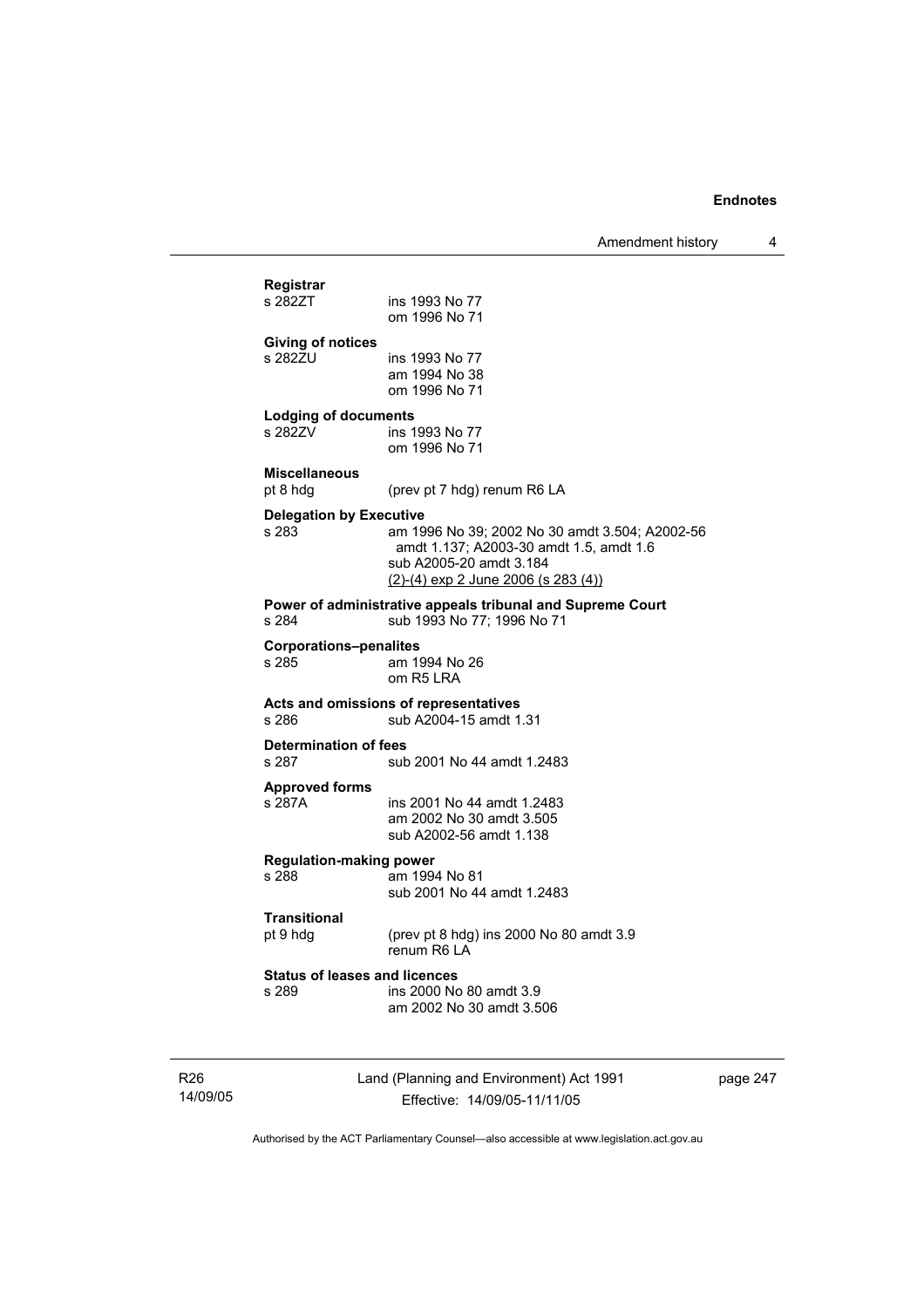4 Amendment history

| s 290                                                     | Continued application of certain repealed Acts and provisions<br>ins 2000 No 80 amdt 3.9                                                                                                                                                                                                                                             |
|-----------------------------------------------------------|--------------------------------------------------------------------------------------------------------------------------------------------------------------------------------------------------------------------------------------------------------------------------------------------------------------------------------------|
| s 291                                                     | <b>Conversion of Commonwealth leases</b><br>ins 2001 No 56 amdt 3.436<br>am A2003-34 s 9<br>(4), (5) exp 1 December 2003 (s 291 (5))                                                                                                                                                                                                 |
| s 292                                                     | Consent under City Area Leases Ordinance 1936, s 28<br>ins A2002-56 amdt 1.139<br>exp 1 July 2004 (s 292 (3))                                                                                                                                                                                                                        |
| <b>Proceedings and evidence</b><br>s 293                  | ins A2003-30 amdt 1.7<br>exp 1 July 2004 (s 293 (9))                                                                                                                                                                                                                                                                                 |
| s 294                                                     | Territory plan variation-omission of heritage places register<br>ins A2004-57 amdt 1.43                                                                                                                                                                                                                                              |
| sch 1                                                     | Management objectives for public land<br>am A2003-11 amdt 1.1                                                                                                                                                                                                                                                                        |
| sch <sub>2</sub>                                          | Criteria for assessment of heritage significance of places<br>ss renum R23 LA<br>om A2004-57 amdt 1.44                                                                                                                                                                                                                               |
| Decisions reviewable by AAT<br>sch 4                      | am 1993 No 75; 1996 No 39<br>om 1996 No 85<br>ins A2002-56 amdt 1.140<br>am A2004-57 amdt 1.45; items renum R23 LA (see A2004-57<br>amdt 1.46)                                                                                                                                                                                       |
| <b>Activities subject to orders</b><br>sch 5 hdg<br>sch 5 | am A2003-34 amdt 1.11<br>am 1993 No 75; 1995 No 21; 1996 No 85; 1997 No 7; 1998<br>No 54; 1999 No 73 s 13; 1999 No 79 sch 3; 2000 No 37 s 18;<br>R6 LA; A2003-34 amdt 2.8; A2004-57 amdt 1.47; A2005-21<br>amdt 1.10                                                                                                                 |
| <b>Dictionary</b><br>dict                                 | ins 2002 No 30 amdt 3.507<br>am A2002-56 amdt 1.141; A2003-14 amdt 1.69<br>def Aboriginal object om A2004-56 amdt 1.48<br>def Aboriginal project ins 2002 No 30 amdt 3.507<br>def Aboriginal place ins 2002 No 30 amdt 3.507<br>om A2004-56 amdt 1.48<br>def Aboriginal tradition ins 2002 No 30 amdt 3.507<br>om A2004-56 amdt 1.48 |

page 248 Land (Planning and Environment) Act 1991 Effective: 14/09/05-11/11/05

R26 14/09/05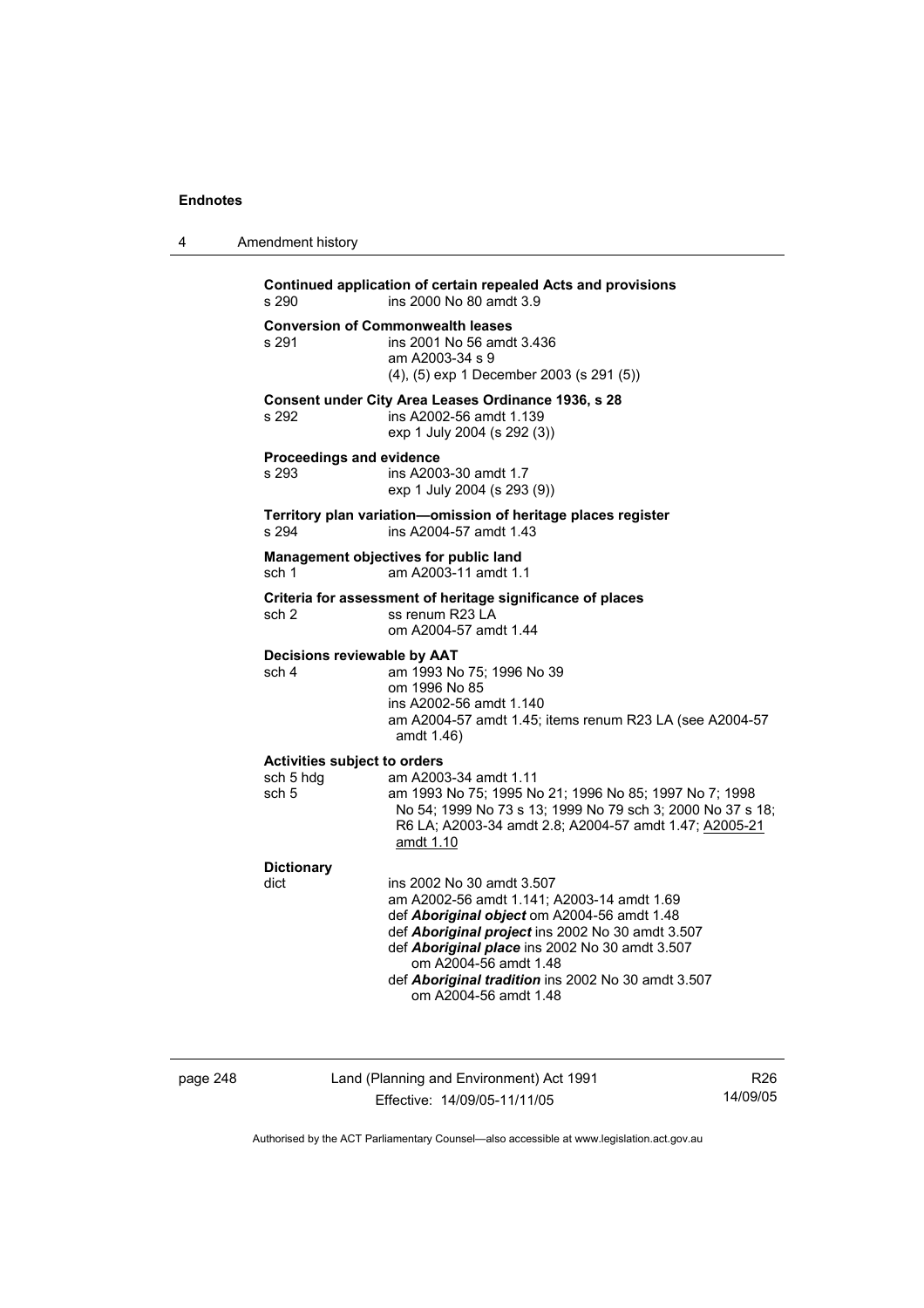def *application* ins 2002 No 30 amdt 3.507 def *approval* ins 2002 No 30 amdt 3.507 def *assessment* ins 2002 No 30 amdt 3.507 def *authorised person* ins 2002 No 30 amdt 3.507 sub A2003-34 amdt 1.12 def *authority* ins 2002 No 30 amdt 3.507 om A2002-56 amdt 1.142 def *background papers* ins 2002 No 30 amdt 3.507 def *building* ins 2002 No 30 amdt 3.507 def *building and development provision* ins 2002 No 30 amdt 3.507 def *building work* ins 2002 No 30 amdt 3.507 def *cemetery* ins A2003-11 amdt 1.2 def *chairperson* ins 2002 No 30 amdt 3.507 om A2004-56 amdt 1.48 def *commissioner* ins 2002 No 30 amdt 3.507 om A2002-56 amdt 1.143 def *compensation* ins 2002 No 30 amdt 3.507 om A2004-56 amdt 1.48 def *concessional lease* ins A2005-49 s 5 def *connected* ins 2002 No 30 amdt 3.507 def *conservation* ins 2002 No 30 amdt 3.507 om A2004-56 amdt 1.48 def *conservator* ins 2002 No 30 amdt 3.507 def *consolidation* ins 2002 No 30 amdt 3.507 def *consultation notice* ins 2002 No 30 amdt 3.507 def *controlled activity* ins 2002 No 30 amdt 3.507 def *dealing* ins 2002 No 30 amdt 3.507 def *defined decision* ins 2002 No 30 amdt 3.507 def *deputy chairperson* ins 2002 No 30 amdt 3.507 om A2004-56 amdt 1.48 def *development* ins 2002 No 30 amdt 3.507 def *discharge amount* ins 2002 No 30 amdt 3.507 def *draft plan variation* ins 2002 No 30 amdt 3.507 def *earlier index number* ins 2002 No 30 amdt 3.507 def *environmental impact* ins 2002 No 30 amdt 3.507 def *environmental impact statement* ins 2002 No 30 amdt 3.507 def *environmental report* ins 2002 No 30 amdt 3.507 def *Environment Minister* ins 2002 No 30 amdt 3.507 def *Executive* ins 2002 No 30 amdt 3.507 def *expert member* ins 2002 No 30 amdt 3.507 om A2004-56 amdt 1.48 def *formal error* ins 2002 No 30 amdt 3.507 def *Gungahlin central area* ins 2002 No 30 amdt 3.507 om A2003-30 amdt 1.8 def *heritage direction* ins A2004-57 amdt 1.49

R26 14/09/05 Land (Planning and Environment) Act 1991 Effective: 14/09/05-11/11/05

page 249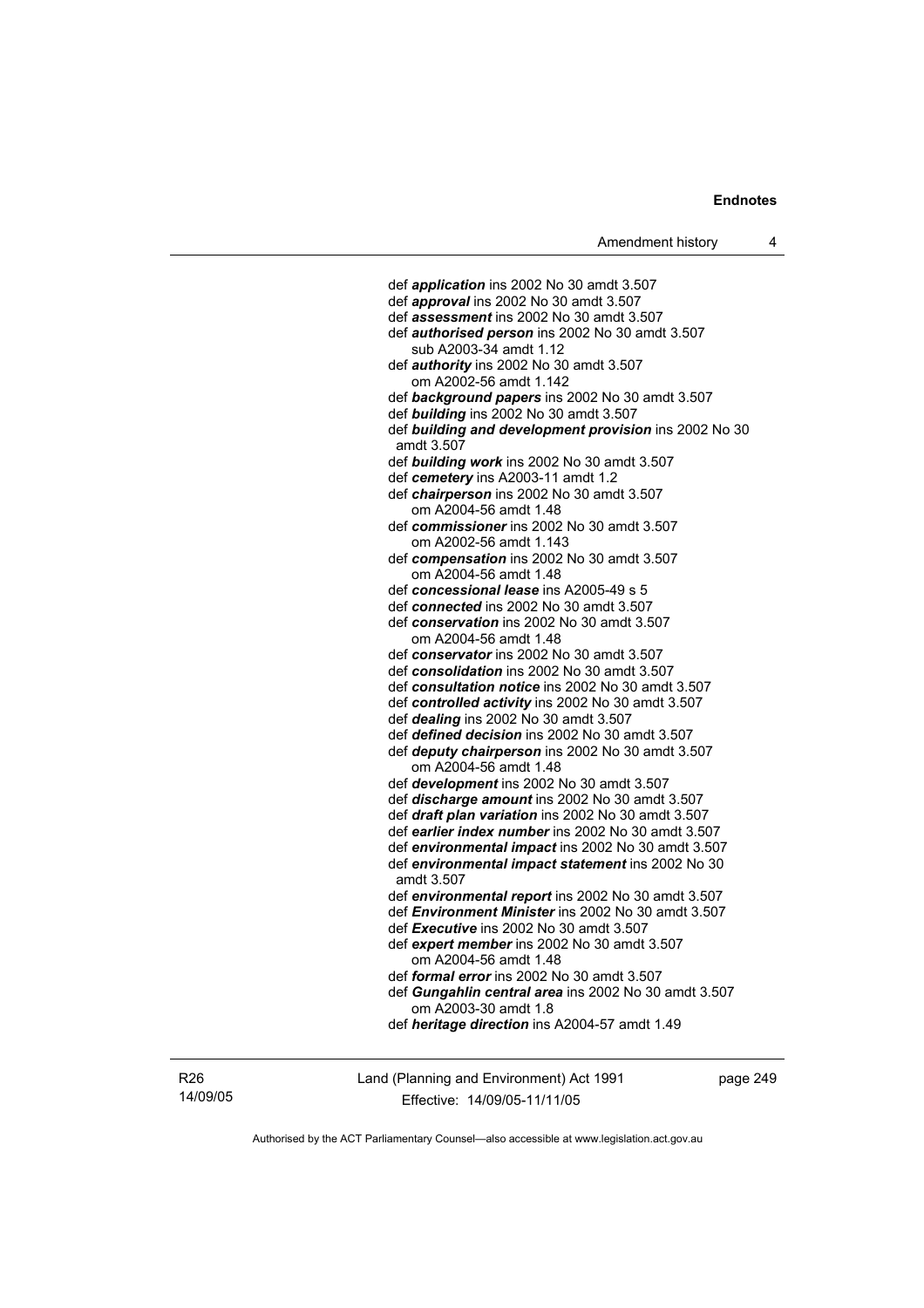| Amendment history |  |
|-------------------|--|
|-------------------|--|

| def heritage council ins 2002 No 30 amdt 3.507                                         |
|----------------------------------------------------------------------------------------|
| om A2004-56 amdt 1.49                                                                  |
| def heritage object ins 2002 No 30 amdt 3.507                                          |
| om A2004-56 amdt 1.49                                                                  |
| def heritage objects register ins 2002 No 30 amdt 3.507                                |
| om A2004-56 amdt 1.49                                                                  |
| def heritage place ins 2002 No 30 amdt 3.507                                           |
| om A2004-56 amdt 1.49                                                                  |
| def heritage places register ins 2002 No 30 amdt 3.507<br>om A2004-56 amdt 1.49        |
| def heritage significance ins 2002 No 30 amdt 3.507                                    |
| sub A2004-56 amdt 1.49                                                                 |
| def holding period ins 2002 No 30 amdt 3.507                                           |
| def <i>index number</i> ins 2002 No 30 amdt 3.507                                      |
| def <i>inquiry</i> ins 2002 No 30 amdt 3.507                                           |
| def <i>inspector</i> ins A2003-34 amdt 2.9                                             |
| def interim heritage places register ins 2002 No 30                                    |
| amdt 3.507                                                                             |
| om A2004-56 amdt 1.50                                                                  |
| def interim variation ins 2002 No 30 amdt 3.507                                        |
| om A2004-56 amdt 1.50                                                                  |
| def <i>land</i> ins 2002 No 30 amdt 3.507                                              |
| def land management agreement ins 2002 No 30 amdt 3.507                                |
| def later index number ins 2002 No 30 amdt 3.507                                       |
| def lease ins 2002 No 30 amdt 3.507                                                    |
| def <i>lessee</i> ins 2002 No 30 amdt 3.507                                            |
| def long lease ins 2002 No 30 amdt 3.507                                               |
| def market value ins 2002 No 30 amdt 3.507                                             |
| def <i>member</i> ins 2002 No 30 amdt 3.507                                            |
| om A2004-56 amdt 1.50                                                                  |
| def national capital plan ins 2002 No 30 amdt 3.507                                    |
| def natural environment ins 2002 No 30 amdt 3.507                                      |
| def new application ins A2002-56 amdt 1.144<br>def newspaper ins 2002 No 30 amdt 3.507 |
| def nominal rent lease ins 2002 No 30 amdt 3.507                                       |
| def objection ins 2002 No 30 amdt 3.507                                                |
| def occupier ins 2002 No 30 amdt 3.507                                                 |
| def offence ins 2002 No 30 amdt 3.507                                                  |
| def <i>order</i> ins 2002 No 30 amdt 3.507                                             |
| def original application ins A2002-56 amdt 1.144                                       |
| def original decision ins A2002-56 amdt 1.144                                          |
| def panel ins 2002 No 30 amdt 3.507                                                    |
| def permanent member ins 2002 No 30 amdt 3.507                                         |
| om A2004-56 amdt 1.50                                                                  |
| def pest animal ins 2002 No 30 amdt 3.507                                              |
| sub A2003-34 amdt 1.13                                                                 |
| om A2005-21 amdt 1.12                                                                  |
|                                                                                        |

page 250 Land (Planning and Environment) Act 1991 Effective: 14/09/05-11/11/05

R26 14/09/05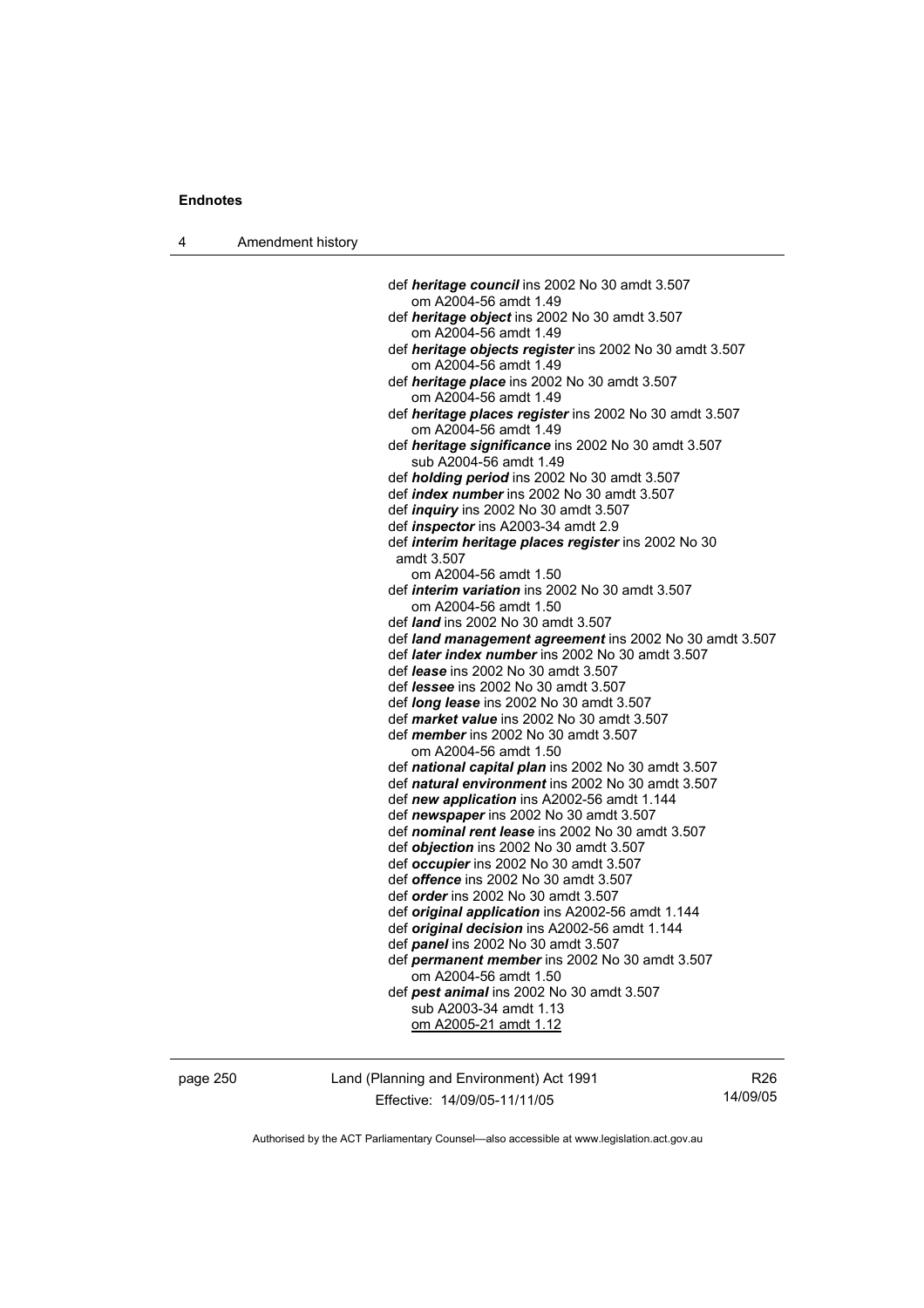def *pest plant* ins 2002 No 30 amdt 3.507 sub A2003-34 amdt 1.14 om A2005-21 amdt 1.12 def *place* ins 2002 No 30 amdt 3.507 def *plan* ins 2002 No 30 amdt 3.507 def *plan of management* ins 2002 No 30 amdt 3.507 def *preliminary assessment* ins 2002 No 30 amdt 3.507 def *prescribed period* ins 2002 No 30 amdt 3.507 def *prohibition notice* ins A2003-34 amdt 1.15 def *proponent* ins 2002 No 30 amdt 3.507 def *provision* ins 2002 No 30 amdt 3.507 def *public car park* ins 2002 No 30 amdt 3.507 def *public environment report* ins 2002 No 30 amdt 3.507 def *public land* ins 2002 No 30 amdt 3.507 def *rectification work* ins A2003-34 amdt 1.15 def *registered* ins 2002 No 30 amdt 3.507 om A2004-56 amdt 1.50 def *registered lease* ins 2002 No 30 amdt 3.507 def *registered proprietor* ins 2002 No 30 amdt 3.507 def *registration* ins 2002 No 30 amdt 3.507 om A2004-56 amdt 1.50 def *relevant Aboriginal organisation* ins 2002 No 30 amdt 3.507 om A2004-56 amdt 1.50 def *relevant authority* ins 2002 No 30 amdt 3.507 def *relevant Minister* ins 2002 No 30 amdt 3.507 def *rental lease* ins 2002 No 30 amdt 3.507 def *residential lease* ins 2002 No 30 amdt 3.507 def *restricted information* ins 2002 No 30 amdt 3.507 om A2004-56 amdt 1.50 def *rural lease* ins 2002 No 30 amdt 3.507 def *secretary* ins 2002 No 30 amdt 3.507 om A2004-56 amdt 1.50 def *short lease* ins 2002 No 30 amdt 3.507 def *special Pialligo lease* ins 2002 No 30 amdt 3.507 def *structure* ins 2002 No 30 amdt 3.507 def *subdivision* ins 2002 No 30 amdt 3.507 def *sublease* ins 2002 No 30 amdt 3.507 def *sublessee* ins 2002 No 30 amdt 3.507 def *territory authority* ins 2002 No 30 amdt 3.507 def *unregistered* ins 2002 No 30 amdt 3.507 om A2004-56 amdt 1.50 def *variation***, for part 3 (Heritage)** ins 2002 No 30 amdt 3.507 om A2004-56 amdt 1.50 def *variation***, of a lease** ins 2002 No 30 amdt 3.507 def *variation***, of a plan** ins 2002 No 30 amdt 3.507

R26 14/09/05 Land (Planning and Environment) Act 1991 Effective: 14/09/05-11/11/05

page 251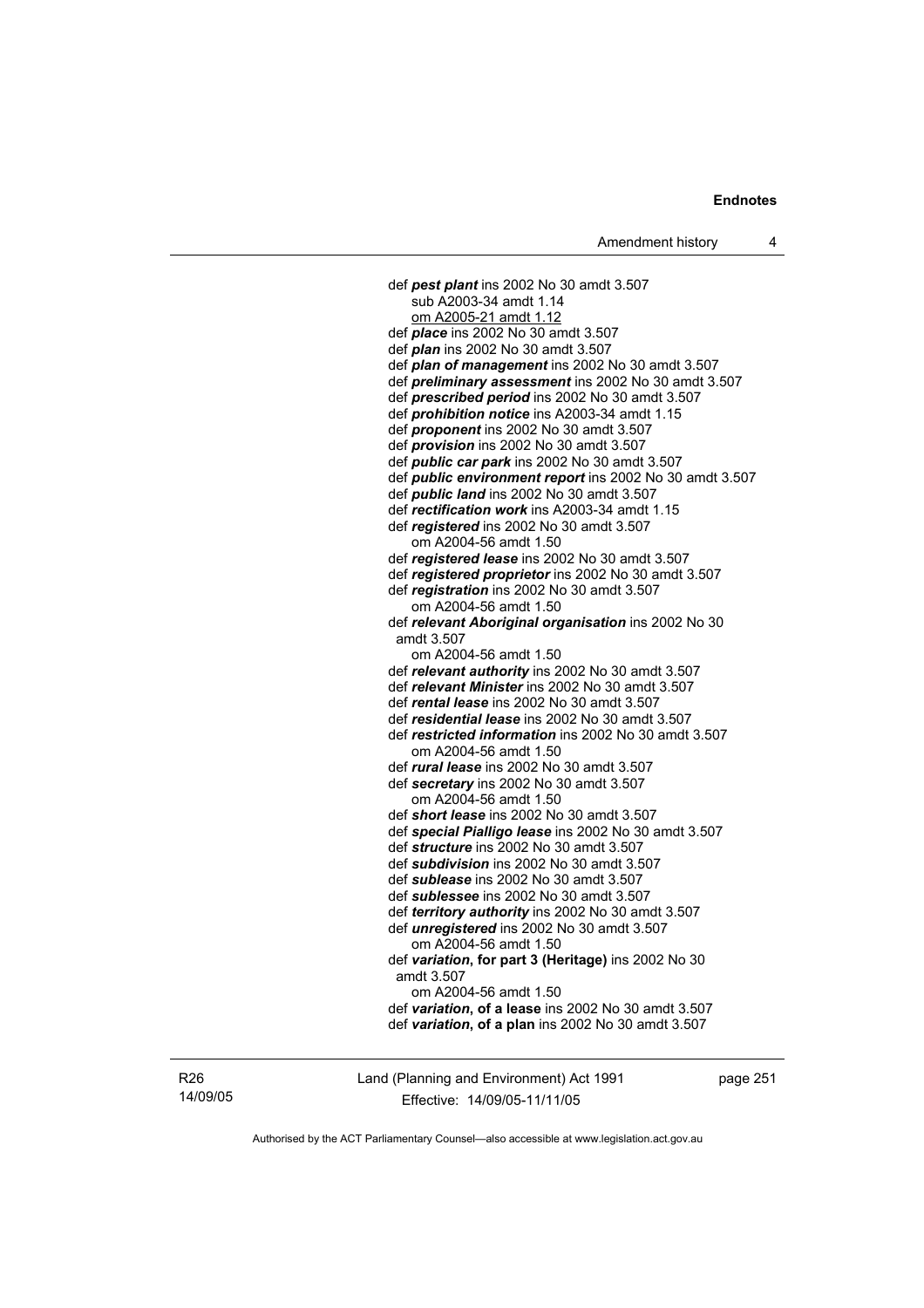5 Earlier republications

 def *variation***, of a plan of management** ins 2002 No 30 amdt 3.507

## **5 Earlier republications**

Some earlier republications were not numbered. The number in column 1 refers to the publication order.

Since 12 September 2001 every authorised republication has been published in electronic pdf format on the ACT legislation register. A selection of authorised republications have also been published in printed format. These republications are marked with an asterisk (\*) in column 1. Electronic and printed versions of an authorised republication are identical.

| <b>Republication No Amendments to</b> |                  | <b>Republication date</b> |
|---------------------------------------|------------------|---------------------------|
| 1                                     | Act 1993 No 90   | 31 January 1994           |
| $\overline{2}$                        | Act 1994 No 97   | 28 February 1995          |
| 3                                     | Act 1997 No 7    | 24 June 1997              |
| 4                                     | Act 1998 No 65   | 28 February 1999          |
| 5                                     | Act 2000 No 15   | 30 May 2000               |
| $6*$                                  | Act 2001 No 80   | 5 October 2001            |
| 7                                     | Act 2001 No 80   | 11 March 2002             |
| 8                                     | Act 2002 No 11   | 28 May 2002               |
| 9                                     | Act 2002 No 30   | 17 September 2002         |
| 10                                    | Act 2002 No 39   | 11 October 2002           |
| 10(RI)                                | Act 2002 No 39 + | 11 October 2002           |
| 11                                    | A2003-14         | 28 March 2003             |
| 12                                    | A2003-30         | 1 July 2003               |
| 13                                    | A2003-34         | 1 September 2003          |
| $14*$                                 | A2003-34         | 27 September 2003         |
| 15                                    | A2003-34         | 2 December 2003           |
| 16                                    | A2004-2          | 22 March 2004             |
| 17                                    | A2004-15         | 9 April 2004              |
| 18                                    | A2004-27         | 27 May 2004               |
|                                       |                  |                           |

page 252 Land (Planning and Environment) Act 1991 Effective: 14/09/05-11/11/05

R26 14/09/05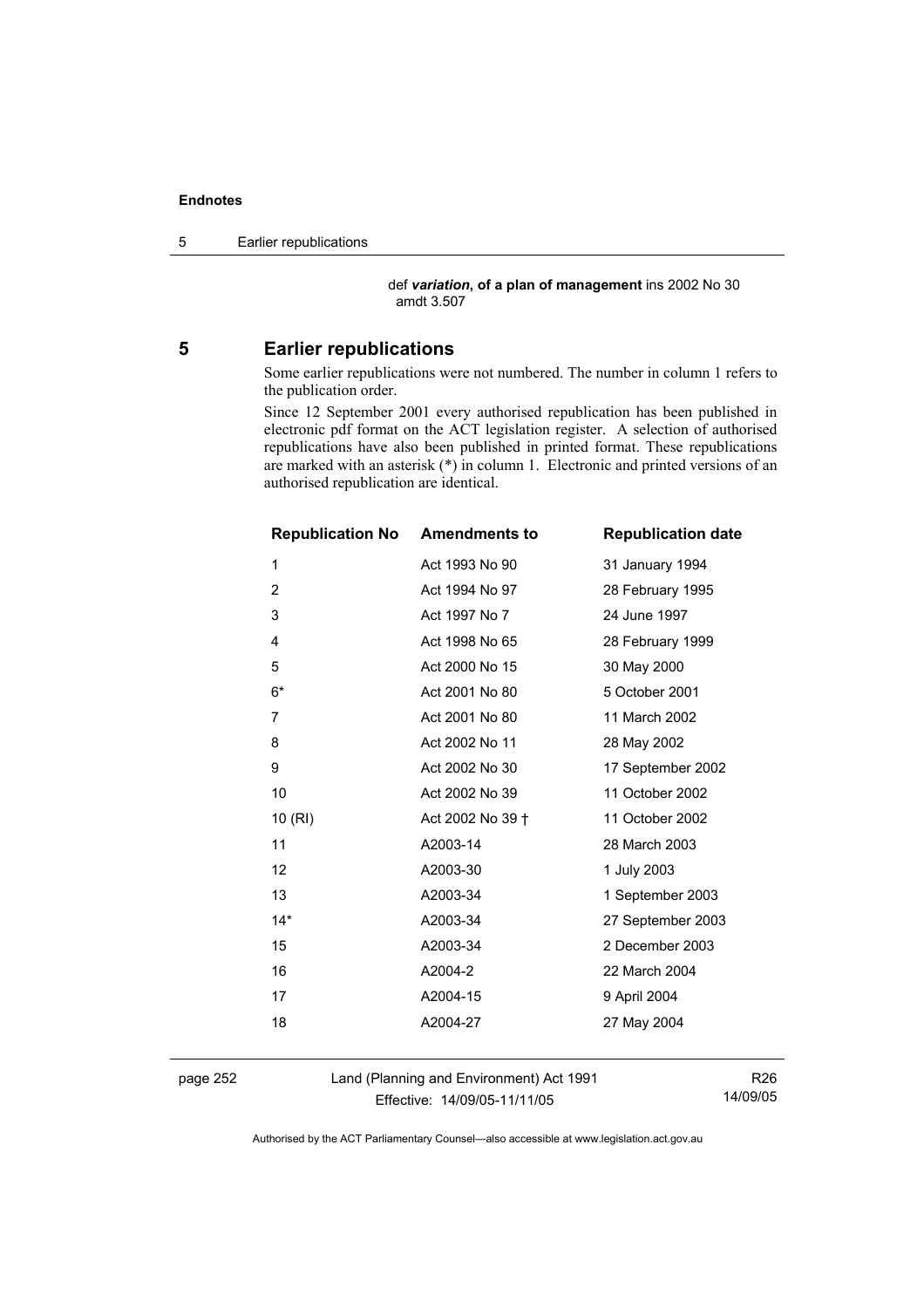Earlier republications 5

| <b>Republication No</b> | <b>Amendments to</b> | <b>Republication date</b> |
|-------------------------|----------------------|---------------------------|
| 19                      | A2004-27             | 2 July 2004               |
| 20                      | A2004-42             | 25 August 2004            |
| 21                      | A2004-42             | 1 September 2004          |
| 22 (RI)                 | A2004-64             | 18 January 2005           |
| 23 (RI)                 | A2004-64             | 1 April 2005              |
| $24*$                   | A2005-21             | 2 June 2005               |
| 25                      | A2005-49             | 7 September 2005          |
|                         |                      |                           |

† includes retrospective amendments by Act 2002 No 49

R26 14/09/05 page 253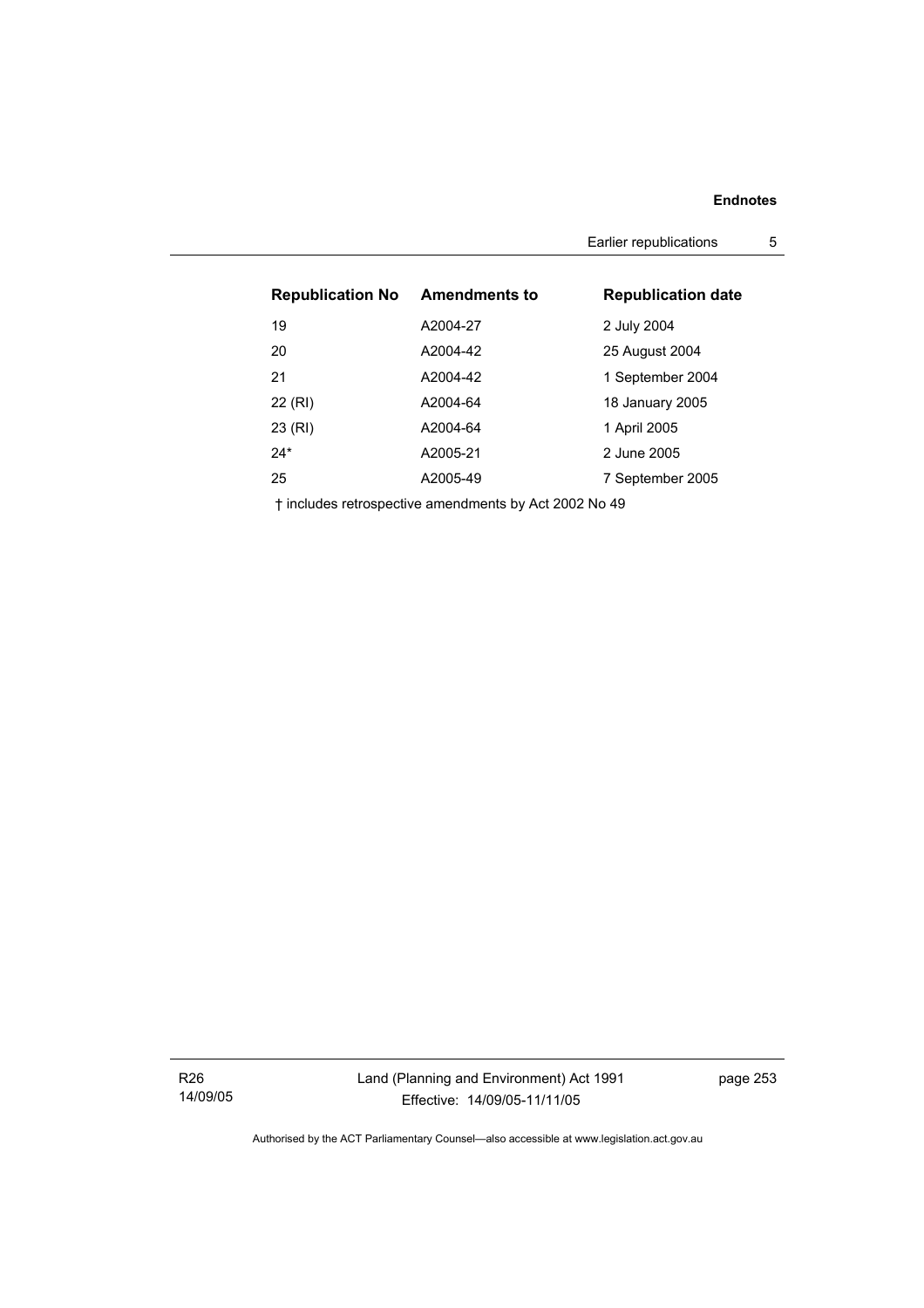6 Uncommenced amendments

## **6 Uncommenced amendments**

The following amendments have not been included in this republication because they were uncommenced at the republication date:

| Pest Plants and Animals Act 2005 A2005-21 sch 1 pt 1.1 |  |
|--------------------------------------------------------|--|
|--------------------------------------------------------|--|

# **Part 1.1 Land (Planning and Environment) Act 1991**

| [1.1] | Section 254 (3) (c)                                                    |
|-------|------------------------------------------------------------------------|
|       | omit                                                                   |
| [1.2] | <b>Section 254 (3)</b>                                                 |
|       | renumber paragraphs when Act next republished under Legislation<br>Act |
| [1.3] | <b>Section 254A (5)</b>                                                |
|       | omit                                                                   |
| [1.4] | Section 255 (2) (c)                                                    |
|       | omit                                                                   |
| [1.5] | <b>Section 255 (2)</b>                                                 |
|       | renumber paragraphs when Act next republished under Legislation<br>Act |
| [1.6] | Section 257A (e)                                                       |
|       | omit                                                                   |
|       |                                                                        |
|       |                                                                        |

| aae |  |
|-----|--|
|-----|--|

Land (Planning and Environment) Act 1991 Effective: 14/09/05-11/11/05

R26 14/09/05